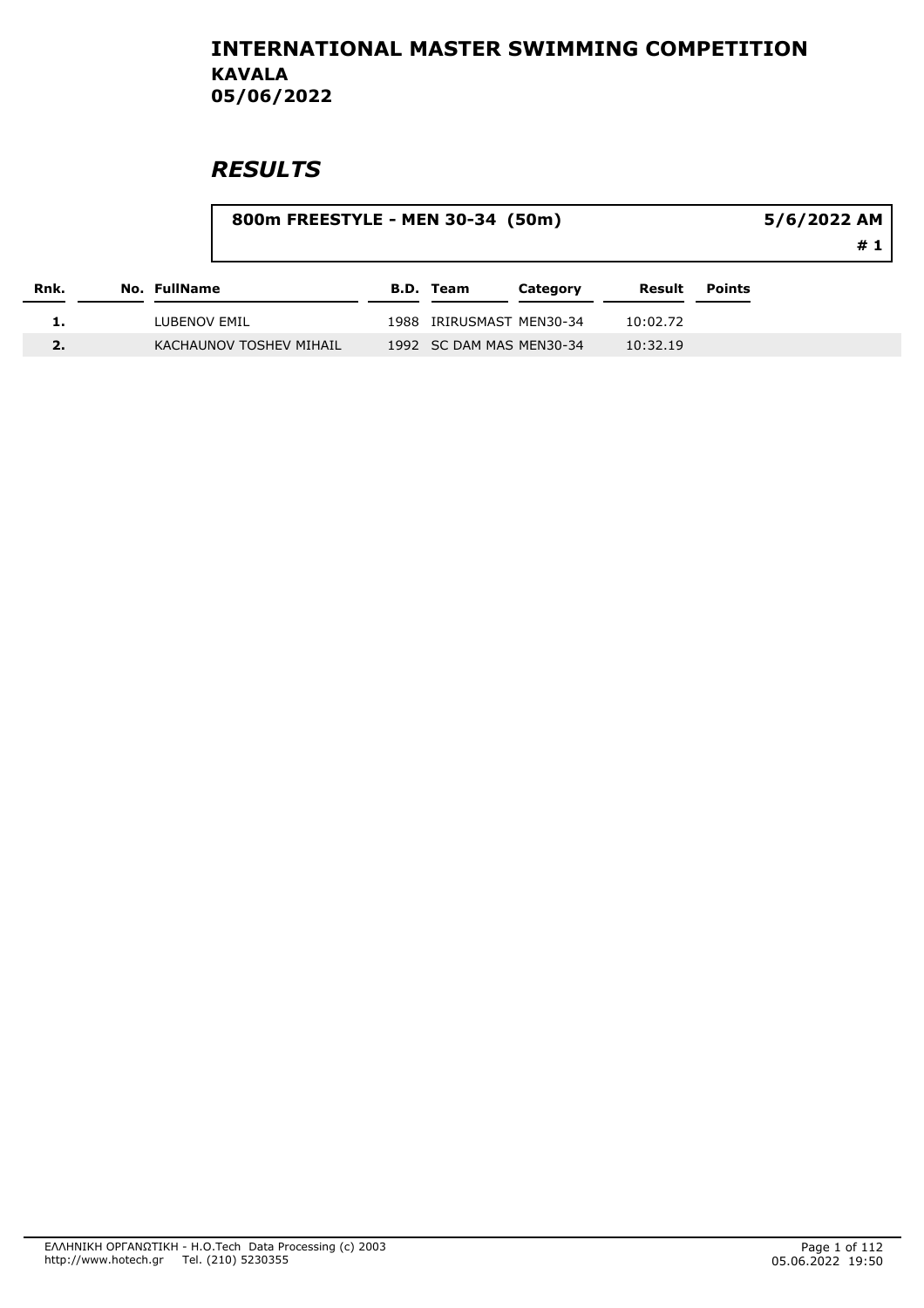|      | 800m FREESTYLE - MEN 35-39 (50m) |      |                    | 5/6/2022 AM |          |               |     |
|------|----------------------------------|------|--------------------|-------------|----------|---------------|-----|
|      |                                  |      |                    |             |          |               | # 2 |
| Rnk. | No. FullName                     |      | B.D. Team          | Category    | Result   | <b>Points</b> |     |
|      | 186797   KOURIERIS HRISTOS       | 1983 | PANIONIOS MEN35-39 |             | 10:44.30 |               |     |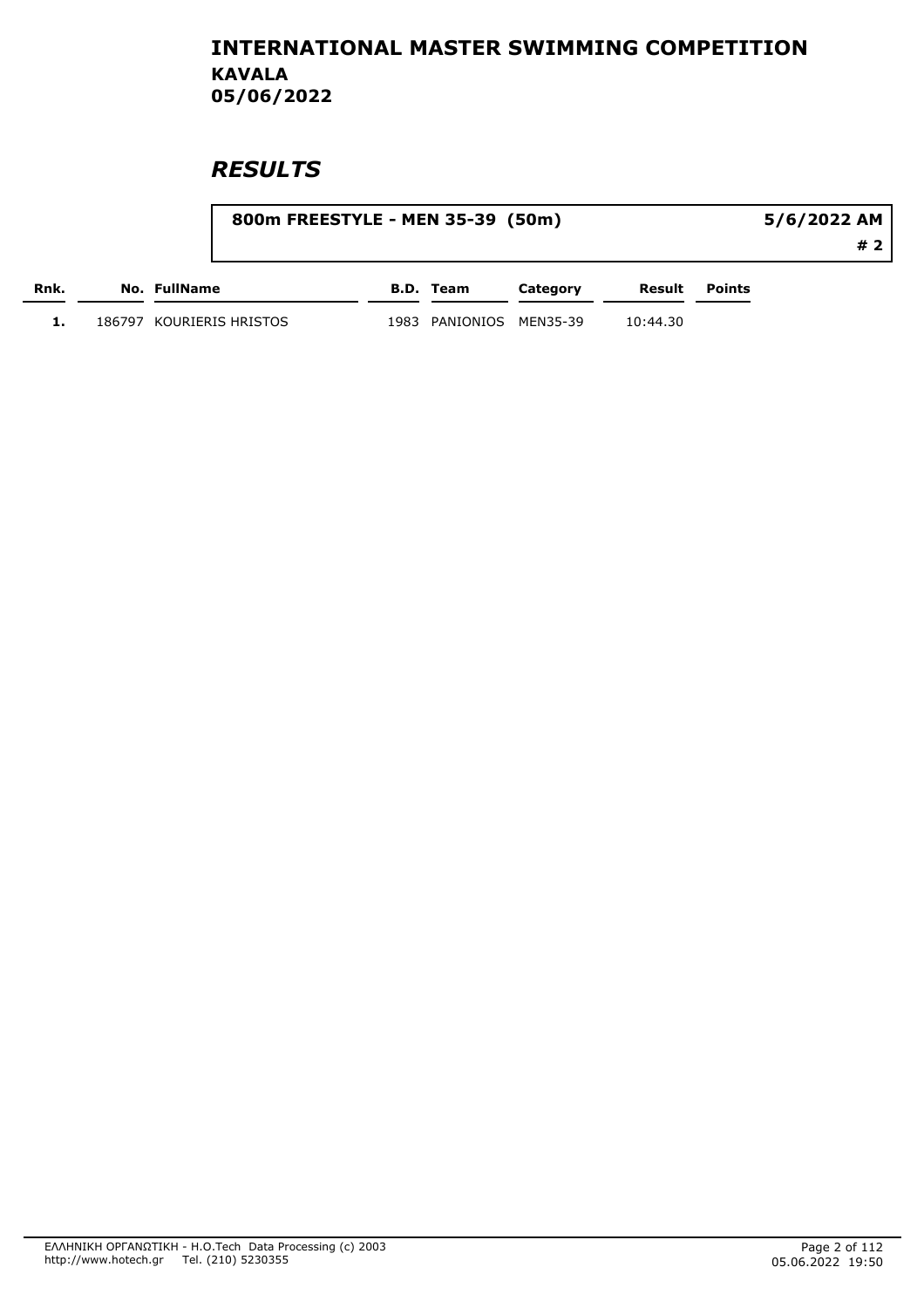|      |              |                             | 800m FREESTYLE - MEN 40-44 (50m) |                  |          |          |               |  |
|------|--------------|-----------------------------|----------------------------------|------------------|----------|----------|---------------|--|
| Rnk. | No. FullName |                             |                                  | <b>B.D. Team</b> | Category | Result   | <b>Points</b> |  |
|      |              | 70160 VOULGARIDIS EYAGGELOS |                                  | 1980 O.F.K.      | MEN40-44 | 11:27.09 |               |  |
| 2.   |              | 177042 KAZAKIDIS POLYHRONIS |                                  | 1978 O.F.K.      | MEN40-44 | 12:40.41 |               |  |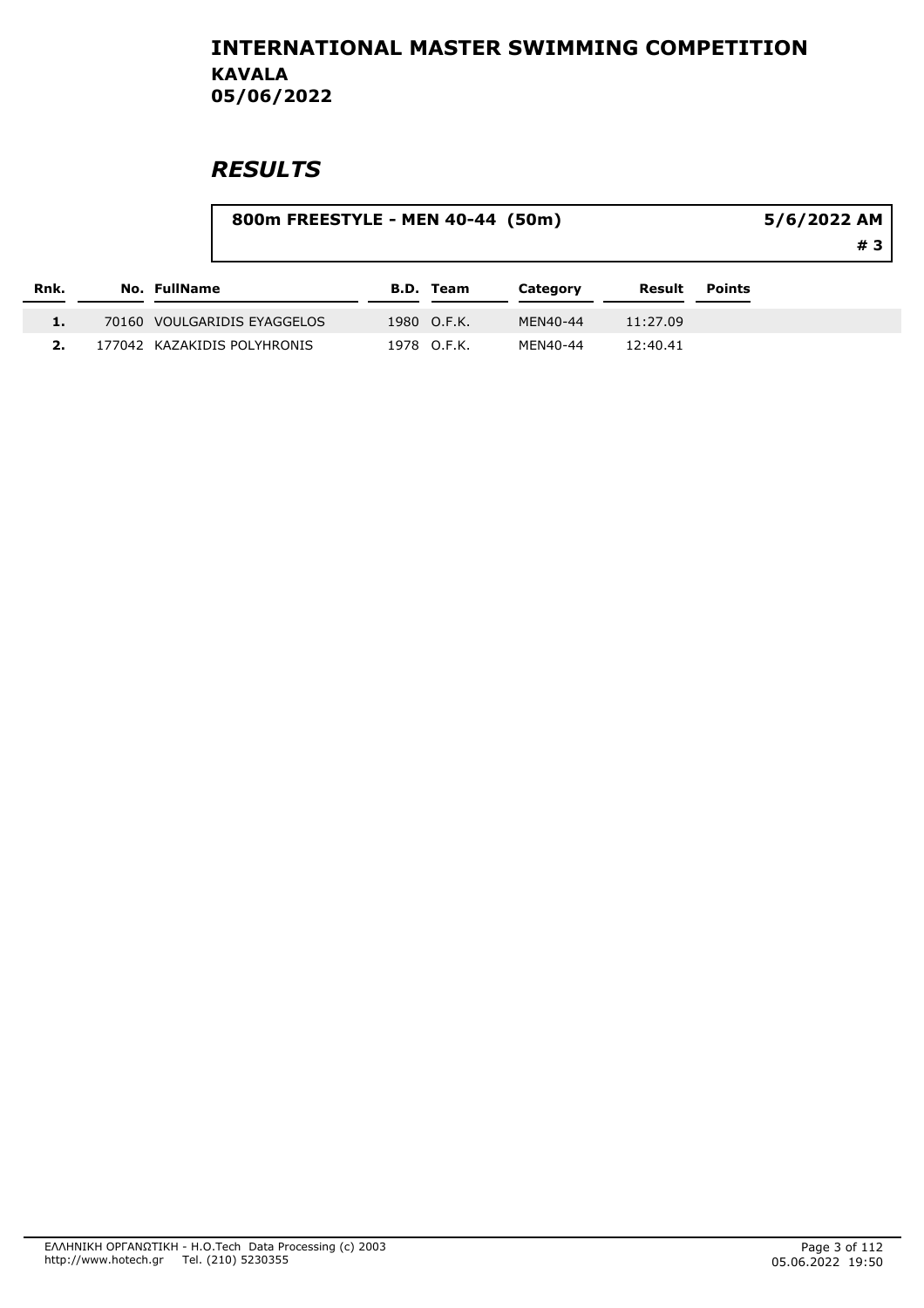|      |  |                               | 5/6/2022 AM<br>#4 |                          |          |          |               |  |
|------|--|-------------------------------|-------------------|--------------------------|----------|----------|---------------|--|
| Rnk. |  | <b>No. FullName</b>           |                   | <b>B.D. Team</b>         | Category | Result   | <b>Points</b> |  |
|      |  | 49356 APOSTOLIDIS ANDREAS     |                   | 1973 E.A.T."AL.          | MFN45-49 | 10:19.82 |               |  |
| 2.   |  | BAZOVICHKI KAMENOV ALEXAN     |                   | 1974 SC DAM MAS MEN45-49 |          | 11:33.25 |               |  |
| 3.   |  | 199254 PAPADOPOULOS STAMATIOS | 1976 ARIS         |                          | MEN45-49 | 13:12.08 |               |  |
| 4.   |  | 188062 DIMOS NIKOLAOS         |                   | 1975 O.F.K.              | MEN45-49 | 15:10.89 |               |  |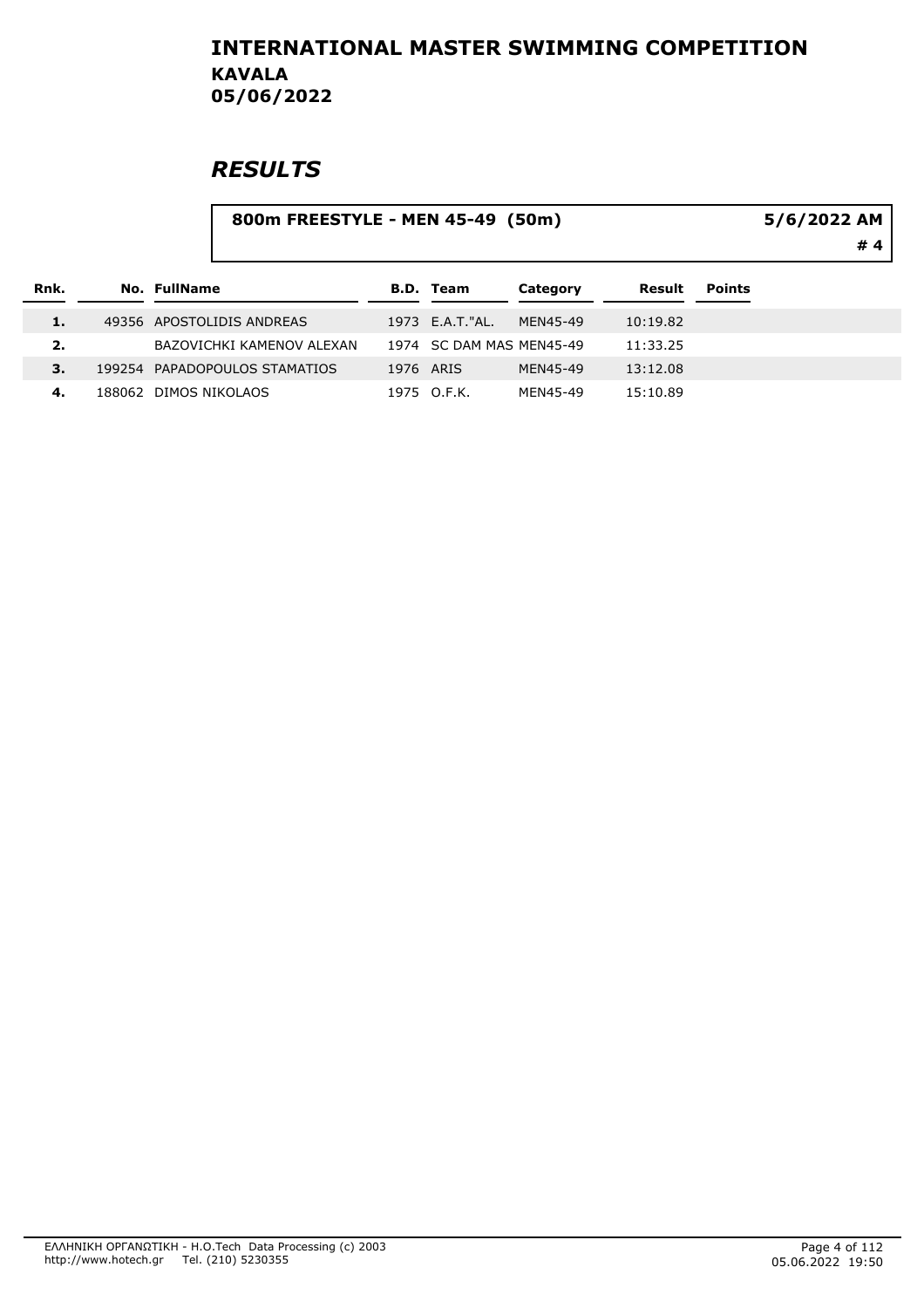|      |                     | 800m FREESTYLE - MEN 50-54 (50m) | 5/6/2022 AM<br>#5 |                     |          |          |               |  |
|------|---------------------|----------------------------------|-------------------|---------------------|----------|----------|---------------|--|
| Rnk. | <b>No. FullName</b> |                                  |                   | <b>B.D. Team</b>    | Category | Result   | <b>Points</b> |  |
|      |                     | 178976 GIANNAKOPOULOS IOANNIS    |                   | 1969 O.F.K.         | MEN50-54 | 13:07.78 |               |  |
| 2.   |                     | 184311 OSTADAKIS ATHANASIOS      | 1970              | <b>NOTHAK</b>       | MEN50-54 | 14:00.24 |               |  |
| 3.   | PETKOV STOYAN       |                                  | 1968              | VIHVETSAND MEN50-54 |          | 16:28.43 |               |  |
| 4.   |                     | 194303 PAPAKOSTAS EYAGGELOS      |                   | 1969 E.A.T. "AL.    | MEN50-54 | 16:57.04 |               |  |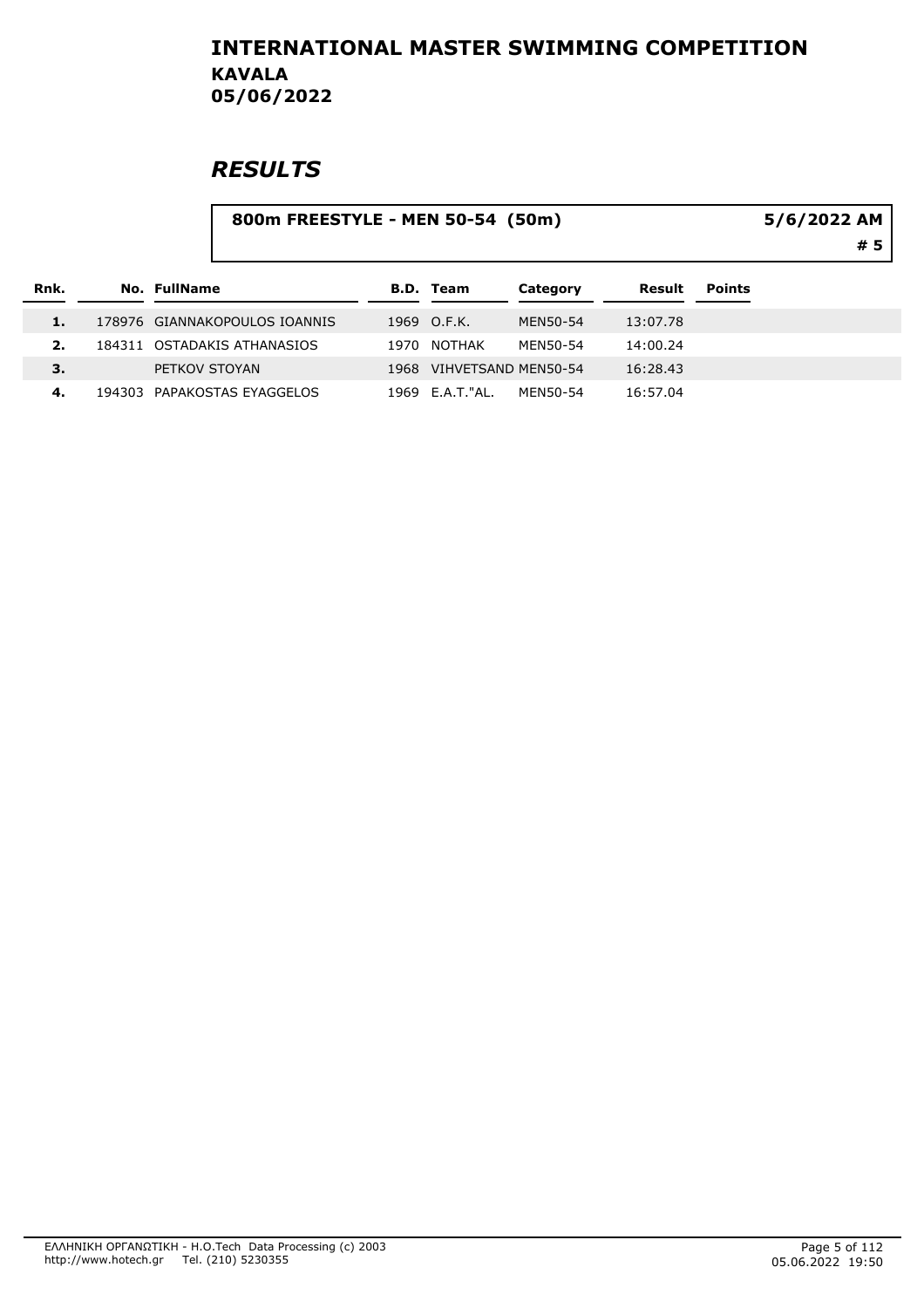|      |        |                           | 800m FREESTYLE - MEN 55-59 (50m) |                          |          |          |               |  |  |
|------|--------|---------------------------|----------------------------------|--------------------------|----------|----------|---------------|--|--|
| Rnk. |        | <b>No. FullName</b>       |                                  | <b>B.D. Team</b>         | Category | Result   | <b>Points</b> |  |  |
| 1.   |        | MIRCHOVSKI IVANOV VALERI  |                                  | 1963 SC DAM MAS MEN55-59 |          | 11:46.80 |               |  |  |
| 2.   |        | 23836 ZABETOGLOU GEORGIOS |                                  | 1964 E.A.T."AL.          | MEN55-59 | 12:15.71 |               |  |  |
| 3.   |        | <b>MITREV VALENTIN</b>    |                                  | 1963 VIHVETSAND MEN55-59 |          | 12:27.86 |               |  |  |
|      | 178609 | <b>KRYSILAS ADONIOS</b>   | 1966                             | GS.VI NIKI               | MEN55-59 |          |               |  |  |
|      |        | <b>BULAKIEV GEORGI</b>    |                                  | 1965 VIHVETSAND MEN55-59 |          |          |               |  |  |
|      |        |                           |                                  |                          |          |          |               |  |  |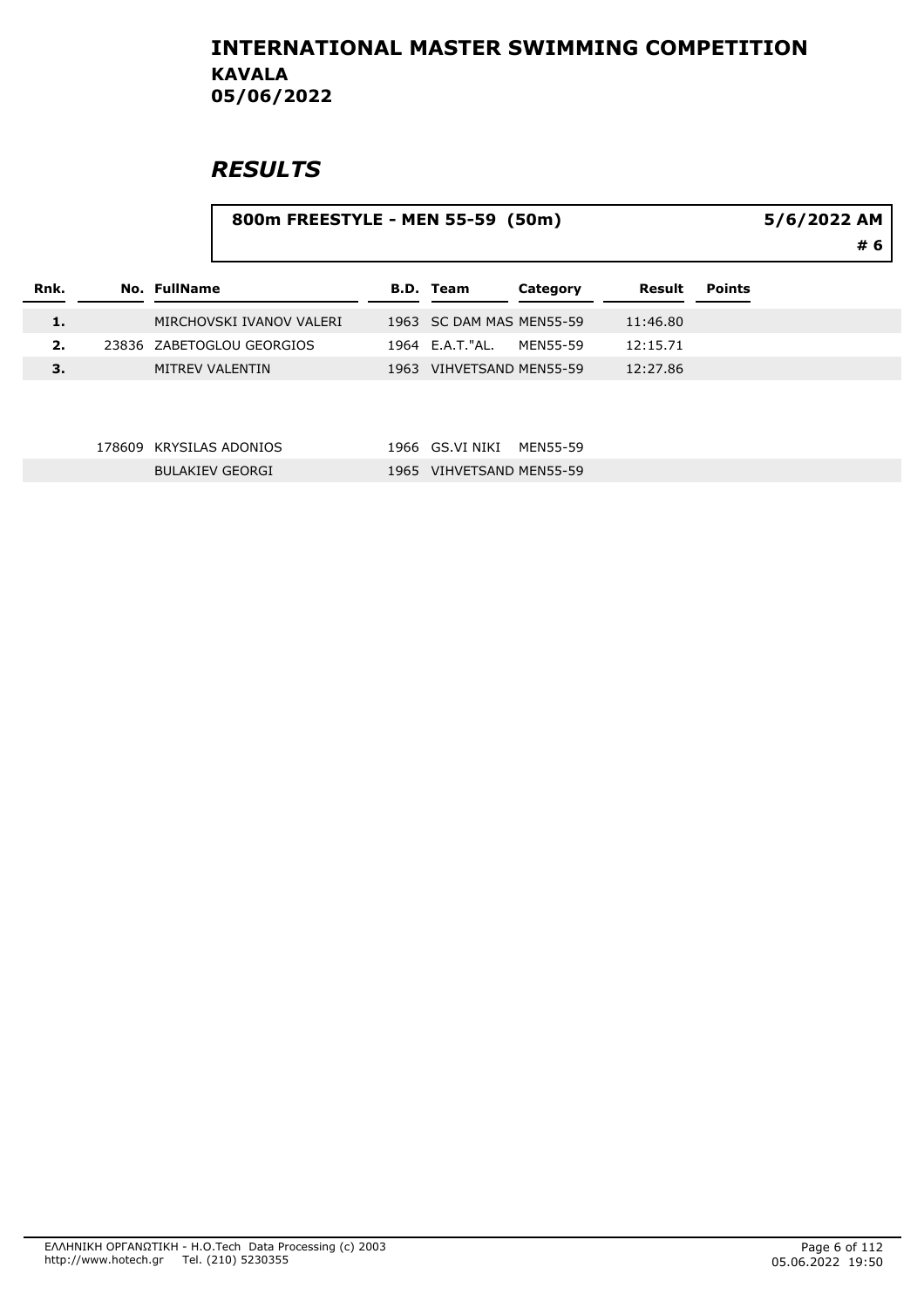|      | 800m FREESTYLE - MEN 65-69 (50m) |                          |          |          |                      | 5/6/2022 AM |  |
|------|----------------------------------|--------------------------|----------|----------|----------------------|-------------|--|
|      |                                  |                          |          |          |                      | # 7         |  |
| Rnk. | No. FullName                     | B.D. Team                | Category |          | <b>Result</b> Points |             |  |
|      | NIKOLOV GEORGIEV KRASIMIR        | 1957 SC DAM MAS MEN65-69 |          | 14:11.24 |                      |             |  |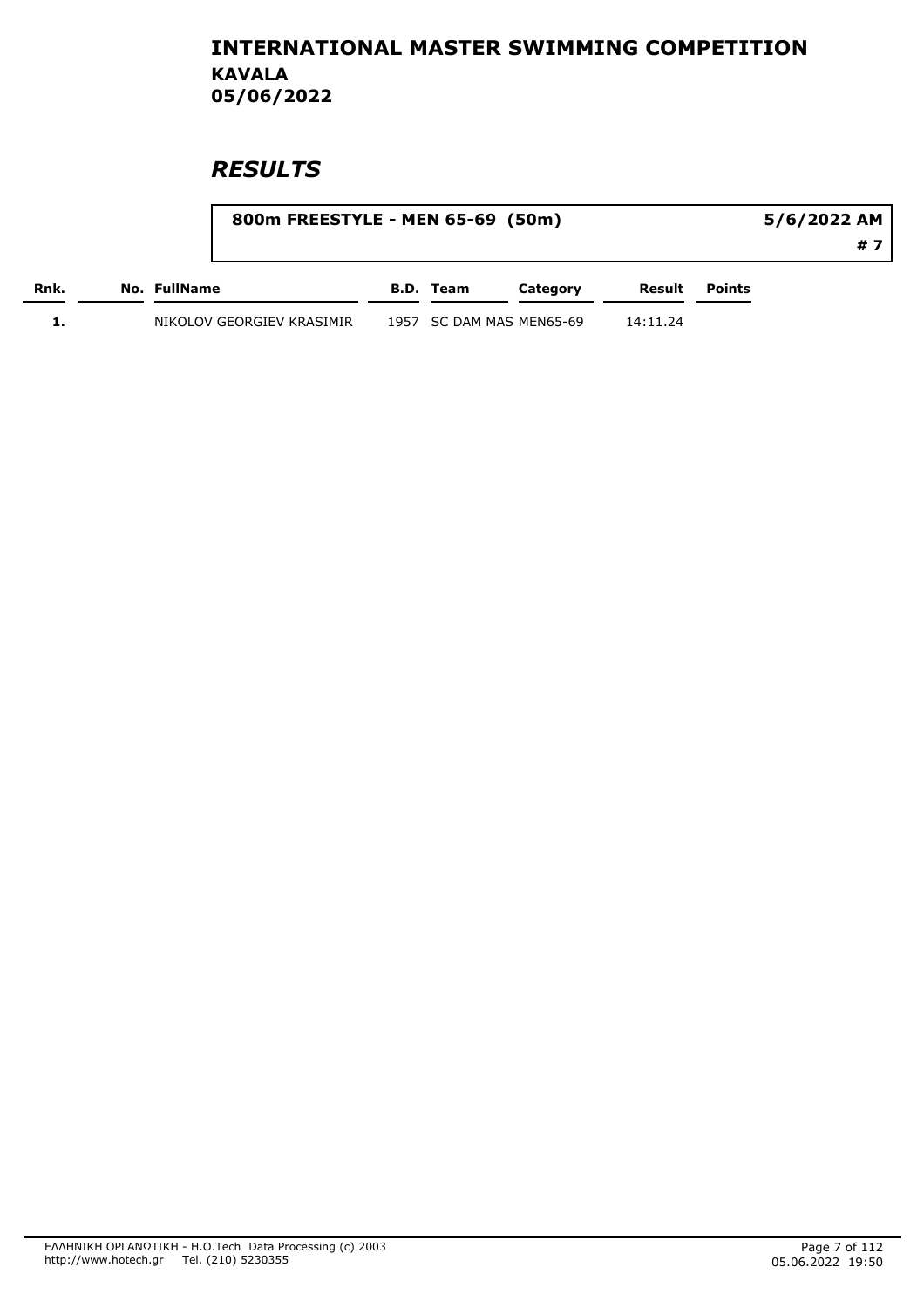|      |                    | 800m FREESTYLE - WOMEN 30-34 (50m) |                  |          |          |               | 5/6/2022 AM<br># 8 |
|------|--------------------|------------------------------------|------------------|----------|----------|---------------|--------------------|
| Rnk. | No. FullName       |                                    | <b>B.D.</b> Team | Category | Result   | <b>Points</b> |                    |
| 1.   | 107976 HALIOU ANNA |                                    | 1990 AKOH        | WOM30-34 | 13:21.82 |               |                    |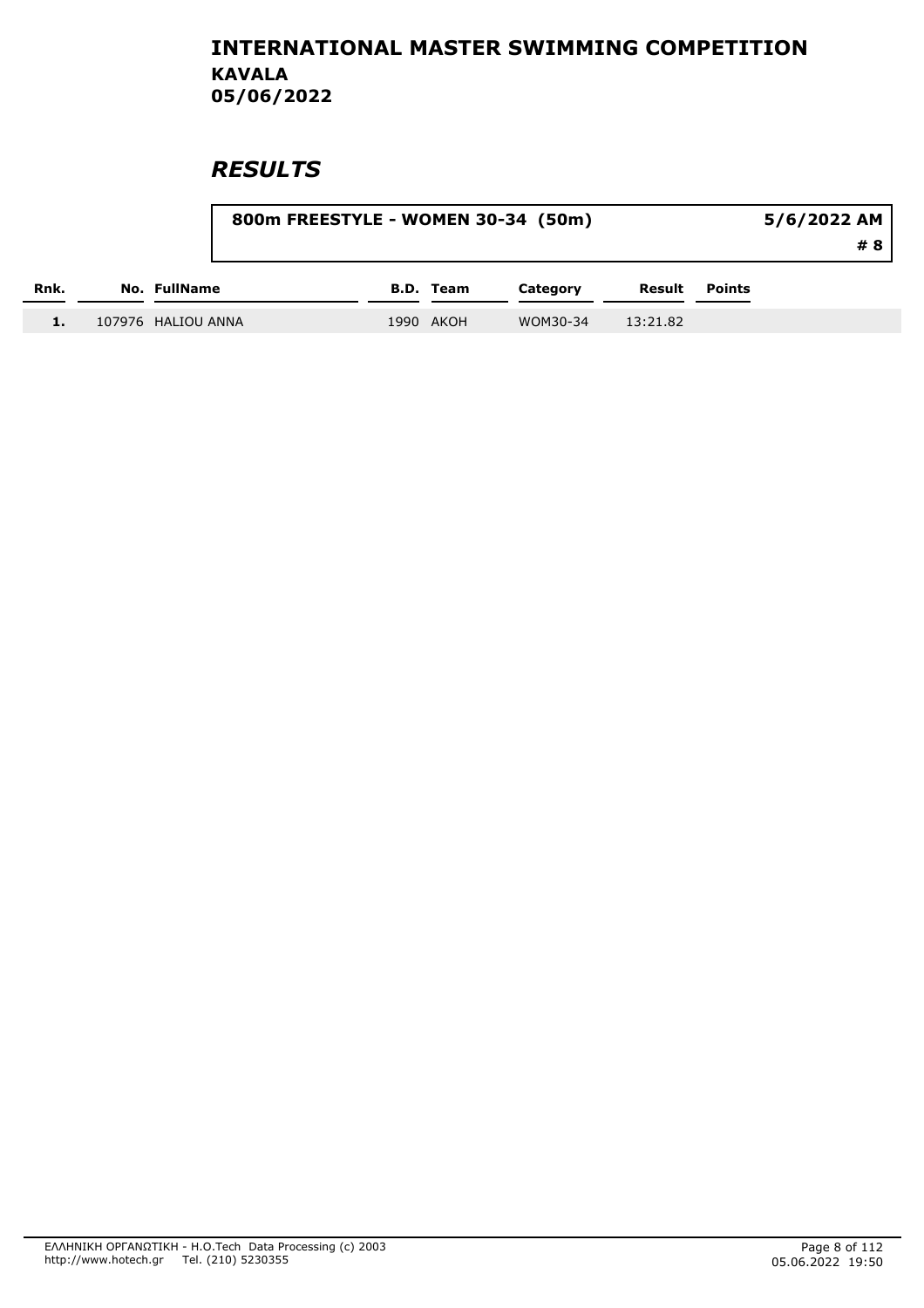|      | 800m FREESTYLE - WOMEN 40-44 (50m) |                 |          |          |        | 5/6/2022 AM |    |
|------|------------------------------------|-----------------|----------|----------|--------|-------------|----|
|      |                                    |                 |          |          |        |             | #9 |
| Rnk. | No. FullName                       | B.D. Team       | Category | Result   | Points |             |    |
|      | 175521   MAYRIDOU ANASTASIA        | 1980 E.A.T."AL. | WOM40-44 | 13:05.36 |        |             |    |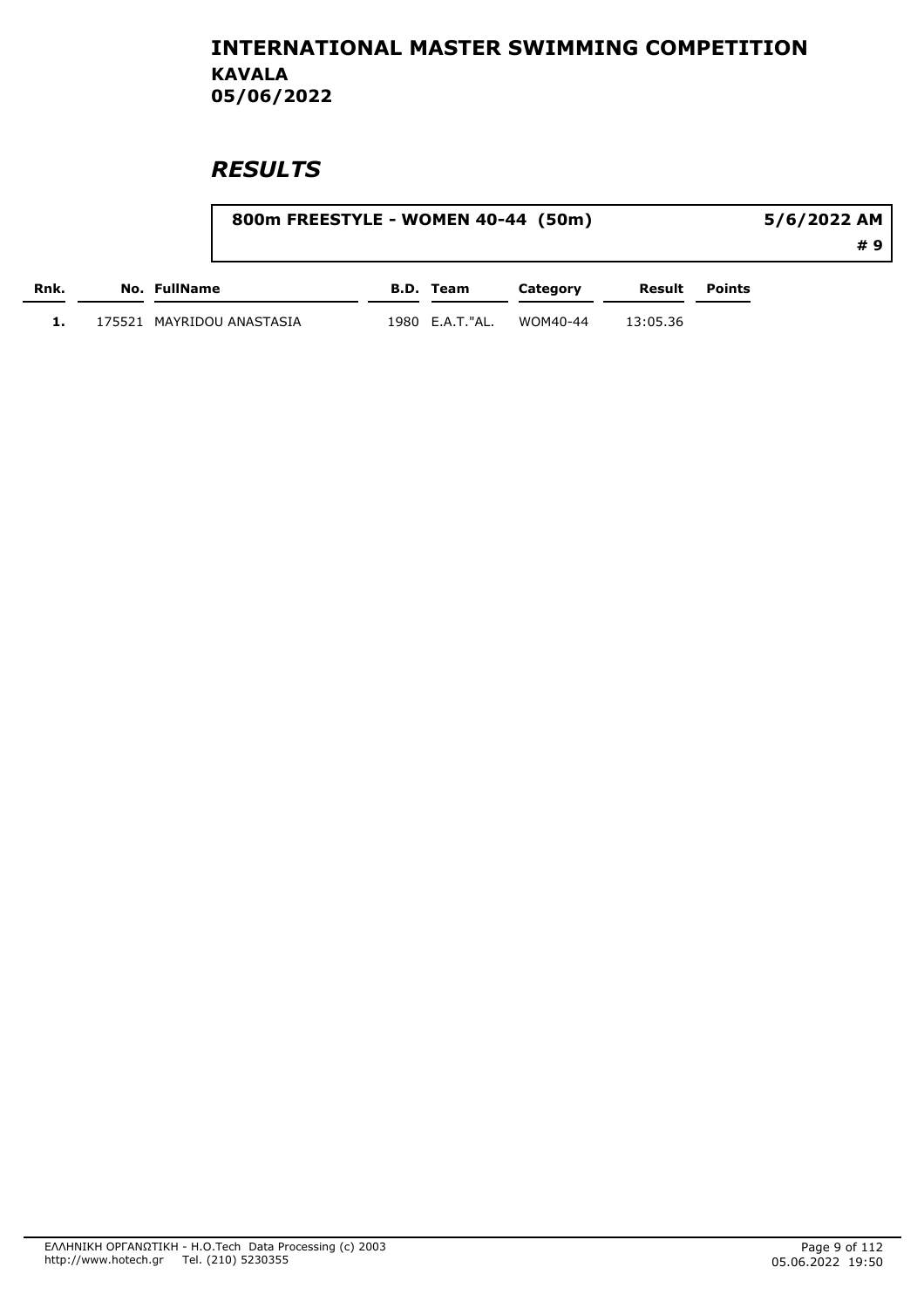|      |              |                           | 800m FREESTYLE - WOMEN 45-49 (50m) |                  |          |          |               |  |
|------|--------------|---------------------------|------------------------------------|------------------|----------|----------|---------------|--|
| Rnk. | No. FullName |                           |                                    | <b>B.D. Team</b> | Category | Result   | <b>Points</b> |  |
|      |              | PETROVA HARALANOVA GAVRIL |                                    | 1976 LEVSKIMAS   | WOM45-49 | 13:07.53 |               |  |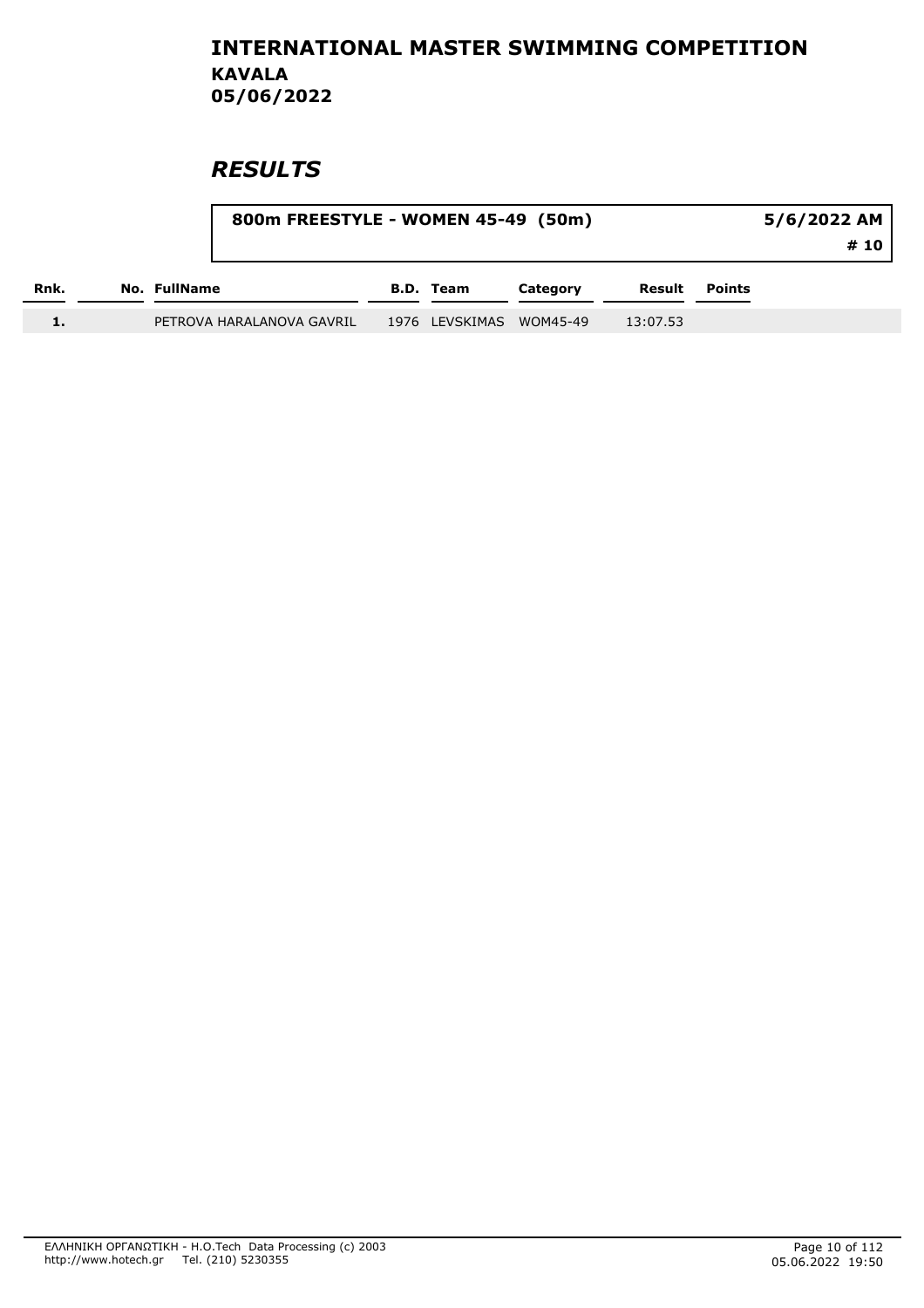|      |                           | 800m FREESTYLE - WOMEN 50-54 (50m) |               |          | 5/6/2022 AM |        |      |
|------|---------------------------|------------------------------------|---------------|----------|-------------|--------|------|
|      |                           |                                    |               |          |             |        | # 11 |
| Rnk. | No. FullName              |                                    | B.D. Team     | Category | Result      | Points |      |
|      | GEORGIEVA NOVOSELSKA YULI |                                    | 1970 GT SPORT | WOM50-54 | 12:00.17    |        |      |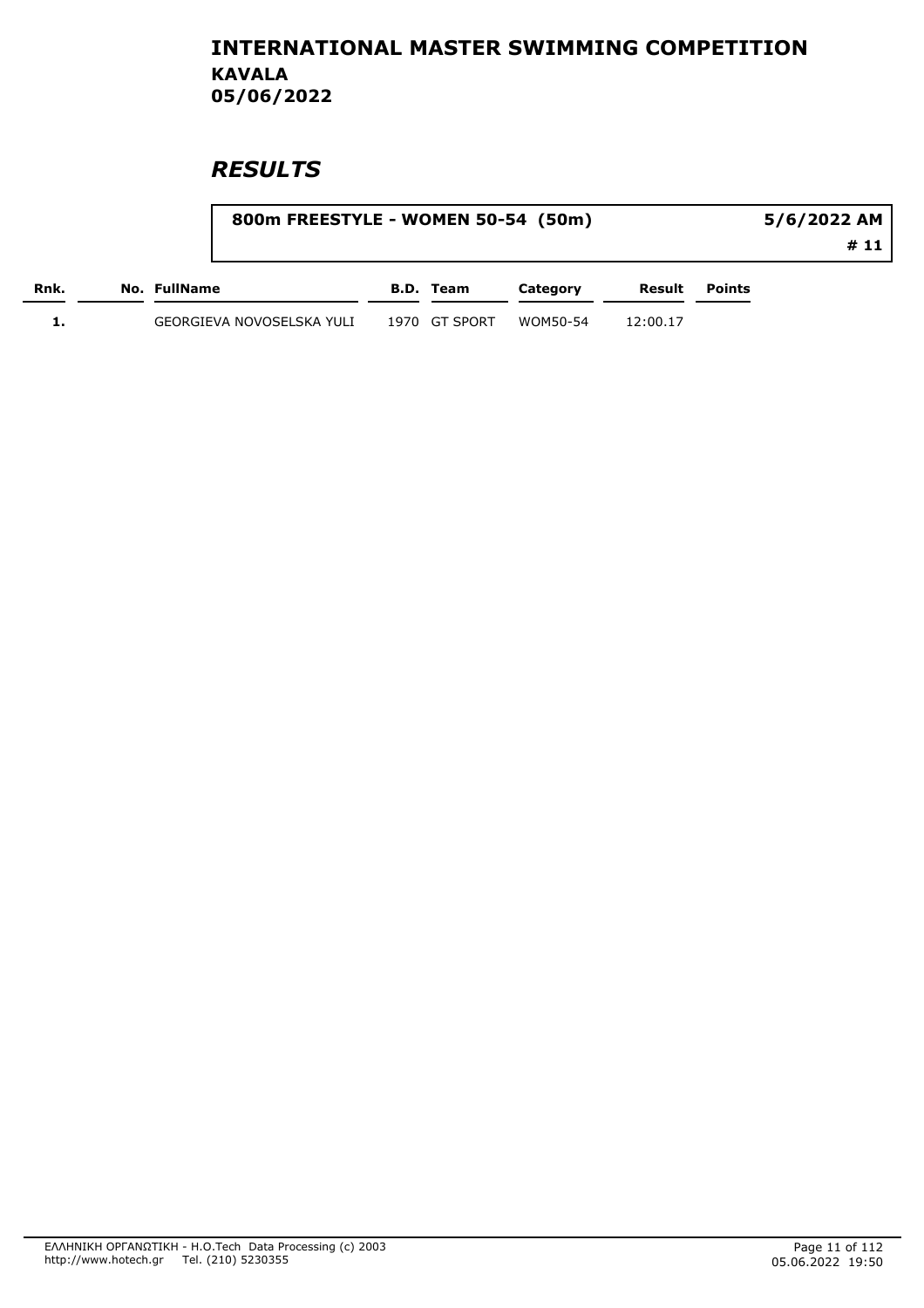|      | 800m FREESTYLE - WOMEN 55-59 (50m) |             |          |          | 5/6/2022 AM<br># 12 |  |
|------|------------------------------------|-------------|----------|----------|---------------------|--|
| Rnk. | No. FullName                       | B.D. Team   | Category | Result   | <b>Points</b>       |  |
|      | 168308 LASKARIDOU AIKATERINI       | 1967 O.F.K. | WOM55-59 | 16:18.37 |                     |  |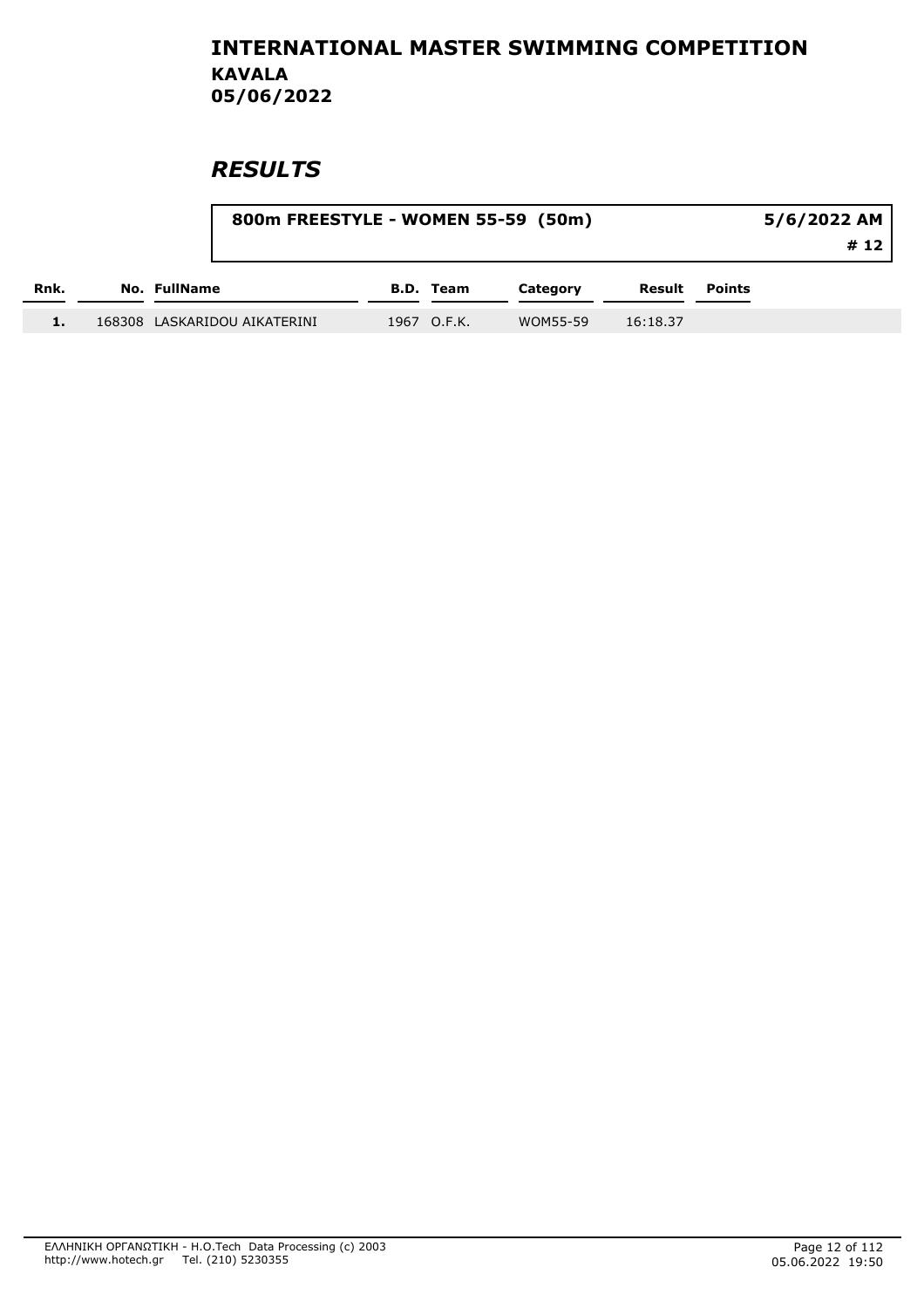|      |                              | 50m BACKSTROKE - MEN 30-34 (50m) |           |          |          |        |      |
|------|------------------------------|----------------------------------|-----------|----------|----------|--------|------|
|      |                              |                                  |           |          |          |        | # 13 |
| Rnk. | No. FullName                 |                                  | B.D. Team | Category | Result   | Points |      |
|      | 103439 NIKOLOPOULOS GEORGIOS | 1988                             | NOTHYM    | MEN30-34 | 00:37.31 |        |      |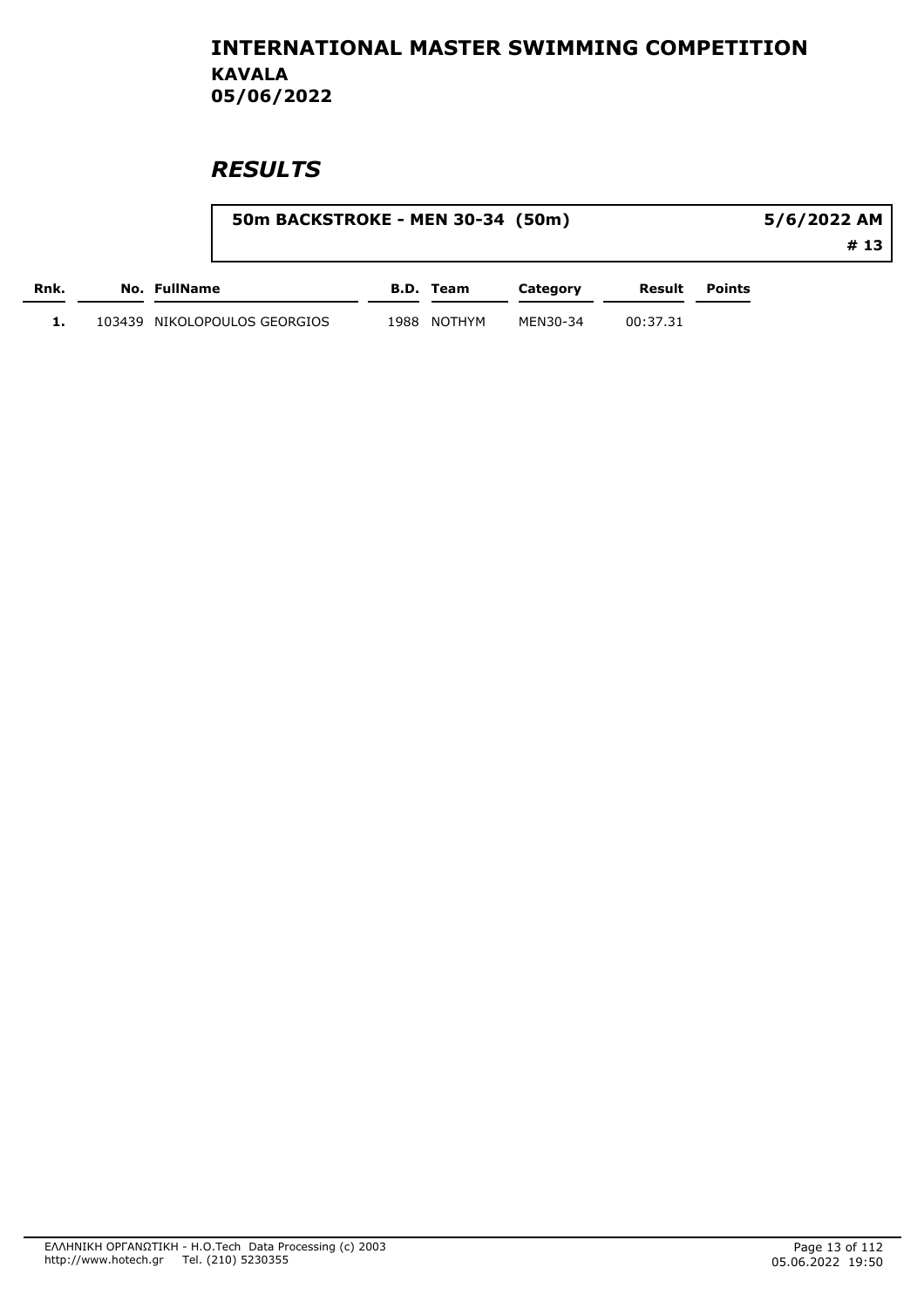|      |              | 50m BACKSTROKE - MEN 35-39 (50m) |           | 5/6/2022 AM<br># 14      |          |               |  |
|------|--------------|----------------------------------|-----------|--------------------------|----------|---------------|--|
| Rnk. | No. FullName |                                  | B.D. Team | Category                 | Result   | <b>Points</b> |  |
|      |              | BOZHANOV LYUBOMIROV BORI         |           | 1986 SC DAM MAS MEN35-39 | 00:39.40 |               |  |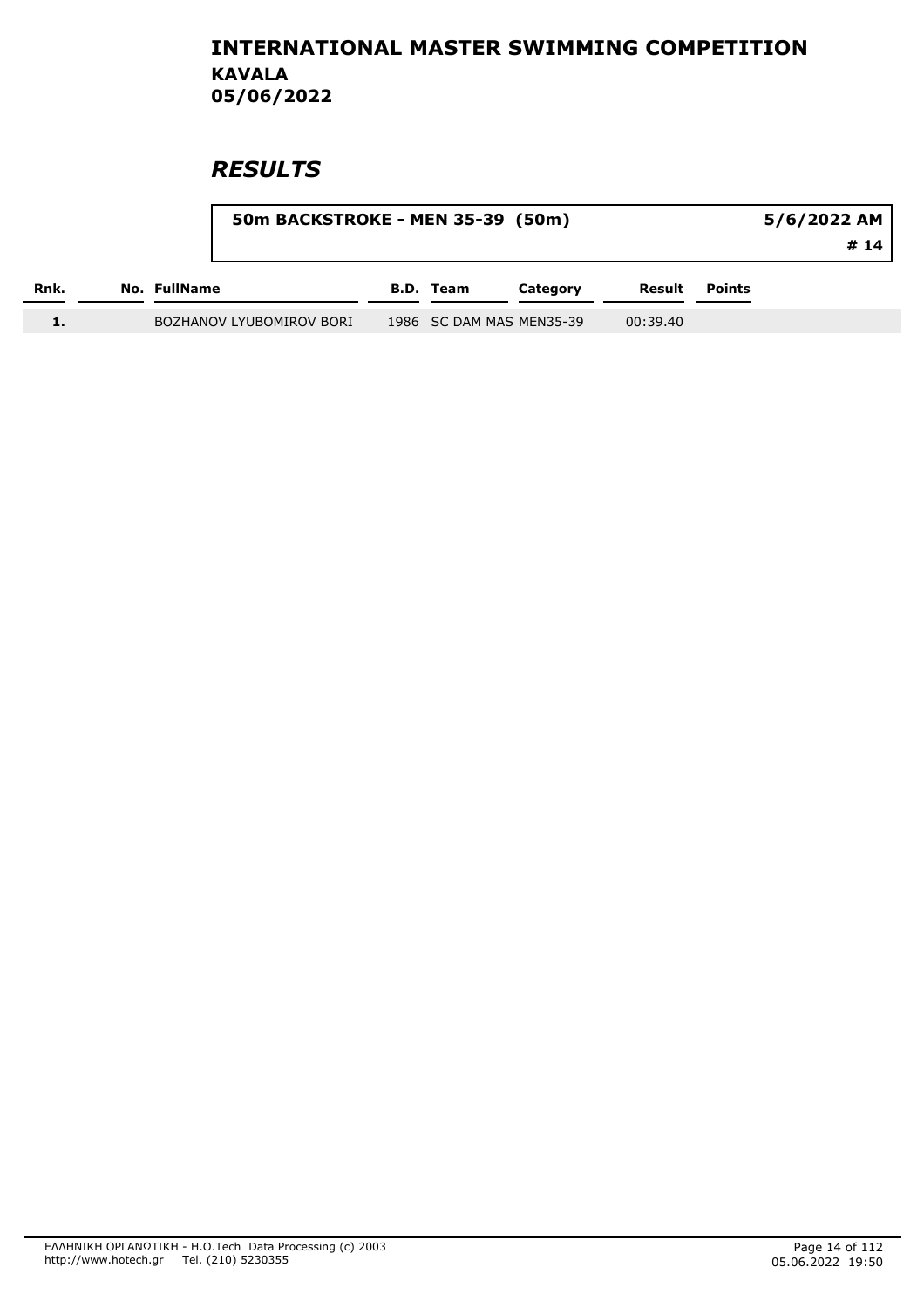|      |       |              | 50m BACKSTROKE - MEN 40-44 (50m) |      |                  |                          |          |               | 5/6/2022 AM<br># 15 |
|------|-------|--------------|----------------------------------|------|------------------|--------------------------|----------|---------------|---------------------|
| Rnk. |       | No. FullName |                                  |      | <b>B.D. Team</b> | Category                 | Result   | <b>Points</b> |                     |
| 1.   |       |              | ANASTASOV NIKOLA                 |      |                  | 1979 ROD SMOL M MEN40-44 | 00:33.63 |               |                     |
| 2.   |       |              | 182327 FOURNARIS APOSTOLOS-GEORG |      | 1978 OEANAV      | MEN40-44                 | 00:36.21 |               |                     |
| з.   | 64111 |              | MELLIOS ATHANASIOS               | 1979 | PANSER           | MEN40-44                 | 00:44.57 |               |                     |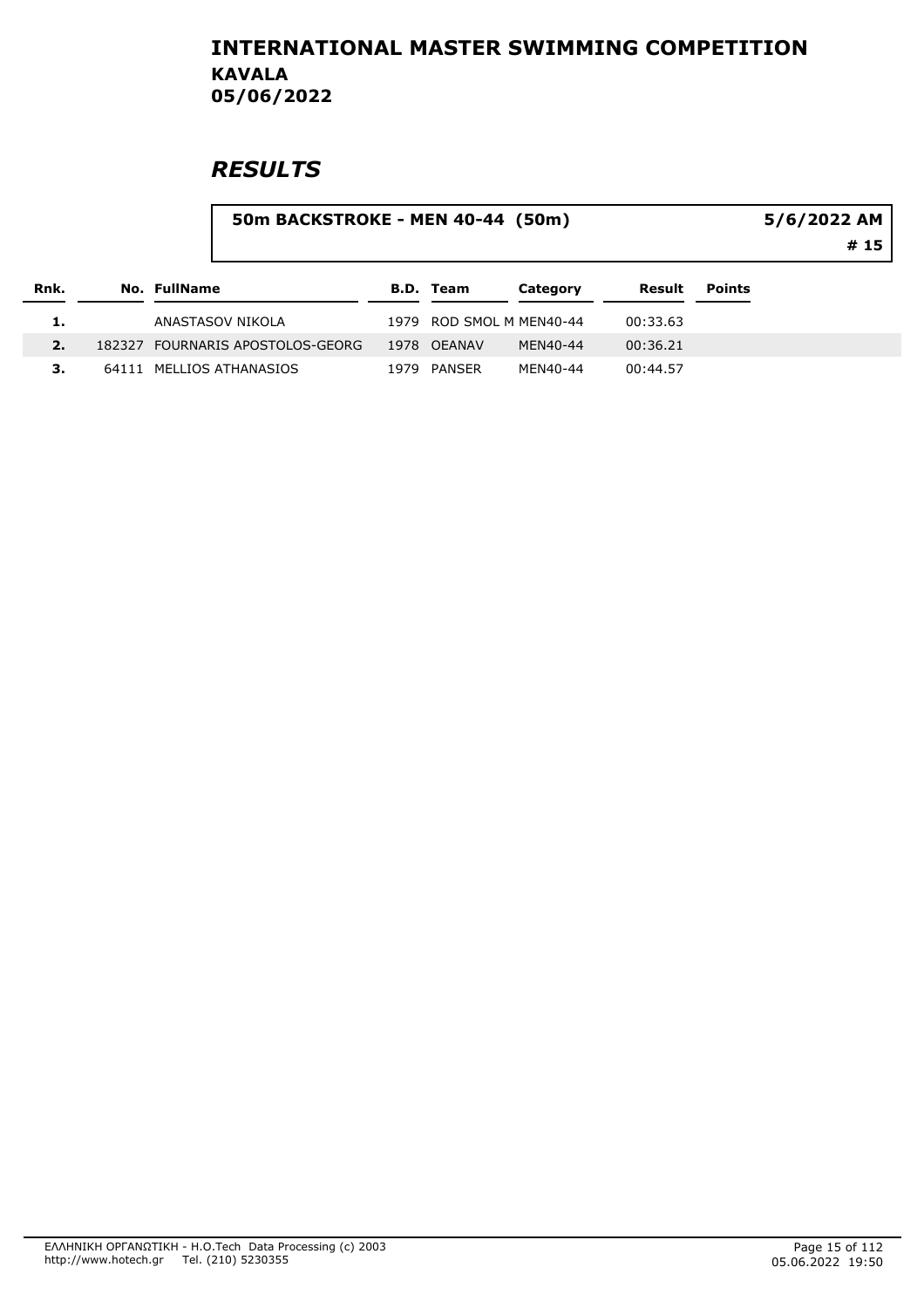|      |                        | 50m BACKSTROKE - MEN 45-49 (50m) |           |                          |          |               |  |
|------|------------------------|----------------------------------|-----------|--------------------------|----------|---------------|--|
| Rnk. | No. FullName           |                                  | B.D. Team | Category                 | Result   | <b>Points</b> |  |
|      | SOTIROV VASILEV HRISTO |                                  |           | 1977 SC DAM MAS MEN45-49 | 00:32.65 |               |  |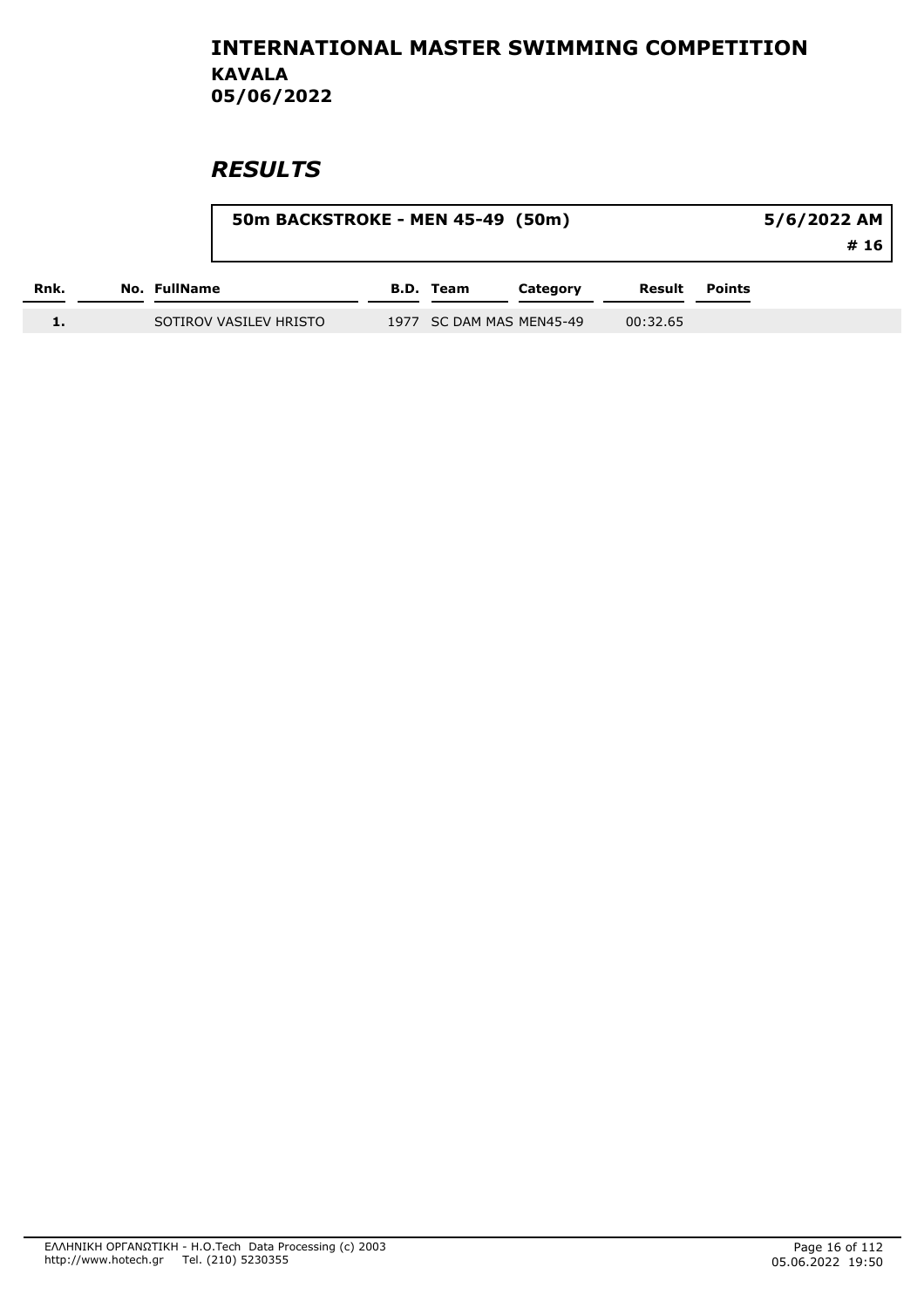|      |                     |                          | 50m BACKSTROKE - MEN 50-54 (50m) |                          |          |          |        |      |  |
|------|---------------------|--------------------------|----------------------------------|--------------------------|----------|----------|--------|------|--|
| Rnk. | <b>No. FullName</b> |                          |                                  | <b>B.D. Team</b>         | Category | Result   | Points | # 17 |  |
|      |                     | MARKOV DENCHEV DRAGOMIR  |                                  | 1971 SC DAM MAS MEN50-54 |          | 00:31.16 |        |      |  |
|      |                     | 49552 KASIMIDIS NIKOLAOS |                                  | 1972 NOTHAK              | MEN50-54 | 00:43.97 |        |      |  |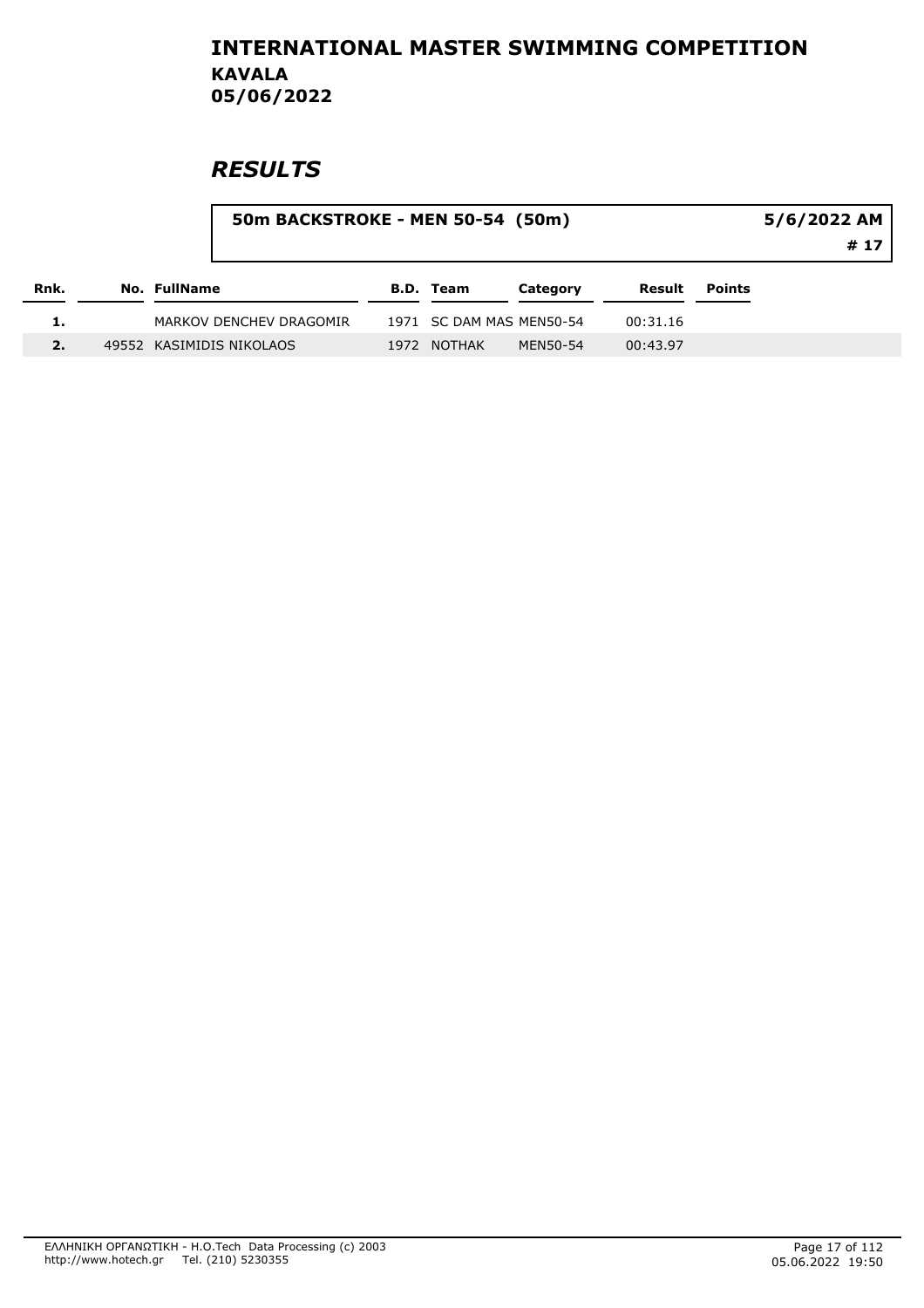|      |                             | 50m BACKSTROKE - MEN 55-59 (50m) |                  |          |          |               | 5/6/2022 AM<br># 18 |
|------|-----------------------------|----------------------------------|------------------|----------|----------|---------------|---------------------|
| Rnk. | <b>No. FullName</b>         |                                  | <b>B.D. Team</b> | Category | Result   | <b>Points</b> |                     |
|      | 46597 VERGAS NIKOLAOS       |                                  | 1965 E.A.T."AL.  | MEN55-59 | 00:39.97 |               |                     |
|      | 199318 MANDALIDIS VASILEIOS |                                  | 1965 NOTHAK      | MEN55-59 | 01:10.22 |               |                     |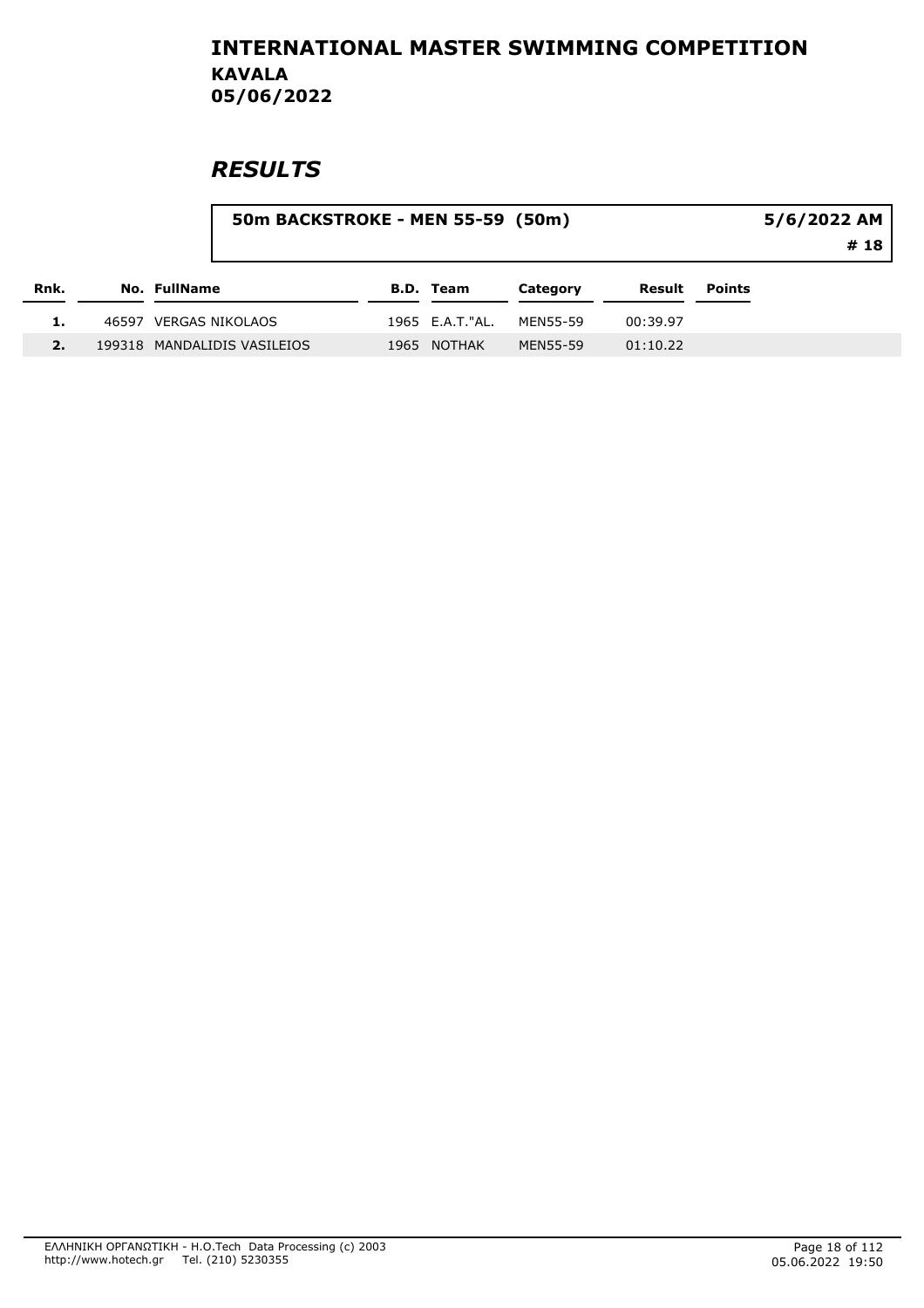|      |              | 50m BACKSTROKE - MEN 65-69 (50m) |  |  |                  |                          |          | 5/6/2022 AM<br># 19 |  |
|------|--------------|----------------------------------|--|--|------------------|--------------------------|----------|---------------------|--|
| Rnk. | No. FullName |                                  |  |  | <b>B.D. Team</b> | Category                 | Result   | <b>Points</b>       |  |
|      | TASEV ILIYA  |                                  |  |  |                  | 1953 VIHVETSAND MEN65-69 | 00:49.13 |                     |  |
|      | PETKOV YANE  |                                  |  |  |                  | 1954 VIHVETSAND MEN65-69 | 01:00.34 |                     |  |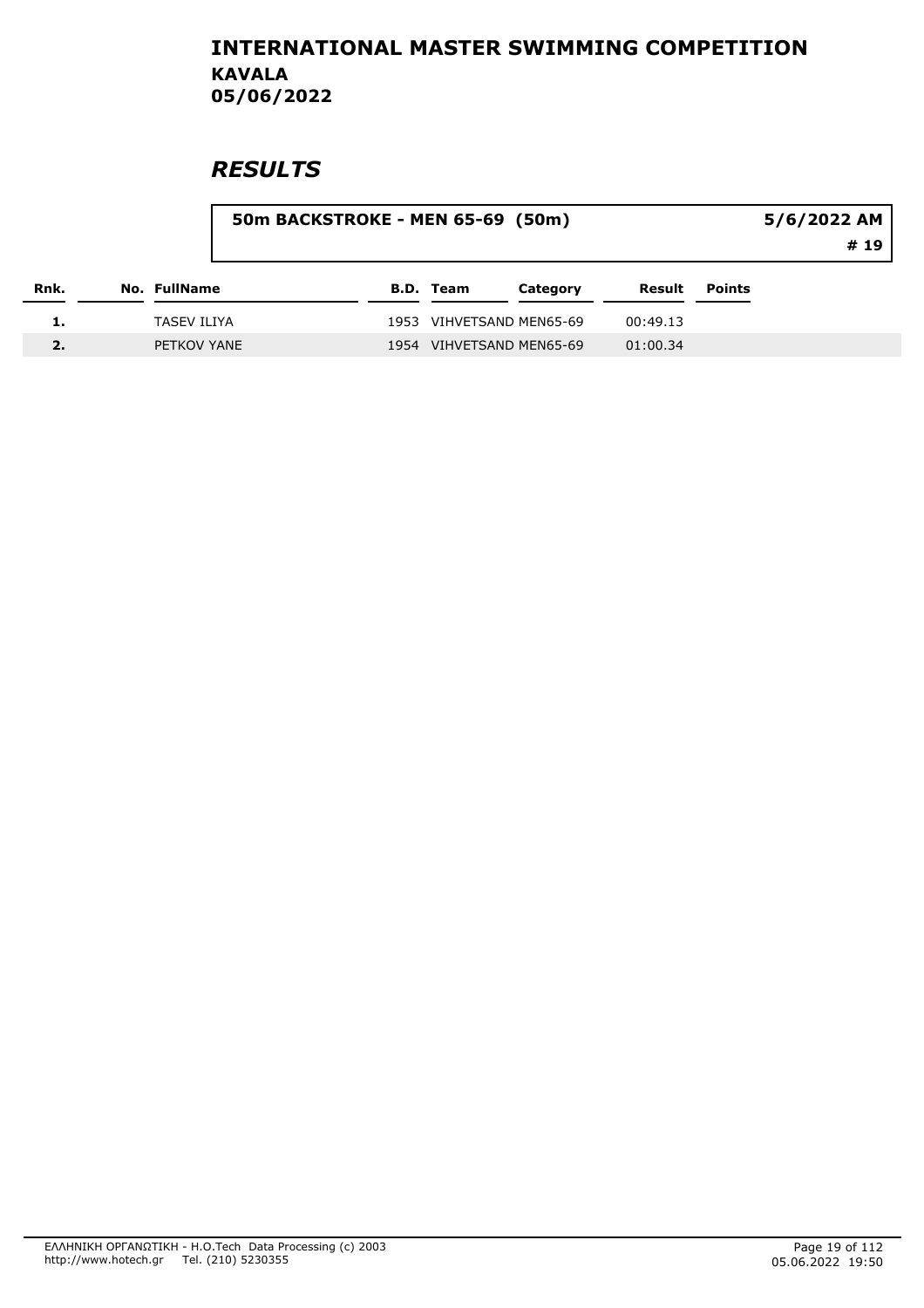|      |                      | 50m BACKSTROKE - MEN 75-79 (50m) | 5/6/2022 AM |          |          |        |      |
|------|----------------------|----------------------------------|-------------|----------|----------|--------|------|
|      |                      |                                  |             |          |          |        | # 20 |
| Rnk. | <b>No. FullName</b>  |                                  | B.D. Team   | Category | Result   | Points |      |
|      | 179422 HAINAS PETROS |                                  | 1943 NOTHAK | MEN75-79 | 00:53.79 |        |      |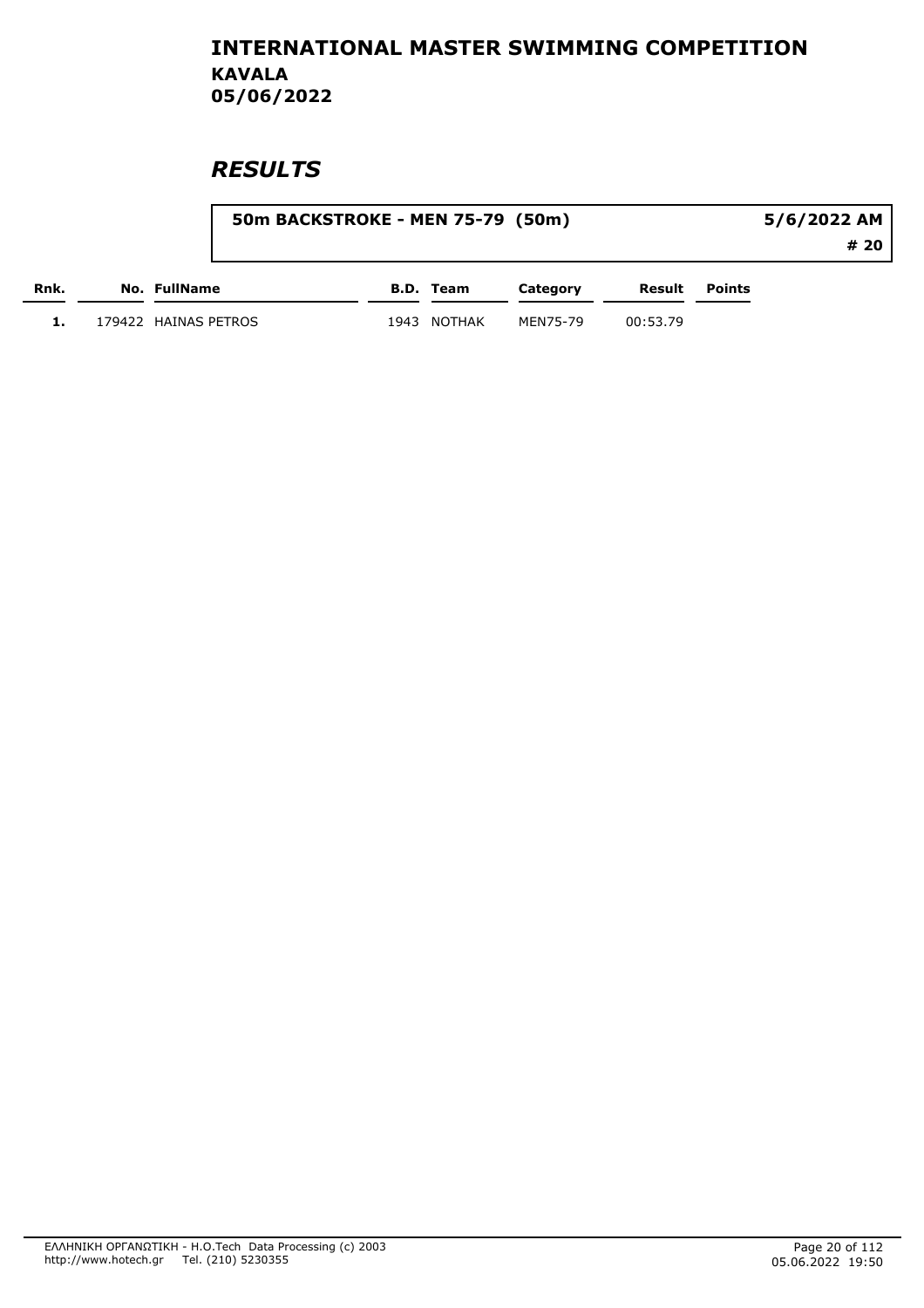|      |                       | 50m BACKSTROKE - MEN 85-89 (50m) |           |                          |          |               |  |
|------|-----------------------|----------------------------------|-----------|--------------------------|----------|---------------|--|
| Rnk. | No. FullName          |                                  | B.D. Team | Category                 | Result   | <b>Points</b> |  |
|      | MANOV DRAGANOV NIKOLA |                                  |           | 1935 SC DAM MAS MEN85-89 | 01:31.69 |               |  |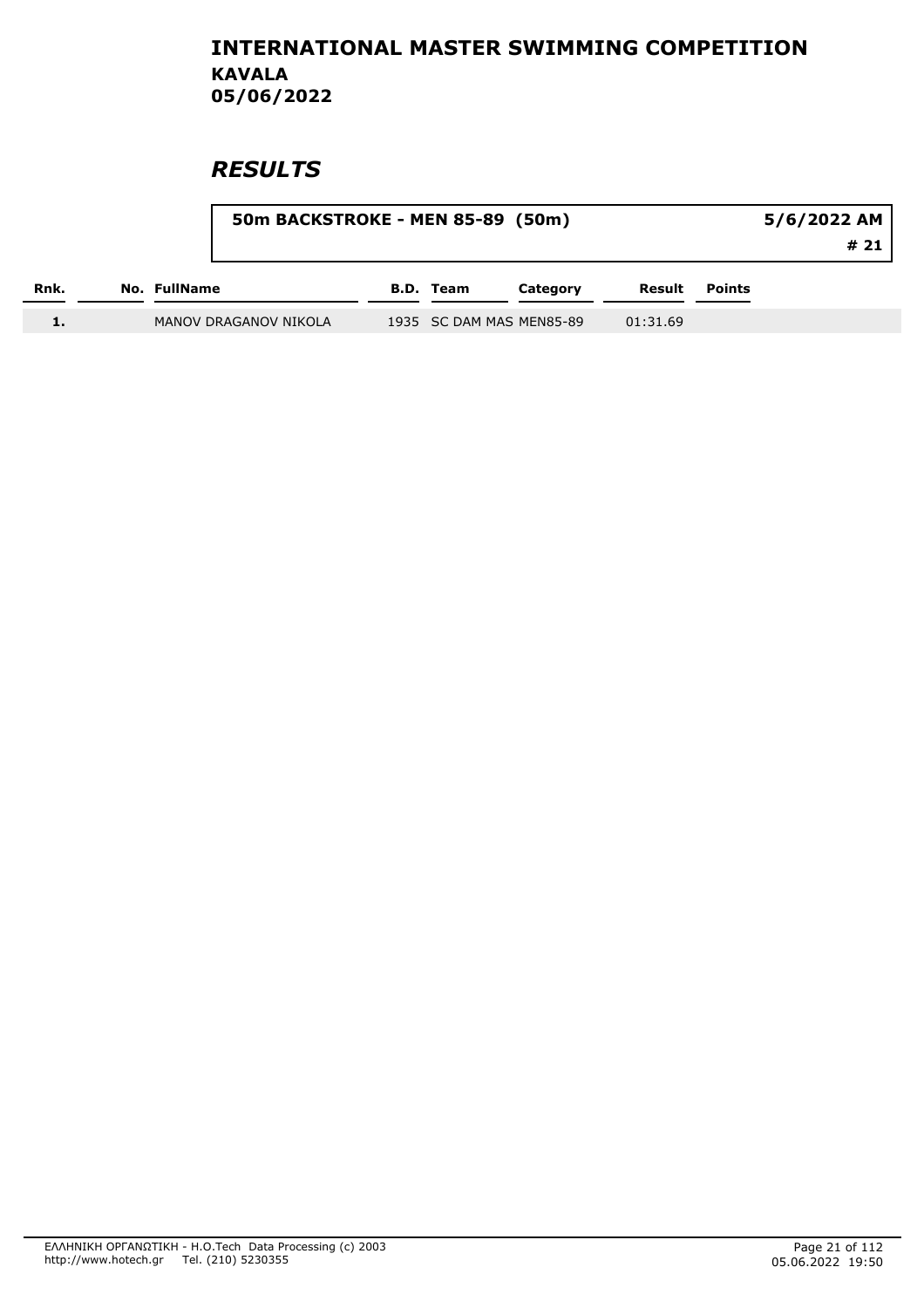|      |                               | 50m BACKSTROKE - WOMEN 25-29 (50m) |                  |          |          |               |  |  |
|------|-------------------------------|------------------------------------|------------------|----------|----------|---------------|--|--|
| Rnk. | <b>No. FullName</b>           |                                    | <b>B.D. Team</b> | Category | Result   | <b>Points</b> |  |  |
|      | 121757 KOUDOURI EYAGGELIA     | 1994 PAO                           |                  | WOM25-29 | 00:36.04 |               |  |  |
|      | 140497 PAPATHANASIOU EYTHALIA |                                    | 1997 ARIS        | WOM25-29 | 00:41.20 |               |  |  |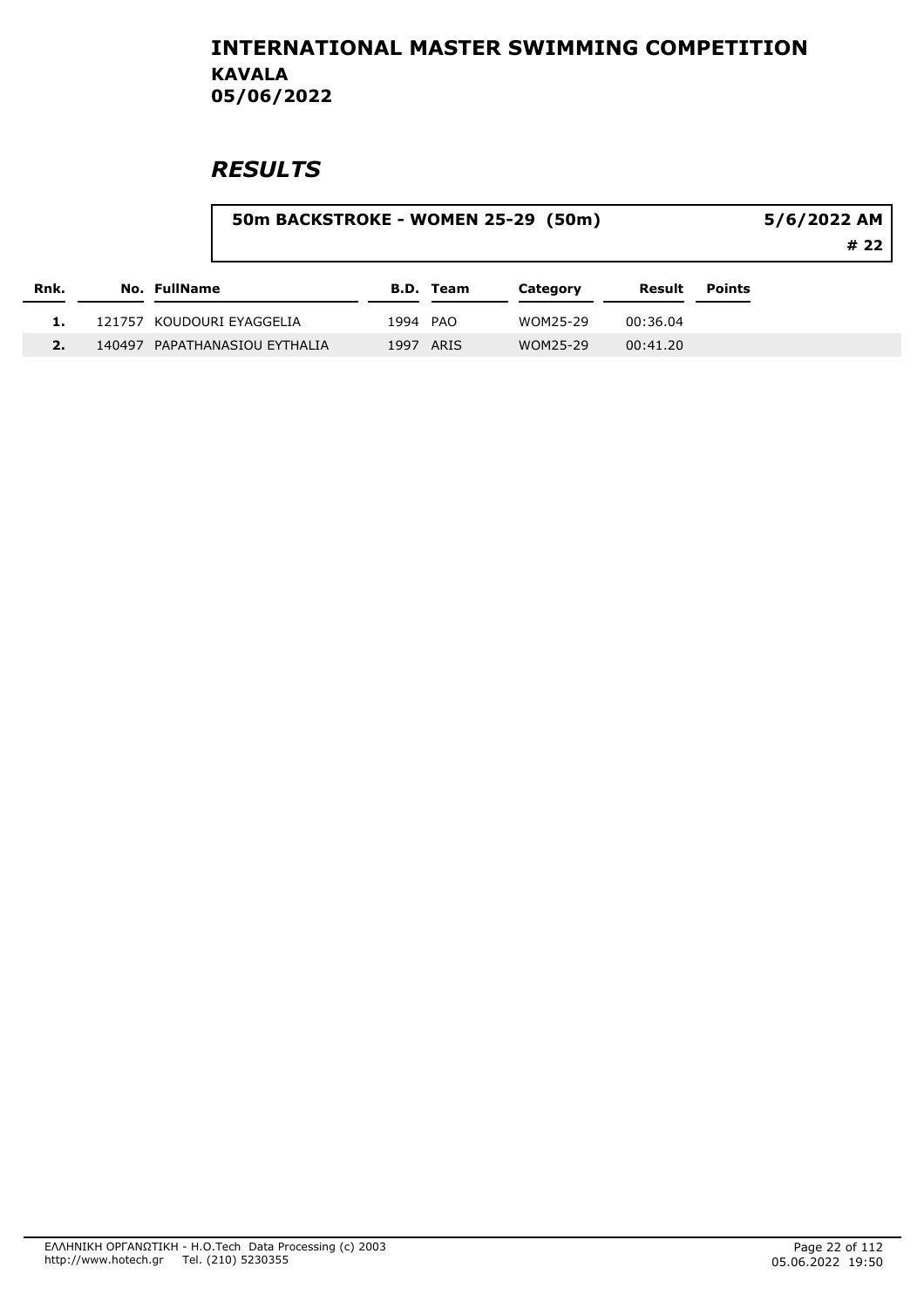|      |                     |                             | 50m BACKSTROKE - WOMEN 30-34 (50m) |                          |          |          |               | 5/6/2022 AM<br># 23 |
|------|---------------------|-----------------------------|------------------------------------|--------------------------|----------|----------|---------------|---------------------|
| Rnk. | <b>No. FullName</b> |                             |                                    | <b>B.D. Team</b>         | Category | Result   | <b>Points</b> |                     |
|      |                     | TRIFONOVA BORISOVA MONIKA   |                                    | 1988 SC DAM MAS WOM30-34 |          | 00:35.90 |               |                     |
|      |                     | 107975 THEODOSOPOULOU MARIA |                                    | 1990 AKOH                | WOM30-34 | 00:47.42 |               |                     |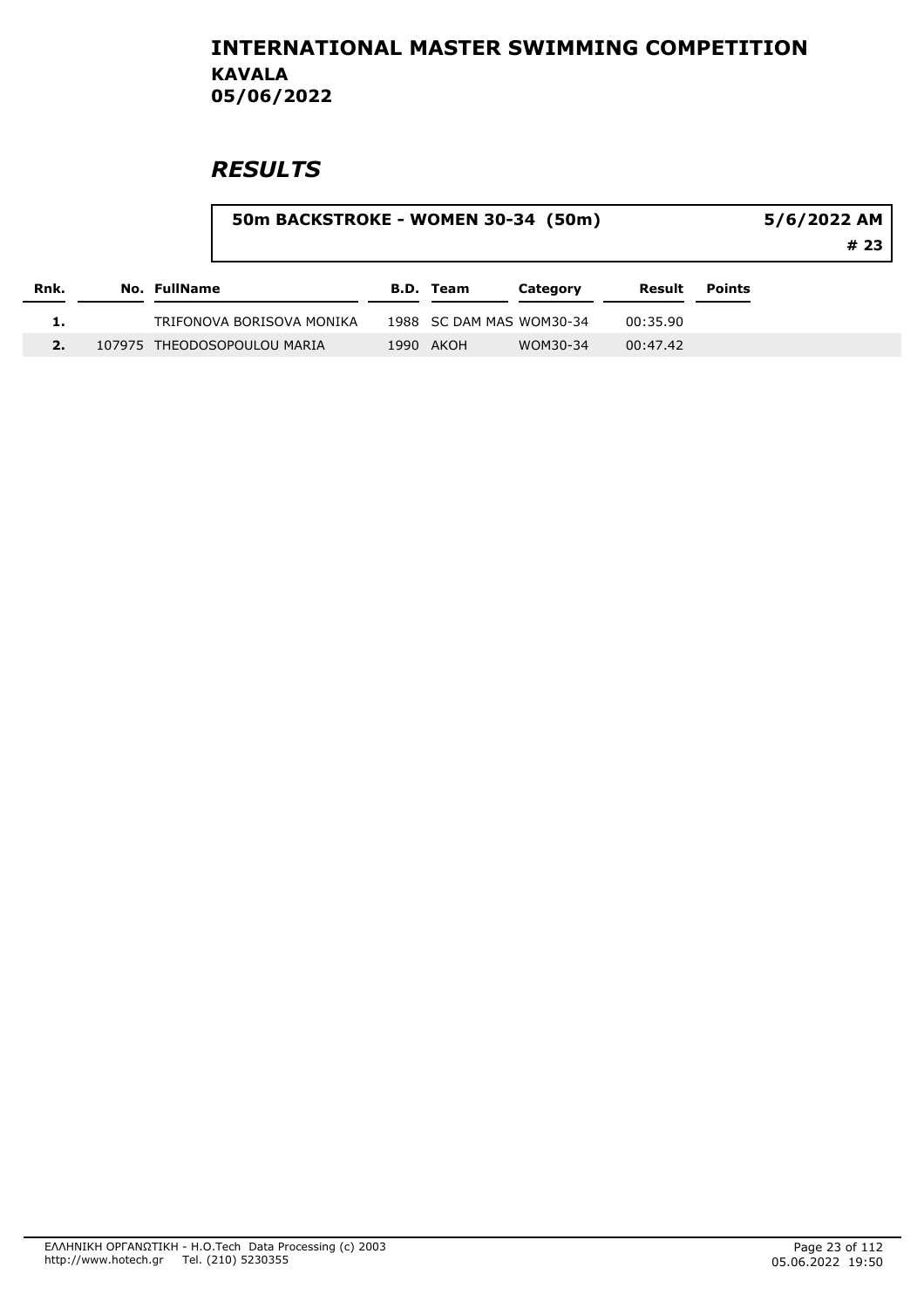|      | 50m BACKSTROKE - WOMEN 35-39 (50m) |                       |  |      |                         |          |          | 5/6/2022 AM   |      |  |
|------|------------------------------------|-----------------------|--|------|-------------------------|----------|----------|---------------|------|--|
|      |                                    |                       |  |      |                         |          |          |               | # 24 |  |
| Rnk. |                                    | <b>No. FullName</b>   |  |      | <b>B.D. Team</b>        | Category | Result   | <b>Points</b> |      |  |
|      |                                    | 94296 TSERNISOVA OLGA |  |      | 1985 MAKEDONIK WOM35-39 |          | 00:37.54 |               |      |  |
|      |                                    | 70843 VOUTSA VASILIKI |  | 1983 | <b>NOALEX</b>           | WOM35-39 | 00:41.97 |               |      |  |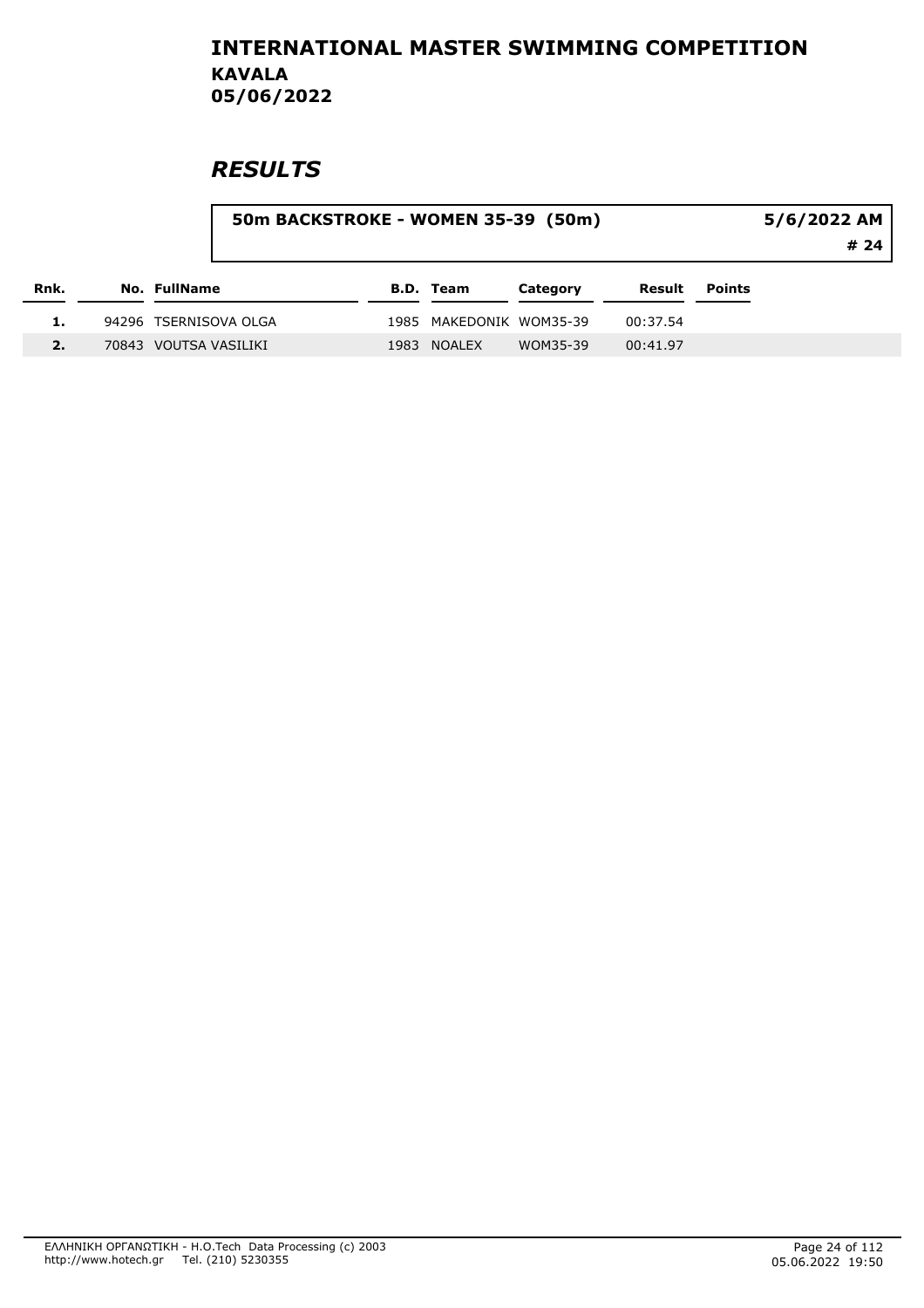|      |                     |                           | 50m BACKSTROKE - WOMEN 40-44 (50m) |                  |          |          |               | 5/6/2022 AM<br>#25 |  |  |
|------|---------------------|---------------------------|------------------------------------|------------------|----------|----------|---------------|--------------------|--|--|
| Rnk. | <b>No. FullName</b> |                           |                                    | <b>B.D. Team</b> | Category | Result   | <b>Points</b> |                    |  |  |
|      |                     | ALEXANDROVA DANIELLA      |                                    | 1980 LEVSKIMAS   | WOM40-44 | 00:42.51 |               |                    |  |  |
| 2.   |                     | 67330 SIDEROUDI THEOHARIA |                                    | 1978 NOALEX      | WOM40-44 | 00:45.31 |               |                    |  |  |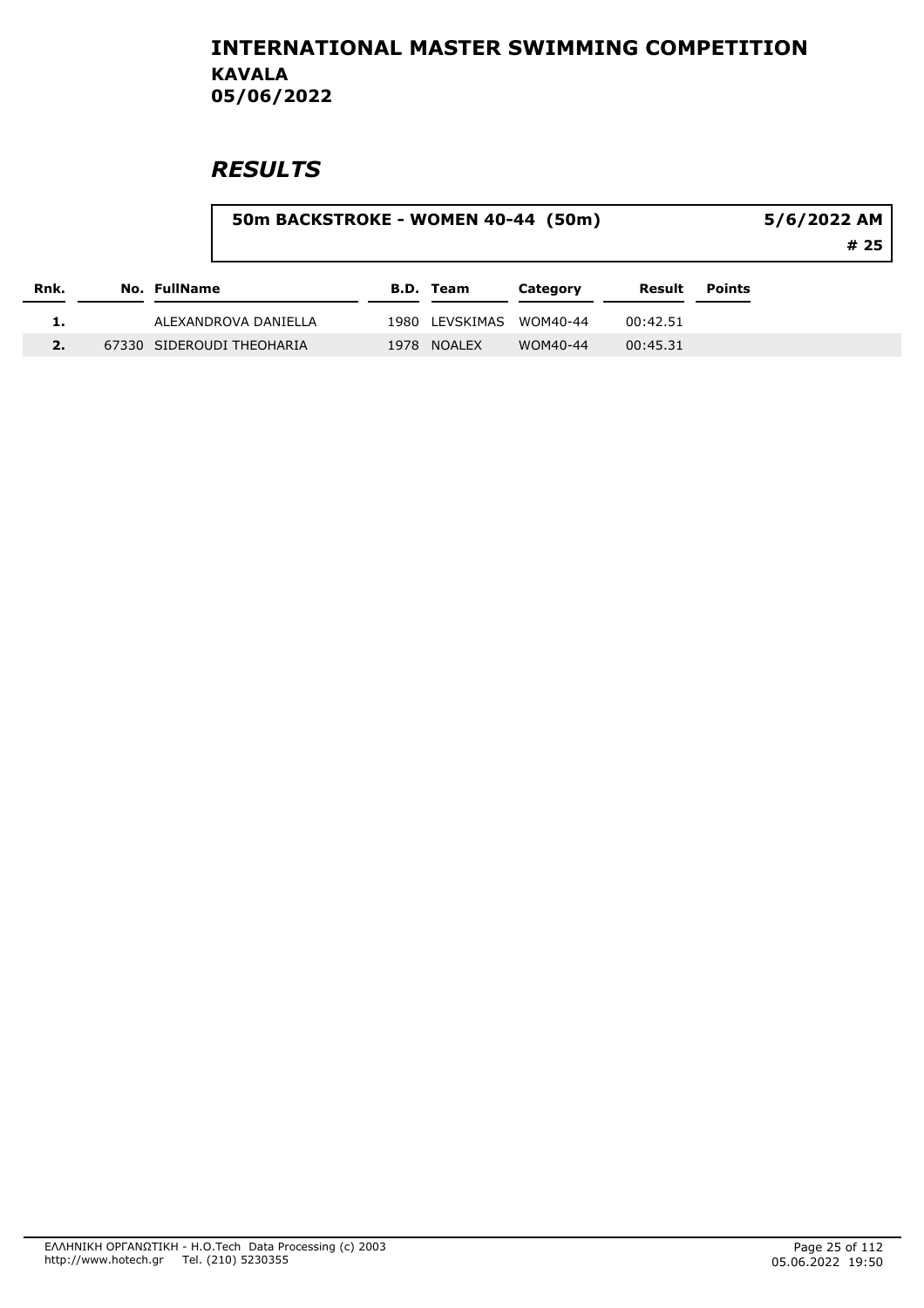|      |              |                            | 50m BACKSTROKE - WOMEN 45-49 (50m) |                  |                          |          |        |  |
|------|--------------|----------------------------|------------------------------------|------------------|--------------------------|----------|--------|--|
| Rnk. | No. FullName |                            |                                    | <b>B.D. Team</b> | Category                 | Result   | Points |  |
|      |              | NIKOLOVA BOJIDAROVA VERA   |                                    |                  | 1975 SC DAM MAS WOM45-49 | 00:42.95 |        |  |
|      |              | DIVIZIEVA DIMITROVA VESELA |                                    |                  | 1977 SC DAM MAS WOM45-49 | 01:09.68 |        |  |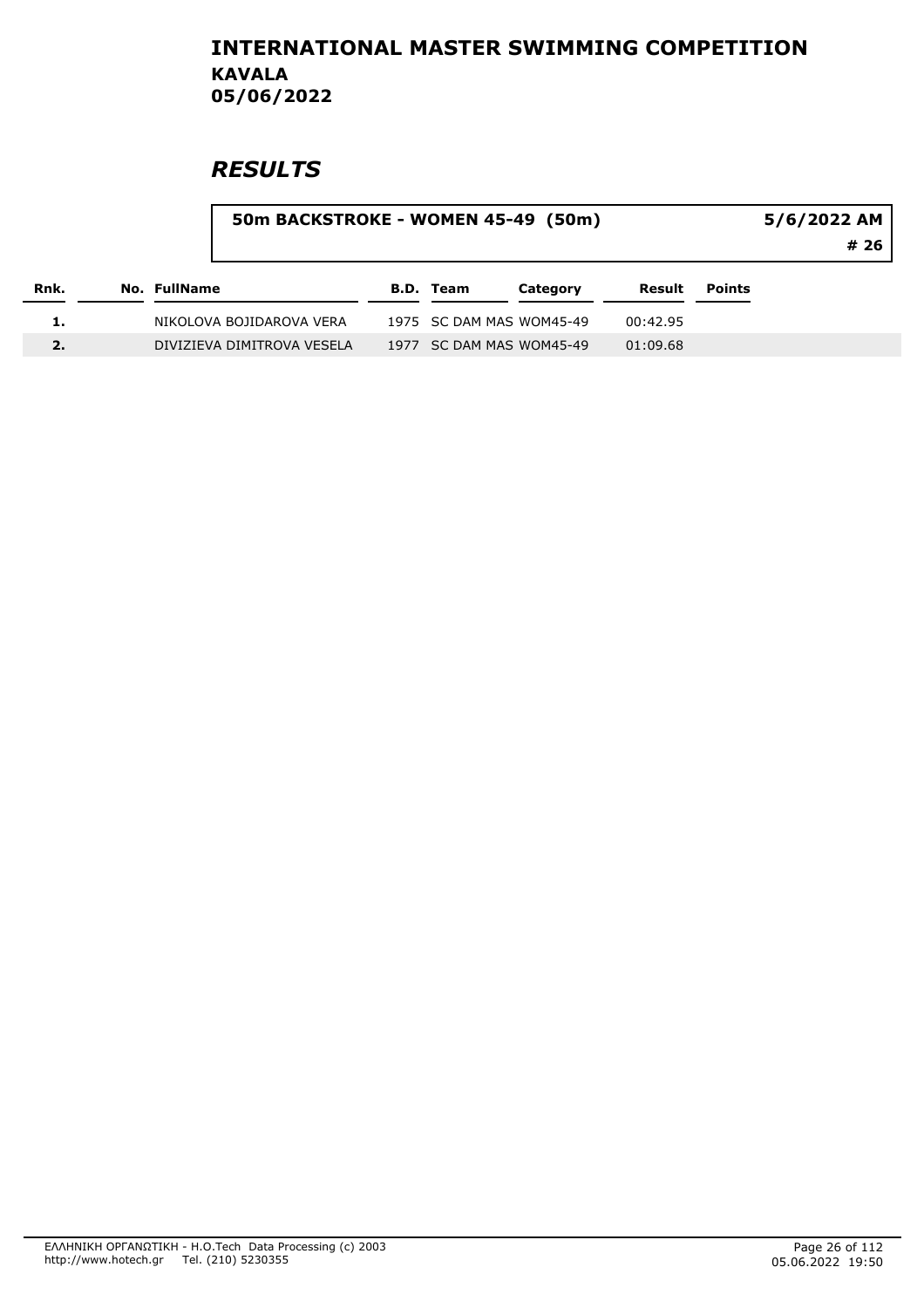|      |                              | 50m BACKSTROKE - WOMEN 50-54 (50m) | 5/6/2022 AM      |          |          |               |      |
|------|------------------------------|------------------------------------|------------------|----------|----------|---------------|------|
|      |                              |                                    |                  |          |          |               | # 27 |
| Rnk. | <b>No. FullName</b>          |                                    | <b>B.D. Team</b> | Category | Result   | <b>Points</b> |      |
|      | 28924 ARGYRIADOU IFIGENEIA   |                                    | 1969 ARIS        | WOM50-54 | 00:55.53 |               |      |
|      | 193020 SIDIROPOULOU HRISTINA |                                    | 1970 O.F.K.      | WOM50-54 | 01:13.82 |               |      |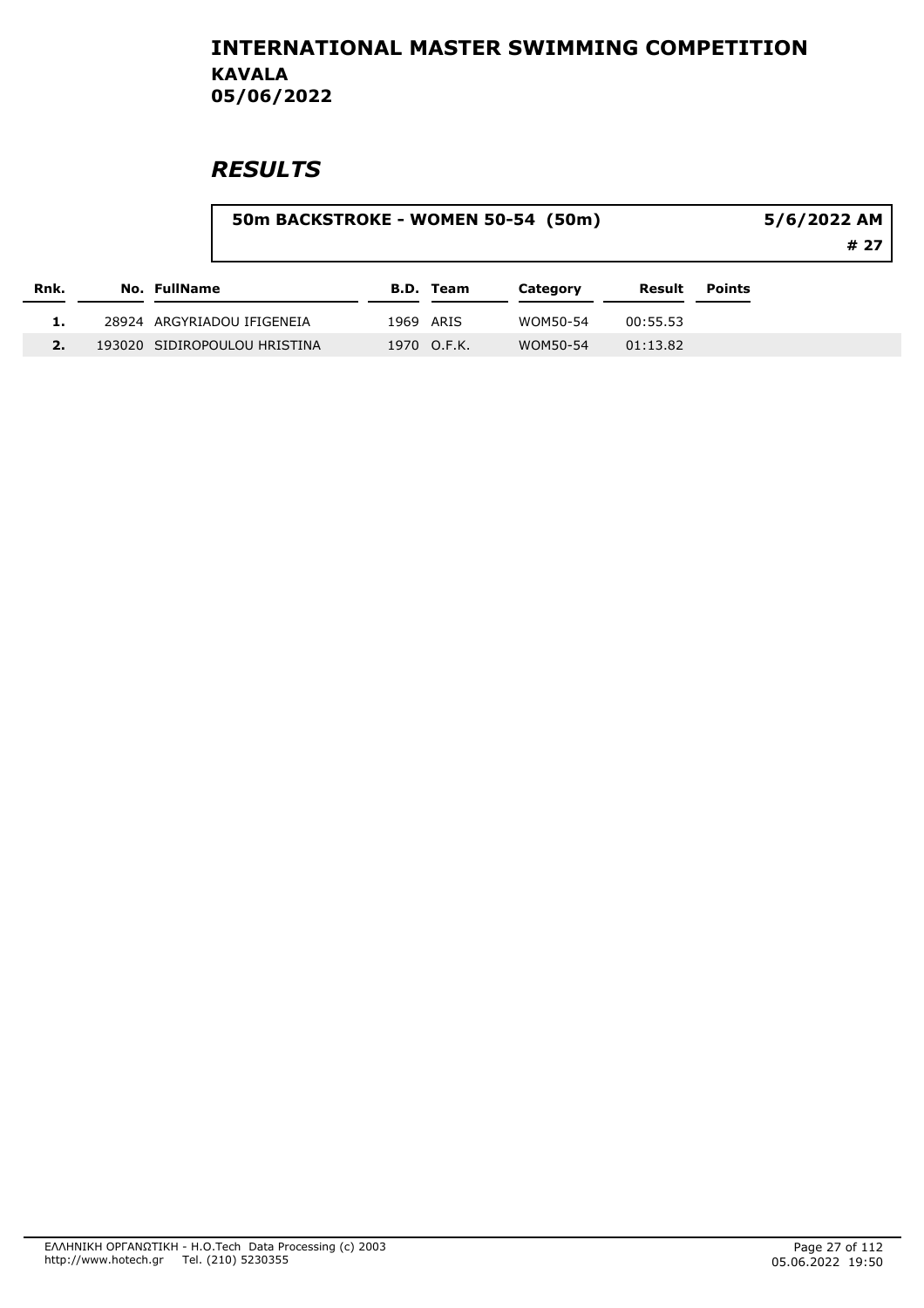|      |                           | 50m BACKSTROKE - WOMEN 55-59 (50m) |                  |          |          |               | 5/6/2022 AM<br># 28 |  |  |
|------|---------------------------|------------------------------------|------------------|----------|----------|---------------|---------------------|--|--|
| Rnk. | <b>No. FullName</b>       |                                    | <b>B.D. Team</b> | Category | Result   | <b>Points</b> |                     |  |  |
|      | 168301 TSIAOUSI NYMFODORA |                                    | 1965 O.F.K.      | WOM55-59 | 00:52.13 |               |                     |  |  |
|      | 193060 THEOHARI ELENI     |                                    | 1965 O.F.K.      | WOM55-59 | 01:06.69 |               |                     |  |  |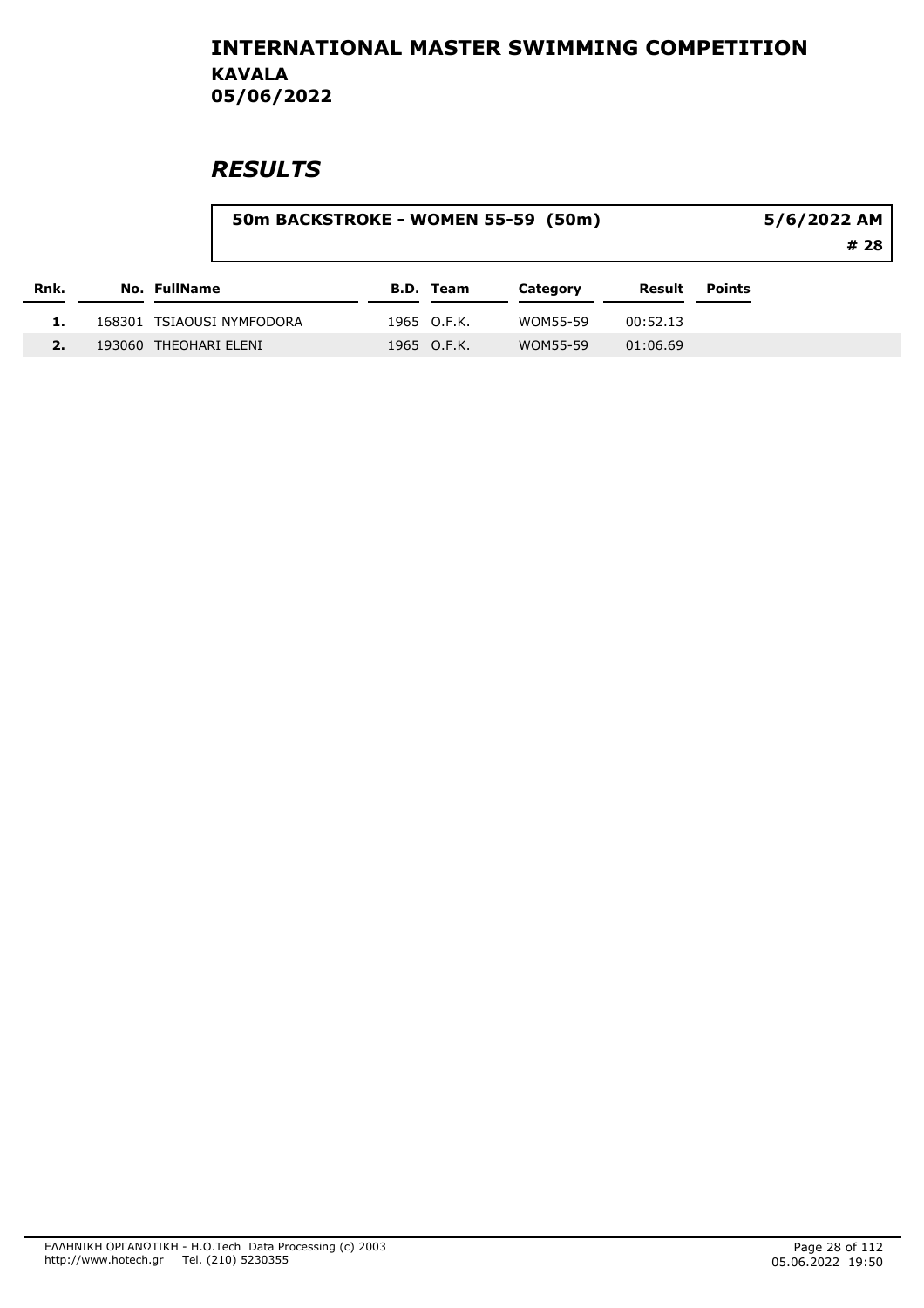|      | 50m BACKSTROKE - WOMEN 60-64 (50m) |      |           |          |          | 5/6/2022 AM |      |  |
|------|------------------------------------|------|-----------|----------|----------|-------------|------|--|
|      |                                    |      |           |          |          |             | # 29 |  |
| Rnk. | No. FullName                       |      | B.D. Team | Category | Result   | Points      |      |  |
|      | 175698 KYRANOUDI APOSTOLIA         | 1962 | NOTHAK    | WOM60-64 | 01:08.18 |             |      |  |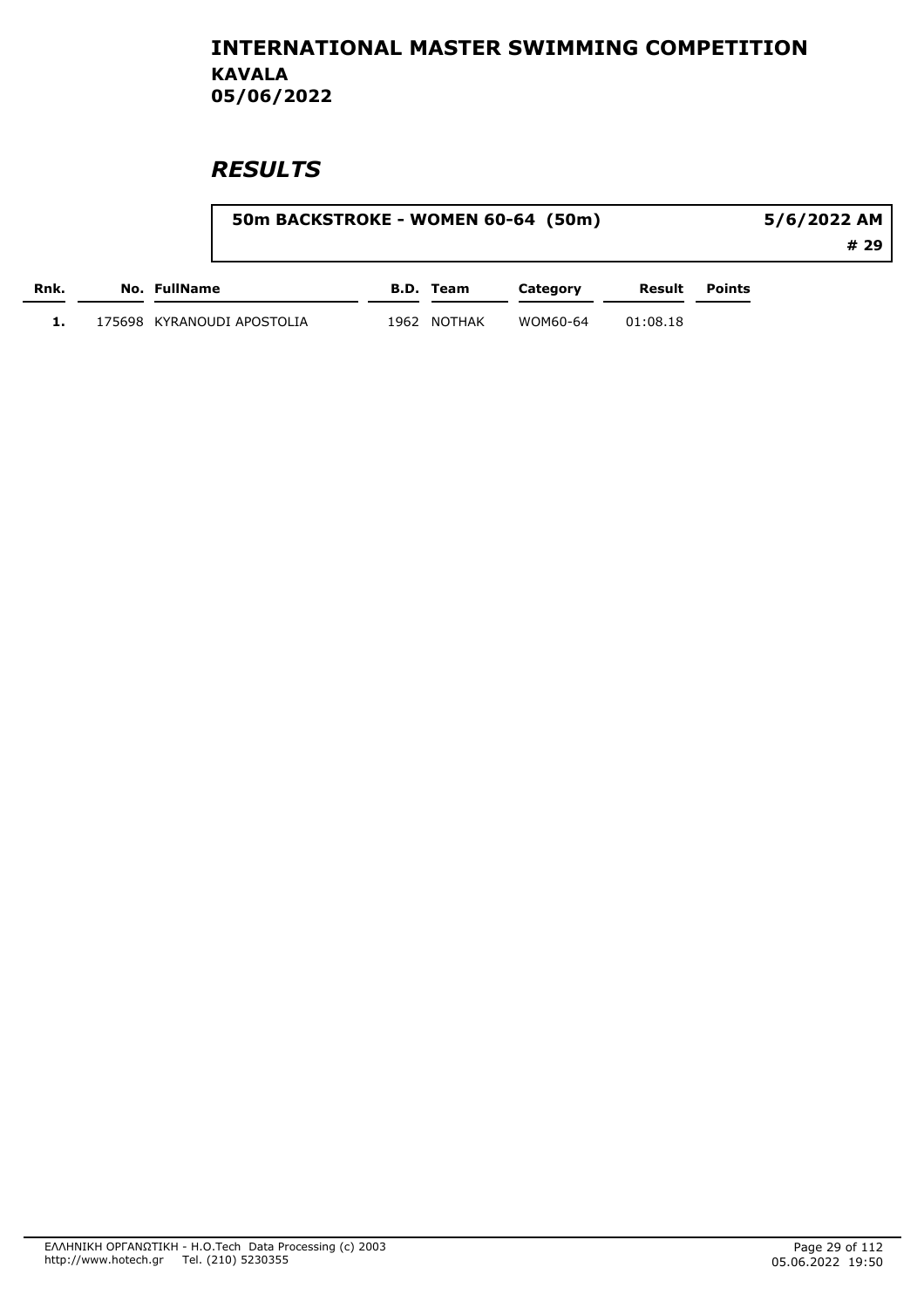|      | 50m BACKSTROKE - WOMEN 70-74 (50m) |  |                          | 5/6/2022 AM |          |               |      |
|------|------------------------------------|--|--------------------------|-------------|----------|---------------|------|
|      |                                    |  |                          |             |          |               | # 30 |
| Rnk. | No. FullName                       |  | <b>B.D.</b> Team         | Category    | Result   | <b>Points</b> |      |
|      | YANAKIEVA ROSITSA                  |  | 1951 IRIRUSMAST WOM70-74 |             | 00:53.39 |               |      |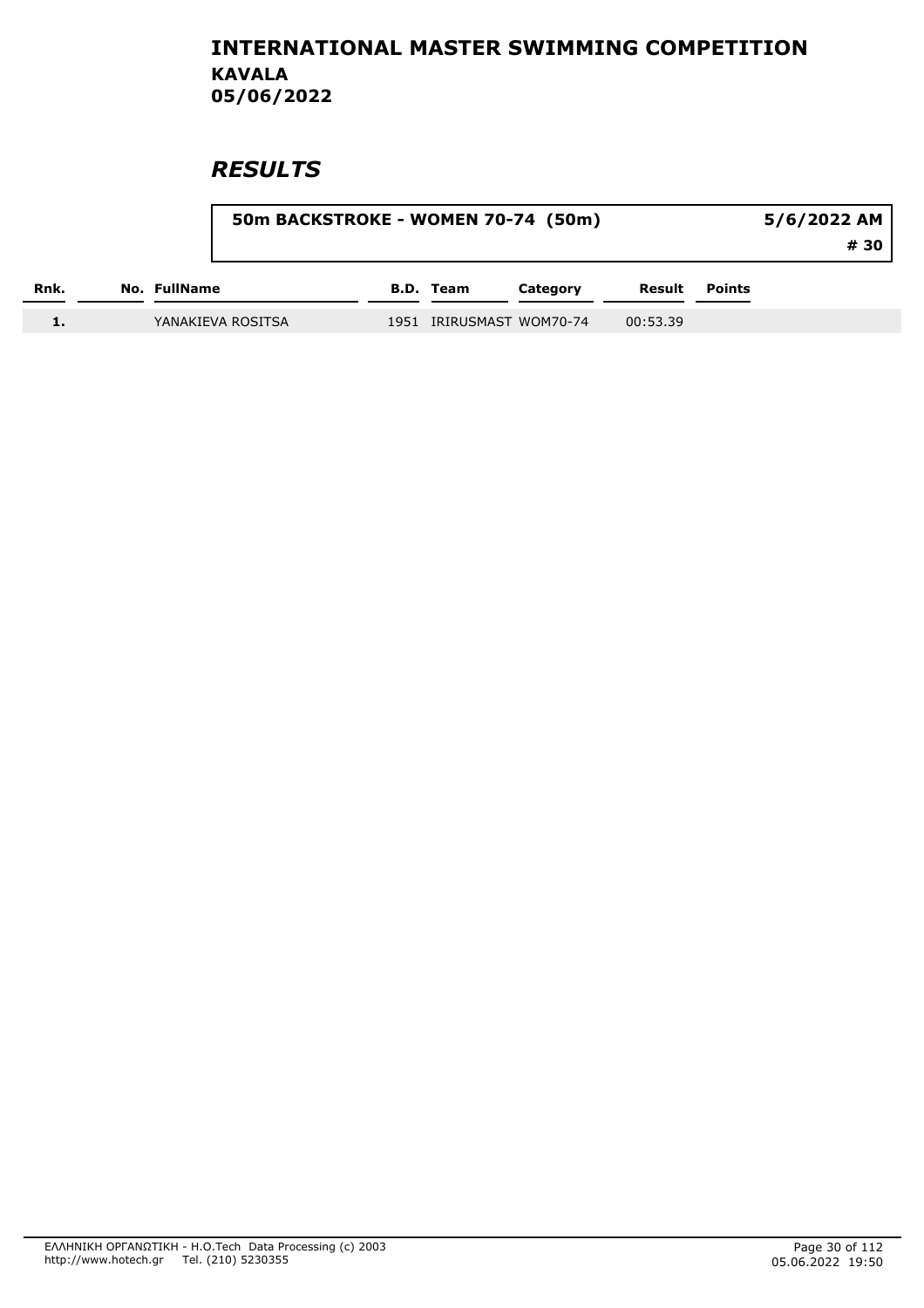|      |              | 50m BACKSTROKE - WOMEN 75-79 (50m) |                         |          |          | 5/6/2022 AM          |      |  |
|------|--------------|------------------------------------|-------------------------|----------|----------|----------------------|------|--|
|      |              |                                    |                         |          |          |                      | # 31 |  |
| Rnk. | No. FullName |                                    | B.D. Team               | Category |          | <b>Result</b> Points |      |  |
|      |              | IVANOVA ANASTASOVA OLGA            | 1946 LEVSKIMAS WOM75-79 |          | 01:17.32 |                      |      |  |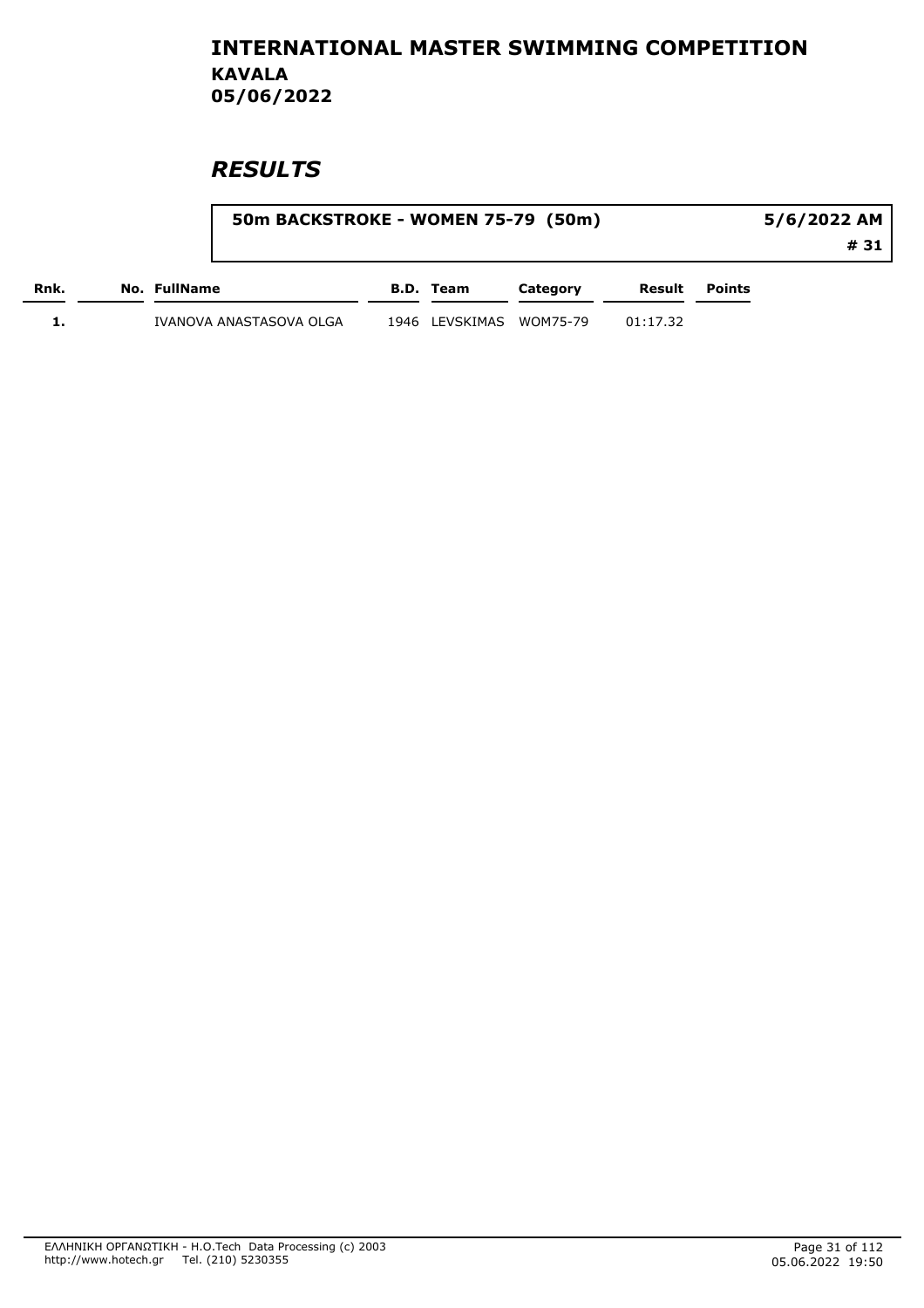|      |                        | 50m FREESTYLE - MEN 25-29 (50m) | 5/6/2022 AM<br># 32 |                          |          |               |  |
|------|------------------------|---------------------------------|---------------------|--------------------------|----------|---------------|--|
| Rnk. | No. FullName           |                                 | <b>B.D. Team</b>    | Category                 | Result   | <b>Points</b> |  |
|      | 125669 KIOSSES HRISTOS |                                 | 1995 O.F.K.         | MEN25-29                 | 00:28.73 |               |  |
| 2.   |                        | 128924 KARADINOS KONSTADINOS    | 1996 XANTH          | MEN25-29                 | 00:29.54 |               |  |
| З.   | PETKOV VILIYAN         |                                 |                     | 1996 VIHVETSAND MEN25-29 | 00:36.21 |               |  |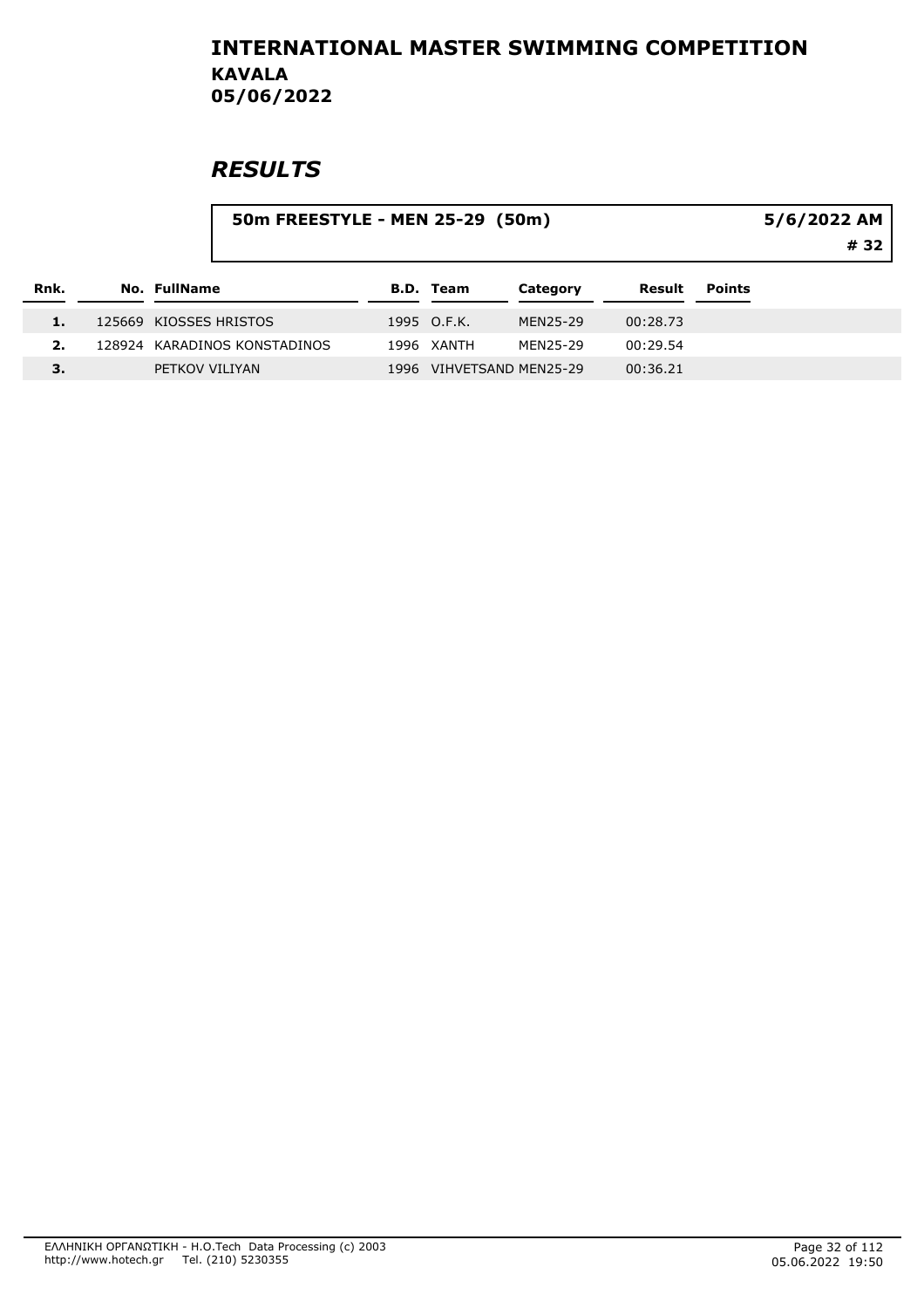|      |              | 50m FREESTYLE - MEN 30-34 (50m) |          |                          |          |          |               | $5/6/2022$ AM<br># 33 |
|------|--------------|---------------------------------|----------|--------------------------|----------|----------|---------------|-----------------------|
| Rnk. | No. FullName |                                 |          | <b>B.D. Team</b>         | Category | Result   | <b>Points</b> |                       |
|      |              | KACHAUNOV TOSHEV MIHAIL         |          | 1992 SC DAM MAS MEN30-34 |          | 00:25.50 |               |                       |
|      |              | 115041 POLITIS SOFOKLIS         | 1992 PAO |                          | MEN30-34 | 00:27.74 |               |                       |
|      |              | 103439 NIKOLOPOULOS GEORGIOS    | 1988     | NOTHYM                   | MEN30-34 | 00:32.69 |               |                       |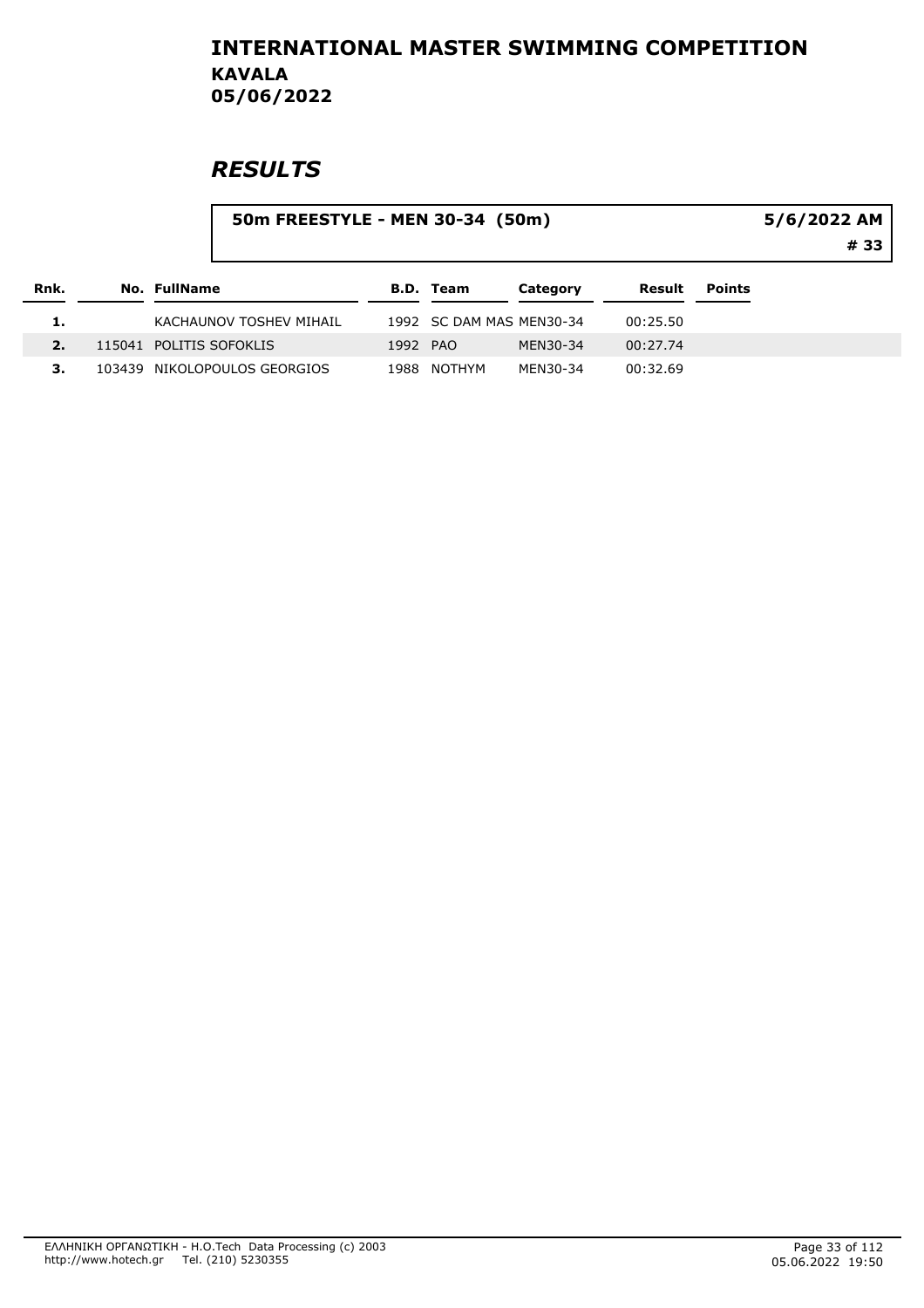|      |              | 50m FREESTYLE - MEN 35-39 (50m) |  | 5/6/2022 AM             |          |          |               |      |
|------|--------------|---------------------------------|--|-------------------------|----------|----------|---------------|------|
|      |              |                                 |  |                         |          |          |               | # 34 |
| Rnk. | No. FullName |                                 |  | B.D. Team               | Category | Result   | <b>Points</b> |      |
| 1.   |              | 94918 LAZARIDIS VASILEIOS       |  | 1986 MAKEDONIK MEN35-39 |          | 00:25.96 |               |      |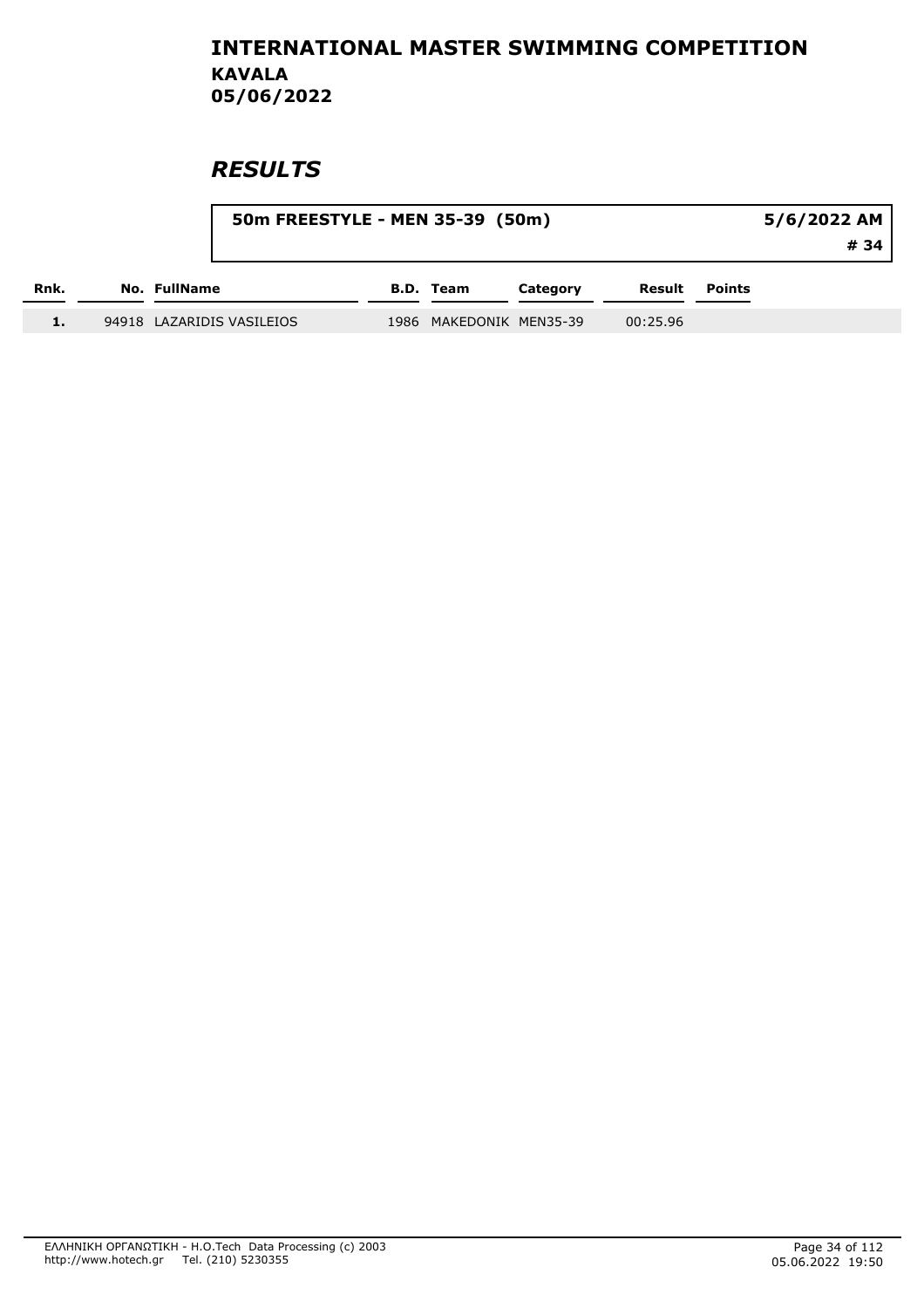|      |        | 50m FREESTYLE - MEN 40-44 (50m) |                           |      |                          |          |          |               | 5/6/2022 AM<br># 35 |
|------|--------|---------------------------------|---------------------------|------|--------------------------|----------|----------|---------------|---------------------|
| Rnk. |        | No. FullName                    |                           |      | <b>B.D. Team</b>         | Category | Result   | <b>Points</b> |                     |
| 1.   | 67319  |                                 | MAYRIDIS DIMITRIOS        | 1979 | NOALEX                   | MEN40-44 | 00:29.80 |               |                     |
| 2.   |        |                                 | ORESHKOV STOYANOV VESELIN |      | 1981 SC DAM MAS MEN40-44 |          | 00:30.47 |               |                     |
| З.   | 182327 |                                 | FOURNARIS APOSTOLOS-GEORG |      | 1978 OEANAV              | MEN40-44 | 00:32.40 |               |                     |
| 4.   |        |                                 | 62480 PELTOGLOU STERGIOS  |      | 1978 O.F.K.              | MEN40-44 | 00:32.82 |               |                     |
| 5.   |        |                                 | PETKOV PETKOV DIMITAR     | 1978 | SC DAM MAS MEN40-44      |          | 00:33.48 |               |                     |
| 6.   | 64111  |                                 | MELLIOS ATHANASIOS        | 1979 | PANSER                   | MEN40-44 | 00:34.01 |               |                     |
| 7.   |        |                                 | DELCHUNKOV RUSEV DANIEL   |      | 1979 SC DAM MAS MEN40-44 |          | 00:52.60 |               |                     |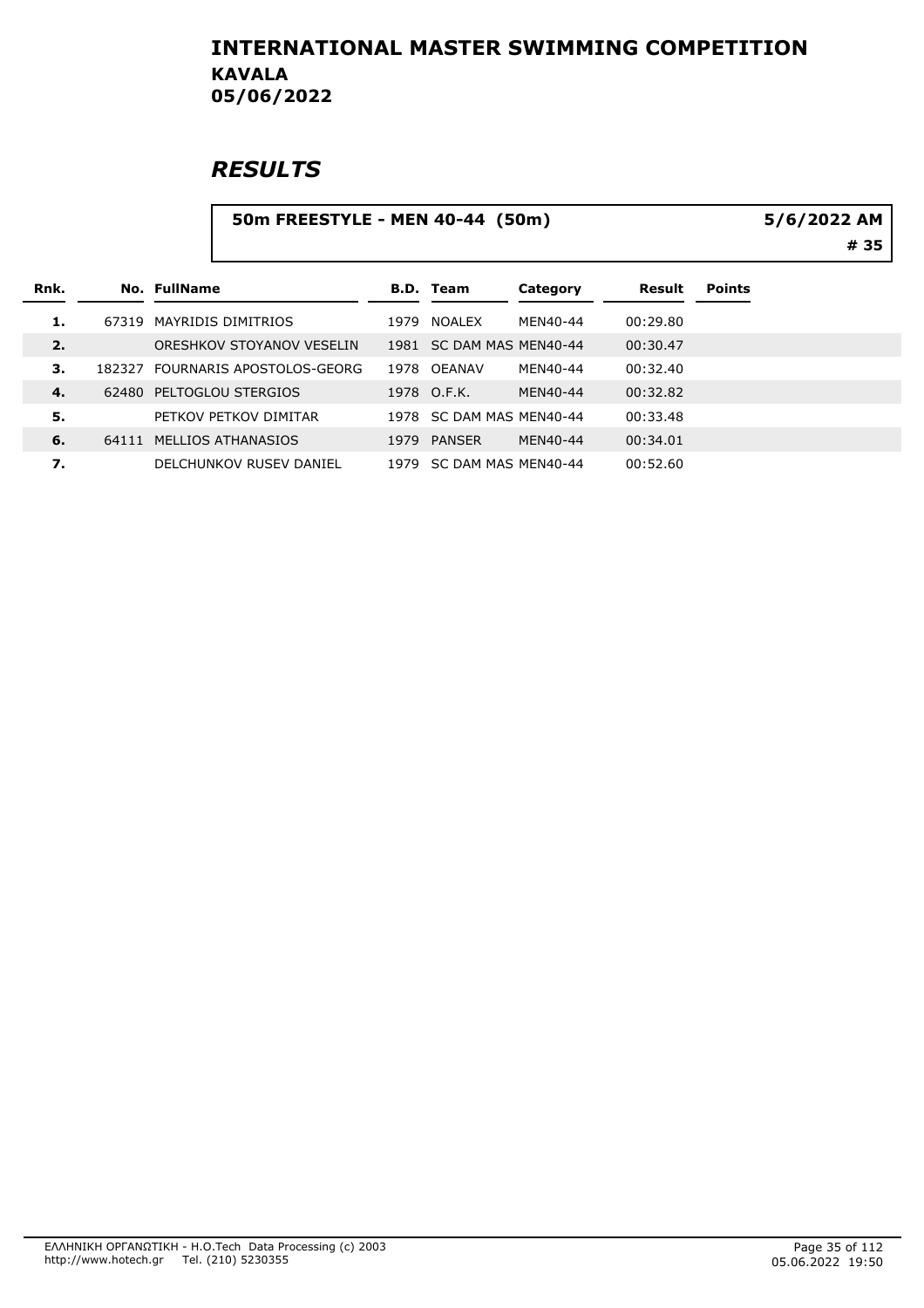### **RESULTS**

|      |       | 50m FREESTYLE - MEN 45-49 (50m) |      | 5/6/2022 AM      |          |          |               |      |
|------|-------|---------------------------------|------|------------------|----------|----------|---------------|------|
|      |       |                                 |      |                  |          |          |               | # 36 |
| Rnk. |       | <b>No. FullName</b>             |      | <b>B.D. Team</b> | Category | Result   | <b>Points</b> |      |
| 1.   |       | 57559 OIKONOMOU IORDANIS        |      | 1976 O.F.K.      | MEN45-49 | 00:28.50 |               |      |
| 2.   |       | 148559 SIMOS HRISTOS            | 1977 | NOTHAK           | MEN45-49 | 00:30.32 |               |      |
| 3.   |       | 50049 ANANIADIS PANAGIOTIS      | 1977 | <b>NOTHAK</b>    | MEN45-49 | 00:30.90 |               |      |
| 4.   |       | 45882 POULIOS STERGIOS          |      | 1975 O.F.K.      | MEN45-49 | 00:32.23 |               |      |
| 5.   |       | 196586 GKOGKAS IOANNIS          |      | 1973 O.F.K.      | MEN45-49 | 00:33.00 |               |      |
| 6.   | 47780 | MERTZIMEKIS GEORGIOS            |      | 1974 O.F.K.      | MEN45-49 | 00:33.97 |               |      |
| 7.   |       | 193024 KARALIS APOSTOLOS        |      | 1976 O.F.K.      | MEN45-49 | 00:36.10 |               |      |
| 8.   |       | 196746 PROUSANIDIS ATHANASIOS   |      | 1974 O.F.K.      | MEN45-49 | 00:38.06 |               |      |
| 9.   |       | 188062 DIMOS NIKOLAOS           |      | 1975 O.F.K.      | MEN45-49 | 00:38.39 |               |      |
| 10.  |       | 194504 LAZARIDIS KORNILIOS      |      | 1976 O.F.K.      | MEN45-49 | 00:41.85 |               |      |

VATAHOV TOMISLAV 1975 VIHVETSAND MEN45-49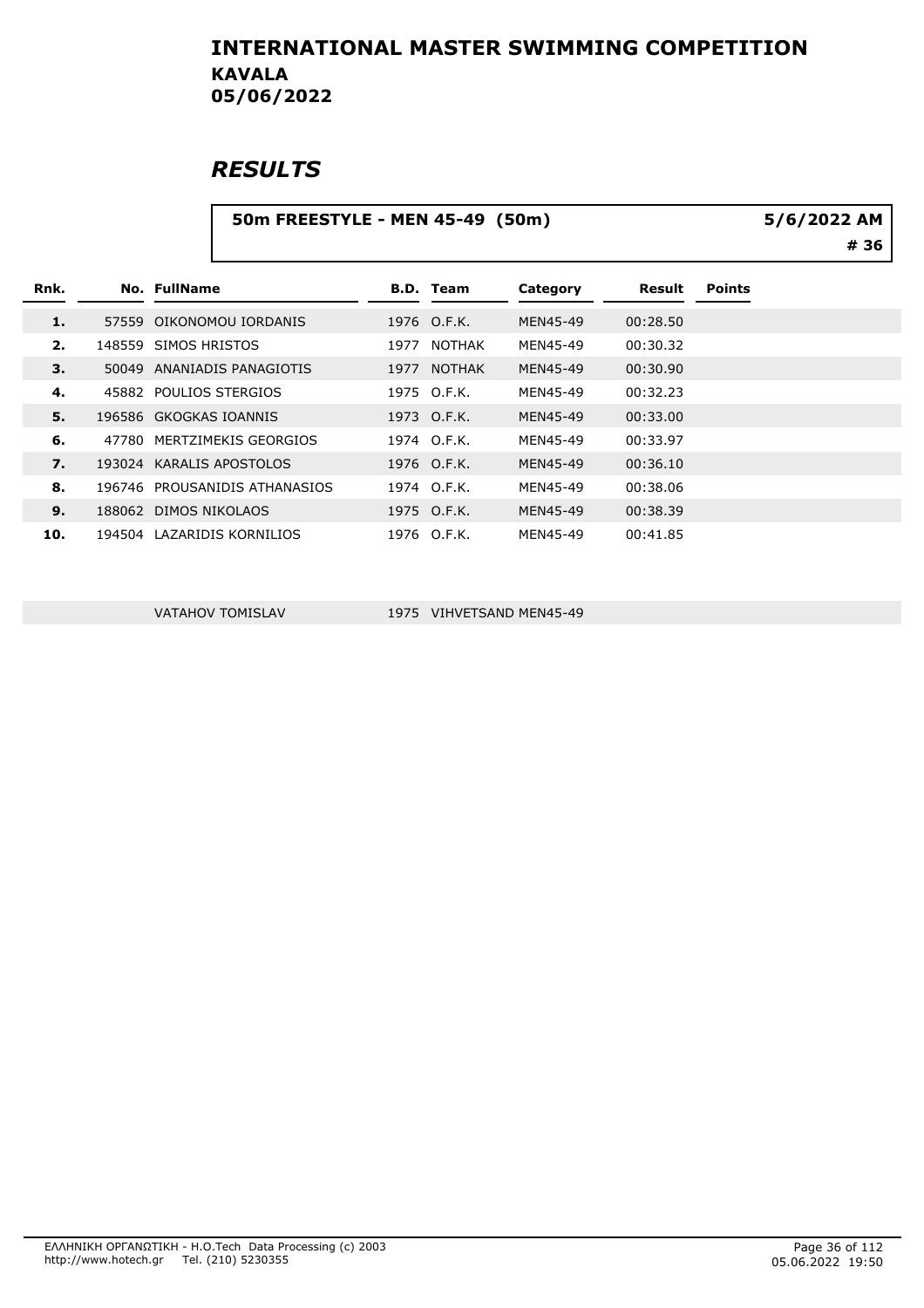|      |                           | 50m FREESTYLE - MEN 50-54 (50m) |                  |                          |          | 5/6/2022 AM   |      |  |
|------|---------------------------|---------------------------------|------------------|--------------------------|----------|---------------|------|--|
|      |                           |                                 |                  |                          |          |               | # 37 |  |
| Rnk. | No. FullName              |                                 | <b>B.D.</b> Team | Category                 | Result   | <b>Points</b> |      |  |
|      | RIZOV STRASHIMIROV PLAMEN |                                 |                  | 1968 SC DAM MAS MEN50-54 | 00:32.23 |               |      |  |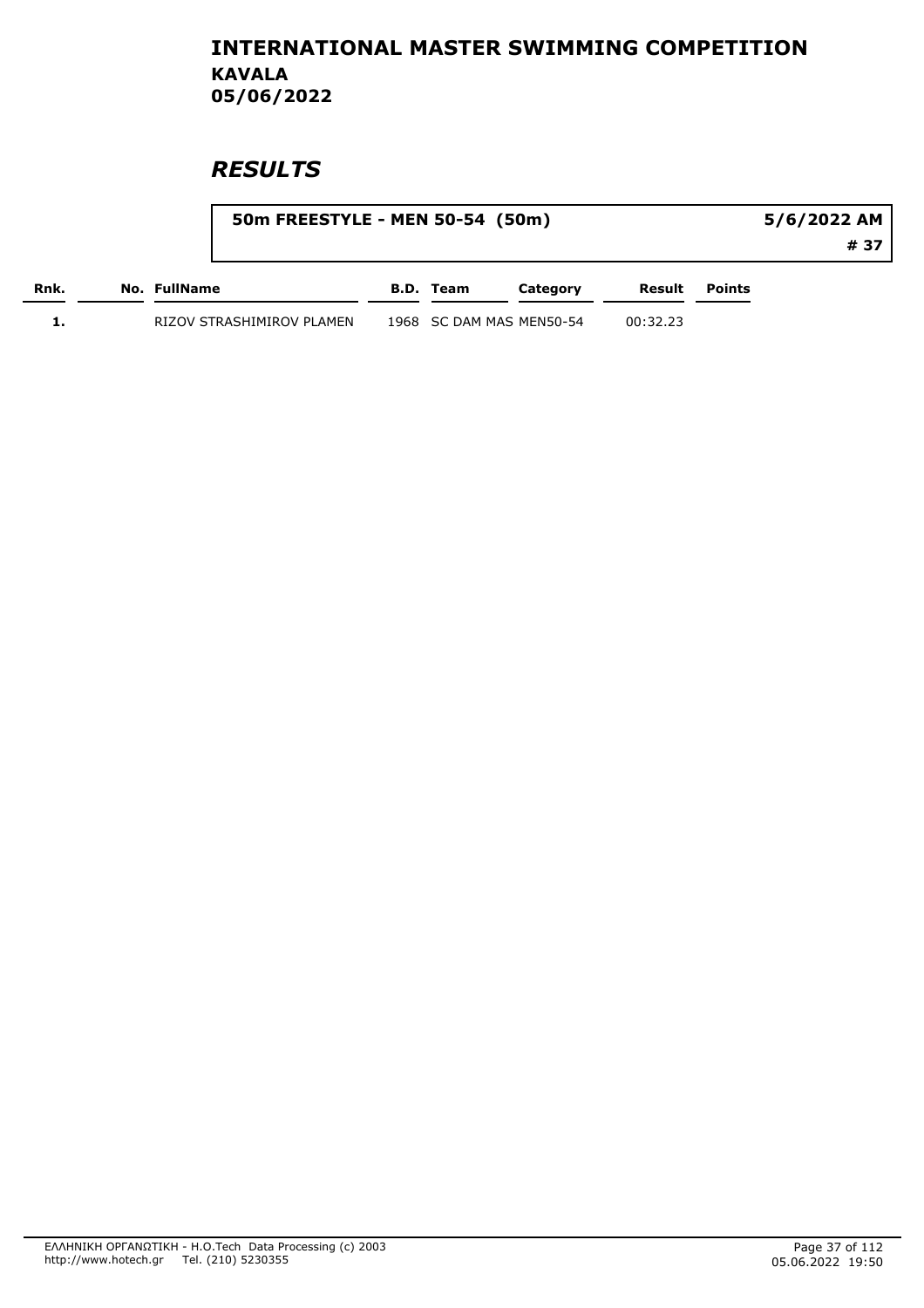# **RESULTS**

|      | 50m FREESTYLE - MEN 55-59 (50m) |      | 5/6/2022 AM<br># 38 |                          |          |               |  |
|------|---------------------------------|------|---------------------|--------------------------|----------|---------------|--|
| Rnk. | No. FullName                    |      | <b>B.D. Team</b>    | Category                 | Result   | <b>Points</b> |  |
| 1.   | 46597 VERGAS NIKOLAOS           |      | 1965 E.A.T."AL.     | <b>MEN55-59</b>          | 00:28.41 |               |  |
| 2.   | 26303 GKRATZIOS ZISIS           |      | 1964 O.F.K.         | <b>MEN55-59</b>          | 00:32.31 |               |  |
| 3.   | <b>GROZDANOV IVAN</b>           | 1963 |                     | IRIRUSMAST MEN55-59      | 00:32.33 |               |  |
| 4.   | KOLEV GEORGIEV IVAYLO           |      |                     | 1963 SC DAM MAS MEN55-59 | 00:36.33 |               |  |

BULAKIEV GEORGI 1965 VIHVETSAND MEN55-59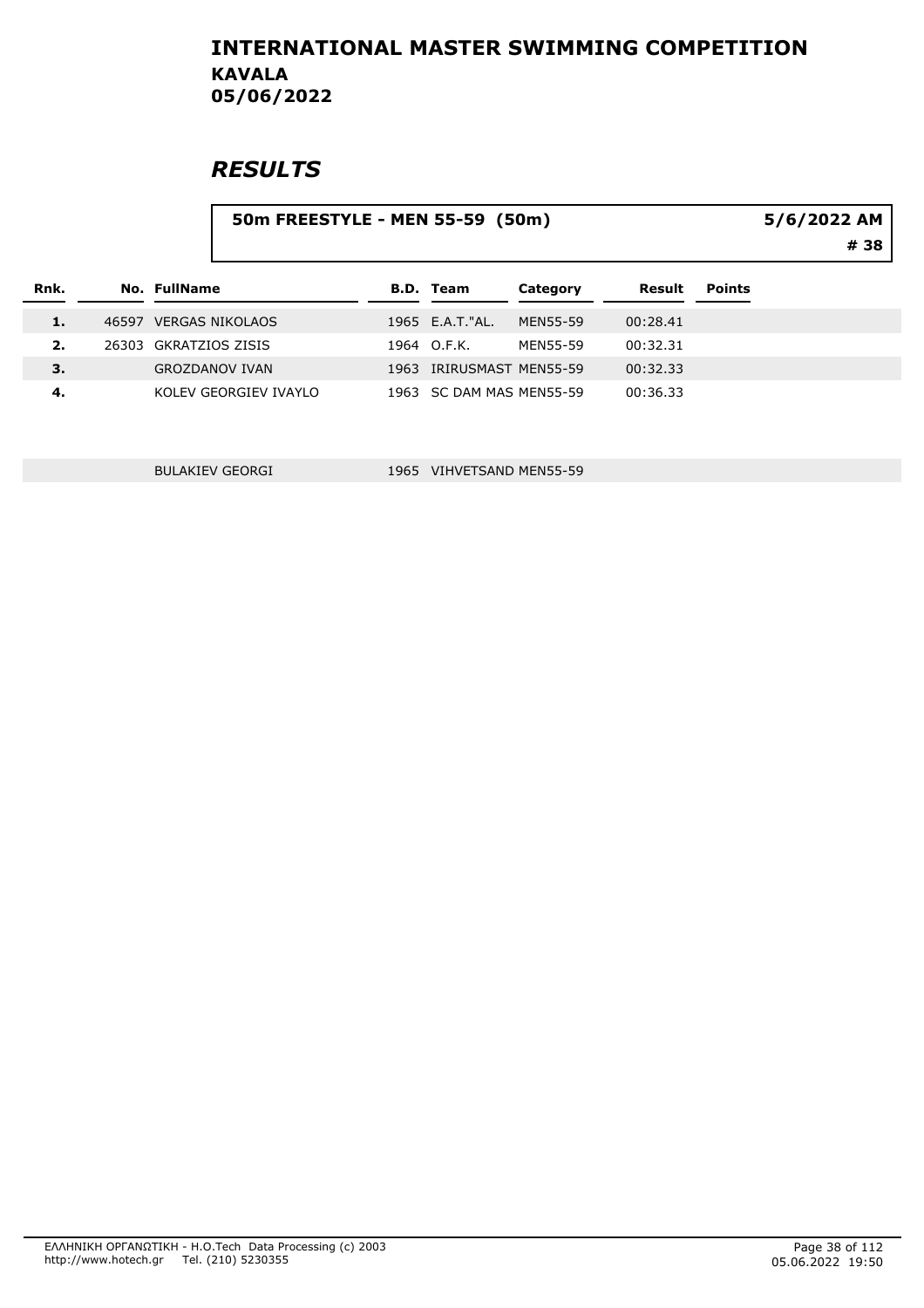|      |  |              |                               | 50m FREESTYLE - MEN 65-69 (50m) |                     |          |          |               |  |  |  |
|------|--|--------------|-------------------------------|---------------------------------|---------------------|----------|----------|---------------|--|--|--|
|      |  |              |                               |                                 |                     |          |          | # 39          |  |  |  |
| Rnk. |  | No. FullName |                               |                                 | <b>B.D. Team</b>    | Category | Result   | <b>Points</b> |  |  |  |
| ı.   |  | TASEV ILIYA  |                               | 1953                            | VIHVETSAND MEN65-69 |          | 00:40.09 |               |  |  |  |
| 2.   |  |              | 200740 ANDRONIKOS KONSTADINOS | 1953                            | NOTHAK              | MEN65-69 | 00:40.56 |               |  |  |  |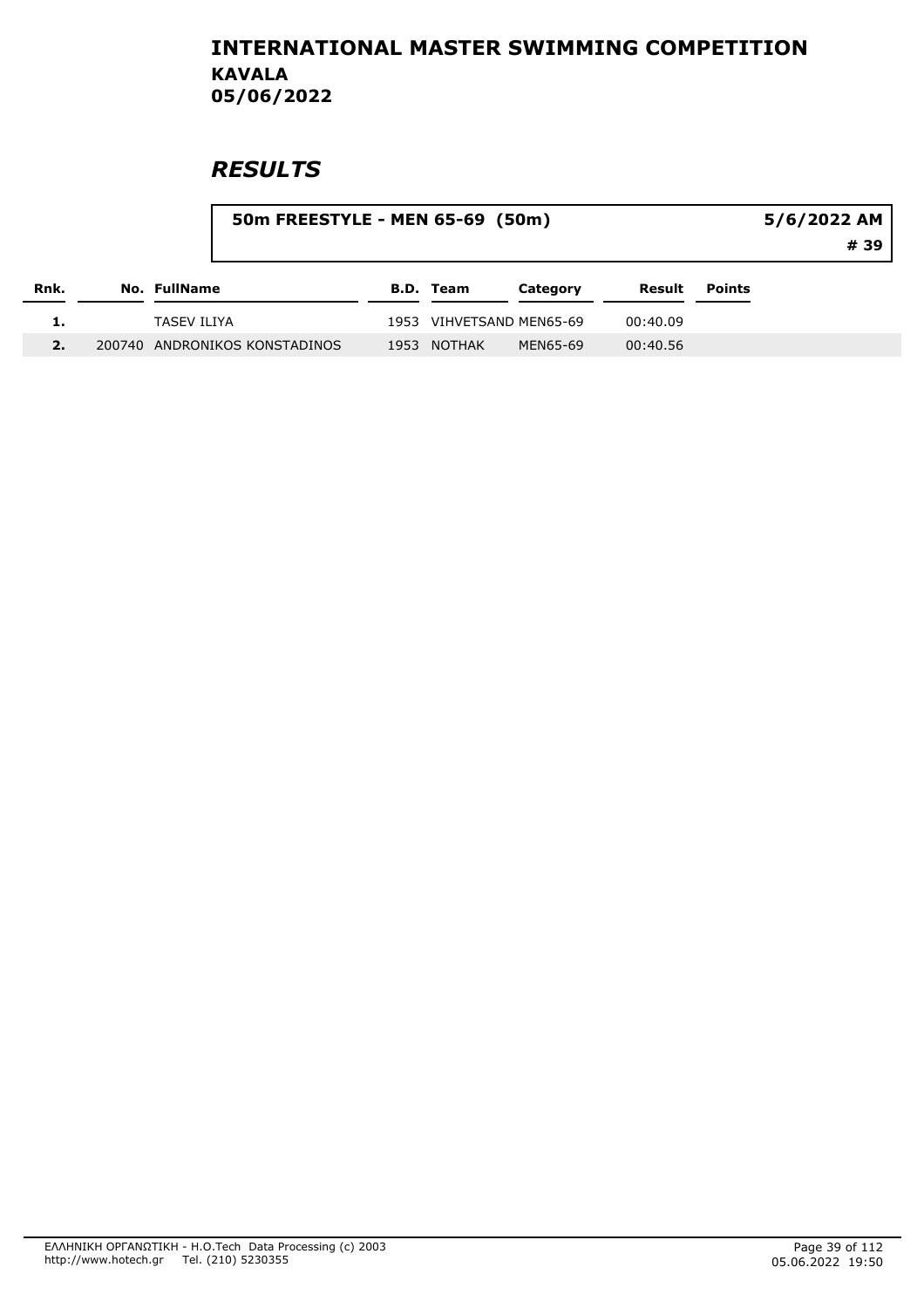|      |                      | 50m FREESTYLE - MEN 75-79 (50m) |           |          |          |        |      |
|------|----------------------|---------------------------------|-----------|----------|----------|--------|------|
|      |                      |                                 |           |          |          |        | # 40 |
| Rnk. | No. FullName         |                                 | B.D. Team | Category | Result   | Points |      |
|      | 179422 HAINAS PETROS | 1943                            | NOTHAK    | MEN75-79 | 00:45.25 |        |      |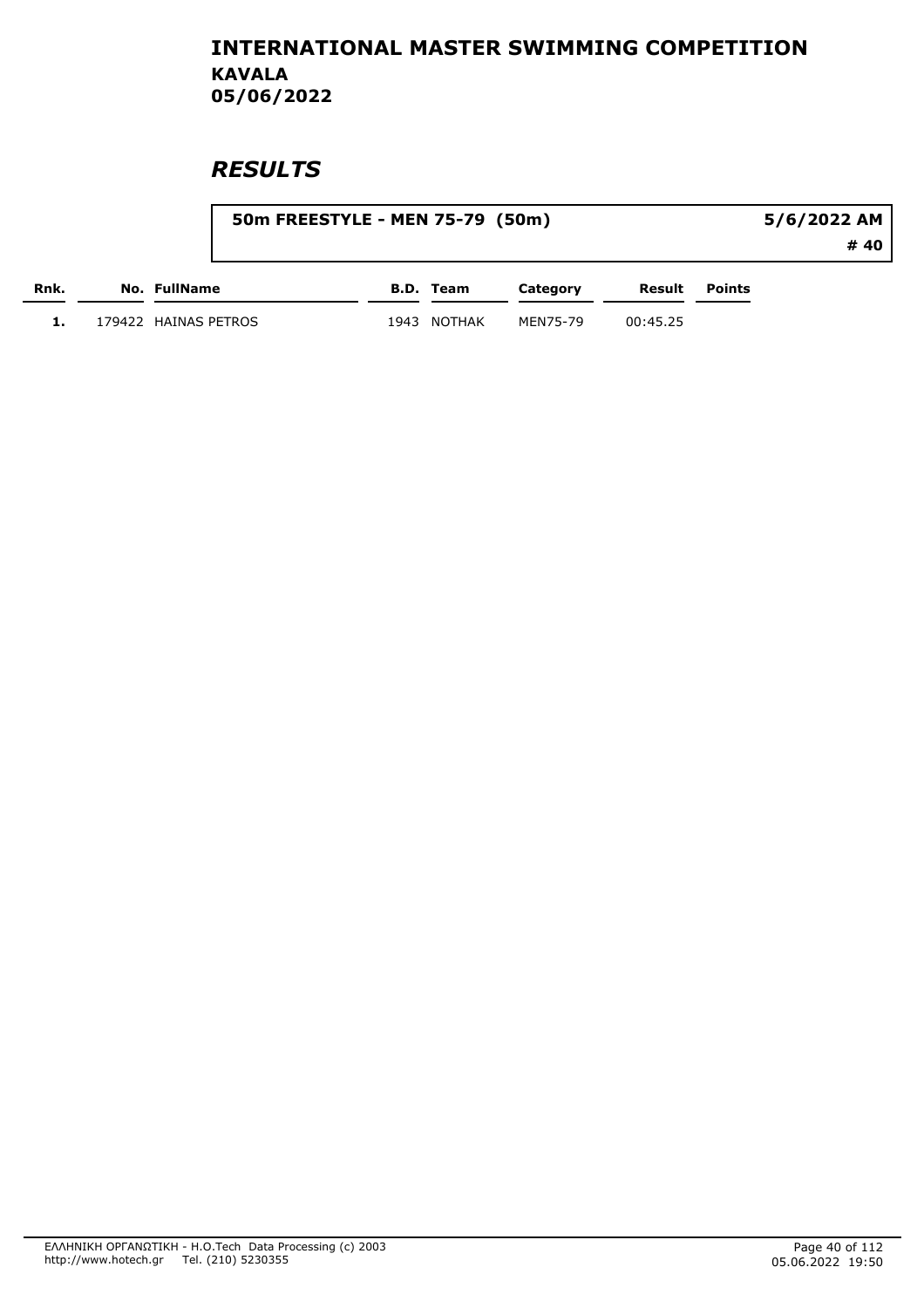|      |              | 50m FREESTYLE - MEN 85-89 (50m) |                  |                          |          | 5/6/2022 AM<br># 41 |  |
|------|--------------|---------------------------------|------------------|--------------------------|----------|---------------------|--|
| Rnk. | No. FullName |                                 | <b>B.D.</b> Team | Category                 | Result   | <b>Points</b>       |  |
|      |              | MANOV DRAGANOV NIKOLA           |                  | 1935 SC DAM MAS MEN85-89 | 01:25.39 |                     |  |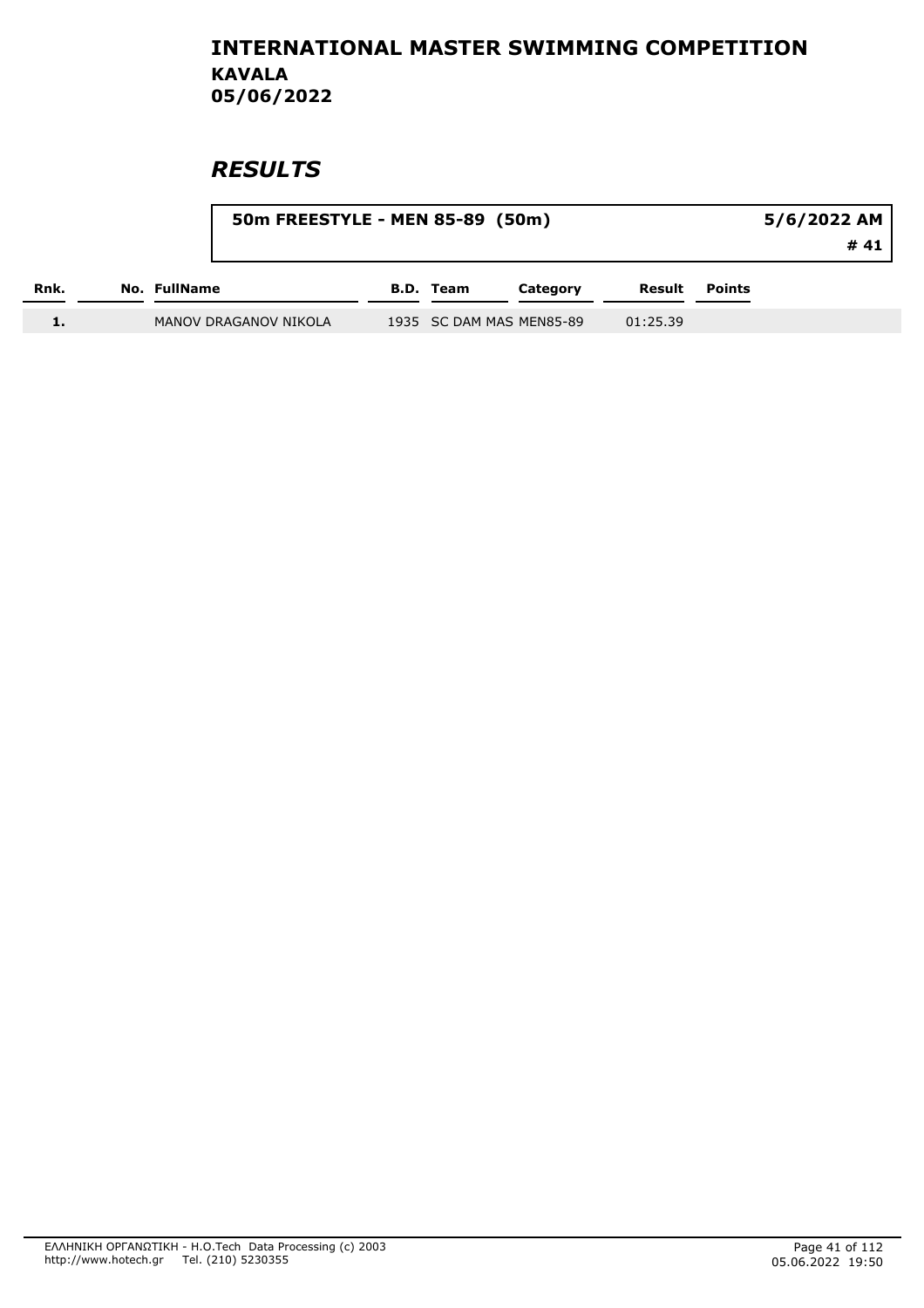|      |                      | 50m FREESTYLE - MEN 90-94 (50m) |      |                     |          |          |        | 5/6/2022 AM |
|------|----------------------|---------------------------------|------|---------------------|----------|----------|--------|-------------|
|      |                      |                                 |      |                     |          |          |        | # 42        |
| Rnk. | No. FullName         |                                 |      | B.D. Team           | Category | Result   | Points |             |
|      | <b>KERCHEV TODOR</b> |                                 | 1932 | IRIRUSMAST MEN90-94 |          | 01:03.49 |        |             |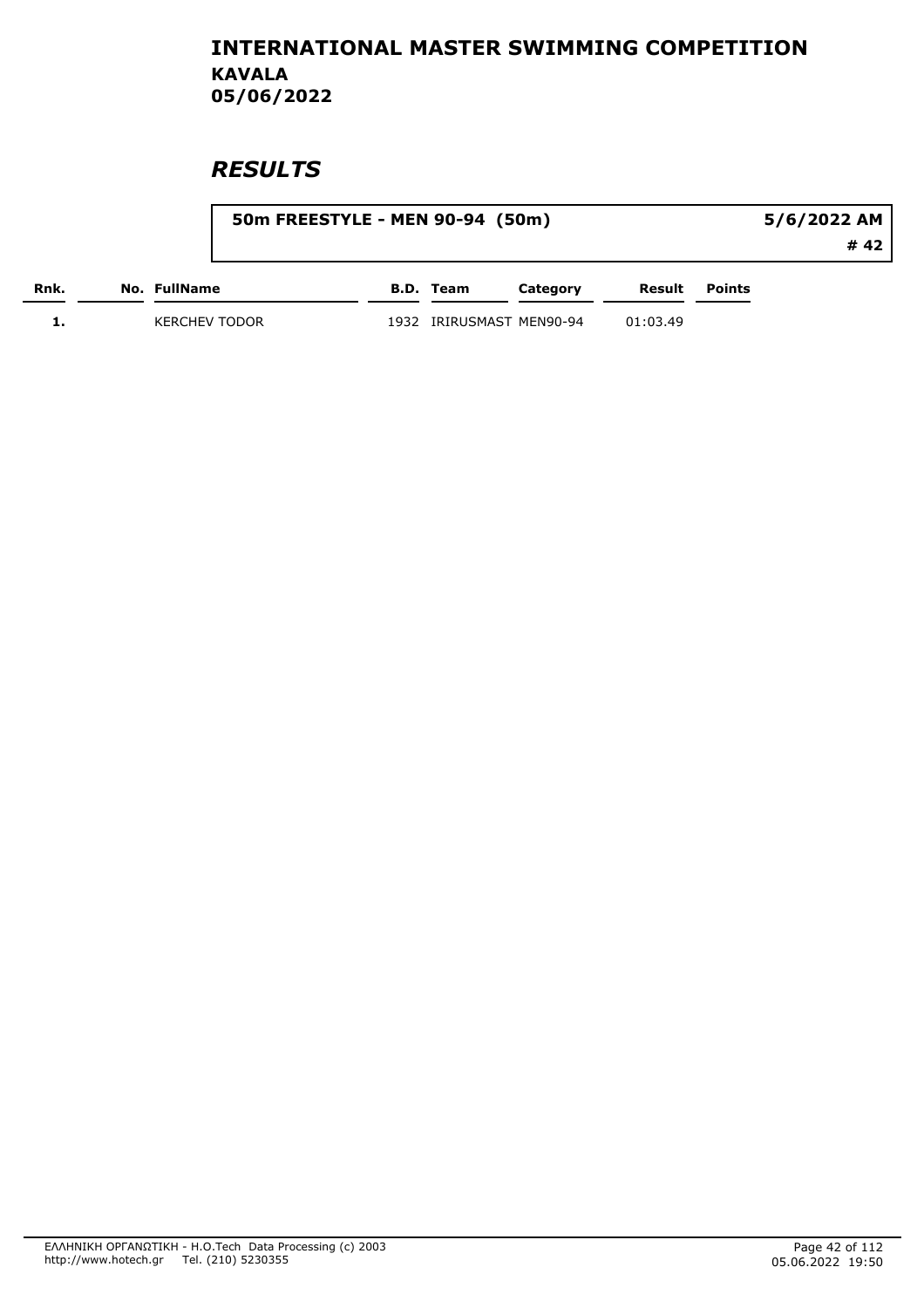## **RESULTS**

 $\overline{a}$ 

|      |  |                               | 5/6/2022 AM |                  |          |          |               |  |
|------|--|-------------------------------|-------------|------------------|----------|----------|---------------|--|
|      |  |                               |             |                  |          |          | # 43          |  |
| Rnk. |  | No. FullName                  |             | <b>B.D. Team</b> | Category | Result   | <b>Points</b> |  |
|      |  | 127532 STAMATIKOU IOANNA      | 1995 PAO    |                  | WOM25-29 | 00:33.63 |               |  |
|      |  | 140497 PAPATHANASIOU EYTHALIA | 1997        | ARIS             | WOM25-29 | 00:33.91 |               |  |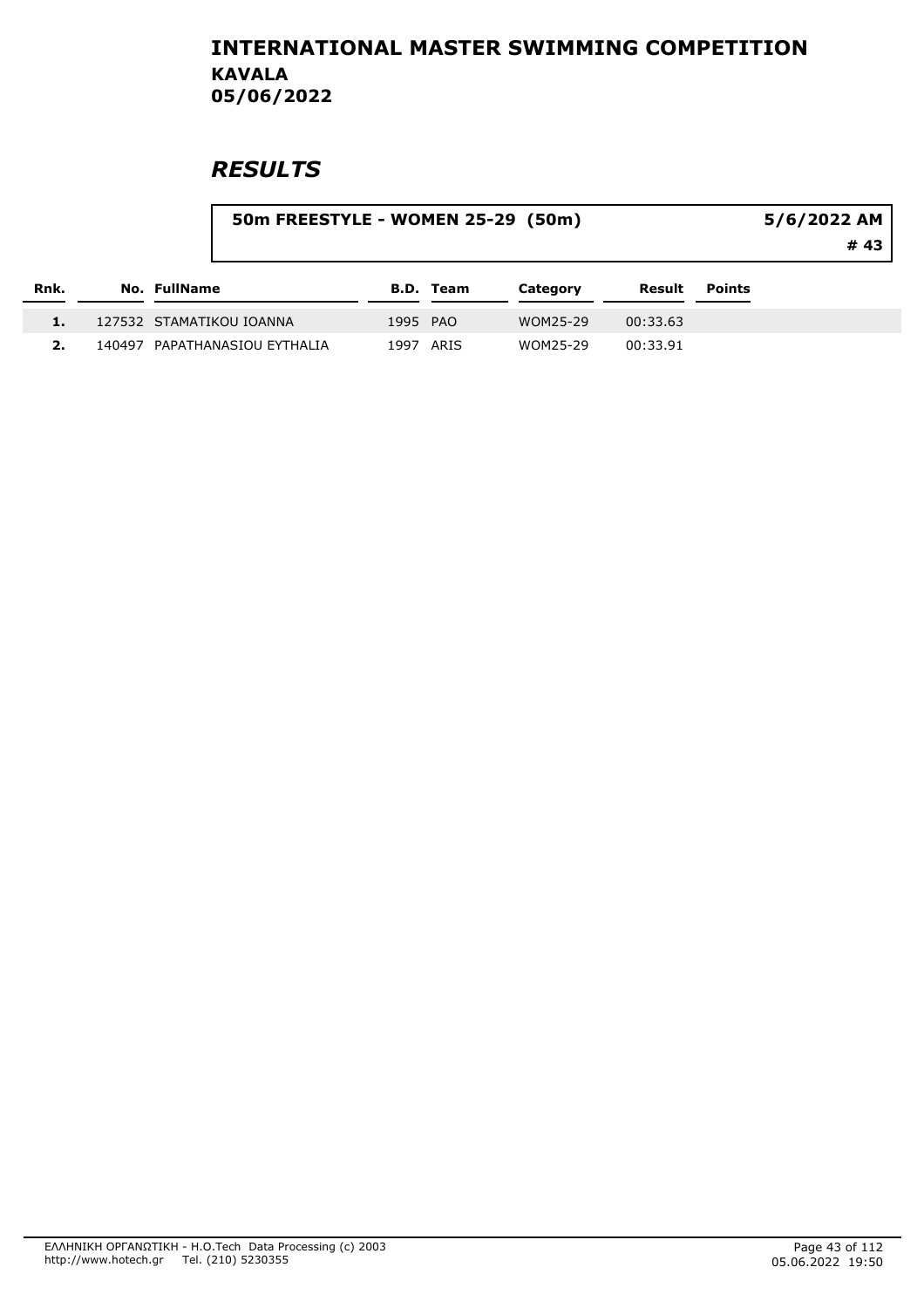|      |        |                | 50m FREESTYLE - WOMEN 30-34 (50m) |      | 5/6/2022 AM<br># 44 |          |          |               |  |
|------|--------|----------------|-----------------------------------|------|---------------------|----------|----------|---------------|--|
| Rnk. |        | No. FullName   |                                   |      | <b>B.D. Team</b>    | Category | Result   | <b>Points</b> |  |
| 1.   |        |                | STAEVA TEODOROVA VESELINA         | 1989 | SC DAM MAS WOM30-34 |          | 00:29.92 |               |  |
| 2.   |        |                | 114283 AVERIANOVA ANASTASIA       | 1990 | MAKEDONIK WOM30-34  |          | 00:30.19 |               |  |
| 3.   |        |                | KULALIEVA EVGENIA                 | 1989 | VIHVETSAND WOM30-34 |          | 00:33.09 |               |  |
| 4.   | 112008 | ARVANITI MAGDA |                                   | 1991 | AKOH                | WOM30-34 | 00:33.69 |               |  |
| 5.   |        |                | 103881 HONDROGIANNI ALEXANDRA     | 1988 | <b>NOTHAK</b>       | WOM30-34 | 00:34.78 |               |  |
| 6.   |        |                | 107975 THEODOSOPOULOU MARIA       |      | 1990 AKOH           | WOM30-34 | 00:41.53 |               |  |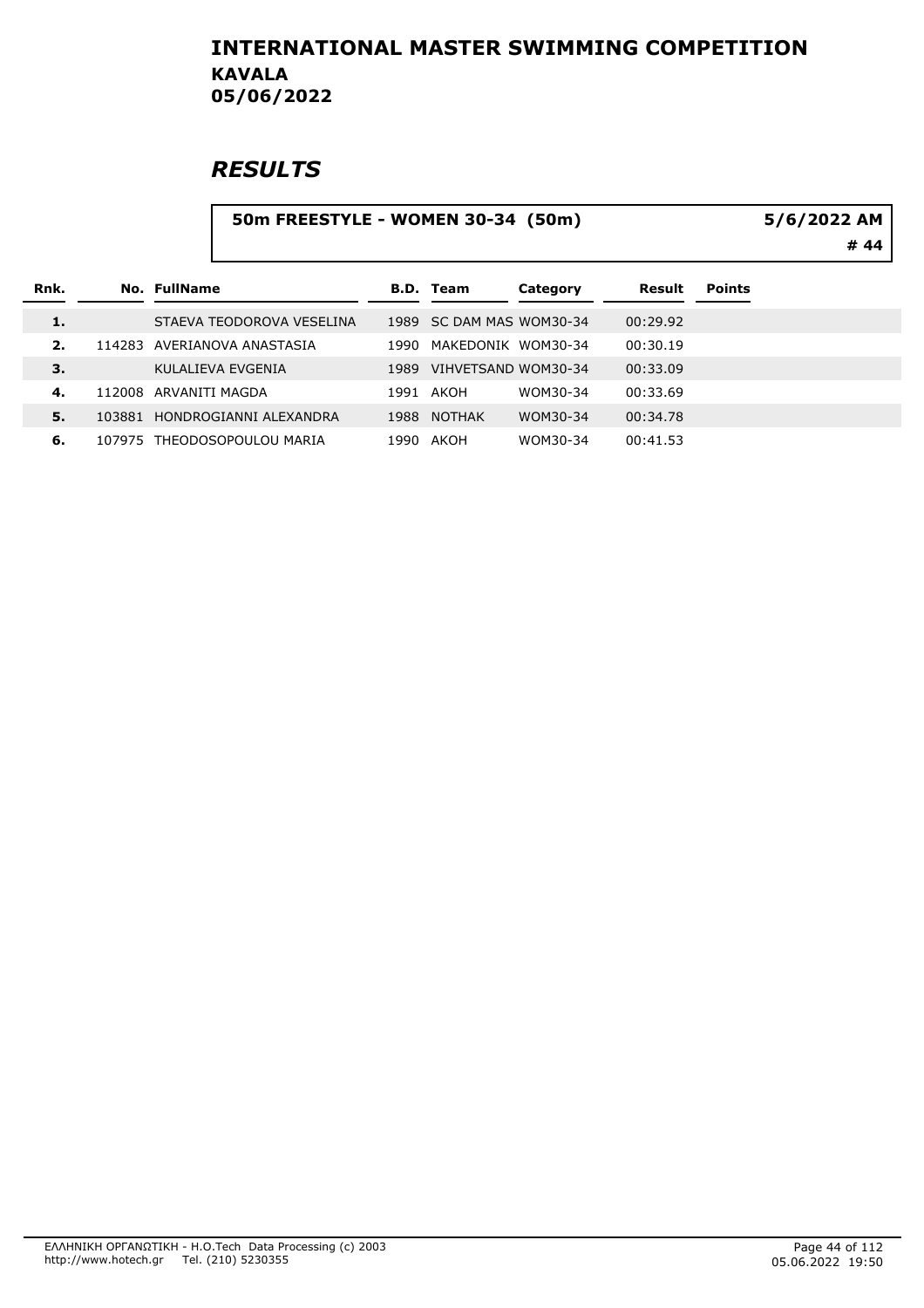|      |                       | 50m FREESTYLE - WOMEN 35-39 (50m) |                         |          |          |               | $5/6/2022$ AM<br># 45 |
|------|-----------------------|-----------------------------------|-------------------------|----------|----------|---------------|-----------------------|
| Rnk. | No. FullName          |                                   | <b>B.D. Team</b>        | Category | Result   | <b>Points</b> |                       |
| 1.   | 94296 TSERNISOVA OLGA |                                   | 1985 MAKEDONIK WOM35-39 |          | 00:30.88 |               |                       |
|      | 70843 VOUTSA VASILIKI |                                   | 1983 NOALEX             | WOM35-39 | 00:36.74 |               |                       |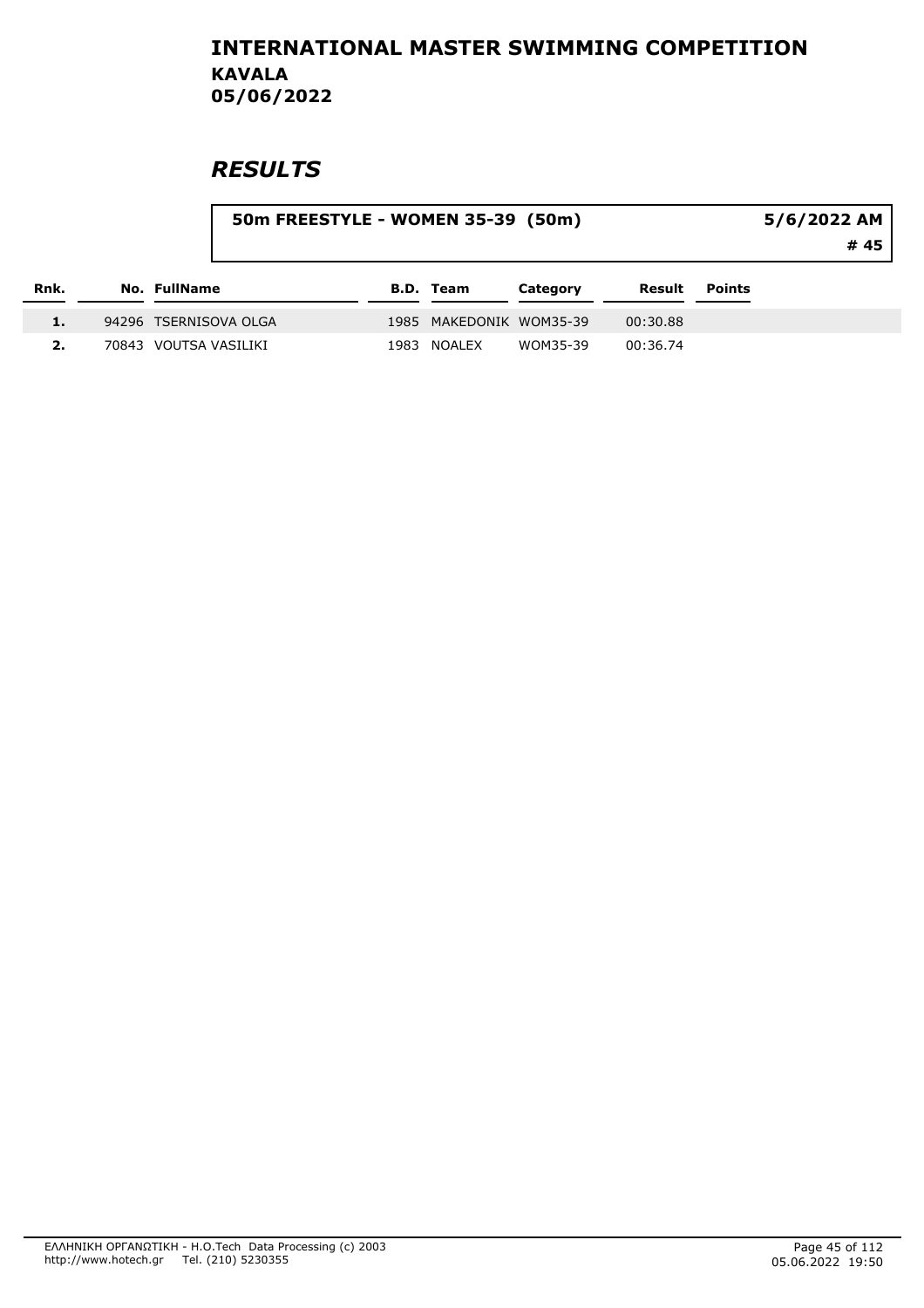|      | 50m FREESTYLE - WOMEN 40-44 (50m) |             |          | $5/6/2022$ AM |               |      |
|------|-----------------------------------|-------------|----------|---------------|---------------|------|
|      |                                   |             |          |               |               | # 46 |
| Rnk. | No. FullName                      | B.D. Team   | Category | Result        | <b>Points</b> |      |
| . .  | 194020 DIAMADOPOULOU DIONYSIA     | 1978 O.F.K. | WOM40-44 | 00:56.41      |               |      |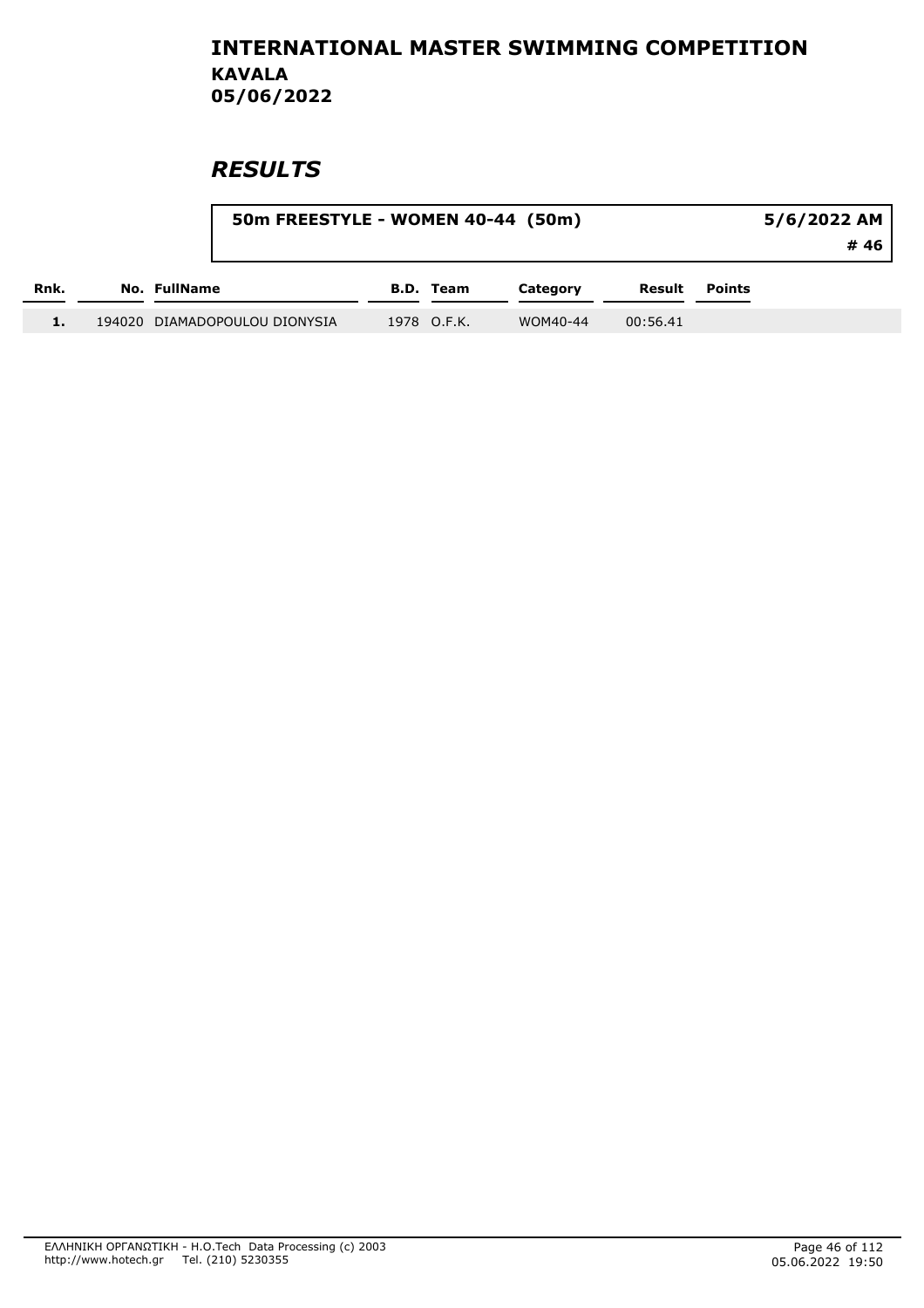# **RESULTS**

|      |        | 50m FREESTYLE - WOMEN 45-49 (50m) |      | 5/6/2022 AM<br># 47      |          |          |               |  |
|------|--------|-----------------------------------|------|--------------------------|----------|----------|---------------|--|
| Rnk. |        | No. FullName                      |      | <b>B.D. Team</b>         | Category | Result   | <b>Points</b> |  |
| 1.   | 64100  | BIBISIDOU DANA                    |      | 1976 O.F.K.              | WOM45-49 | 00:32.12 |               |  |
| 2.   |        | <b>VOUTCHEVA MONICA</b>           |      | 1973 IRIRUSMAST WOM45-49 |          | 00:34.20 |               |  |
| З.   |        | NIKOLOVA BOJIDAROVA VERA          |      | 1975 SC DAM MAS WOM45-49 |          | 00:34.48 |               |  |
| 4.   | 179470 | KALOUMENOU SOULTANA               |      | 1976 O.F.K.              | WOM45-49 | 00:39.61 |               |  |
| 5.   |        | 188683 TSIOLIARIDOU ELENI         | 1977 | NOTHAK                   | WOM45-49 | 00:50.81 |               |  |

35865 HATZIGEORGIOU GEORGIA 1976 PALAIMON WOM45-49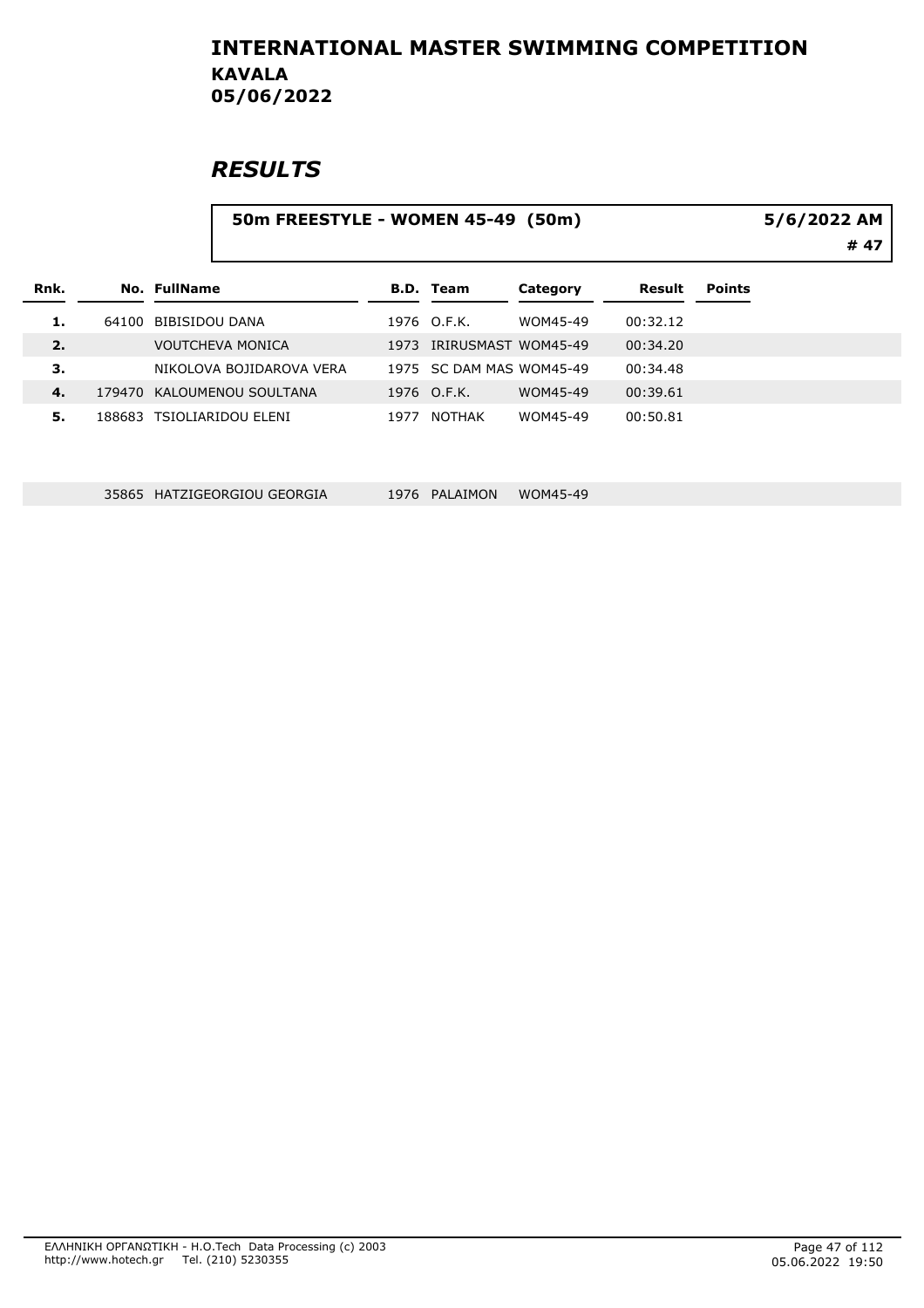|      | 50m FREESTYLE - WOMEN 50-54 (50m) |                              |      |                          |          |          |               | 5/6/2022 AM<br># 48 |
|------|-----------------------------------|------------------------------|------|--------------------------|----------|----------|---------------|---------------------|
| Rnk. | No. FullName                      |                              |      | <b>B.D. Team</b>         | Category | Result   | <b>Points</b> |                     |
| 1.   |                                   | 33156 STOGIANNIDOU KLEOPATRA |      | 1971 E.A.T."AL.          | WOM50-54 | 00:32.13 |               |                     |
| 2.   | <b>GEROVA TANYA</b>               |                              | 1971 | VIHVETSAND WOM50-54      |          | 00:44.30 |               |                     |
| з.   |                                   | MANOVA NIKOLOVA ROUSSANK     |      | 1968 SC DAM MAS WOM50-54 |          | 00:59.11 |               |                     |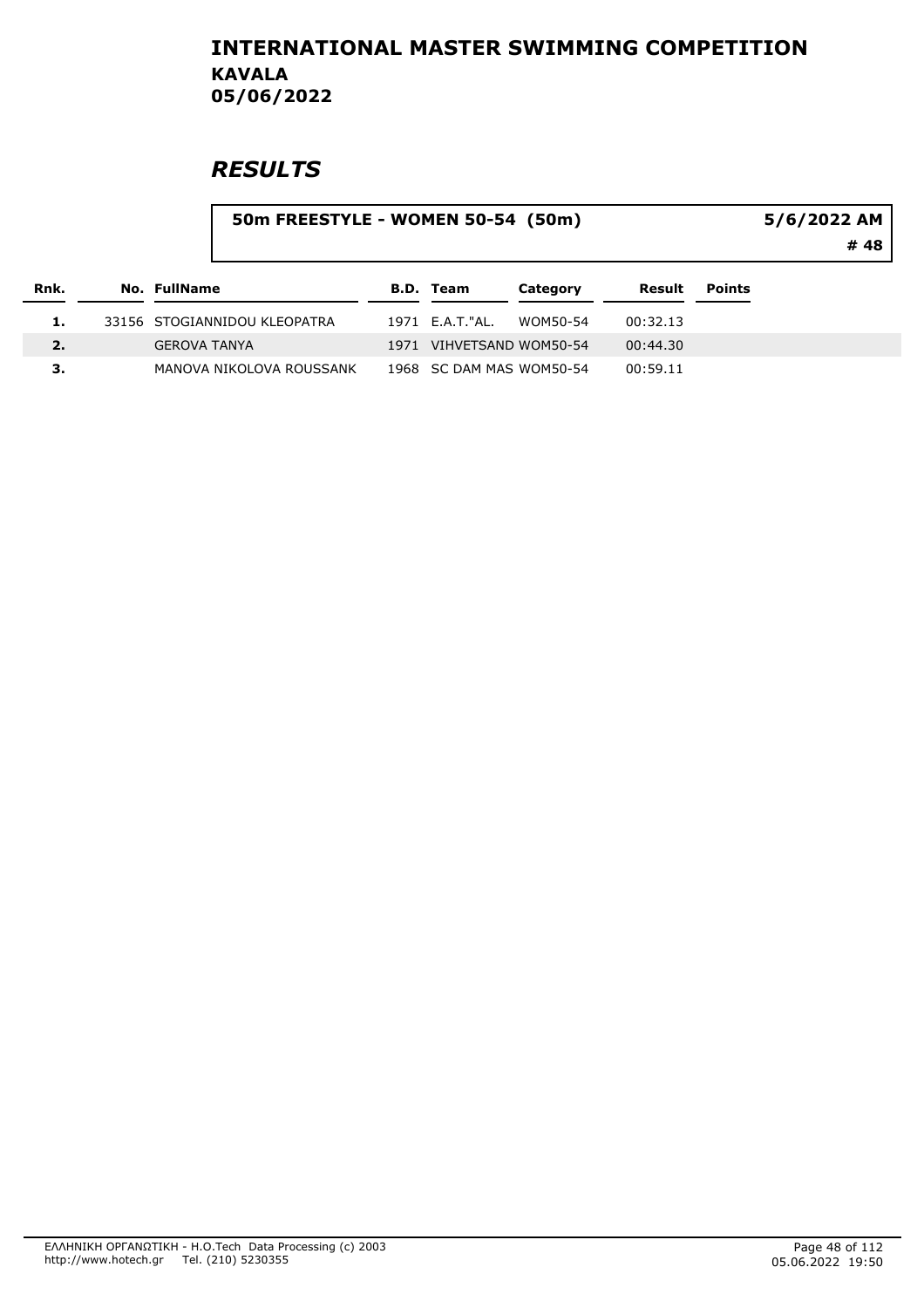|      |        |                      | 50m FREESTYLE - WOMEN 55-59 (50m) |      |                     |                 |          |               | 5/6/2022 AM<br># 49 |
|------|--------|----------------------|-----------------------------------|------|---------------------|-----------------|----------|---------------|---------------------|
| Rnk. |        | <b>No. FullName</b>  |                                   |      | <b>B.D. Team</b>    | Category        | Result   | <b>Points</b> |                     |
| 1.   |        | 31575 ARSENI KYRIAKI |                                   |      | 1967 NOTHAK         | WOM55-59        | 00:36.22 |               |                     |
| 2.   |        |                      | 168301 TSIAOUSI NYMFODORA         |      | 1965 O.F.K.         | <b>WOM55-59</b> | 00:41.55 |               |                     |
| 3.   |        |                      | PASKALEVA TEREZA                  | 1964 | VIHVETSAND WOM55-59 |                 | 00:43.19 |               |                     |
| 4.   | 188343 | VRANA VASILIKI       |                                   |      | 1964 O.F.K.         | WOM55-59        | 00:52.91 |               |                     |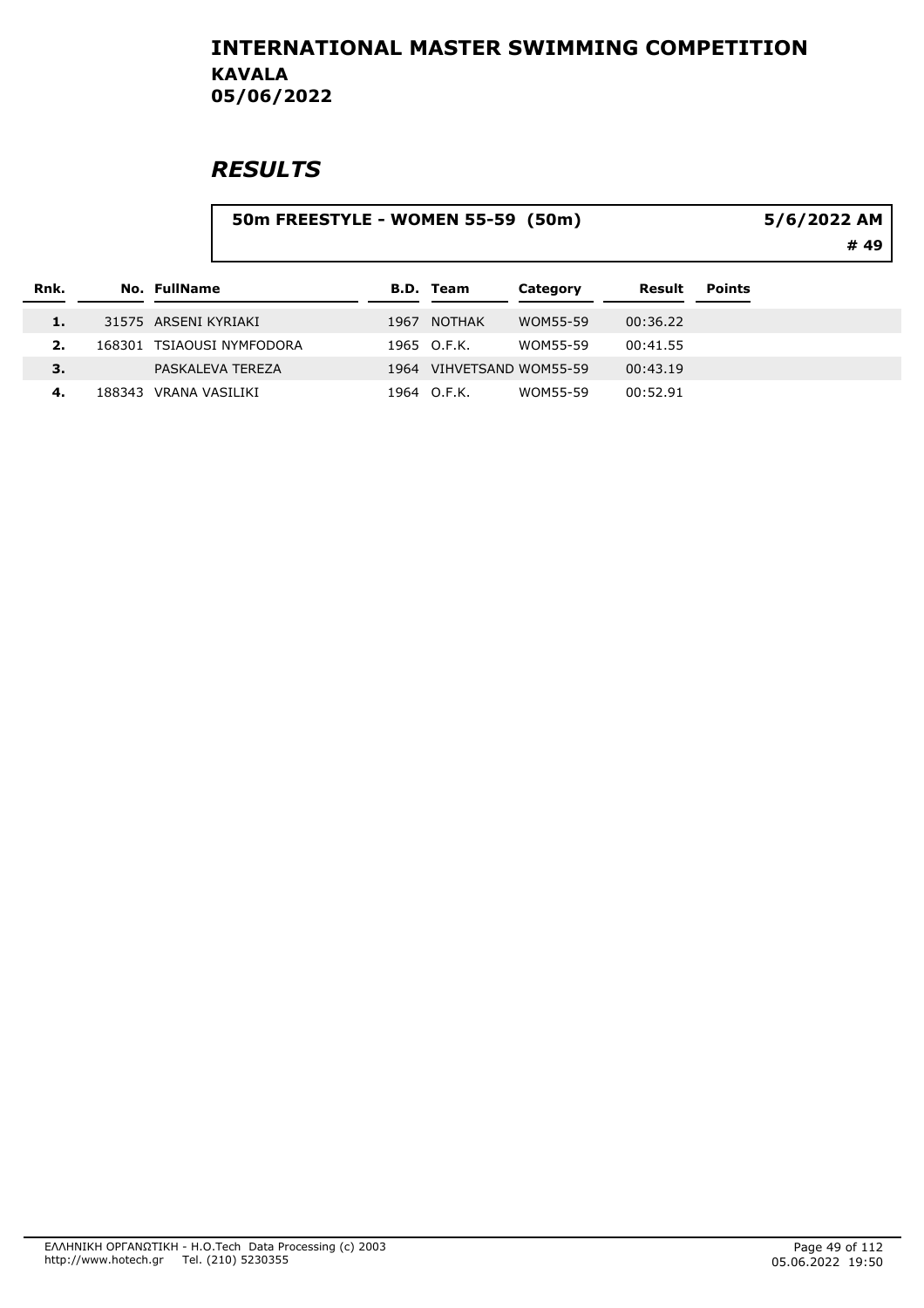|      |                     | 50m FREESTYLE - WOMEN 60-64 (50m) |      |                  |                     |          |               | 5/6/2022 AM<br># 50 |
|------|---------------------|-----------------------------------|------|------------------|---------------------|----------|---------------|---------------------|
| Rnk. | <b>No. FullName</b> |                                   |      | <b>B.D. Team</b> | Category            | Result   | <b>Points</b> |                     |
|      |                     | 175698 KYRANOUDI APOSTOLIA        |      | 1962 NOTHAK      | WOM60-64            | 00:52.46 |               |                     |
| 2.   |                     | ASTAFIEVA LARISSA                 | 1962 |                  | VIHVETSAND WOM60-64 | 00:57.73 |               |                     |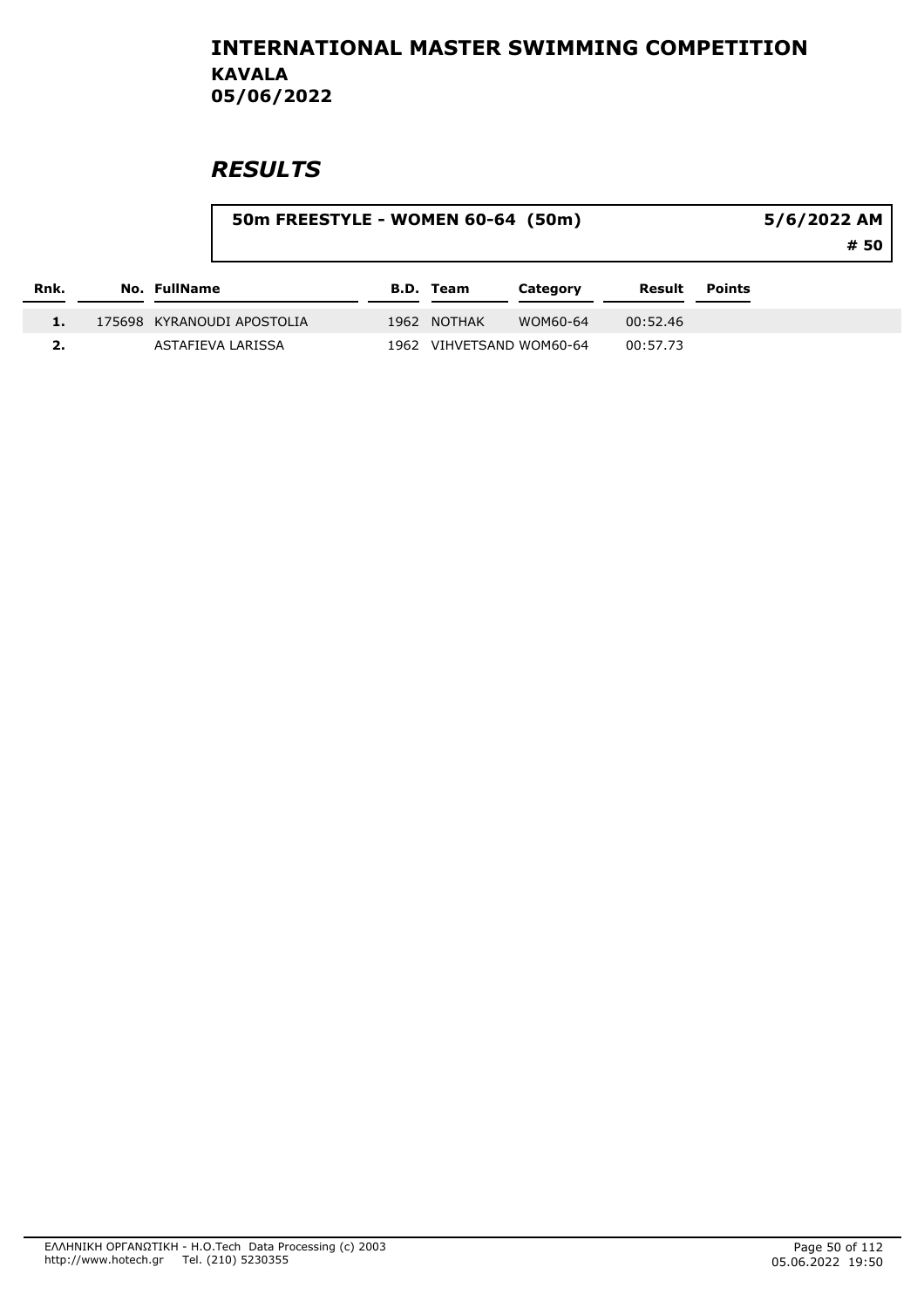## **RESULTS**

|      |                     | 50m FREESTYLE - WOMEN 65-69 (50m) |                  |          |          |        | 5/6/2022 AM<br># 51 |
|------|---------------------|-----------------------------------|------------------|----------|----------|--------|---------------------|
| Rnk. | <b>No. FullName</b> |                                   | <b>B.D. Team</b> | Category | Result   | Points |                     |
|      |                     | LYUBOMILLOVA ANASTASOVA AN        | 1953 LEVSKIMAS   | WOM65-69 | 00:54.31 |        |                     |

VARBANOVA-DENCHEVA IVANO 1953 SC DAM MAS WOM65-69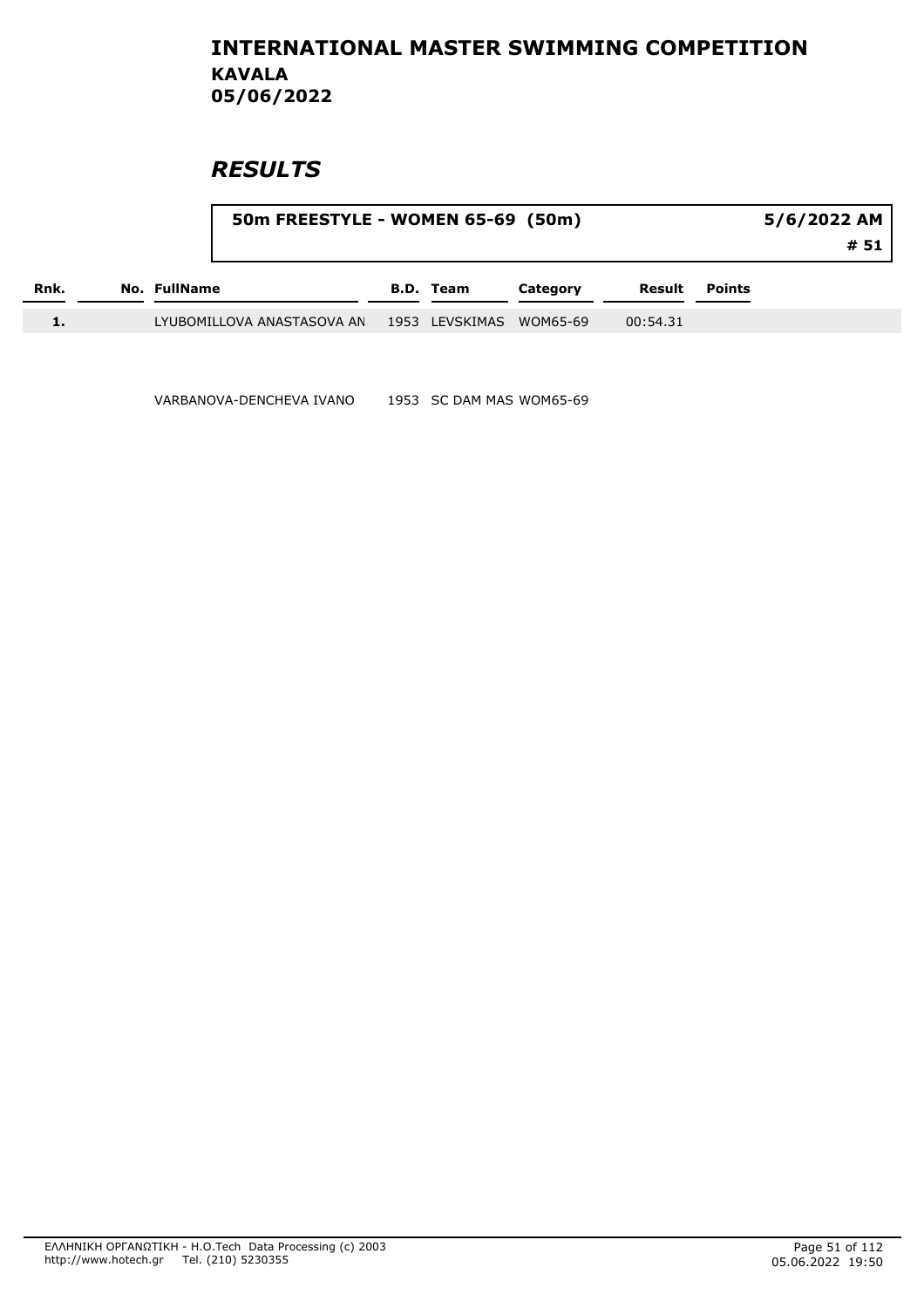|      |                   | 50m FREESTYLE - WOMEN 70-74 (50m) |                          |          |                      | 5/6/2022 AM |
|------|-------------------|-----------------------------------|--------------------------|----------|----------------------|-------------|
|      |                   |                                   |                          |          |                      | # 52        |
| Rnk. | No. FullName      |                                   | <b>B.D.</b> Team         | Category | <b>Result</b> Points |             |
|      | YANAKIEVA ROSITSA |                                   | 1951 IRIRUSMAST WOM70-74 |          | 00:39.62             |             |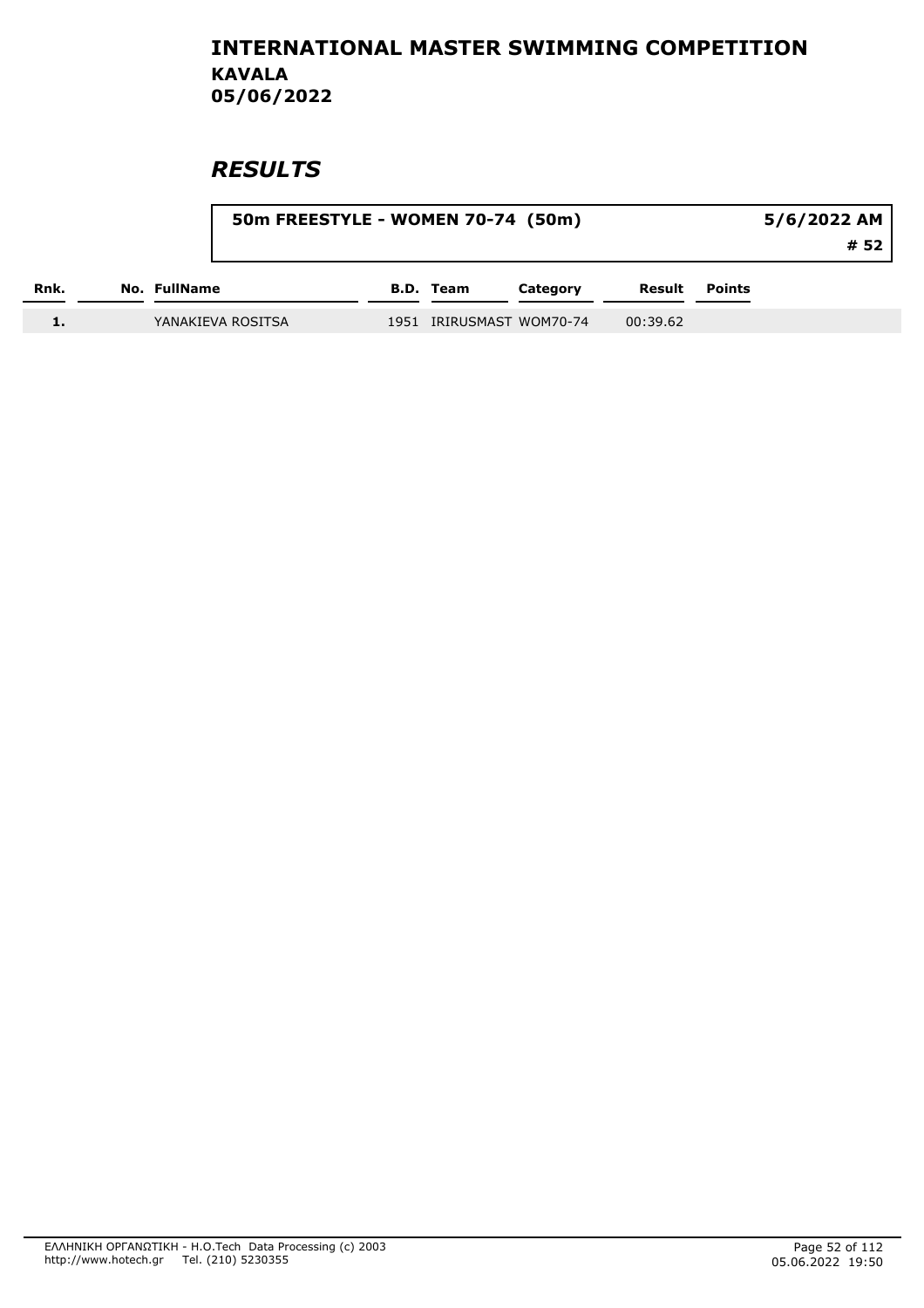|      | 50m FREESTYLE - WOMEN 75-79 (50m) |                         |          |          |        | 5/6/2022 AM |
|------|-----------------------------------|-------------------------|----------|----------|--------|-------------|
|      |                                   |                         |          |          |        | # 53        |
| Rnk. | No. FullName                      | B.D. Team               | Category | Result   | Points |             |
|      | IVANOVA ANASTASOVA OLGA           | 1946 LEVSKIMAS WOM75-79 |          | 00:54.76 |        |             |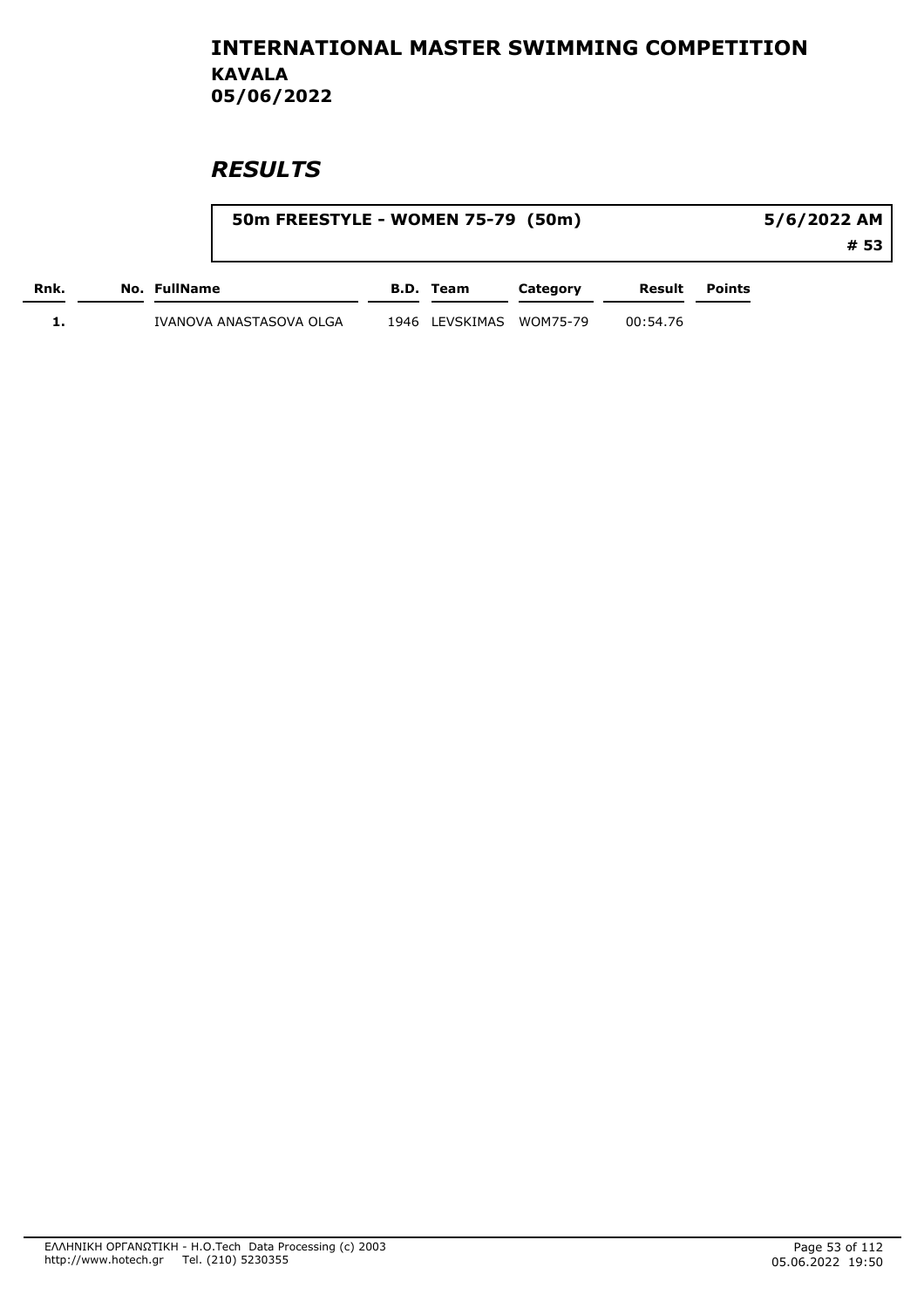|      | 100m BREASTSTROKE - MEN 25-29 (50m) |                  |                          |          |               | 5/6/2022 AM<br># 54 |
|------|-------------------------------------|------------------|--------------------------|----------|---------------|---------------------|
| Rnk. | No. FullName                        | <b>B.D. Team</b> | Category                 | Result   | <b>Points</b> |                     |
|      | 128525 LADOPOULOS NIKOLAOS          | 1996 E.A.T. "AL. | MEN25-29                 | 01:14.79 |               |                     |
|      | PETKOV VILIYAN                      |                  | 1996 VIHVETSAND MEN25-29 | 01:28.62 |               |                     |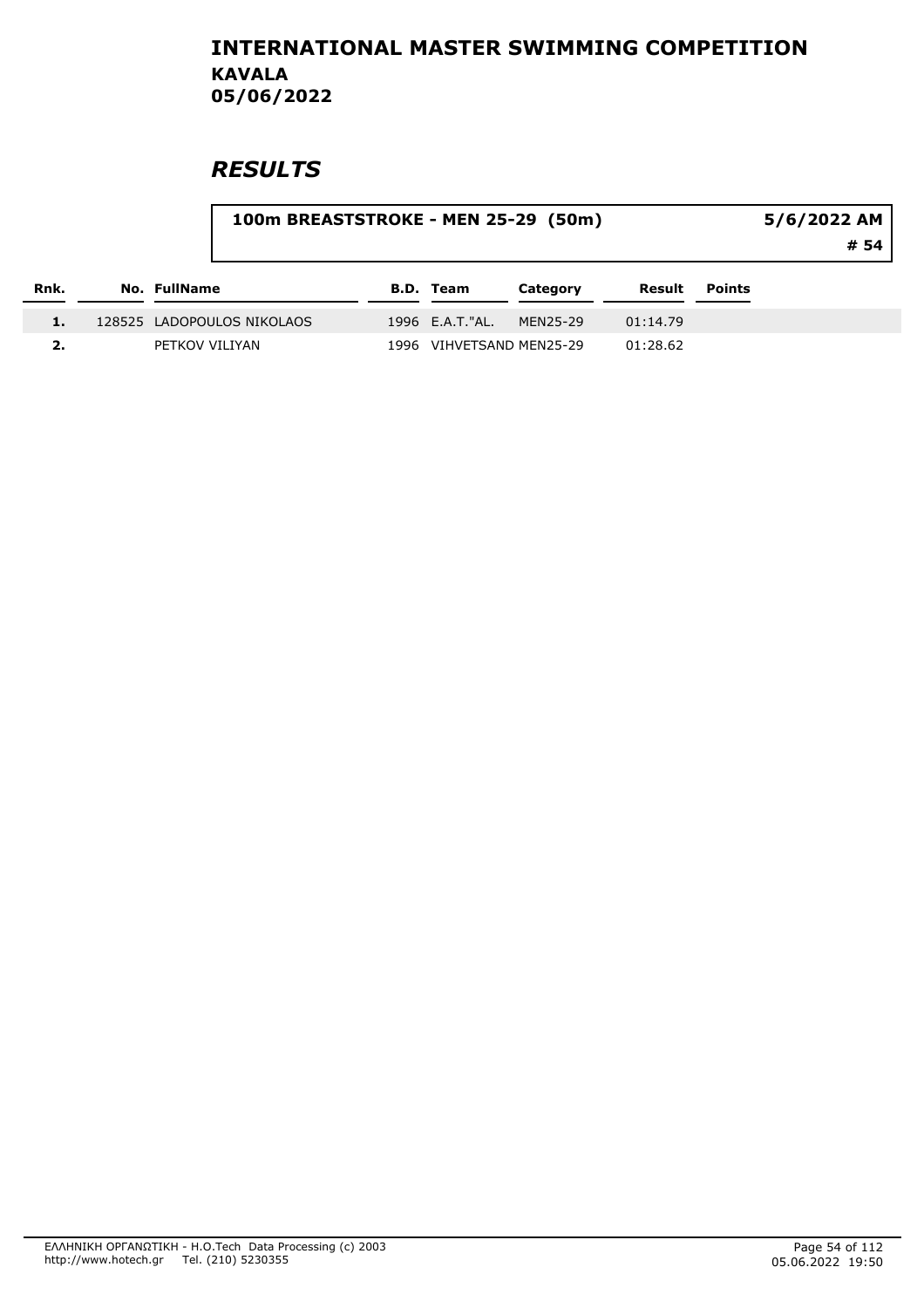|      | 100m BREASTSTROKE - MEN 35-39 (50m) |          |                  |                          |          |               | 5/6/2022 AM<br># 55 |
|------|-------------------------------------|----------|------------------|--------------------------|----------|---------------|---------------------|
| Rnk. | No. FullName                        |          | <b>B.D.</b> Team | Category                 | Result   | <b>Points</b> |                     |
|      | 66094 KOURLIOUROS NIKOLAOS          | 1983 PAO |                  | MEN35-39                 | 01:14.79 |               |                     |
| 2.   | BOZHANOV LYUBOMIROV BORI            |          |                  | 1986 SC DAM MAS MEN35-39 | 01:42.42 |               |                     |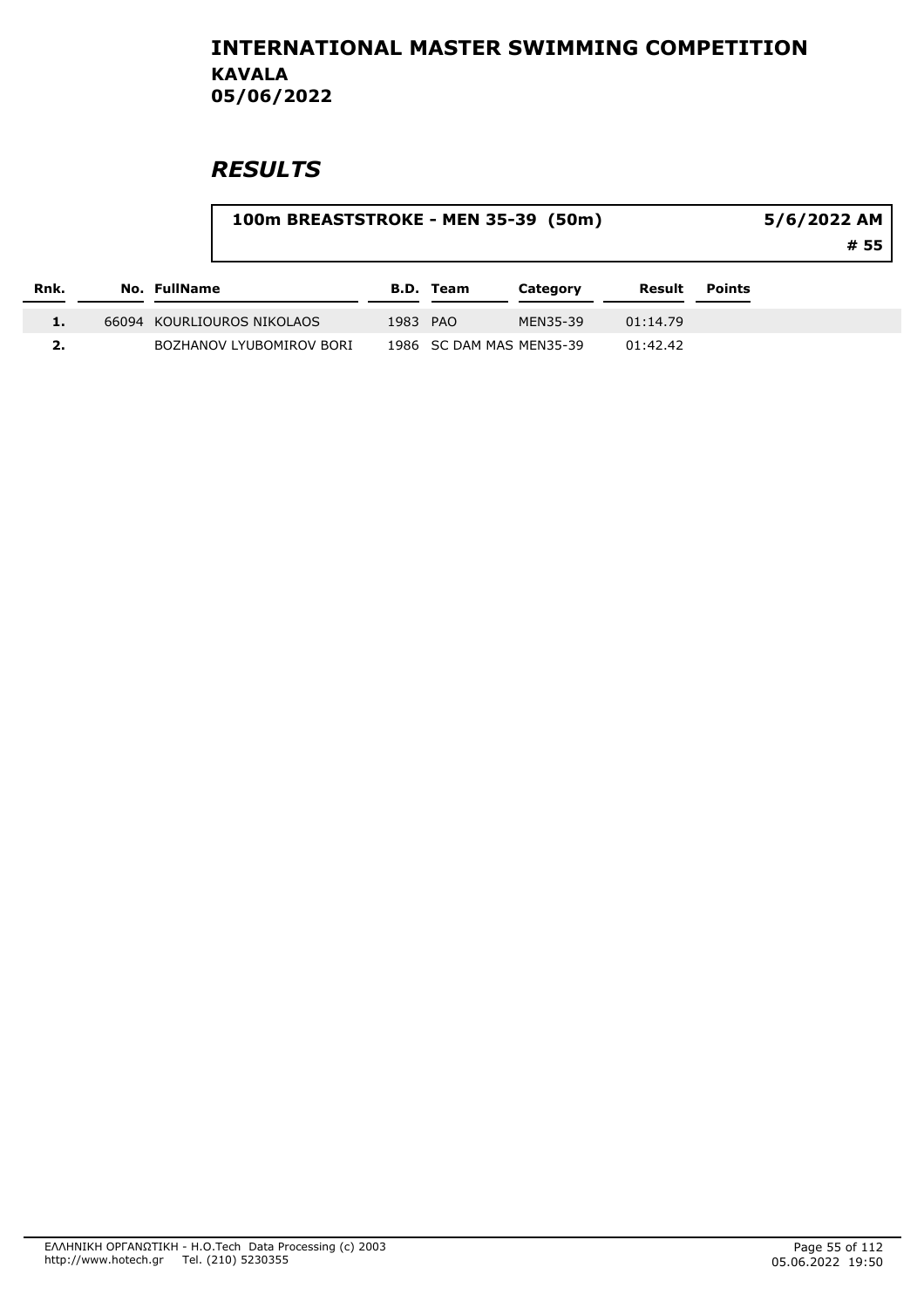# **RESULTS**

#### 100m BREASTSTROKE - MEN 40-44 (50m)

5/6/2022 AM

# 56

| Rnk. | No. FullName             | B.D. Team                | Category | Result   | <b>Points</b> |
|------|--------------------------|--------------------------|----------|----------|---------------|
| 1.   | ANASTASOV NIKOLA         | 1979 ROD SMOL M MEN40-44 |          | 01:23.94 |               |
|      | 52817 STRADZIAS STEFANOS | 1978 E.A.T."AL.          | MFN40-44 | 01:28.18 |               |
|      | PETKOV PETKOV DIMITAR    | 1978 SC DAM MAS MEN40-44 |          | 01:39.23 |               |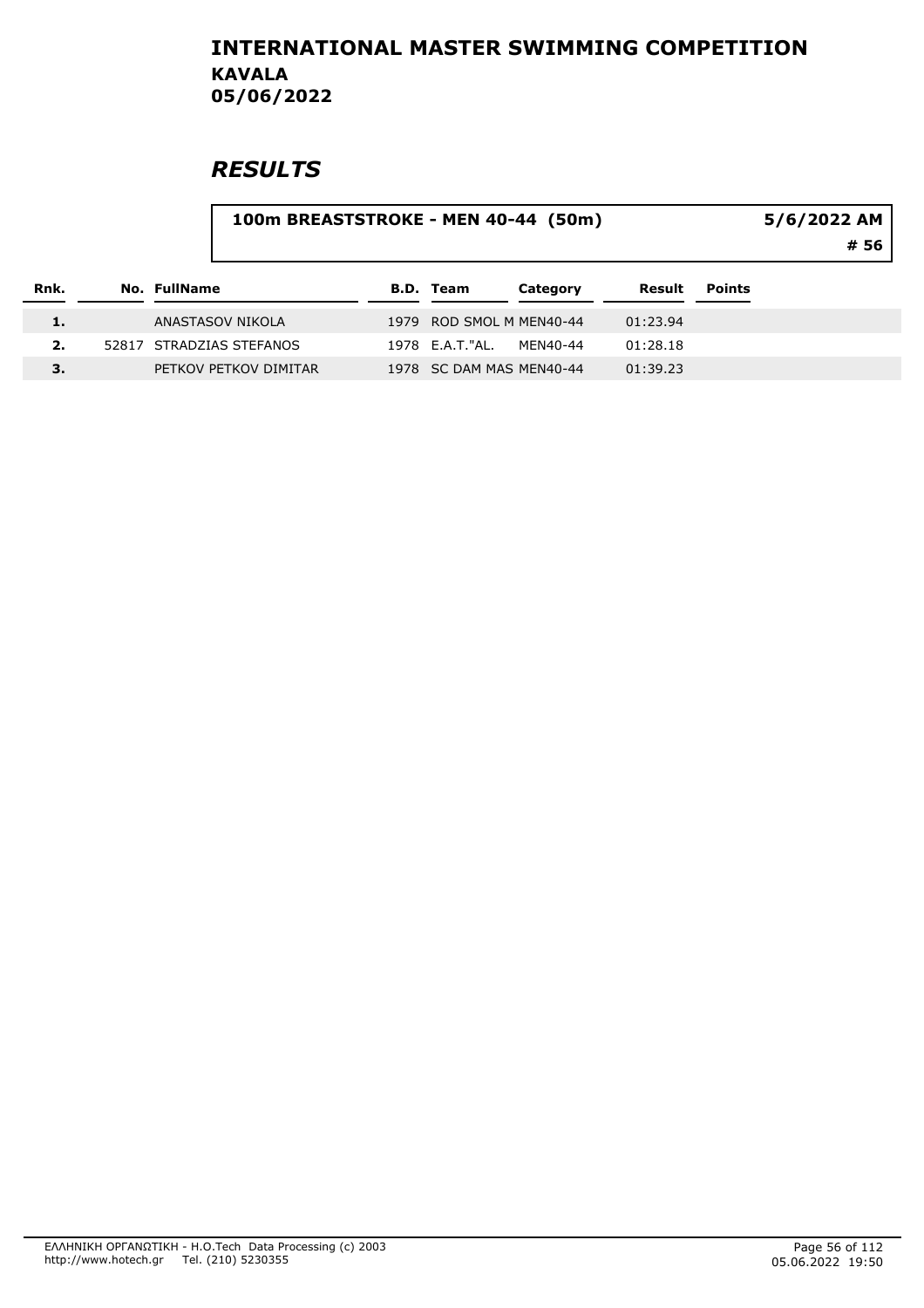# **RESULTS**

#### 100m BREASTSTROKE - MEN 45-49 (50m)

# 57 5/6/2022 AM

| Rnk. |       | No. FullName               | B.D. Team                | Category | Result   | <b>Points</b> |
|------|-------|----------------------------|--------------------------|----------|----------|---------------|
| 1.   | 54088 | VARONAS HRISTOS            | 1976 NOTHAK              | MFN45-49 | 01:23.12 |               |
| 2.   |       | BITCHEV GEORGIEV ALEXANDER | 1973 SC DAM MAS MEN45-49 |          | 01:31.90 |               |
| З.   |       | <b>VATAHOV TOMISLAV</b>    | 1975 VIHVETSAND MEN45-49 |          | 01:37.72 |               |
| 4.   |       | 196346 PADAZIS DIMITRIOS   | 1974 O.F.K.              | MFN45-49 | 01:51.07 |               |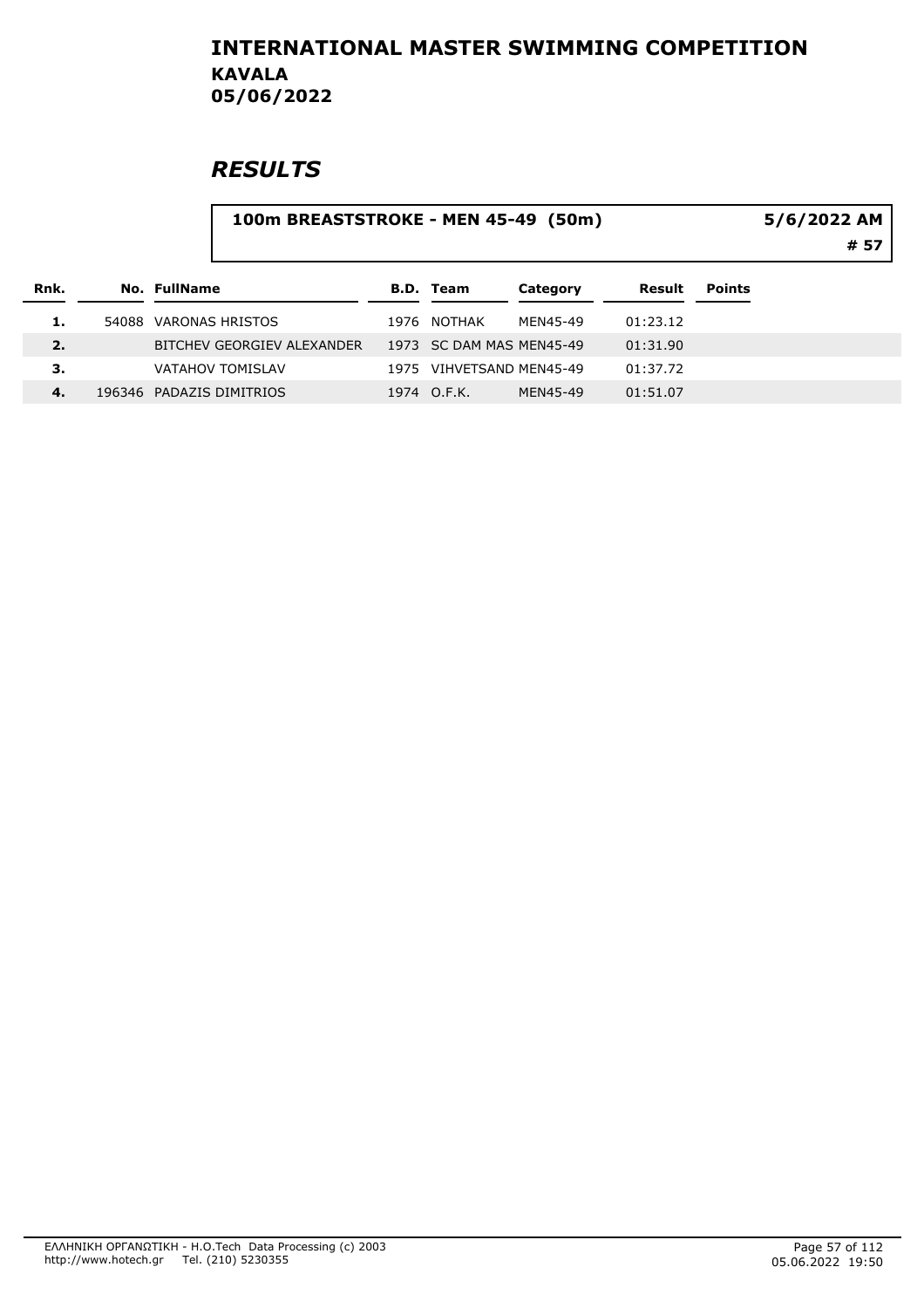# **RESULTS**

#### 100m BREASTSTROKE - MEN 50-54 (50m)

5/6/2022 AM

# 58

| Rnk. | No. FullName              | B.D. Team                | Category | Result   | <b>Points</b> |
|------|---------------------------|--------------------------|----------|----------|---------------|
| ı.   | KALINOV RANGELOV ATANAS   | 1972 SC DAM MAS MEN50-54 |          | 01:31.91 |               |
| 2.   | RIZOV STRASHIMIROV PLAMEN | 1968 SC DAM MAS MEN50-54 |          | 01:38.01 |               |
|      | PETKOV STOYAN             | 1968 VIHVETSAND MEN50-54 |          | 01:57.36 |               |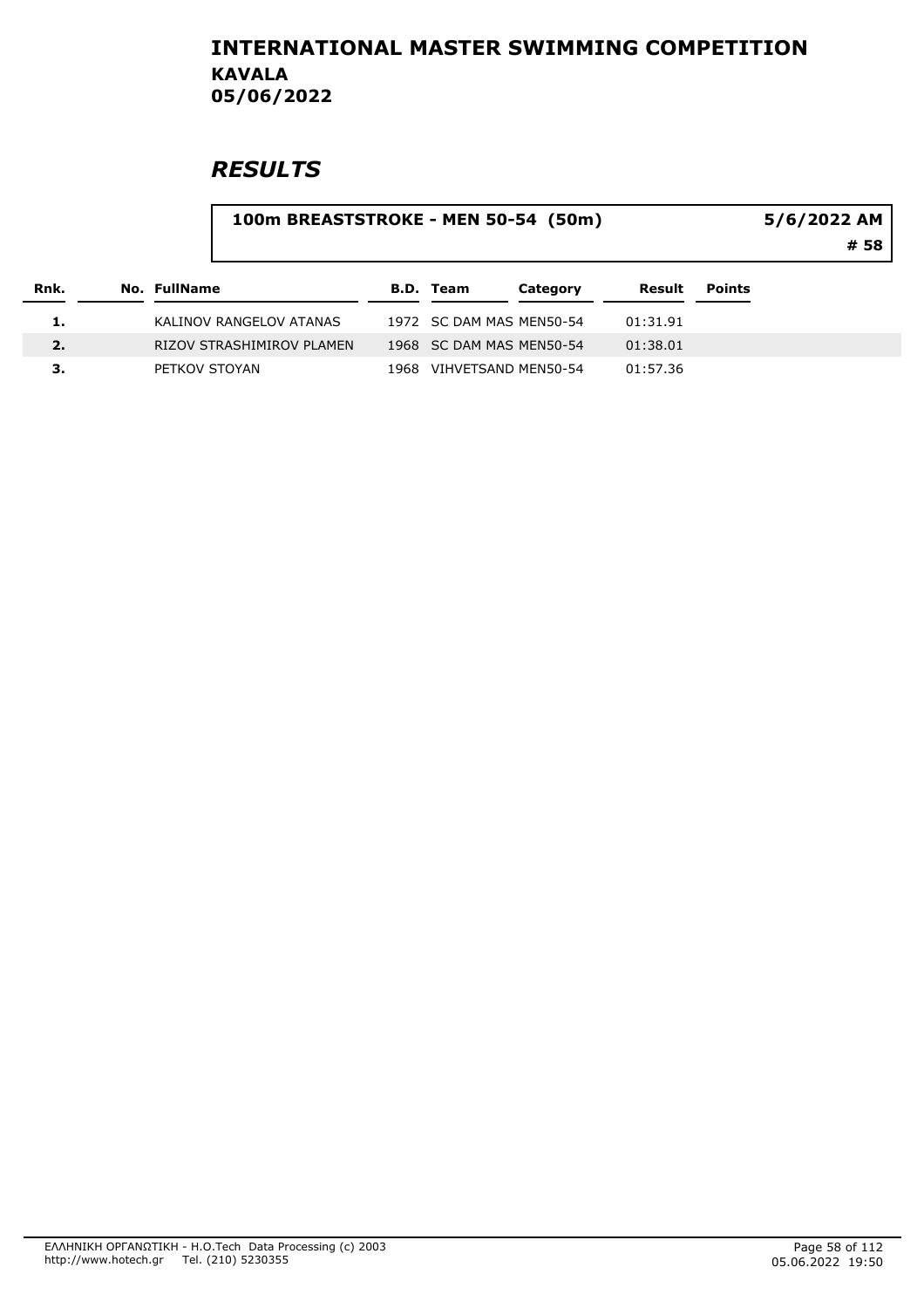|      |                          | 100m BREASTSTROKE - MEN 55-59 (50m) |           |                          |          |        | 5/6/2022 AM<br># 59 |  |
|------|--------------------------|-------------------------------------|-----------|--------------------------|----------|--------|---------------------|--|
| Rnk. | No. FullName             |                                     | B.D. Team | Category                 | Result   | Points |                     |  |
| 1.   | 30148 KOTZIAS ANASTASIOS |                                     | 1963 NOVA | MEN55-59                 | 01:34.02 |        |                     |  |
|      | KOLEV GEORGIEV IVAYLO    |                                     |           | 1963 SC DAM MAS MEN55-59 | 01:42.97 |        |                     |  |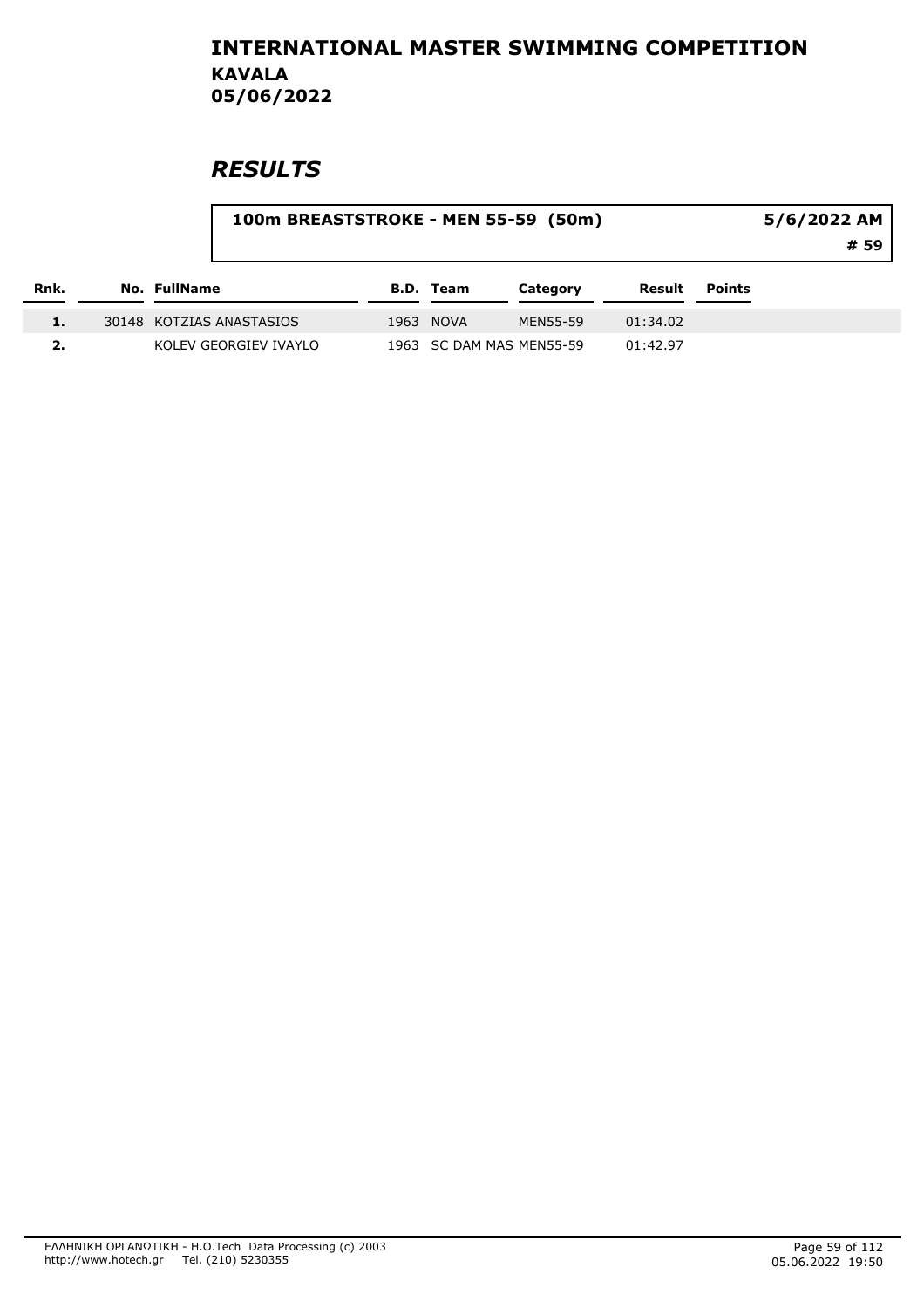# **RESULTS**

#### 100m BREASTSTROKE - MEN 65-69 (50m)

5/6/2022 AM

# 60

| Rnk. | No. FullName              | <b>B.D.</b> Team         | Category | Result   | <b>Points</b> |
|------|---------------------------|--------------------------|----------|----------|---------------|
| 1.   | NIKOLOV GEORGIEV KRASIMIR | 1957 SC DAM MAS MEN65-69 |          | 01:40.65 |               |
| 2.   | TODOROV YORDANOV RUMEN    | 1955 SC DAM MAS MEN65-69 |          | 01:50.80 |               |
| з.   | CHARKCHIEV NIKOLAY        | 1954 VIHVETSAND MEN65-69 |          | 02:03.52 |               |
| -4.  | DINOV KRASIMIR            | 1956 IRIRUSMAST MEN65-69 |          | 02:13.22 |               |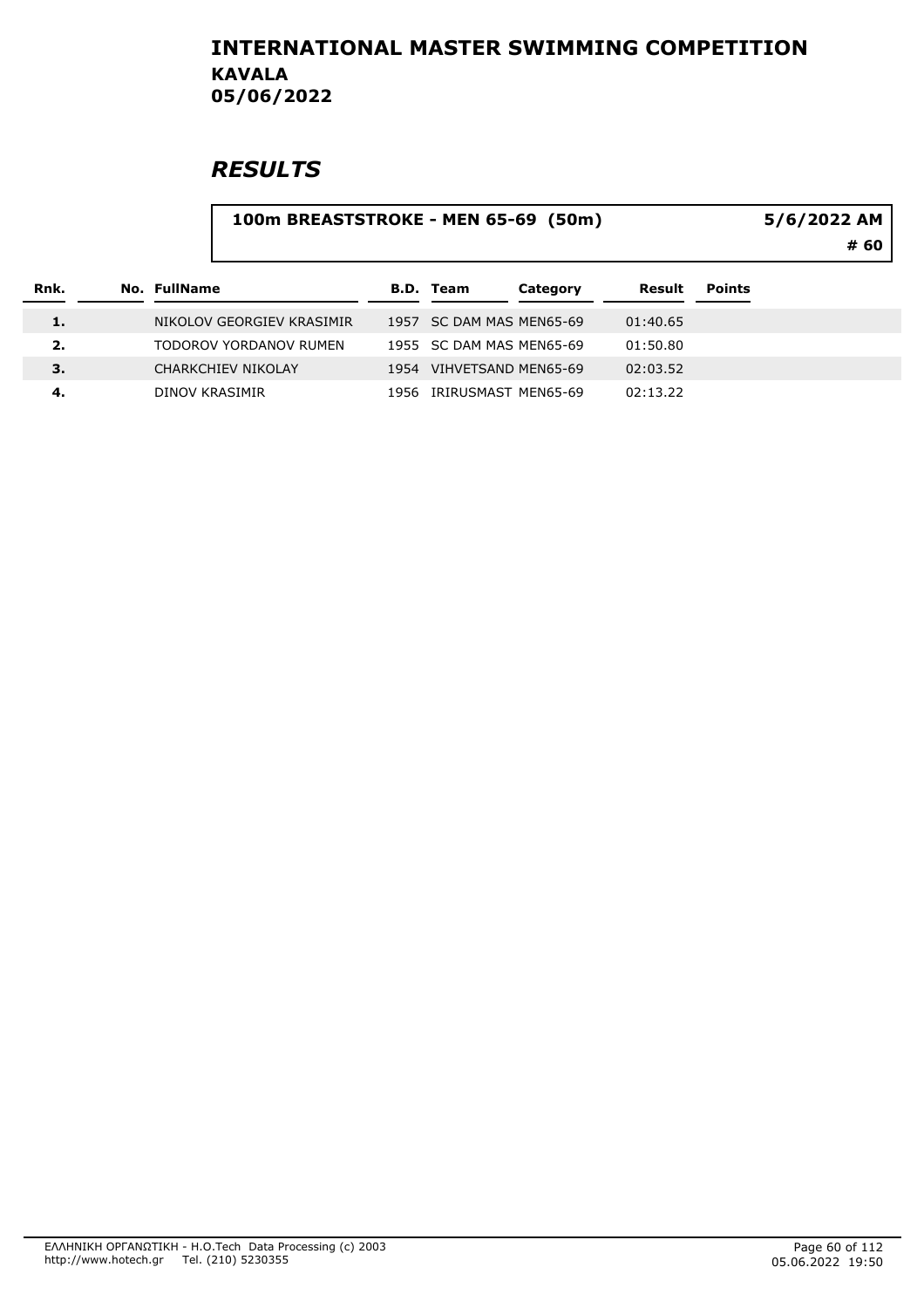|      |                            | 100m BREASTSTROKE - MEN 70-74 (50m) |                         |          |          |               | 5/6/2022 AM<br># 61 |  |  |
|------|----------------------------|-------------------------------------|-------------------------|----------|----------|---------------|---------------------|--|--|
| Rnk. | No. FullName               |                                     | <b>B.D. Team</b>        | Category | Result   | <b>Points</b> |                     |  |  |
|      | 192850 GEORGIADIS NIKOLAOS |                                     | 1952 PANIONIOS MEN70-74 |          | 01:57.58 |               |                     |  |  |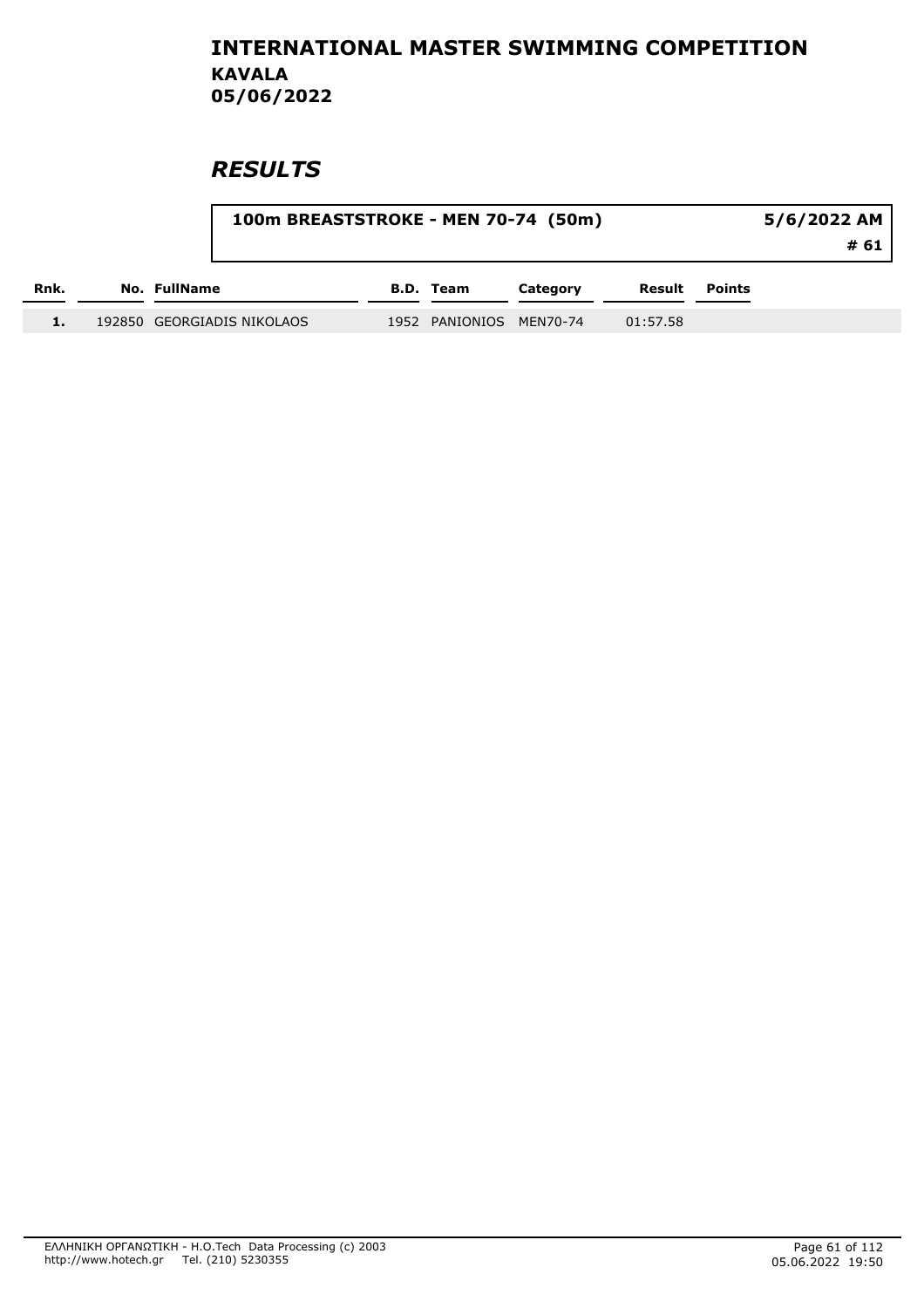## **RESULTS**

2. 121225 ZIFKA EIRINI-HRYSOVALADOU 1994 ARIS WOM25-29 01:38.91

| Rnk. | 100m BREASTSTROKE - WOMEN 25-29 (50m) |      |           |          | 5/6/2022 AM<br># 62 |        |  |
|------|---------------------------------------|------|-----------|----------|---------------------|--------|--|
|      | No. FullName                          |      | B.D. Team | Category | Result              | Points |  |
|      | 131087 KALKANAKOU DESPOINA            | 1997 | NOALEX    | WOM25-29 | 01:27.05            |        |  |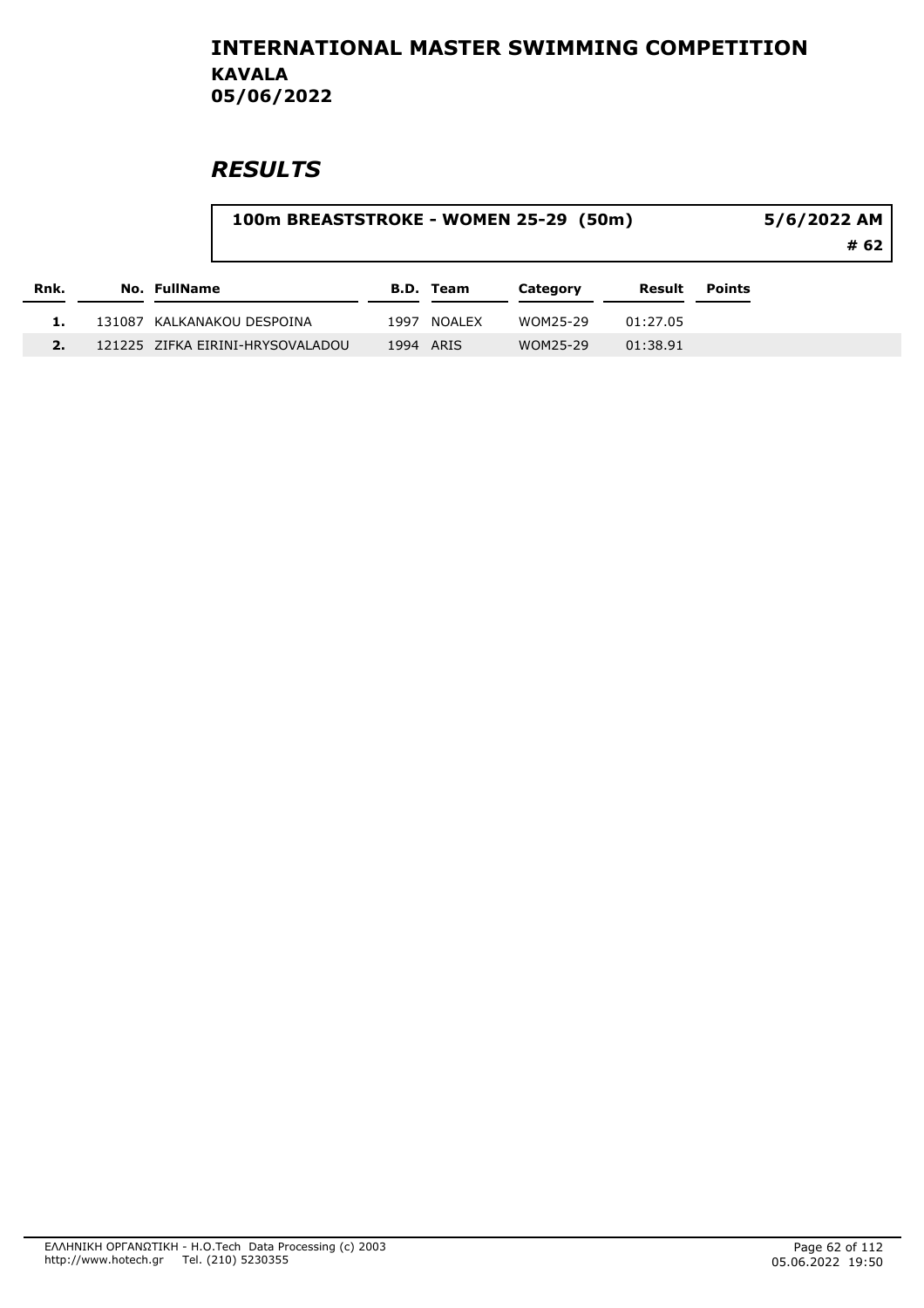## **RESULTS**

#### 100m BREASTSTROKE - WOMEN 30-34 (50m)

# 63 5/6/2022 AM

| Rnk. | No. FullName                | B.D. Team               | Category | Result   | Points |
|------|-----------------------------|-------------------------|----------|----------|--------|
|      | 114283 AVERIANOVA ANASTASIA | 1990 MAKEDONIK WOM30-34 |          | 01:26.29 |        |
|      | 112008 ARVANITI MAGDA       | 1991 AKOH               | WOM30-34 | 01:33.84 |        |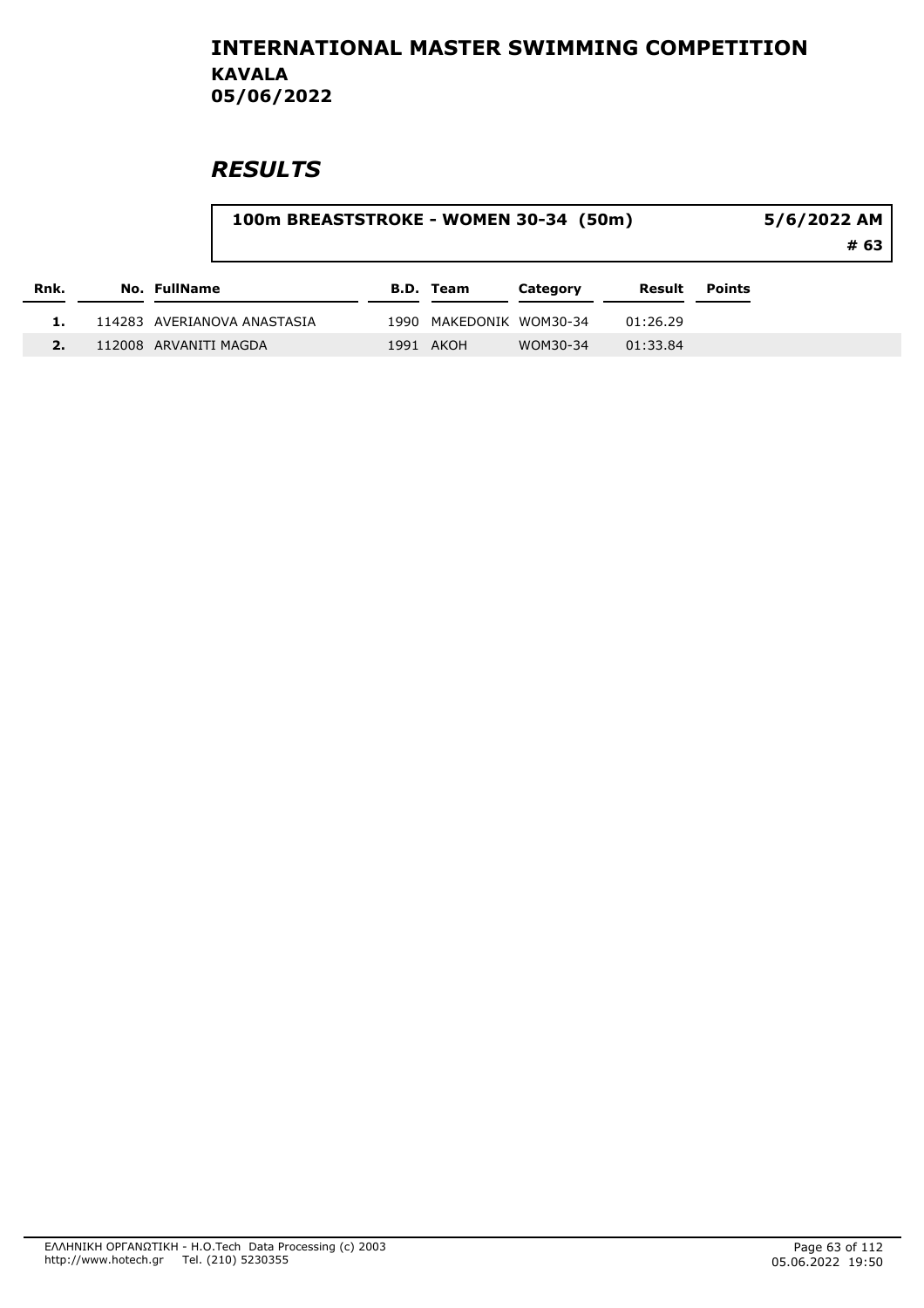# **RESULTS**

#### 100m BREASTSTROKE - WOMEN 45-49 (50m)

5/6/2022 AM

# 64

| Rnk. | No. FullName               | B.D. Team                | Category | Result   | <b>Points</b> |
|------|----------------------------|--------------------------|----------|----------|---------------|
| 1.   | ALVARADO SANCHEZ DOLORES   | 1976 SC DAM MAS WOM45-49 |          | 01:23.19 |               |
| 2.   | 65399 HRYSAFI SEVASTI      | 1977 O.F.K.              | WOM45-49 | 01:37.35 |               |
| 3.   | HRISTOSKOVA NIKOLAEVA VELI | 1976 SC DAM MAS WOM45-49 |          | 01:53.20 |               |
| 4.   | DIVIZIEVA DIMITROVA VESELA | 1977 SC DAM MAS WOM45-49 |          | 02:46.45 |               |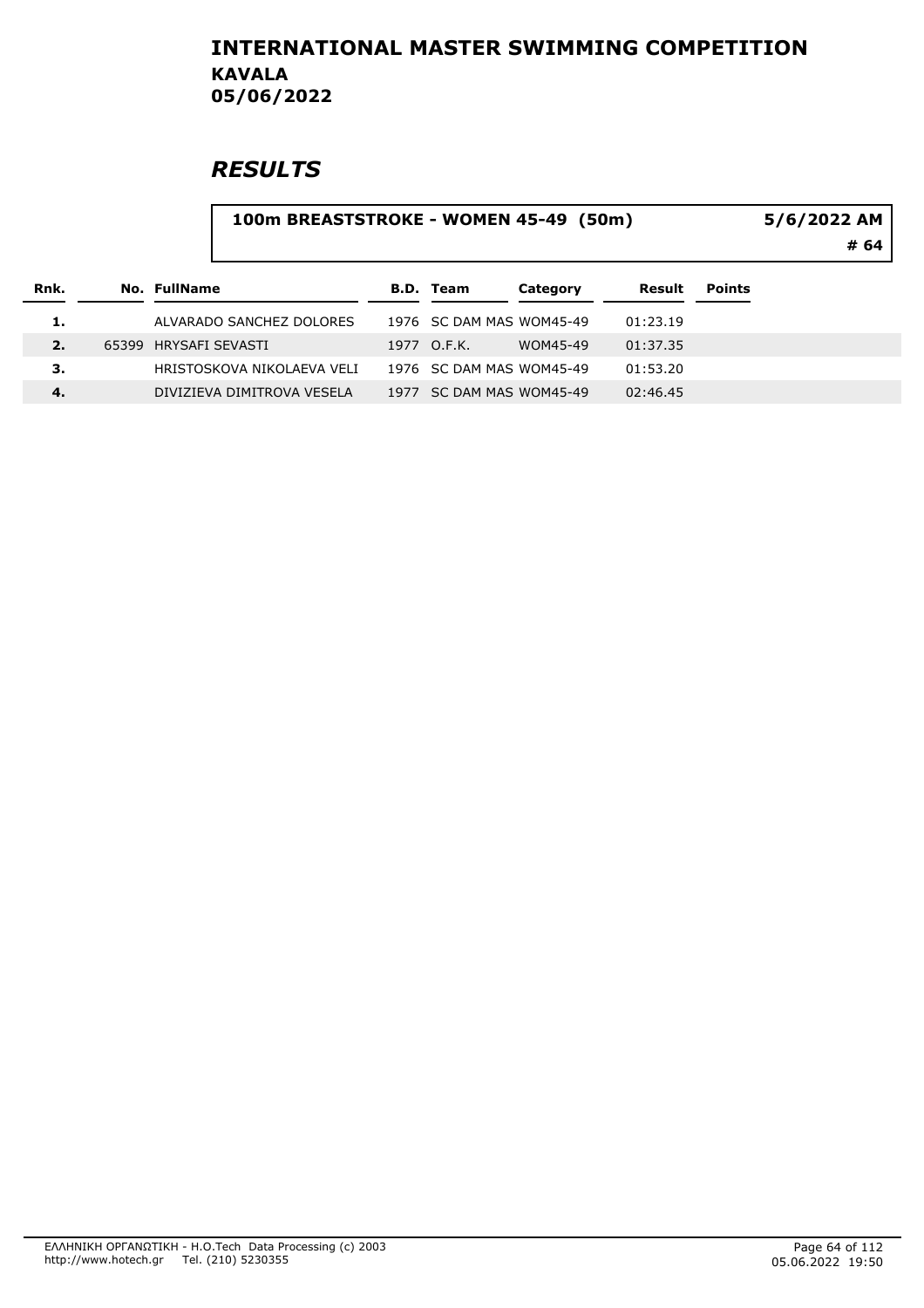## **RESULTS**

| Rnk. |              |                            | 100m BREASTSTROKE - WOMEN 50-54 (50m) |           |                          |          |               |  |  |
|------|--------------|----------------------------|---------------------------------------|-----------|--------------------------|----------|---------------|--|--|
|      | No. FullName |                            |                                       | B.D. Team | Category                 | Result   | <b>Points</b> |  |  |
|      |              | PEEVA MIHAYLOVA ELENA      |                                       |           | 1970 SC DAM MAS WOM50-54 | 01:52.70 |               |  |  |
|      |              | 28924 ARGYRIADOU IFIGENEIA | 1969                                  | ARIS      | WOM50-54                 | 01:59.69 |               |  |  |

82369 ANDREADOU MELINA 1972 NOTHAK WOM50-54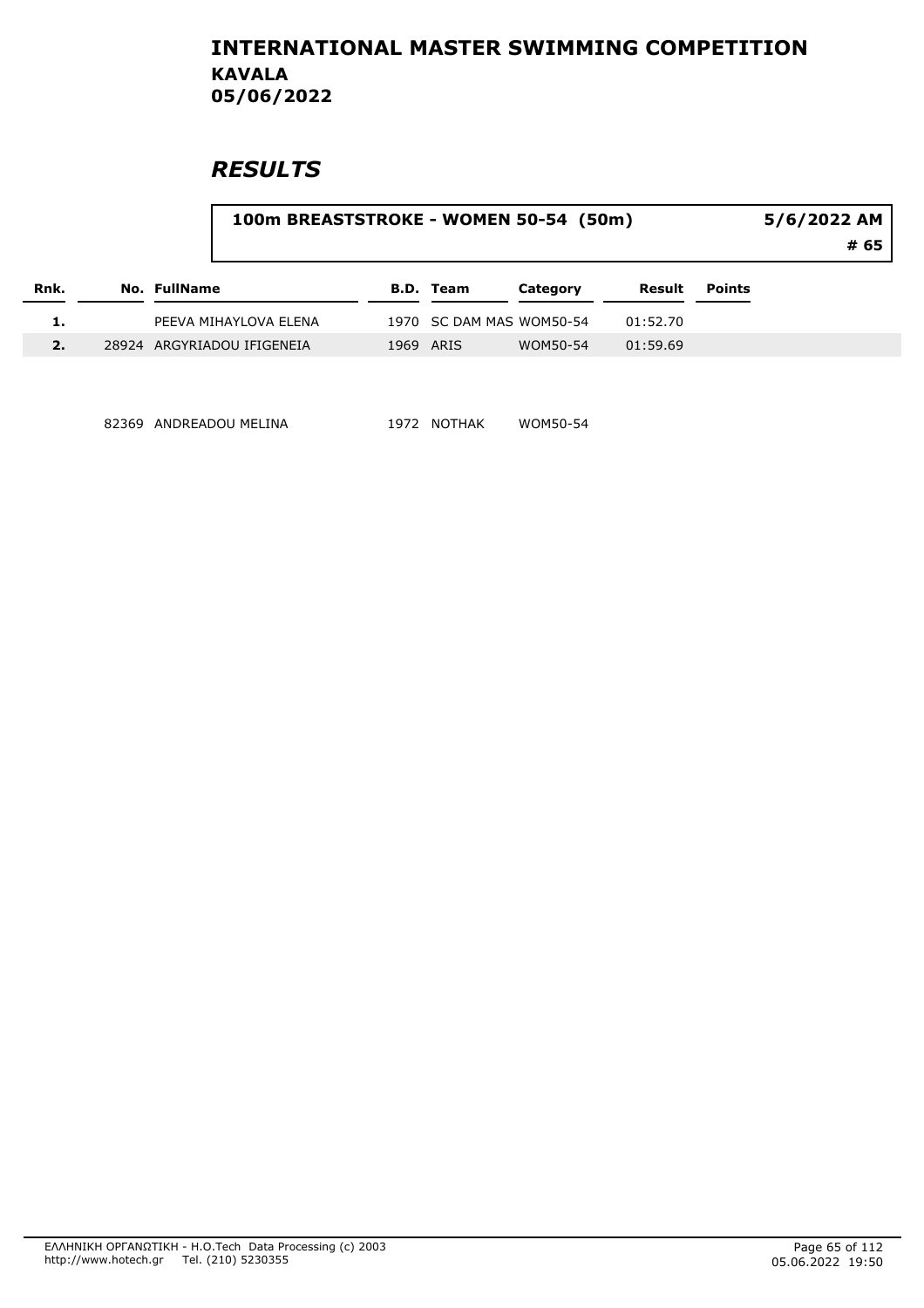|      |                          | 100m BREASTSTROKE - WOMEN 55-59 (50m) |             |          |          |               |  |
|------|--------------------------|---------------------------------------|-------------|----------|----------|---------------|--|
| Rnk. | No. FullName             |                                       | B.D. Team   | Category | Result   | <b>Points</b> |  |
|      | 26317 MERTZANIDOU IOANNA |                                       | 1965 O.F.K. | WOM55-59 | 01:50.72 |               |  |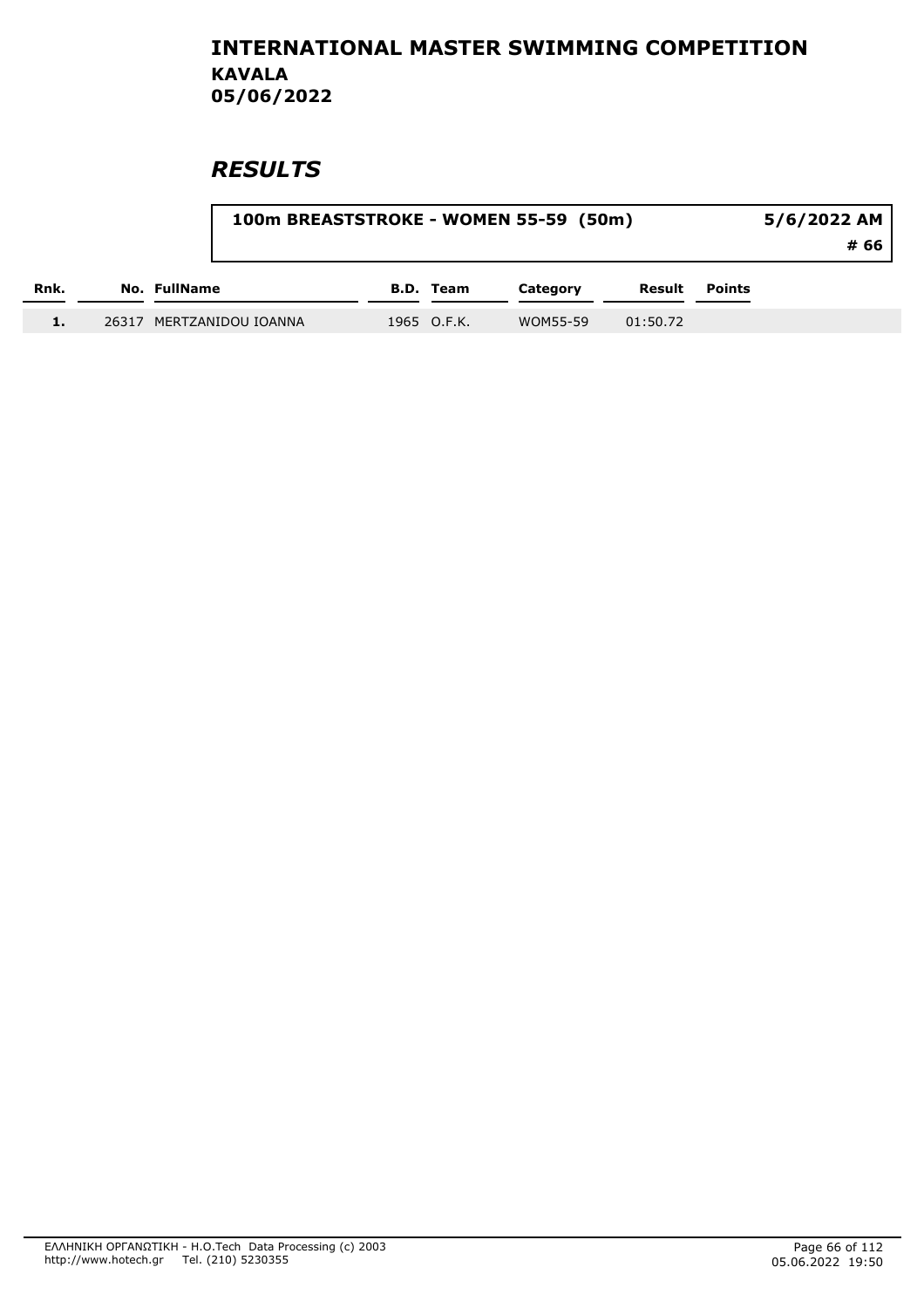|      |                   |      |           | 100m BREASTSTROKE - WOMEN 60-64 (50m) |          |        | 5/6/2022 AM |
|------|-------------------|------|-----------|---------------------------------------|----------|--------|-------------|
|      |                   |      |           |                                       |          |        | # 67        |
| Rnk. | No. FullName      |      | B.D. Team | Category                              | Result   | Points |             |
|      | ASTAFIEVA LARISSA | 1962 |           | VIHVETSAND WOM60-64                   | 02:59.94 |        |             |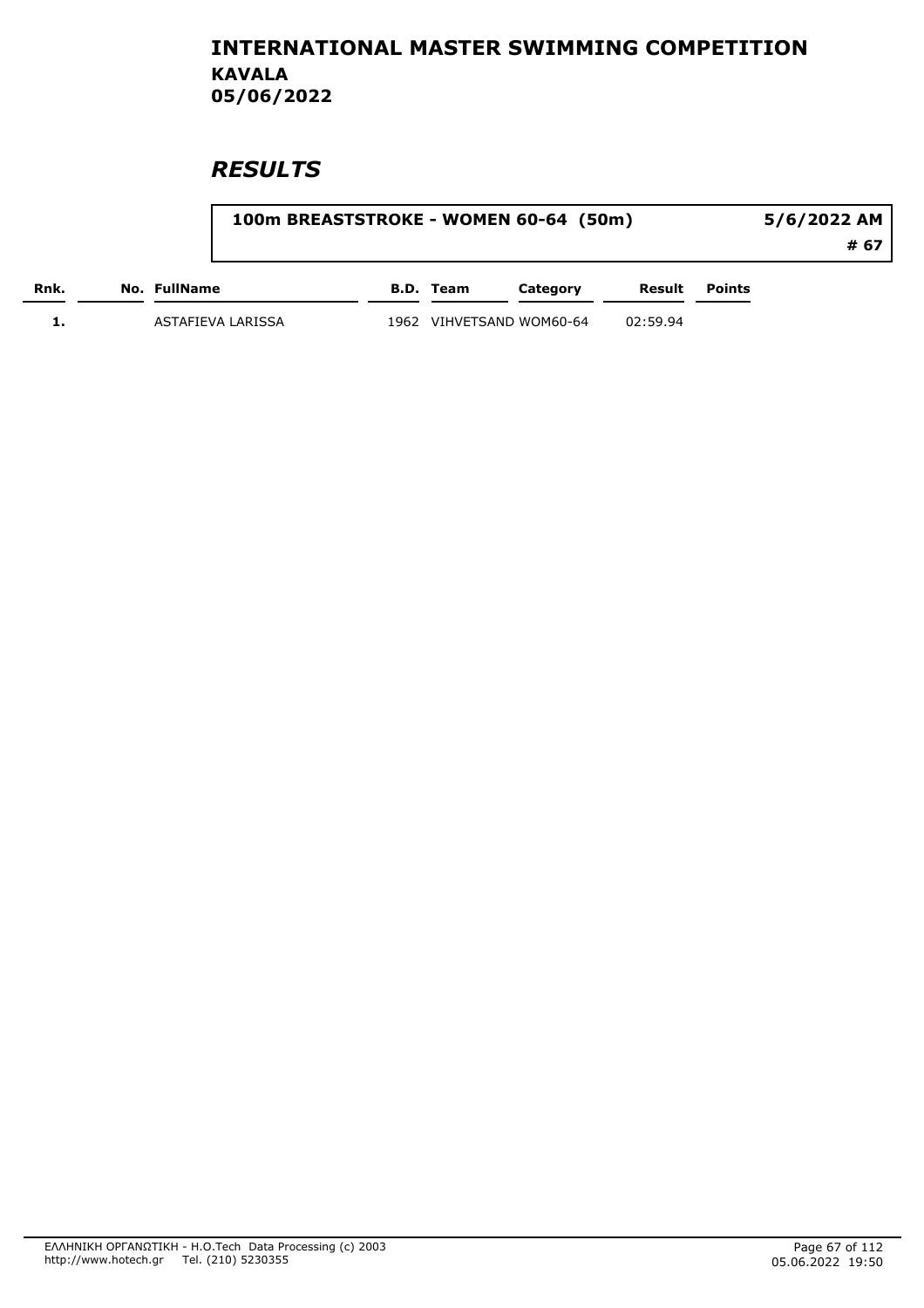|      |              | 100m BREASTSTROKE - WOMEN 65-69 (50m) | 5/6/2022 AM<br># 68 |                          |          |               |  |
|------|--------------|---------------------------------------|---------------------|--------------------------|----------|---------------|--|
| Rnk. | No. FullName |                                       | <b>B.D.</b> Team    | Category                 | Result   | <b>Points</b> |  |
|      |              | VARBANOVA-DENCHEVA IVANO              |                     | 1953 SC DAM MAS WOM65-69 | 03:59.23 |               |  |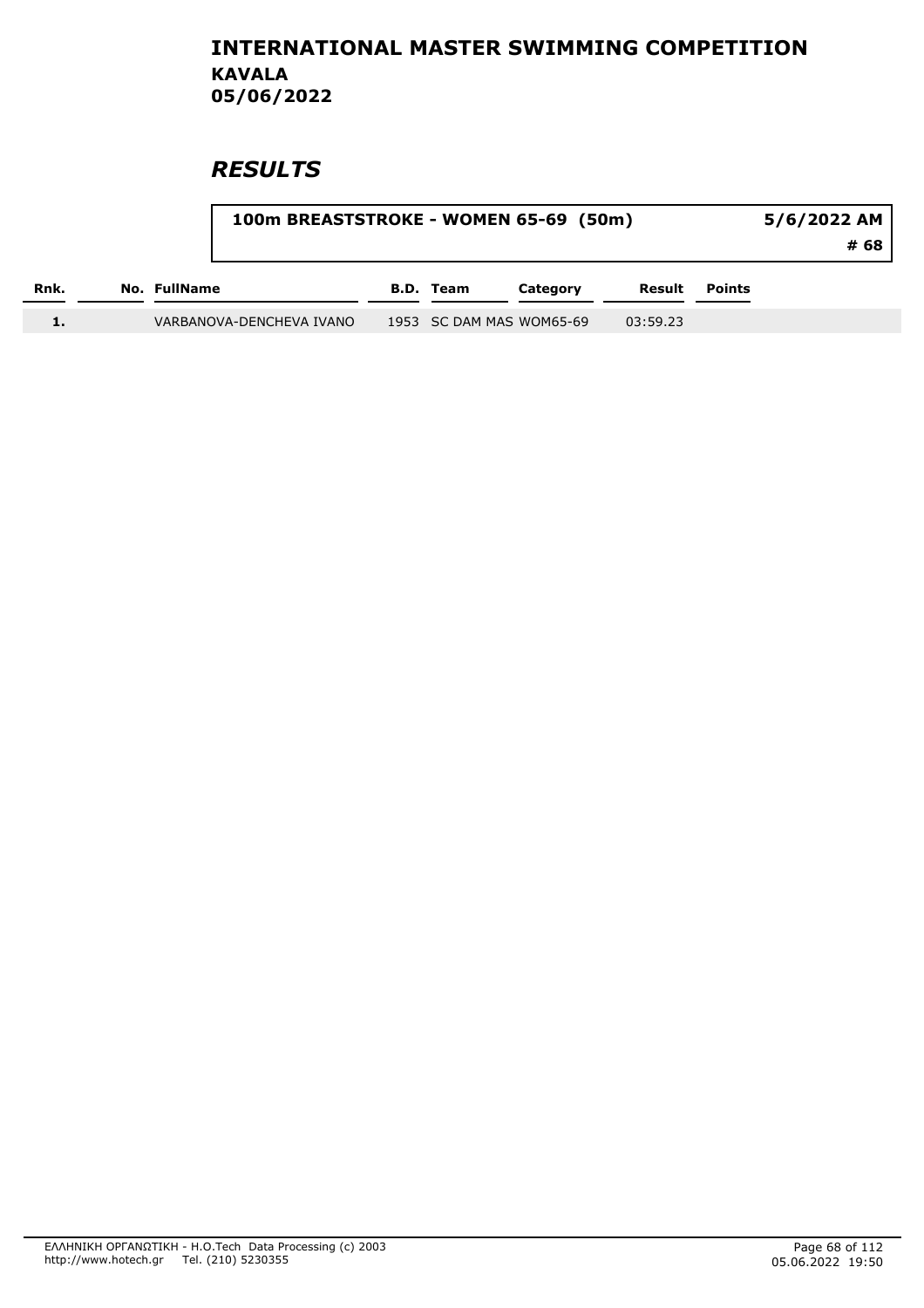|      |                           | 100m BUTTERFLY - MEN 35-39 (50m) |                    |          |          |               |      |
|------|---------------------------|----------------------------------|--------------------|----------|----------|---------------|------|
|      |                           |                                  |                    |          |          |               | # 69 |
| Rnk. | No. FullName              |                                  | B.D. Team          | Category | Result   | <b>Points</b> |      |
|      | 94918 LAZARIDIS VASILEIOS | 1986                             | MAKEDONIK MEN35-39 |          | 01:05.80 |               |      |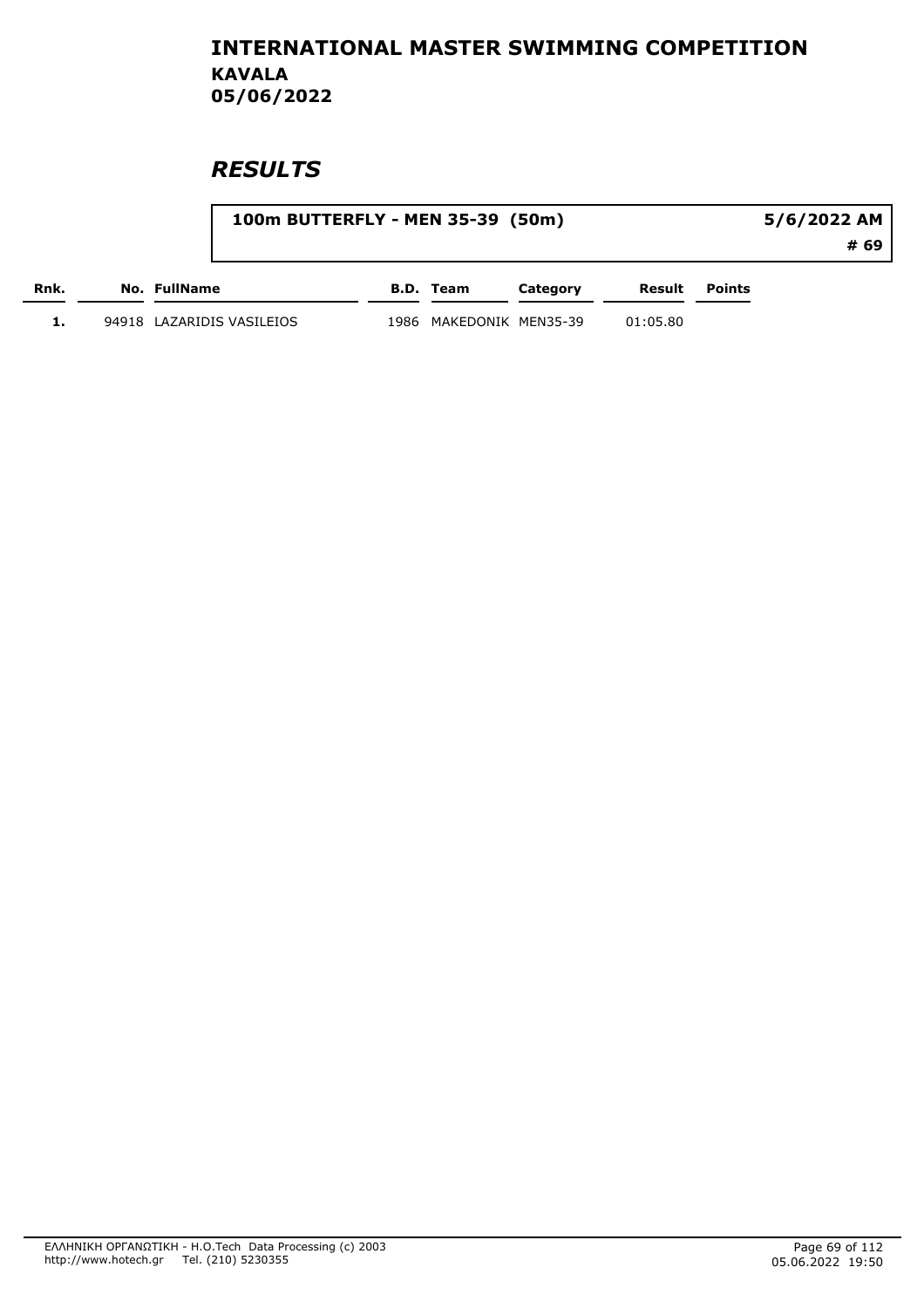|      |                             | 100m BUTTERFLY - MEN 40-44 (50m) |          |          |               |  |
|------|-----------------------------|----------------------------------|----------|----------|---------------|--|
| Rnk. | <b>No. FullName</b>         | <b>B.D.</b> Team                 | Category | Result   | <b>Points</b> |  |
|      | 70160 VOULGARIDIS EYAGGELOS | 1980 O.F.K.                      | MEN40-44 | 01:15.48 |               |  |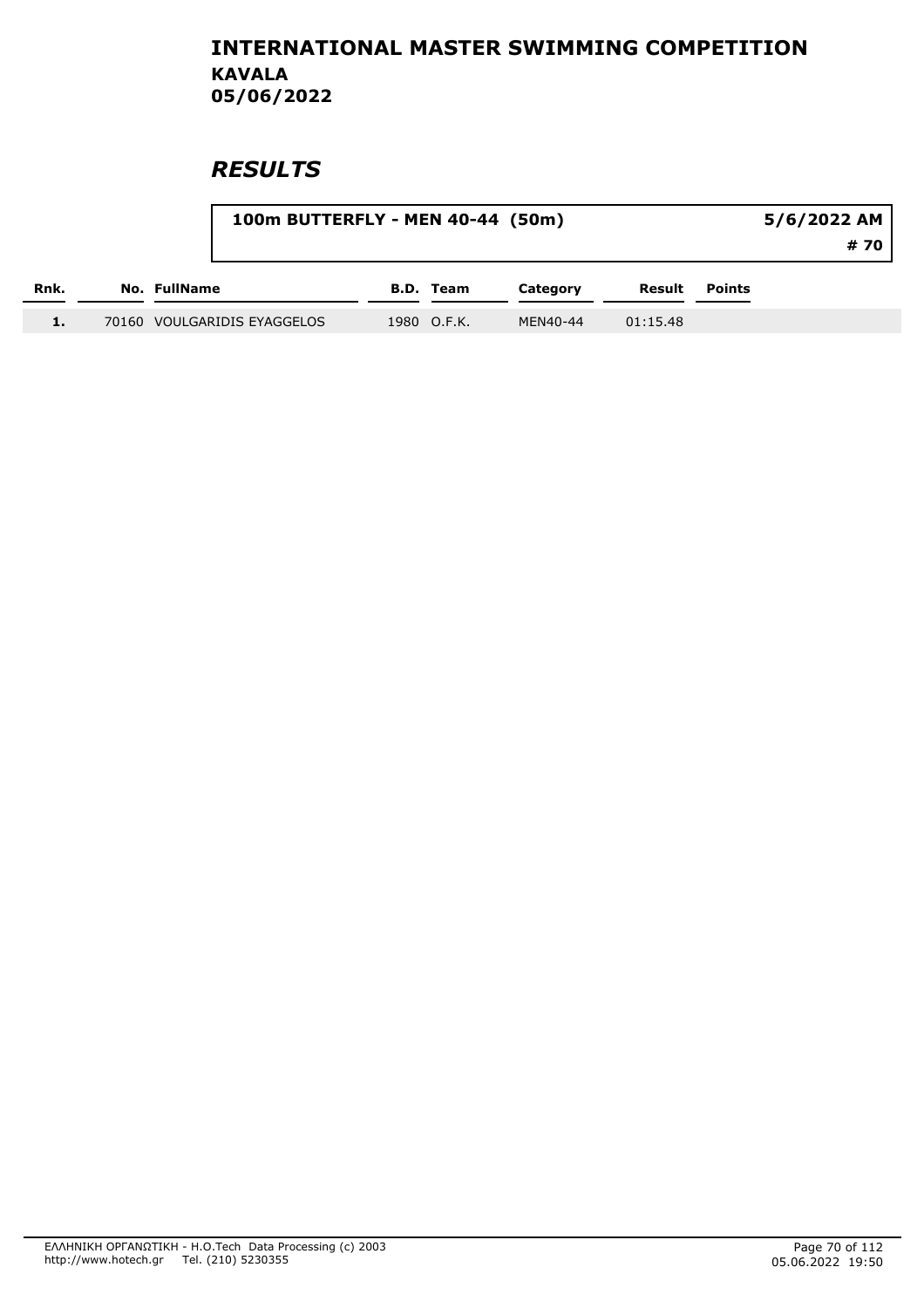|      |                                                                         | 100m BUTTERFLY - MEN 50-54 (50m) | 5/6/2022 AM<br># 71 |             |                          |          |  |  |
|------|-------------------------------------------------------------------------|----------------------------------|---------------------|-------------|--------------------------|----------|--|--|
| Rnk. | No. FullName<br><b>B.D. Team</b><br>Result<br>Category<br><b>Points</b> |                                  |                     |             |                          |          |  |  |
| 1.   |                                                                         | VASELINOV NIKOLAEV MARIO         |                     |             | 1972 SC DAM MAS MEN50-54 | 01:16.82 |  |  |
|      |                                                                         |                                  |                     |             |                          |          |  |  |
|      |                                                                         | 32263 ZLATKOS ATHANASIOS         |                     | 1968 O.F.K. | MEN50-54                 |          |  |  |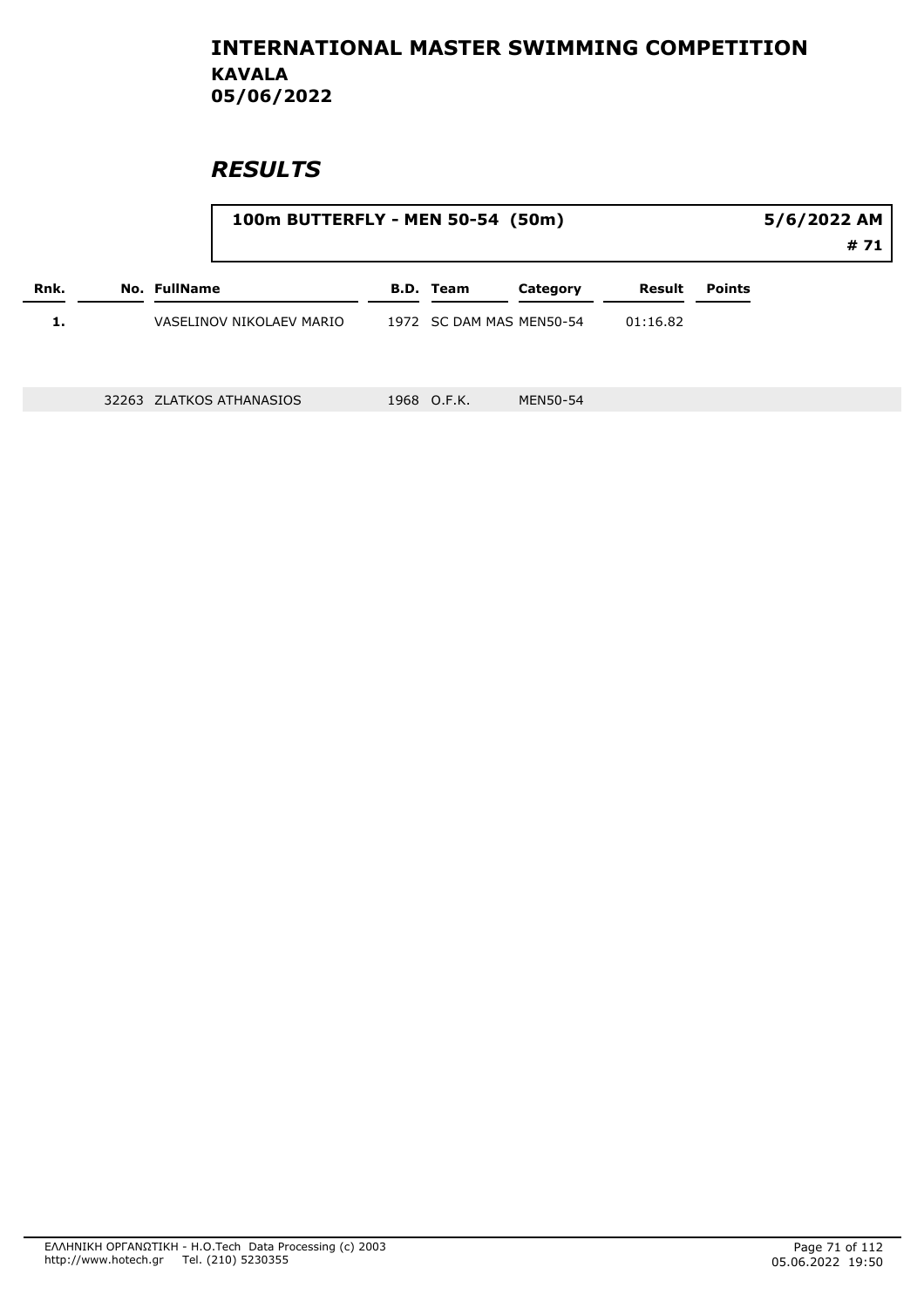|      |                           | 100m BUTTERFLY - MEN 55-59 (50m) |          |          |               | 5/6/2022 AM |  |  |
|------|---------------------------|----------------------------------|----------|----------|---------------|-------------|--|--|
|      |                           |                                  |          |          |               | # 72        |  |  |
| Rnk. | No. FullName              | B.D. Team                        | Category | Result   | <b>Points</b> |             |  |  |
|      | 23836 ZABETOGLOU GEORGIOS | 1964 E.A.T."AL.                  | MEN55-59 | 01:36.18 |               |             |  |  |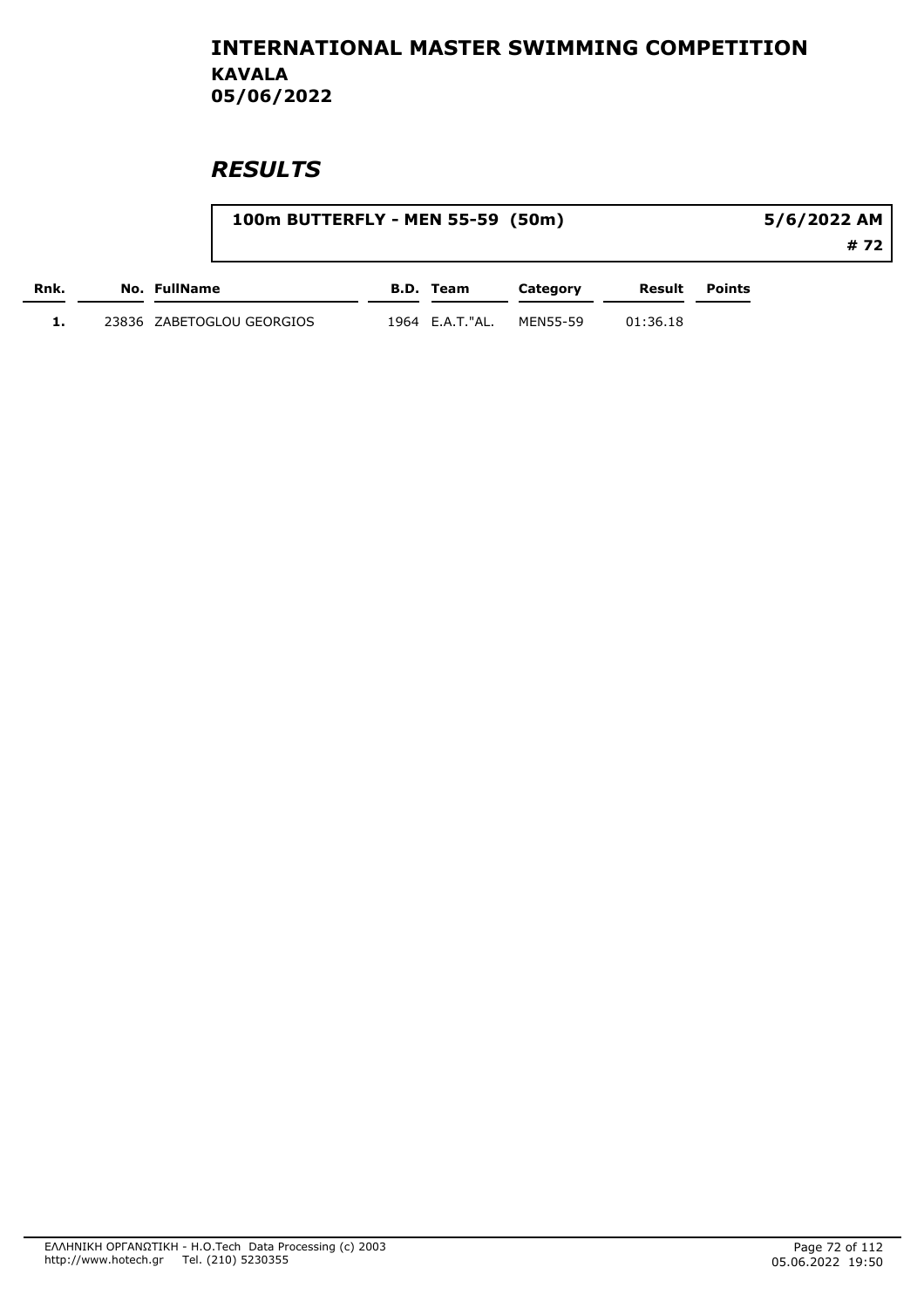| 100m BUTTERFLY - WOMEN 25-29 (50m) |  |                              |  |                  |                          | 5/6/2022 AM<br># 73 |        |  |
|------------------------------------|--|------------------------------|--|------------------|--------------------------|---------------------|--------|--|
| Rnk.                               |  | <b>No. FullName</b>          |  | <b>B.D. Team</b> | Category                 | Result              | Points |  |
|                                    |  | 112046 BOUSBOUKI-GKIKA ELENI |  |                  | 1993 APS OXYGON WOM25-29 | 01:34.62            |        |  |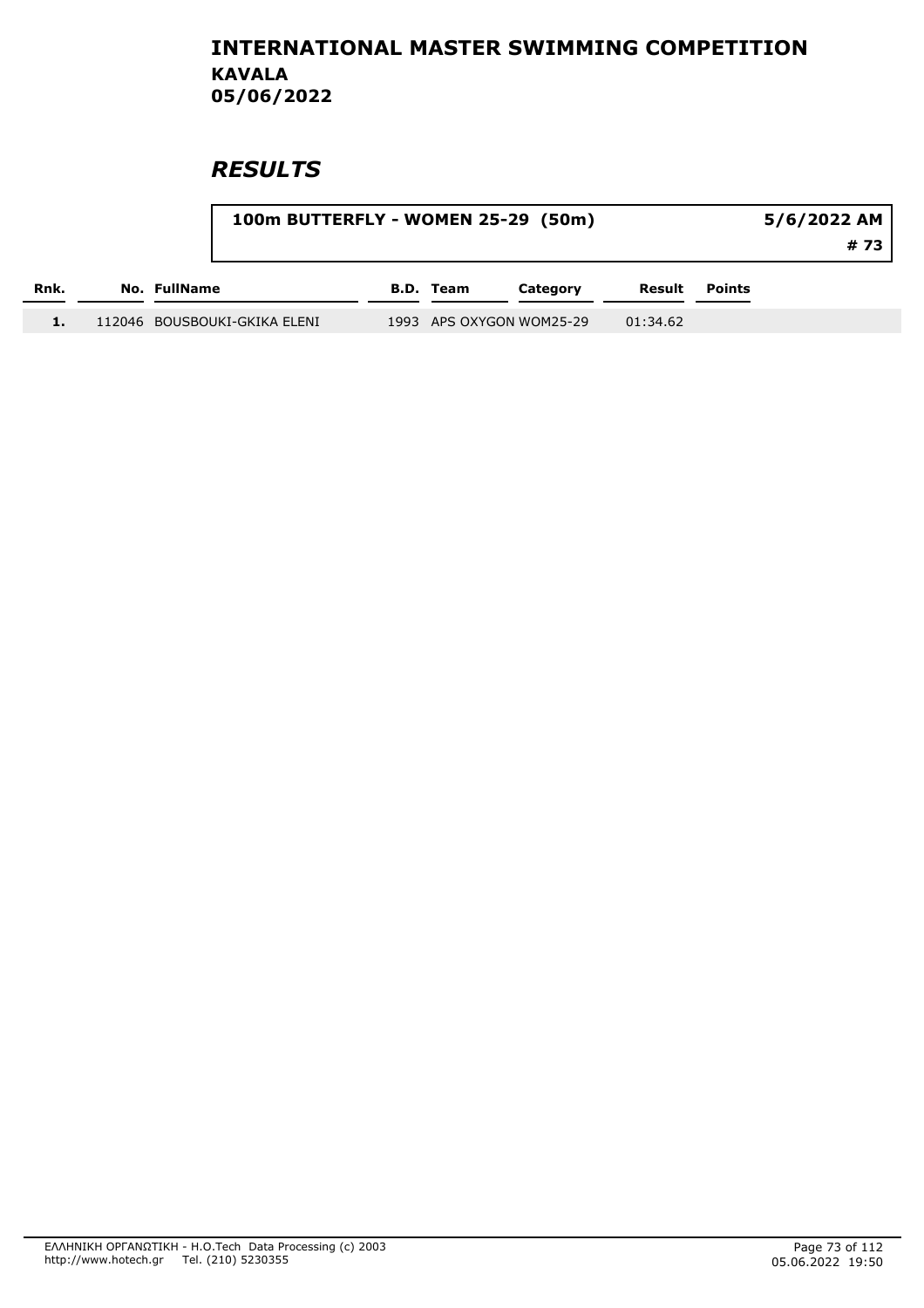|      |                        |           | 100m BUTTERFLY - WOMEN 30-34 (50m) |          |               | 5/6/2022 AM |
|------|------------------------|-----------|------------------------------------|----------|---------------|-------------|
|      |                        |           |                                    |          |               | # 74        |
| Rnk. | No. FullName           | B.D. Team | Category                           | Result   | <b>Points</b> |             |
|      | 112009 ZAFEIRIOU MARIA | 1991 AKOH | WOM30-34                           | 01:39.40 |               |             |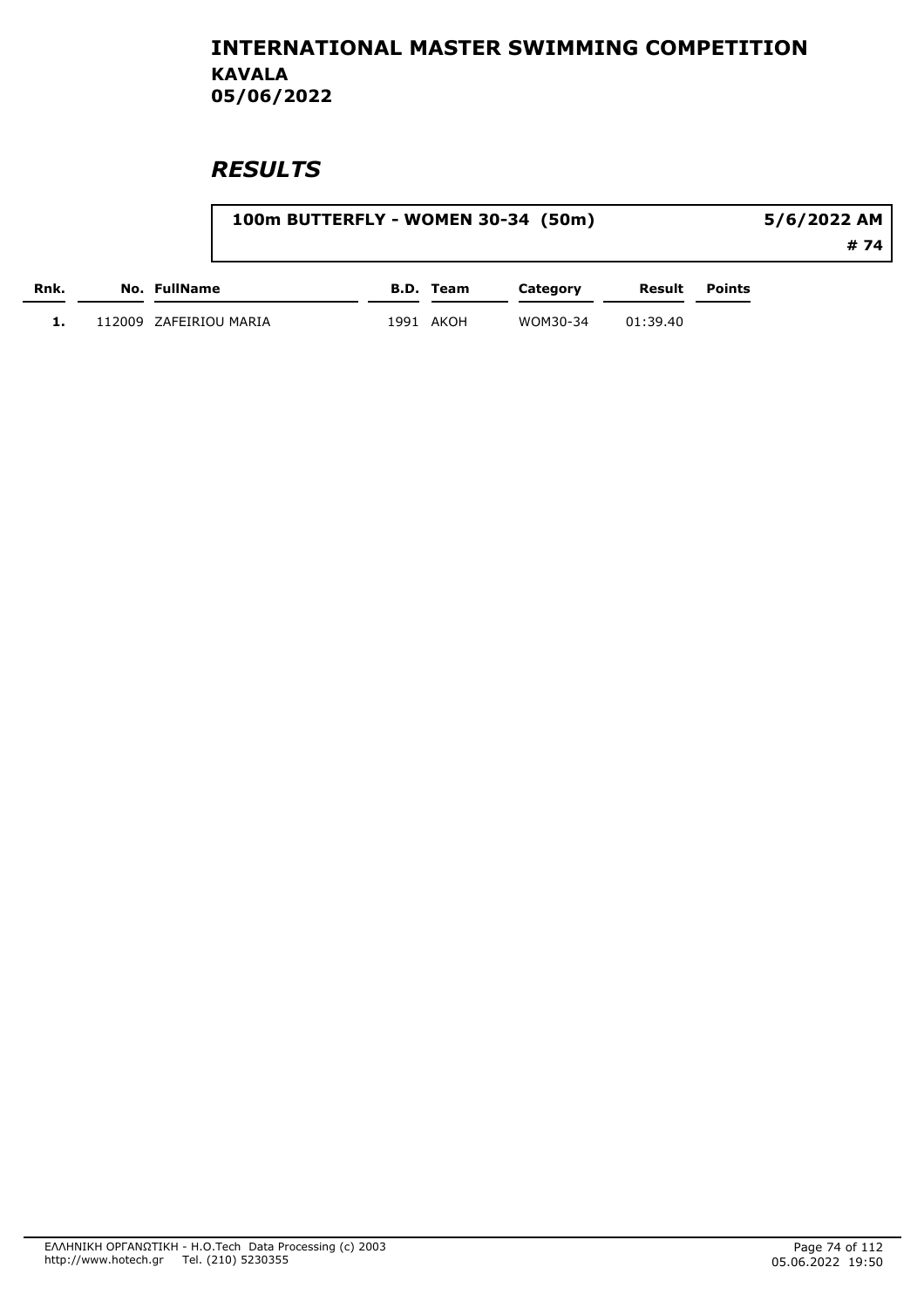|      | 100m BUTTERFLY - WOMEN 35-39 (50m) |                         |          |          |               | 5/6/2022 AM<br># 75 |
|------|------------------------------------|-------------------------|----------|----------|---------------|---------------------|
| Rnk. | No. FullName                       | B.D. Team               | Category | Result   | <b>Points</b> |                     |
|      | 76147 GEORGIADOU MYRTO             | 1983 PANIONIOS WOM35-39 |          | 01:26.09 |               |                     |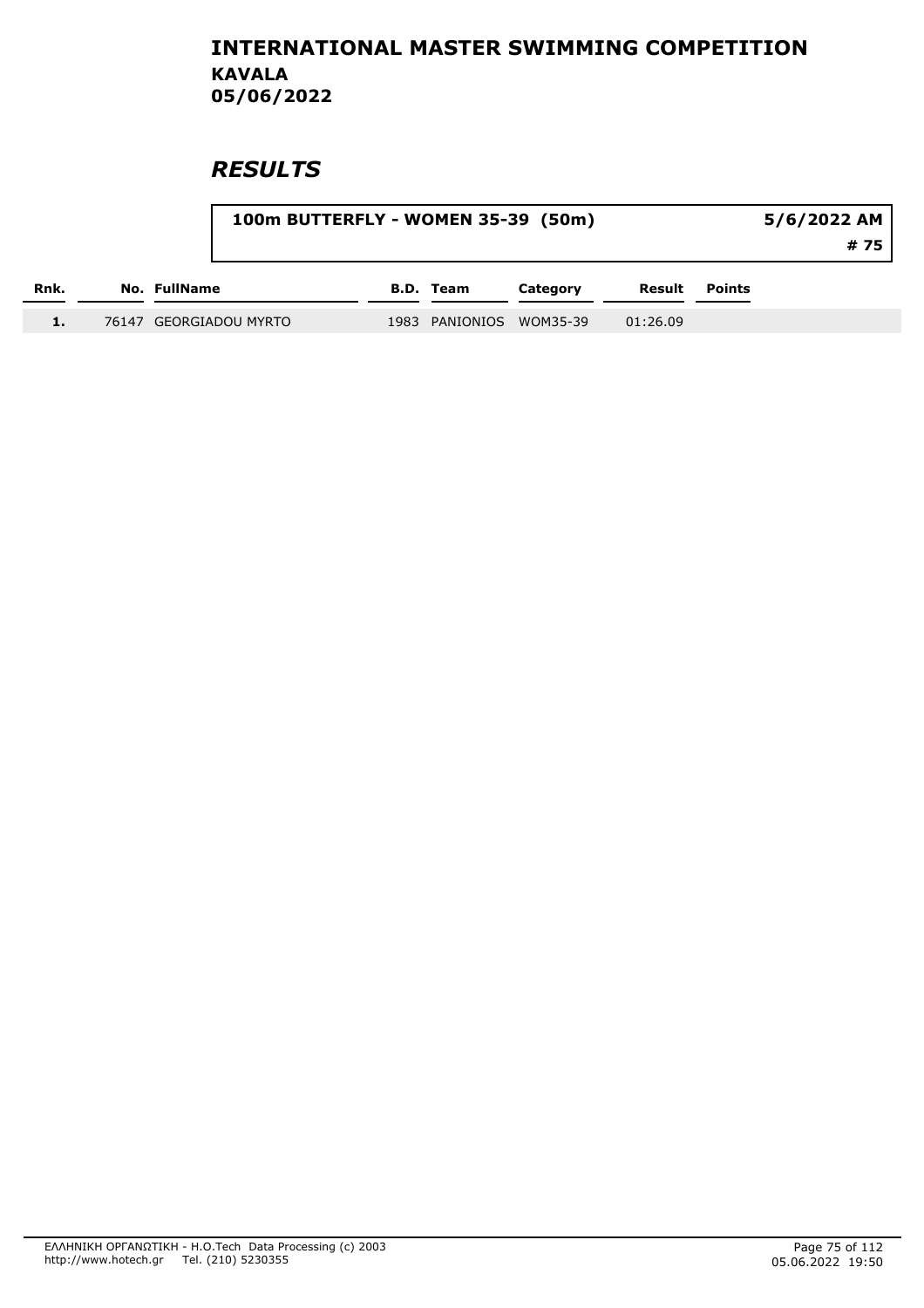|      |                         | 100m BUTTERFLY - WOMEN 45-49 (50m) |      |           |                     |          |               | 5/6/2022 AM |
|------|-------------------------|------------------------------------|------|-----------|---------------------|----------|---------------|-------------|
|      |                         |                                    |      |           |                     |          |               | # 76        |
| Rnk. | <b>No. FullName</b>     |                                    |      | B.D. Team | Category            | Result   | <b>Points</b> |             |
|      | <b>VOUTCHEVA MONICA</b> |                                    | 1973 |           | IRIRUSMAST WOM45-49 | 01:31.62 |               |             |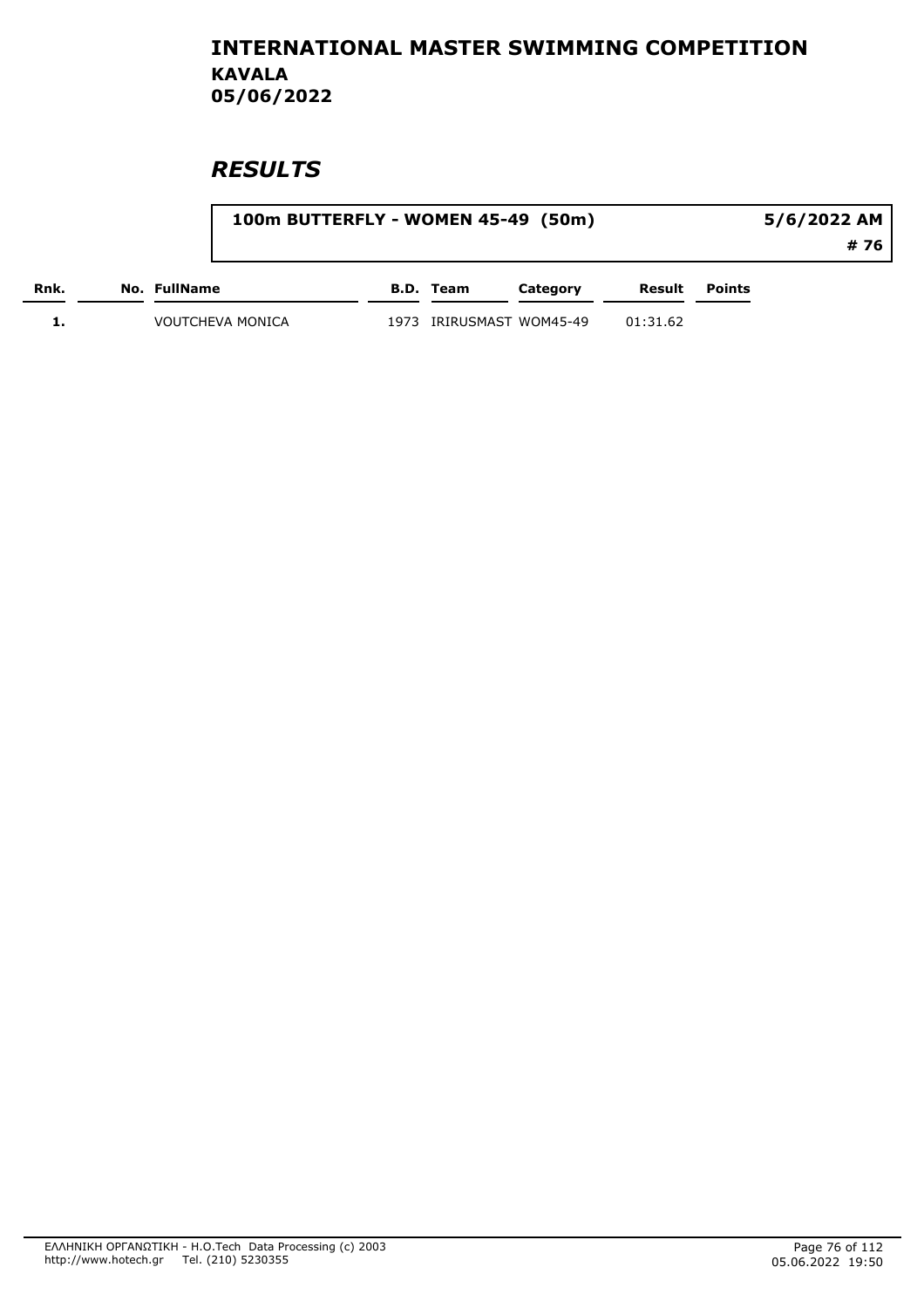|      |                        | 200m INDIVIDUAL MEDLEY - MEN 25-29 (50m)<br>5/6/2022 AM |             |          |          |               |  |  |
|------|------------------------|---------------------------------------------------------|-------------|----------|----------|---------------|--|--|
| Rnk. | <b>No. FullName</b>    |                                                         | B.D. Team   | Category | Result   | <b>Points</b> |  |  |
|      | 125669 KIOSSES HRISTOS |                                                         | 1995 O.F.K. | MEN25-29 | 03:06.26 |               |  |  |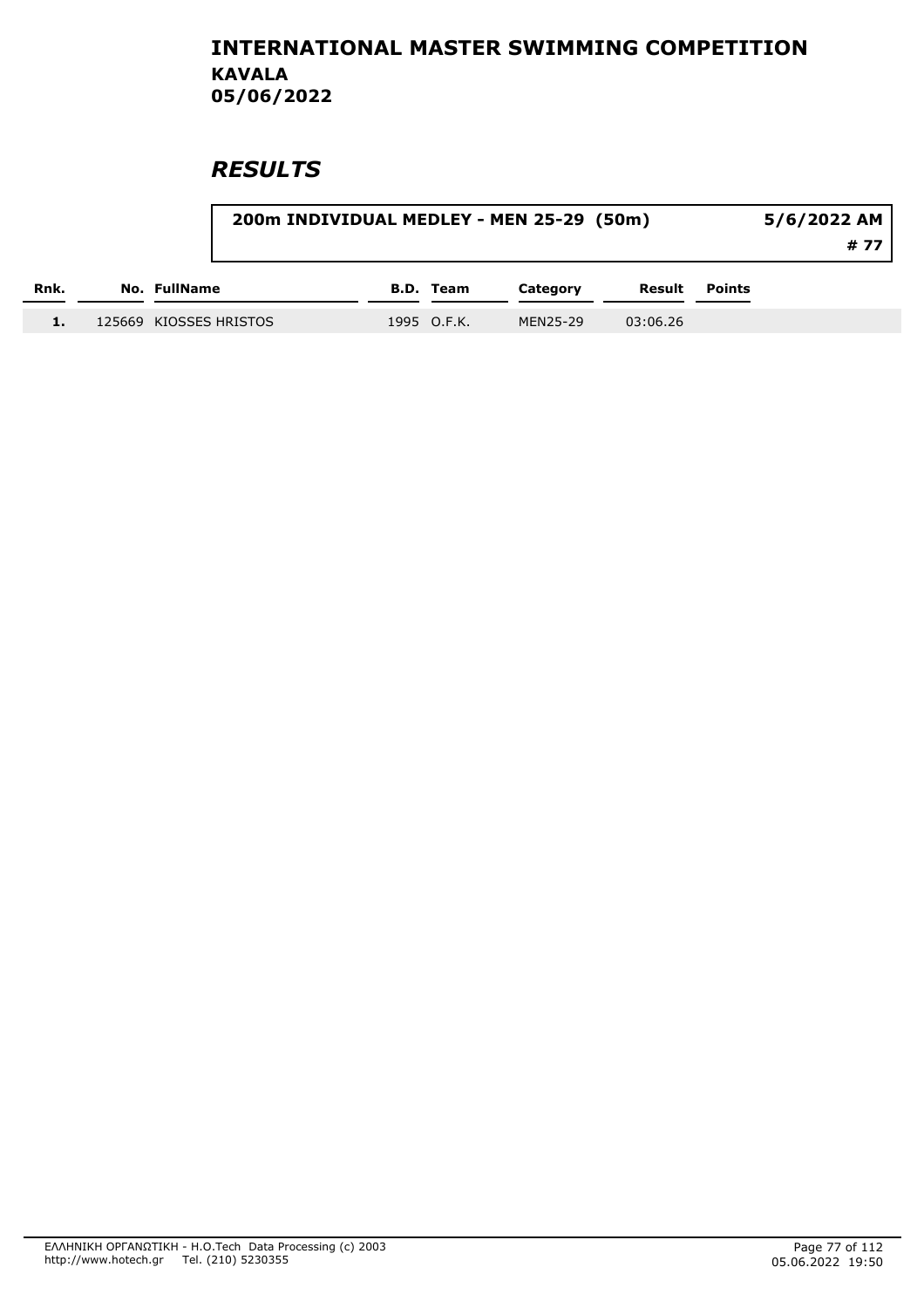|      |                         |          |           | 200m INDIVIDUAL MEDLEY - MEN 30-34 (50m) |          |        | 5/6/2022 AM |
|------|-------------------------|----------|-----------|------------------------------------------|----------|--------|-------------|
|      |                         |          |           |                                          |          |        | # 78        |
| Rnk. | <b>No. FullName</b>     |          | B.D. Team | Category                                 | Result   | Points |             |
|      | 115041 POLITIS SOFOKLIS | 1992 PAO |           | MEN30-34                                 | 02:47.37 |        |             |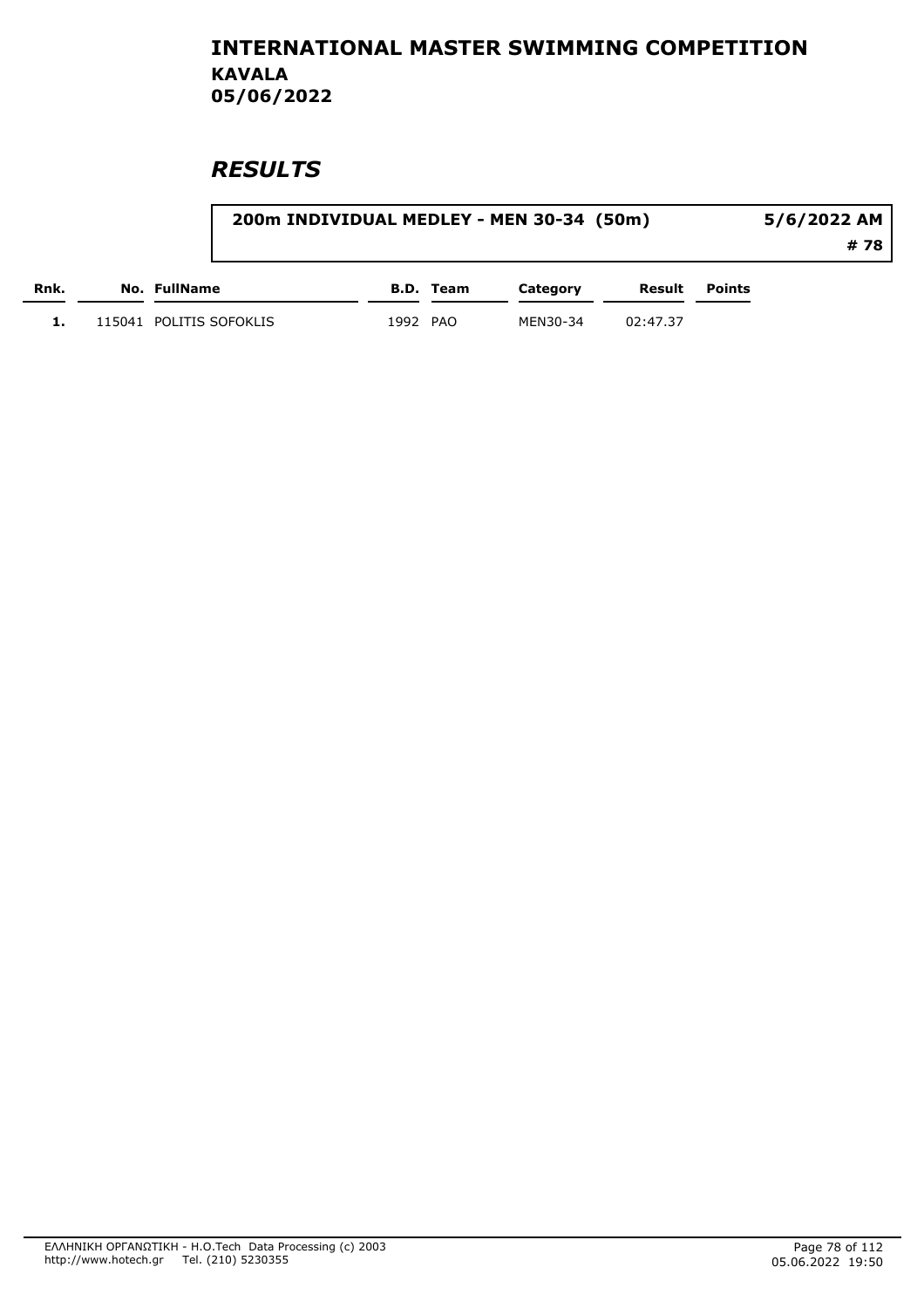|      | 200m INDIVIDUAL MEDLEY - MEN 35-39 (50m) |          |           | 5/6/2022 AM<br># 79 |          |               |  |
|------|------------------------------------------|----------|-----------|---------------------|----------|---------------|--|
| Rnk. | No. FullName                             |          | B.D. Team | Category            | Result   | <b>Points</b> |  |
|      | 66094 KOURLIOUROS NIKOLAOS               | 1983 PAO |           | MEN35-39            | 02:34.63 |               |  |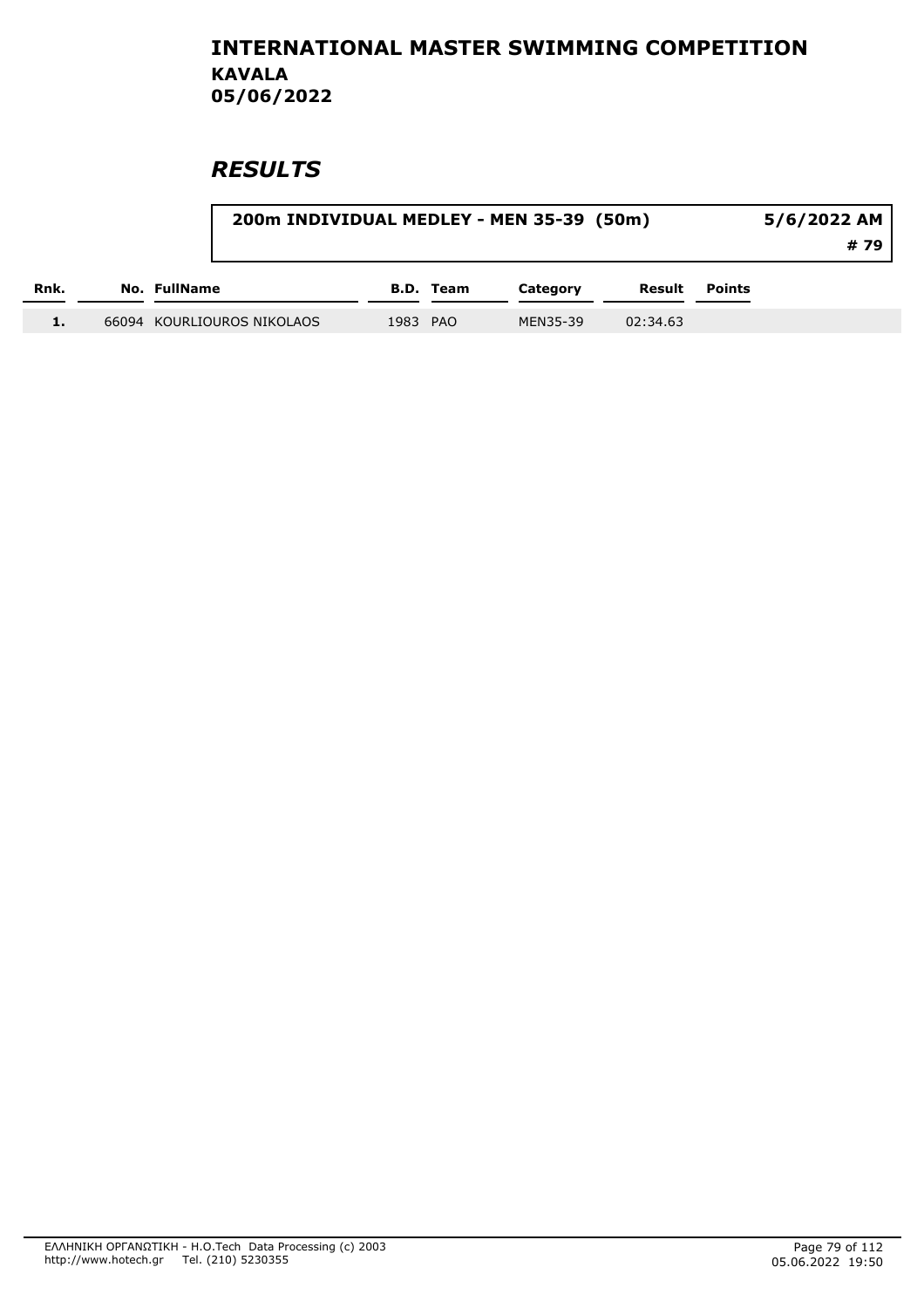### **RESULTS**

#### 200m INDIVIDUAL MEDLEY - MEN 45-49 (50m)

# 80 5/6/2022 AM

|                                                                            | <b>Points</b> |
|----------------------------------------------------------------------------|---------------|
| 1.<br>02:42.76<br>SC DAM MAS MEN45-49<br>SOTIROV VASILEV HRISTO<br>1977    |               |
| 02:50.59<br>MEN45-49<br>2.<br>VARONAS HRISTOS<br>1976 NOTHAK<br>54088      |               |
| 3.<br>02:52.35<br>SC DAM MAS MEN45-49<br>BAZOVICHKI KAMENOV ALEXAN<br>1974 |               |
| 02:55.88<br>1976 E.A.T."AL.<br>4.<br>48083 LETSOS KONSTADINOS<br>MEN45-49  |               |
| MEN45-49<br>03:02.96<br>148559 SIMOS HRISTOS<br>NOTHAK<br>-5.<br>1977      |               |
| 6.<br>47780 MERTZIMEKIS GEORGIOS<br>MEN45-49<br>1974 O.F.K.<br>03:14.75    |               |

IVANOV BORISLAV 1973 VIHVETSAND MEN45-49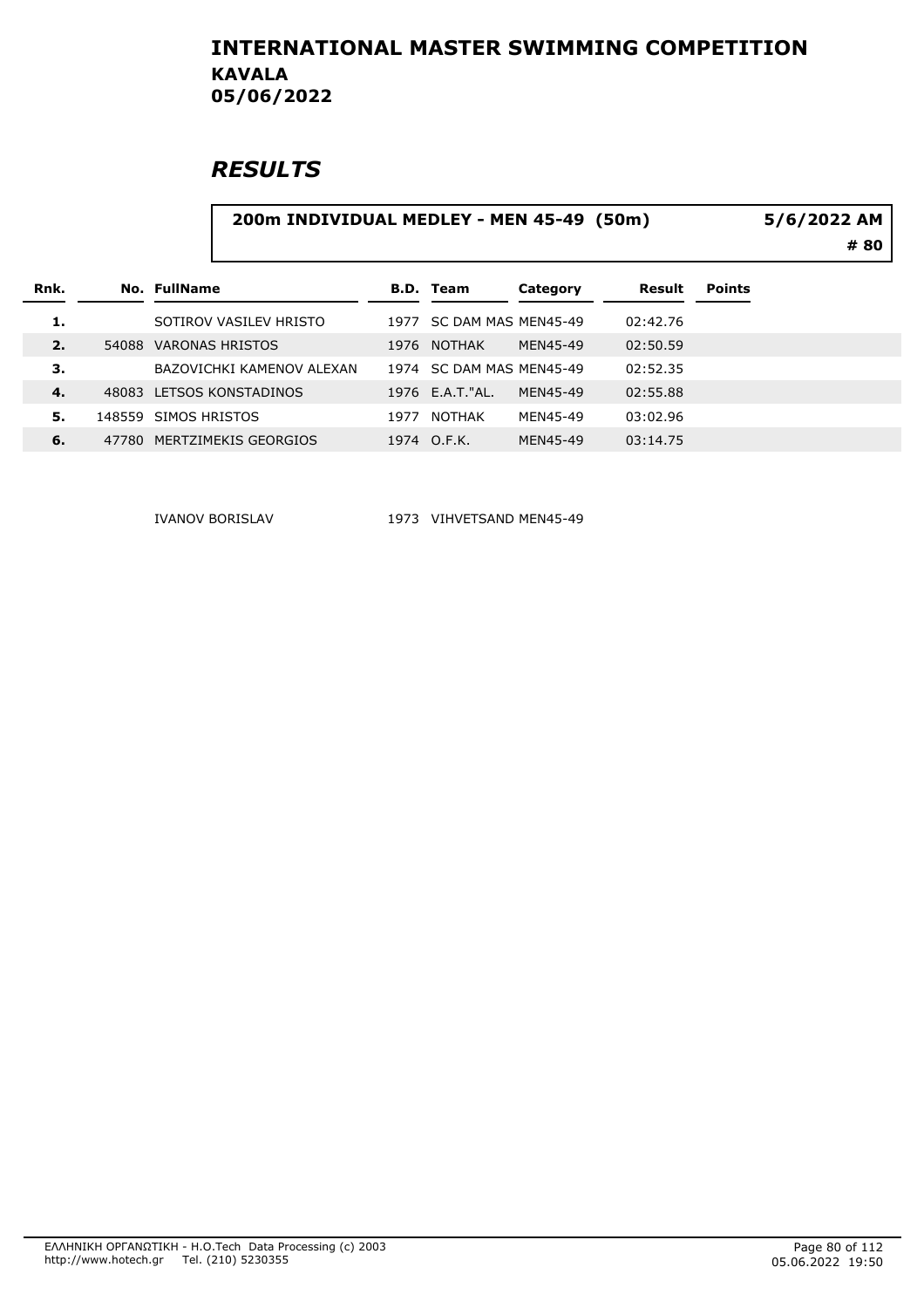|      |                             | 200m INDIVIDUAL MEDLEY - MEN 50-54 (50m)<br>$5/6/2022$ AM |             |          |          |               |  |  |
|------|-----------------------------|-----------------------------------------------------------|-------------|----------|----------|---------------|--|--|
| Rnk. | No. FullName                |                                                           | B.D. Team   | Category | Result   | <b>Points</b> |  |  |
|      | 184311 OSTADAKIS ATHANASIOS |                                                           | 1970 NOTHAK | MEN50-54 | 04:04.51 |               |  |  |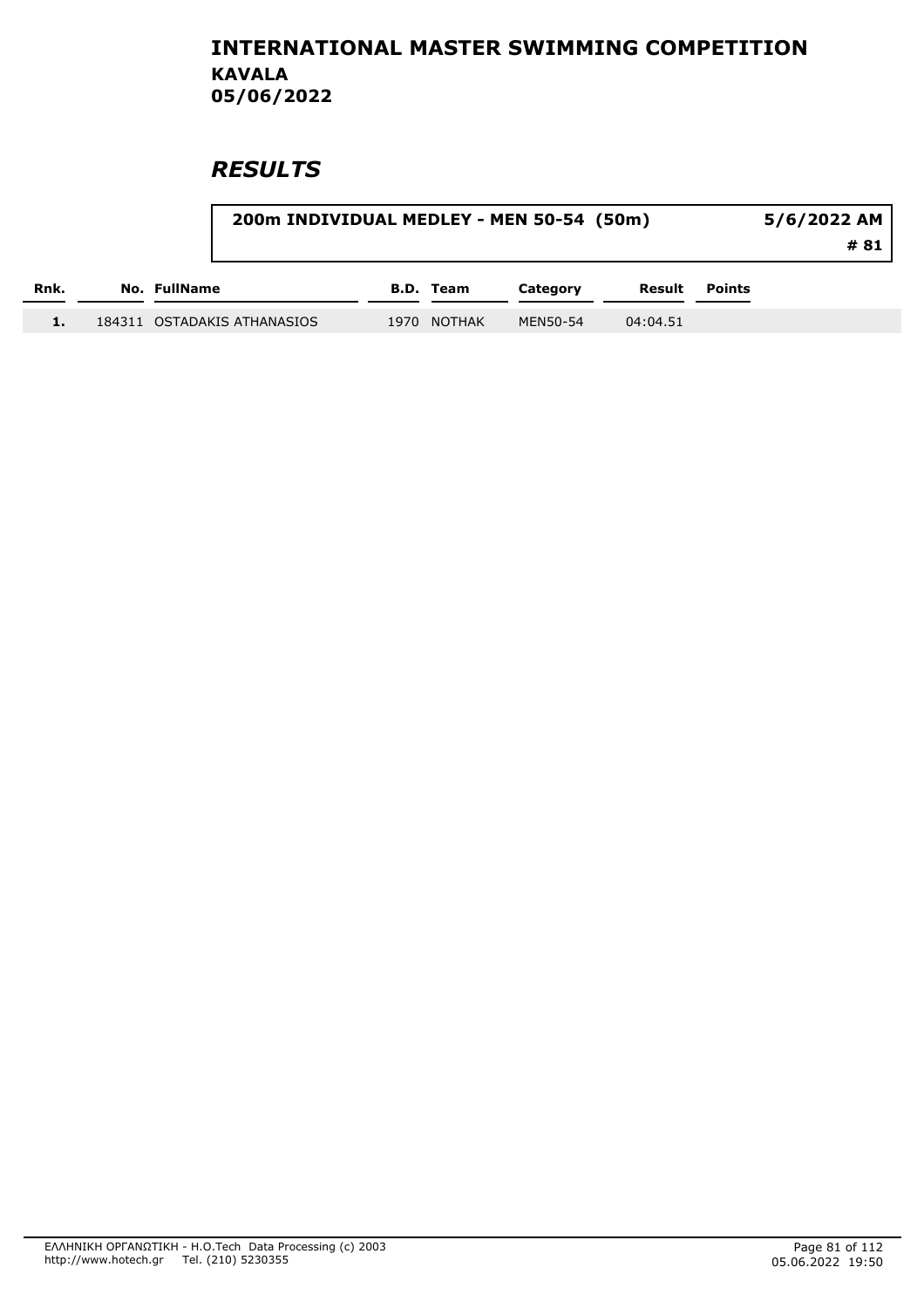|      | 200m INDIVIDUAL MEDLEY - MEN 55-59 (50m) |  |             |          |          |        | 5/6/2022 AM<br># 82 |  |
|------|------------------------------------------|--|-------------|----------|----------|--------|---------------------|--|
| Rnk. | <b>No. FullName</b>                      |  | B.D. Team   | Category | Result   | Points |                     |  |
|      | 26303 GKRATZIOS ZISIS                    |  | 1964 O.F.K. | MEN55-59 | 03:07.42 |        |                     |  |
|      | 199318 MANDALIDIS VASILEIOS              |  | 1965 NOTHAK | MEN55-59 | 06:20.22 |        |                     |  |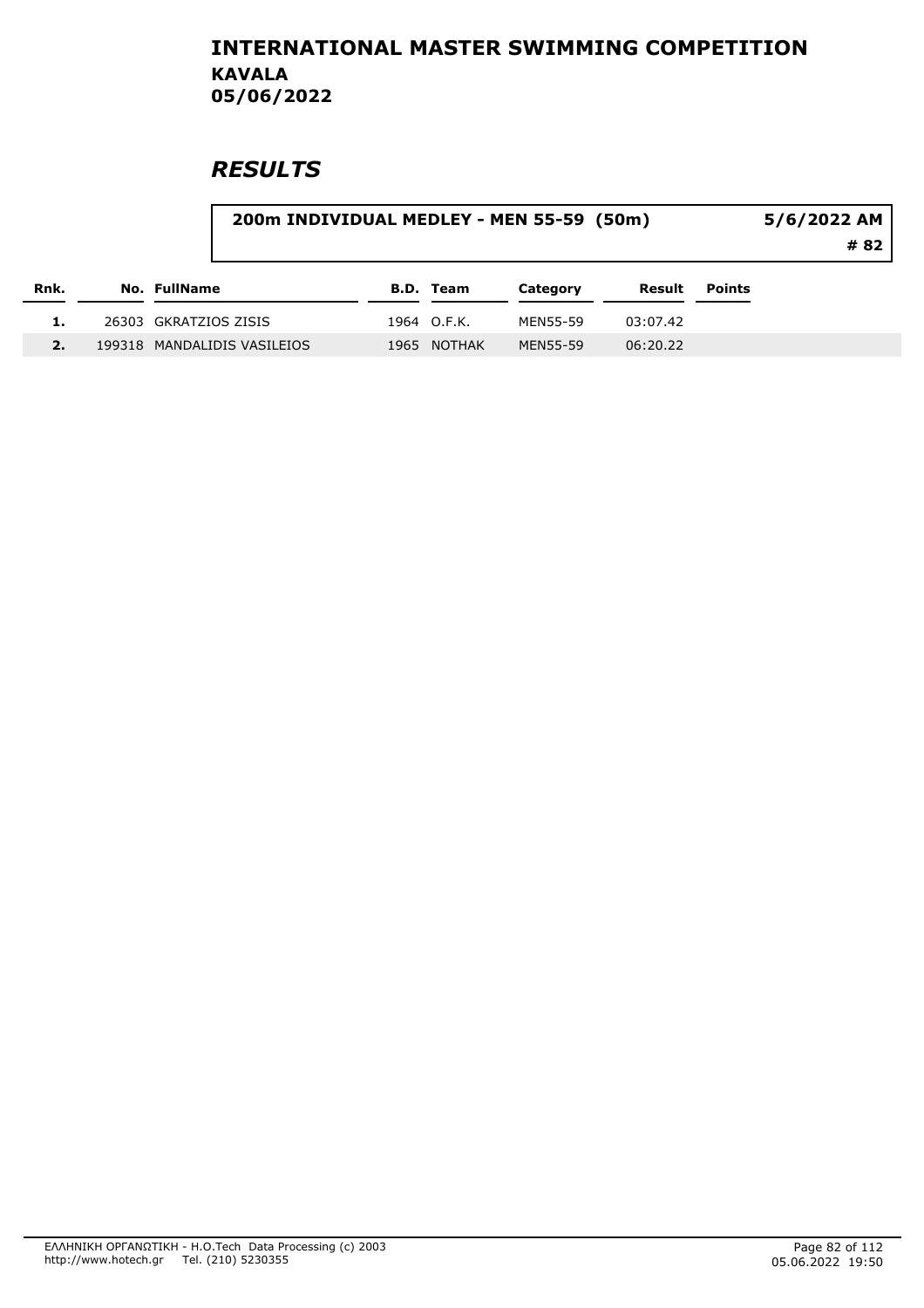|      | 200m INDIVIDUAL MEDLEY - MEN 70-74 (50m) |      |                     |          |          |        | 5/6/2022 AM |
|------|------------------------------------------|------|---------------------|----------|----------|--------|-------------|
|      |                                          |      |                     |          |          |        | # 83        |
| Rnk. | No. FullName                             |      | B.D. Team           | Category | Result   | Points |             |
|      | HANDZHIEV NIKOLAY                        | 1951 | IRIRUSMAST MEN70-74 |          | 04:12.06 |        |             |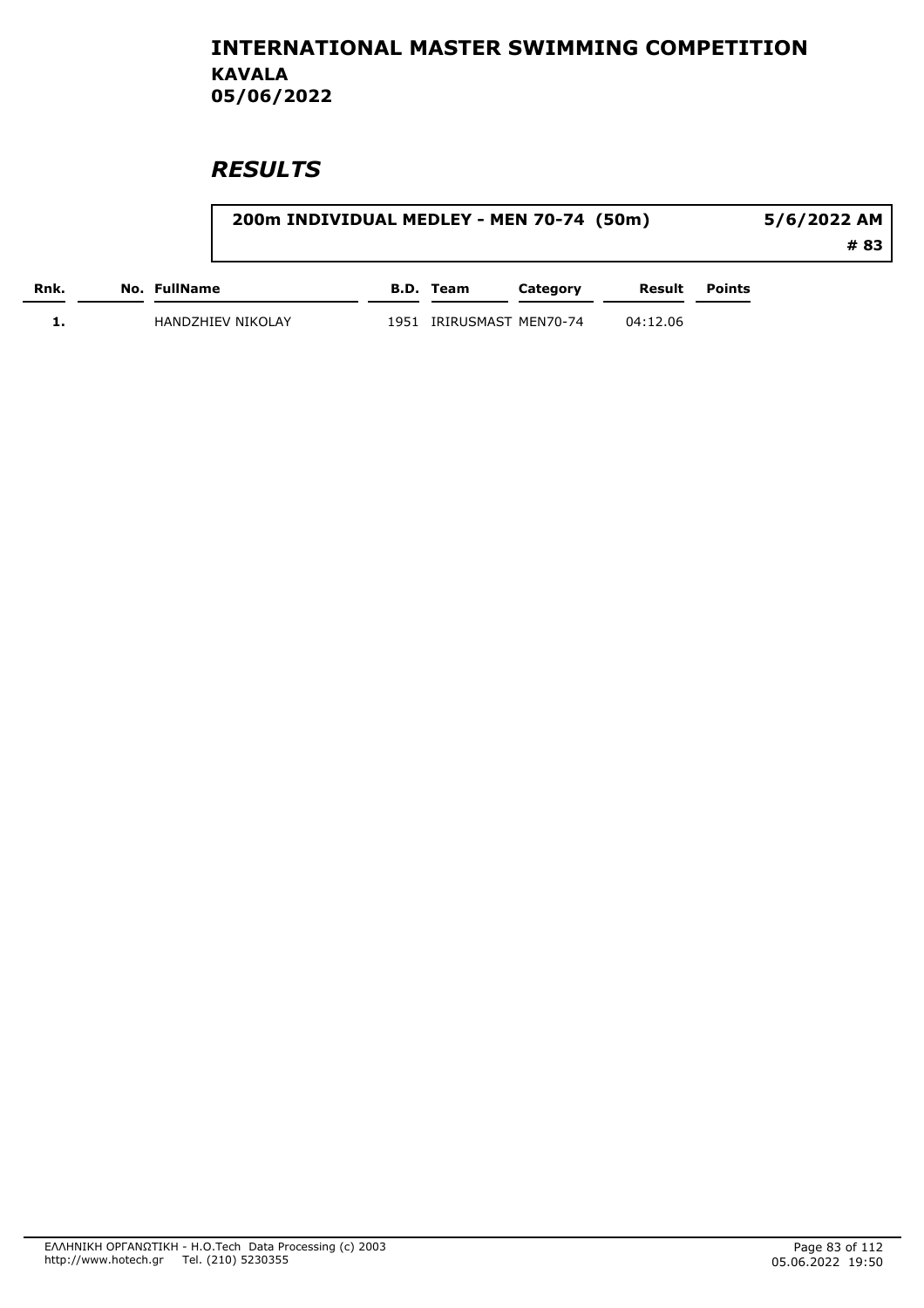|      | 200m INDIVIDUAL MEDLEY - WOMEN 25-29 (50m) |           |          |          |               | 5/6/2022 AM<br># 84 I |
|------|--------------------------------------------|-----------|----------|----------|---------------|-----------------------|
| Rnk. | No. FullName                               | B.D. Team | Category | Result   | <b>Points</b> |                       |
|      | 121225 ZIFKA EIRINI-HRYSOVALADOU           | 1994 ARIS | WOM25-29 | 03:26.03 |               |                       |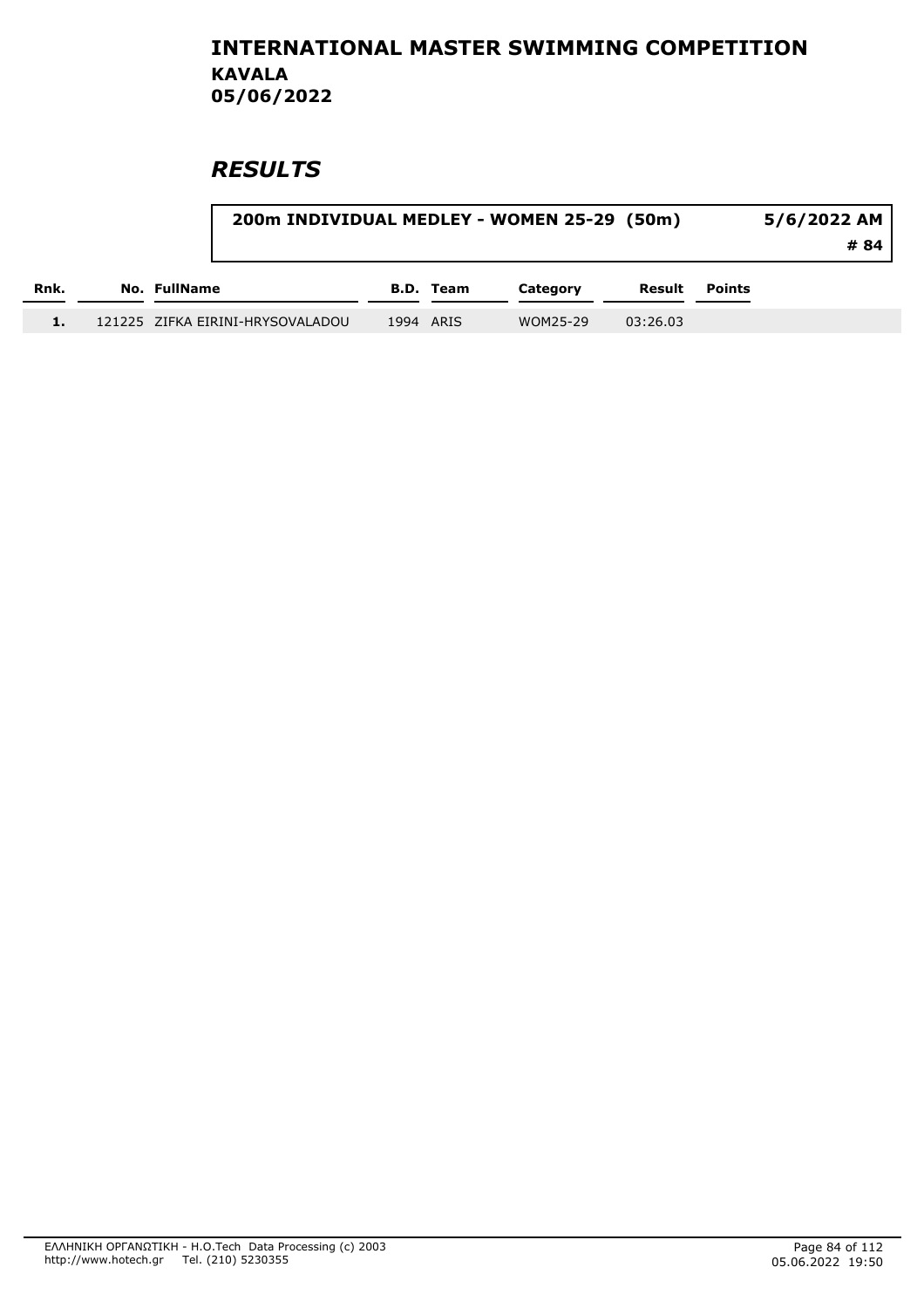# **RESULTS**

#### 200m INDIVIDUAL MEDLEY - WOMEN 30-34 (50m) 5/6/2022 AM

# 85

| Rnk. | No. FullName                    |           | B.D. Team                | Category | Result   | Points |
|------|---------------------------------|-----------|--------------------------|----------|----------|--------|
| 1.   | TRIFONOVA BORISOVA MONIKA       |           | 1988 SC DAM MAS WOM30-34 |          | 02:51.81 |        |
|      | 100125 EMMANOUILIDOU AIKATERINI | 1989 ARIS |                          | WOM30-34 | 02:57.70 |        |
| З.   | KULALIEVA EVGENIA               | 1989.     | VIHVETSAND WOM30-34      |          | 03:22.02 |        |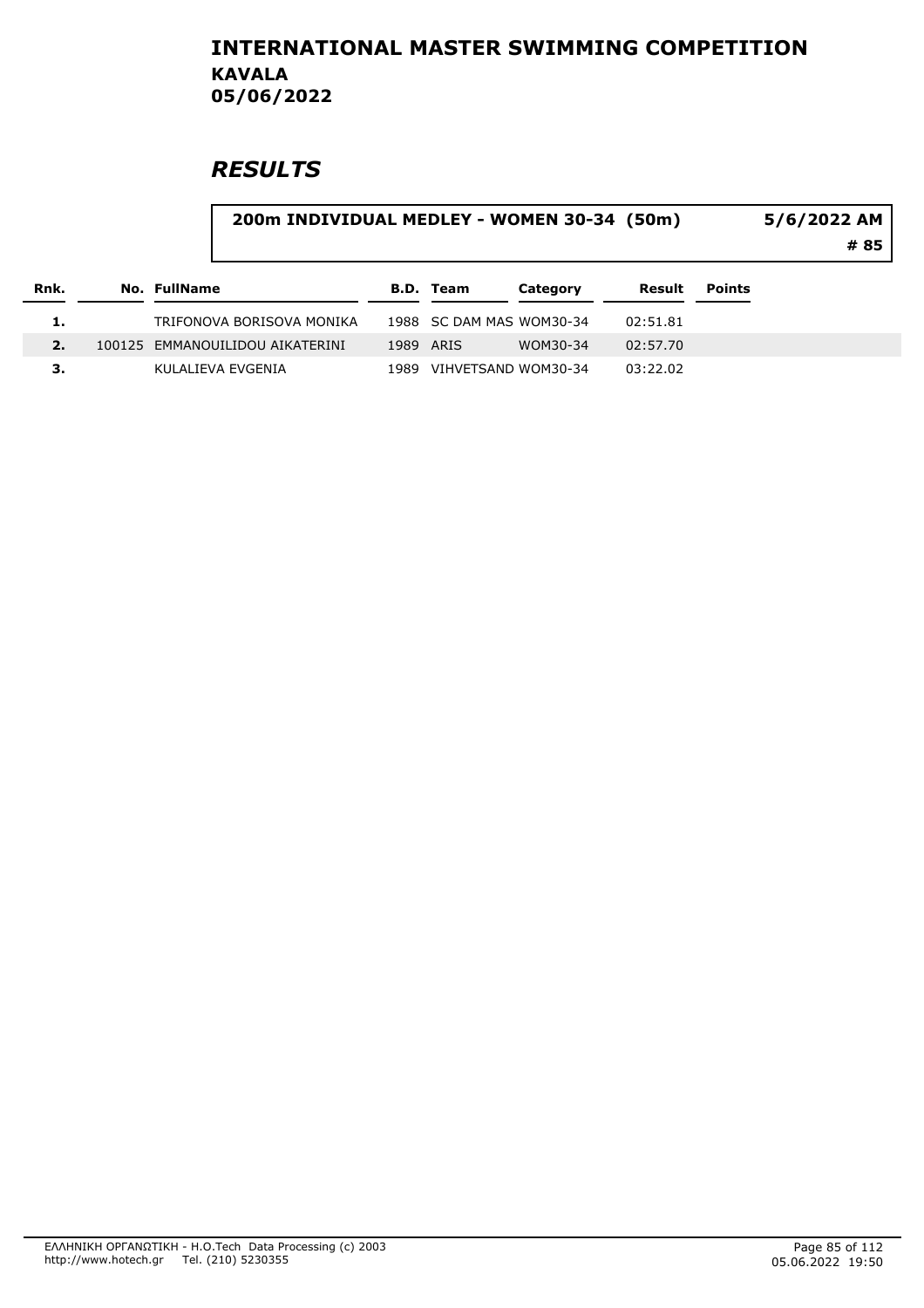|      | 200m INDIVIDUAL MEDLEY - WOMEN 40-44 (50m) |             |          |          |               | 5/6/2022 AM<br># 86 |
|------|--------------------------------------------|-------------|----------|----------|---------------|---------------------|
| Rnk. | No. FullName                               | B.D. Team   | Category | Result   | <b>Points</b> |                     |
|      | 67330 SIDEROUDI THEOHARIA                  | 1978 NOALEX | WOM40-44 | 04:02.63 |               |                     |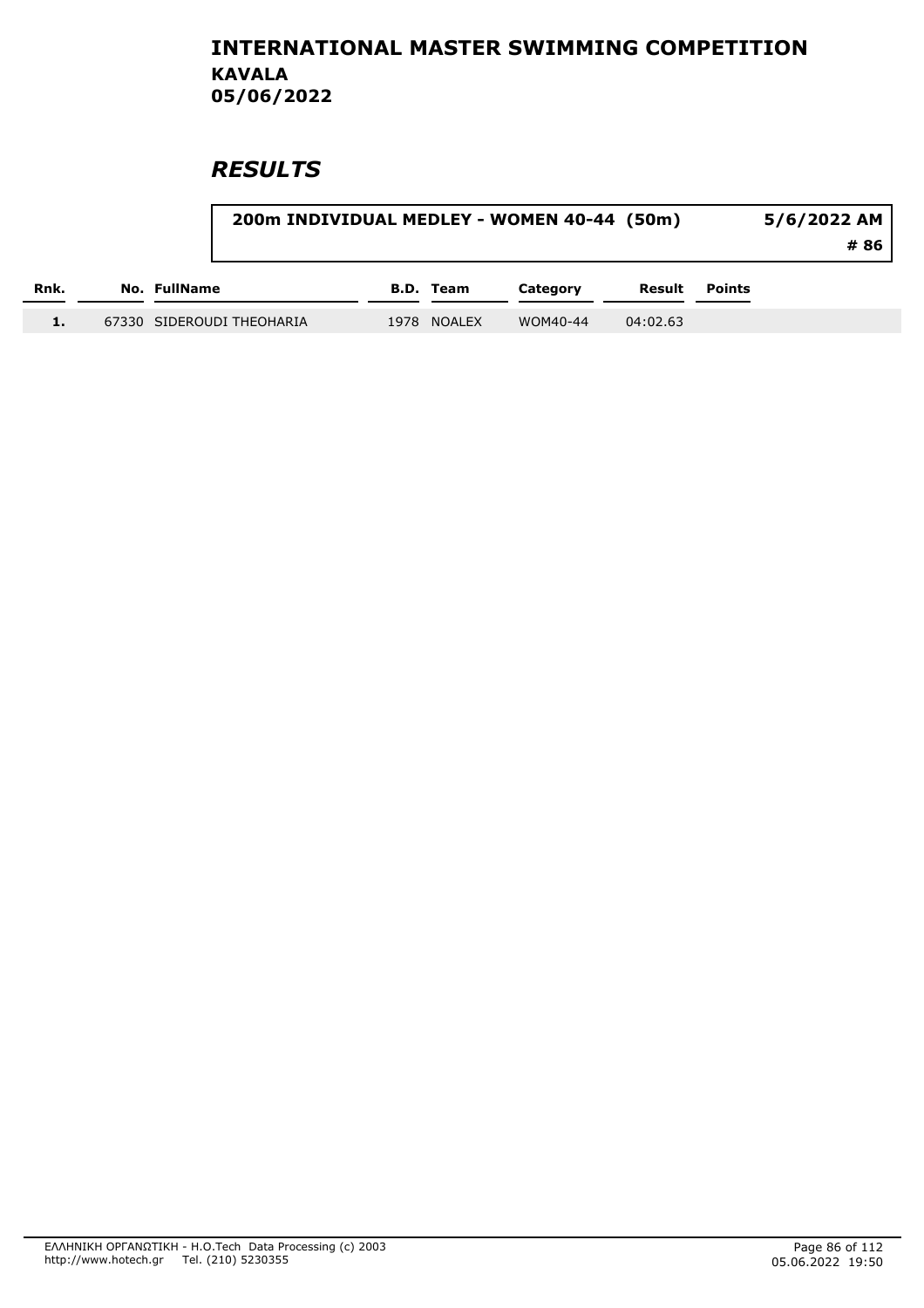| Rnk. | 200m INDIVIDUAL MEDLEY - WOMEN 45-49 (50m) |      |             |          |          |        | 5/6/2022 AM<br># 87 |
|------|--------------------------------------------|------|-------------|----------|----------|--------|---------------------|
|      | No. FullName                               |      | B.D. Team   | Category | Result   | Points |                     |
|      | 65399 HRYSAFI SEVASTI                      |      | 1977 O.F.K. | WOM45-49 | 03:17.55 |        |                     |
|      | 42505 MANIFREDI AIKATERINI                 | 1973 | NOTHAK      | WOM45-49 | 03:36.41 |        |                     |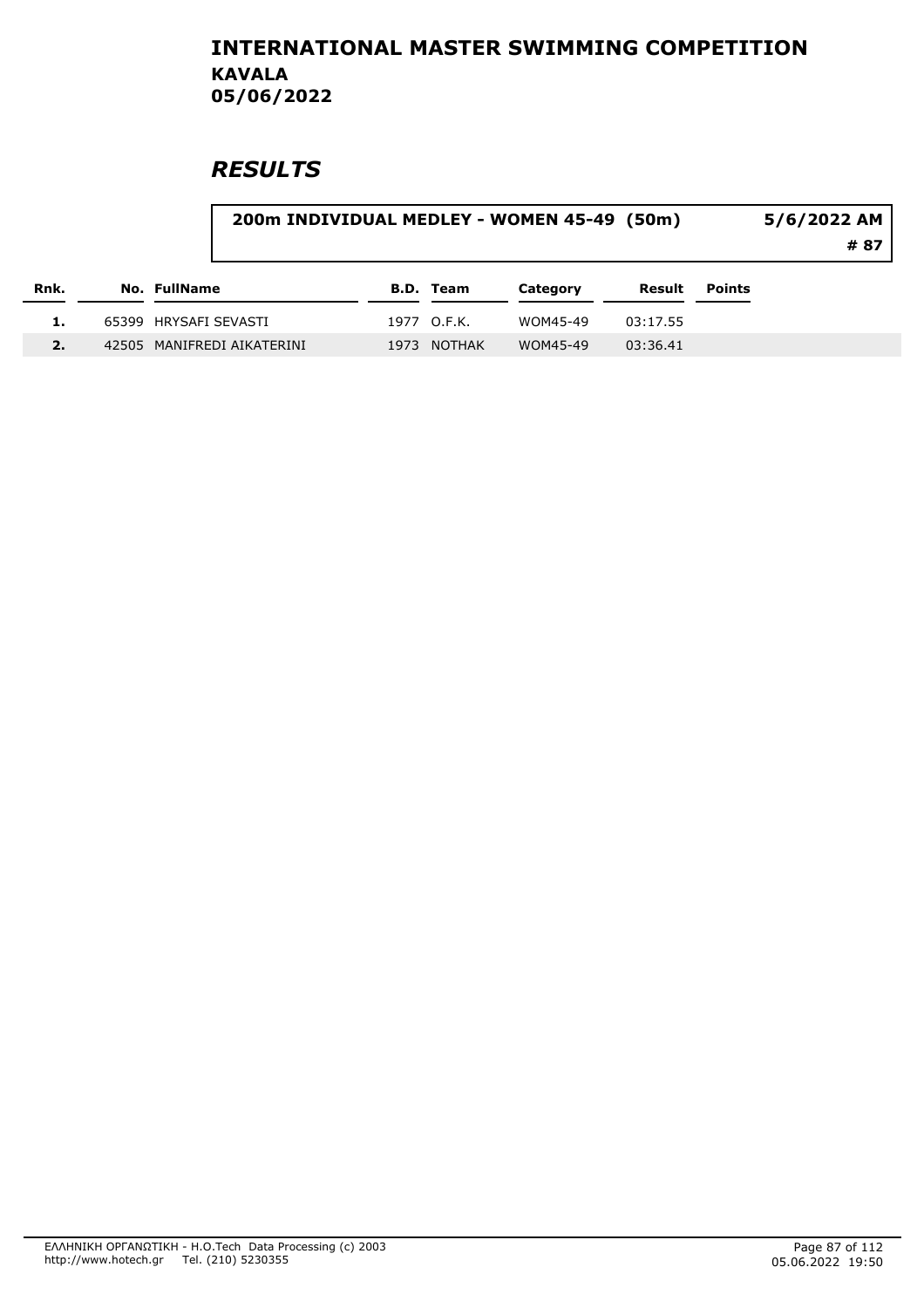|      |       |                     |                  |      |           | 200m INDIVIDUAL MEDLEY - WOMEN 50-54 (50m) |        | 5/6/2022 AM<br># 88 |  |
|------|-------|---------------------|------------------|------|-----------|--------------------------------------------|--------|---------------------|--|
| Rnk. |       | <b>No. FullName</b> |                  |      | B.D. Team | Category                                   | Result | <b>Points</b>       |  |
|      | 82369 |                     | ANDREADOU MELINA | 1972 | NOTHAK    | WOM50-54                                   |        |                     |  |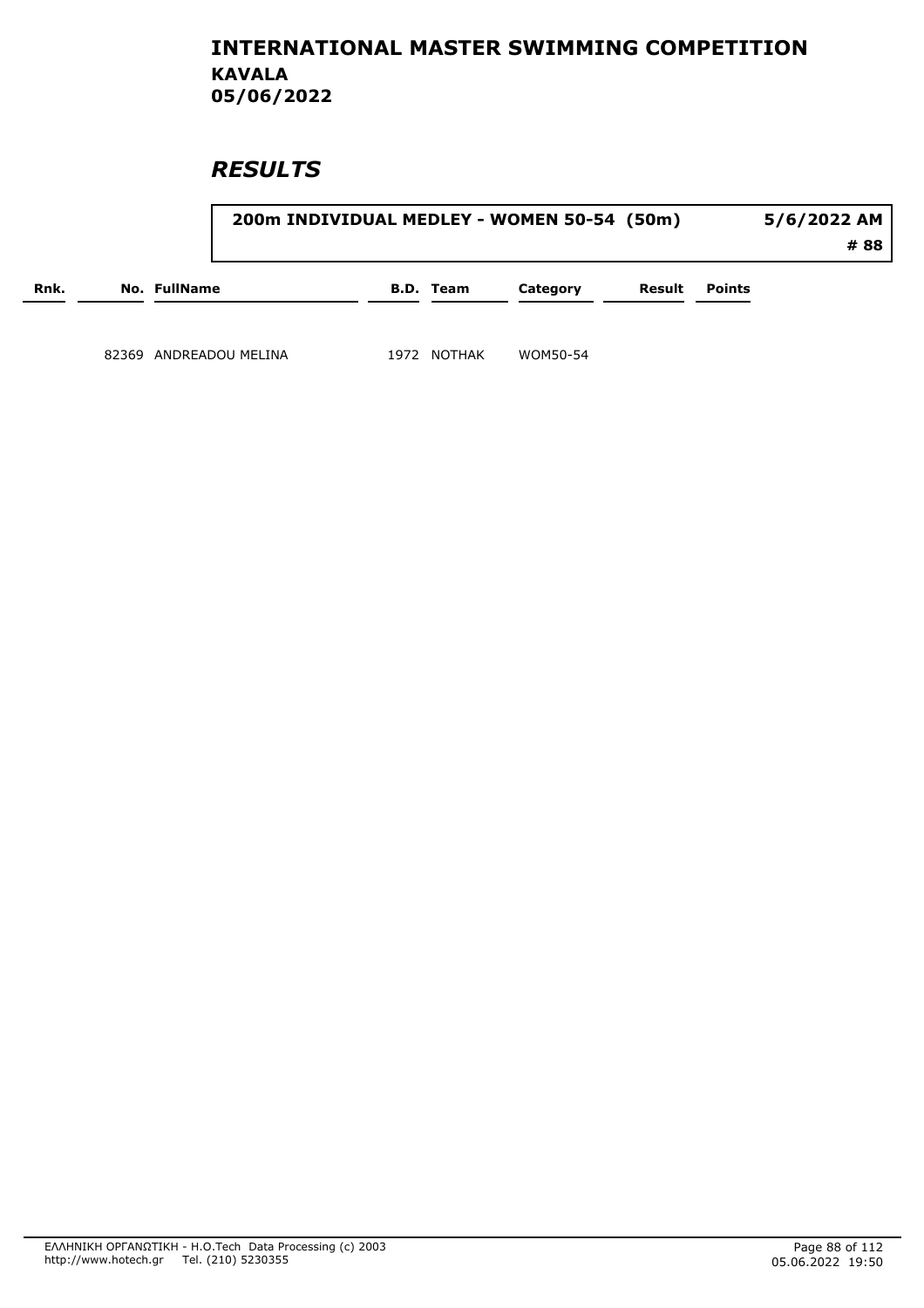|      |                      |      |               | 200m INDIVIDUAL MEDLEY - WOMEN 55-59 (50m) |          |        | 5/6/2022 AM |
|------|----------------------|------|---------------|--------------------------------------------|----------|--------|-------------|
|      |                      |      |               |                                            |          |        | # 89        |
| Rnk. | No. FullName         |      | B.D. Team     | Category                                   | Result   | Points |             |
|      | 31575 ARSENI KYRIAKI | 1967 | <b>NOTHAK</b> | WOM55-59                                   | 03:18.36 |        |             |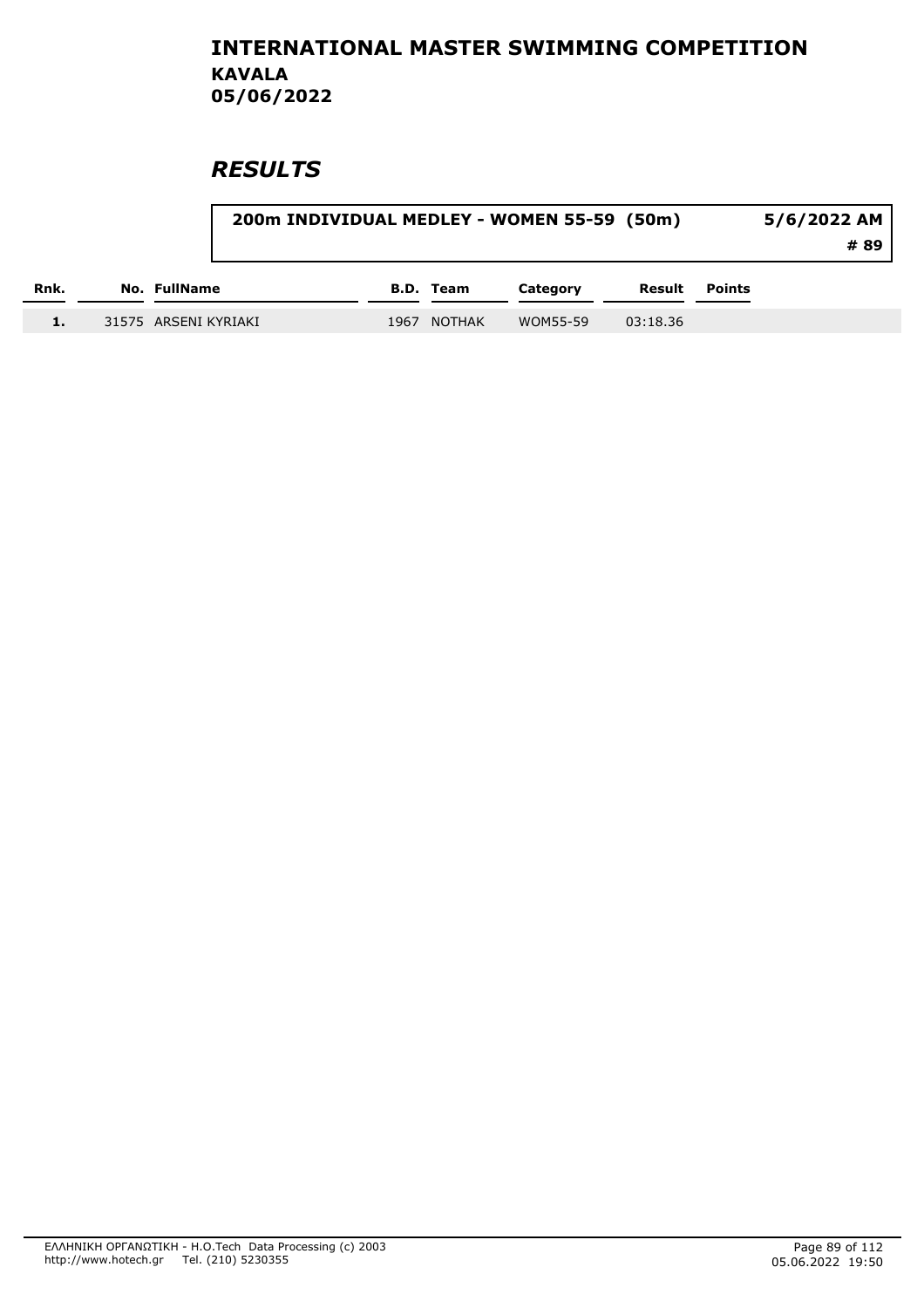|      |              | 5/6/2022 AM                   |           |                  |          |          |               |      |
|------|--------------|-------------------------------|-----------|------------------|----------|----------|---------------|------|
|      |              |                               |           |                  |          |          |               | # 90 |
| Rnk. | No. FullName |                               |           | <b>B.D. Team</b> | Category | Result   | <b>Points</b> |      |
|      |              | 50049 ANANIADIS PANAGIOTIS    | 1977      | <b>NOTHAK</b>    | MEN45-49 | 03:05.06 |               |      |
|      |              | 199254 PAPADOPOULOS STAMATIOS | 1976 ARIS |                  | MEN45-49 | 03:53.15 |               |      |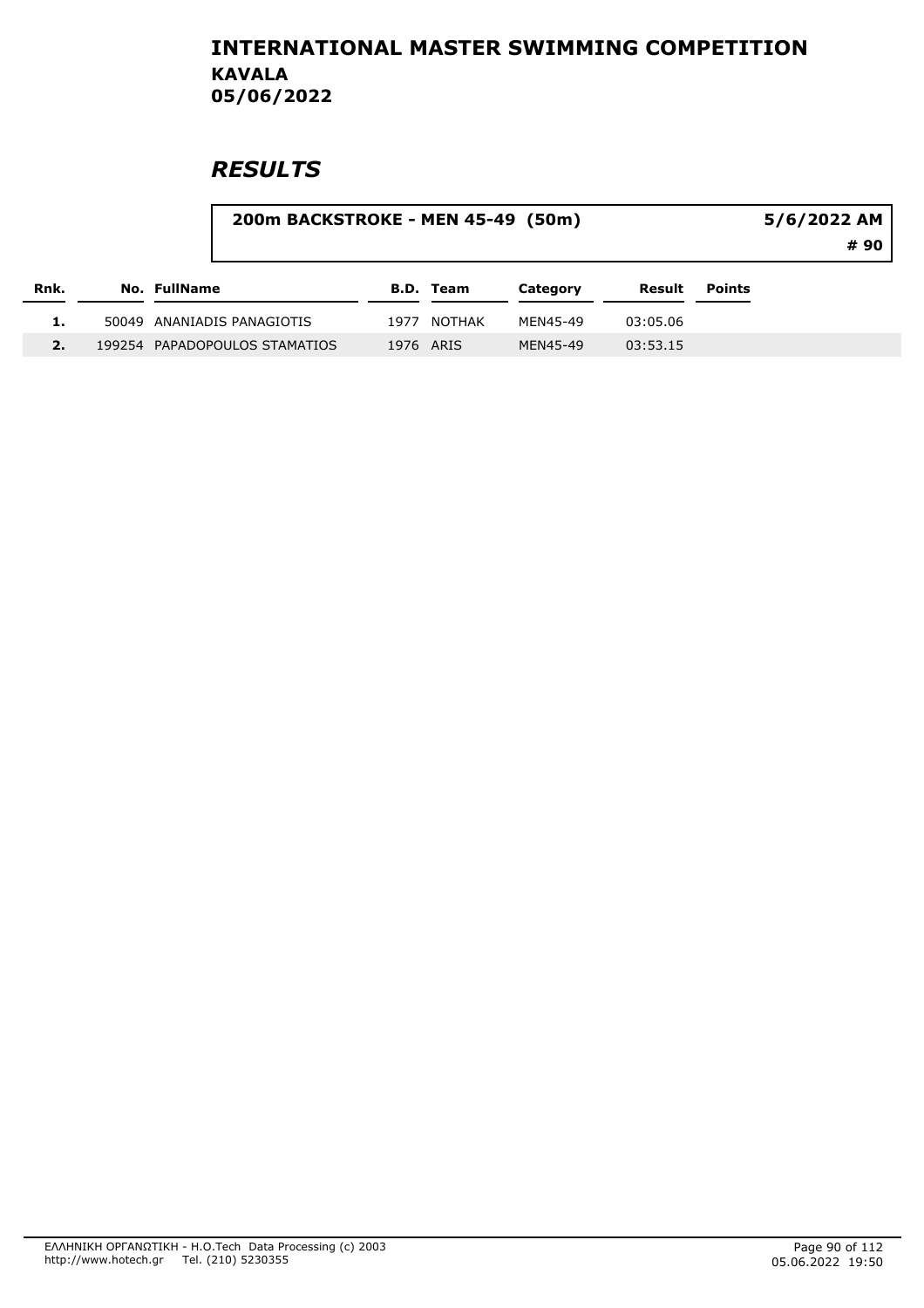### **RESULTS**

|      |                     |                          | 200m BACKSTROKE - MEN 50-54 (50m) |                          |          |          |               | 5/6/2022 AM<br># 91 |
|------|---------------------|--------------------------|-----------------------------------|--------------------------|----------|----------|---------------|---------------------|
| Rnk. | <b>No. FullName</b> |                          |                                   | <b>B.D. Team</b>         | Category | Result   | <b>Points</b> |                     |
|      |                     | KALINOV RANGELOV ATANAS  |                                   | 1972 SC DAM MAS MEN50-54 |          | 03:39.53 |               |                     |
| 2.   |                     | 49552 KASIMIDIS NIKOLAOS |                                   | 1972 NOTHAK              | MEN50-54 | 03:43.72 |               |                     |

194407 PARISIS ANDREAS 1970 E.A.T."AL. MEN50-54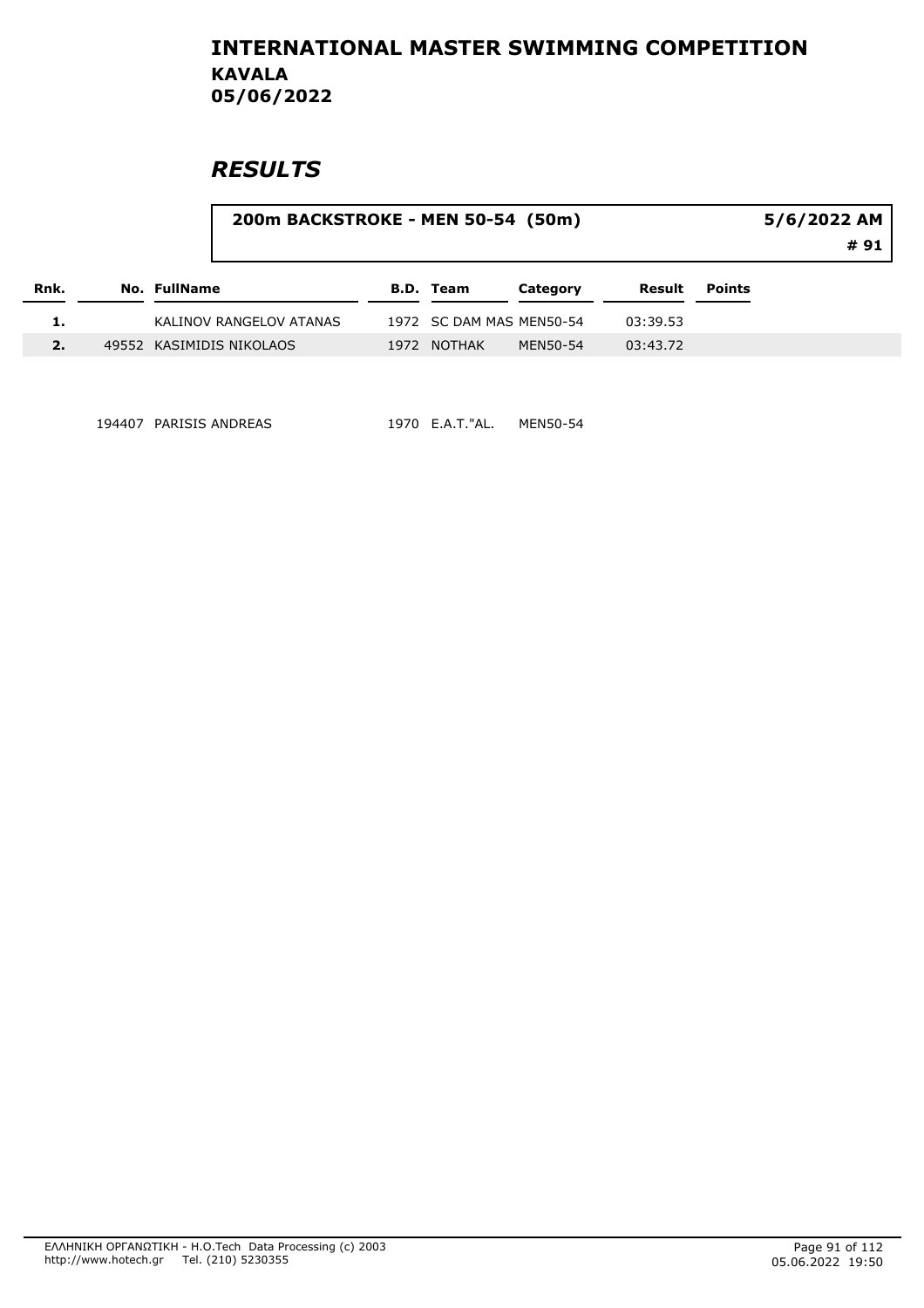|      |              | 200m BACKSTROKE - MEN 65-69 (50m) |                  | 5/6/2022 AM<br># 92      |          |               |  |
|------|--------------|-----------------------------------|------------------|--------------------------|----------|---------------|--|
| Rnk. | No. FullName |                                   | <b>B.D.</b> Team | Category                 | Result   | <b>Points</b> |  |
|      | PETKOV YANE  |                                   |                  | 1954 VIHVETSAND MEN65-69 | 04:53.80 |               |  |
|      |              | <b>CHARKCHIEV NIKOLAY</b>         |                  | 1954 VIHVETSAND MEN65-69 | 05:35.91 |               |  |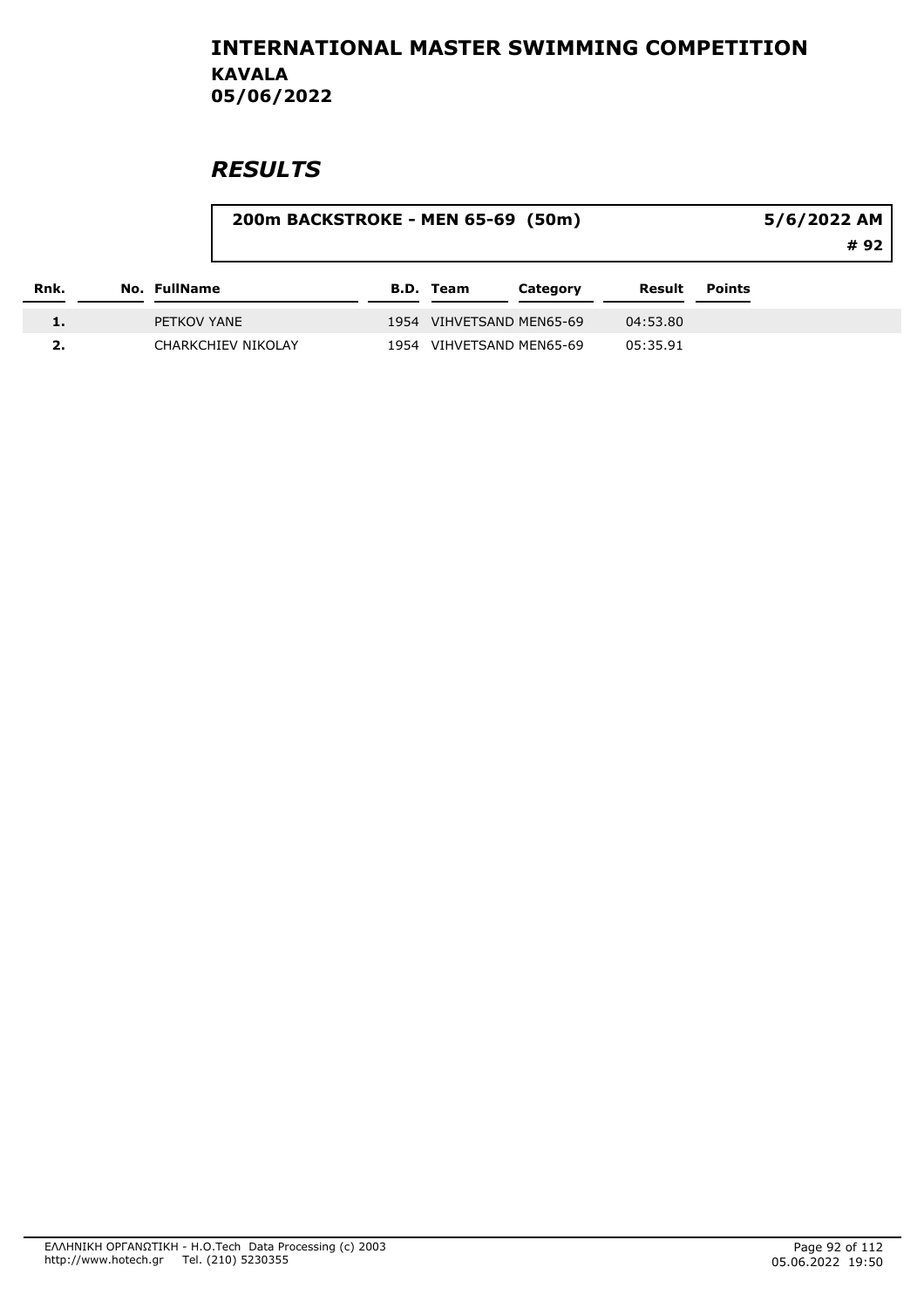| Rnk. |                              | 200m BACKSTROKE - WOMEN 25-29 (50m)<br>5/6/2022 AM |           |                          |          |        |  |  |
|------|------------------------------|----------------------------------------------------|-----------|--------------------------|----------|--------|--|--|
|      | No. FullName                 |                                                    | B.D. Team | Category                 | Result   | Points |  |  |
|      | 121757 KOUDOURI EYAGGELIA    | 1994 PAO                                           |           | WOM25-29                 | 02:56.65 |        |  |  |
|      | 112046 BOUSBOUKI-GKIKA ELENI |                                                    |           | 1993 APS OXYGON WOM25-29 | 03:03.22 |        |  |  |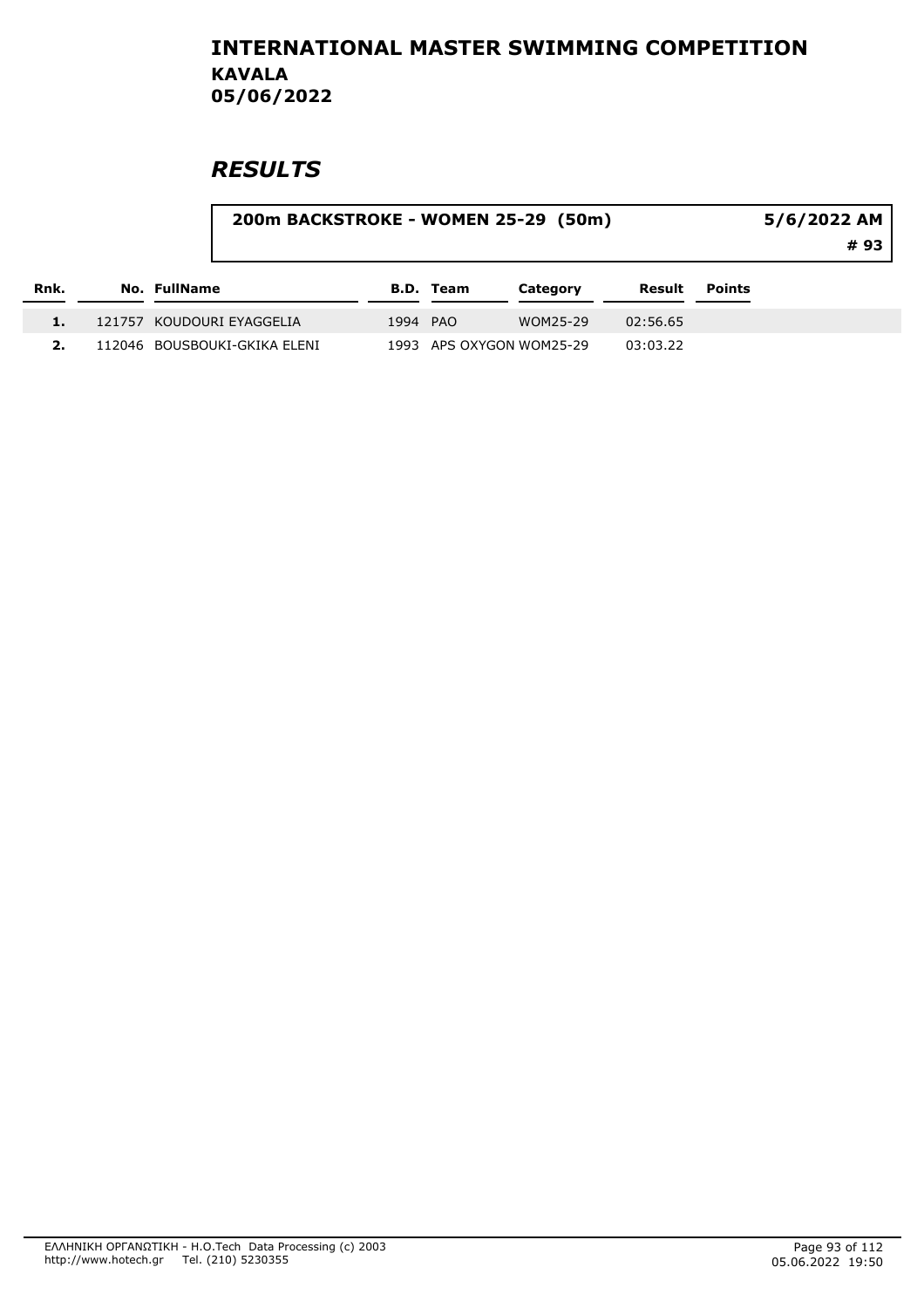|      |                                 |           | 200m BACKSTROKE - WOMEN 30-34 (50m) |          |               | 5/6/2022 AM<br>#94 I |
|------|---------------------------------|-----------|-------------------------------------|----------|---------------|----------------------|
| Rnk. | No. FullName                    | B.D. Team | Category                            | Result   | <b>Points</b> |                      |
|      | 100125 EMMANOUILIDOU AIKATERINI | 1989 ARIS | WOM30-34                            | 02:55.58 |               |                      |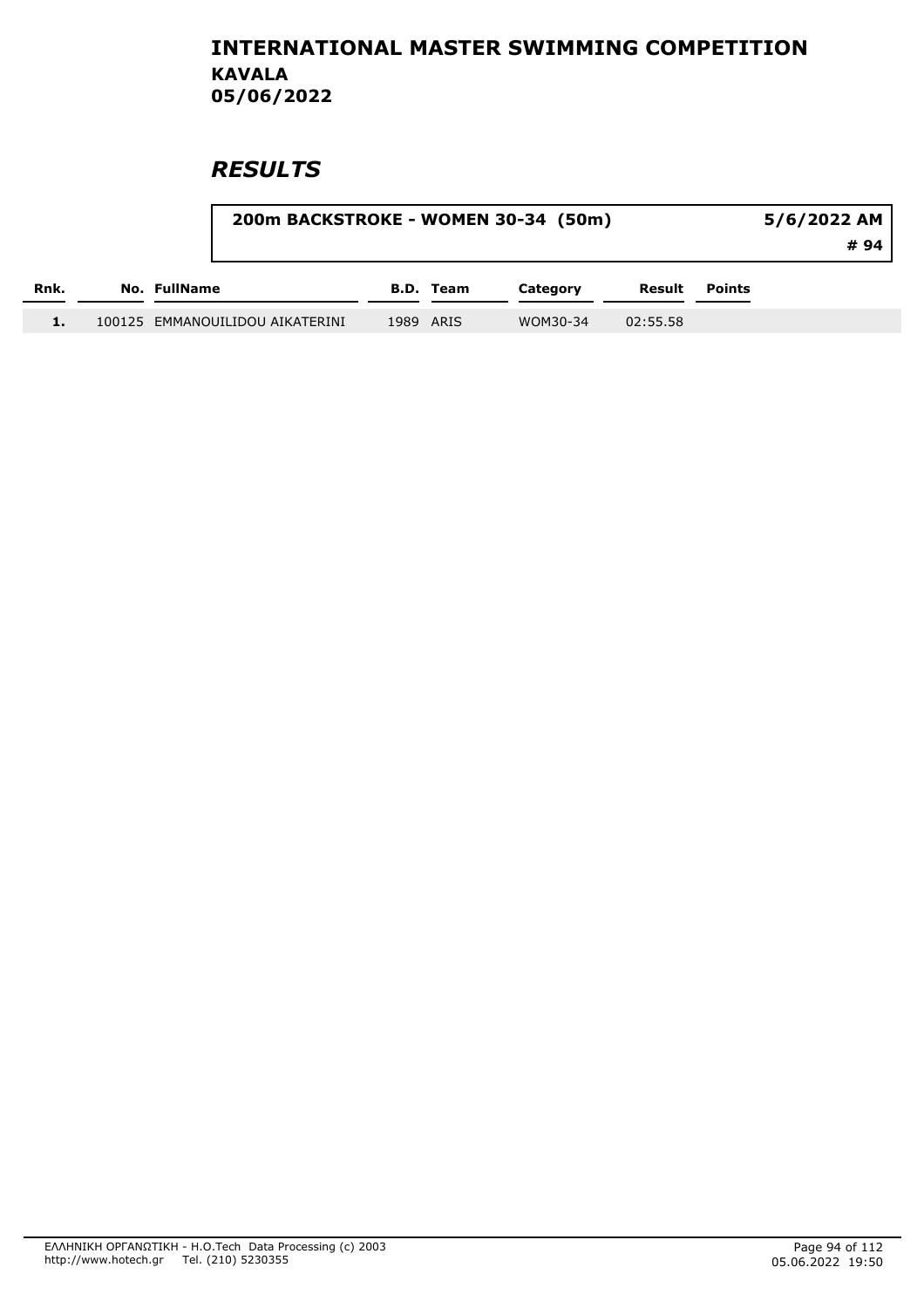|      | 200m BACKSTROKE - WOMEN 35-39 (50m) |                         |          |          |                      | 5/6/2022 AM |  |
|------|-------------------------------------|-------------------------|----------|----------|----------------------|-------------|--|
|      |                                     |                         |          |          |                      | # 95        |  |
| Rnk. | No. FullName                        | B.D. Team               | Category |          | <b>Result Points</b> |             |  |
|      | 76138 GEORGIADOU DAFNI              | 1985 PANIONIOS WOM35-39 |          | 02:59.00 |                      |             |  |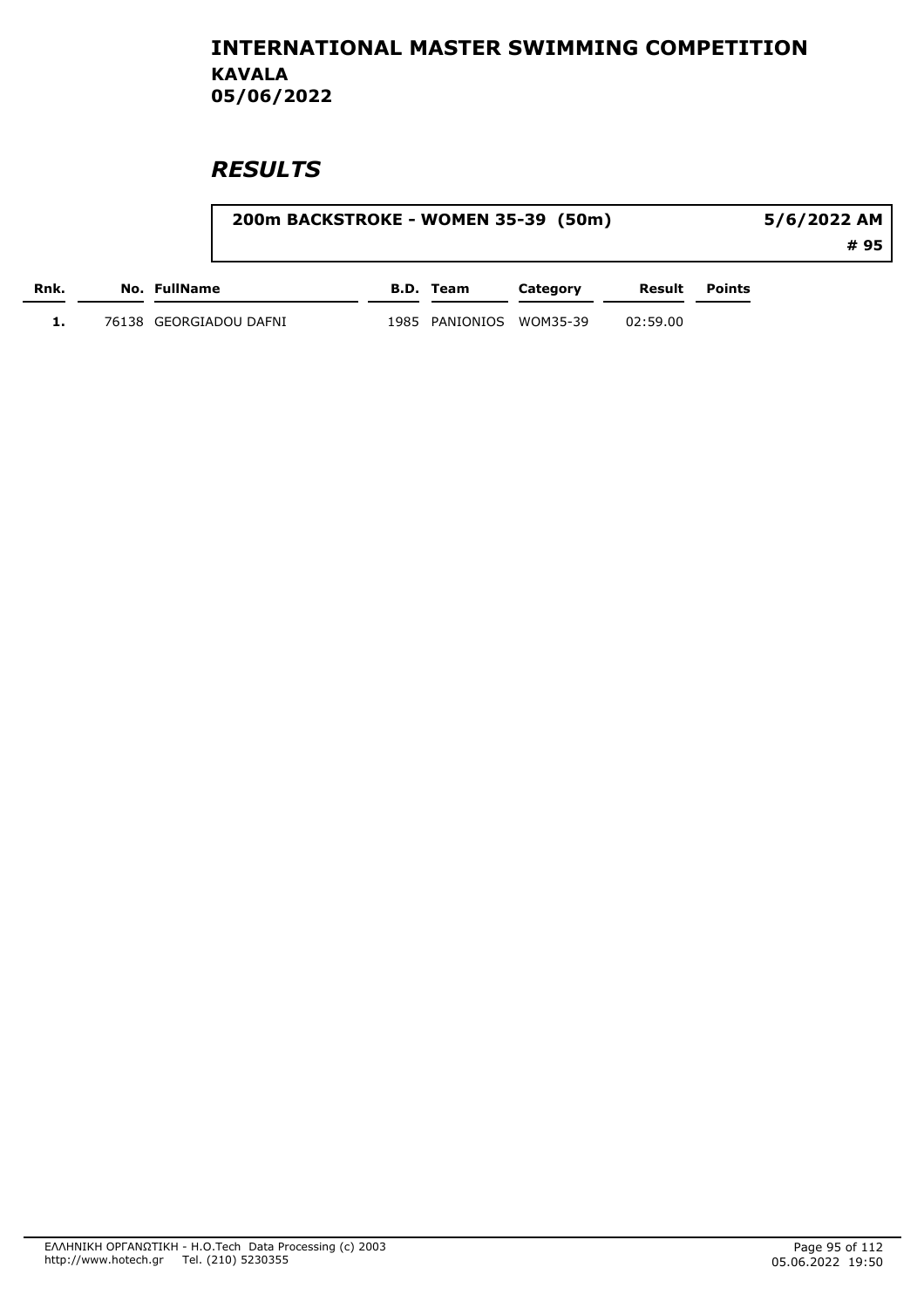|      |              | 200m BACKSTROKE - WOMEN 40-44 (50m) |                | 5/6/2022 AM<br># 96 |          |        |  |
|------|--------------|-------------------------------------|----------------|---------------------|----------|--------|--|
| Rnk. | No. FullName |                                     | B.D. Team      | Category            | Result   | Points |  |
|      |              | ALEXANDROVA DANIELLA                | 1980 LEVSKIMAS | WOM40-44            | 03:25.32 |        |  |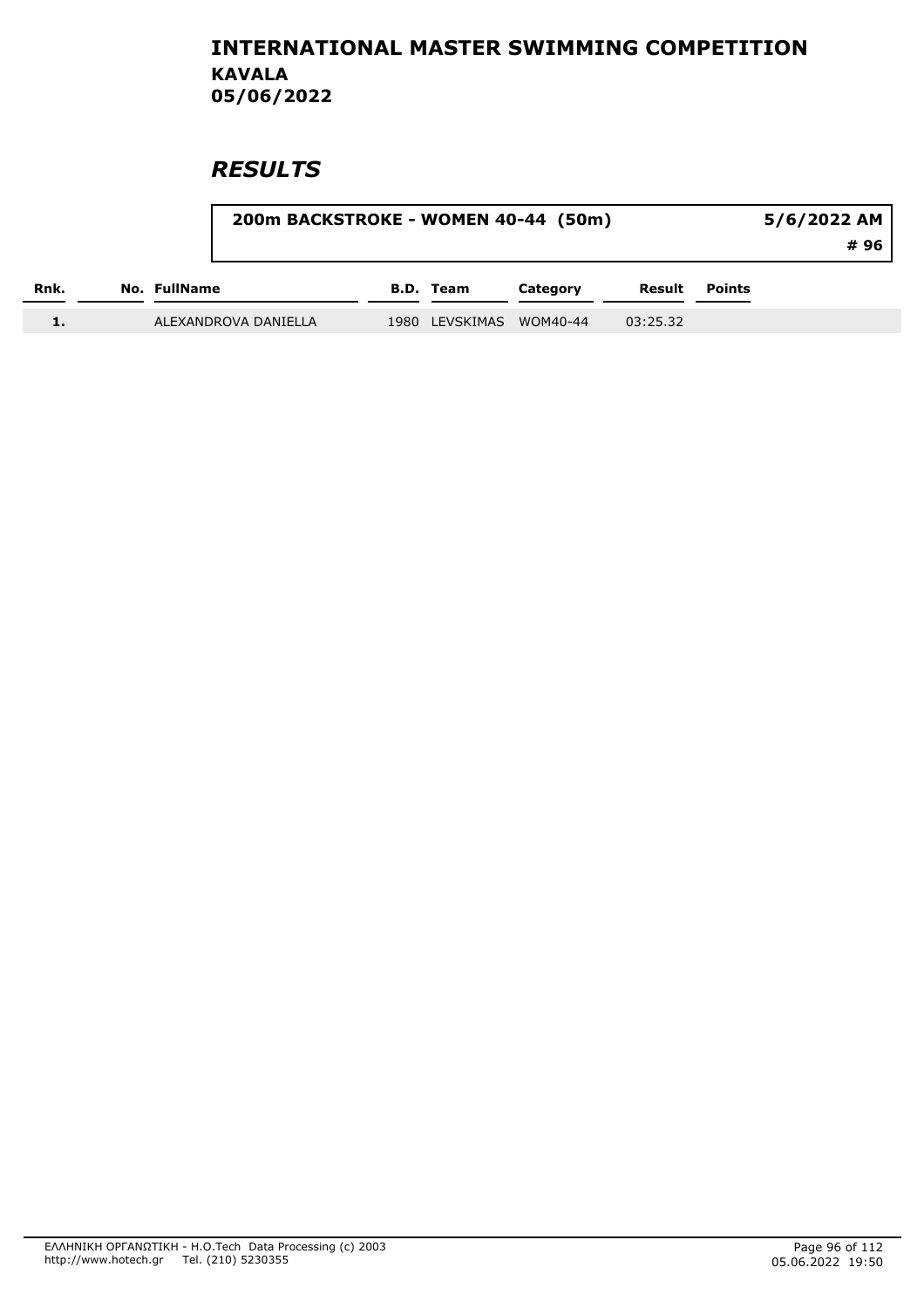|      |                      | 200m BACKSTROKE - WOMEN 45-49 (50m) |          |          |                      | 5/6/2022 AM |  |
|------|----------------------|-------------------------------------|----------|----------|----------------------|-------------|--|
|      |                      |                                     |          |          |                      | # 97        |  |
| Rnk. | No. FullName         | B.D. Team                           | Category |          | <b>Result</b> Points |             |  |
|      | 64100 BIBISIDOU DANA | 1976 O.F.K.                         | WOM45-49 | 03:02.71 |                      |             |  |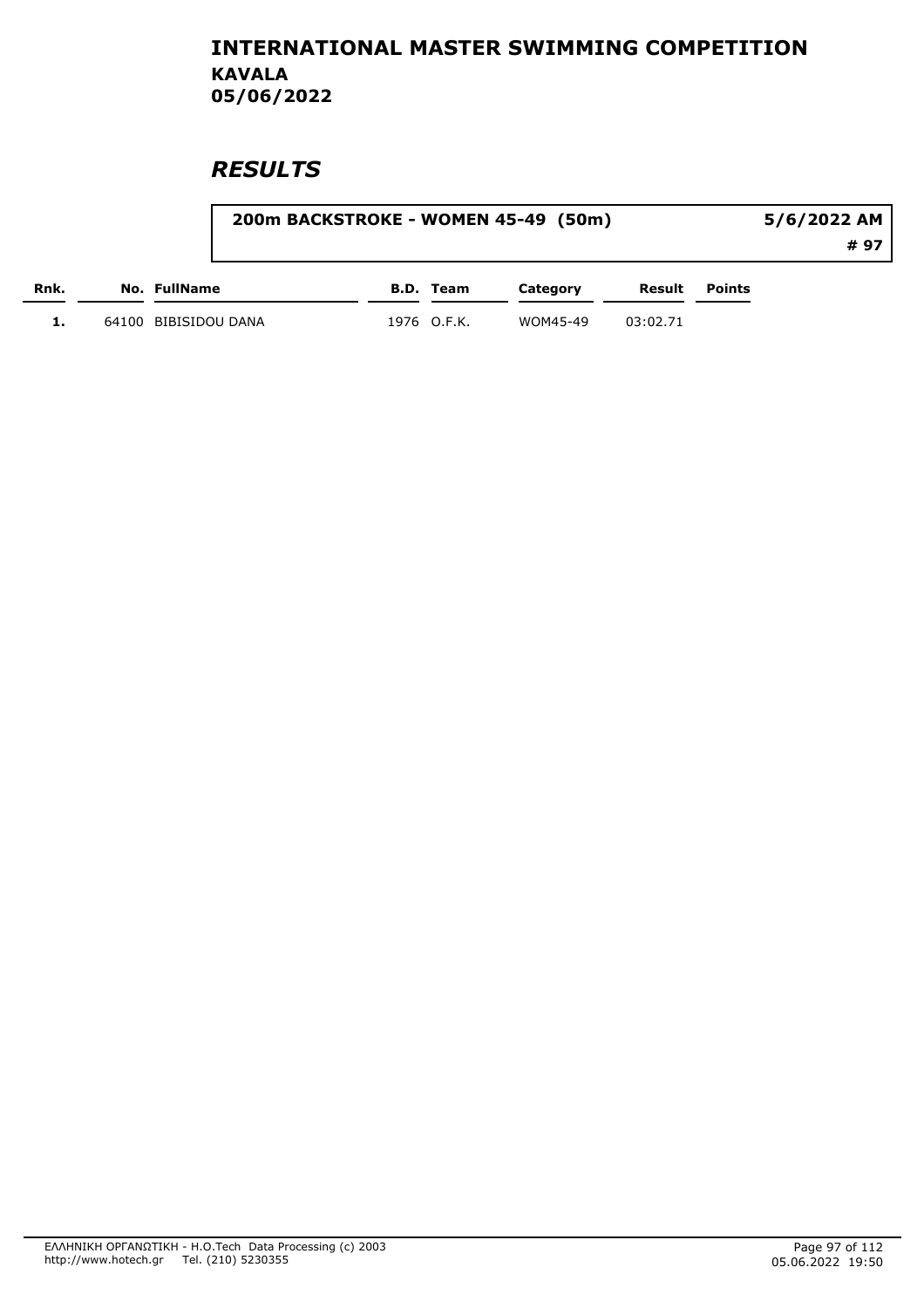|      |                       | 200m BACKSTROKE - WOMEN 55-59 (50m) |             |          |          |               |  |
|------|-----------------------|-------------------------------------|-------------|----------|----------|---------------|--|
| Rnk. | No. FullName          |                                     | B.D. Team   | Category | Result   | <b>Points</b> |  |
|      | 193060 THEOHARI ELENI |                                     | 1965 O.F.K. | WOM55-59 | 05:08.02 |               |  |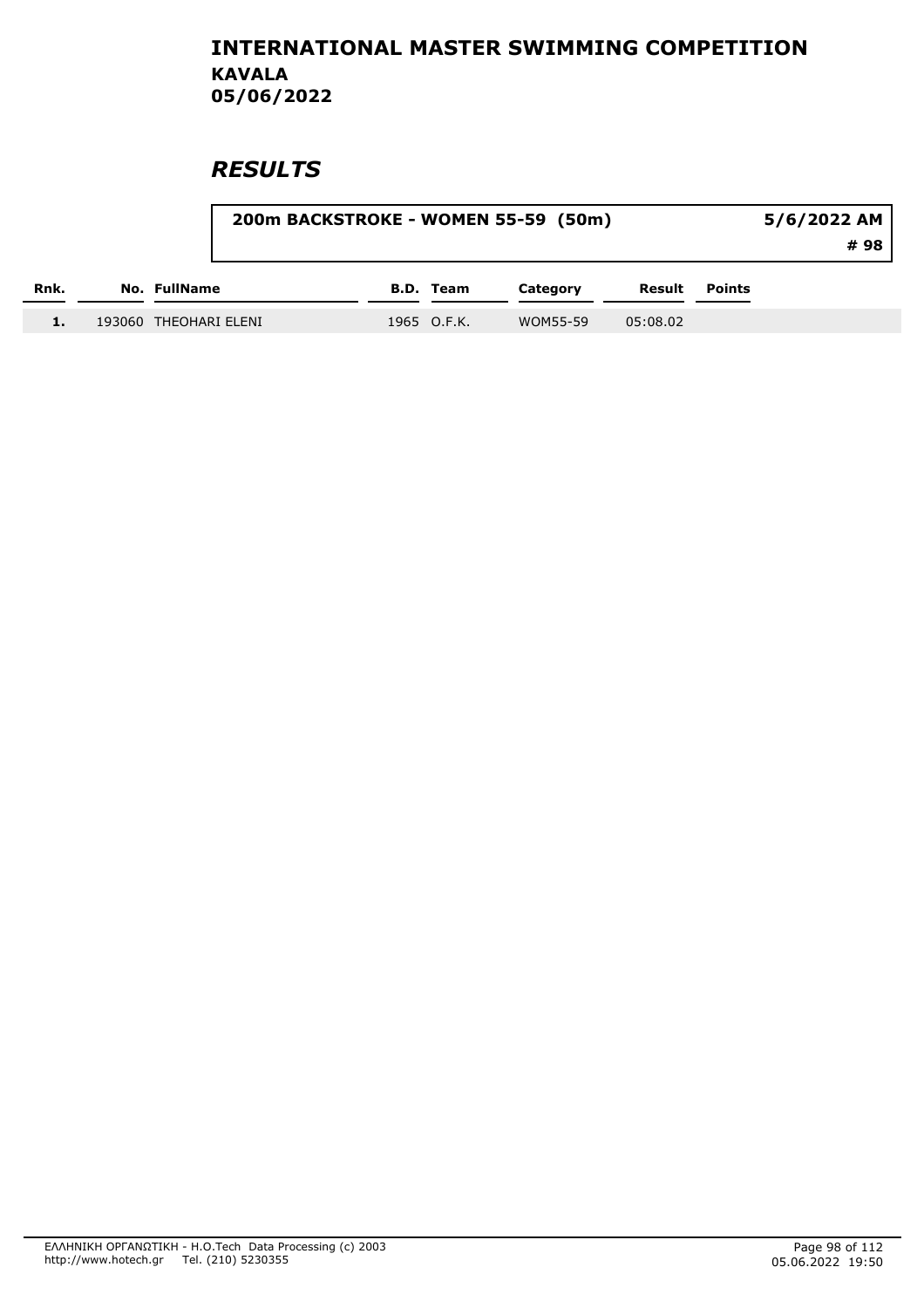|      |              |      | 200m FREESTYLE - MEN 30-34 (50m) |          |          | 5/6/2022 AM |      |  |
|------|--------------|------|----------------------------------|----------|----------|-------------|------|--|
|      |              |      |                                  |          |          |             | # 99 |  |
| Rnk. | No. FullName |      | B.D. Team                        | Category | Result   | Points      |      |  |
|      | LUBENOV EMIL | 1988 | IRIRUSMAST MEN30-34              |          | 02:14.00 |             |      |  |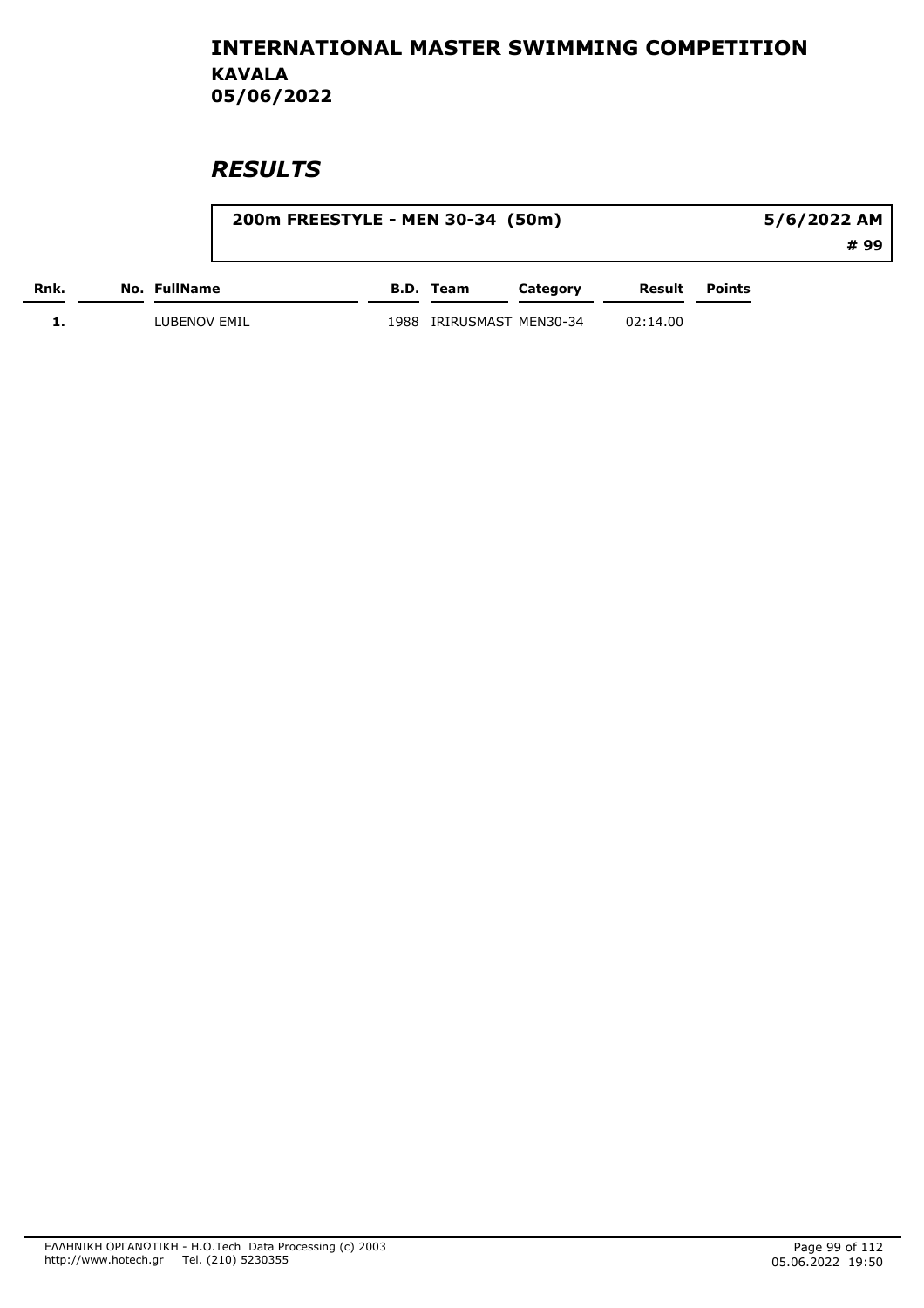|      |                          | 200m FREESTYLE - MEN 40-44 (50m) |           |          |          |               | 5/6/2022 AM<br># 100 |  |
|------|--------------------------|----------------------------------|-----------|----------|----------|---------------|----------------------|--|
| Rnk. | No. FullName             |                                  | B.D. Team | Category | Result   | <b>Points</b> |                      |  |
| 1.   | 67319 MAYRIDIS DIMITRIOS | 1979                             | NOALEX    | MEN40-44 | 02:34.33 |               |                      |  |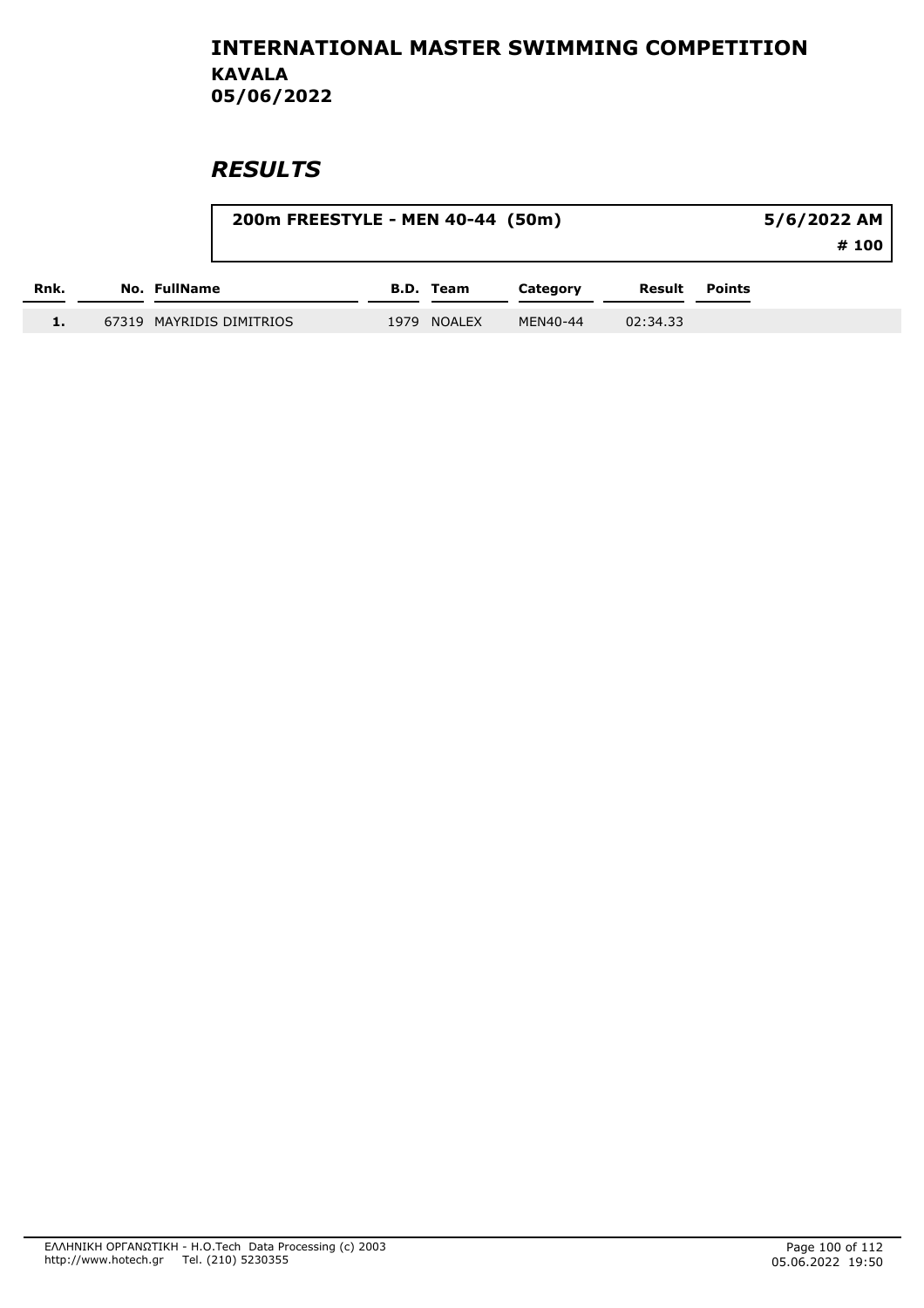|      | 200m FREESTYLE - MEN 45-49 (50m) |                  |          | 5/6/2022 AM<br># 101 |               |  |
|------|----------------------------------|------------------|----------|----------------------|---------------|--|
|      |                                  |                  |          |                      |               |  |
| Rnk. | No. FullName                     | <b>B.D. Team</b> | Category | Result               | <b>Points</b> |  |
| 1.   | 57559 OIKONOMOU IORDANIS         | 1976 O.F.K.      | MEN45-49 | 02:26.70             |               |  |
| 2.   | 196586 GKOGKAS IOANNIS           | 1973 O.F.K.      | MEN45-49 | 02:55.90             |               |  |
| 3.   | 193024 KARALIS APOSTOLOS         | 1976 O.F.K.      | MEN45-49 | 03:06.84             |               |  |
| 4.   | 196346 PADAZIS DIMITRIOS         | 1974 O.F.K.      | MEN45-49 | 03:30.68             |               |  |
| 5.   | 196746 PROUSANIDIS ATHANASIOS    | 1974 O.F.K.      | MEN45-49 | 03:34.16             |               |  |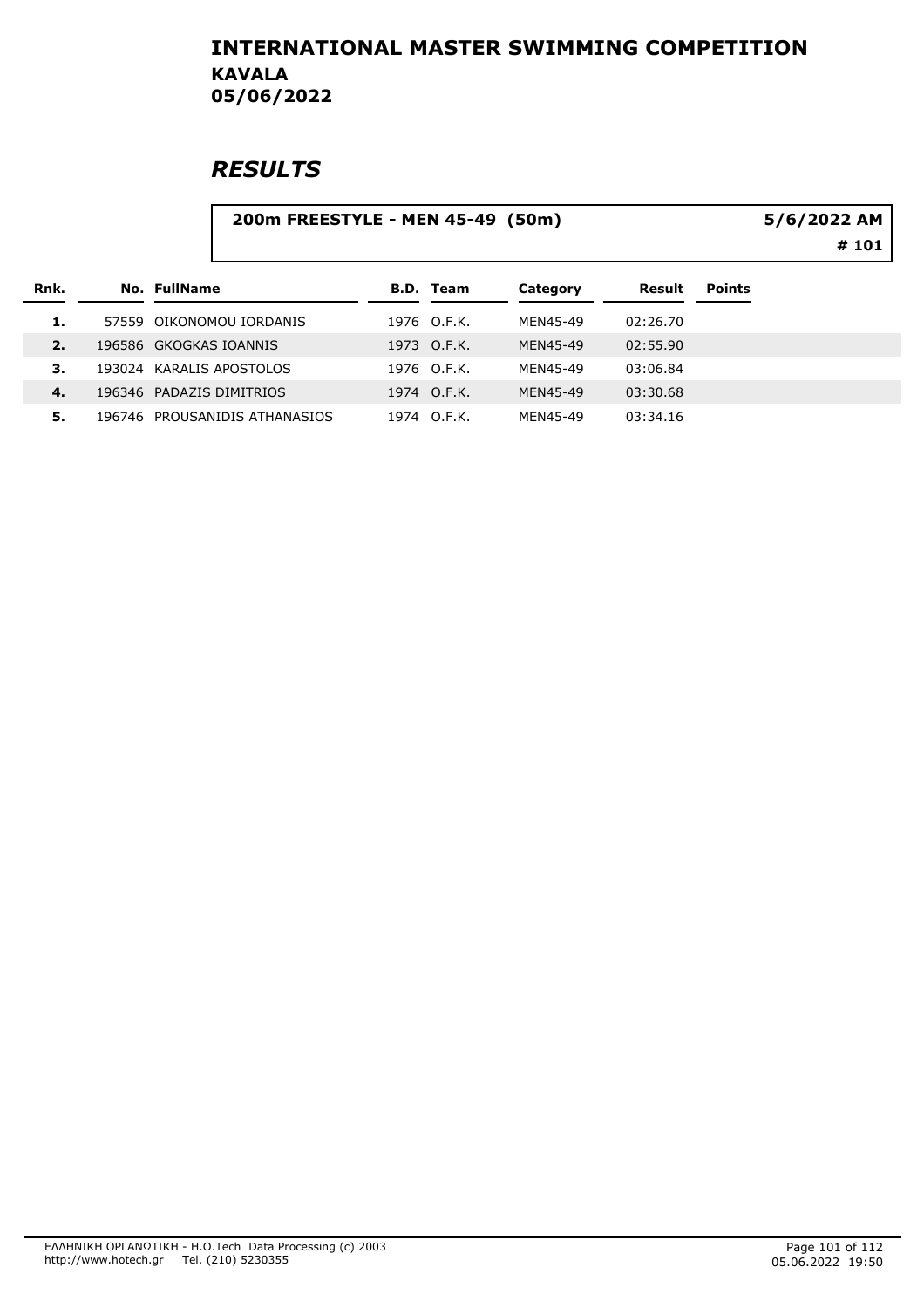|      |                             | 200m FREESTYLE - MEN 50-54 (50m) |                  |          |          |        | 5/6/2022 AM<br># 102 |
|------|-----------------------------|----------------------------------|------------------|----------|----------|--------|----------------------|
| Rnk. | No. FullName                |                                  | <b>B.D. Team</b> | Category | Result   | Points |                      |
|      | 194303 PAPAKOSTAS EYAGGELOS |                                  | 1969 E.A.T."AL.  | MEN50-54 | 04:09.54 |        |                      |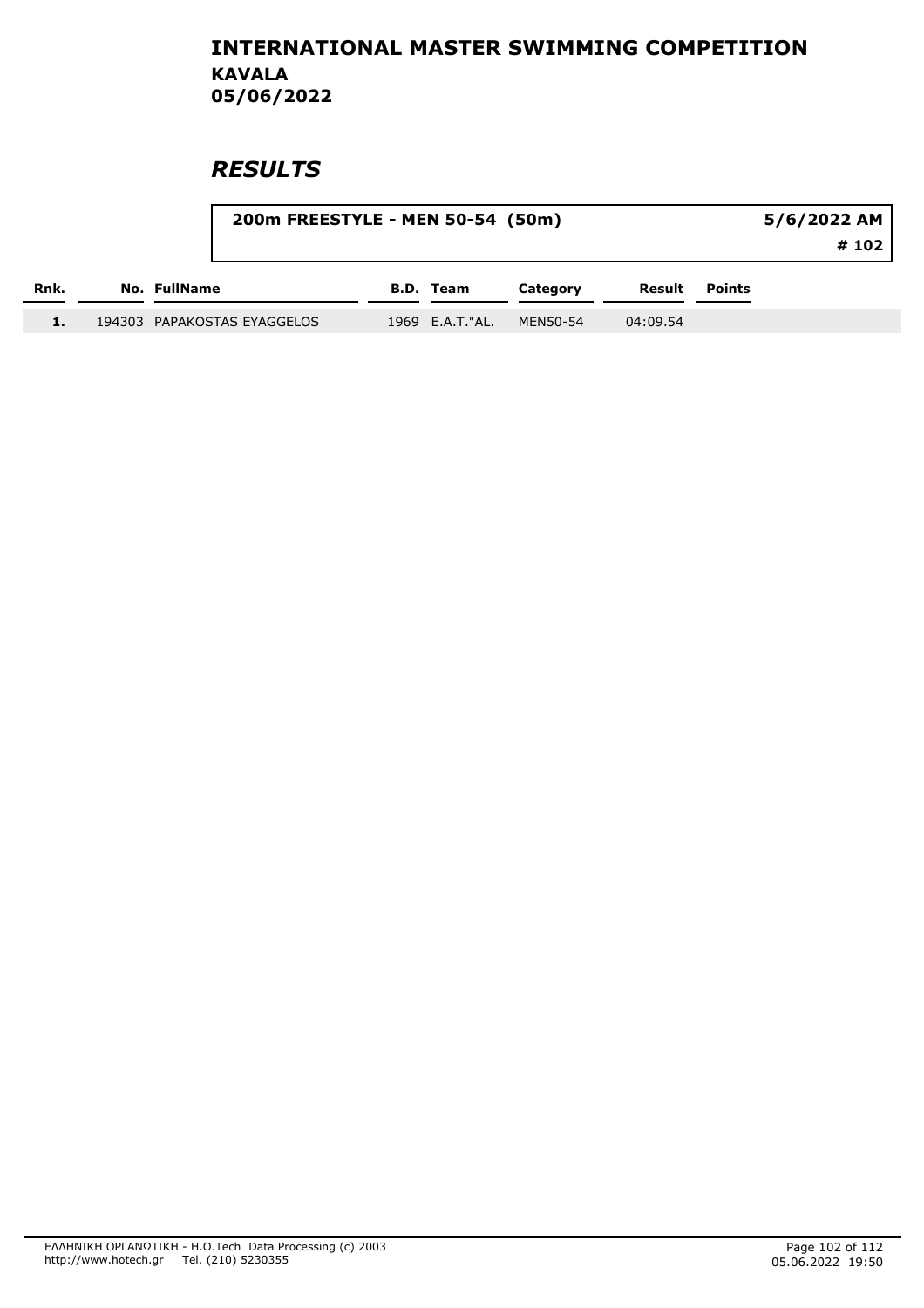### **RESULTS**

#### 200m FREESTYLE - MEN 55-59 (50m)

5/6/2022 AM

# 103

| Rnk. | No. FullName              |      | B.D. Team                | Category | Result   | <b>Points</b> |
|------|---------------------------|------|--------------------------|----------|----------|---------------|
| 1.   | MITREV VALENTIN           | 1963 | VIHVETSAND MEN55-59      |          | 02:38.69 |               |
| 2.   | MIRCHOVSKI IVANOV VALERI  |      | 1963 SC DAM MAS MEN55-59 |          | 02:39.43 |               |
| 3.   | GROZDANOV IVAN            | 1963 | IRIRUSMAST MEN55-59      |          | 02:58.33 |               |
| 4.   | 194302 SERISTATIDIS IOSIF |      | 1963 E.A.T. "AL.         | MFN55-59 | 03:05.49 |               |

178609 KRYSILAS ADONIOS 1966 GS.VI NIKI MEN55-59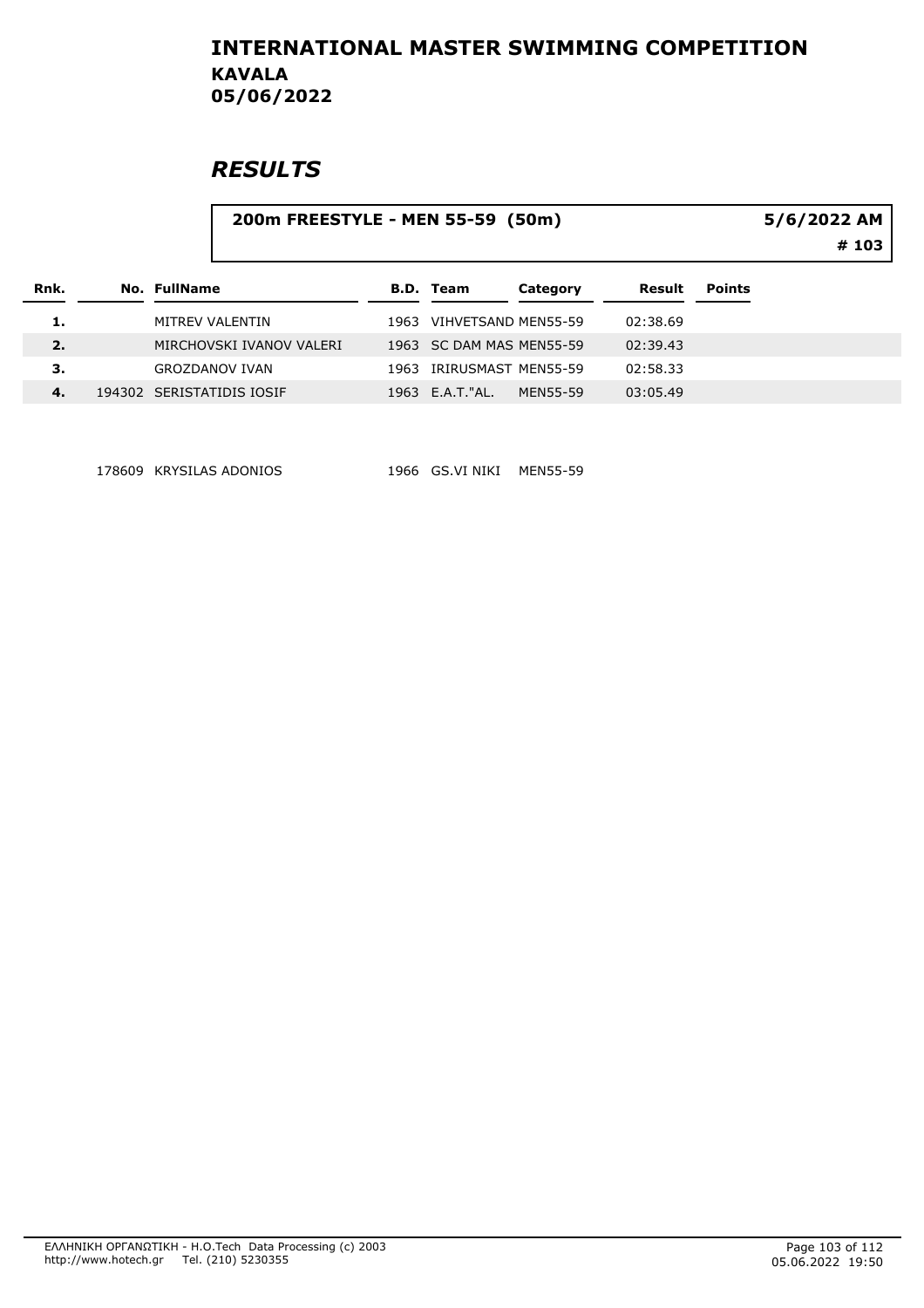### **RESULTS**

|      |                     | 200m FREESTYLE - MEN 65-69 (50m) |  |                  |          |        |        | 5/6/2022 AM<br># 104 |
|------|---------------------|----------------------------------|--|------------------|----------|--------|--------|----------------------|
| Rnk. | <b>No. FullName</b> |                                  |  | <b>B.D. Team</b> | Category | Result | Points |                      |
|      |                     |                                  |  |                  |          |        |        |                      |

200740 ANDRONIKOS KONSTADINOS 1953 NOTHAK MEN65-69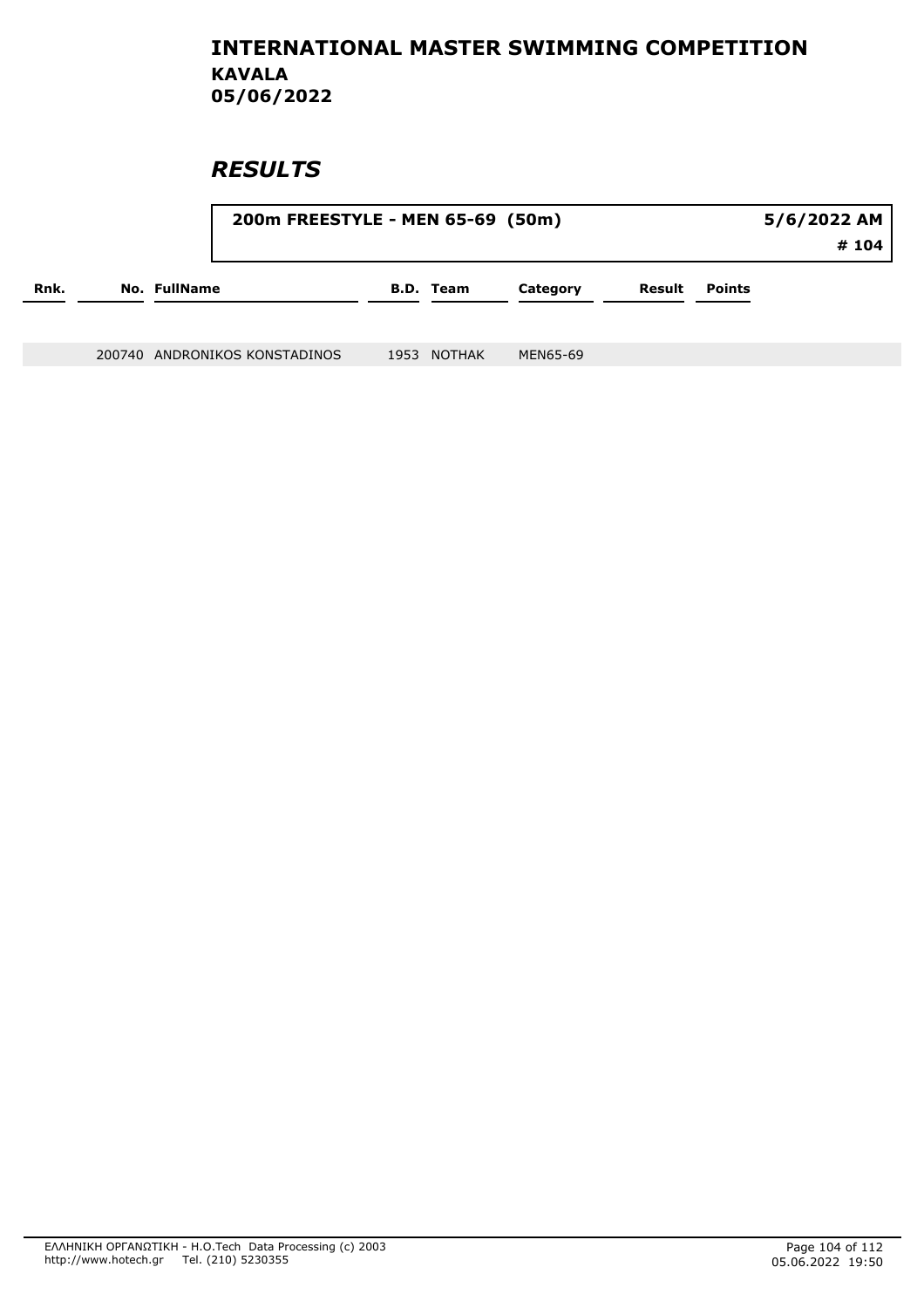|      |                   | 200m FREESTYLE - MEN 70-74 (50m) |           |                     |          |               | 5/6/2022 AM |
|------|-------------------|----------------------------------|-----------|---------------------|----------|---------------|-------------|
|      |                   |                                  |           |                     |          |               | # 105       |
| Rnk. | No. FullName      |                                  | B.D. Team | Category            | Result   | <b>Points</b> |             |
|      | HANDZHIEV NIKOLAY | 1951                             |           | IRIRUSMAST MEN70-74 | 03:32.49 |               |             |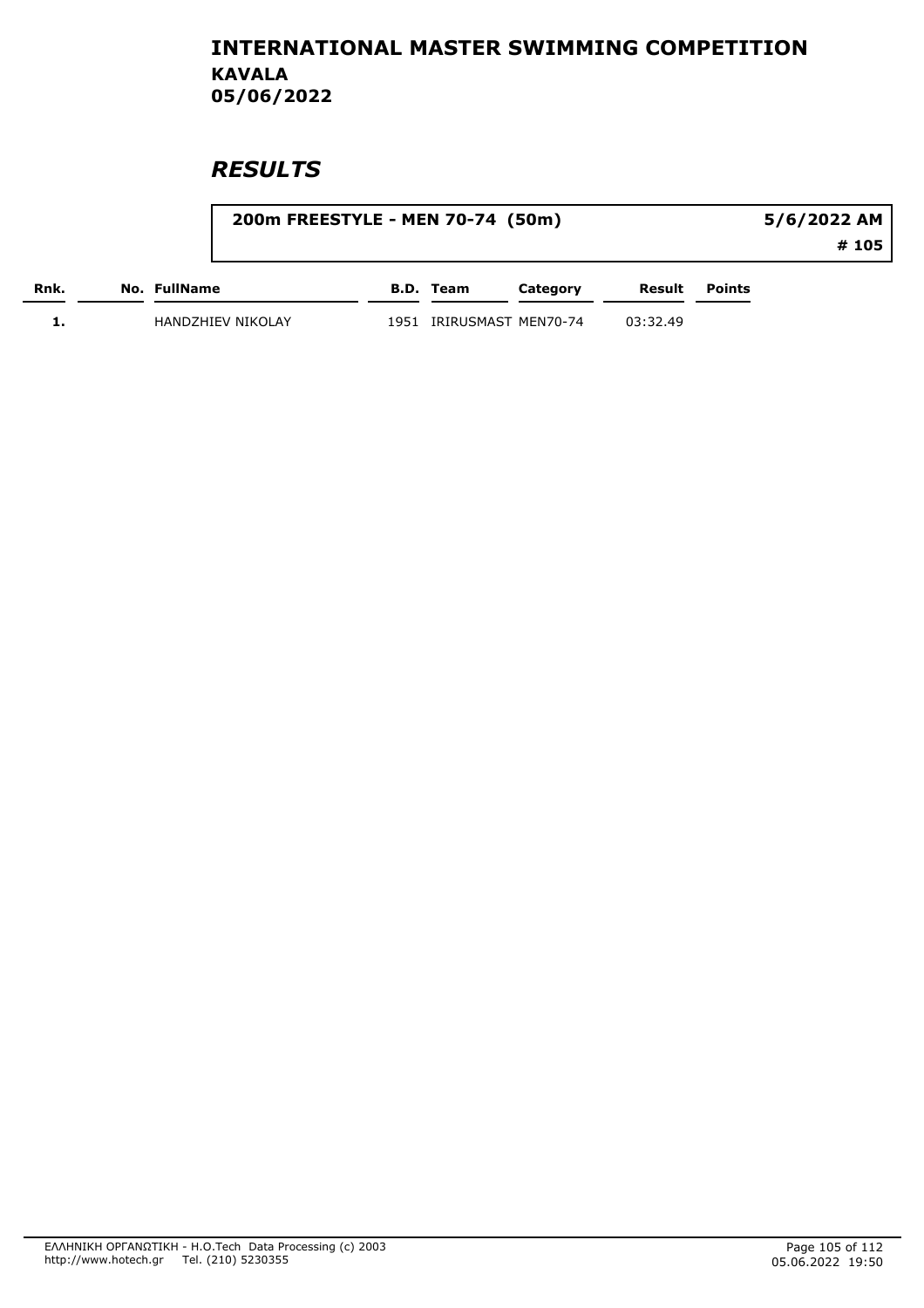|      |                      | 200m FREESTYLE - MEN 90-94 (50m) |           |                          |          |        | 5/6/2022 AM |
|------|----------------------|----------------------------------|-----------|--------------------------|----------|--------|-------------|
|      |                      |                                  |           |                          |          |        | #106        |
| Rnk. | No. FullName         |                                  | B.D. Team | Category                 | Result   | Points |             |
|      | <b>KERCHEV TODOR</b> |                                  |           | 1932 IRIRUSMAST MEN90-94 | 05:51.86 |        |             |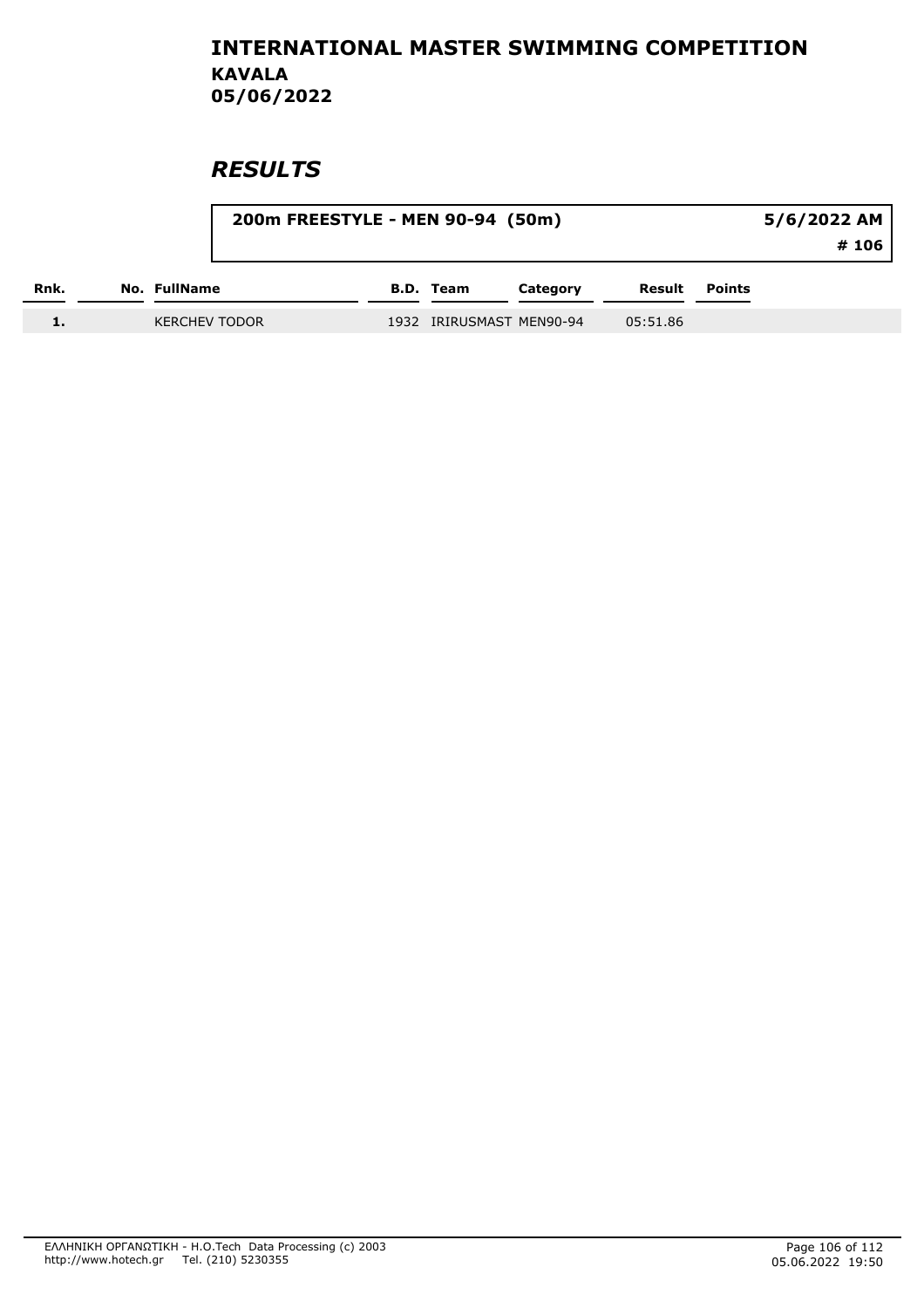### **RESULTS**

|      |                     | 200m FREESTYLE - WOMEN 30-34 (50m) |           | 5/6/2022 AM |          |               |  |  |
|------|---------------------|------------------------------------|-----------|-------------|----------|---------------|--|--|
|      |                     |                                    |           |             |          |               |  |  |
| Rnk. | <b>No. FullName</b> |                                    | B.D. Team | Category    | Result   | <b>Points</b> |  |  |
| 1.   | 107976 HALIOU ANNA  |                                    | 1990 AKOH | WOM30-34    | 03:04.69 |               |  |  |

STAEVA TEODOROVA VESELINA 1989 SC DAM MAS WOM30-34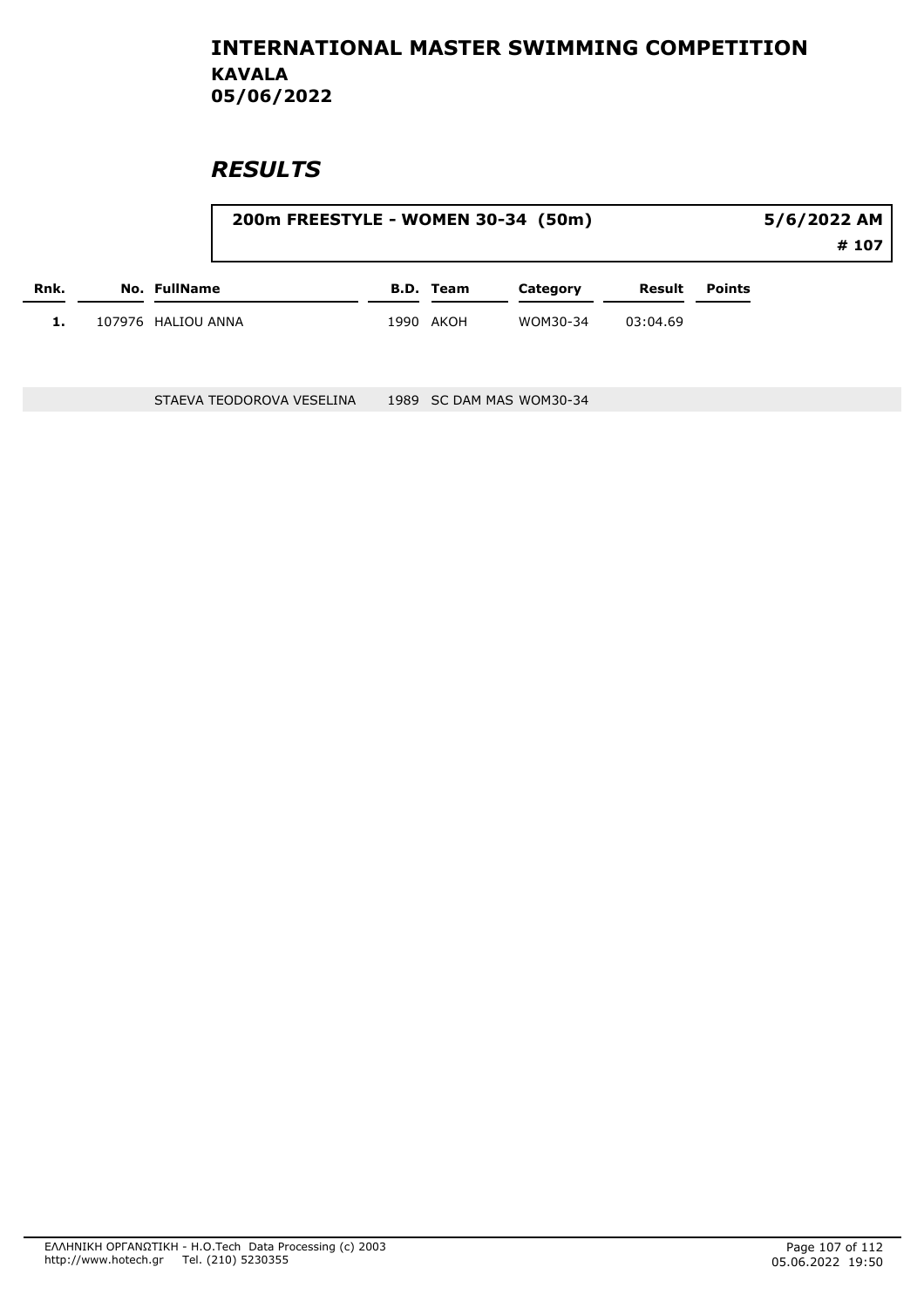|      |                               | 200m FREESTYLE - WOMEN 40-44 (50m) |                 |          |          |               | 5/6/2022 AM<br># 108 |
|------|-------------------------------|------------------------------------|-----------------|----------|----------|---------------|----------------------|
| Rnk. | No. FullName                  |                                    | B.D. Team       | Category | Result   | <b>Points</b> |                      |
|      | 175521 MAYRIDOU ANASTASIA     |                                    | 1980 E.A.T."AL. | WOM40-44 | 02:57.10 |               |                      |
|      | 194020 DIAMADOPOULOU DIONYSIA |                                    | 1978 O.F.K.     | WOM40-44 | 04:20.24 |               |                      |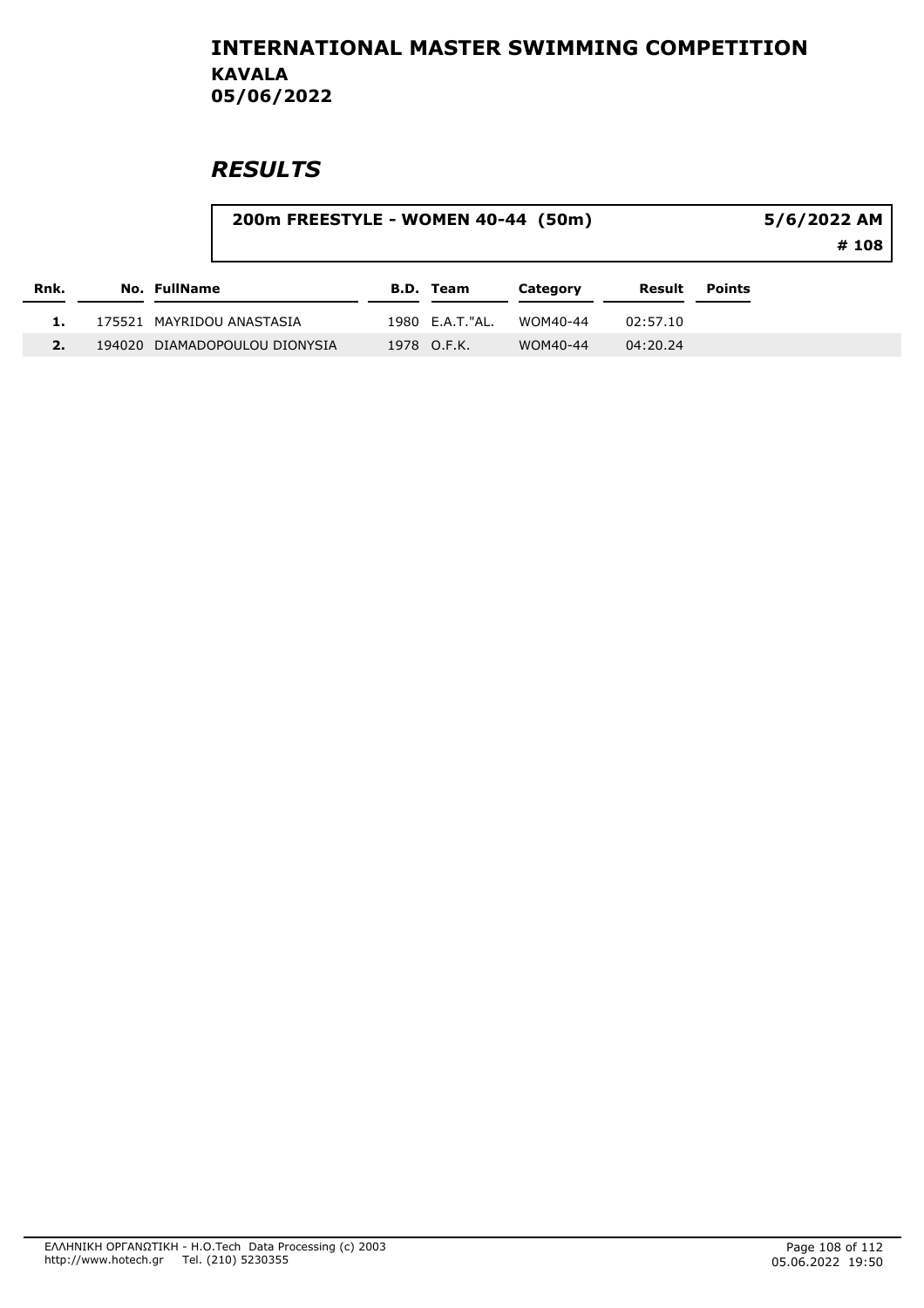|      |                            | 200m FREESTYLE - WOMEN 45-49 (50m) |                  |          |          |               | 5/6/2022 AM<br># 109 |  |  |
|------|----------------------------|------------------------------------|------------------|----------|----------|---------------|----------------------|--|--|
|      |                            |                                    |                  |          |          |               |                      |  |  |
| Rnk. | No. FullName               |                                    | <b>B.D.</b> Team | Category | Result   | <b>Points</b> |                      |  |  |
|      | 42505 MANIFREDI AIKATERINI | 1973                               | NOTHAK           | WOM45-49 | 03:19.40 |               |                      |  |  |
| 2.   | 179470 KALOUMENOU SOULTANA |                                    | 1976 O.F.K.      | WOM45-49 | 03:25.05 |               |                      |  |  |
| З.   | 188683 TSIOLIARIDOU ELENI  | 1977                               | <b>NOTHAK</b>    | WOM45-49 | 04:15.89 |               |                      |  |  |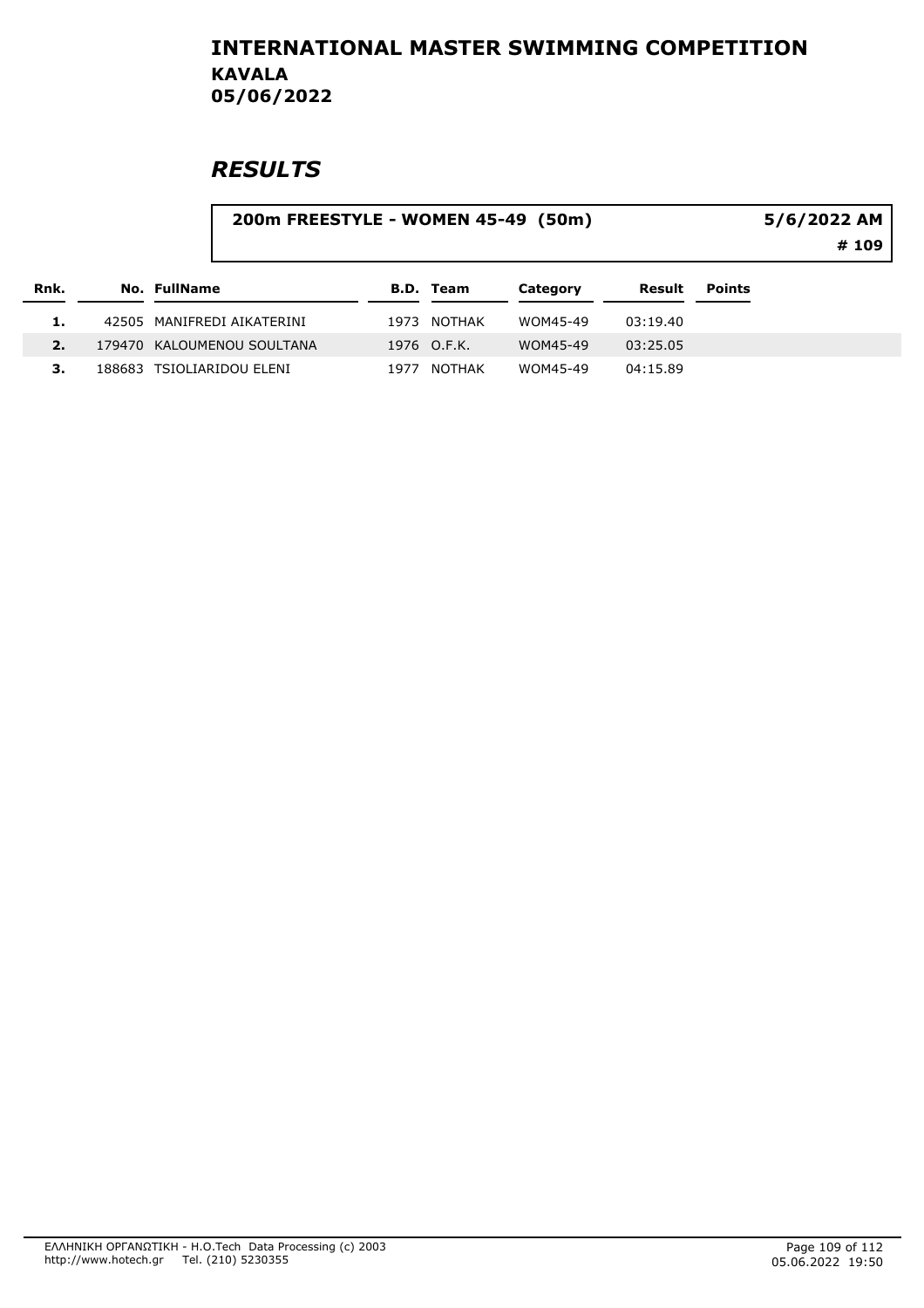# **RESULTS**

#### 200m FREESTYLE - WOMEN 50-54 (50m) # 110 5/6/2022 AM

| Rnk. | No. FullName                 | <b>B.D. Team</b>         | Category | Result   | <b>Points</b> |
|------|------------------------------|--------------------------|----------|----------|---------------|
|      | 33156 STOGIANNIDOU KLEOPATRA | 1971 E.A.T."AL.          | WOM50-54 | 02:36.46 |               |
| 2.   | GEORGIEVA NOVOSELSKA YULI    | 1970 GT SPORT            | WOM50-54 | 02:52.93 |               |
| 3.   | PEEVA MIHAYLOVA ELENA        | 1970 SC DAM MAS WOM50-54 |          | 03:40.81 |               |
| 4.   | 193020 SIDIROPOULOU HRISTINA | 1970 O.F.K.              | WOM50-54 | 04:40.33 |               |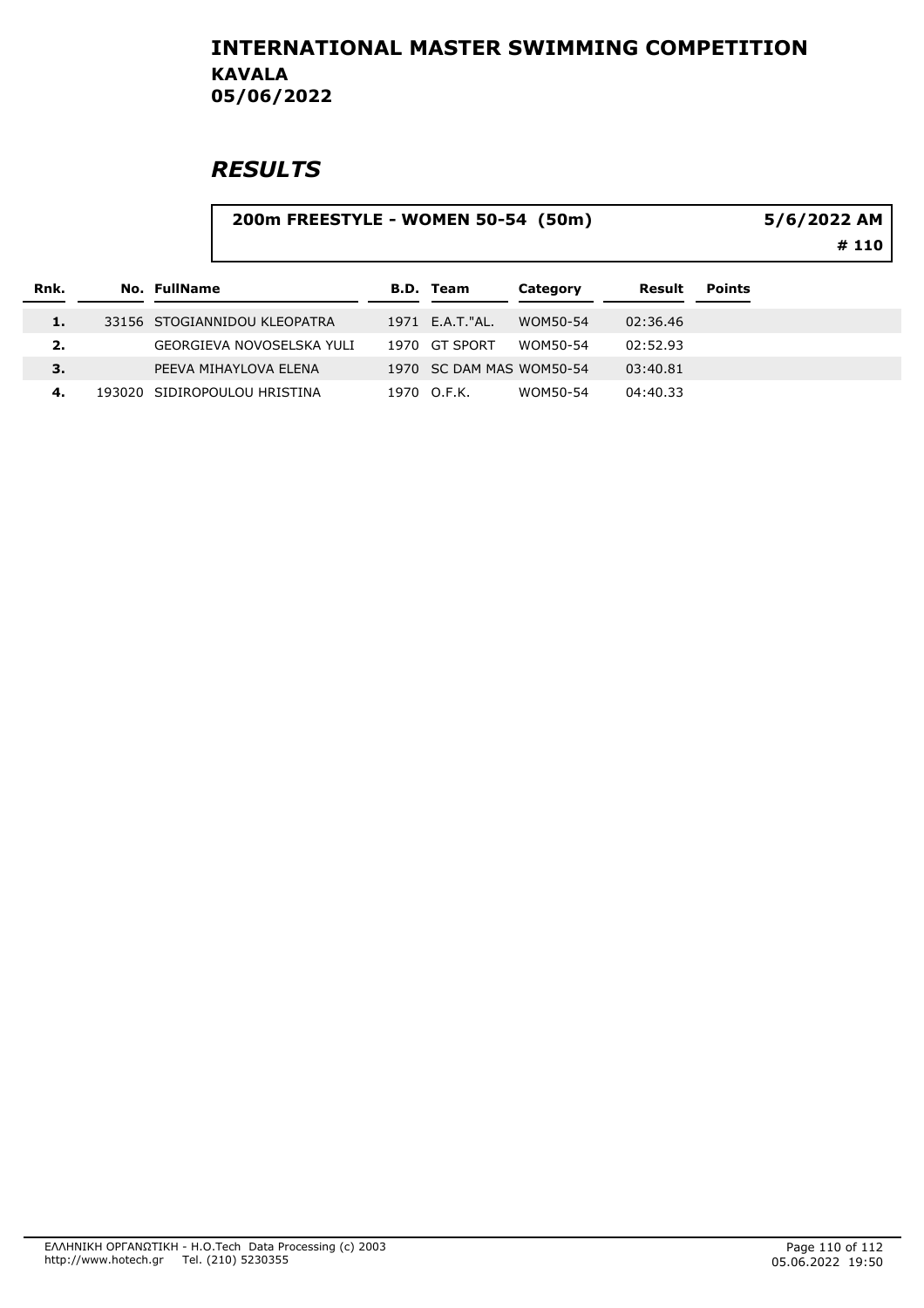|      | 200m FREESTYLE - WOMEN 55-59 (50m) |             |          | 5/6/2022 AM<br>#111 |        |  |
|------|------------------------------------|-------------|----------|---------------------|--------|--|
| Rnk. | No. FullName                       | B.D. Team   | Category | Result              | Points |  |
|      | 188343 VRANA VASILIKI              | 1964 O.F.K. | WOM55-59 | 04:40.65            |        |  |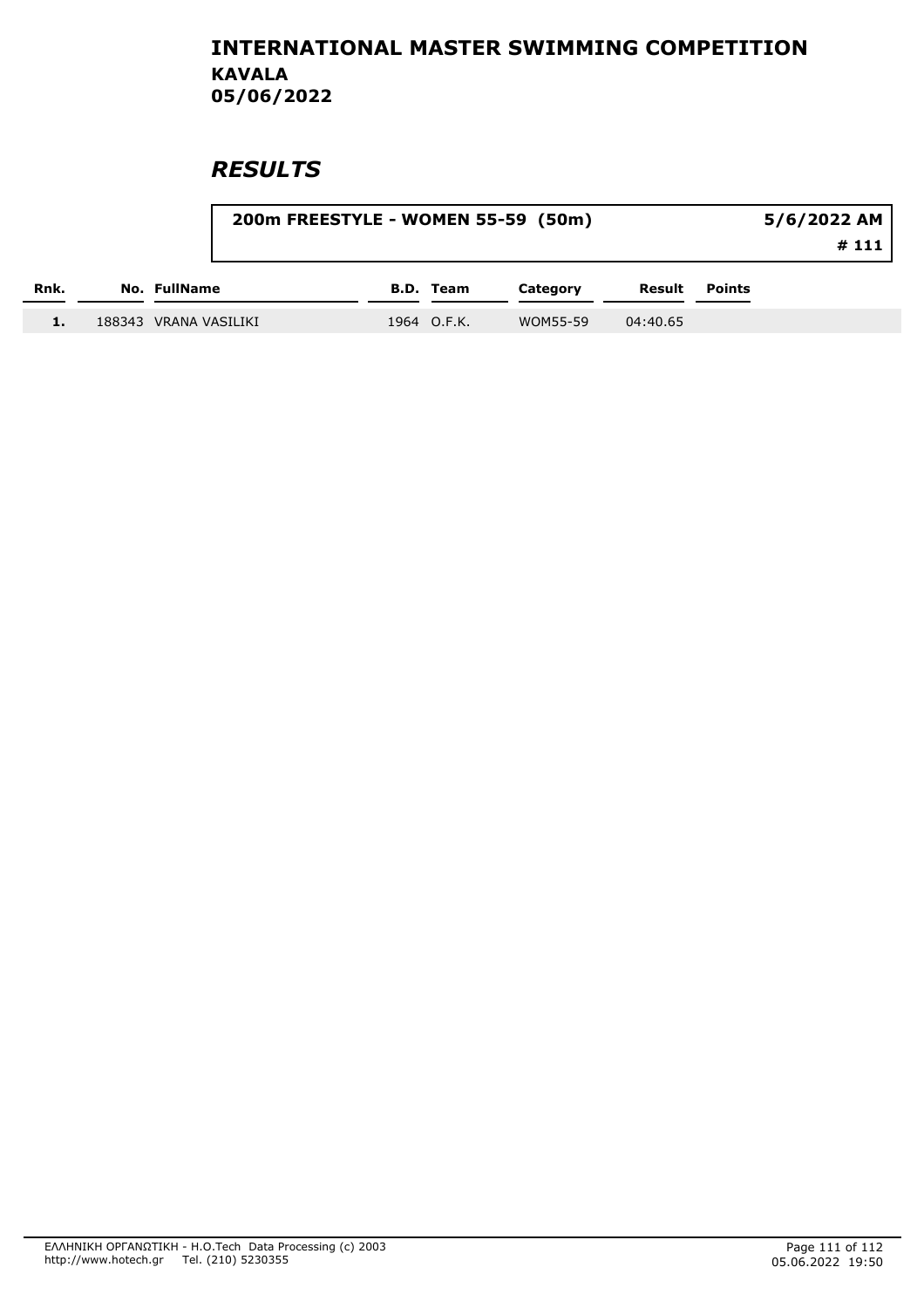|      |                            | 200m FREESTYLE - WOMEN 65-69 (50m) |                         |          |          |                      | 5/6/2022 AM |  |
|------|----------------------------|------------------------------------|-------------------------|----------|----------|----------------------|-------------|--|
|      |                            |                                    |                         |          |          |                      | # 112       |  |
| Rnk. | No. FullName               |                                    | B.D. Team               | Category |          | <b>Result Points</b> |             |  |
|      | LYUBOMILLOVA ANASTASOVA AN |                                    | 1953 LEVSKIMAS WOM65-69 |          | 04:18.49 |                      |             |  |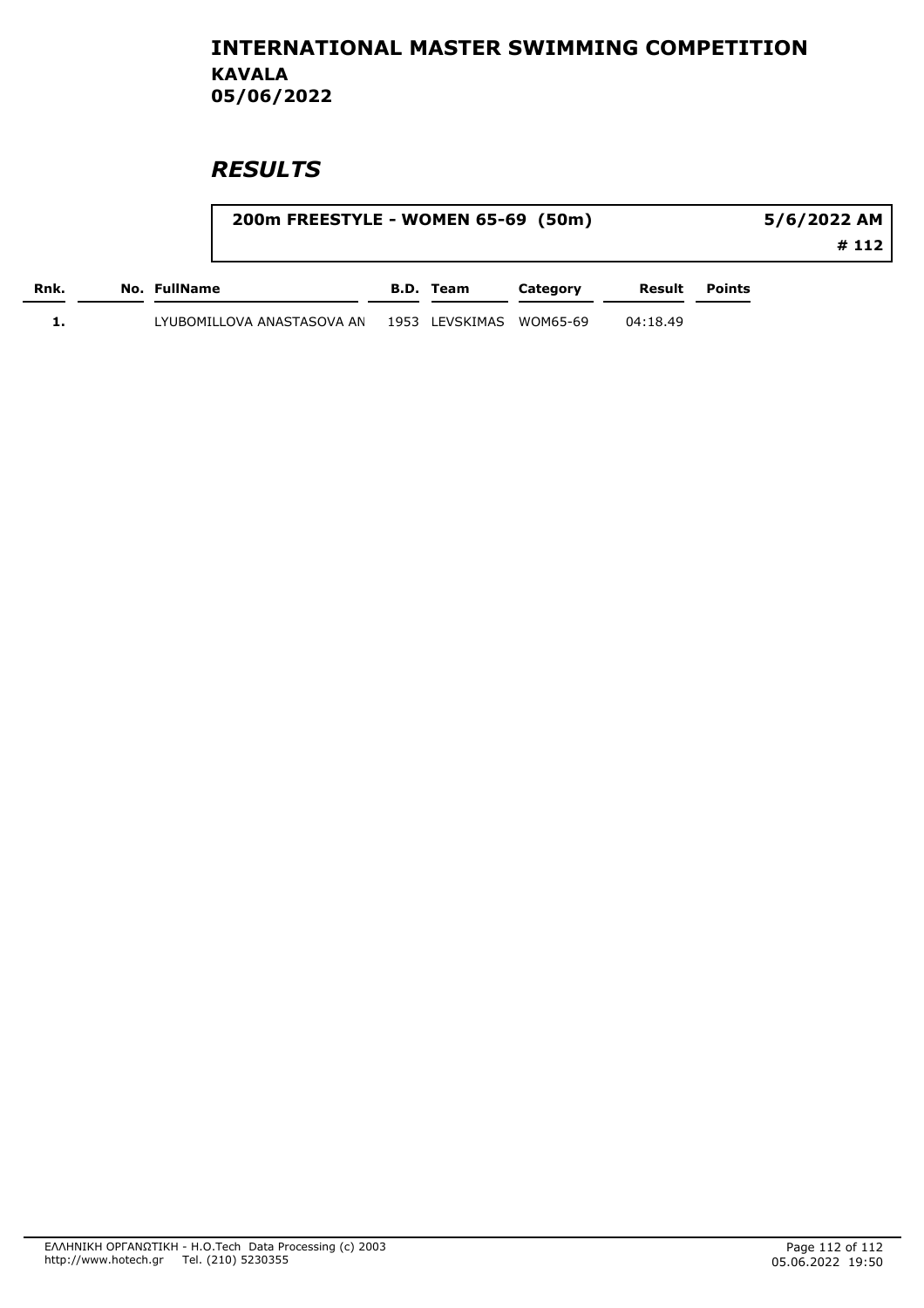|      |              | 400m FREESTYLE - MEN 30-34 (50m) |                  |                          |          |        | 5/6/2022 PM |
|------|--------------|----------------------------------|------------------|--------------------------|----------|--------|-------------|
|      |              |                                  |                  |                          |          |        | # 1         |
| Rnk. | No. FullName |                                  | <b>B.D. Team</b> | Category                 | Result   | Points |             |
|      | LUBENOV EMIL |                                  |                  | 1988 IRIRUSMAST MEN30-34 | 04:44.49 |        |             |
|      |              | KACHAUNOV TOSHEV MIHAIL          |                  | 1992 SC DAM MAS MEN30-34 | 05:10.34 |        |             |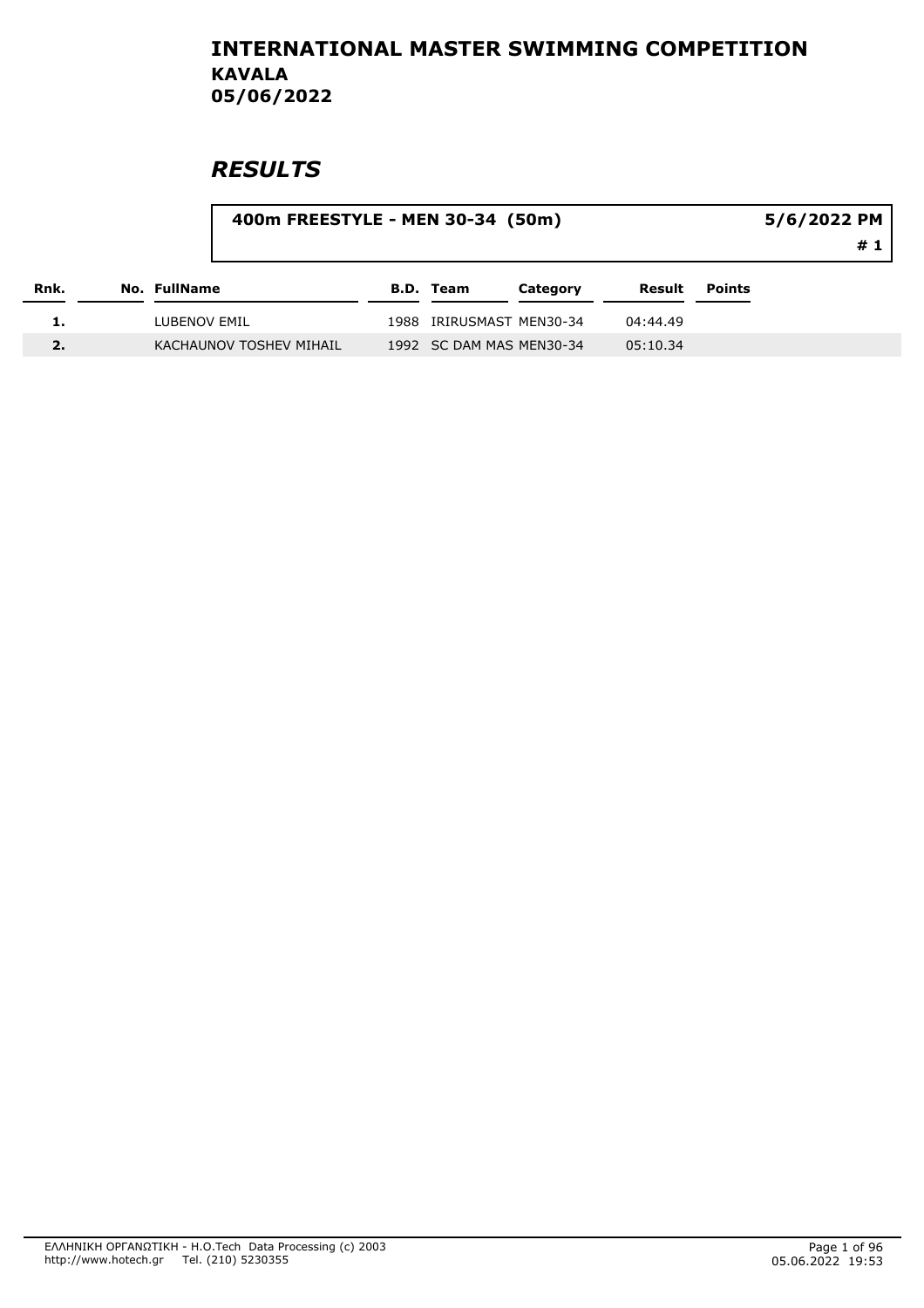|      |              |                             | 400m FREESTYLE - MEN 40-44 (50m) |             |          |          |  | 5/6/2022 PM |  |  |
|------|--------------|-----------------------------|----------------------------------|-------------|----------|----------|--|-------------|--|--|
|      |              |                             |                                  |             |          |          |  | #2          |  |  |
| Rnk. | No. FullName |                             | B.D. Team                        | Category    | Result   | Points   |  |             |  |  |
|      |              | 70160 VOULGARIDIS EYAGGELOS |                                  | 1980 O.F.K. | MEN40-44 | 05:40.46 |  |             |  |  |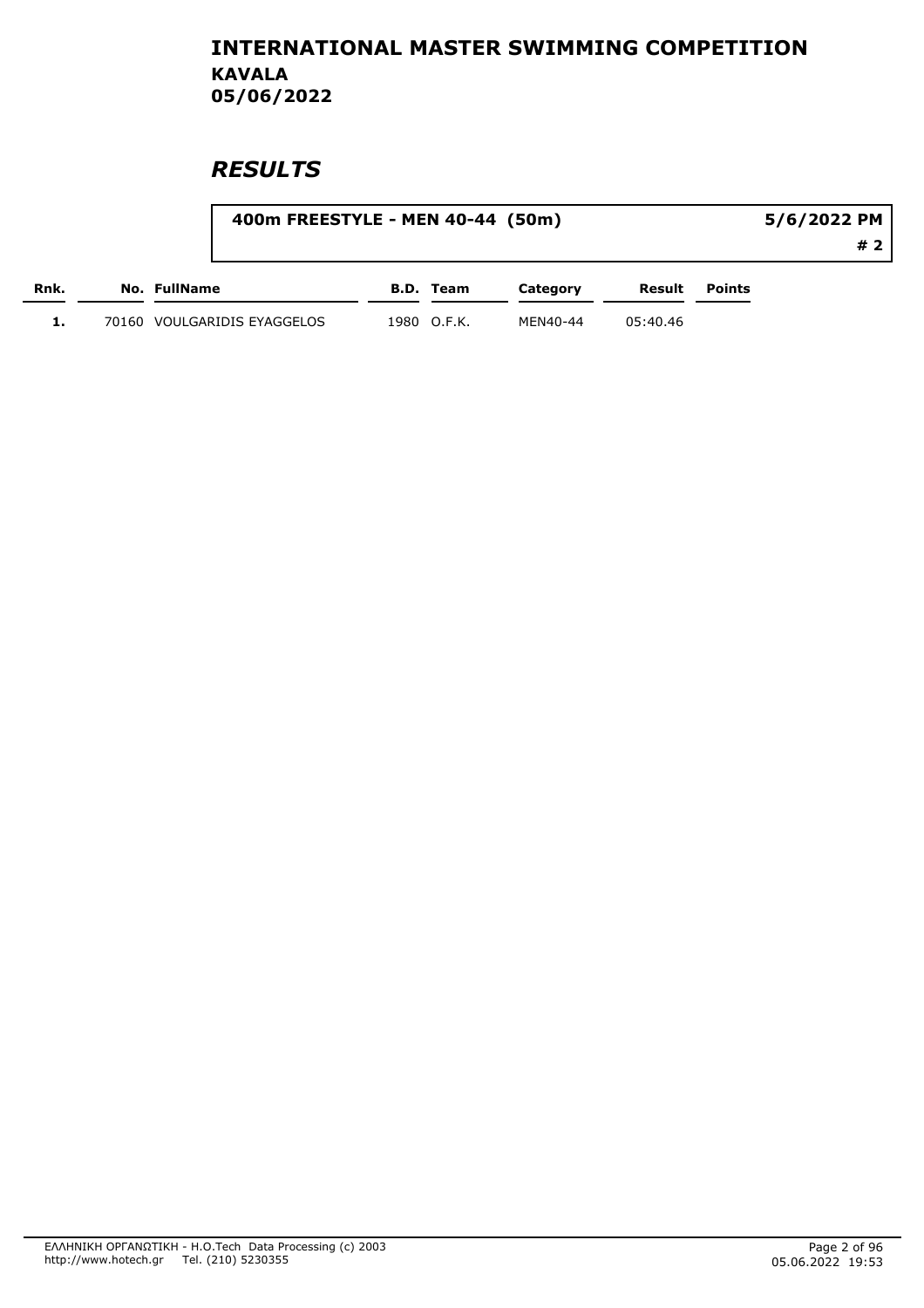### **RESULTS**

#### 400m FREESTYLE - MEN 45-49 (50m) 5/6/2022 PM

| Rnk. |        | No. FullName |                           |           | <b>B.D.</b> Team         | Category | Result   | <b>Points</b> |
|------|--------|--------------|---------------------------|-----------|--------------------------|----------|----------|---------------|
| 1.   |        |              | 48083 LETSOS KONSTADINOS  |           | 1976 E.A.T."AL.          | MEN45-49 | 05:29.67 |               |
| 2.   |        |              | BAZOVICHKI KAMENOV ALEXAN |           | 1974 SC DAM MAS MEN45-49 |          | 05:33.87 |               |
| 3.   | 199254 |              | PAPADOPOULOS STAMATIOS    | 1976 ARIS |                          | MEN45-49 | 06:19.29 |               |
| 4.   |        |              | 196586 GKOGKAS IOANNIS    |           | 1973 O.F.K.              | MEN45-49 | 06:21.60 |               |
| 5.   |        |              | 196346 PADAZIS DIMITRIOS  |           | 1974 O.F.K.              | MEN45-49 | 07:42.21 |               |
| 6.   | 194504 |              | LAZARIDIS KORNILIOS       |           | 1976 O.F.K.              | MEN45-49 | 08:21.09 |               |

IVANOV BORISLAV 1973 VIHVETSAND MEN45-49

# 3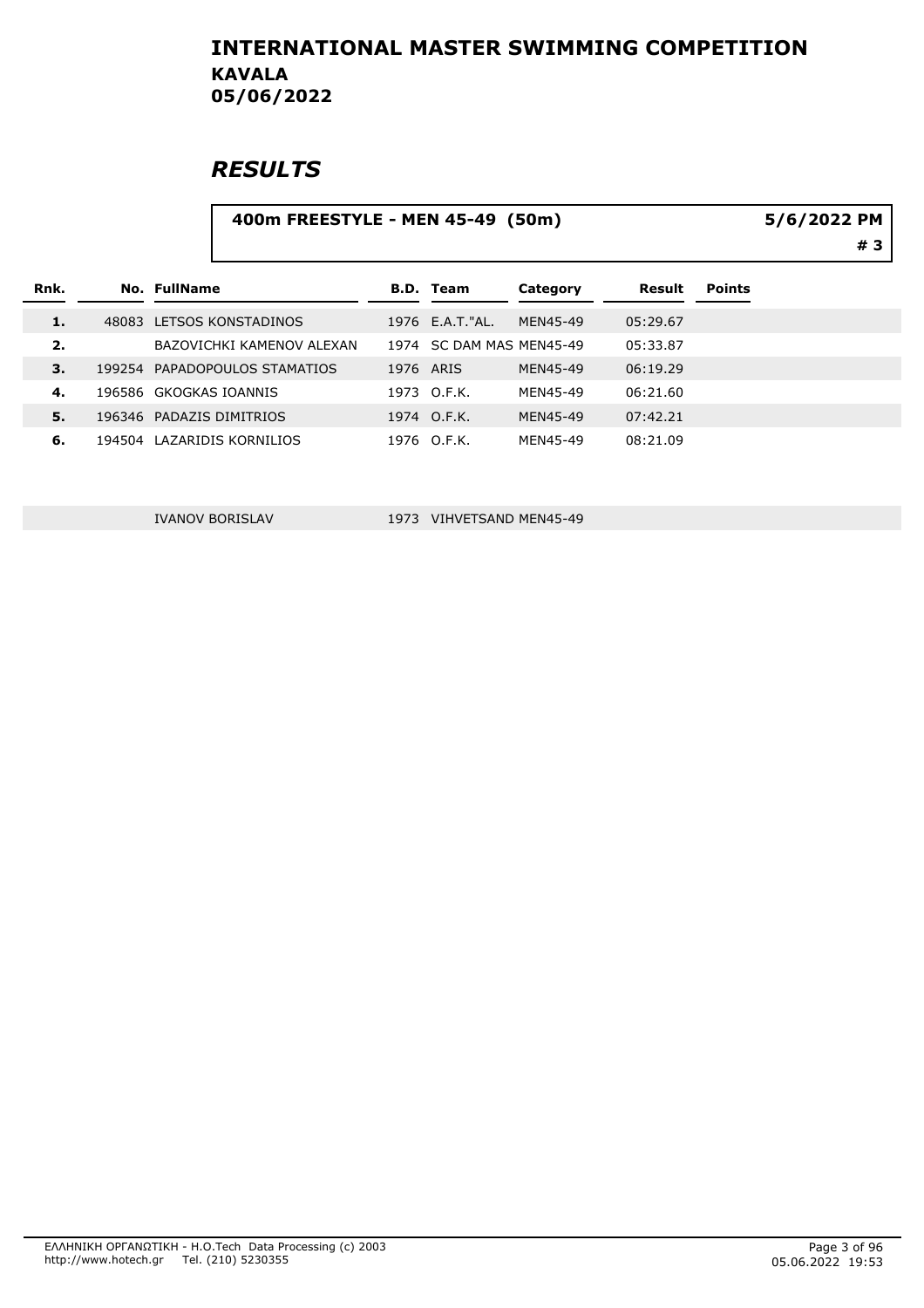|      |  |               | 5/6/2022 PM<br>#4             |      |                     |          |          |               |  |
|------|--|---------------|-------------------------------|------|---------------------|----------|----------|---------------|--|
| Rnk. |  | No. FullName  |                               |      | <b>B.D. Team</b>    | Category | Result   | <b>Points</b> |  |
| 1.   |  |               | 44622 IOANNIDIS GEORGIOS      |      | 1972 XANTH          | MEN50-54 | 05:26.31 |               |  |
| 2.   |  |               | 178976 GIANNAKOPOULOS IOANNIS |      | 1969 O.F.K.         | MEN50-54 | 06:18.31 |               |  |
| з.   |  | PETKOV STOYAN |                               | 1968 | VIHVETSAND MEN50-54 |          | 07:58.34 |               |  |
| 4.   |  |               | 194303 PAPAKOSTAS EYAGGELOS   |      | 1969 E.A.T. "AL.    | MEN50-54 | 08:41.32 |               |  |
|      |  |               |                               |      |                     |          |          |               |  |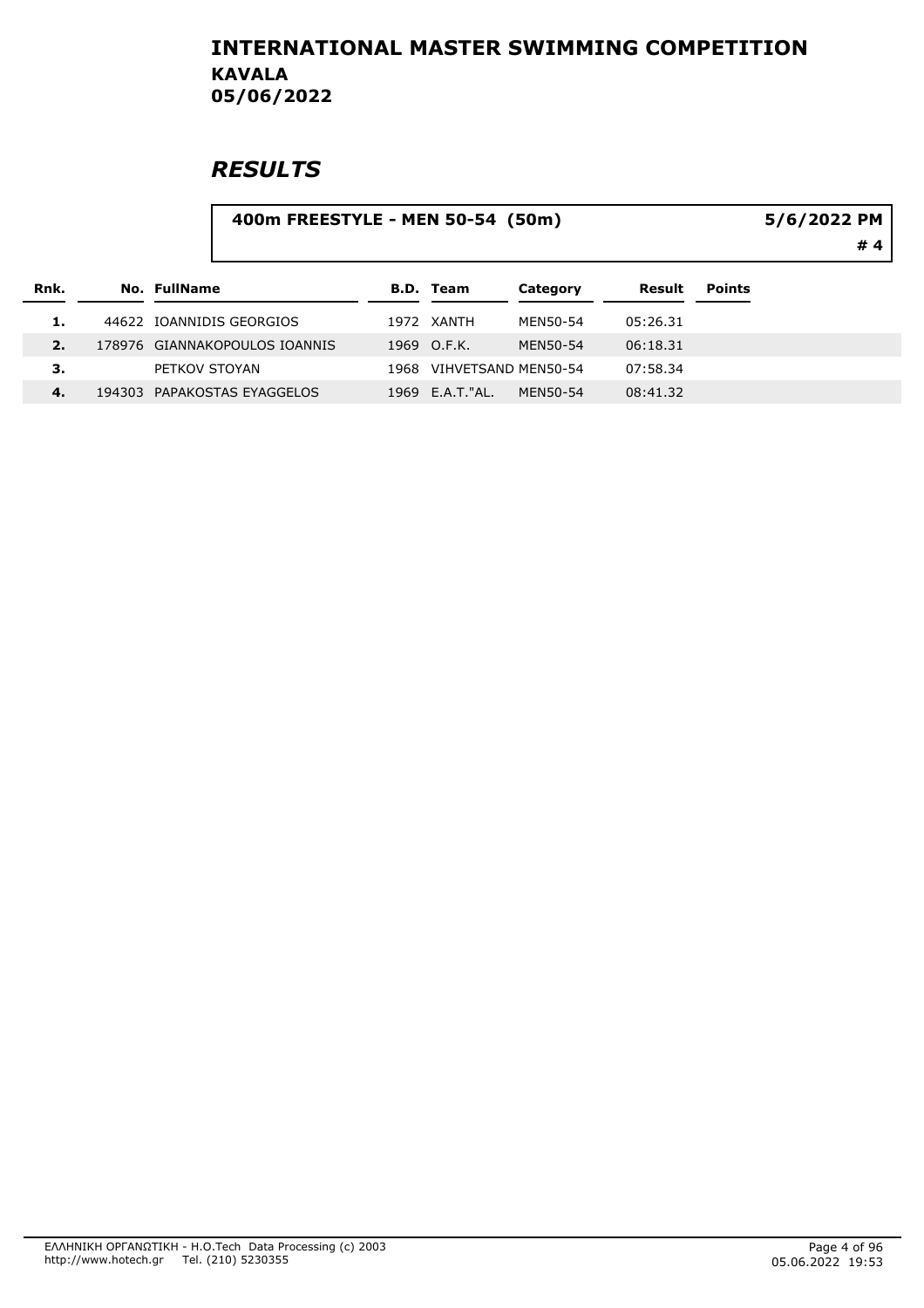### **RESULTS**

| 400m FREESTYLE - MEN 55-59 (50m) | 5/6/2022 |
|----------------------------------|----------|
|                                  |          |
|                                  |          |

| Rnk.  | No. FullName              | B.D. Team                | Category | Result   | Points |
|-------|---------------------------|--------------------------|----------|----------|--------|
| 1.    | MIRCHOVSKI IVANOV VALERI  | 1963 SC DAM MAS MEN55-59 |          | 05:42.05 |        |
| 2.    | MITREV VALENTIN           | 1963 VIHVETSAND MEN55-59 |          | 05:59.51 |        |
| З.    | 23836 ZABETOGLOU GEORGIOS | 1964 E.A.T."AL.          | MFN55-59 | 06:00.91 |        |
| $-4.$ | 194302 SERISTATIDIS IOSIF | 1963 E.A.T. "AL.         | MFN55-59 | 06:42.87 |        |

| BULAKIEV GEORGI         | 1965 VIHVETSAND MEN55-59 |  |
|-------------------------|--------------------------|--|
| 178609 KRYSILAS ADONIOS | 1966 GS.VI NIKI MEN55-59 |  |

# 5 PM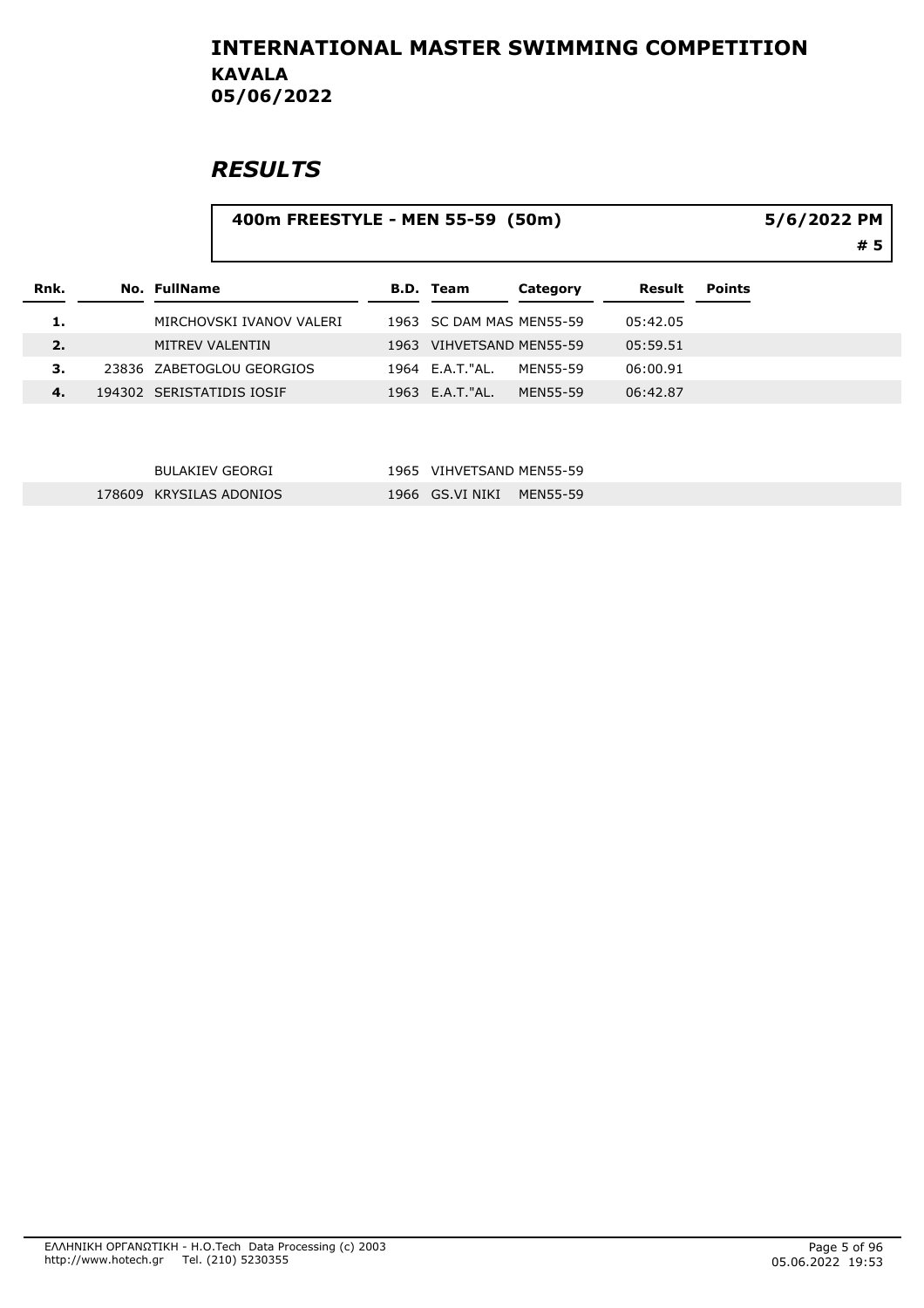|      |                               | 400m FREESTYLE - MEN 65-69 (50m) |           |          |          |        | 5/6/2022 PM |  |  |
|------|-------------------------------|----------------------------------|-----------|----------|----------|--------|-------------|--|--|
|      |                               |                                  |           |          |          |        | #6          |  |  |
| Rnk. | No. FullName                  |                                  | B.D. Team | Category | Result   | Points |             |  |  |
|      | 200740 ANDRONIKOS KONSTADINOS | 1953                             | NOTHAK    | MEN65-69 | 07:09.06 |        |             |  |  |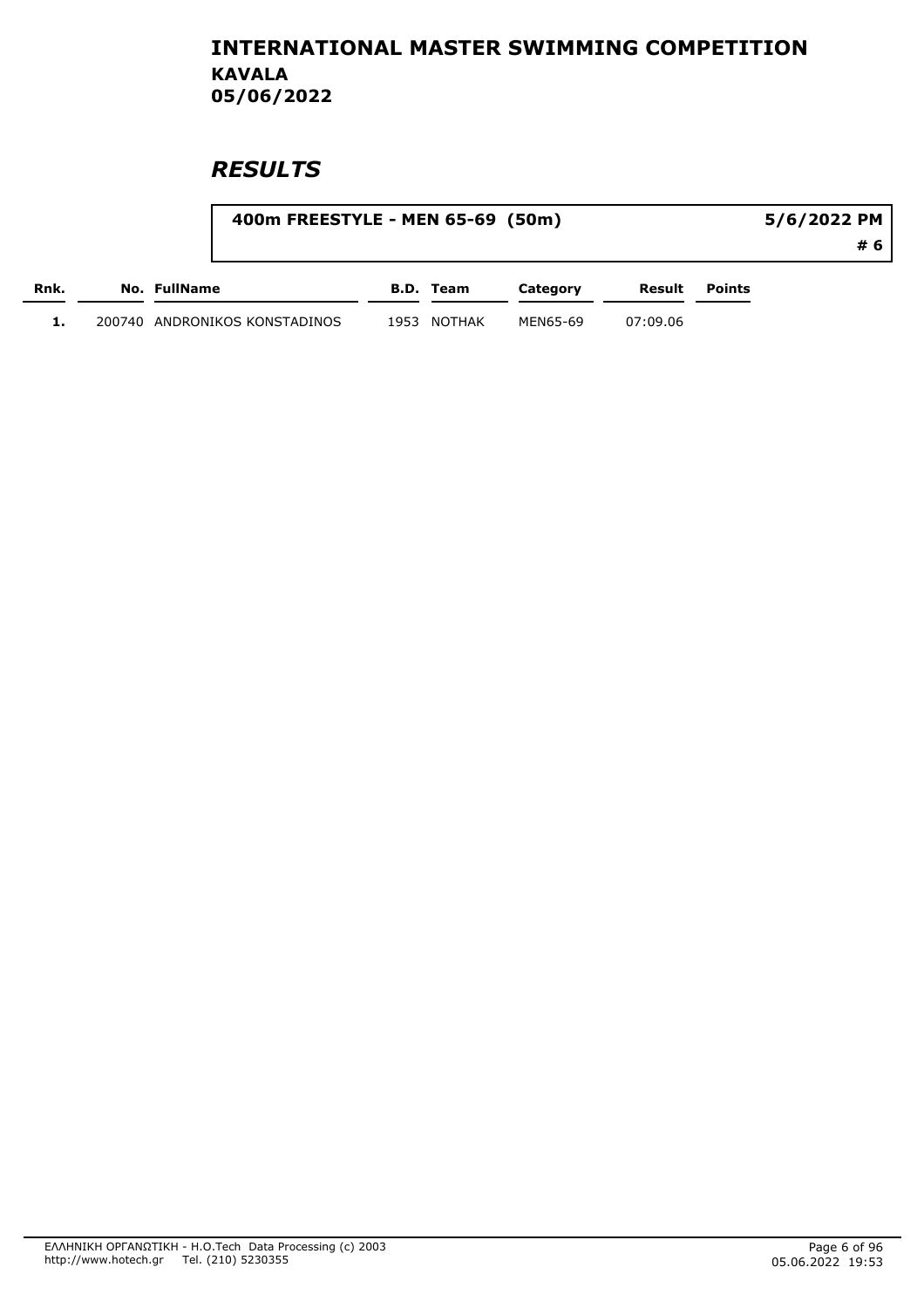|      |                          | 400m FREESTYLE - MEN 70-74 (50m) |                          |          |          |               | 5/6/2022 PM |     |
|------|--------------------------|----------------------------------|--------------------------|----------|----------|---------------|-------------|-----|
|      |                          |                                  |                          |          |          |               |             | # 7 |
| Rnk. | No. FullName             |                                  | B.D. Team                | Category | Result   | <b>Points</b> |             |     |
|      | <b>HANDZHIEV NIKOLAY</b> |                                  | 1951 IRIRUSMAST MEN70-74 |          | 07:38.46 |               |             |     |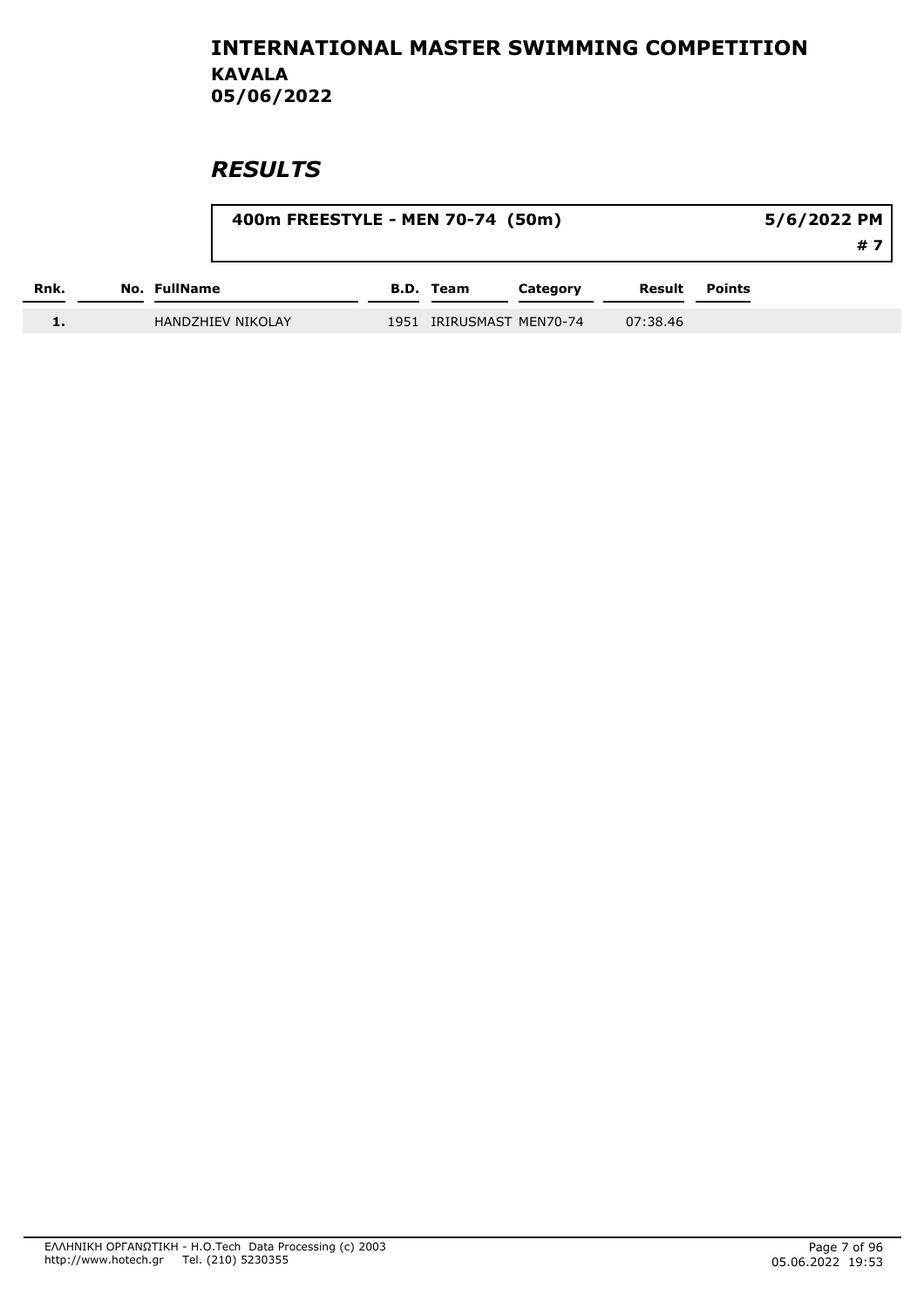|      |                      | 400m FREESTYLE - MEN 90-94 (50m) |           |                     |          |        | 5/6/2022 PM |    |
|------|----------------------|----------------------------------|-----------|---------------------|----------|--------|-------------|----|
|      |                      |                                  |           |                     |          |        |             | #8 |
| Rnk. | No. FullName         |                                  | B.D. Team | Category            | Result   | Points |             |    |
|      | <b>KERCHEV TODOR</b> | 1932                             |           | IRIRUSMAST MEN90-94 | 12:13.04 |        |             |    |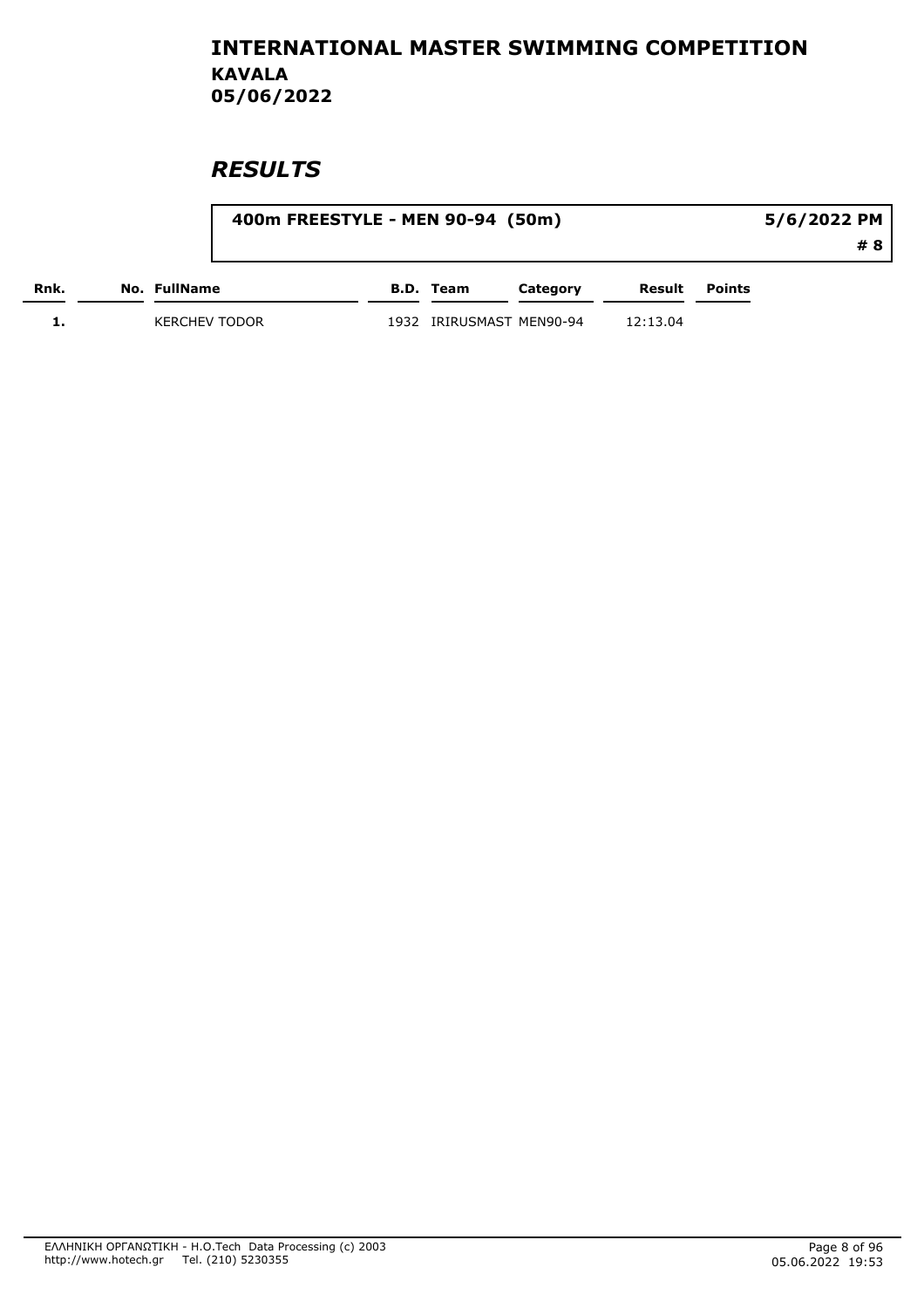|      | 400m FREESTYLE - WOMEN 25-29 (50m) |           |           |          |          |               | 5/6/2022 PM | #9 |
|------|------------------------------------|-----------|-----------|----------|----------|---------------|-------------|----|
| Rnk. | No. FullName                       |           | B.D. Team | Category | Result   | <b>Points</b> |             |    |
|      | 121225 ZIFKA EIRINI-HRYSOVALADOU   | 1994 ARIS |           | WOM25-29 | 06:46.18 |               |             |    |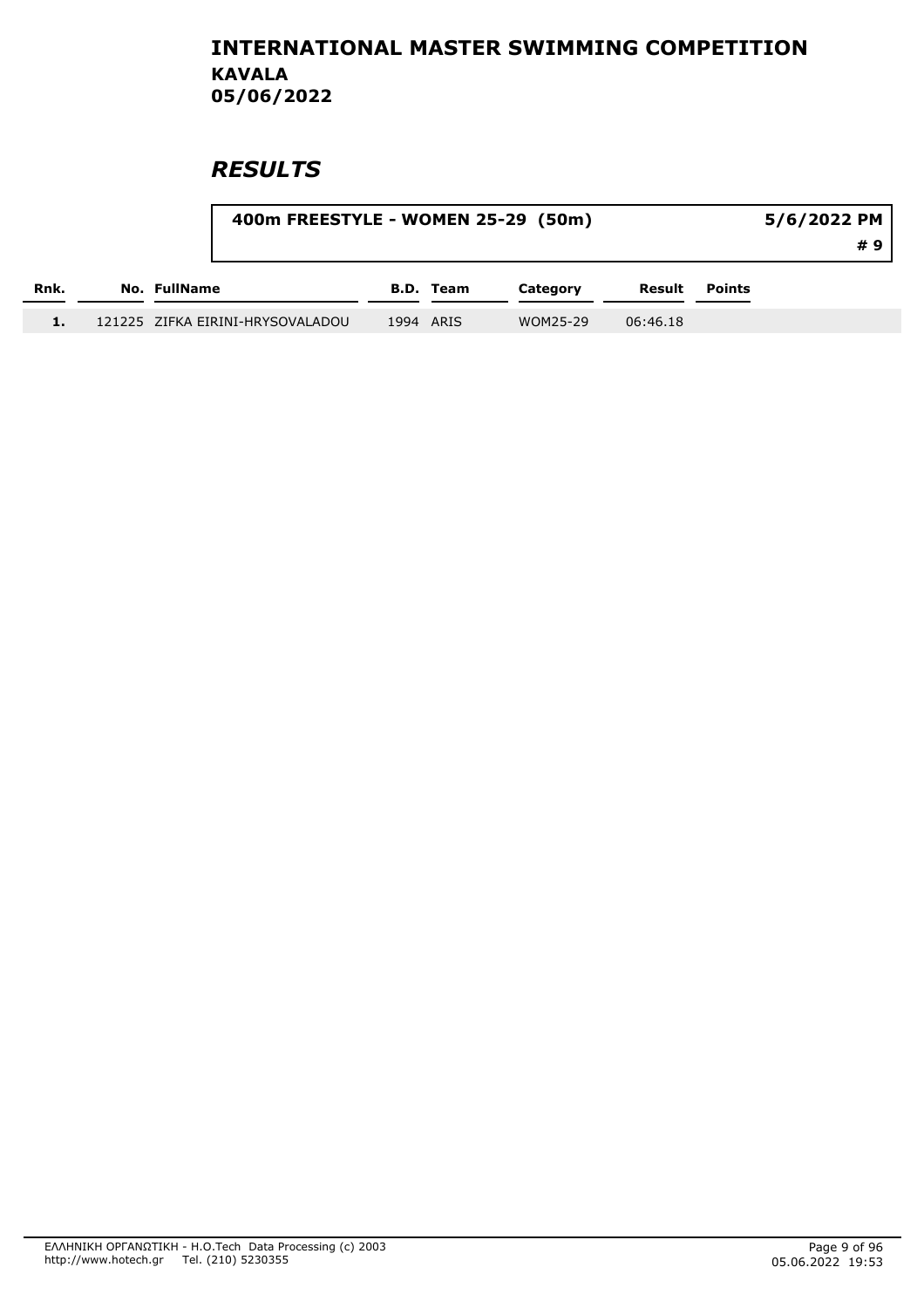|      | 400m FREESTYLE - WOMEN 30-34 (50m) |           |                          |          |        | 5/6/2022 PM |
|------|------------------------------------|-----------|--------------------------|----------|--------|-------------|
|      |                                    |           |                          |          |        | # 10        |
| Rnk. | No. FullName                       | B.D. Team | Category                 | Result   | Points |             |
|      | TRIFONOVA BORISOVA MONIKA          |           | 1988 SC DAM MAS WOM30-34 | 05:43.80 |        |             |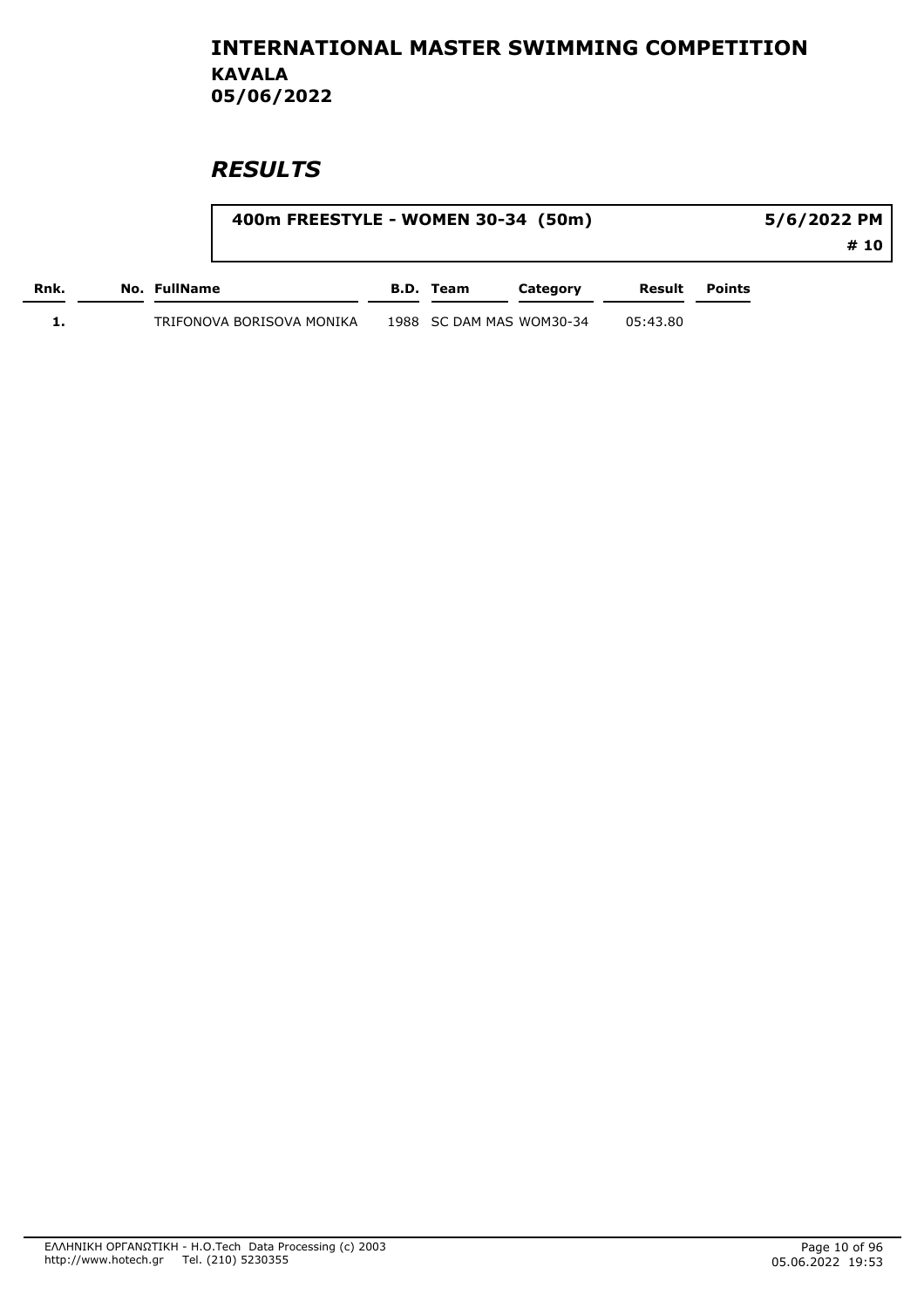|      | 400m FREESTYLE - WOMEN 40-44 (50m) |                  |          |          |               | 5/6/2022 PM<br>#11 |
|------|------------------------------------|------------------|----------|----------|---------------|--------------------|
| Rnk. | No. FullName                       | <b>B.D. Team</b> | Category | Result   | <b>Points</b> |                    |
|      | 175521 MAYRIDOU ANASTASIA          | 1980 E.A.T."AL.  | WOM40-44 | 06:23.47 |               |                    |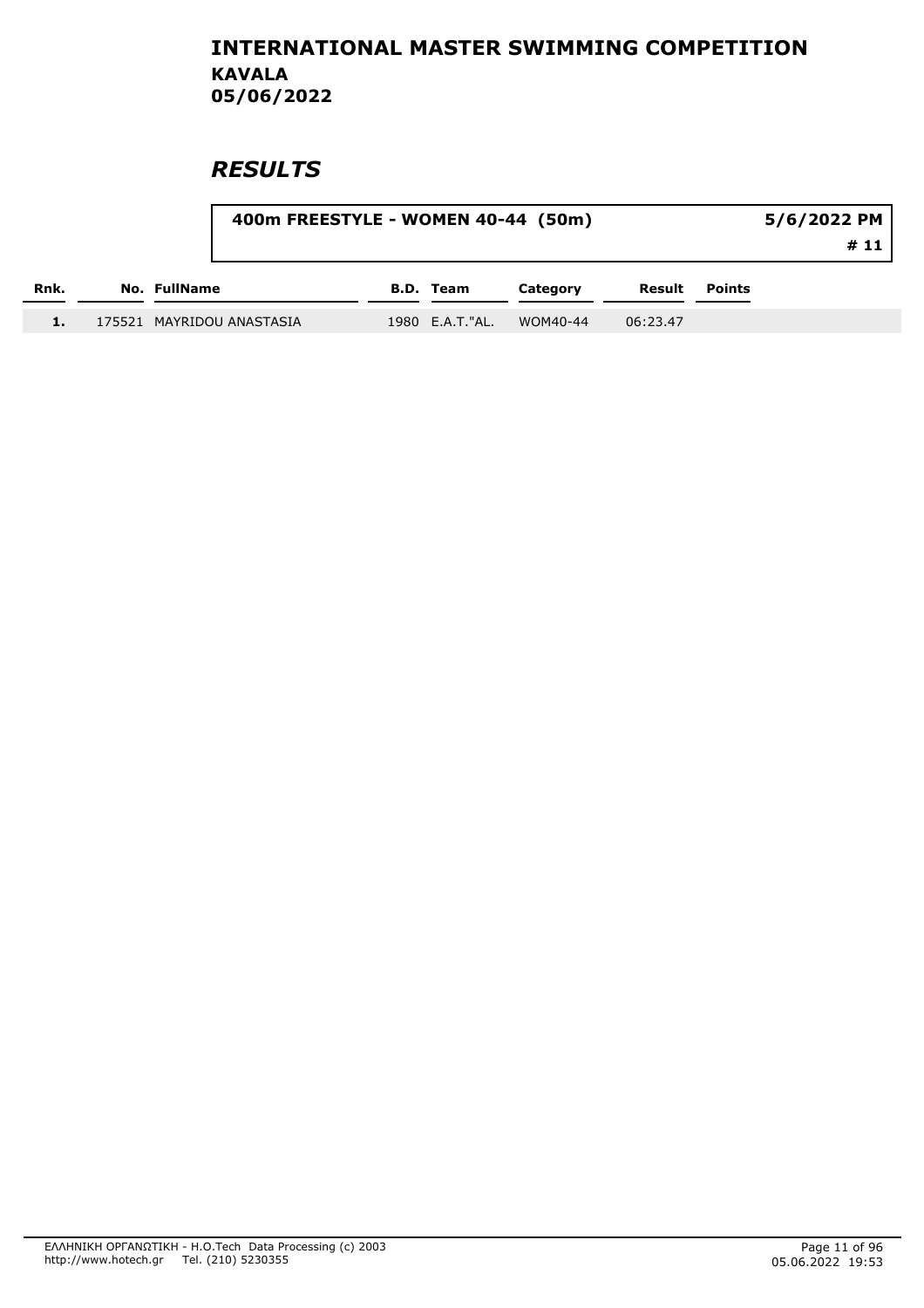|      | 400m FREESTYLE - WOMEN 45-49 (50m) |      |                    |          |          |               | 5/6/2022 PM |
|------|------------------------------------|------|--------------------|----------|----------|---------------|-------------|
|      |                                    |      |                    |          |          |               | # 12        |
| Rnk. | No. FullName                       |      | B.D. Team          | Category | Result   | <b>Points</b> |             |
|      | 192943 ZOTOU HRISTINA              | 1974 | MAKEDONIK WOM45-49 |          | 07:29.79 |               |             |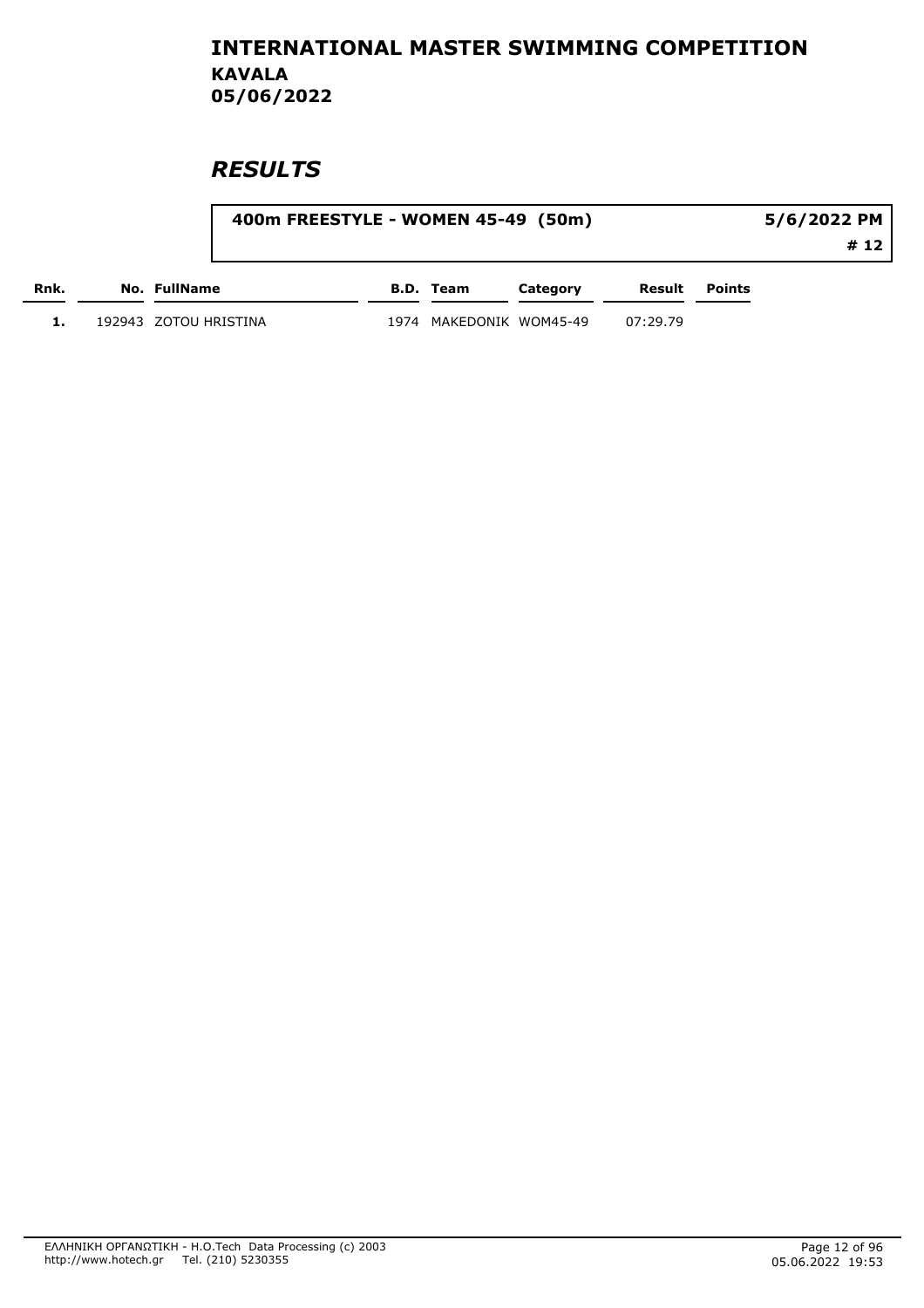|      |              | 400m FREESTYLE - WOMEN 50-54 (50m) |               |          |          |               | 5/6/2022 PM<br>#13 |
|------|--------------|------------------------------------|---------------|----------|----------|---------------|--------------------|
| Rnk. | No. FullName |                                    | B.D. Team     | Category | Result   | <b>Points</b> |                    |
|      |              | GEORGIEVA NOVOSELSKA YULI          | 1970 GT SPORT | WOM50-54 | 05:49.58 |               |                    |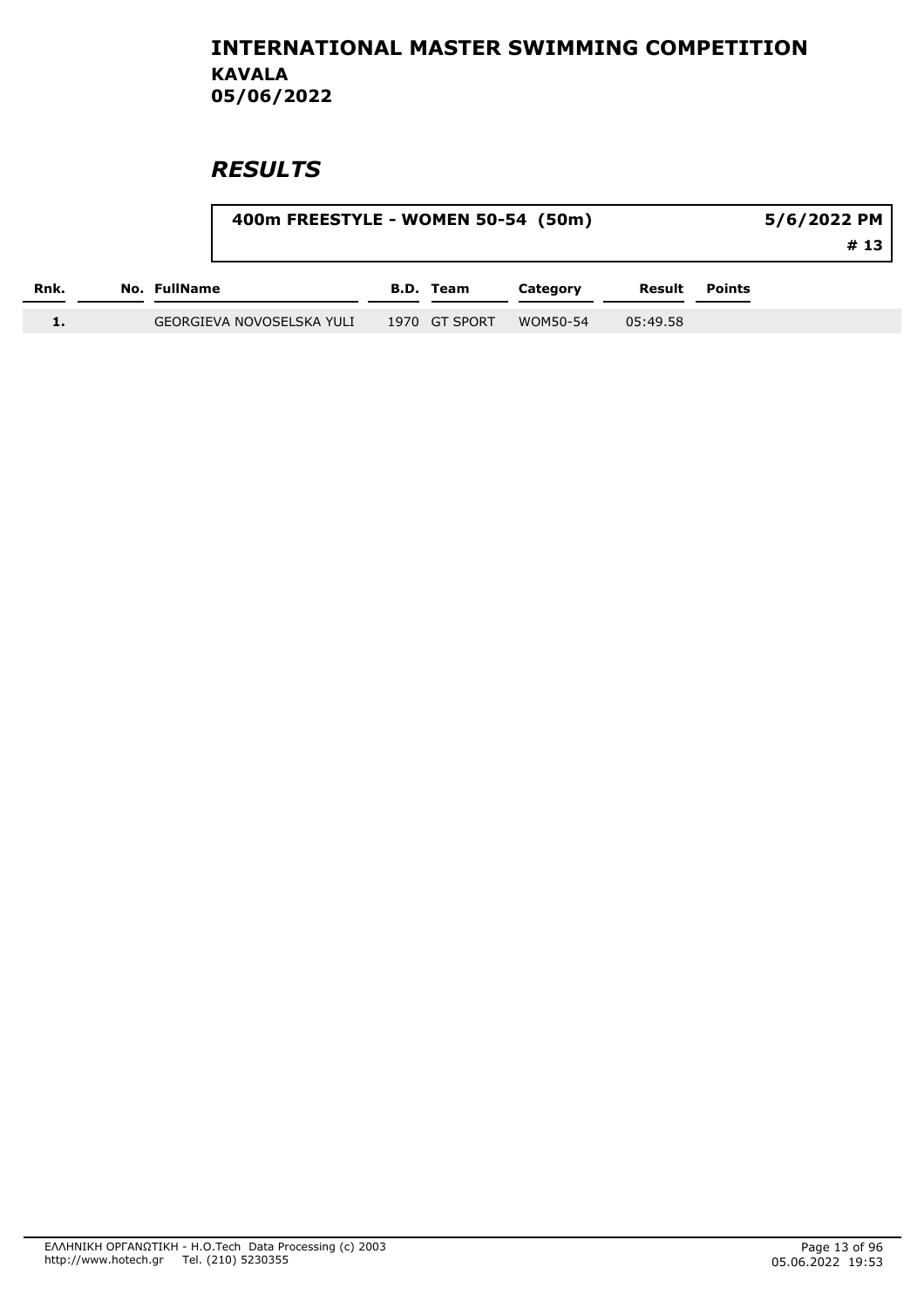|      |                            | 50m BREASTSTROKE - MEN 25-29 (50m) |                  |                          |          |               |  |
|------|----------------------------|------------------------------------|------------------|--------------------------|----------|---------------|--|
| Rnk. | No. FullName               |                                    | <b>B.D. Team</b> | Category                 | Result   | <b>Points</b> |  |
|      | 128525 LADOPOULOS NIKOLAOS |                                    | 1996 E.A.T."AL.  | MEN25-29                 | 00:32.92 |               |  |
| 2.   | PETKOV VILIYAN             |                                    |                  | 1996 VIHVETSAND MEN25-29 | 00:39.83 |               |  |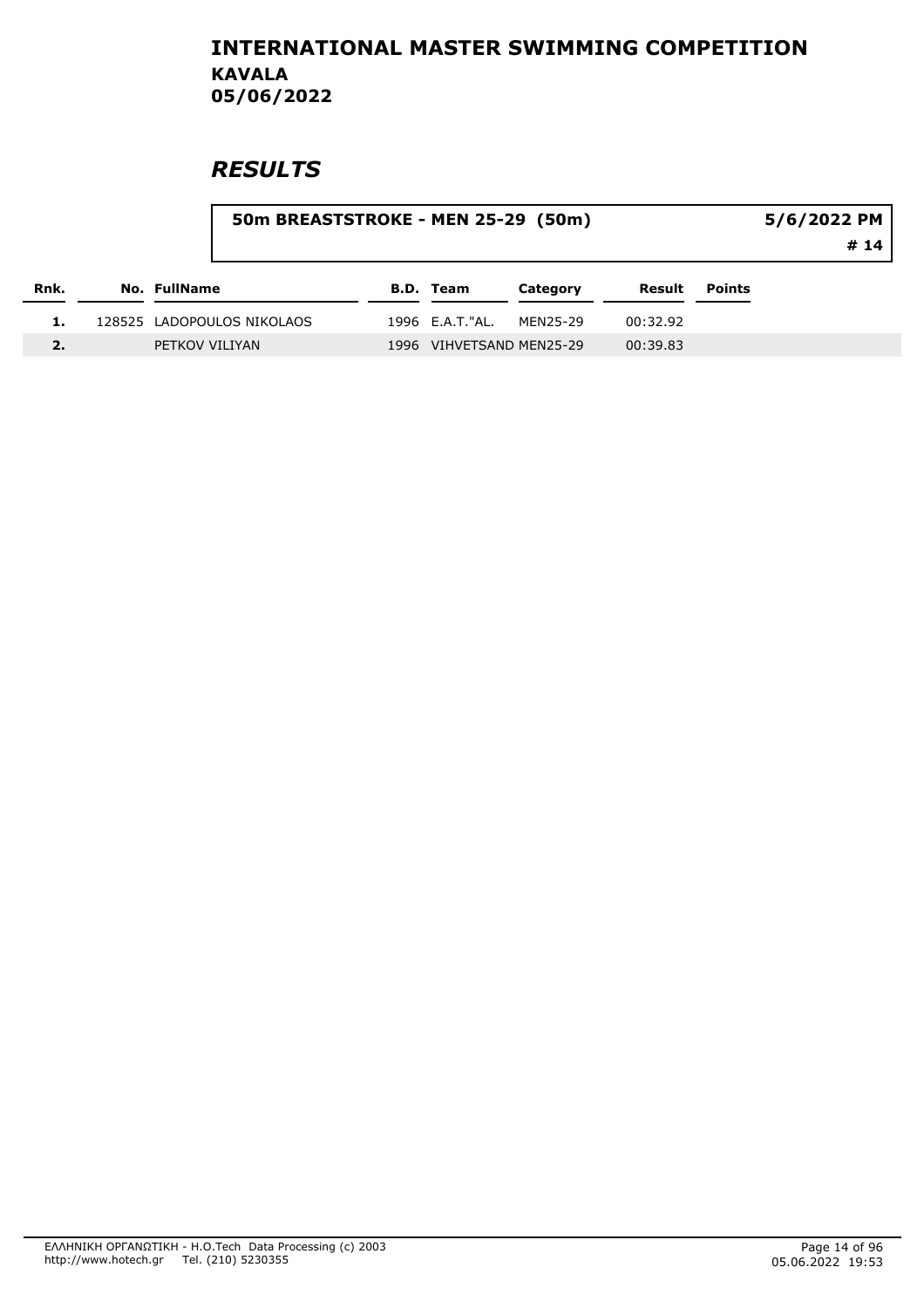|      |              | 50m BREASTSTROKE - MEN 30-34 (50m) |      |                  |                          |          |        | 5/6/2022 PM<br># 15 |
|------|--------------|------------------------------------|------|------------------|--------------------------|----------|--------|---------------------|
| Rnk. | No. FullName |                                    |      | <b>B.D. Team</b> | Category                 | Result   | Points |                     |
|      |              | KACHAUNOV TOSHEV MIHAIL            |      |                  | 1992 SC DAM MAS MEN30-34 | 00:32.75 |        |                     |
|      |              | 103439 NIKOLOPOULOS GEORGIOS       | 1988 | <b>NOTHYM</b>    | MEN30-34                 | 00:40.85 |        |                     |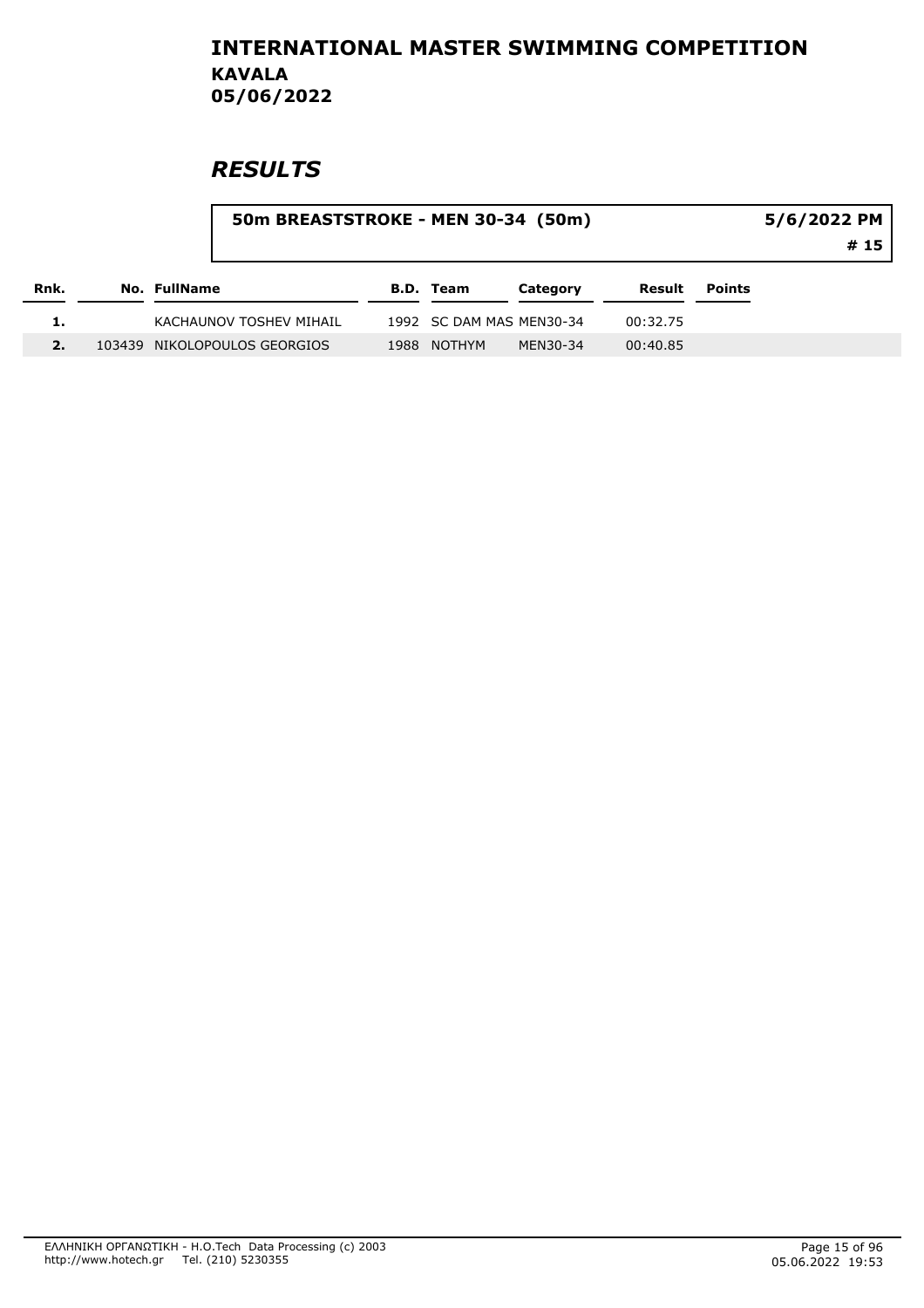|      |              | 50m BREASTSTROKE - MEN 35-39 (50m) |          |                          |          |          |               | 5/6/2022 PM<br># 16 |
|------|--------------|------------------------------------|----------|--------------------------|----------|----------|---------------|---------------------|
| Rnk. | No. FullName |                                    |          | <b>B.D. Team</b>         | Category | Result   | <b>Points</b> |                     |
|      |              | 66094 KOURLIOUROS NIKOLAOS         | 1983 PAO |                          | MEN35-39 | 00:35.22 |               |                     |
| 2.   |              | 95615 PAPADOPOULOS PETROS          |          | 1984 E.A.T."AL.          | MEN35-39 | 00:39.93 |               |                     |
| З.   |              | BOZHANOV LYUBOMIROV BORI           |          | 1986 SC DAM MAS MEN35-39 |          | 00:41.36 |               |                     |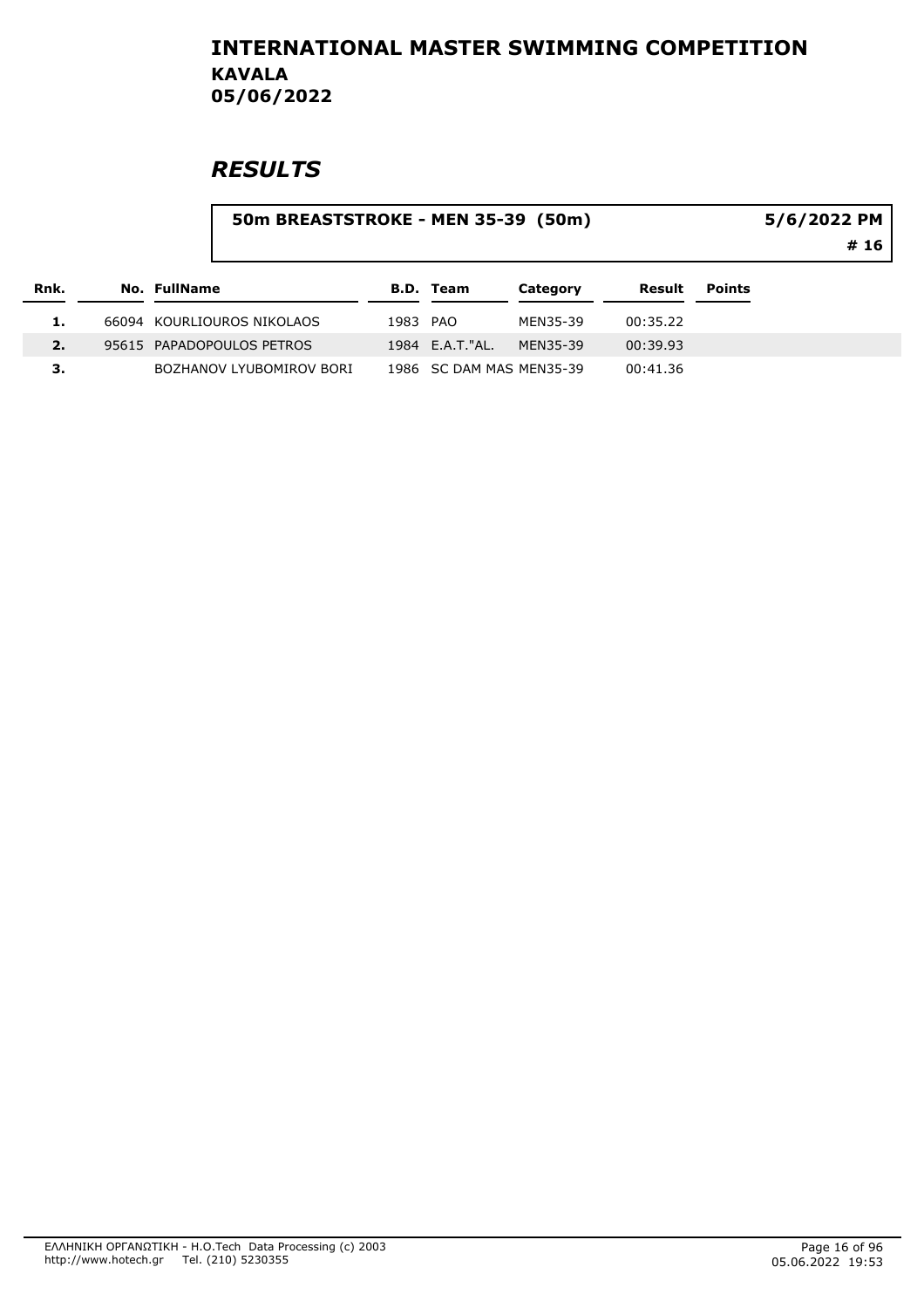|      |        | 50m BREASTSTROKE - MEN 40-44 (50m) |                  |                          |          |               | 5/6/2022 PM<br># 17 |
|------|--------|------------------------------------|------------------|--------------------------|----------|---------------|---------------------|
| Rnk. |        | No. FullName                       | <b>B.D. Team</b> | Category                 | Result   | <b>Points</b> |                     |
| 1.   |        | 62480 PELTOGLOU STERGIOS           | 1978 O.F.K.      | MEN40-44                 | 00:39.82 |               |                     |
| 2.   |        | 52817 STRADZIAS STEFANOS           | 1978 E.A.T."AL.  | MFN40-44                 | 00:40.40 |               |                     |
| 3.   | 182327 | FOURNARIS APOSTOLOS-GEORG          | 1978 OEANAV      | MEN40-44                 | 00:43.26 |               |                     |
| 4.   |        | PETKOV PETKOV DIMITAR              |                  | 1978 SC DAM MAS MEN40-44 | 00:43.49 |               |                     |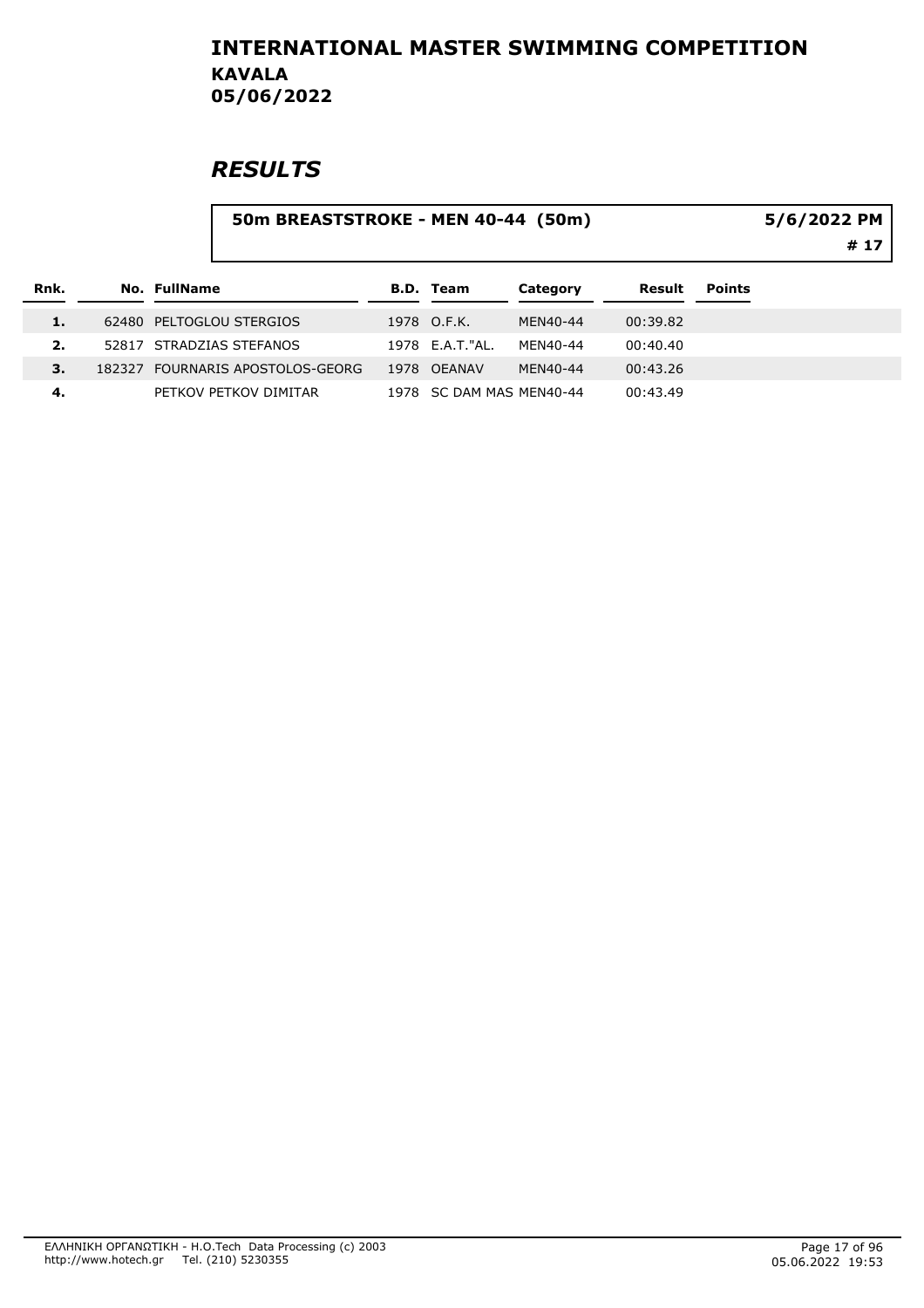# **RESULTS**

#### 50m BREASTSTROKE - MEN 45-49 (50m)

5/6/2022 PM

# 18

| Rnk. |       | No. FullName               |      | <b>B.D.</b> Team    | Category | Result   | <b>Points</b> |
|------|-------|----------------------------|------|---------------------|----------|----------|---------------|
| 1.   | 54088 | VARONAS HRISTOS            |      | 1976 NOTHAK         | MEN45-49 | 00:36.84 |               |
| 2.   |       | BITCHEV GEORGIEV ALEXANDER | 1973 | SC DAM MAS MEN45-49 |          | 00:40.67 |               |
| 3.   |       | <b>VATAHOV TOMISLAV</b>    | 1975 | VIHVETSAND MEN45-49 |          | 00:42.32 |               |
| 4.   |       | 47780 MERTZIMEKIS GEORGIOS |      | 1974 O.F.K.         | MEN45-49 | 00:43.46 |               |
| 5.   |       | 193024 KARALIS APOSTOLOS   |      | 1976 O.F.K.         | MEN45-49 | 00:48.32 |               |
| 6.   |       | 188062 DIMOS NIKOLAOS      |      | 1975 O.F.K.         | MEN45-49 | 00:51.71 |               |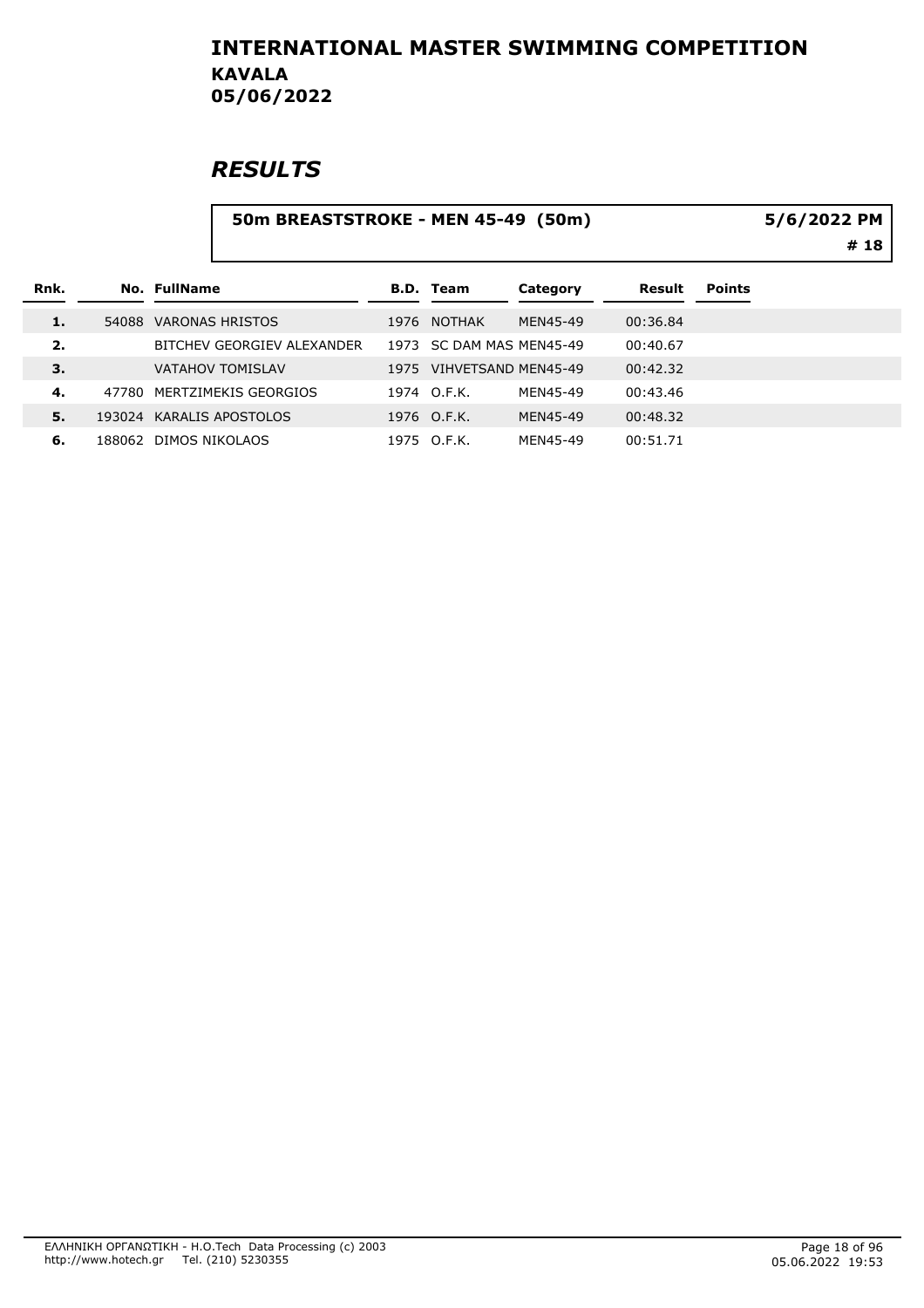|      |              | 50m BREASTSTROKE - MEN 50-54 (50m) |                          |          |          |               | 5/6/2022 PM<br># 19 |  |  |
|------|--------------|------------------------------------|--------------------------|----------|----------|---------------|---------------------|--|--|
| Rnk. | No. FullName |                                    | <b>B.D. Team</b>         | Category | Result   | <b>Points</b> |                     |  |  |
| 1.   |              | RIZOV STRASHIMIROV PLAMEN          | 1968 SC DAM MAS MEN50-54 |          | 00:39.36 |               |                     |  |  |
| 2.   |              | KALINOV RANGELOV ATANAS            | 1972 SC DAM MAS MEN50-54 |          | 00:41.26 |               |                     |  |  |
| 3.   |              | 49552 KASIMIDIS NIKOLAOS           | 1972 NOTHAK              | MEN50-54 | 00:43.20 |               |                     |  |  |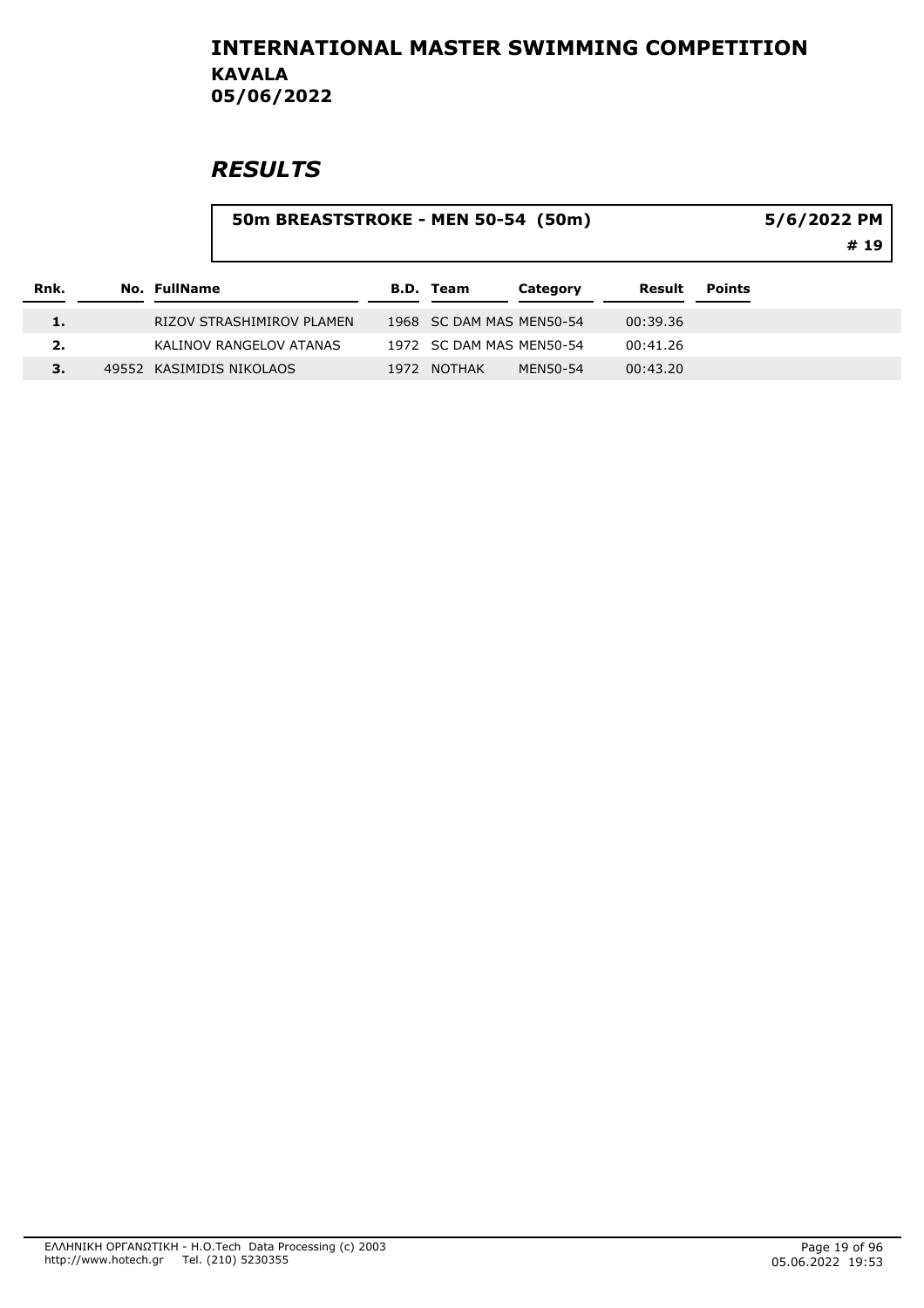|      |              | 50m BREASTSTROKE - MEN 55-59 (50m) |      |                  |          | 5/6/2022 PM |               |      |  |
|------|--------------|------------------------------------|------|------------------|----------|-------------|---------------|------|--|
|      |              |                                    |      |                  |          |             |               | # 20 |  |
| Rnk. | No. FullName |                                    |      | <b>B.D. Team</b> | Category | Result      | <b>Points</b> |      |  |
|      |              | 46597 VERGAS NIKOLAOS              |      | 1965 E.A.T. "AL. | MEN55-59 | 00:41.17    |               |      |  |
| 2.   |              | 30148 KOTZIAS ANASTASIOS           |      | 1963 NOVA        | MEN55-59 | 00:41.29    |               |      |  |
|      |              | 199318 MANDALIDIS VASILEIOS        | 1965 | NOTHAK           | MEN55-59 | 01:06.94    |               |      |  |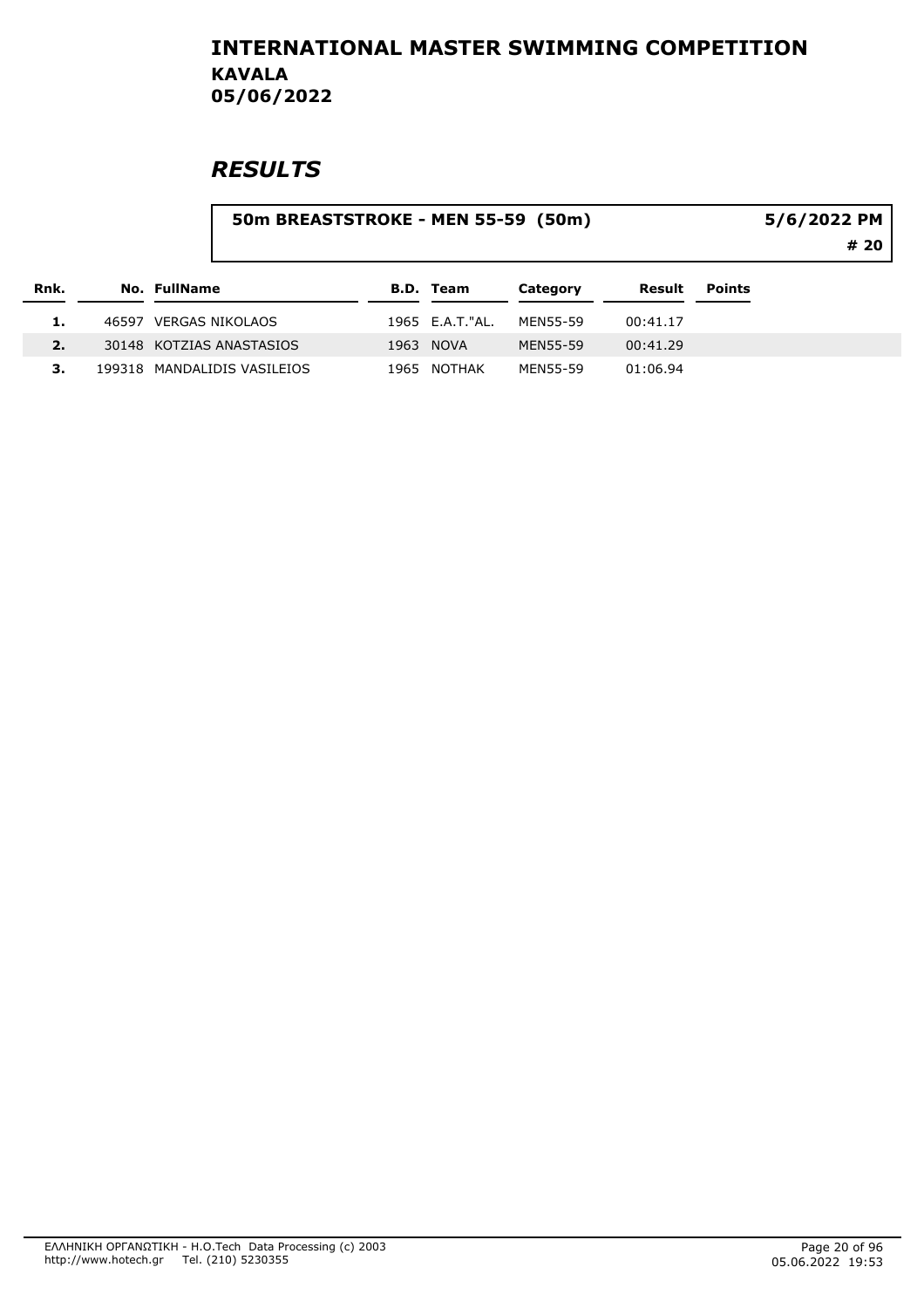|      |              |                    | 50m BREASTSTROKE - MEN 65-69 (50m) |                  |                     |          |               | 5/6/2022 PM |
|------|--------------|--------------------|------------------------------------|------------------|---------------------|----------|---------------|-------------|
|      |              |                    |                                    |                  |                     |          |               | # 21        |
| Rnk. | No. FullName |                    |                                    | <b>B.D.</b> Team | Category            | Result   | <b>Points</b> |             |
| ∸-   |              | <b>TASEV ILIYA</b> | 1953                               |                  | VIHVETSAND MEN65-69 | 00:51.39 |               |             |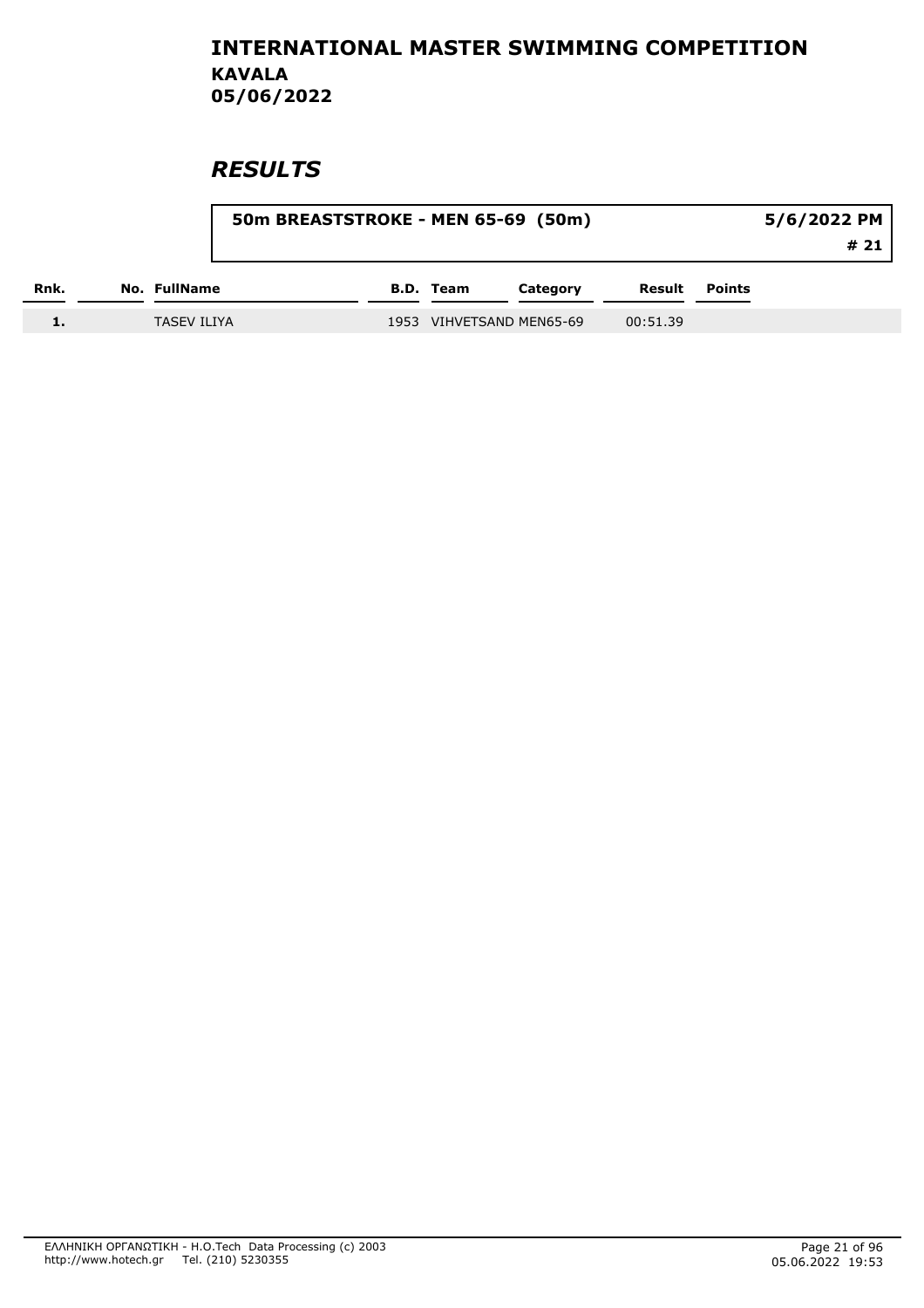|      | 50m BREASTSTROKE - MEN 70-74 (50m) |      |                    |          |          |               | 5/6/2022 PM |
|------|------------------------------------|------|--------------------|----------|----------|---------------|-------------|
|      |                                    |      |                    |          |          |               | # 22        |
| Rnk. | No. FullName                       |      | B.D. Team          | Category | Result   | <b>Points</b> |             |
|      | 192850 GEORGIADIS NIKOLAOS         | 1952 | PANIONIOS MEN70-74 |          | 00:51.28 |               |             |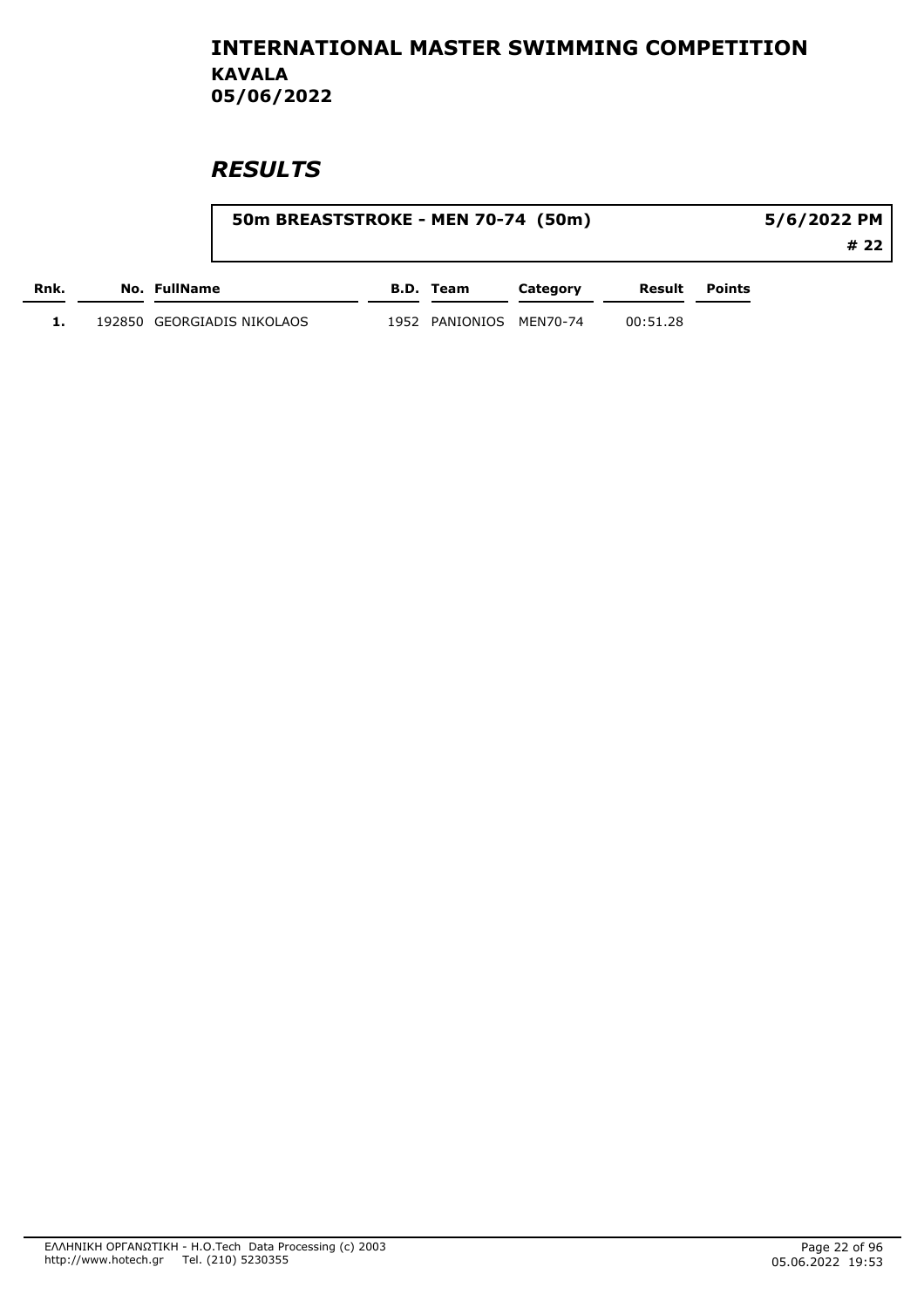|      |                      | 50m BREASTSTROKE - MEN 75-79 (50m) |                  |          |          |        | 5/6/2022 PM |
|------|----------------------|------------------------------------|------------------|----------|----------|--------|-------------|
|      |                      |                                    |                  |          |          |        | # 23        |
| Rnk. | No. FullName         |                                    | <b>B.D.</b> Team | Category | Result   | Points |             |
|      | 179422 HAINAS PETROS | 1943                               | <b>NOTHAK</b>    | MEN75-79 | 00:59.95 |        |             |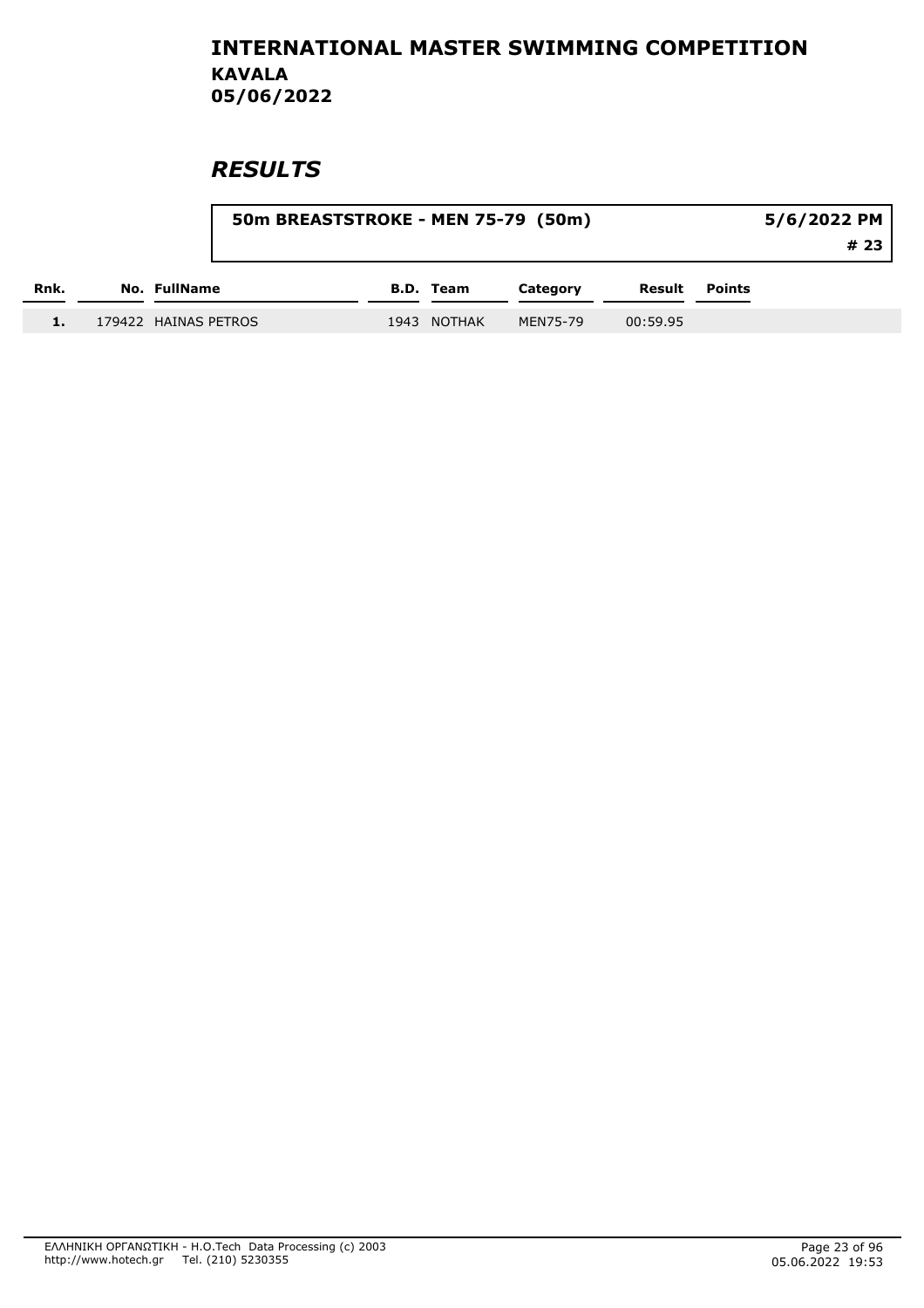|      | 50m BREASTSTROKE - MEN 85-89 (50m) |           |                          |          | 5/6/2022 PM          |      |  |
|------|------------------------------------|-----------|--------------------------|----------|----------------------|------|--|
|      |                                    |           |                          |          |                      | # 24 |  |
| Rnk. | No. FullName                       | B.D. Team | Category                 |          | <b>Result</b> Points |      |  |
|      | MANOV DRAGANOV NIKOLA              |           | 1935 SC DAM MAS MEN85-89 | 01:41.35 |                      |      |  |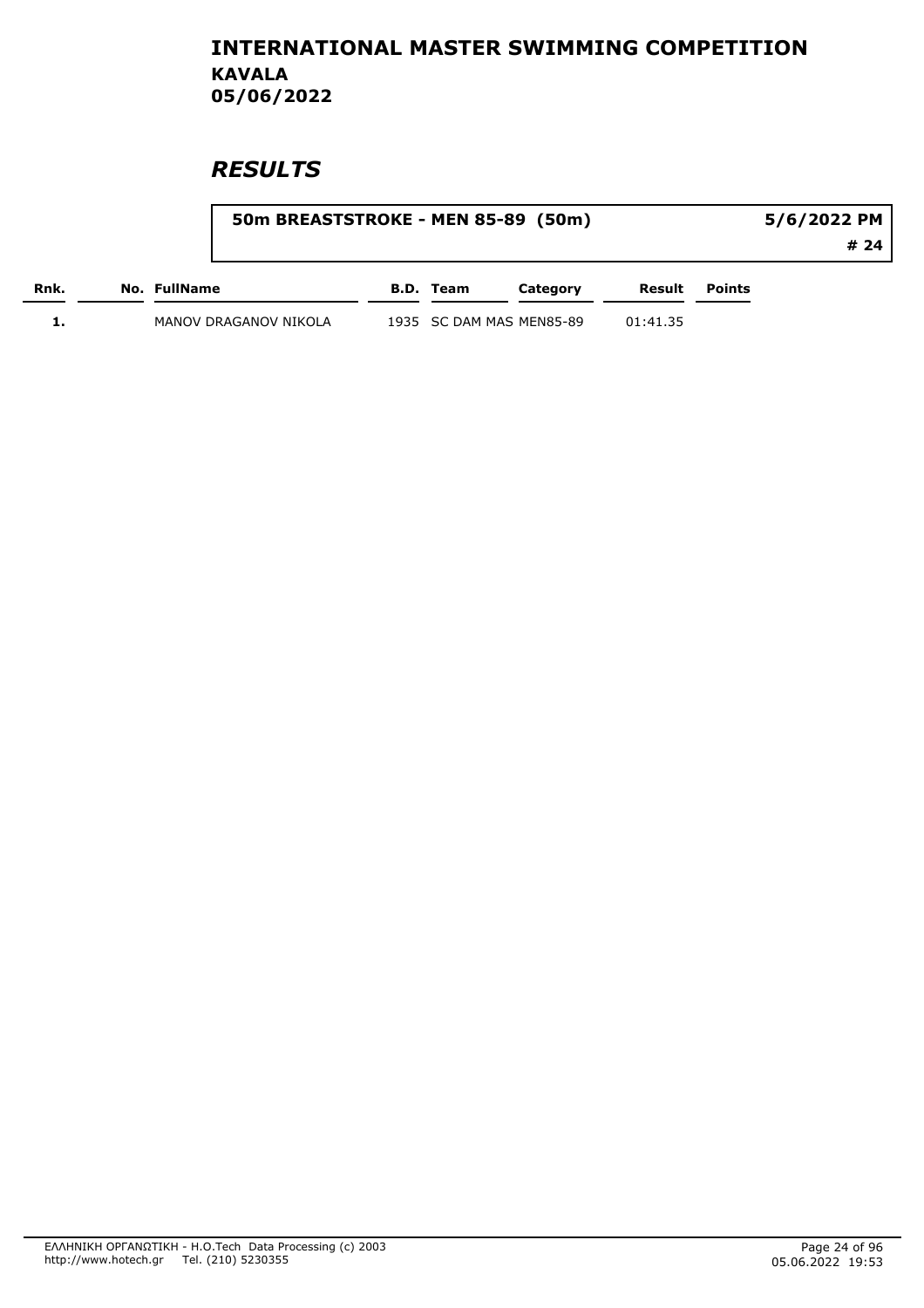| Rnk. |                               | 50m BREASTSTROKE - WOMEN 25-29 (50m)<br>5/6/2022 PM |             |          |          |        |  |
|------|-------------------------------|-----------------------------------------------------|-------------|----------|----------|--------|--|
|      | No. FullName                  |                                                     | B.D. Team   | Category | Result   | Points |  |
|      | 131087 KALKANAKOU DESPOINA    |                                                     | 1997 NOALEX | WOM25-29 | 00:39.85 |        |  |
|      | 140497 PAPATHANASIOU EYTHALIA |                                                     | 1997 ARIS   | WOM25-29 | 00:46.00 |        |  |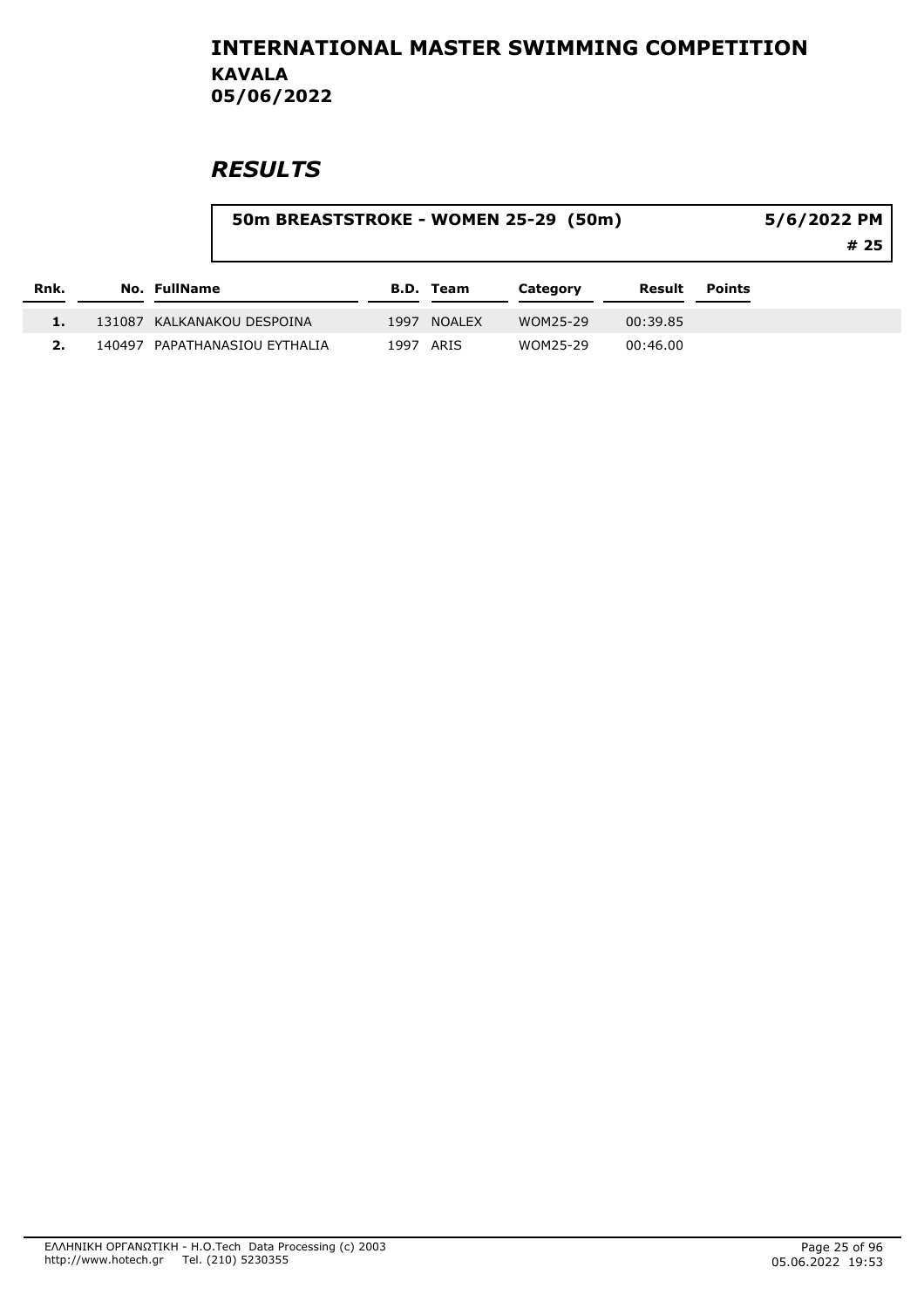|      | 50m BREASTSTROKE - WOMEN 30-34 (50m) |      |                    | 5/6/2022 PM<br># 26 |          |               |  |
|------|--------------------------------------|------|--------------------|---------------------|----------|---------------|--|
| Rnk. | No. FullName                         |      | <b>B.D. Team</b>   | Category            | Result   | <b>Points</b> |  |
|      | 114283 AVERIANOVA ANASTASIA          | 1990 | MAKEDONIK WOM30-34 |                     | 00:39.03 |               |  |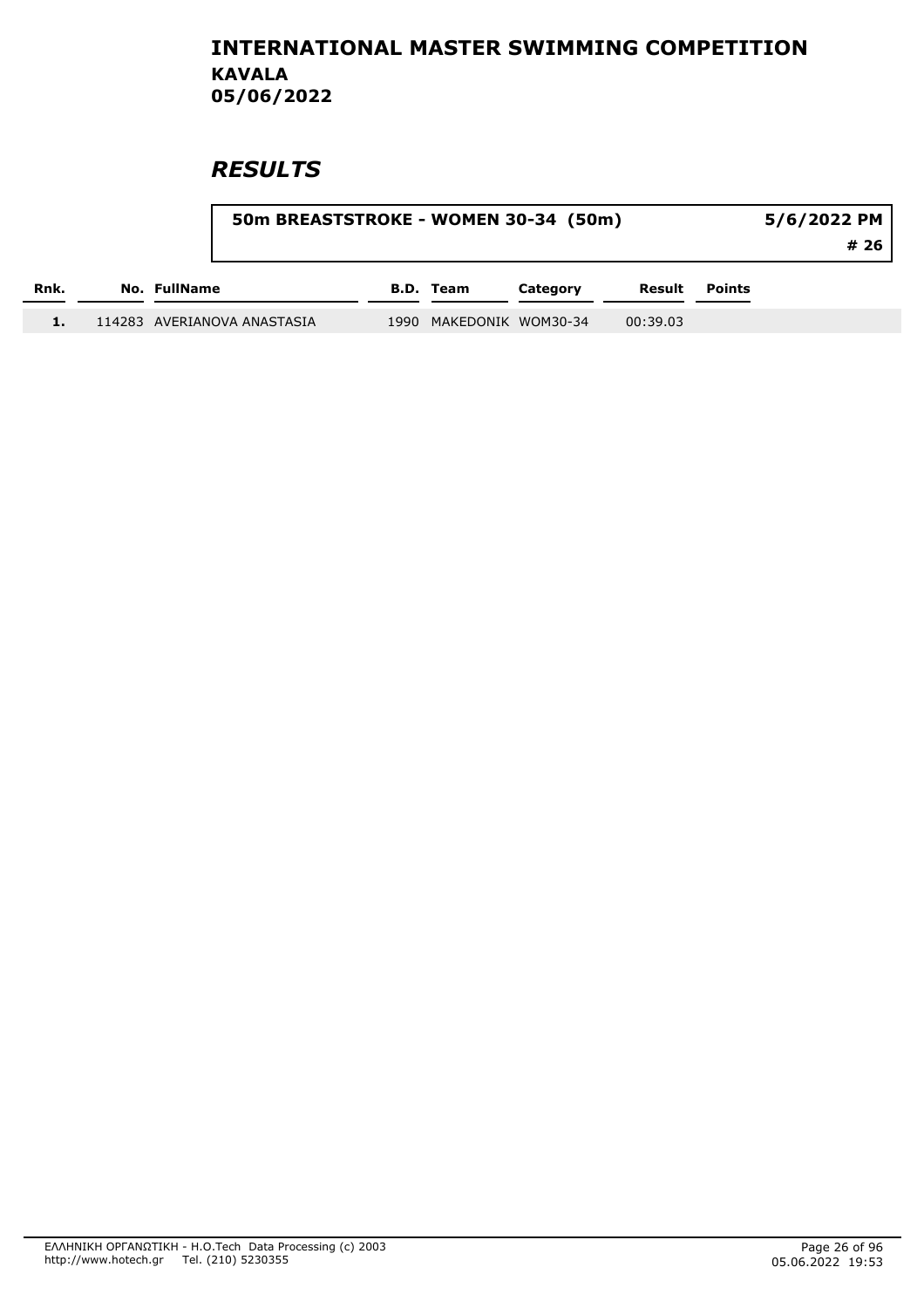### **RESULTS**

#### 50m BREASTSTROKE - WOMEN 45-49 (50m)

5/6/2022 PM

# 27

| Rnk.         | No. FullName               |      | B.D. Team                | Category | Result   | <b>Points</b> |
|--------------|----------------------------|------|--------------------------|----------|----------|---------------|
| 1.           | ALVARADO SANCHEZ DOLORES   |      | 1976 SC DAM MAS WOM45-49 |          | 00:38.74 |               |
| $\mathbf{2}$ | 65399 HRYSAFI SEVASTI      |      | 1977 O.F.K.              | WOM45-49 | 00:44.68 |               |
| з.           | HRISTOSKOVA NIKOLAEVA VELI |      | 1976 SC DAM MAS WOM45-49 |          | 00:51.17 |               |
| 4.           | DIVIZIEVA DIMITROVA VESELA | 1977 | SC DAM MAS WOM45-49      |          | 01:18.89 |               |

35865 HATZIGEORGIOU GEORGIA 1976 PALAIMON WOM45-49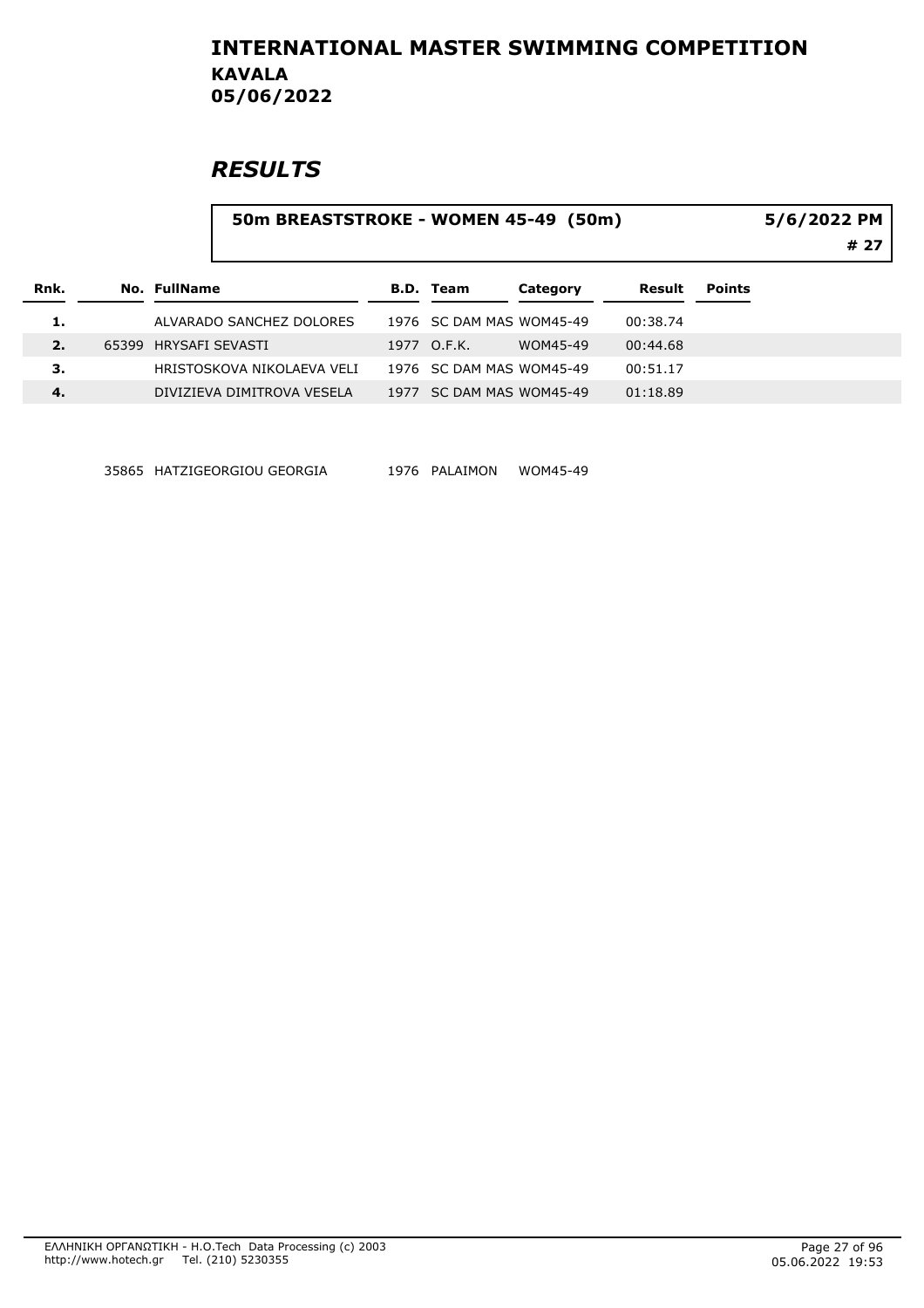# **RESULTS**

#### 50m BREASTSTROKE - WOMEN 50-54 (50m)

5/6/2022 PM

# 28

| Rnk. | No. FullName                 |      | <b>B.D.</b> Team         | Category | Result   | <b>Points</b> |
|------|------------------------------|------|--------------------------|----------|----------|---------------|
| 1.   | 82369 ANDREADOU MELINA       | 1972 | NOTHAK                   | WOM50-54 | 00:48.67 |               |
| 2.   | PEEVA MIHAYLOVA ELENA        |      | 1970 SC DAM MAS WOM50-54 |          | 00:49.92 |               |
| 3.   | 28924 ARGYRIADOU IFIGENEIA   | 1969 | ARIS                     | WOM50-54 | 00:54.27 |               |
| 4.   | <b>GEROVA TANYA</b>          | 1971 | VIHVETSAND WOM50-54      |          | 00:54.92 |               |
| 5.   | 193020 SIDIROPOULOU HRISTINA |      | 1970 O.F.K.              | WOM50-54 | 01:12.19 |               |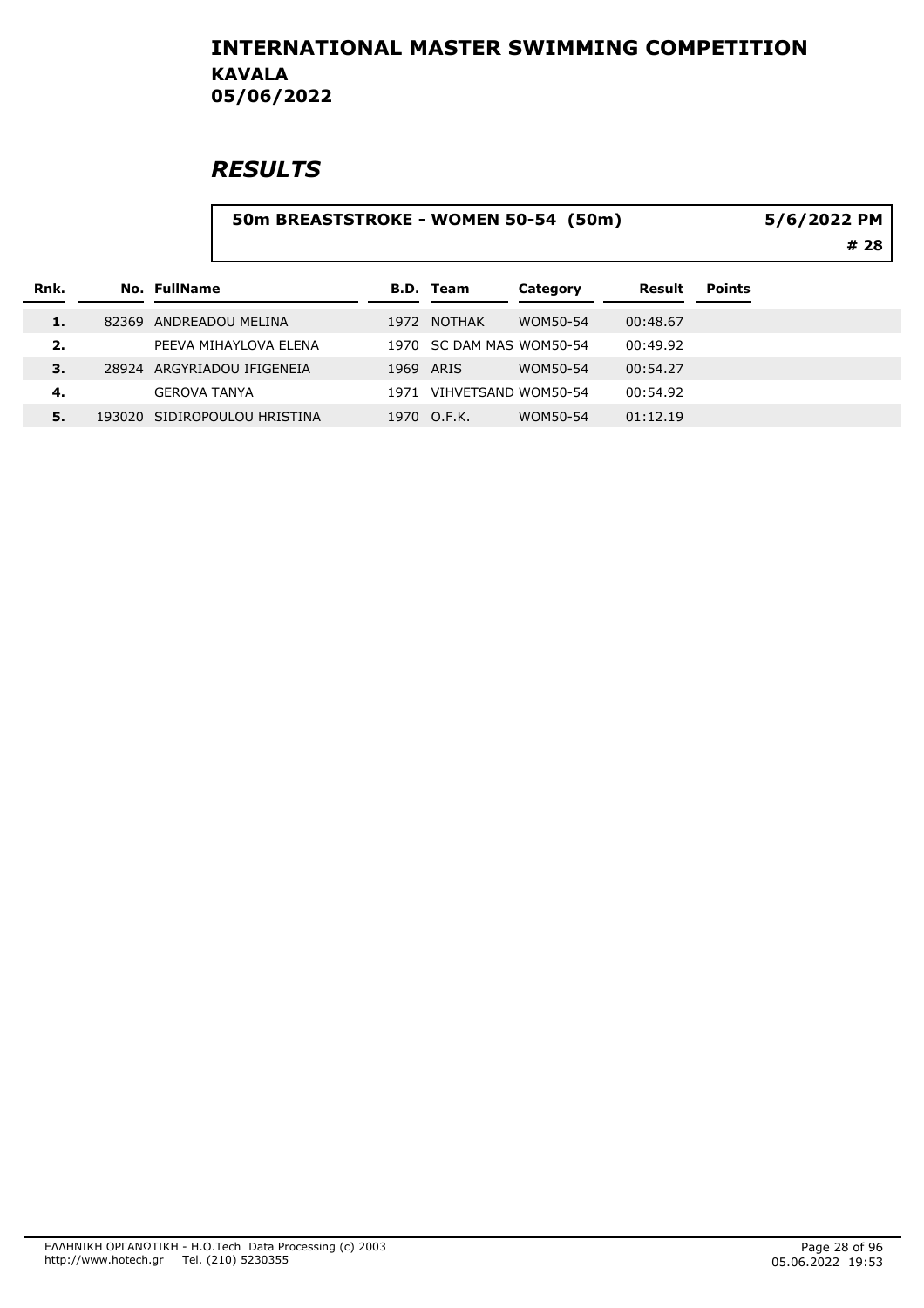# **RESULTS**

#### 50m BREASTSTROKE - WOMEN 55-59 (50m)

# 29 5/6/2022 PM

| Rnk.  | No. FullName             | B.D. Team                | Category | Result   | <b>Points</b> |
|-------|--------------------------|--------------------------|----------|----------|---------------|
|       | 31575 ARSENI KYRIAKI     | 1967 NOTHAK              | WOM55-59 | 00:47.55 |               |
| 2.    | 26317 MERTZANIDOU IOANNA | 1965 O.F.K.              | WOM55-59 | 00:47.71 |               |
| з.    | PASKALEVA TEREZA         | 1964 VIHVETSAND WOM55-59 |          | 00:56.35 |               |
| $-4.$ | 193060 THEOHARI ELENI    | 1965 O.F.K.              | WOM55-59 | 01:11.68 |               |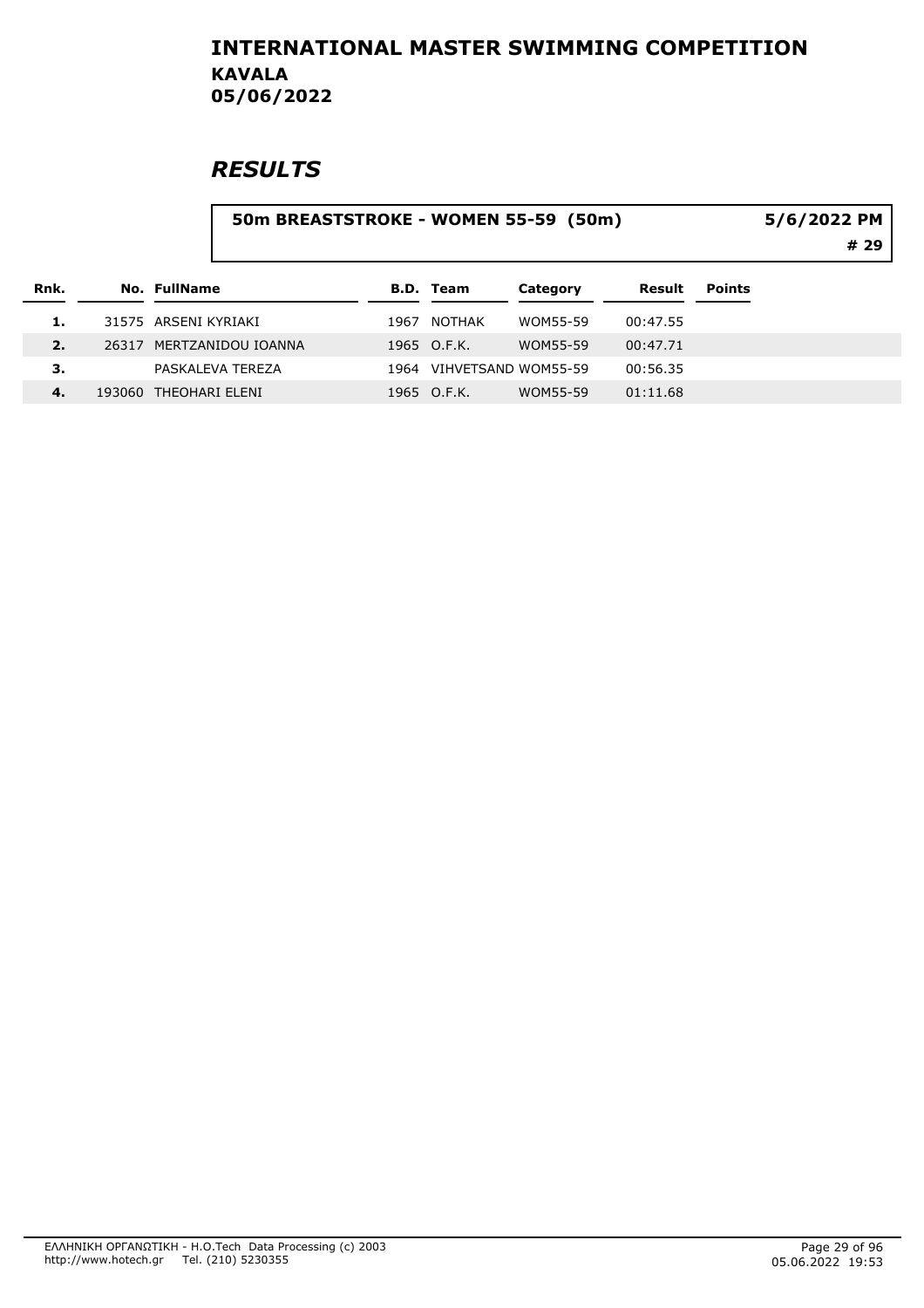|      | 50m BREASTSTROKE - WOMEN 65-69 (50m) |           |                          |          | 5/6/2022 PM   |      |  |
|------|--------------------------------------|-----------|--------------------------|----------|---------------|------|--|
|      |                                      |           |                          |          |               | # 30 |  |
| Rnk. | No. FullName                         | B.D. Team | Category                 | Result   | <b>Points</b> |      |  |
|      | VARBANOVA-DENCHEVA IVANO             |           | 1953 SC DAM MAS WOM65-69 | 01:53.51 |               |      |  |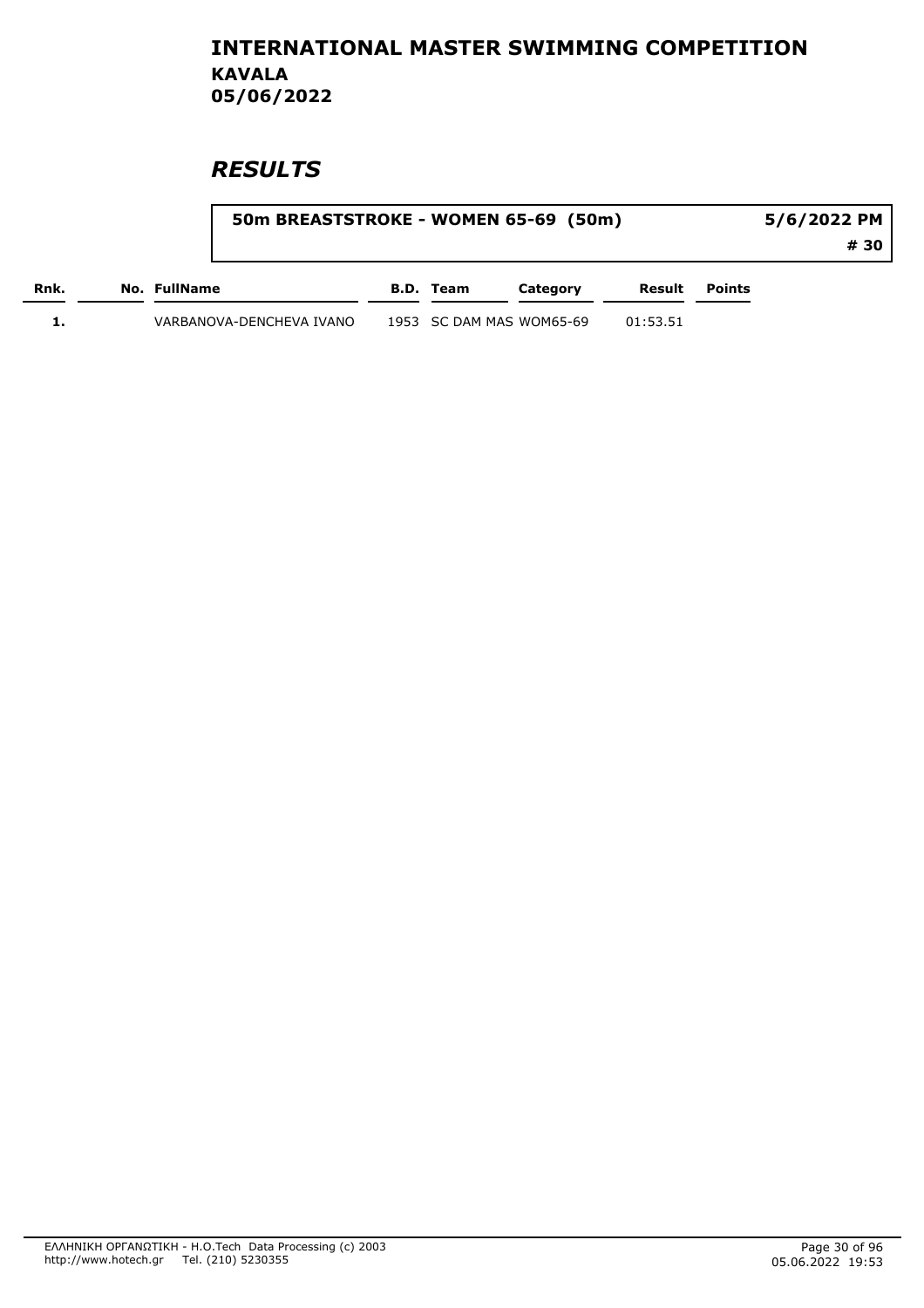|      |                   | 50m BREASTSTROKE - WOMEN 70-74 (50m) |  |                          |          |          | 5/6/2022 PM<br># 31 |  |  |
|------|-------------------|--------------------------------------|--|--------------------------|----------|----------|---------------------|--|--|
| Rnk. | No. FullName      |                                      |  | <b>B.D. Team</b>         | Category | Result   | <b>Points</b>       |  |  |
|      | YANAKIEVA ROSITSA |                                      |  | 1951 IRIRUSMAST WOM70-74 |          | 00:53.07 |                     |  |  |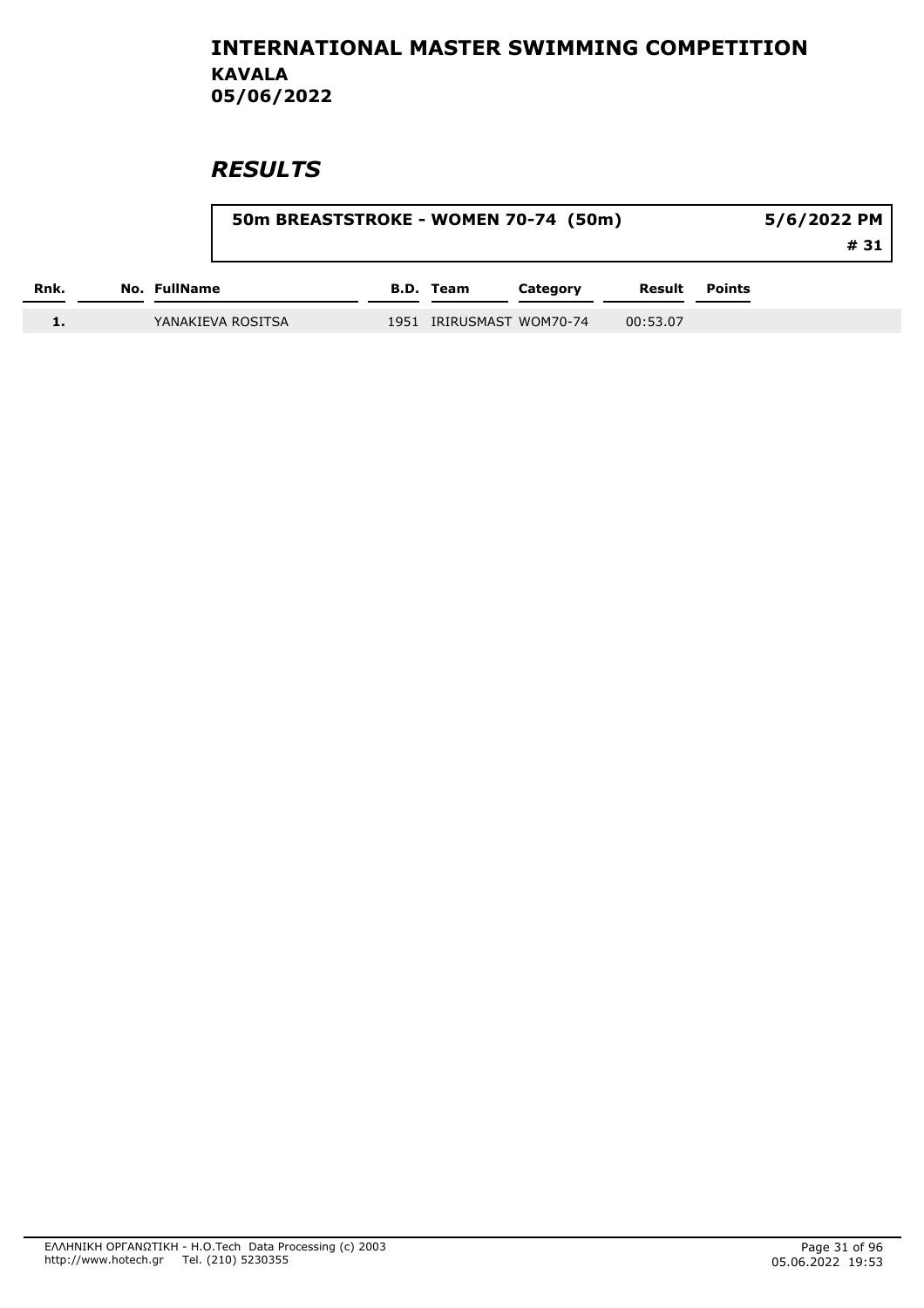| Rnk. |              | 50m BREASTSTROKE - WOMEN 75-79 (50m) |  |                          |          |          | 5/6/2022 PM<br># 32 |  |
|------|--------------|--------------------------------------|--|--------------------------|----------|----------|---------------------|--|
|      | No. FullName |                                      |  | B.D. Team                | Category | Result   | Points              |  |
|      |              | IVANOVA ANASTASOVA OLGA              |  | 1946 LEVSKIMAS           | WOM75-79 | 01:07.41 |                     |  |
| 2.   |              | GEORGIEVA ANDONOVA NEVEN             |  | 1943 SC DAM MAS WOM75-79 |          | 01:28.78 |                     |  |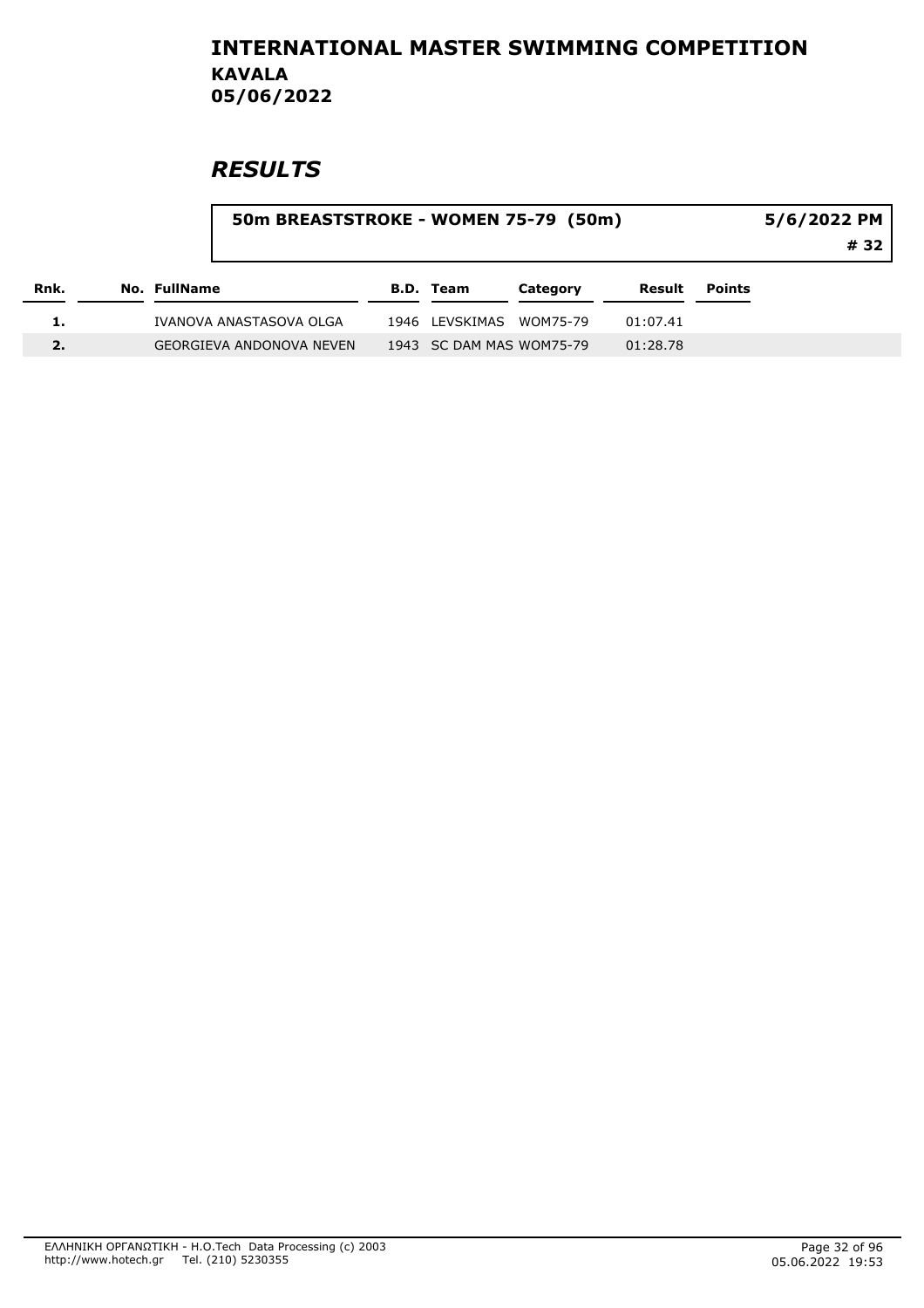|      | 50m BUTTERFLY - MEN 25-29 (50m) |                  |          |          |               | 5/6/2022 PM |
|------|---------------------------------|------------------|----------|----------|---------------|-------------|
|      |                                 |                  |          |          |               | # 33        |
| Rnk. | <b>No. FullName</b>             | <b>B.D. Team</b> | Category | Result   | <b>Points</b> |             |
|      | 128924 KARADINOS KONSTADINOS    | 1996 XANTH       | MEN25-29 | 00:28.97 |               |             |
|      | 125669 KIOSSES HRISTOS          | 1995 O.F.K.      | MEN25-29 | 00:32.42 |               |             |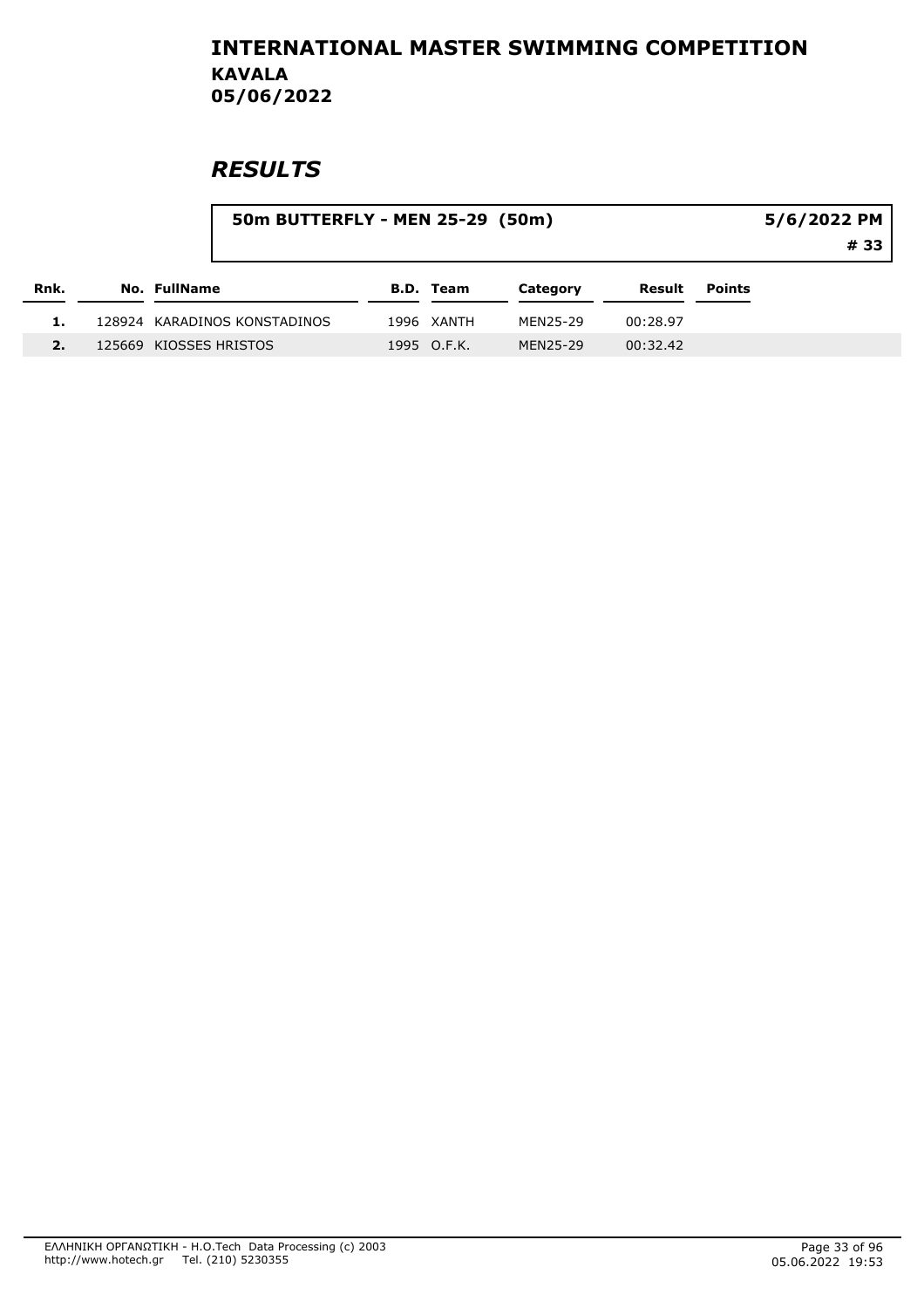|      | 50m BUTTERFLY - MEN 30-34 (50m) |      |           |          |          |               | 5/6/2022 PM |
|------|---------------------------------|------|-----------|----------|----------|---------------|-------------|
|      |                                 |      |           |          |          |               | # 34        |
| Rnk. | No. FullName                    |      | B.D. Team | Category | Result   | <b>Points</b> |             |
|      | 103439 NIKOLOPOULOS GEORGIOS    | 1988 | NOTHYM    | MEN30-34 | 00:38.48 |               |             |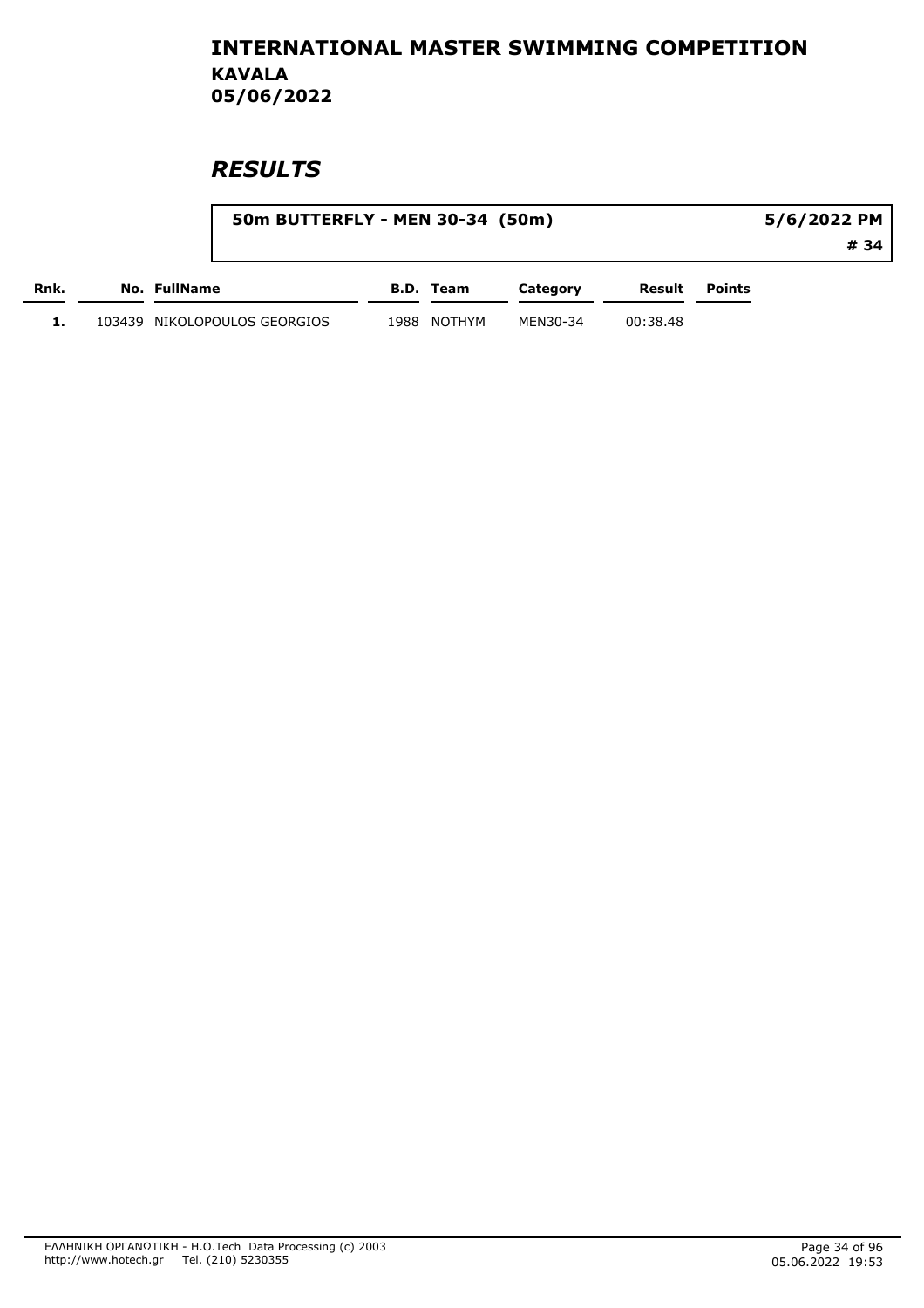|      |        |                           | 50m BUTTERFLY - MEN 35-39 (50m) |      |                         |          |          |               | 5/6/2022 PM<br># 35 |
|------|--------|---------------------------|---------------------------------|------|-------------------------|----------|----------|---------------|---------------------|
| Rnk. |        | No. FullName              |                                 |      | <b>B.D. Team</b>        | Category | Result   | <b>Points</b> |                     |
|      |        | 94918 LAZARIDIS VASILEIOS |                                 |      | 1986 MAKEDONIK MEN35-39 |          | 00:28.85 |               |                     |
|      | 186797 | KOURIERIS HRISTOS         |                                 | 1983 | PANIONIOS               | MEN35-39 | 00:35.91 |               |                     |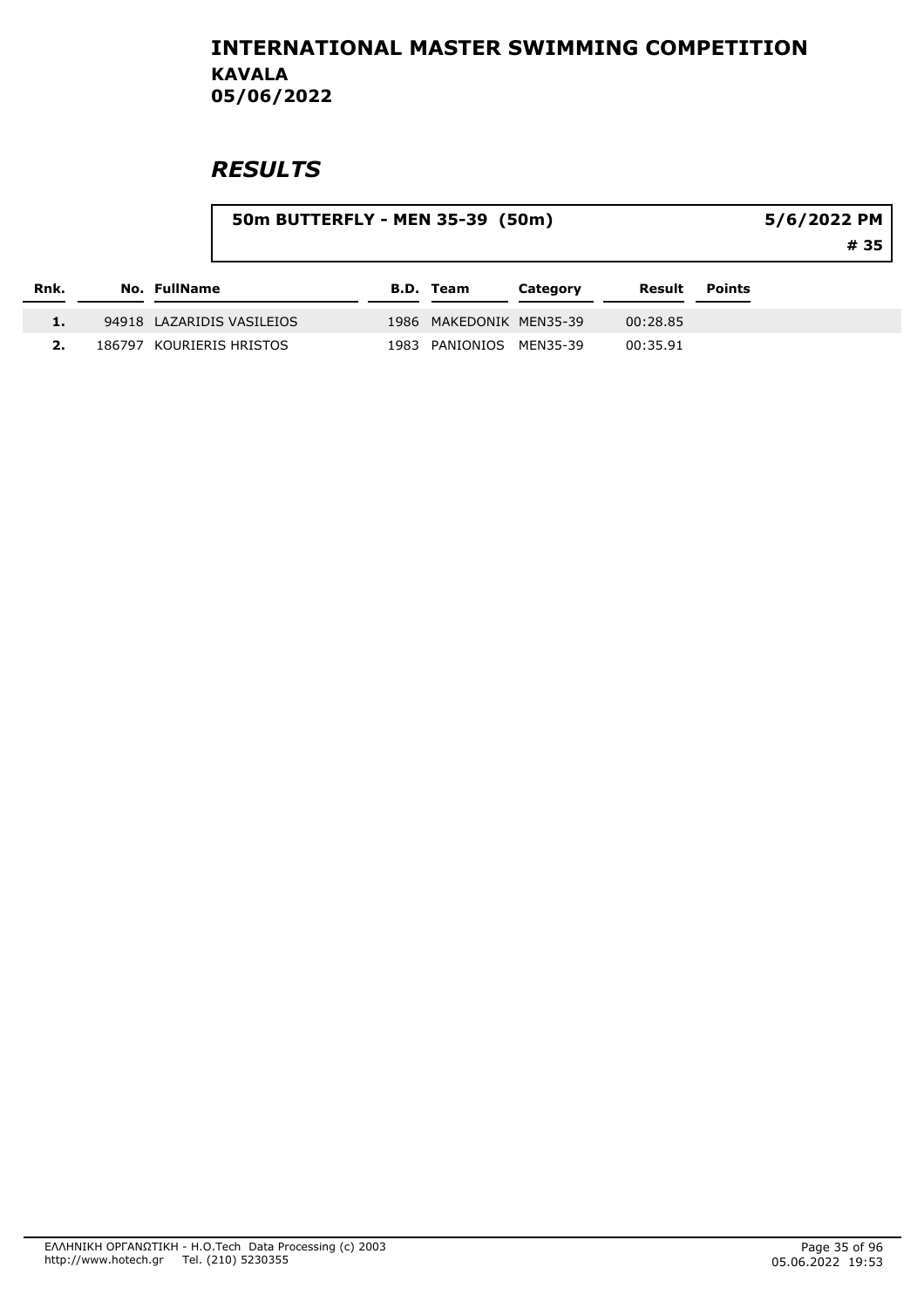# **RESULTS**

|      |                     | 50m BUTTERFLY - MEN 40-44 (50m) |                  |          |          |        | 5/6/2022 PM |
|------|---------------------|---------------------------------|------------------|----------|----------|--------|-------------|
|      |                     |                                 |                  |          |          |        | # 36        |
| Rnk. | <b>No. FullName</b> |                                 | <b>B.D. Team</b> | Category | Result   | Points |             |
| 1.   |                     | 58664 ZIKIDIS ATHANASIOS        | 1980 E.A.T."AL.  | MEN40-44 | 00:31.54 |        |             |

182327 FOURNARIS APOSTOLOS-GEORG 1978 OEANAV MEN40-44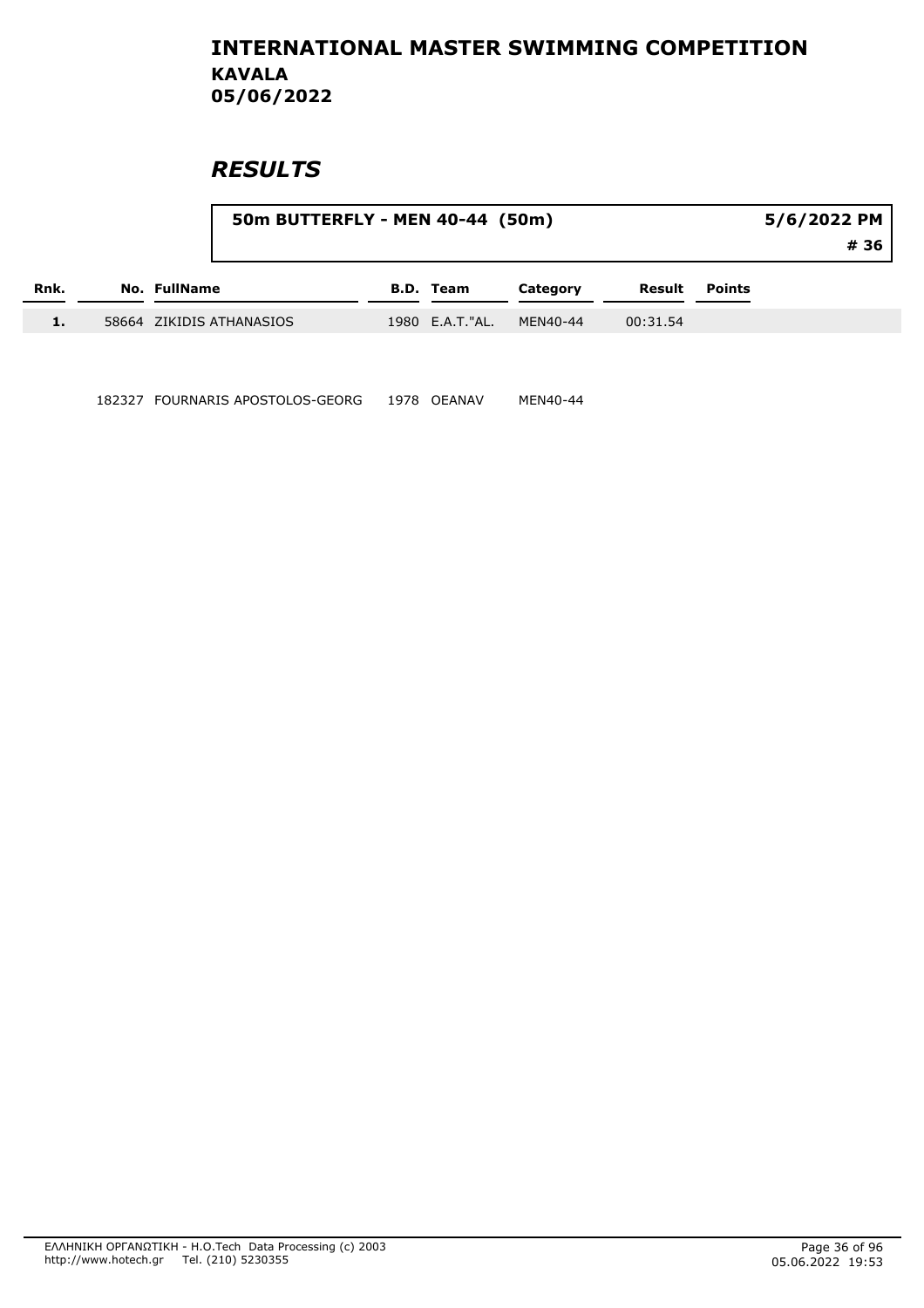|      |       |                      | 50m BUTTERFLY - MEN 45-49 (50m) |      |                  |          |          |               | 5/6/2022 PM<br># 37 |
|------|-------|----------------------|---------------------------------|------|------------------|----------|----------|---------------|---------------------|
| Rnk. |       | No. FullName         |                                 |      | <b>B.D. Team</b> | Category | Result   | <b>Points</b> |                     |
| 1.   | 50049 |                      | ANANIADIS PANAGIOTIS            | 1977 | <b>NOTHAK</b>    | MEN45-49 | 00:33.82 |               |                     |
| 2.   |       |                      | 45882 POULIOS STERGIOS          |      | 1975 O.F.K.      | MEN45-49 | 00:35.65 |               |                     |
| 3.   |       | 148559 SIMOS HRISTOS |                                 | 1977 | <b>NOTHAK</b>    | MEN45-49 | 00:35.67 |               |                     |
| 4.   |       |                      | 194504 LAZARIDIS KORNILIOS      |      | 1976 O.F.K.      | MEN45-49 | 00:59.32 |               |                     |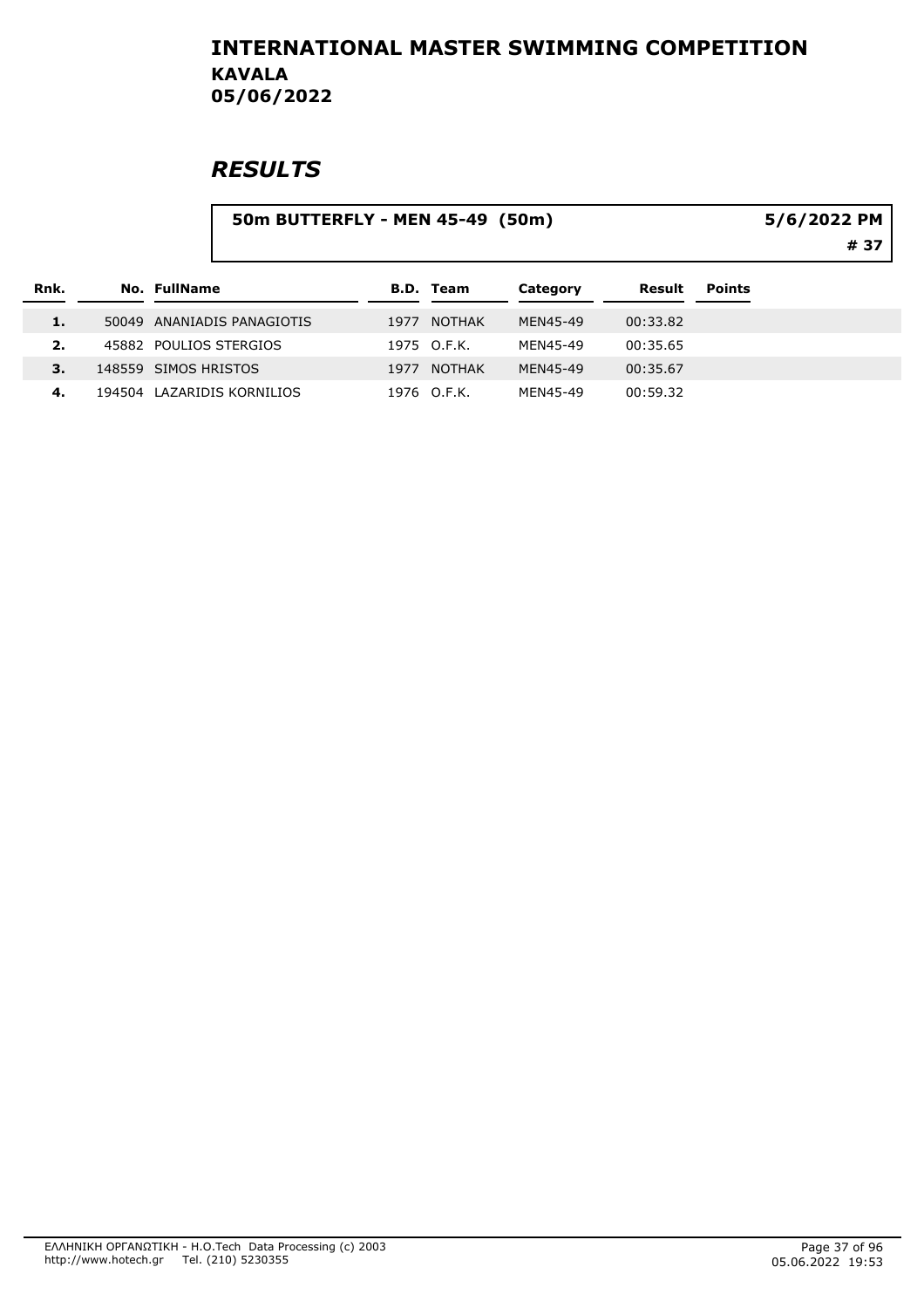# **RESULTS**

|  |                                                                                                 |                                 |                                                                                         |               | 5/6/2022 PM<br># 38 |
|--|-------------------------------------------------------------------------------------------------|---------------------------------|-----------------------------------------------------------------------------------------|---------------|---------------------|
|  |                                                                                                 | Category                        | Result                                                                                  | <b>Points</b> |                     |
|  |                                                                                                 |                                 | 00:28.84                                                                                |               |                     |
|  |                                                                                                 |                                 | 00:32.72                                                                                |               |                     |
|  |                                                                                                 | MEN50-54                        | 00:36.70                                                                                |               |                     |
|  | No. FullName<br>MARKOV DENCHEV DRAGOMIR<br>VASELINOV NIKOLAEV MARIO<br>32263 ZLATKOS ATHANASIOS | <b>B.D. Team</b><br>1968 O.F.K. | 50m BUTTERFLY - MEN 50-54 (50m)<br>1971 SC DAM MAS MEN50-54<br>1972 SC DAM MAS MEN50-54 |               |                     |

194407 PARISIS ANDREAS 1970 E.A.T."AL. MEN50-54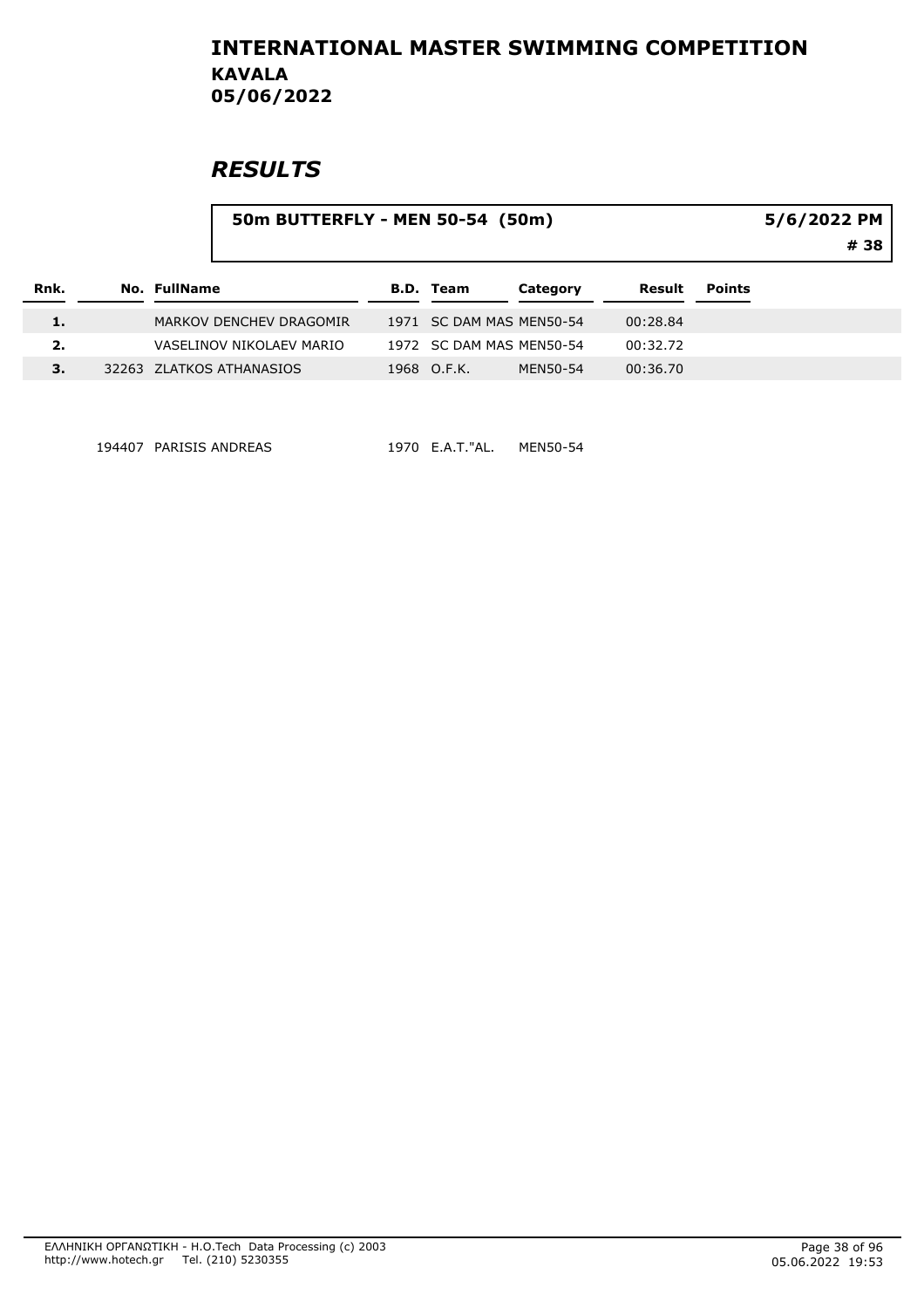|      |              | 50m BUTTERFLY - MEN 55-59 (50m) |                          |          |          |               | 5/6/2022 PM |
|------|--------------|---------------------------------|--------------------------|----------|----------|---------------|-------------|
|      |              |                                 |                          |          |          |               | # 39        |
| Rnk. | No. FullName |                                 | <b>B.D. Team</b>         | Category | Result   | <b>Points</b> |             |
|      |              | 23836 ZABETOGLOU GEORGIOS       | 1964 E.A.T."AL.          | MEN55-59 | 00:36.75 |               |             |
| 2.   |              | <b>GROZDANOV IVAN</b>           | 1963 IRIRUSMAST MEN55-59 |          | 00:38.07 |               |             |
|      |              | 194302 SERISTATIDIS IOSIF       | 1963 E.A.T."AL.          | MEN55-59 | 00:46.95 |               |             |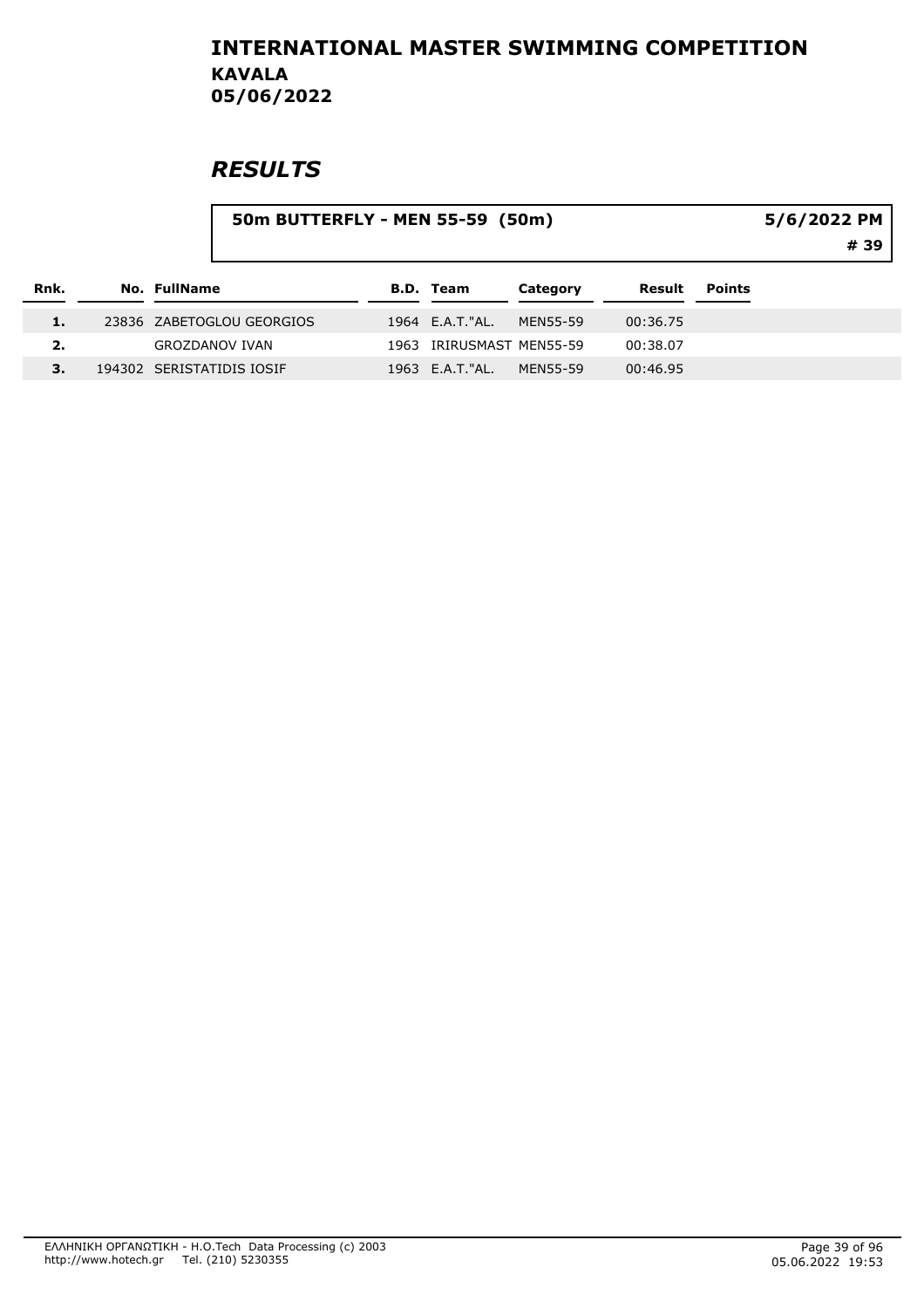|      |                    | 50m BUTTERFLY - MEN 65-69 (50m) |                     |          |          |               | 5/6/2022 PM |
|------|--------------------|---------------------------------|---------------------|----------|----------|---------------|-------------|
|      |                    |                                 |                     |          |          |               | # 40        |
| Rnk. | No. FullName       |                                 | B.D. Team           | Category | Result   | <b>Points</b> |             |
| . .  | <b>TASEV ILIYA</b> | 1953                            | VIHVETSAND MEN65-69 |          | 00:58.52 |               |             |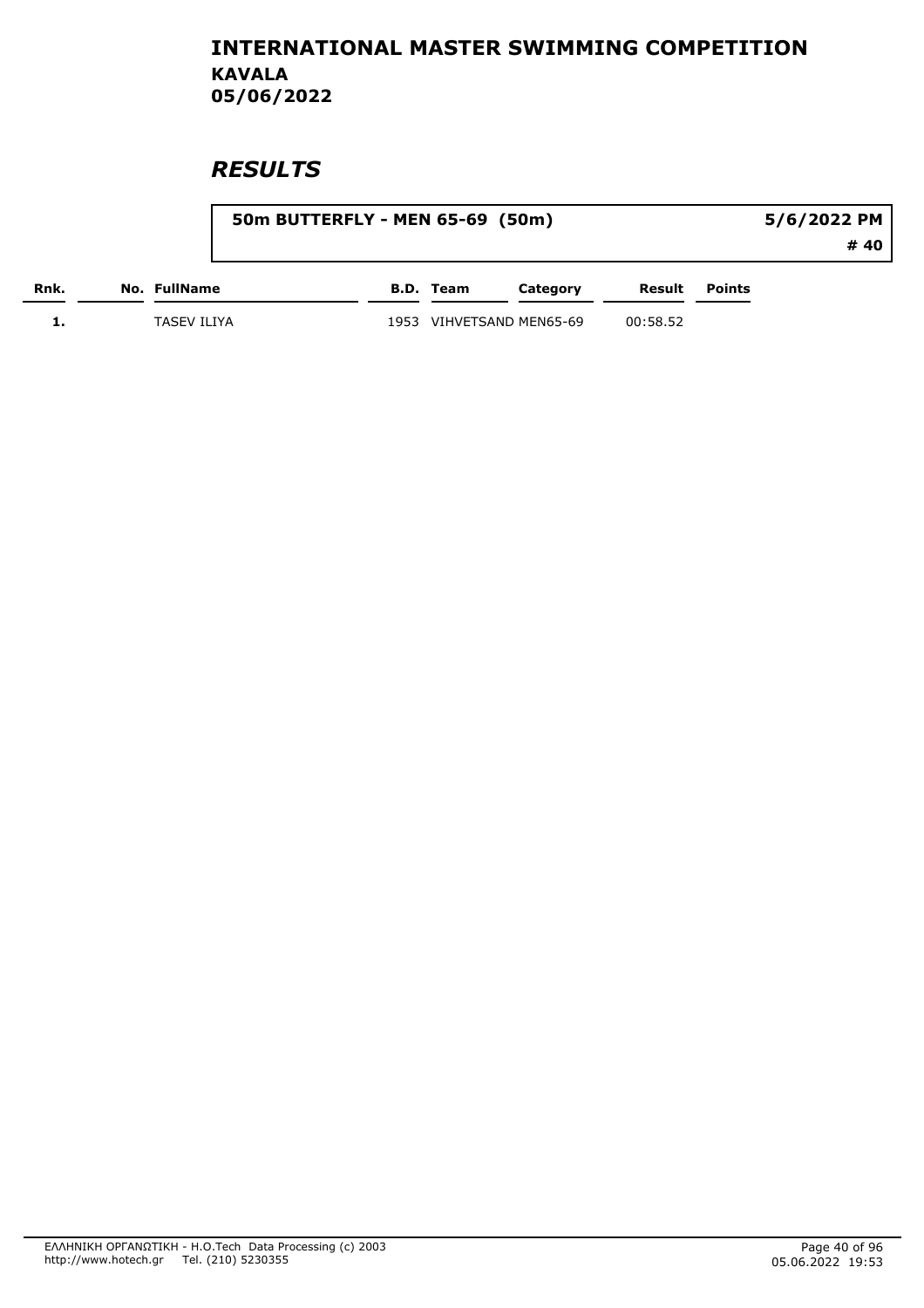|      | 50m BUTTERFLY - WOMEN 25-29 (50m) |           |                          |          |               | $5/6/2022$ PM |
|------|-----------------------------------|-----------|--------------------------|----------|---------------|---------------|
|      |                                   |           |                          |          |               | #41           |
| Rnk. | No. FullName                      | B.D. Team | Category                 | Result   | <b>Points</b> |               |
|      | 112046 BOUSBOUKI-GKIKA ELENI      |           | 1993 APS OXYGON WOM25-29 | 00:37.84 |               |               |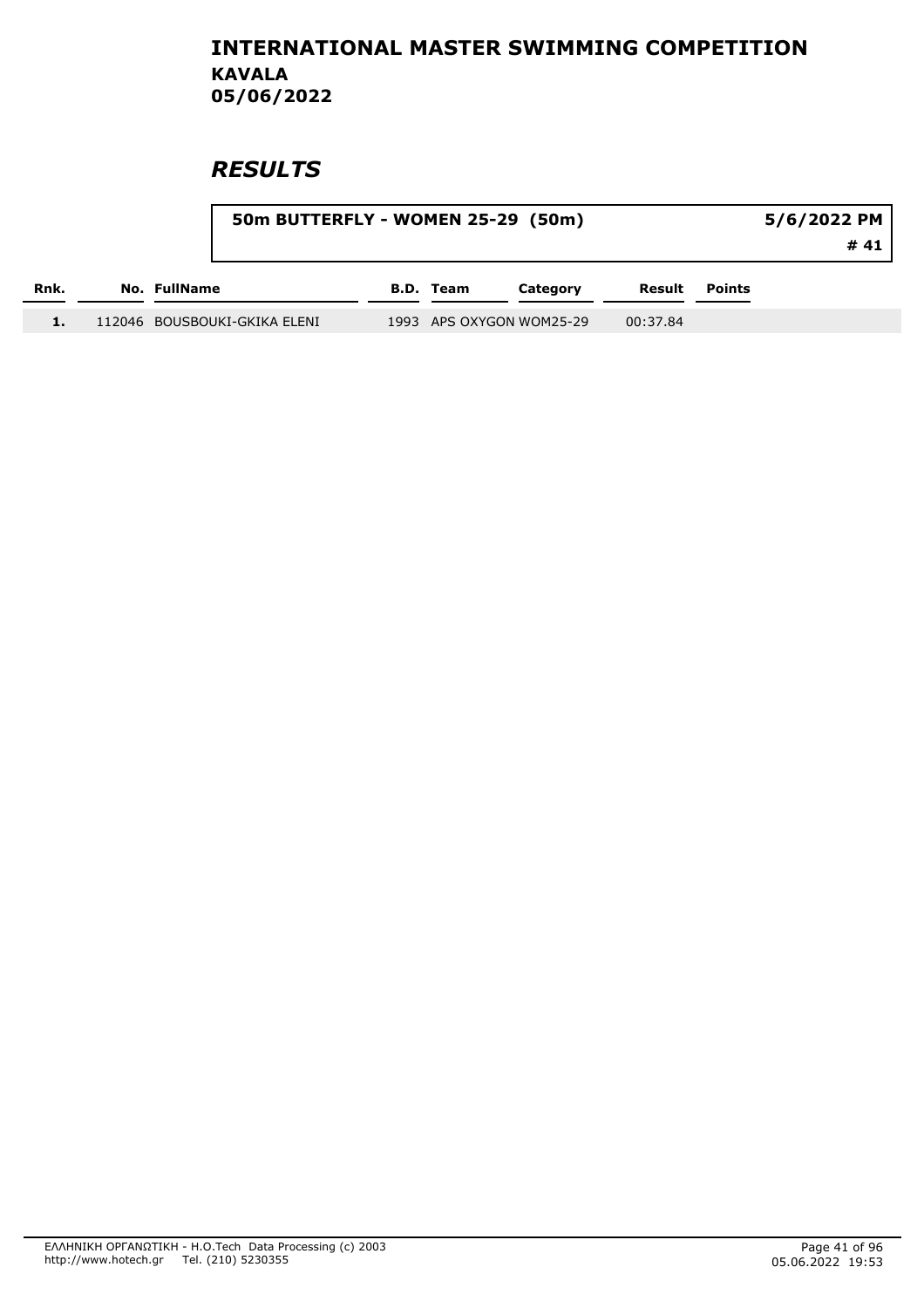|      |              | 50m BUTTERFLY - WOMEN 30-34 (50m) |      |                          |          |          |               | 5/6/2022 PM |
|------|--------------|-----------------------------------|------|--------------------------|----------|----------|---------------|-------------|
|      |              |                                   |      |                          |          |          |               | # 42        |
| Rnk. | No. FullName |                                   |      | <b>B.D. Team</b>         | Category | Result   | <b>Points</b> |             |
|      |              | STAEVA TEODOROVA VESELINA         |      | 1989 SC DAM MAS WOM30-34 |          | 00:32.03 |               |             |
| 2.   |              | 100125 EMMANOUILIDOU AIKATERINI   |      | 1989 ARIS                | WOM30-34 | 00:34.31 |               |             |
| З.   |              | KULALIEVA EVGENIA                 | 1989 | VIHVETSAND WOM30-34      |          | 00:40.82 |               |             |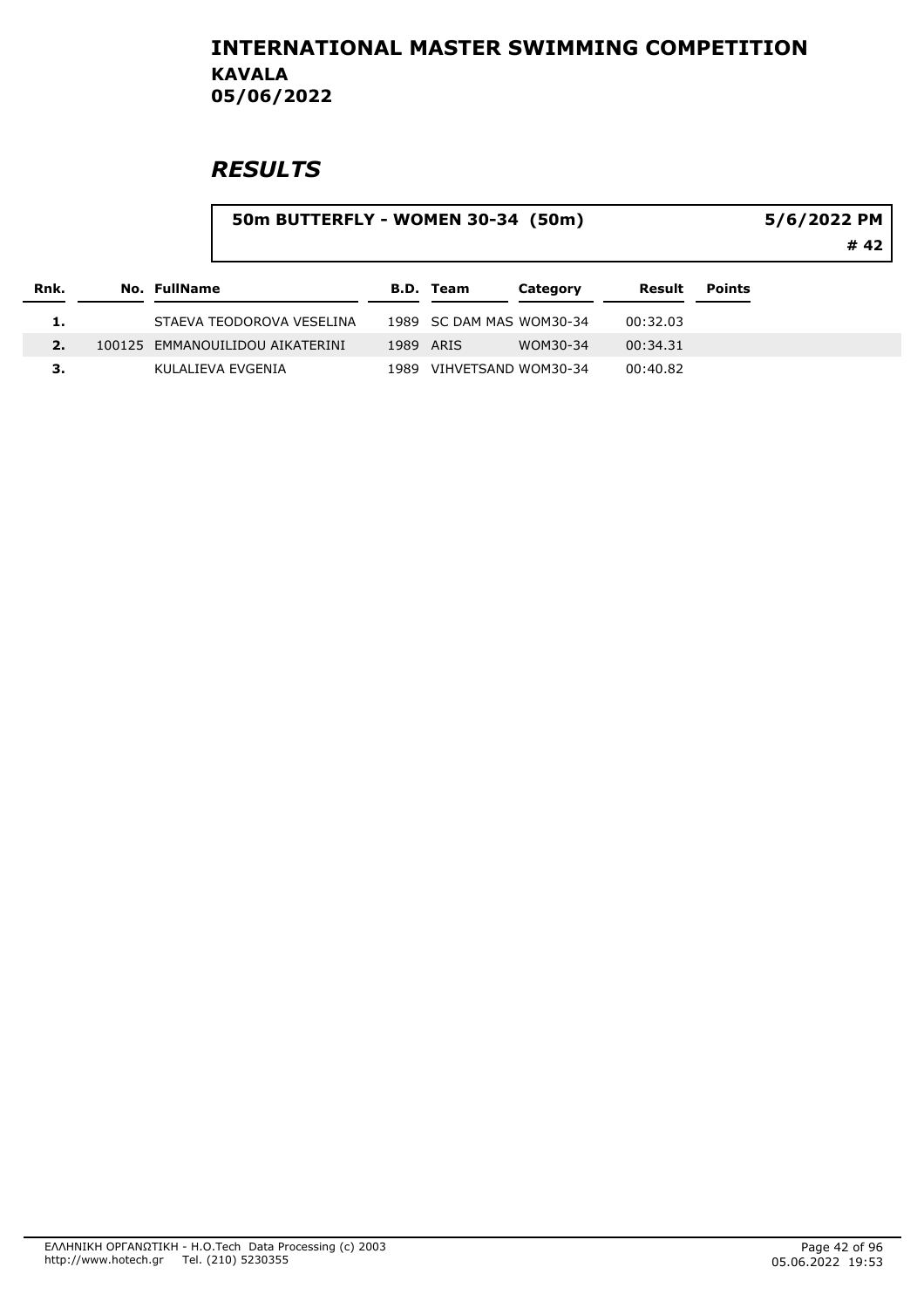|      | 50m BUTTERFLY - WOMEN 40-44 (50m) |             |          |          |        | 5/6/2022 PM |
|------|-----------------------------------|-------------|----------|----------|--------|-------------|
|      |                                   |             |          |          |        | # 43        |
| Rnk. | No. FullName                      | B.D. Team   | Category | Result   | Points |             |
| 1.   | 67330 SIDEROUDI THEOHARIA         | 1978 NOALEX | WOM40-44 | 00:52.53 |        |             |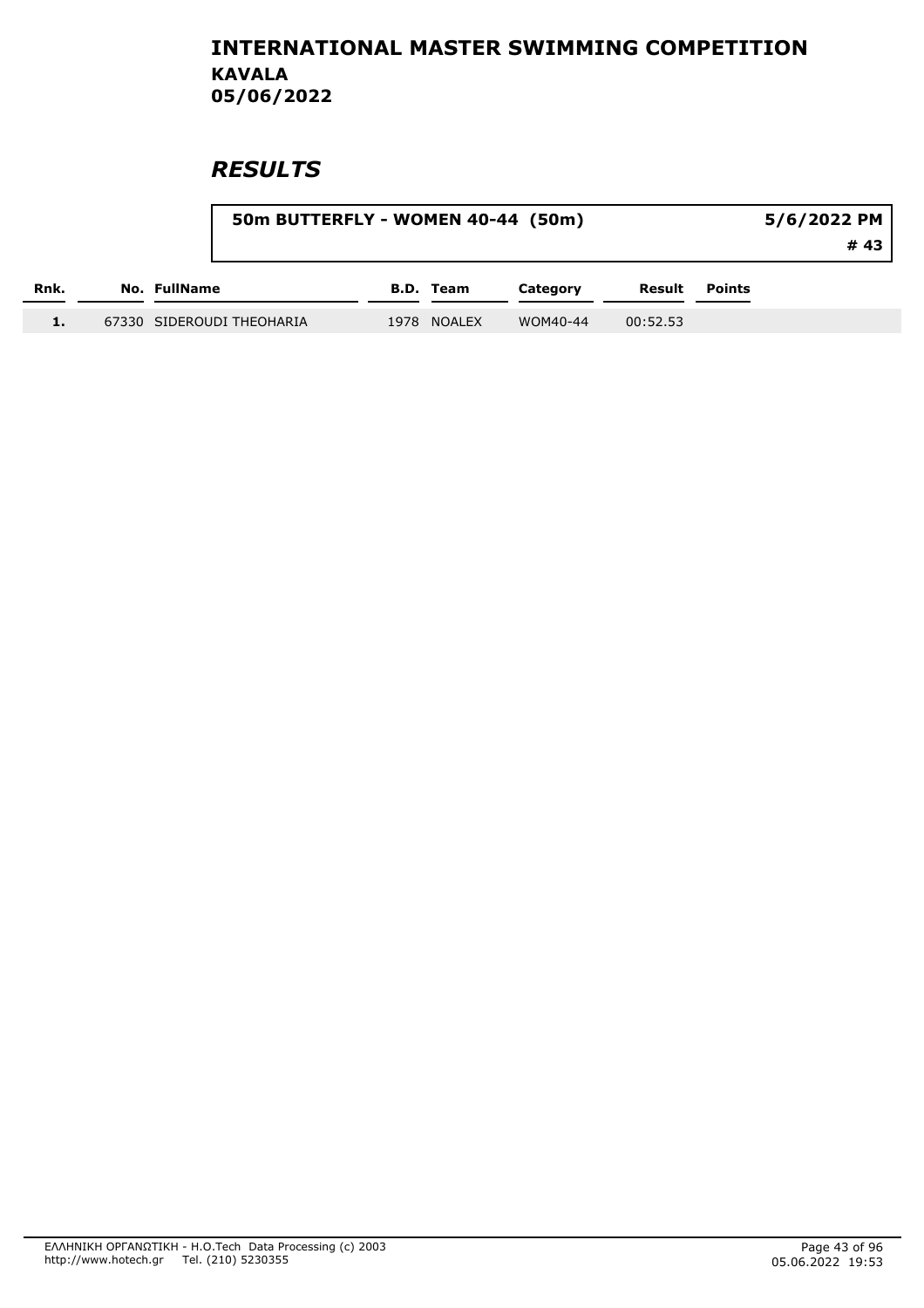# **RESULTS**

#### 50m BUTTERFLY - WOMEN 45-49 (50m)

5/6/2022 PM

# 44

| Rnk. |       | No. FullName               |      | <b>B.D.</b> Team         | Category | Result   | <b>Points</b> |
|------|-------|----------------------------|------|--------------------------|----------|----------|---------------|
|      |       | 64100 BIBISIDOU DANA       |      | 1976 O.F.K.              | WOM45-49 | 00:36.75 |               |
| 2.   | 42505 | MANIFREDI AIKATERINI       | 1973 | NOTHAK                   | WOM45-49 | 00:40.09 |               |
| З.   |       | VOUTCHEVA MONICA           | 1973 | IRIRUSMAST WOM45-49      |          | 00:41.26 |               |
| 4.   |       | 179470 KALOUMENOU SOULTANA |      | 1976 O.F.K.              | WOM45-49 | 00:46.85 |               |
| 5.   |       | HRISTOSKOVA NIKOLAFVA VELI |      | 1976 SC DAM MAS WOM45-49 |          | 00:58.31 |               |
| 6.   |       | DIVIZIEVA DIMITROVA VESELA | 1977 | SC DAM MAS WOM45-49      |          | 01:13.26 |               |

35865 HATZIGEORGIOU GEORGIA 1976 PALAIMON WOM45-49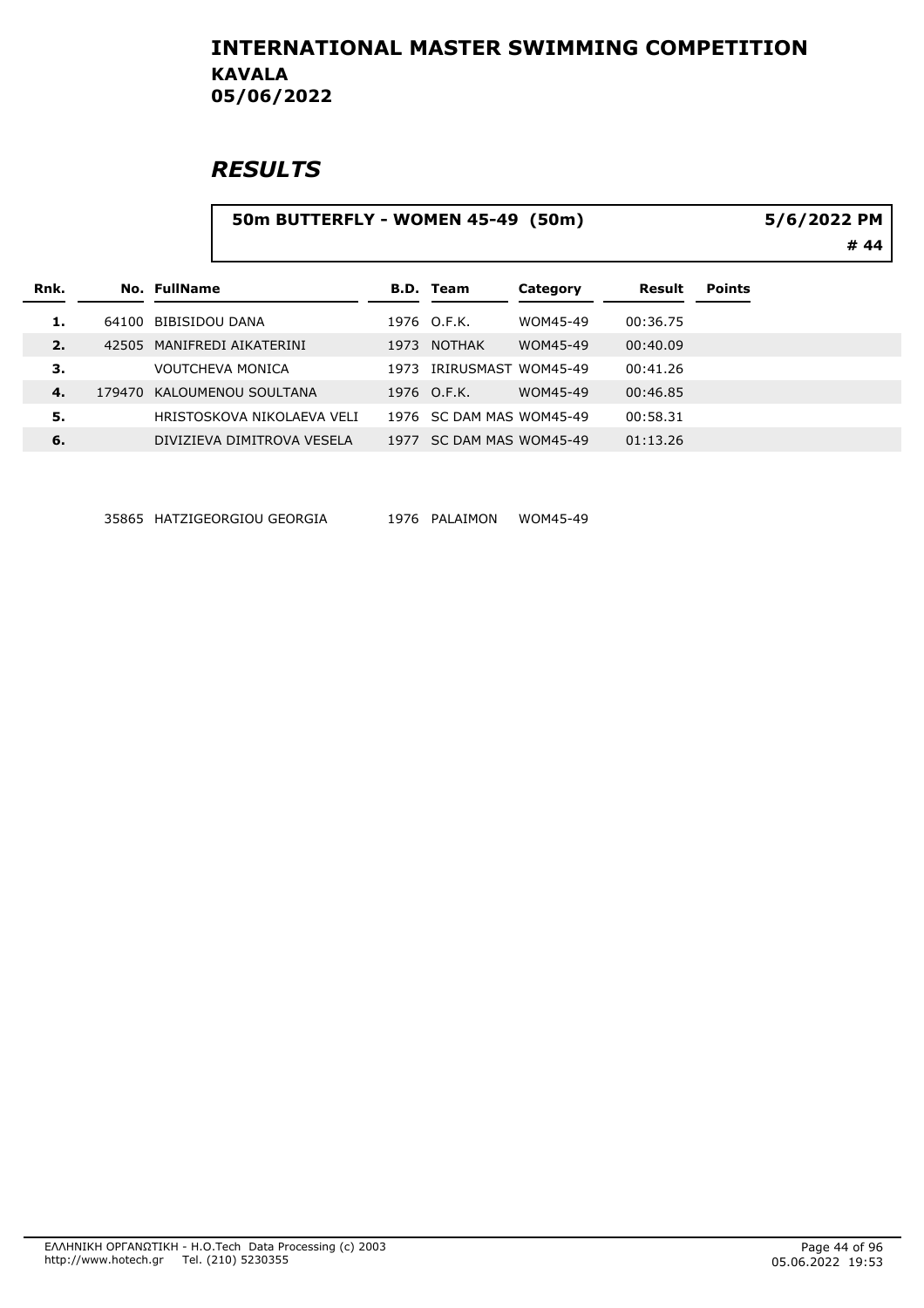|      | 50m BUTTERFLY - WOMEN 50-54 (50m) |  | 5/6/2022 PM      |          |          |        |      |
|------|-----------------------------------|--|------------------|----------|----------|--------|------|
|      |                                   |  |                  |          |          |        | # 45 |
| Rnk. | No. FullName                      |  | <b>B.D. Team</b> | Category | Result   | Points |      |
| 1.   | 33156 STOGIANNIDOU KLEOPATRA      |  | 1971 E.A.T."AL.  | WOM50-54 | 00:34.84 |        |      |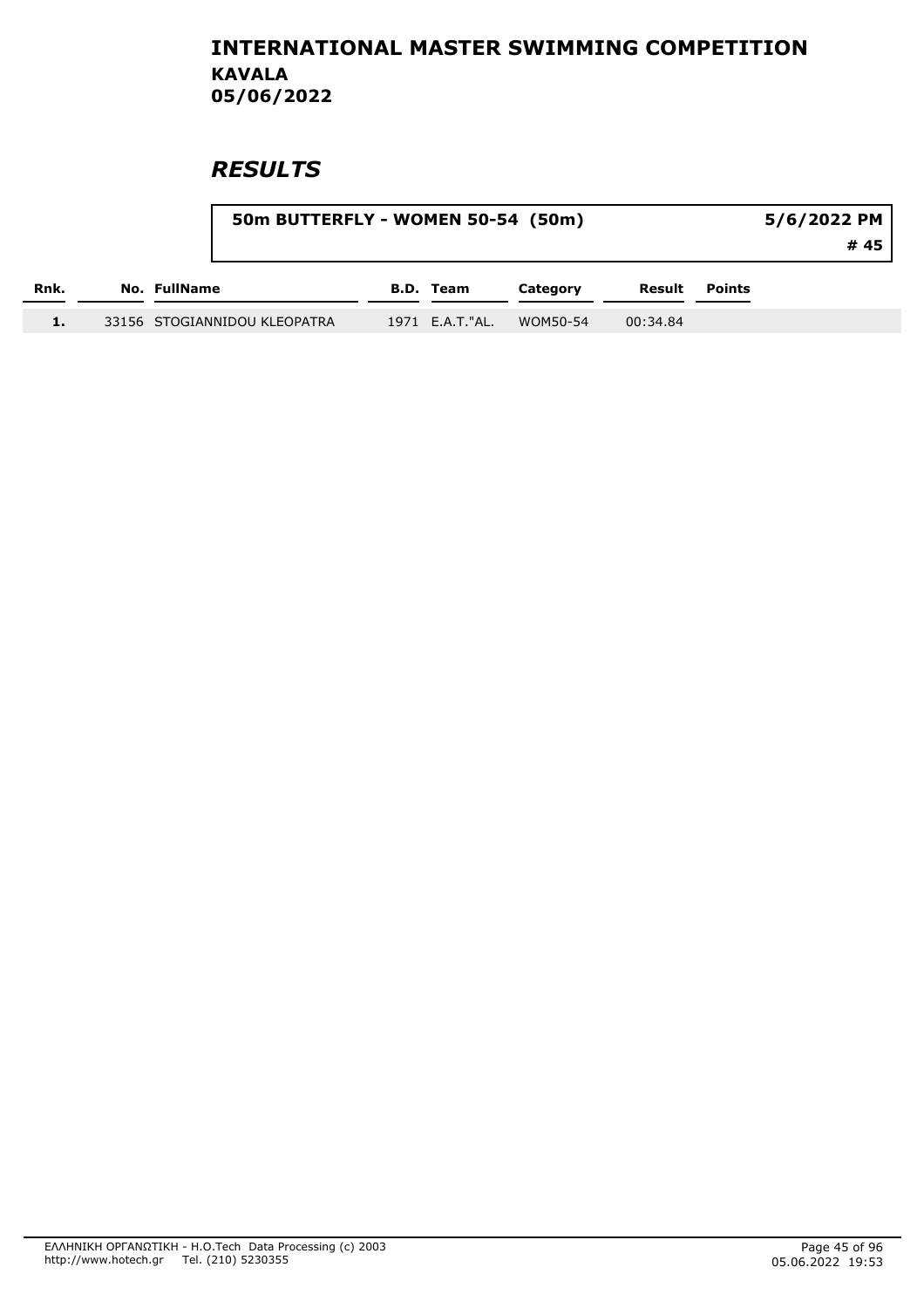|      |        |              |                    | 50m BUTTERFLY - WOMEN 55-59 (50m) |             |          |          | 5/6/2022 PM |      |  |  |
|------|--------|--------------|--------------------|-----------------------------------|-------------|----------|----------|-------------|------|--|--|
|      |        |              |                    |                                   |             |          |          |             | # 46 |  |  |
| Rnk. |        | No. FullName |                    |                                   | B.D. Team   | Category | Result   | Points      |      |  |  |
|      | 168301 |              | TSIAOUSI NYMFODORA |                                   | 1965 O.F.K. | WOM55-59 | 00:50.25 |             |      |  |  |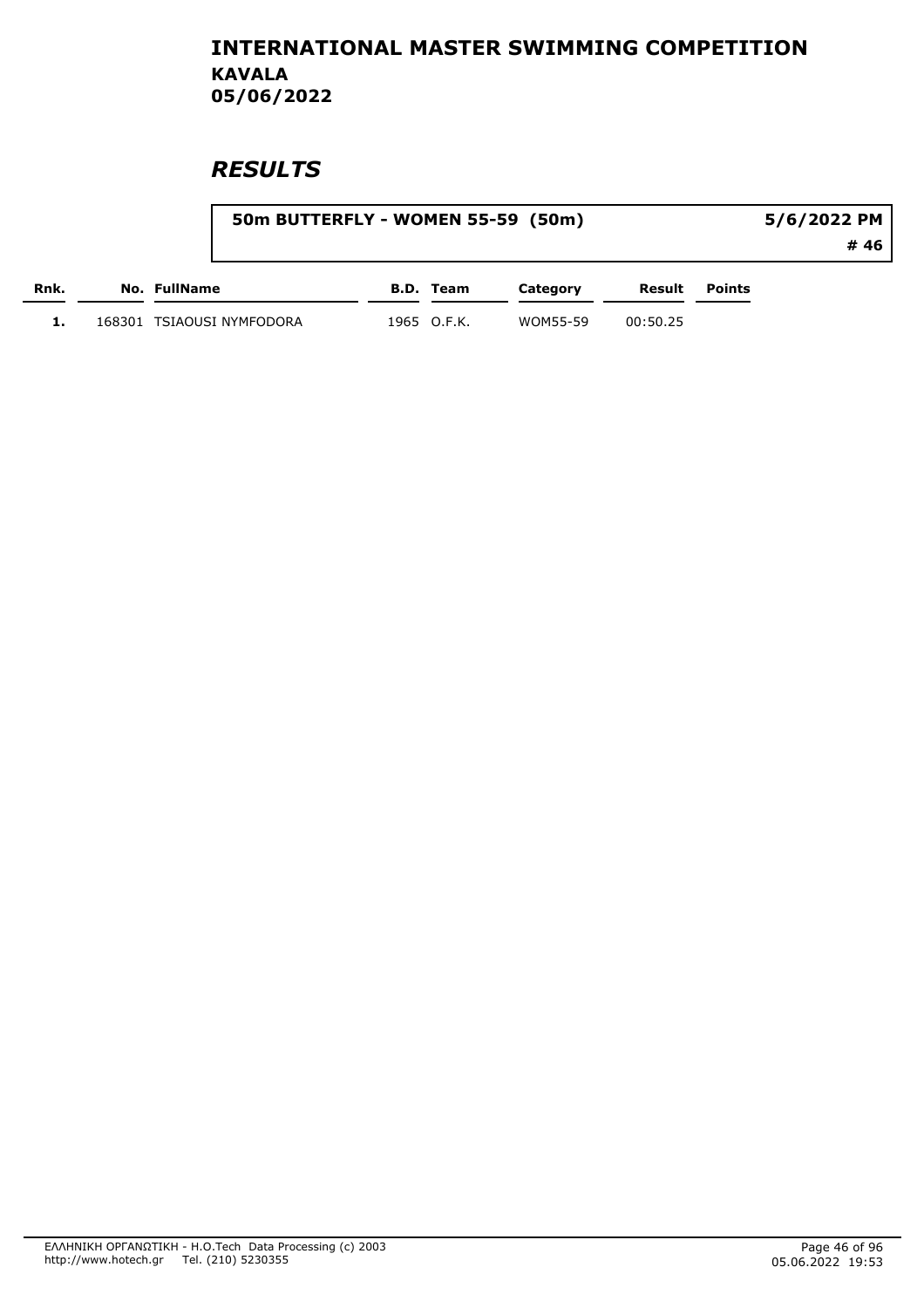|      |              | 50m BUTTERFLY - WOMEN 60-64 (50m) |                  |                          |          | 5/6/2022 PM          |      |  |
|------|--------------|-----------------------------------|------------------|--------------------------|----------|----------------------|------|--|
|      |              |                                   |                  |                          |          |                      | # 47 |  |
| Rnk. | No. FullName |                                   | <b>B.D.</b> Team | Category                 |          | <b>Result</b> Points |      |  |
|      |              | ASTAFIEVA LARISSA                 |                  | 1962 VIHVETSAND WOM60-64 | 01:10.16 |                      |      |  |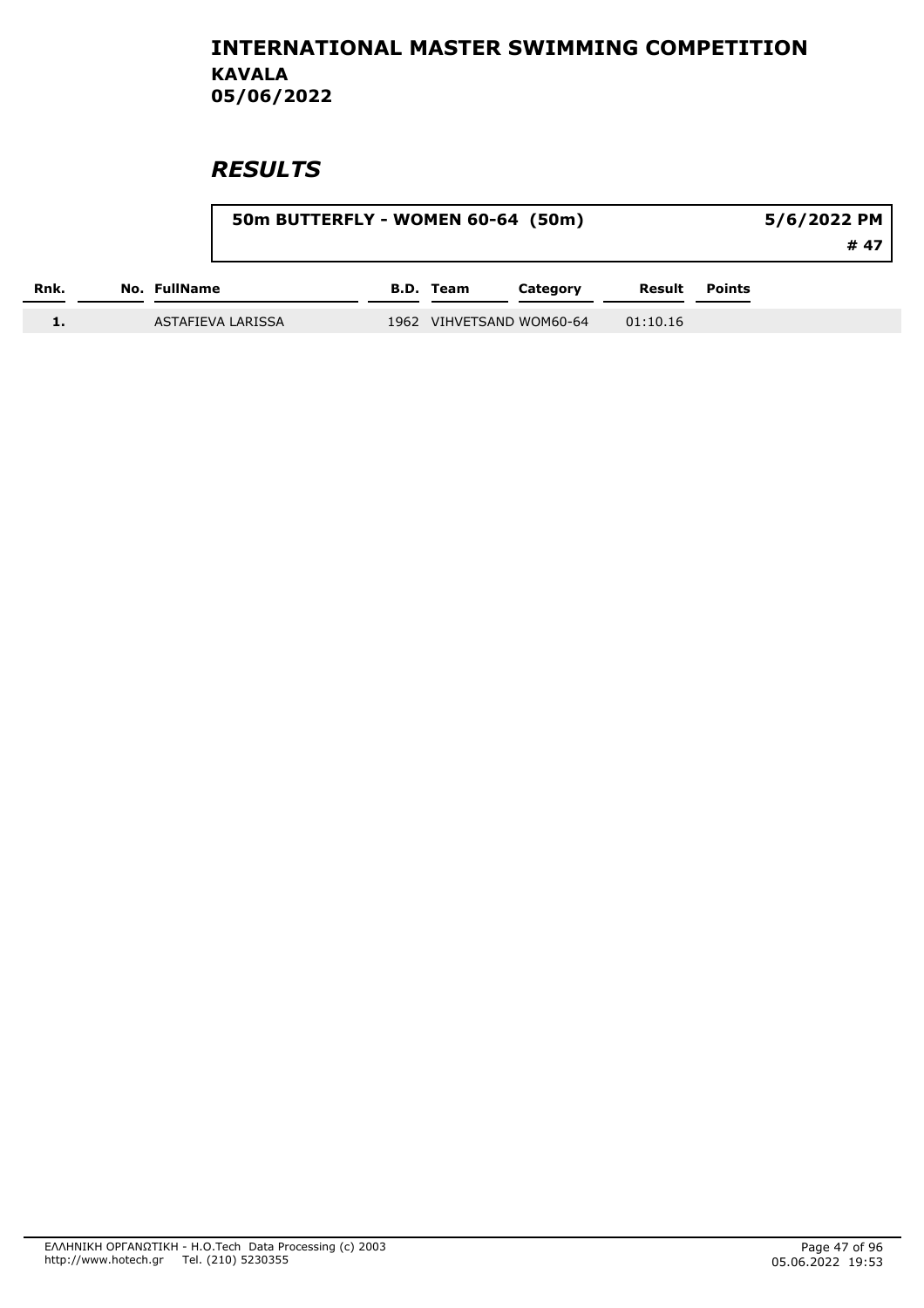|      |                   | 50m BUTTERFLY - WOMEN 70-74 (50m) |                          |          |          | 5/6/2022 PM   |      |  |
|------|-------------------|-----------------------------------|--------------------------|----------|----------|---------------|------|--|
|      |                   |                                   |                          |          |          |               | # 48 |  |
| Rnk. | No. FullName      |                                   | B.D. Team                | Category | Result   | <b>Points</b> |      |  |
|      | YANAKIEVA ROSITSA |                                   | 1951 IRIRUSMAST WOM70-74 |          | 00:54.62 |               |      |  |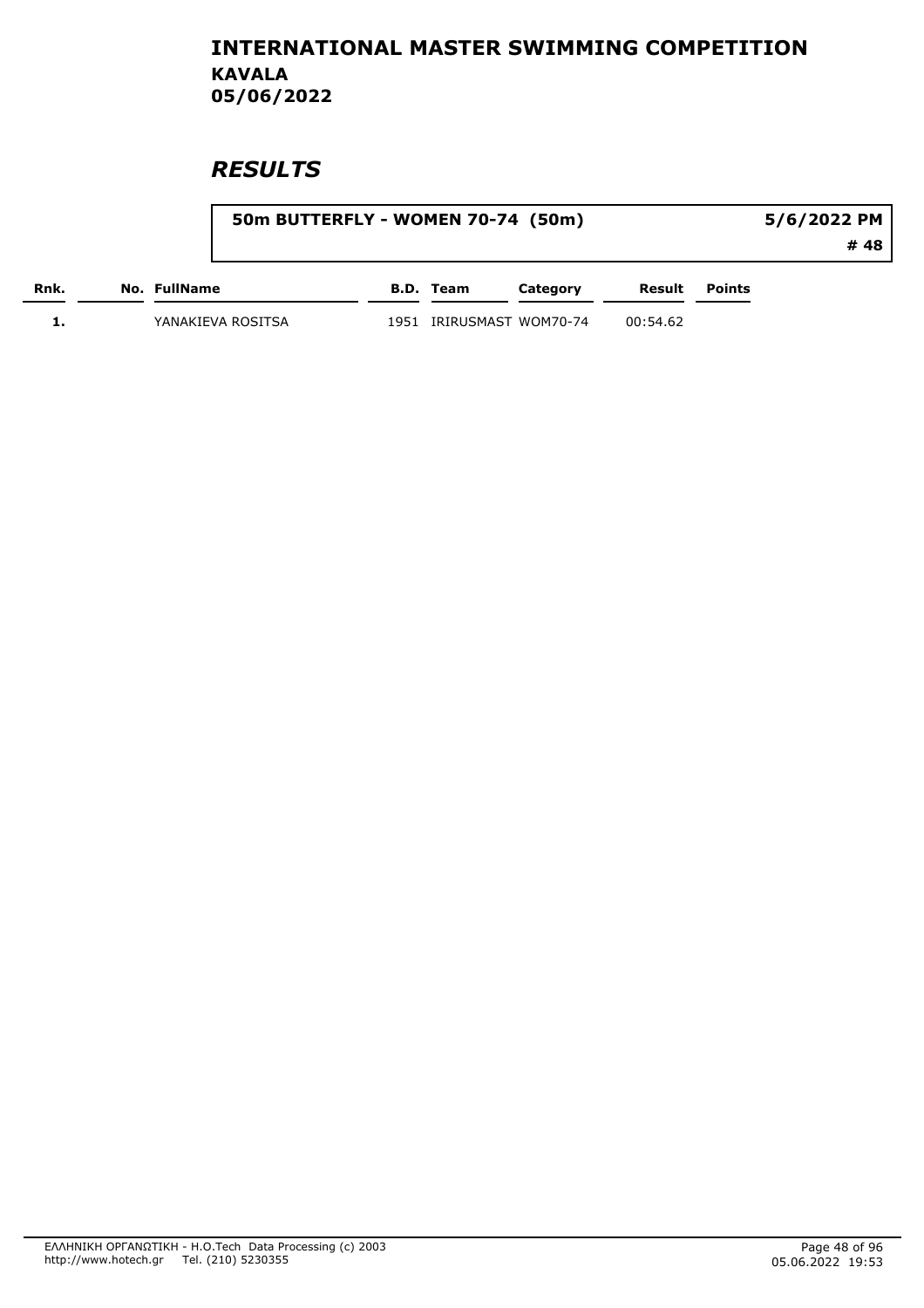### **RESULTS**

|      |                     | 50m BUTTERFLY - WOMEN 75-79 (50m) | 5/6/2022 PM |          |  |                      |      |
|------|---------------------|-----------------------------------|-------------|----------|--|----------------------|------|
|      |                     |                                   |             |          |  |                      | # 49 |
| Rnk. | <b>No. FullName</b> |                                   | B.D. Team   | Category |  | <b>Result</b> Points |      |
|      |                     |                                   |             |          |  |                      |      |

IVANOVA ANASTASOVA OLGA 1946 LEVSKIMAS WOM75-79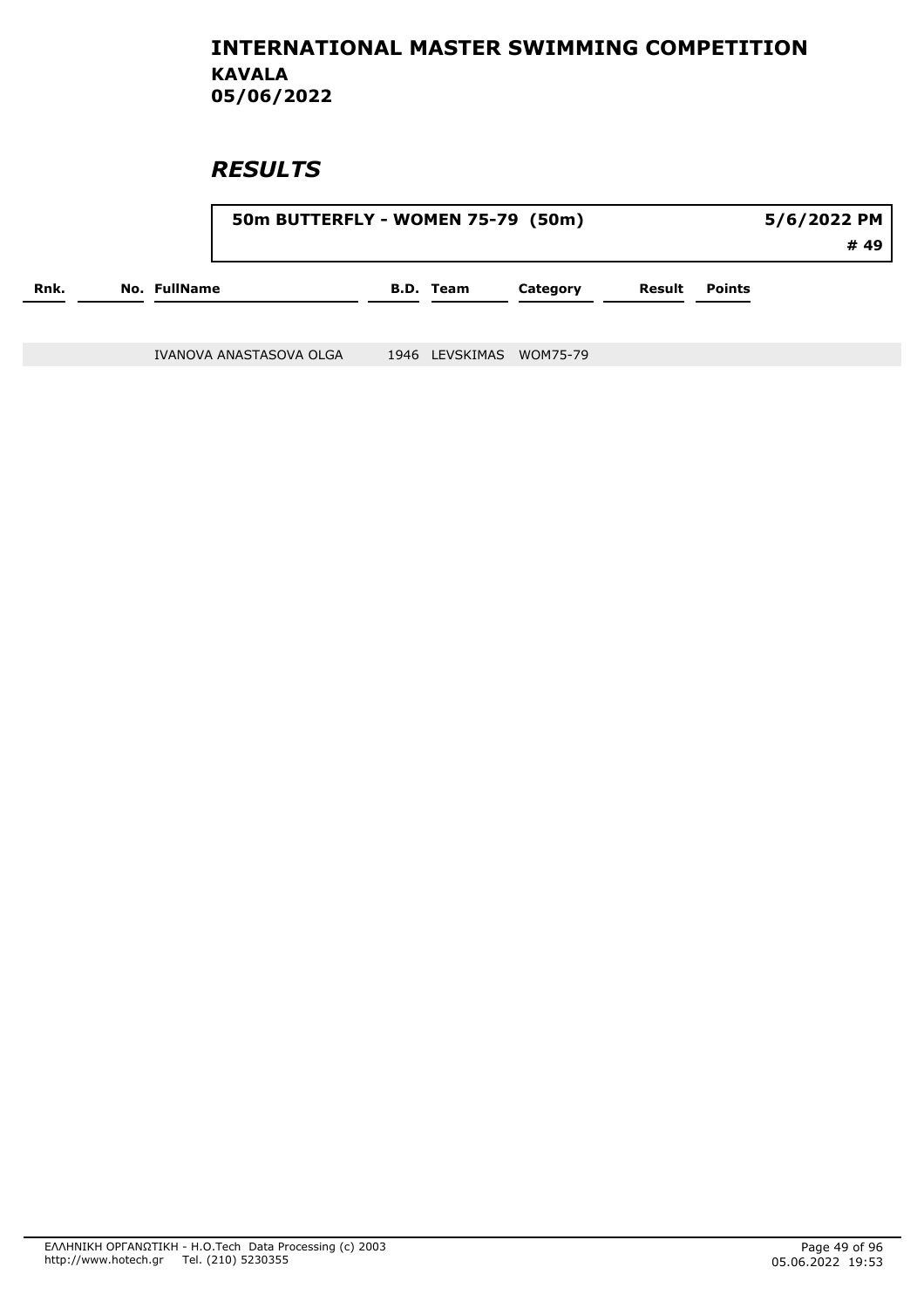|      | 100m BACKSTROKE - MEN 35-39 (50m) |                          |          |          | 5/6/2022 PM |      |  |
|------|-----------------------------------|--------------------------|----------|----------|-------------|------|--|
|      |                                   |                          |          |          |             | # 50 |  |
| Rnk. | No. FullName                      | B.D. Team                | Category | Result   | Points      |      |  |
|      | BOZHANOV LYUBOMIROV BORI          | 1986 SC DAM MAS MEN35-39 |          | 01:29.34 |             |      |  |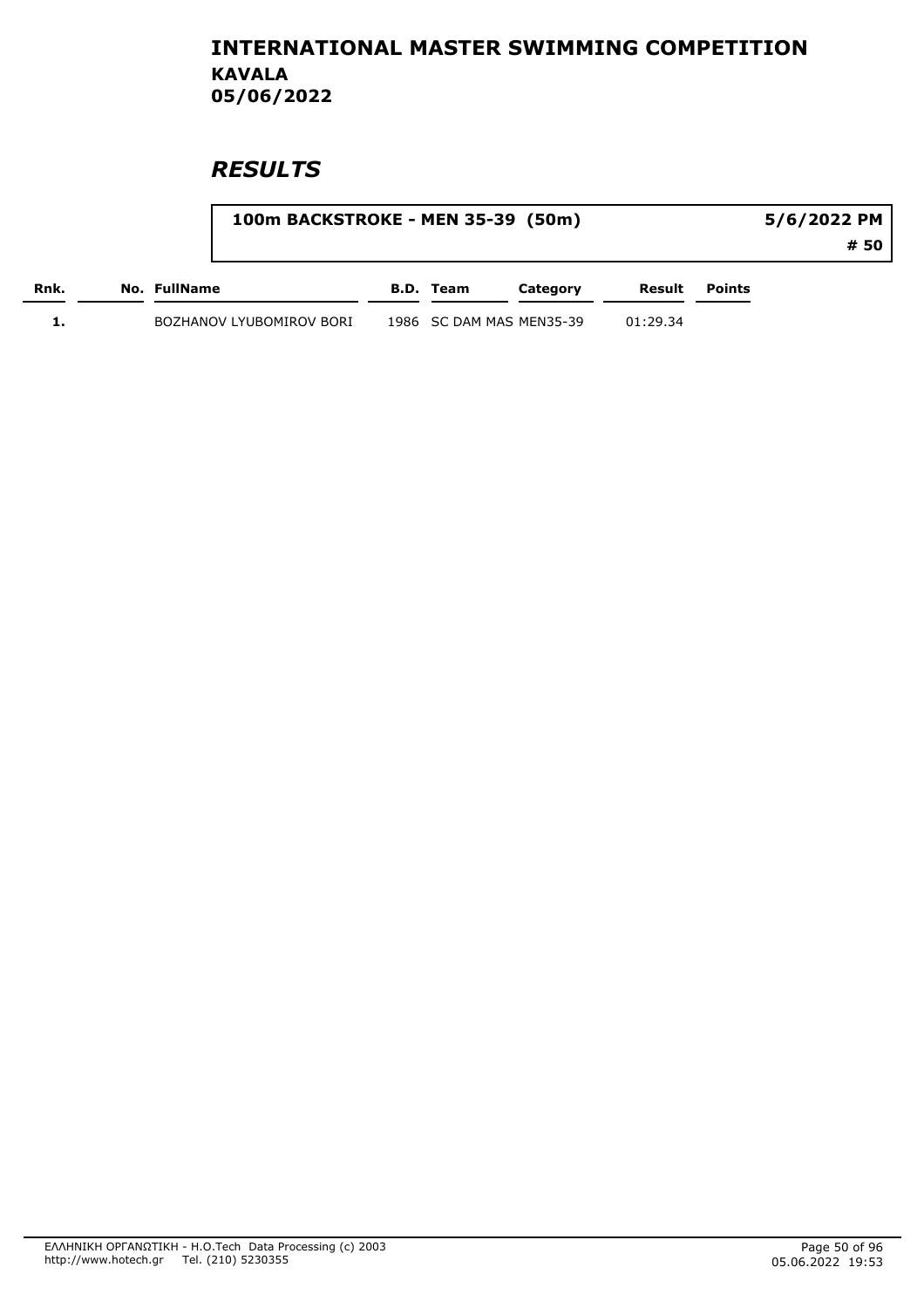|      | 100m BACKSTROKE - MEN 45-49 (50m) |                               |           |                  |                          |          |               | 5/6/2022 PM<br># 51 |  |  |
|------|-----------------------------------|-------------------------------|-----------|------------------|--------------------------|----------|---------------|---------------------|--|--|
| Rnk. | No. FullName                      |                               |           | <b>B.D. Team</b> | Category                 | Result   | <b>Points</b> |                     |  |  |
|      |                                   | SOTIROV VASILEV HRISTO        |           |                  | 1977 SC DAM MAS MEN45-49 | 01:15.55 |               |                     |  |  |
|      |                                   | 199254 PAPADOPOULOS STAMATIOS | 1976 ARIS |                  | MEN45-49                 | 01:53.13 |               |                     |  |  |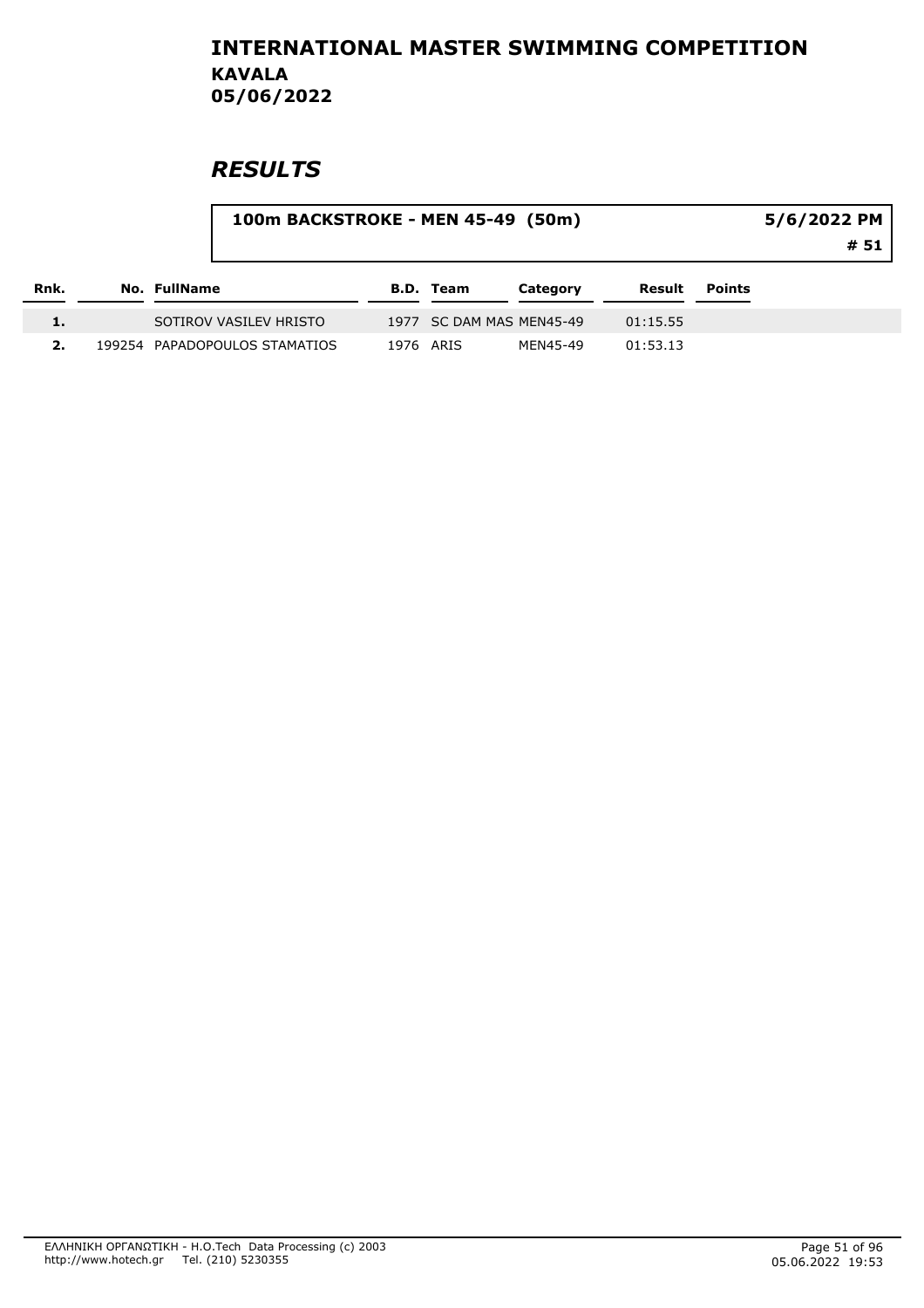|      | 100m BACKSTROKE - MEN 50-54 (50m) |                  |          |          |        | 5/6/2022 PM<br># 52 |
|------|-----------------------------------|------------------|----------|----------|--------|---------------------|
| Rnk. | No. FullName                      | <b>B.D.</b> Team | Category | Result   | Points |                     |
|      |                                   |                  |          |          |        |                     |
|      | 184311 OSTADAKIS ATHANASIOS       | 1970 NOTHAK      | MEN50-54 | 02:01.75 |        |                     |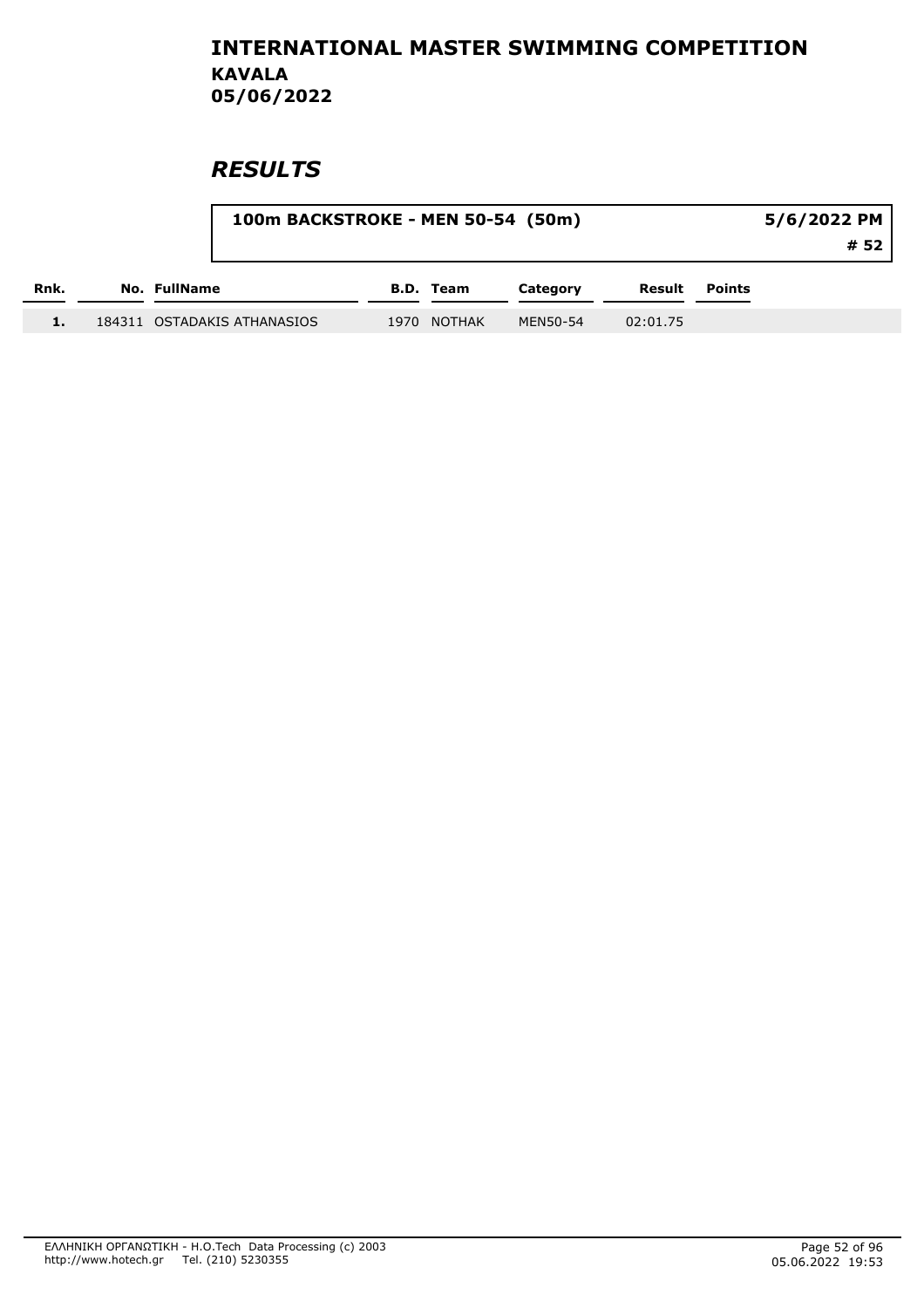|      |                 |                             | 100m BACKSTROKE - MEN 55-59 (50m) |                  |                          |          |               | 5/6/2022 PM<br># 53 |  |  |
|------|-----------------|-----------------------------|-----------------------------------|------------------|--------------------------|----------|---------------|---------------------|--|--|
| Rnk. | No. FullName    |                             |                                   | <b>B.D.</b> Team | Category                 | Result   | <b>Points</b> |                     |  |  |
|      | MITREV VALENTIN |                             |                                   |                  | 1963 VIHVETSAND MEN55-59 | 01:28.36 |               |                     |  |  |
|      |                 | 199318 MANDALIDIS VASILEIOS | 1965                              | NOTHAK           | MEN55-59                 | 02:42.65 |               |                     |  |  |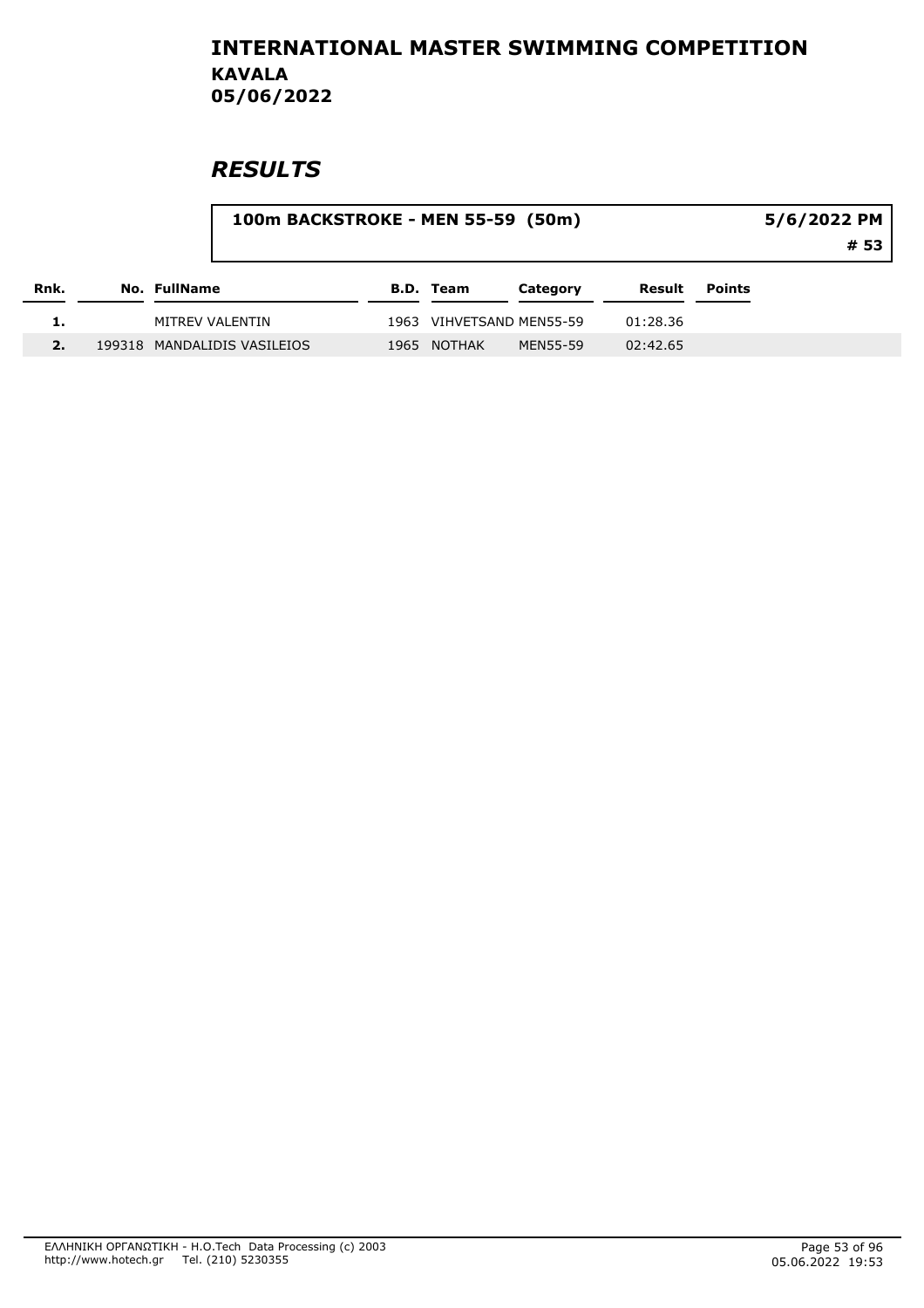|      |              | 100m BACKSTROKE - MEN 65-69 (50m) |      |                  |                          |          |        | 5/6/2022 PM<br># 54 |
|------|--------------|-----------------------------------|------|------------------|--------------------------|----------|--------|---------------------|
| Rnk. | No. FullName |                                   |      | <b>B.D. Team</b> | Category                 | Result   | Points |                     |
|      | PETKOV YANE  |                                   |      |                  | 1954 VIHVETSAND MEN65-69 | 02:19.91 |        |                     |
|      |              | <b>CHARKCHIEV NIKOLAY</b>         | 1954 |                  | VIHVETSAND MEN65-69      | 02:30.61 |        |                     |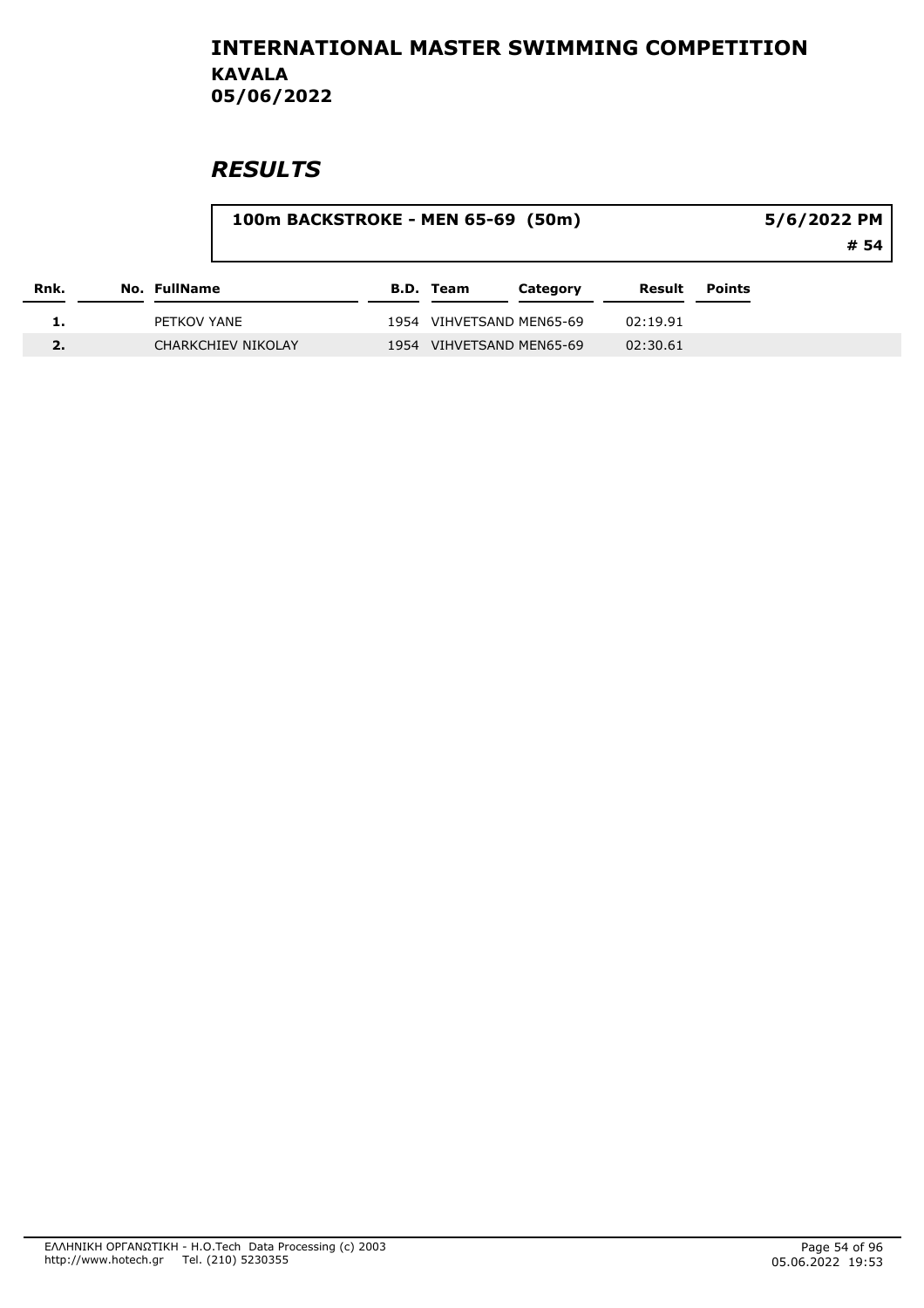|      | 100m BACKSTROKE - MEN 70-74 (50m) |      |                     |          |          | 5/6/2022 PM |      |  |
|------|-----------------------------------|------|---------------------|----------|----------|-------------|------|--|
|      |                                   |      |                     |          |          |             | # 55 |  |
| Rnk. | No. FullName                      |      | B.D. Team           | Category | Result   | Points      |      |  |
|      | HANDZHIEV NIKOLAY                 | 1951 | IRIRUSMAST MEN70-74 |          | 01:56.40 |             |      |  |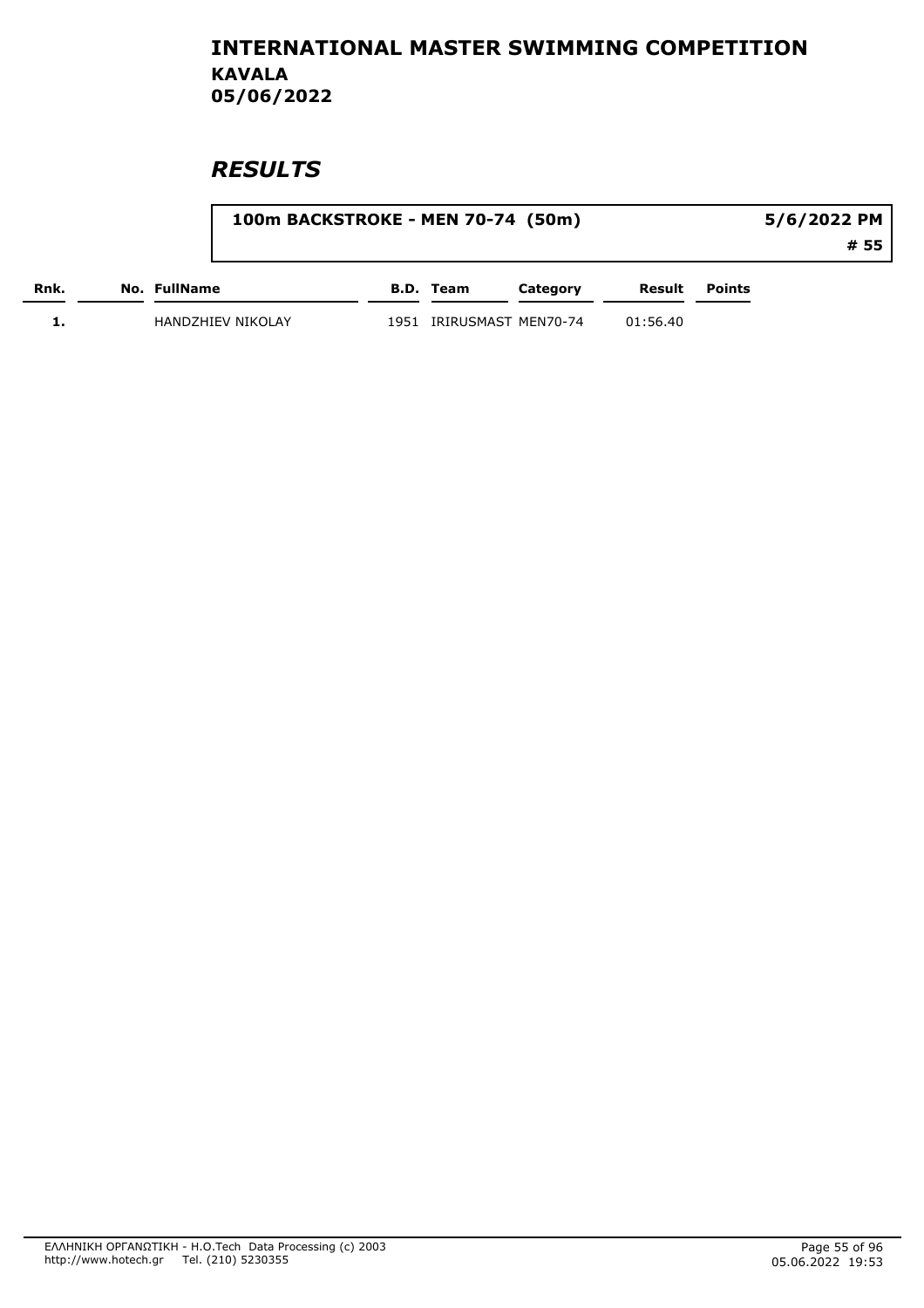|      |                      | 100m BACKSTROKE - MEN 75-79 (50m) |                  |          |          |               | 5/6/2022 PM |
|------|----------------------|-----------------------------------|------------------|----------|----------|---------------|-------------|
|      |                      |                                   |                  |          |          |               | # 56        |
| Rnk. | No. FullName         |                                   | <b>B.D.</b> Team | Category | Result   | <b>Points</b> |             |
| 1.   | 179422 HAINAS PETROS |                                   | 1943 NOTHAK      | MEN75-79 | 02:02.58 |               |             |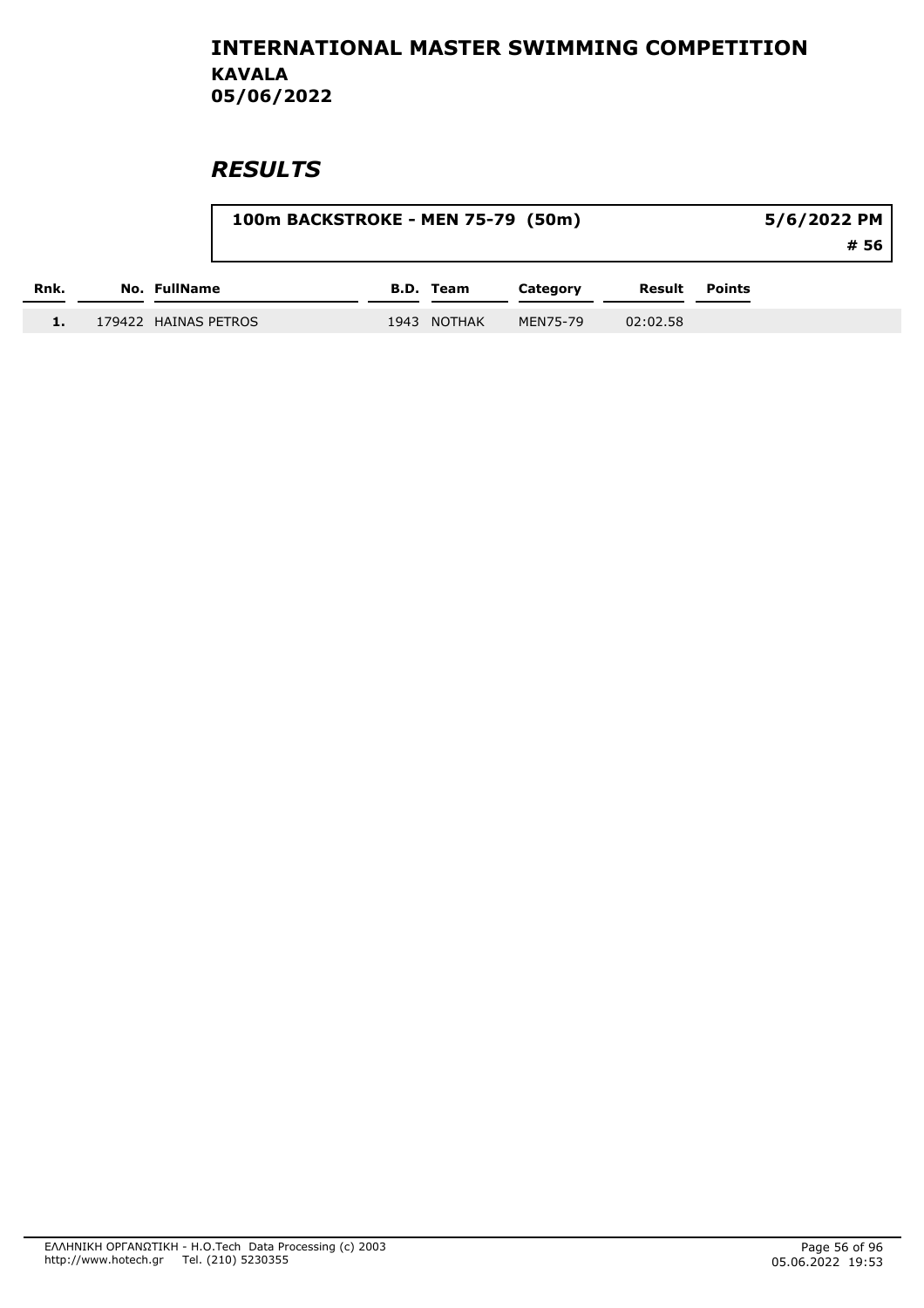|      |                           | 100m BACKSTROKE - WOMEN 25-29 (50m) |           |          |          |                      |      |  |
|------|---------------------------|-------------------------------------|-----------|----------|----------|----------------------|------|--|
|      |                           |                                     |           |          |          |                      | # 57 |  |
| Rnk. | No. FullName              |                                     | B.D. Team | Category |          | <b>Result</b> Points |      |  |
|      | 121757 KOUDOURI EYAGGELIA | 1994 PAO                            |           | WOM25-29 | 01:18.36 |                      |      |  |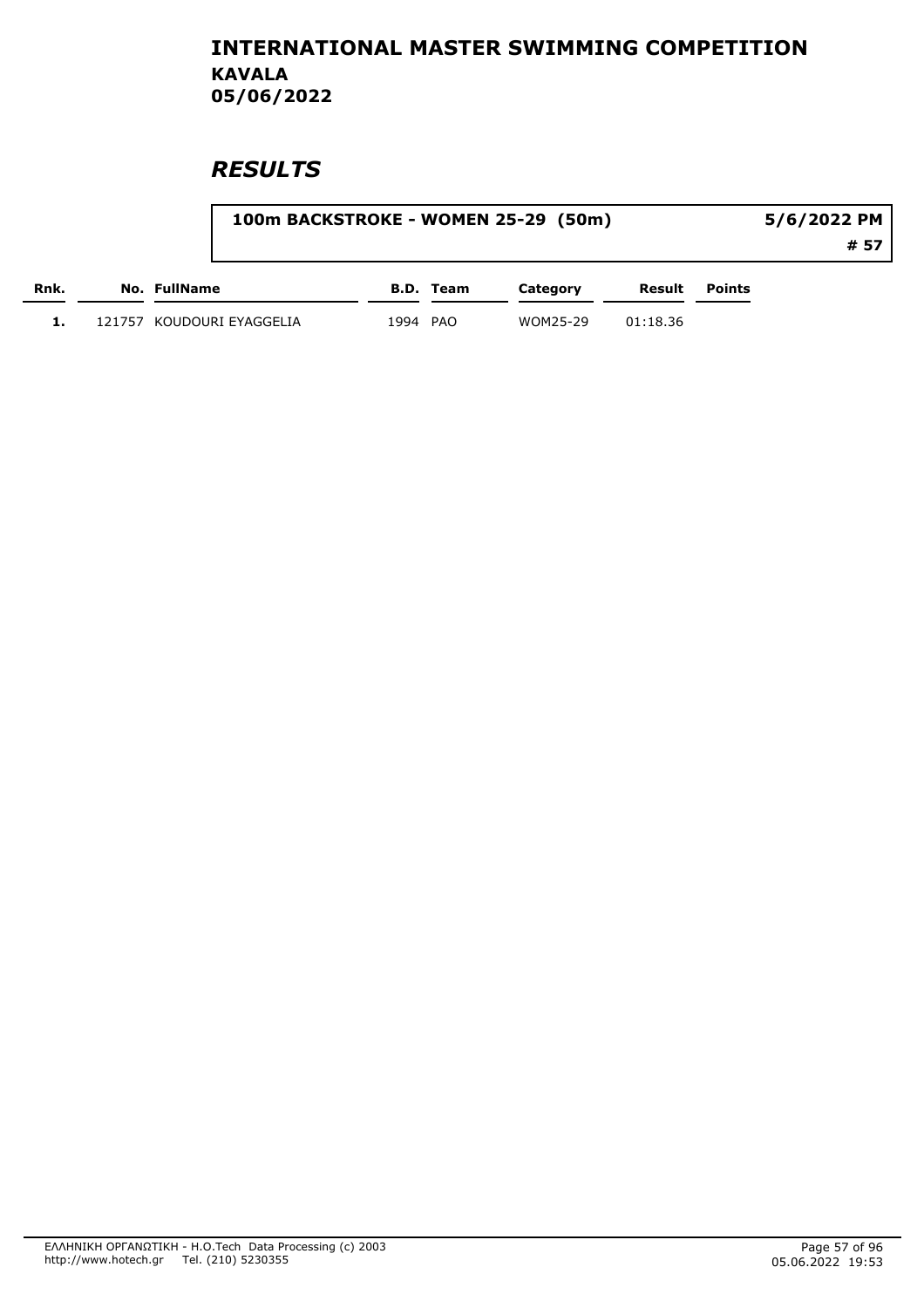|      |                                 | 100m BACKSTROKE - WOMEN 30-34 (50m) |           |          |          |               |  |  |  |
|------|---------------------------------|-------------------------------------|-----------|----------|----------|---------------|--|--|--|
| Rnk. | No. FullName                    |                                     | B.D. Team | Category | Result   | <b>Points</b> |  |  |  |
|      | 100125 EMMANOUILIDOU AIKATERINI |                                     | 1989 ARIS | WOM30-34 | 01:21.33 |               |  |  |  |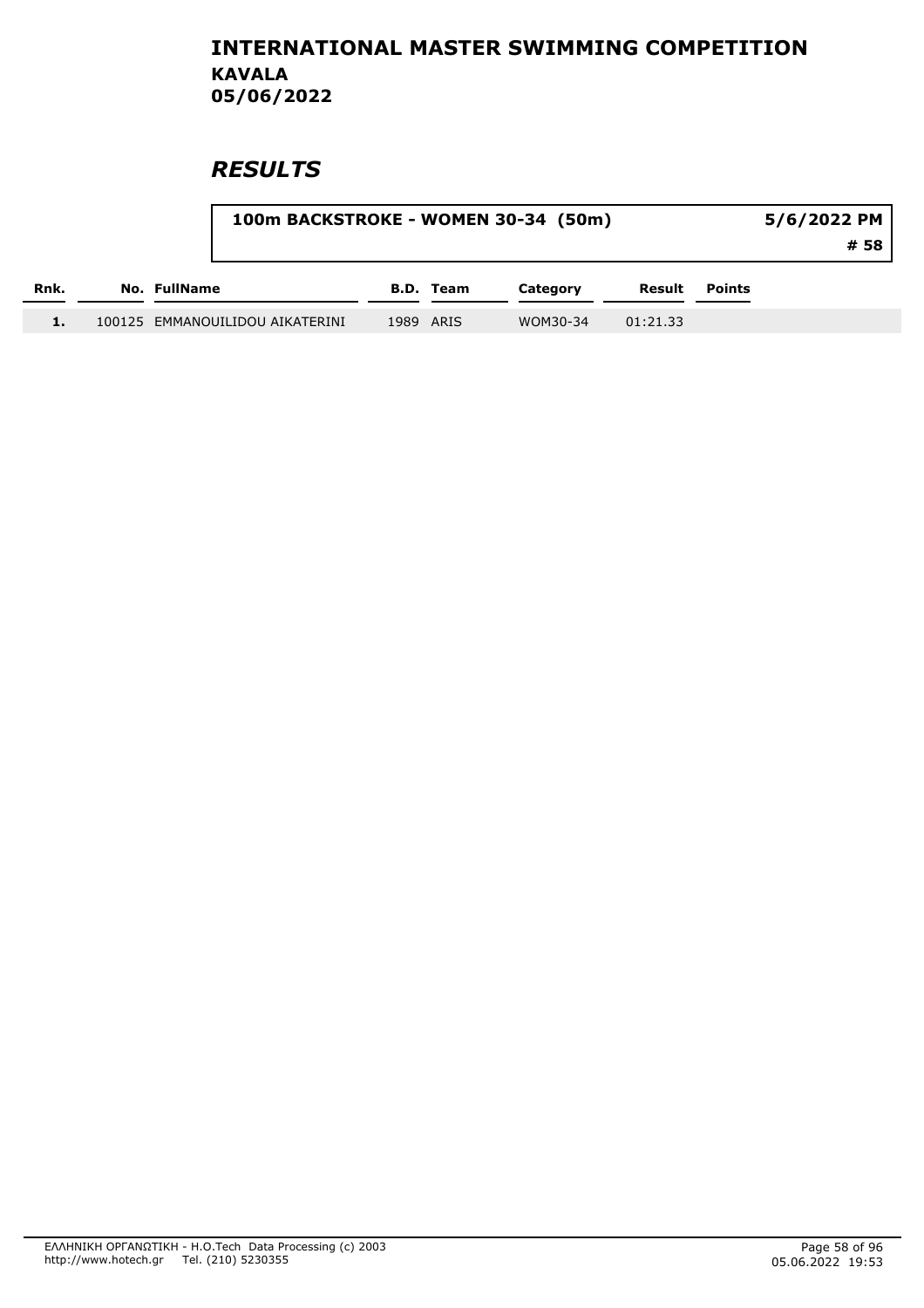| 5/6/2022 PM | 100m BACKSTROKE - WOMEN 35-39 (50m) |
|-------------|-------------------------------------|
| # 59        |                                     |
|             |                                     |

| Rnk. | No. FullName           | B.D. Team               | Category | Result   | <b>Points</b> |
|------|------------------------|-------------------------|----------|----------|---------------|
|      | 70843 VOUTSA VASILIKI  | 1983 NOALEX             | WOM35-39 | 01:30.63 |               |
|      | 76147 GEORGIADOU MYRTO | 1983 PANIONIOS WOM35-39 |          | 01:32.50 |               |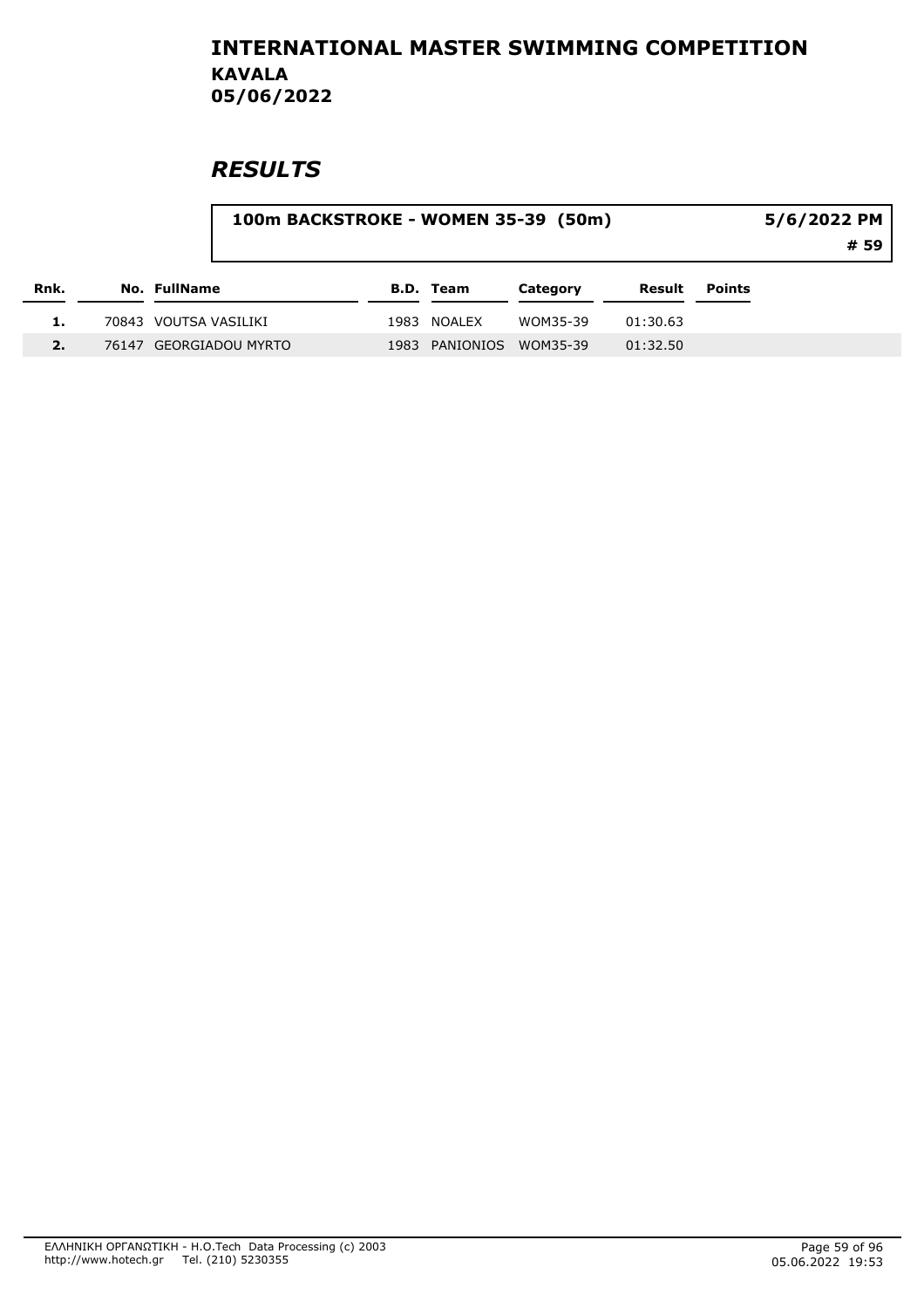| 5/6/2022 PM | 100m BACKSTROKE - WOMEN 40-44 (50m) |
|-------------|-------------------------------------|
| # 60        |                                     |
|             |                                     |

| Rnk. | No. FullName              | B.D. Team               | Category | Result   | Points |
|------|---------------------------|-------------------------|----------|----------|--------|
|      | ALEXANDROVA DANIELLA      | 1980 LEVSKIMAS WOM40-44 |          | 01:33.92 |        |
|      | 67330 SIDEROUDI THEOHARIA | 1978 NOALEX             | WOM40-44 | 01:48.61 |        |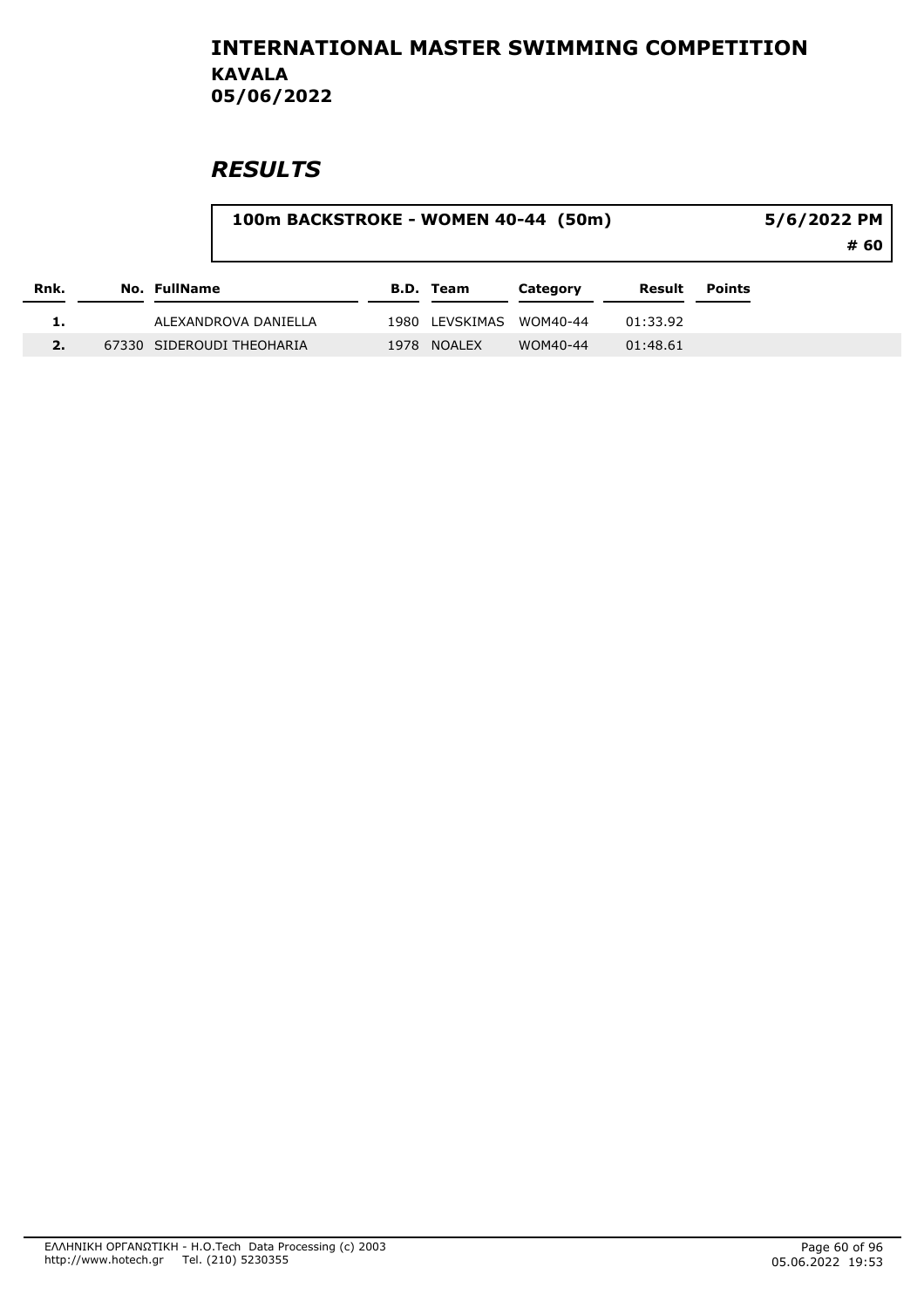|      | 100m BACKSTROKE - WOMEN 45-49 (50m) |           |                          |          |        | 5/6/2022 PM<br># 61 |
|------|-------------------------------------|-----------|--------------------------|----------|--------|---------------------|
| Rnk. | No. FullName                        | B.D. Team | Category                 | Result   | Points |                     |
|      | NIKOLOVA BOJIDAROVA VERA            |           | 1975 SC DAM MAS WOM45-49 | 01:35.50 |        |                     |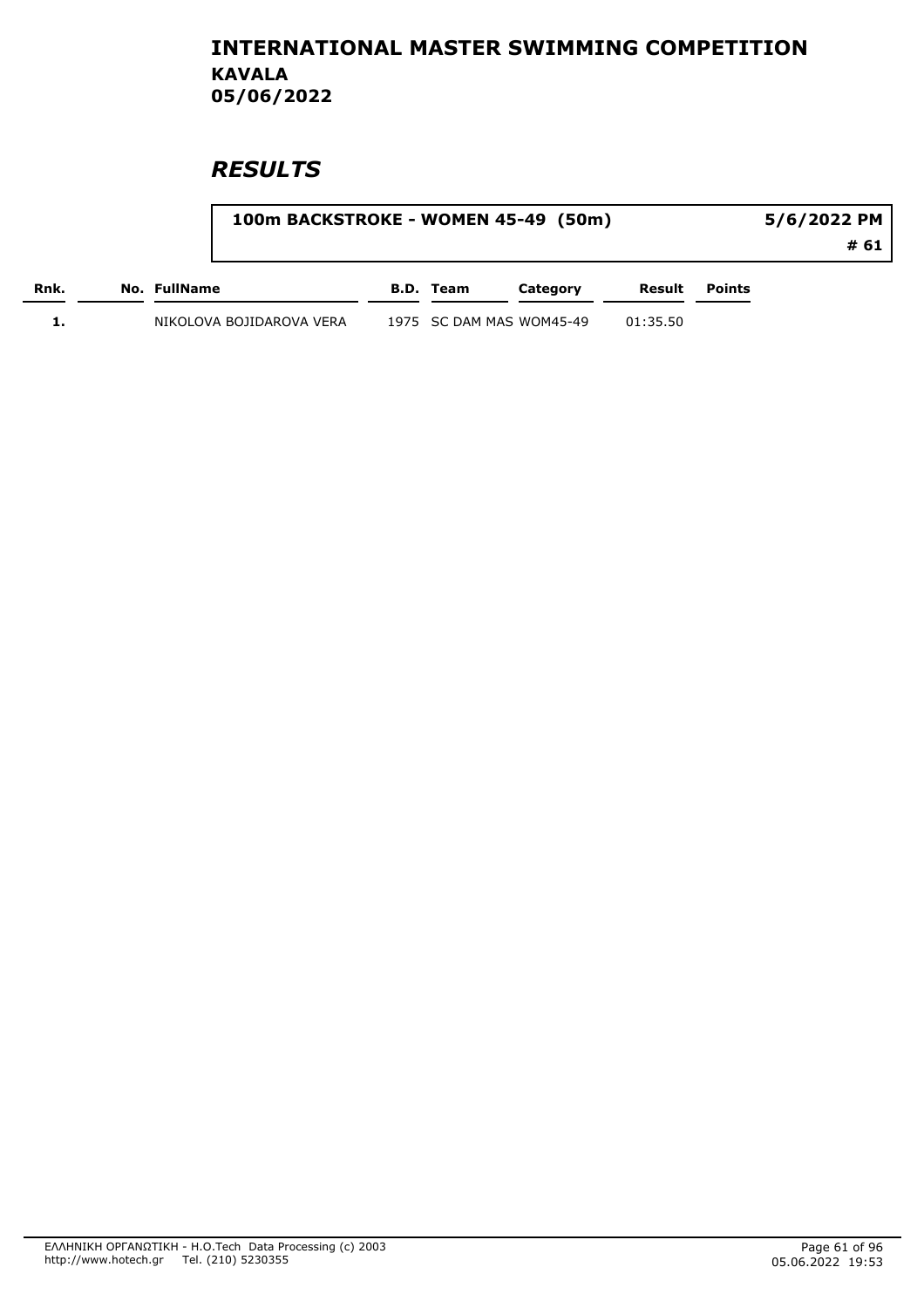|      |                            | 100m BACKSTROKE - WOMEN 60-64 (50m) |                  |          |          |               |  |
|------|----------------------------|-------------------------------------|------------------|----------|----------|---------------|--|
| Rnk. | No. FullName               |                                     | <b>B.D.</b> Team | Category | Result   | <b>Points</b> |  |
|      | 175698 KYRANOUDI APOSTOLIA |                                     | 1962 NOTHAK      | WOM60-64 | 02:35.47 |               |  |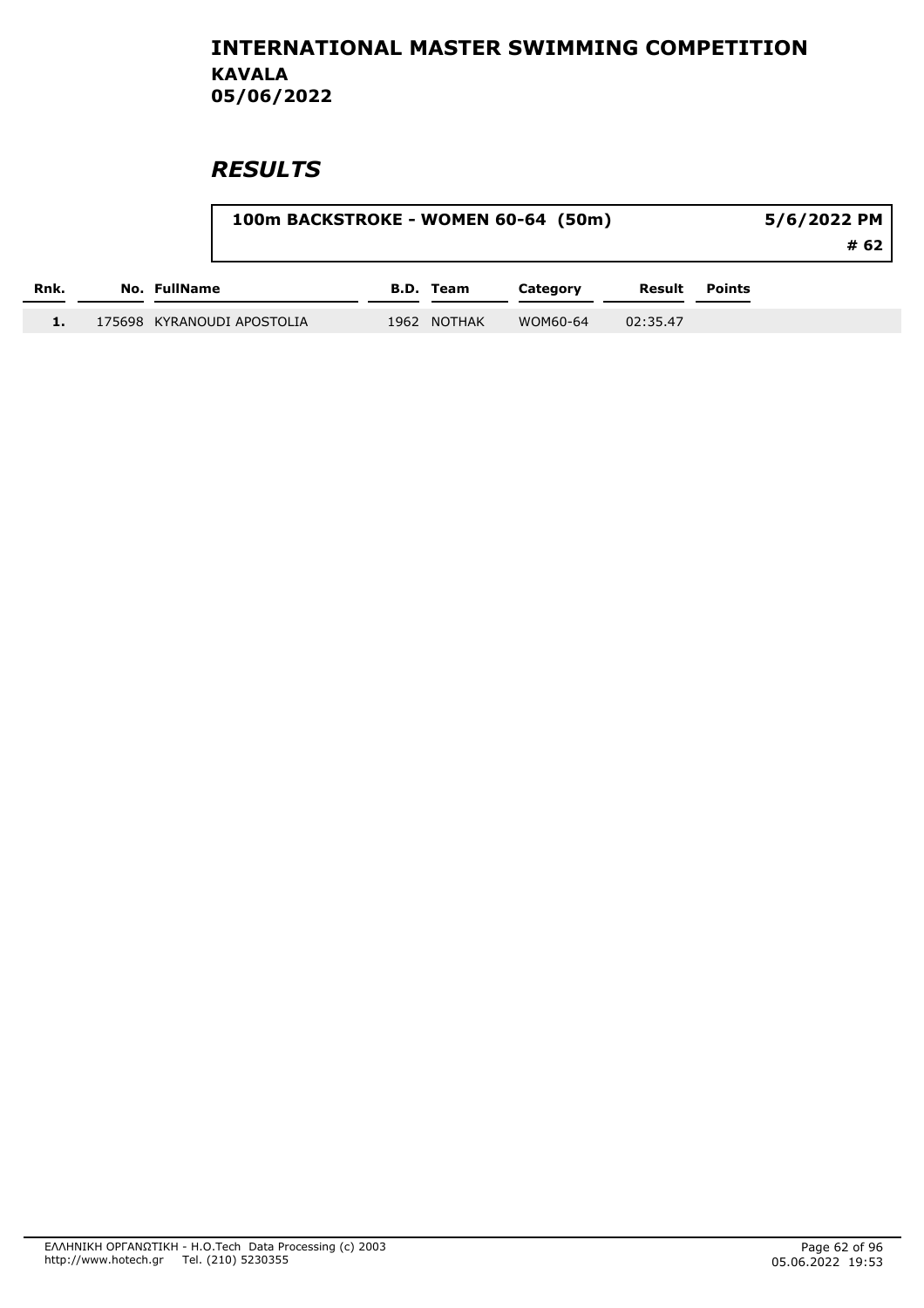|      |                     |                         | 100m FREESTYLE - MEN 30-34 (50m) |                          |          |          | 5/6/2022 PM |      |  |
|------|---------------------|-------------------------|----------------------------------|--------------------------|----------|----------|-------------|------|--|
|      |                     |                         |                                  |                          |          |          |             | # 63 |  |
| Rnk. | <b>No. FullName</b> |                         |                                  | <b>B.D. Team</b>         | Category | Result   | Points      |      |  |
|      | LUBENOV EMIL        |                         |                                  | 1988 IRIRUSMAST MEN30-34 |          | 01:00.93 |             |      |  |
|      |                     | 115041 POLITIS SOFOKLIS | 1992 PAO                         |                          | MEN30-34 | 01:01.74 |             |      |  |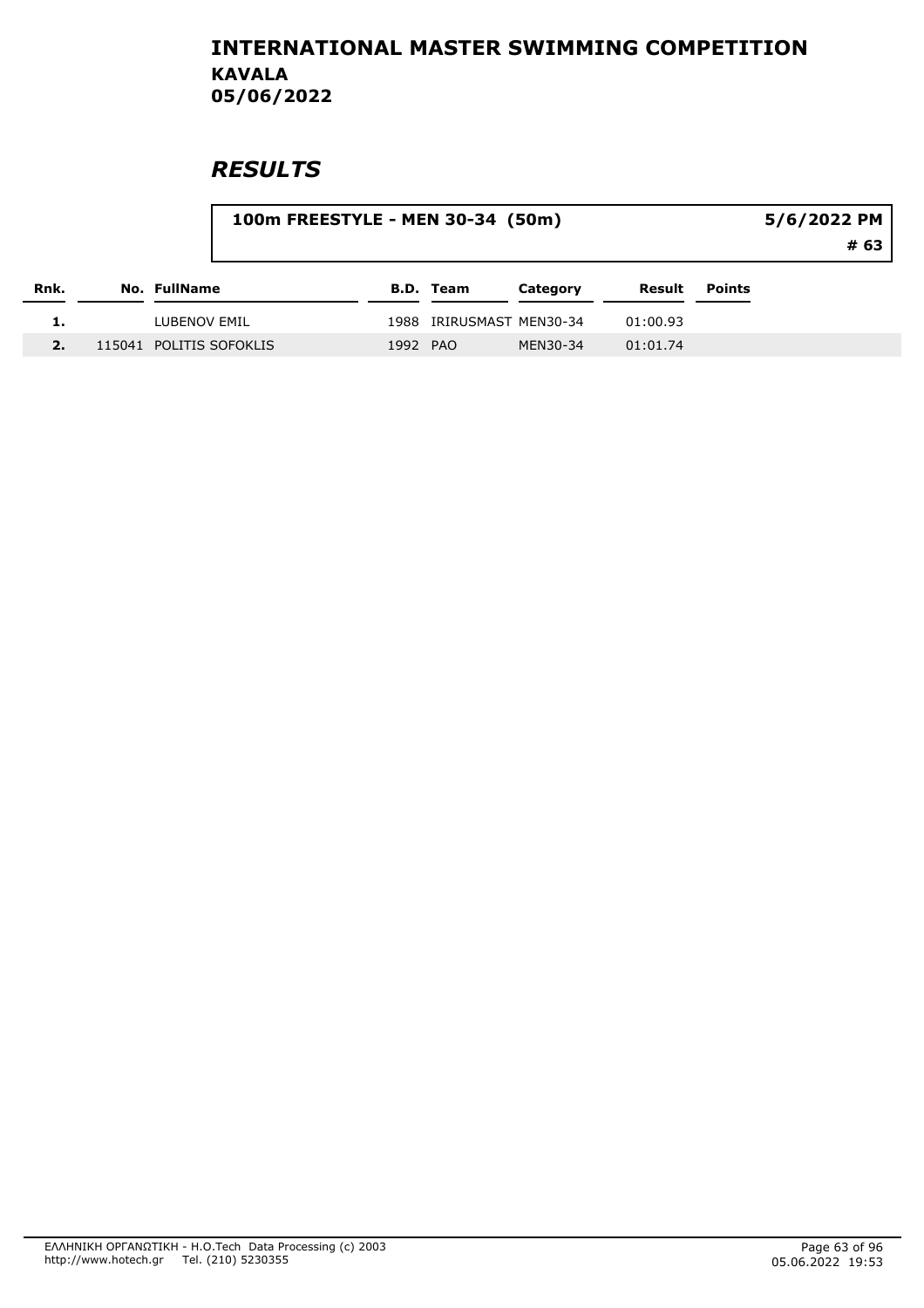|      | 100m FREESTYLE - MEN 35-39 (50m) |                         |          |          |               | 5/6/2022 PM |
|------|----------------------------------|-------------------------|----------|----------|---------------|-------------|
|      |                                  |                         |          |          |               | # 64        |
| Rnk. | No. FullName                     | B.D. Team               | Category | Result   | <b>Points</b> |             |
|      | 94918 LAZARIDIS VASILEIOS        | 1986 MAKEDONIK MEN35-39 |          | 00:59.48 |               |             |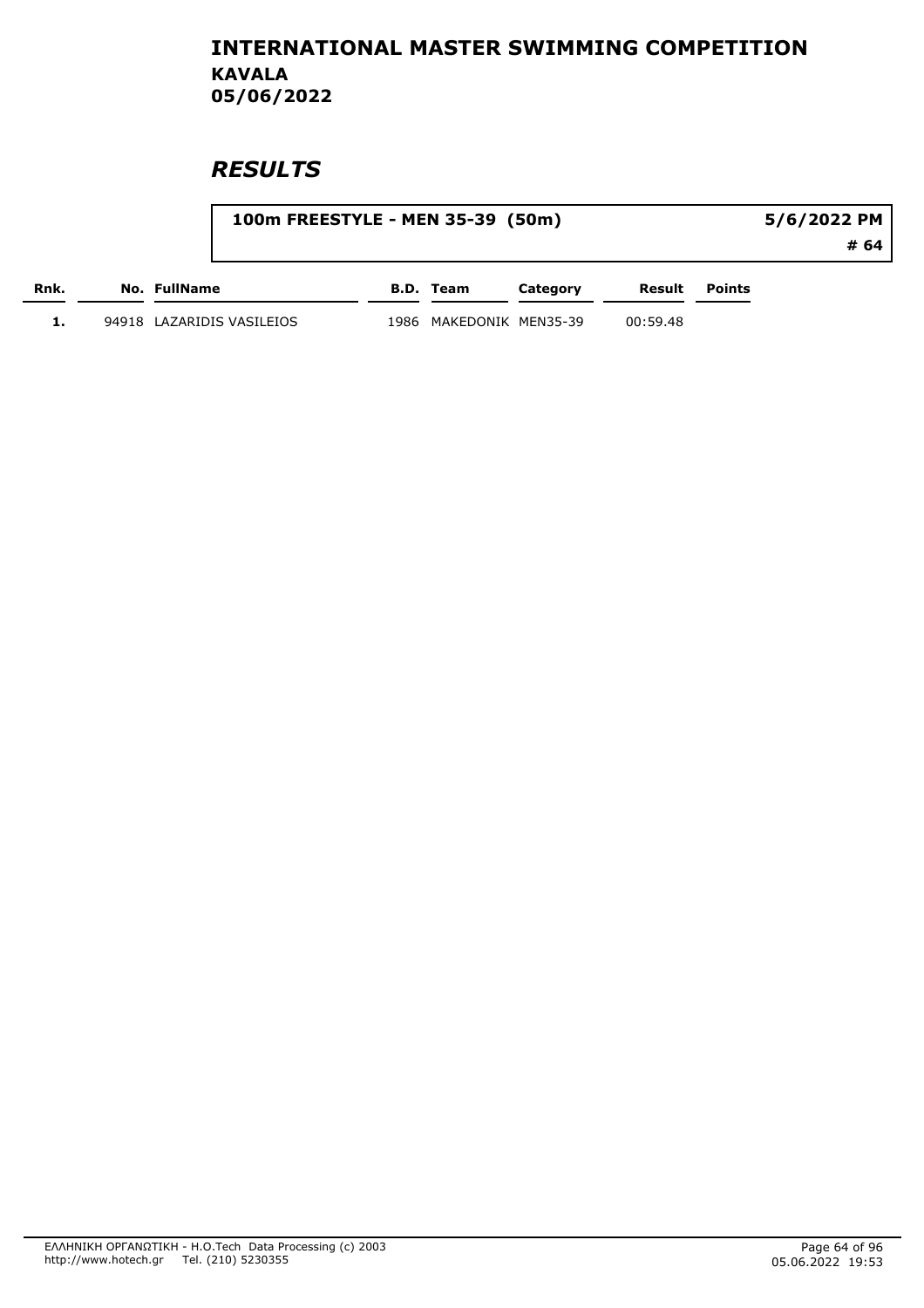|                | 100m FREESTYLE - MEN 40-44 (50m) |                          |                       |  |                  |                          |          |               | 5/6/2022 PM<br># 65 |
|----------------|----------------------------------|--------------------------|-----------------------|--|------------------|--------------------------|----------|---------------|---------------------|
| Rnk.           |                                  | <b>No. FullName</b>      |                       |  | <b>B.D. Team</b> | Category                 | Result   | <b>Points</b> |                     |
| 1.             |                                  | 67319 MAYRIDIS DIMITRIOS |                       |  | 1979 NOALEX      | MEN40-44                 | 01:08.14 |               |                     |
| $\mathbf{2}$ . |                                  | 62480 PELTOGLOU STERGIOS |                       |  | 1978 O.F.K.      | MEN40-44                 | 01:20.01 |               |                     |
| 3.             |                                  | 64111 MELLIOS ATHANASIOS |                       |  | 1979 PANSER      | MEN40-44                 | 01:20.05 |               |                     |
| 4.             |                                  |                          | PETKOV PETKOV DIMITAR |  |                  | 1978 SC DAM MAS MEN40-44 | 01:20.24 |               |                     |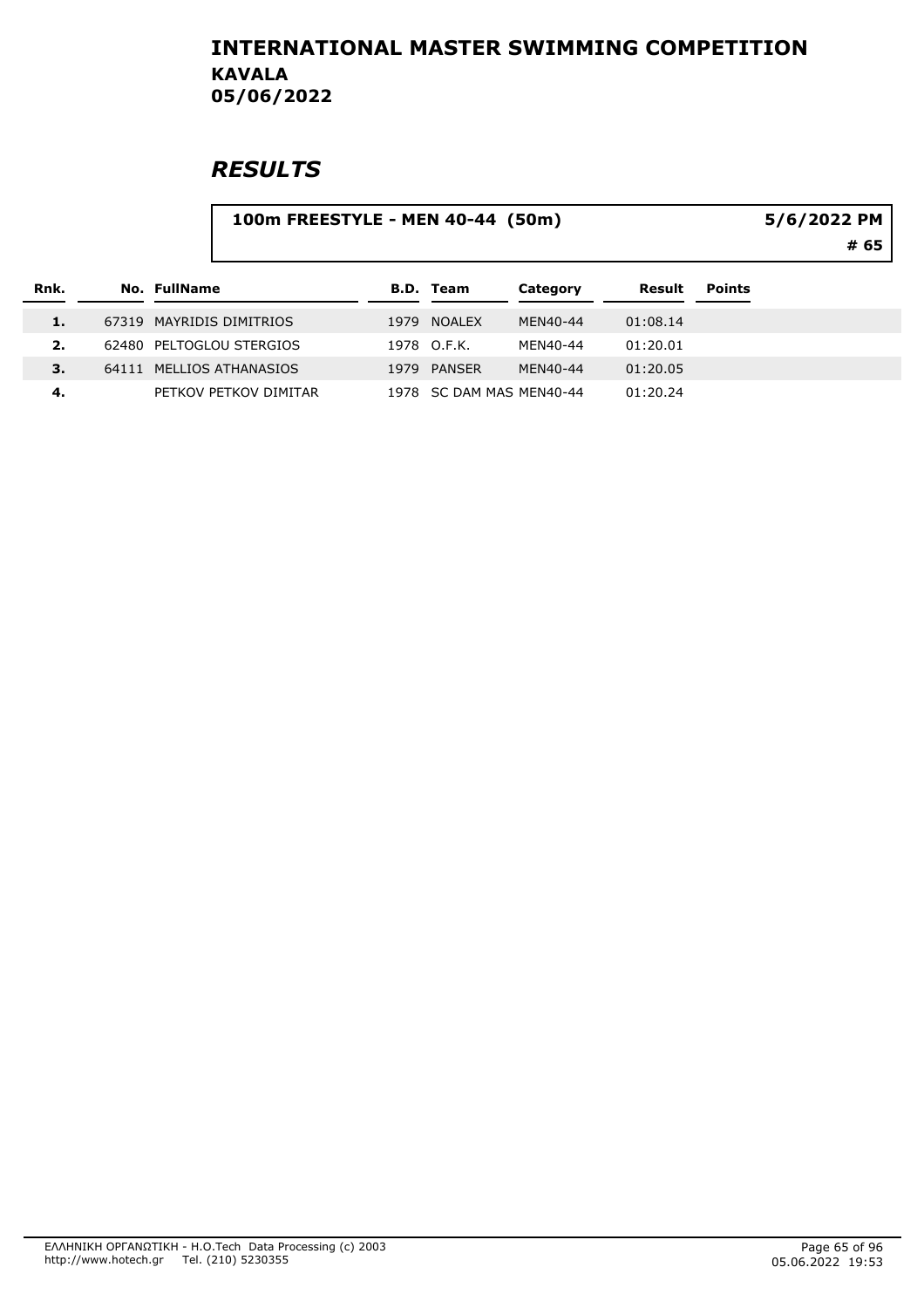### **RESULTS**

|      |        |                            | 5/6/2022 PM |                  |          |          |               |      |
|------|--------|----------------------------|-------------|------------------|----------|----------|---------------|------|
|      |        |                            |             |                  |          |          |               | # 66 |
| Rnk. |        | No. FullName               |             | <b>B.D. Team</b> | Category | Result   | <b>Points</b> |      |
| 1.   |        | 49356 APOSTOLIDIS ANDREAS  |             | 1973 E.A.T."AL.  | MEN45-49 | 01:03.06 |               |      |
| 2.   |        | 50049 ANANIADIS PANAGIOTIS | 1977        | <b>NOTHAK</b>    | MEN45-49 | 01:07.08 |               |      |
| 3.   |        | 148559 SIMOS HRISTOS       | 1977        | <b>NOTHAK</b>    | MEN45-49 | 01:10.16 |               |      |
| 4.   |        | 196586 GKOGKAS IOANNIS     |             | 1973 O.F.K.      | MEN45-49 | 01:15.34 |               |      |
| 5.   | 193024 | <b>KARALIS APOSTOLOS</b>   |             | 1976 O.F.K.      | MEN45-49 | 01:26.40 |               |      |
| 6.   |        | 188062 DIMOS NIKOLAOS      |             | 1975 O.F.K.      | MEN45-49 | 01:28.90 |               |      |
|      |        |                            |             |                  |          |          |               |      |
|      |        |                            |             |                  |          |          |               |      |

47780 MERTZIMEKIS GEORGIOS 1974 O.F.K. MEN45-49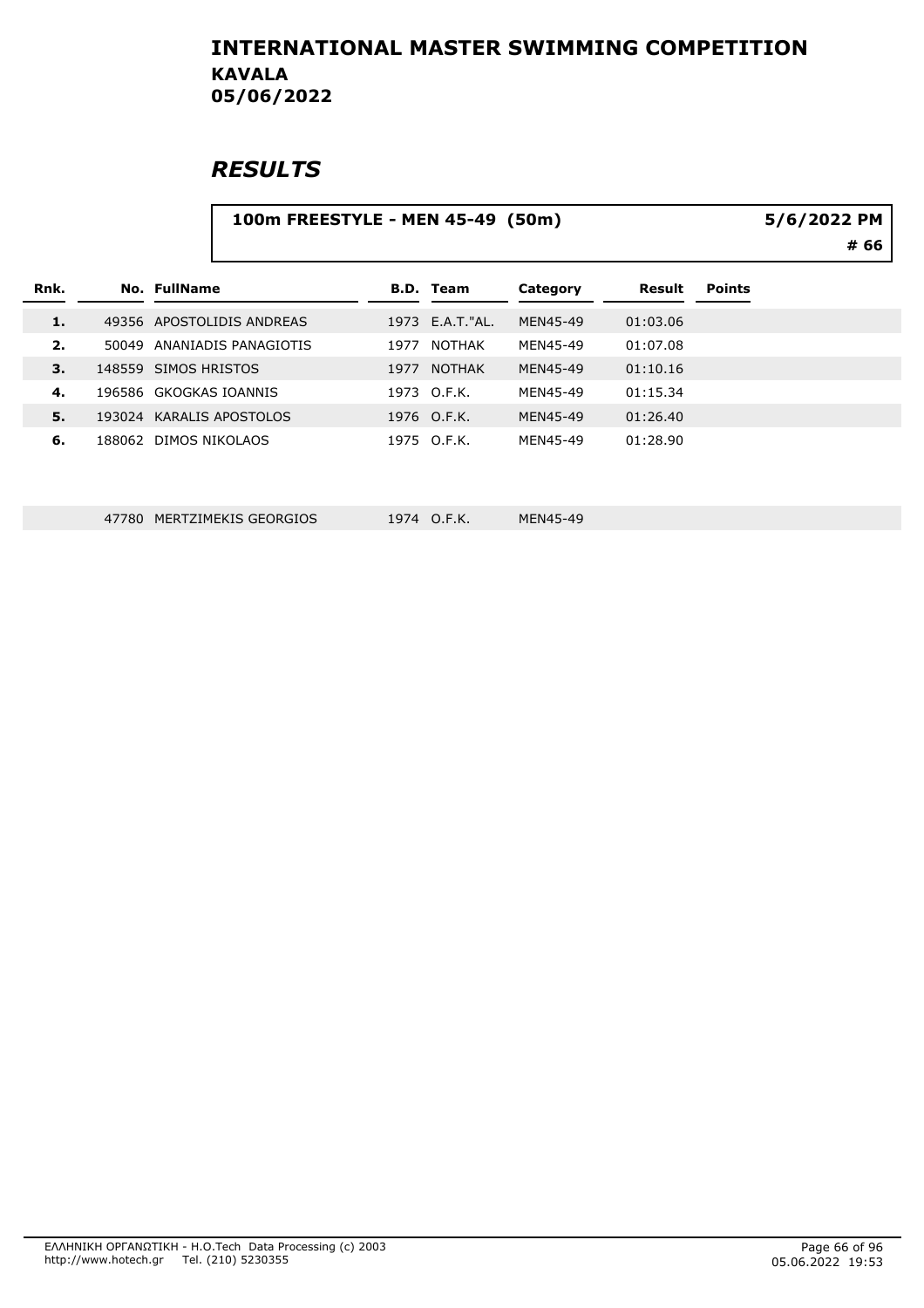|      | 100m FREESTYLE - MEN 50-54 (50m) |                             |  |                  |          |          |               | 5/6/2022 PM<br># 67 |  |  |
|------|----------------------------------|-----------------------------|--|------------------|----------|----------|---------------|---------------------|--|--|
| Rnk. |                                  | <b>No. FullName</b>         |  | <b>B.D. Team</b> | Category | Result   | <b>Points</b> |                     |  |  |
|      |                                  | 49552 KASIMIDIS NIKOLAOS    |  | 1972 NOTHAK      | MEN50-54 | 01:21.67 |               |                     |  |  |
|      |                                  | 184311 OSTADAKIS ATHANASIOS |  | 1970 NOTHAK      | MEN50-54 | 01:27.68 |               |                     |  |  |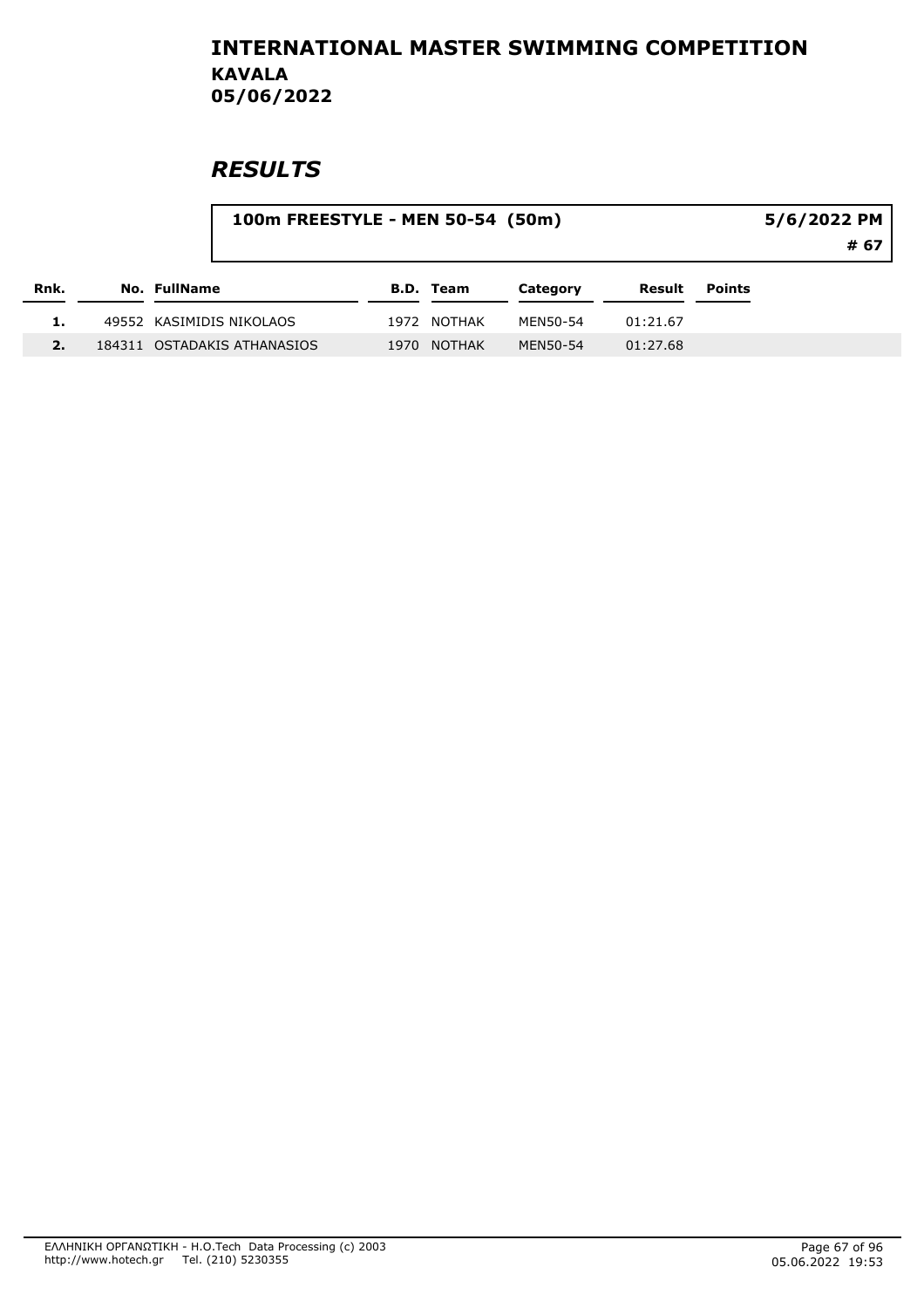|      |        | 100m FREESTYLE - MEN 55-59 (50m) | 5/6/2022 PM<br># 68 |                          |                 |          |               |  |
|------|--------|----------------------------------|---------------------|--------------------------|-----------------|----------|---------------|--|
| Rnk. |        | <b>No. FullName</b>              |                     | <b>B.D. Team</b>         | Category        | Result   | <b>Points</b> |  |
| 1.   |        | 46597 VERGAS NIKOLAOS            |                     | 1965 E.A.T."AL.          | <b>MEN55-59</b> | 01:06.78 |               |  |
| 2.   |        | 26303 GKRATZIOS ZISIS            |                     | 1964 O.F.K.              | <b>MEN55-59</b> | 01:11.08 |               |  |
| 3.   |        | MIRCHOVSKI IVANOV VALERI         |                     | 1963 SC DAM MAS MEN55-59 |                 | 01:15.64 |               |  |
|      |        | <b>BULAKIEV GEORGI</b>           |                     | 1965 VIHVETSAND MEN55-59 |                 |          |               |  |
|      | 178609 | <b>KRYSILAS ADONIOS</b>          |                     | 1966 GS.VI NIKI          | <b>MEN55-59</b> |          |               |  |
|      |        | <b>GROZDANOV IVAN</b>            |                     | IRIRUSMAST MEN55-59      |                 |          |               |  |
|      |        |                                  | 1963                |                          |                 |          |               |  |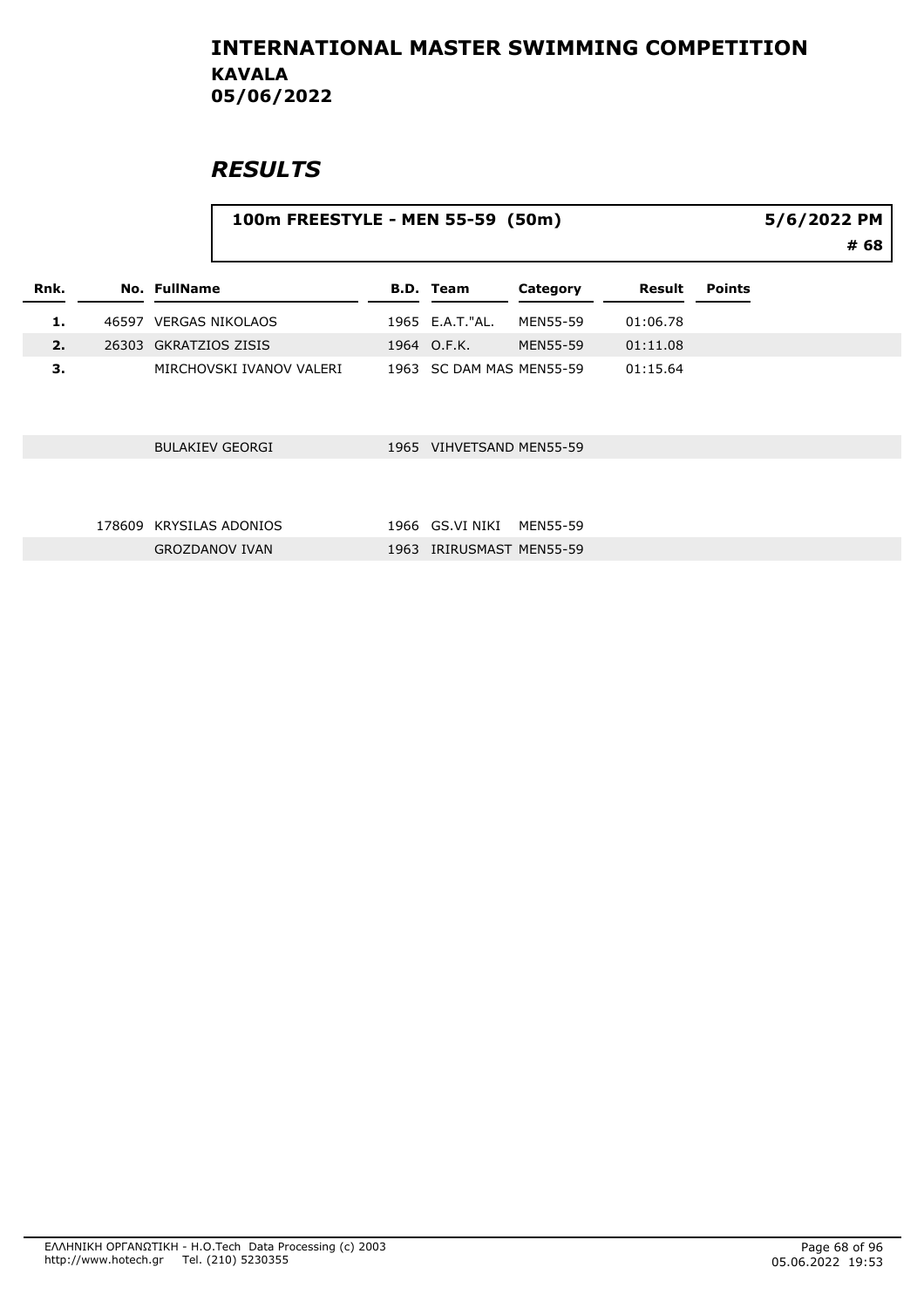|      |                      | 100m FREESTYLE - MEN 90-94 (50m) |           |                     | 5/6/2022 PM |               |      |
|------|----------------------|----------------------------------|-----------|---------------------|-------------|---------------|------|
|      |                      |                                  |           |                     |             |               | # 69 |
| Rnk. | No. FullName         |                                  | B.D. Team | Category            | Result      | <b>Points</b> |      |
|      | <b>KERCHEV TODOR</b> | 1932                             |           | IRIRUSMAST MEN90-94 | 02:42.51    |               |      |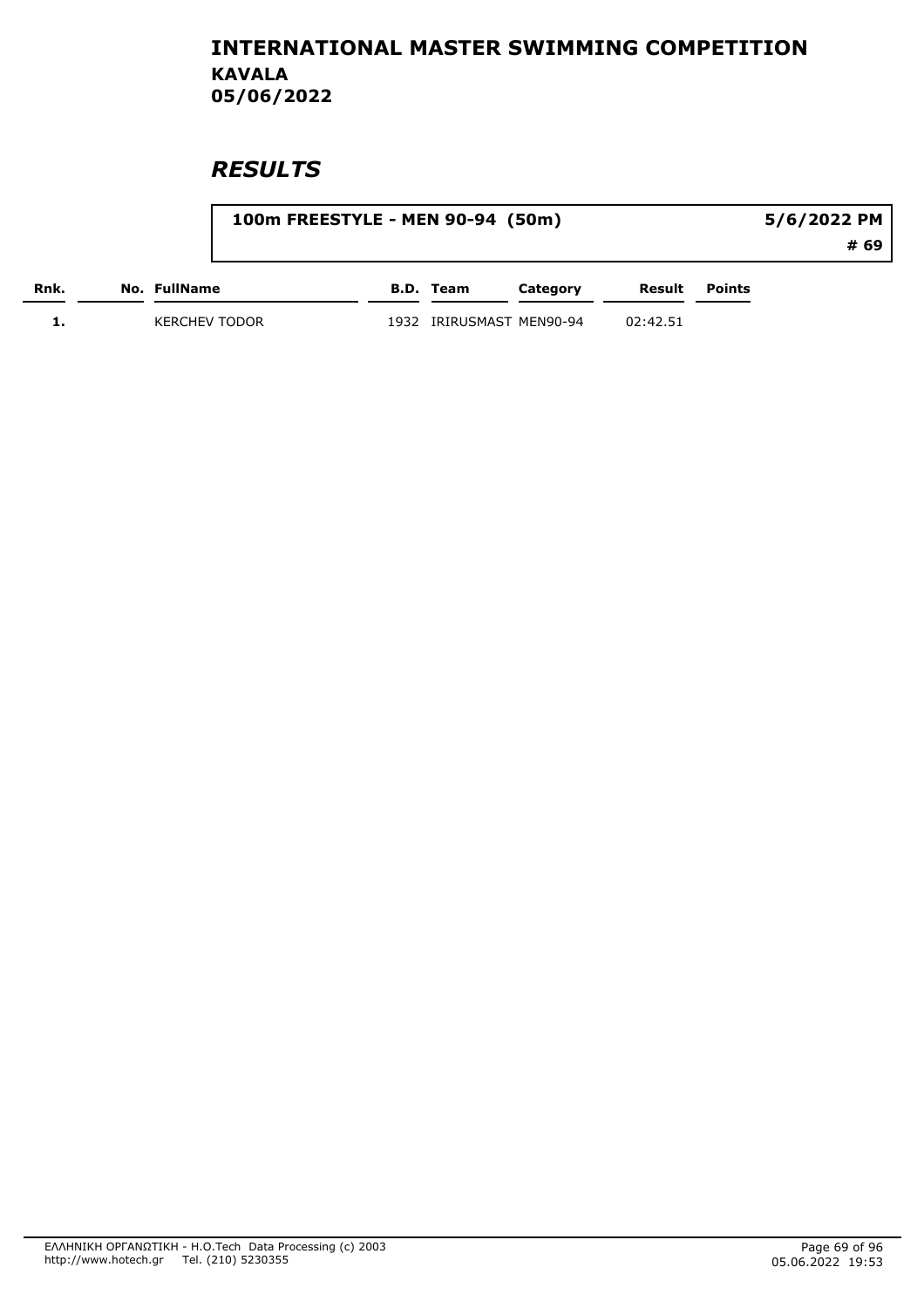|      |                               | 100m FREESTYLE - WOMEN 25-29 (50m)<br>5/6/2022 PM |                  |          |          |               |  |  |  |
|------|-------------------------------|---------------------------------------------------|------------------|----------|----------|---------------|--|--|--|
| Rnk. | No. FullName                  |                                                   | <b>B.D.</b> Team | Category | Result   | <b>Points</b> |  |  |  |
|      | 131087 KALKANAKOU DESPOINA    |                                                   | 1997 NOALEX      | WOM25-29 | 01:11.71 |               |  |  |  |
| 2.   | 127532 STAMATIKOU IOANNA      | 1995 PAO                                          |                  | WOM25-29 | 01:16.31 |               |  |  |  |
|      | 140497 PAPATHANASIOU EYTHALIA | 1997                                              | ARIS             | WOM25-29 | 01:17.14 |               |  |  |  |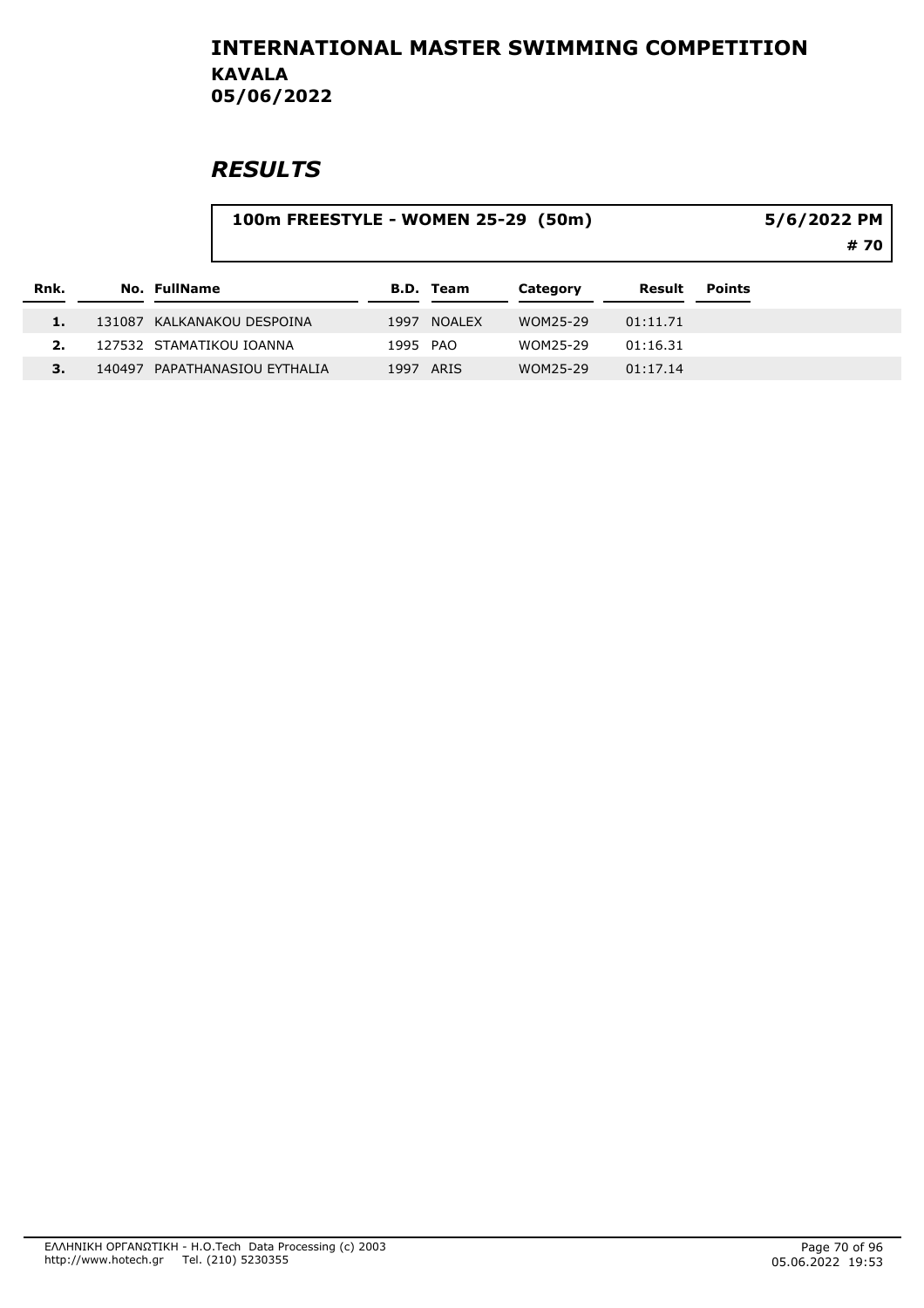# **RESULTS**

#### 100m FREESTYLE - WOMEN 30-34 (50m)

5/6/2022 PM

# 71

| Rnk. | No. FullName                  |      | B.D. Team                | Category | Result   | <b>Points</b> |
|------|-------------------------------|------|--------------------------|----------|----------|---------------|
|      | 114283 AVERIANOVA ANASTASIA   | 1990 | MAKFDONIK WOM30-34       |          | 01:08.10 |               |
| 2.   | STAEVA TEODOROVA VESELINA     |      | 1989 SC DAM MAS WOM30-34 |          | 01:08.94 |               |
| З.   | KULALIEVA EVGENIA             | 1989 | VIHVETSAND WOM30-34      |          | 01:17.13 |               |
| 4.   | 103881 HONDROGIANNI ALEXANDRA | 1988 | <b>NOTHAK</b>            | WOM30-34 | 01:23.15 |               |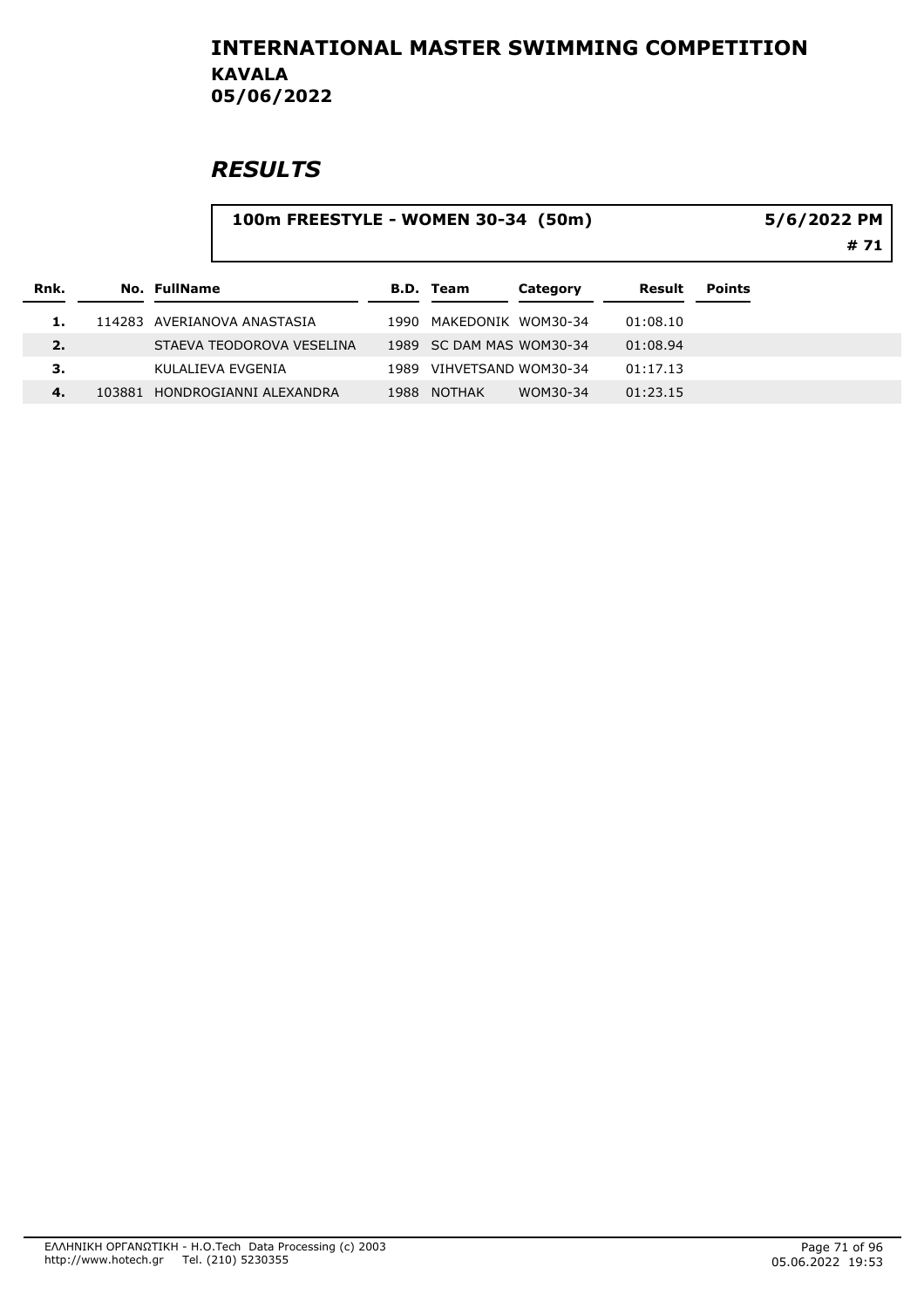|      | 100m FREESTYLE - WOMEN 40-44 (50m) |             |          |          |        | 5/6/2022 PM |
|------|------------------------------------|-------------|----------|----------|--------|-------------|
|      |                                    |             |          |          |        | # 72        |
| Rnk. | No. FullName                       | B.D. Team   | Category | Result   | Points |             |
|      | 194020 DIAMADOPOULOU DIONYSIA      | 1978 O.F.K. | WOM40-44 | 02:05.86 |        |             |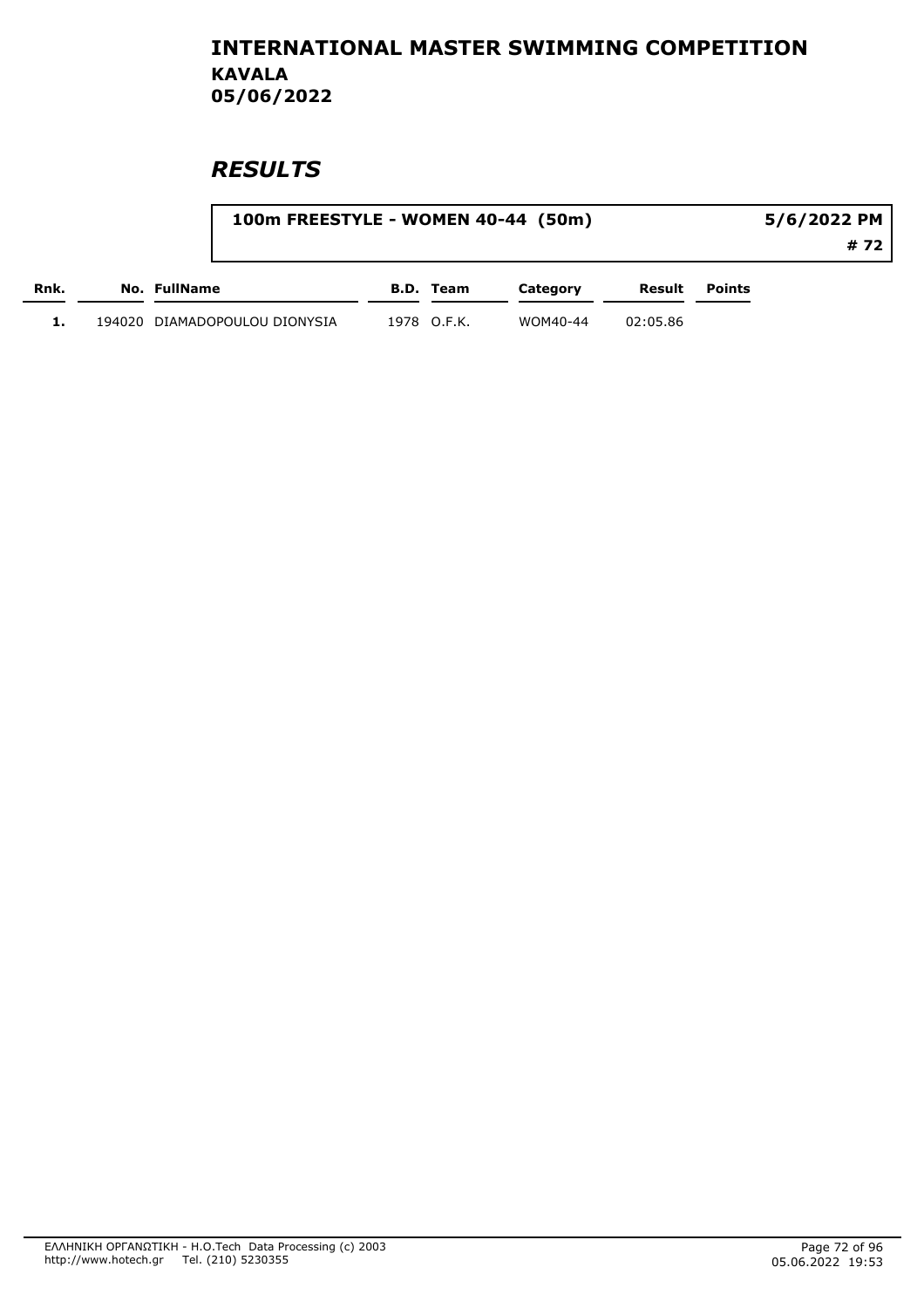## **RESULTS**

#### 100m FREESTYLE - WOMEN 45-49 (50m)

5/6/2022 PM

# 73

| Rnk. | No. FullName              |      | B.D. Team                | Category | Result   | <b>Points</b> |
|------|---------------------------|------|--------------------------|----------|----------|---------------|
| 1.   | 64100 BIBISIDOU DANA      |      | 1976 O.F.K.              | WOM45-49 | 01:13.12 |               |
| 2.   | <b>VOUTCHEVA MONICA</b>   |      | 1973 IRIRUSMAST WOM45-49 |          | 01:21.28 |               |
|      | 188683 TSIOLIARIDOU ELENI | 1977 | NOTHAK                   | WOM45-49 | 01:56.57 |               |

35865 HATZIGEORGIOU GEORGIA 1976 PALAIMON WOM45-49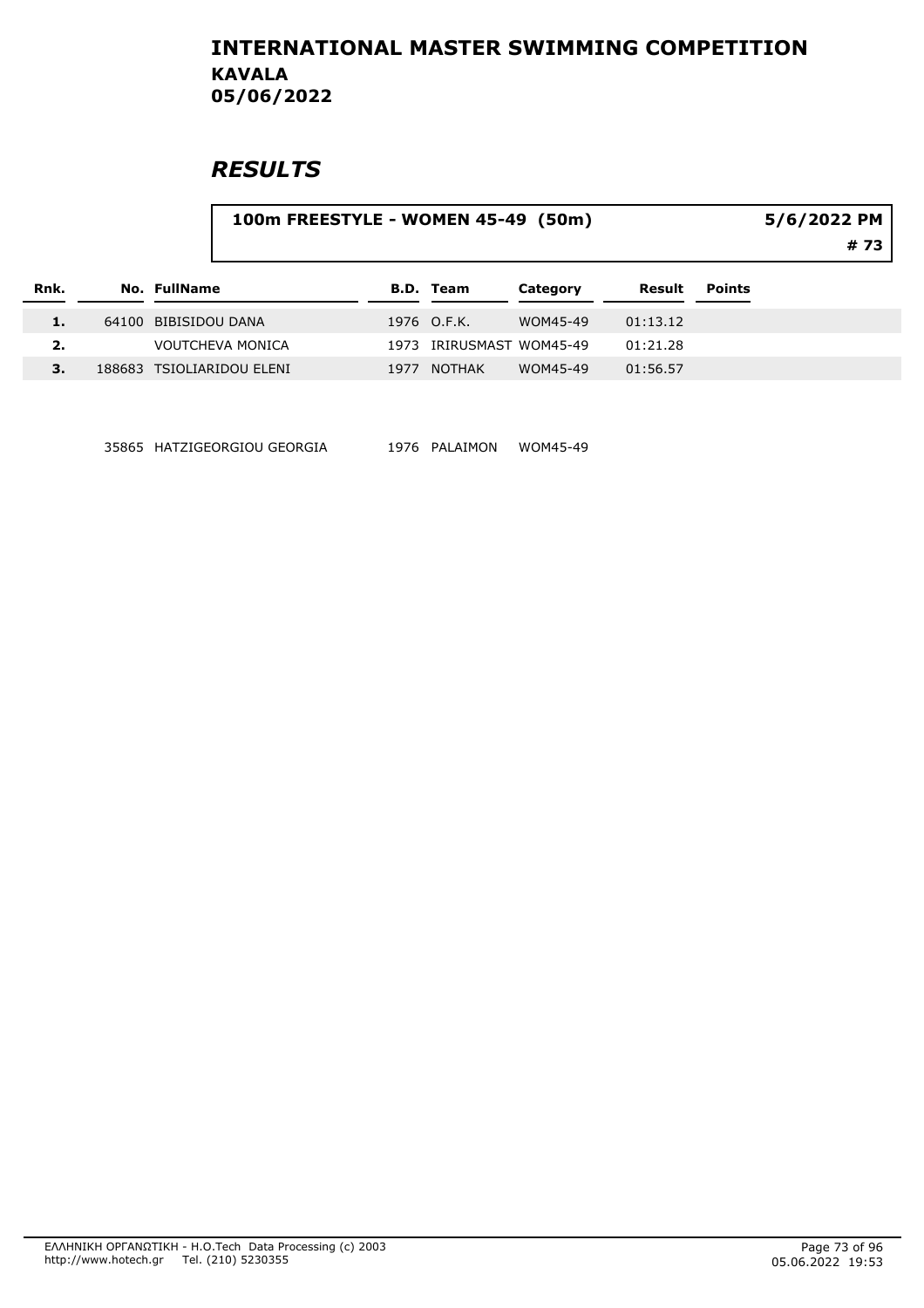|      |              |                              | 100m FREESTYLE - WOMEN 50-54 (50m) |                  |          |          |               |  |  |
|------|--------------|------------------------------|------------------------------------|------------------|----------|----------|---------------|--|--|
| Rnk. | No. FullName |                              |                                    | <b>B.D. Team</b> | Category | Result   | <b>Points</b> |  |  |
| 1.   |              | 33156 STOGIANNIDOU KLEOPATRA |                                    | 1971 E.A.T. "AL. | WOM50-54 | 01:10.68 |               |  |  |
| 2.   |              | GEORGIEVA NOVOSELSKA YULI    |                                    | 1970 GT SPORT    | WOM50-54 | 01:19.34 |               |  |  |
|      |              | 193020 SIDIROPOULOU HRISTINA |                                    | 1970 O.F.K.      | WOM50-54 | 02:13.39 |               |  |  |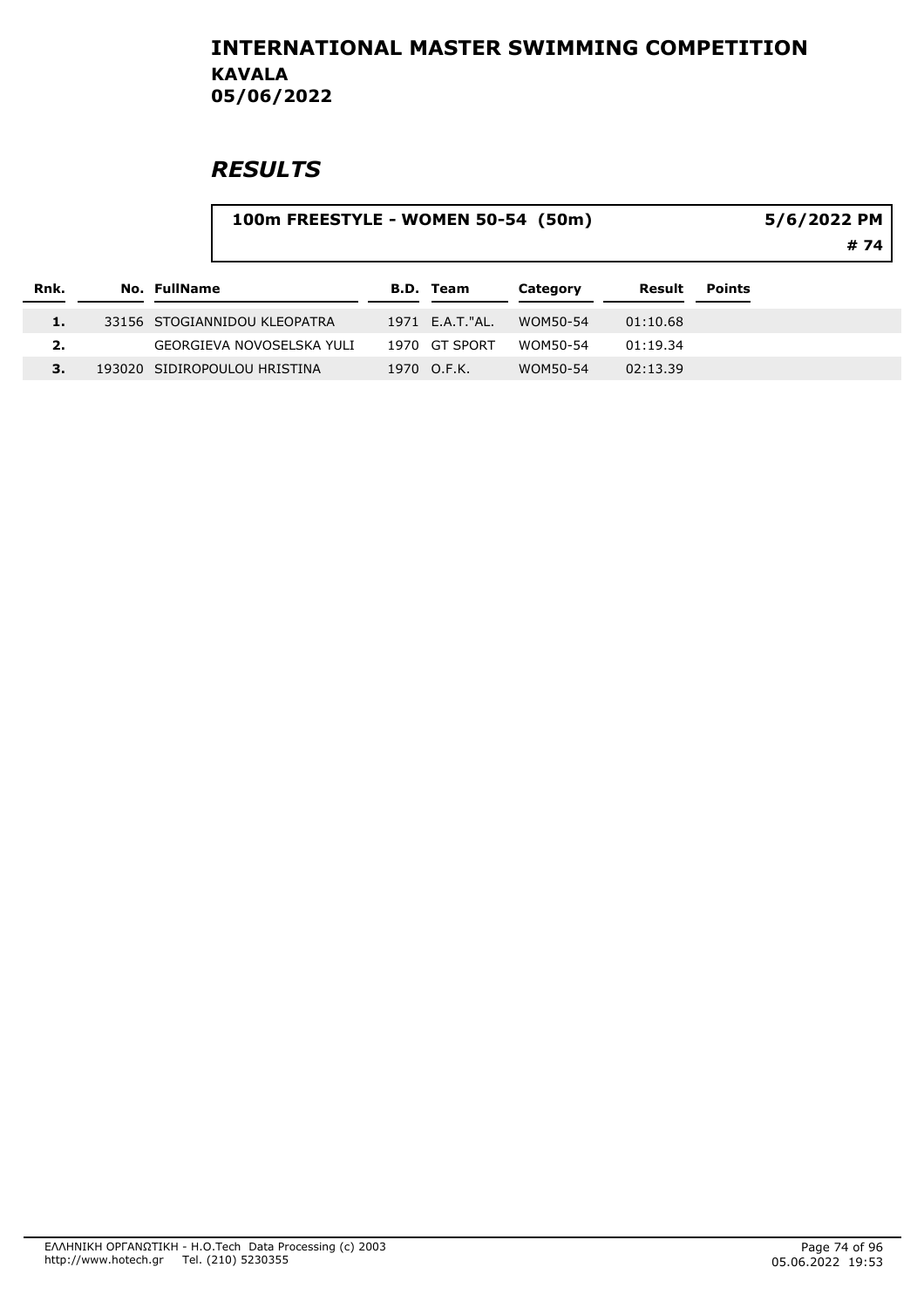|      |                           | 100m FREESTYLE - WOMEN 55-59 (50m) |             |          |          |               |  |
|------|---------------------------|------------------------------------|-------------|----------|----------|---------------|--|
| Rnk. | No. FullName              |                                    | B.D. Team   | Category | Result   | <b>Points</b> |  |
|      | 168301 TSIAOUSI NYMFODORA |                                    | 1965 O.F.K. | WOM55-59 | 01:35.20 |               |  |
|      | 188343 VRANA VASILIKI     |                                    | 1964 O.F.K. | WOM55-59 | 02:08.77 |               |  |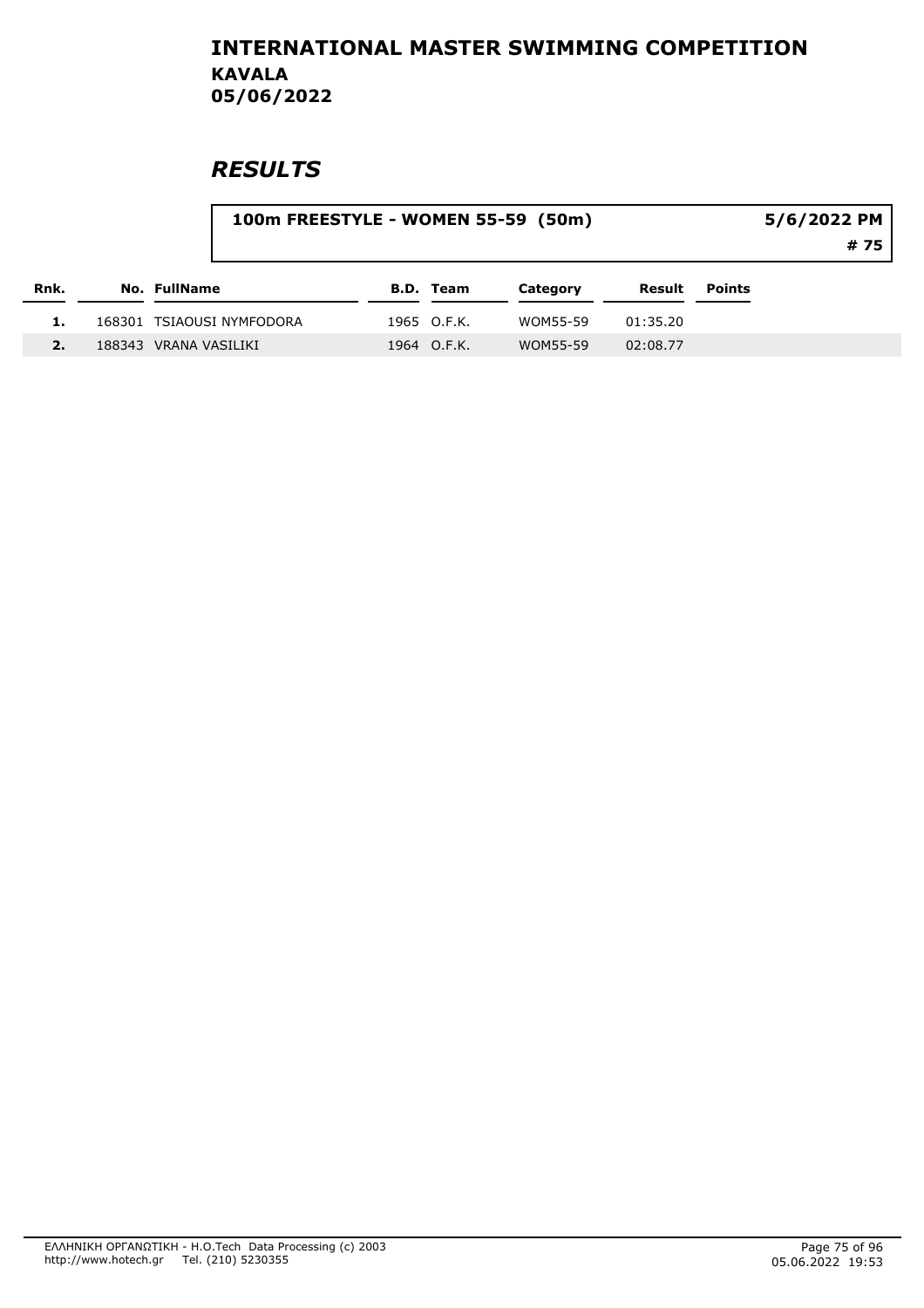|      | 100m FREESTYLE - WOMEN 60-64 (50m) |      |           |          | 5/6/2022 PM |        |      |
|------|------------------------------------|------|-----------|----------|-------------|--------|------|
|      |                                    |      |           |          |             |        | # 76 |
| Rnk. | No. FullName                       |      | B.D. Team | Category | Result      | Points |      |
|      | 175698 KYRANOUDI APOSTOLIA         | 1962 | NOTHAK    | WOM60-64 | 02:04.00    |        |      |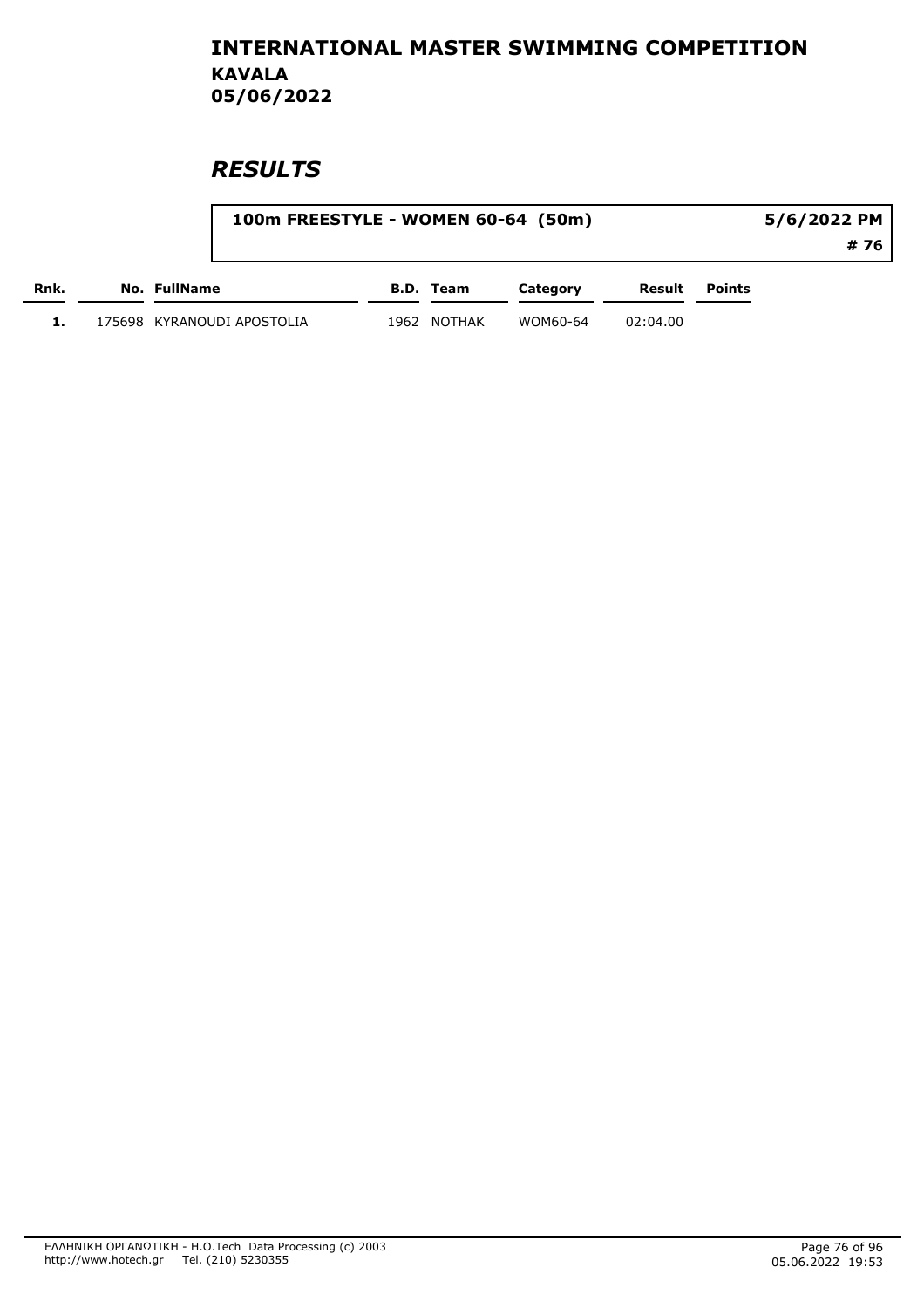| Rnk. |              |                            | 100m FREESTYLE - WOMEN 65-69 (50m) |                          |          |          |               | 5/6/2022 PM<br># 77 |
|------|--------------|----------------------------|------------------------------------|--------------------------|----------|----------|---------------|---------------------|
|      | No. FullName |                            |                                    | B.D. Team                | Category | Result   | <b>Points</b> |                     |
| 1.   |              | LYUBOMILLOVA ANASTASOVA AN |                                    | 1953 LEVSKIMAS WOM65-69  |          | 01:59.50 |               |                     |
|      |              | VARBANOVA-DENCHEVA IVANO   |                                    | 1953 SC DAM MAS WOM65-69 |          | 02:59.89 |               |                     |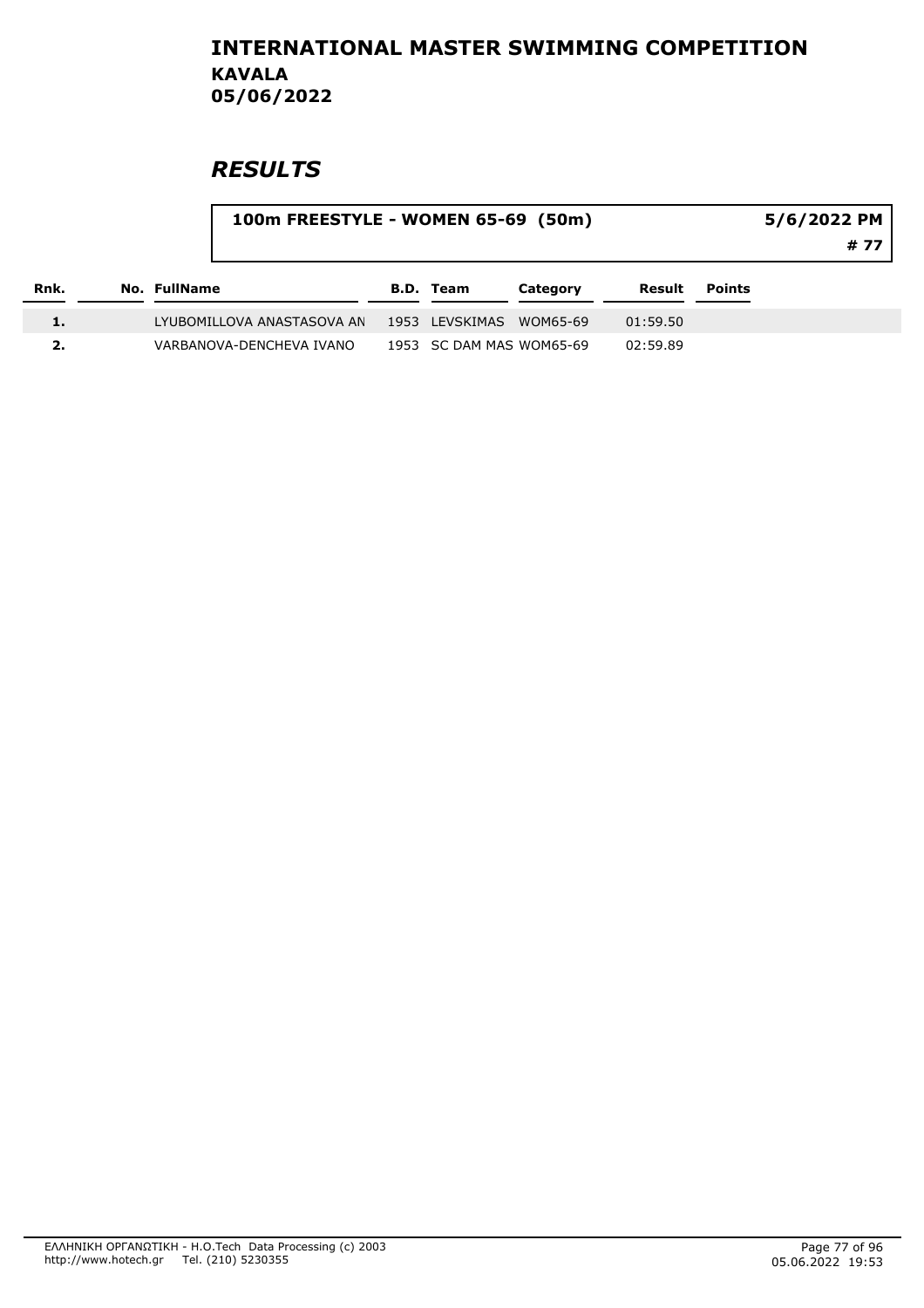|      |              | 400m INDIVIDUAL MEDLEY - MEN 45-49 (50m) |           |                          | $5/6/2022$ PM<br># 78 I |               |  |
|------|--------------|------------------------------------------|-----------|--------------------------|-------------------------|---------------|--|
| Rnk. | No. FullName |                                          | B.D. Team | Category                 | Result                  | <b>Points</b> |  |
|      |              | BAZOVICHKI KAMENOV ALEXAN                |           | 1974 SC DAM MAS MEN45-49 | 06:31.16                |               |  |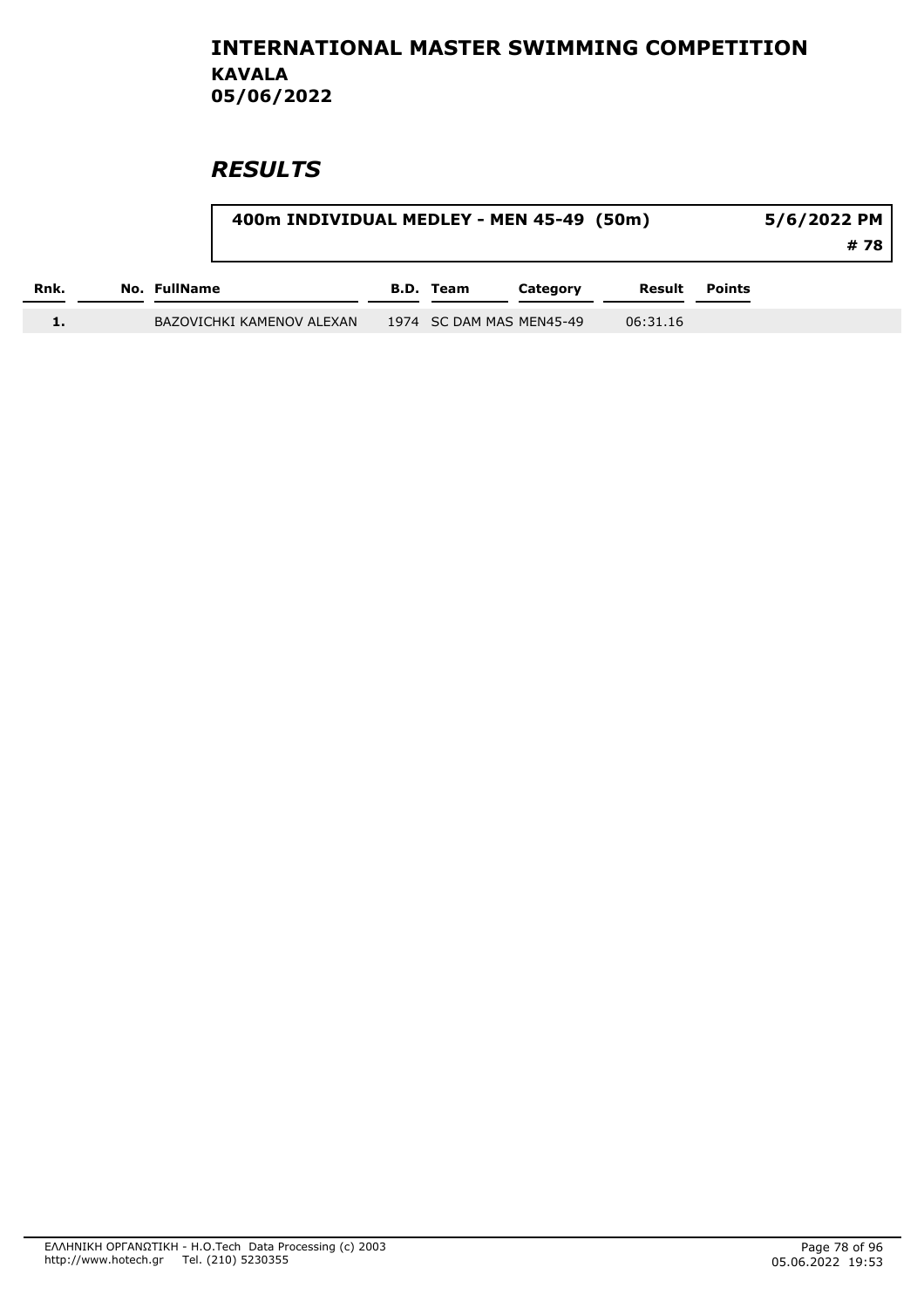|      |                           | 400m INDIVIDUAL MEDLEY - WOMEN 45-49 (50m) |                         |          |          |        |      |  |
|------|---------------------------|--------------------------------------------|-------------------------|----------|----------|--------|------|--|
|      |                           |                                            |                         |          |          |        | # 79 |  |
| Rnk. | No. FullName              |                                            | B.D. Team               | Category | Result   | Points |      |  |
|      | PETROVA HARALANOVA GAVRIL |                                            | 1976 LEVSKIMAS WOM45-49 |          | 07:27.28 |        |      |  |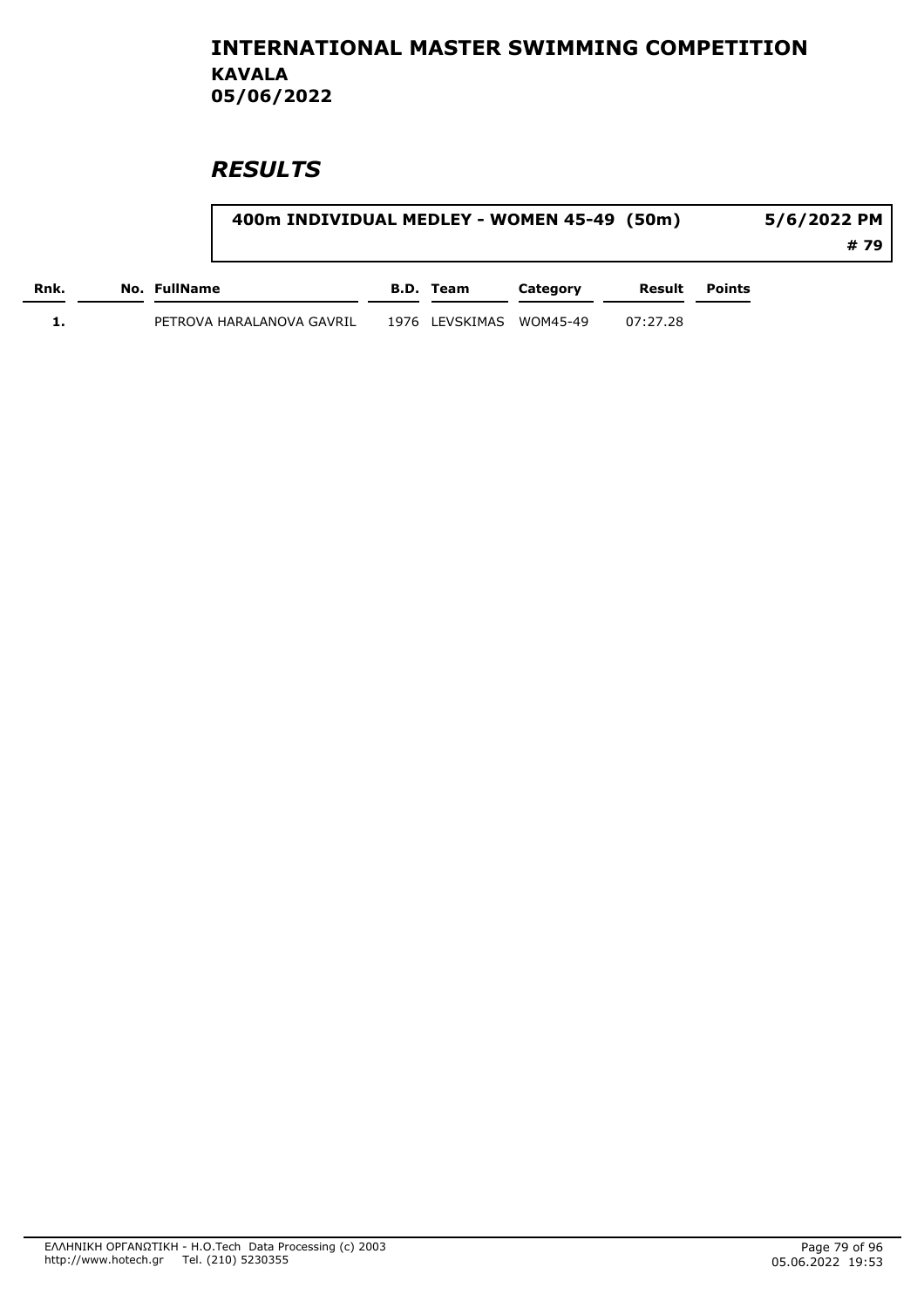|      |                        | 400m INDIVIDUAL MEDLEY - WOMEN 50-54 (50m) |             |          |          |               |  |  |
|------|------------------------|--------------------------------------------|-------------|----------|----------|---------------|--|--|
| Rnk. | No. FullName           |                                            | B.D. Team   | Category | Result   | <b>Points</b> |  |  |
|      | 82369 ANDREADOU MELINA |                                            | 1972 NOTHAK | WOM50-54 | 07:55.28 |               |  |  |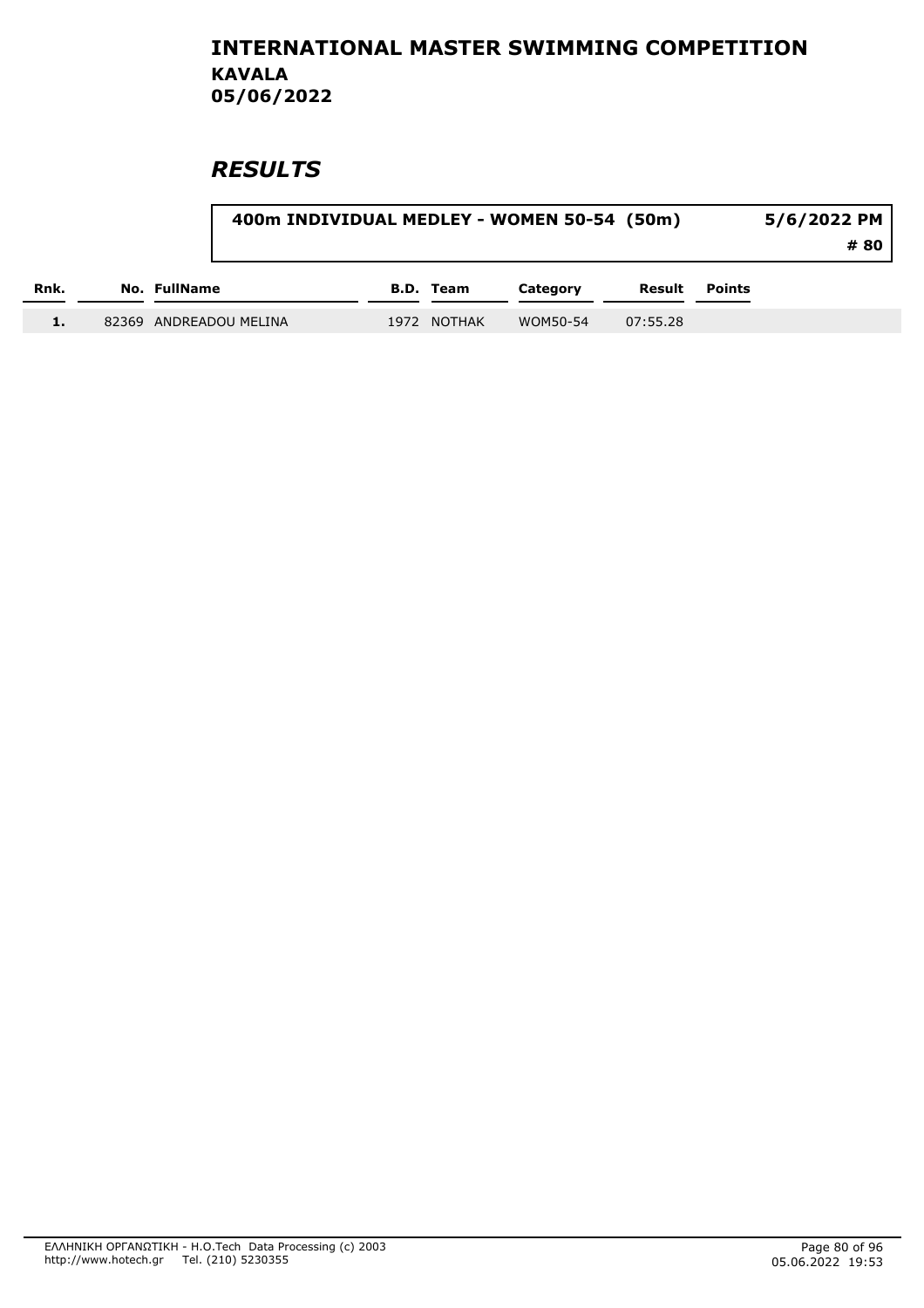|      | 200m BREASTSTROKE - MEN 25-29 (50m) |                 |          |          |        | 5/6/2022 PM |
|------|-------------------------------------|-----------------|----------|----------|--------|-------------|
|      |                                     |                 |          |          |        | # 81        |
| Rnk. | No. FullName                        | B.D. Team       | Category | Result   | Points |             |
|      | 128525 LADOPOULOS NIKOLAOS          | 1996 E.A.T."AL. | MEN25-29 | 02:53.58 |        |             |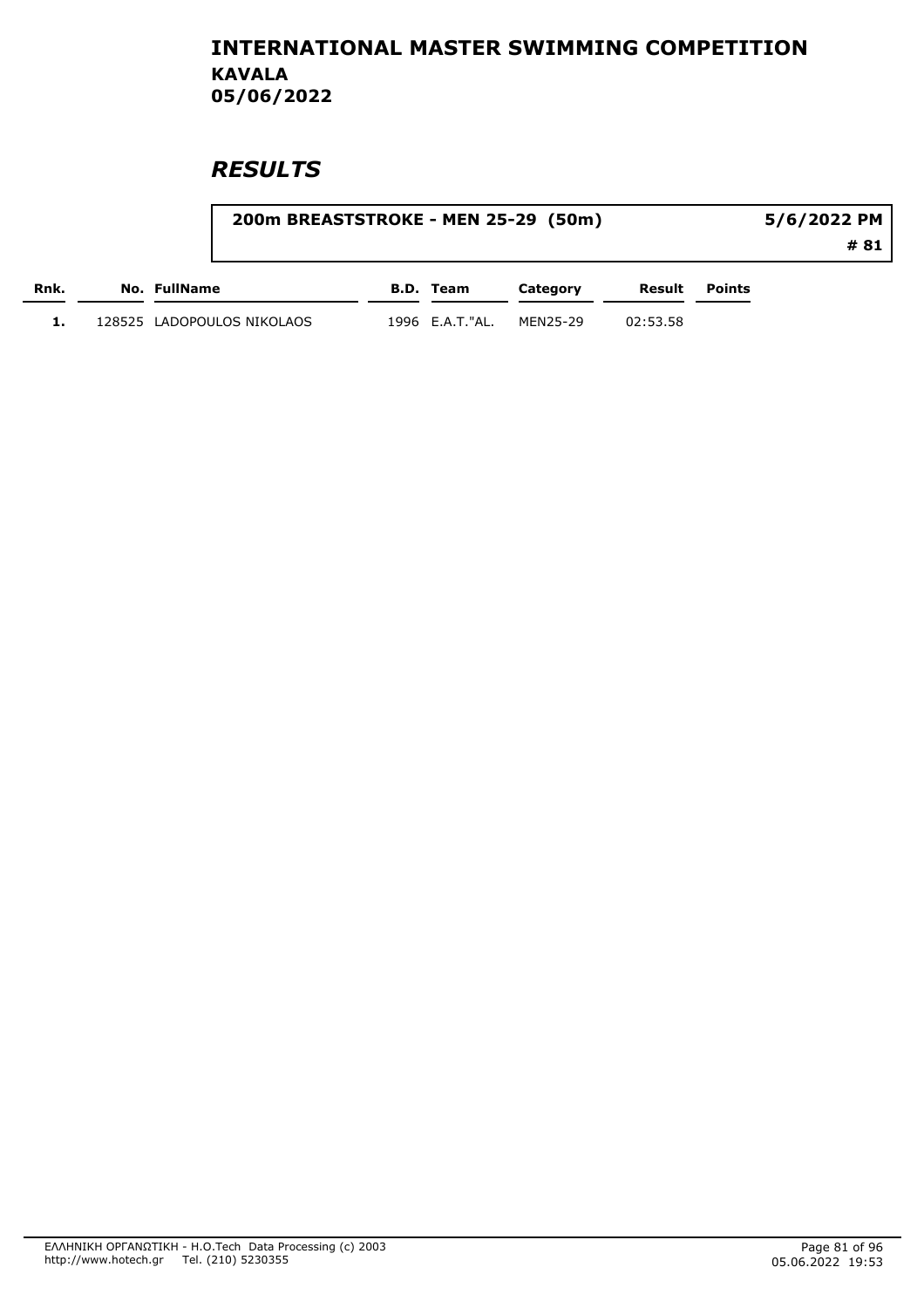|      |                         |          |           | 200m BREASTSTROKE - MEN 30-34 (50m) |          |        | $5/6/2022$ PM |
|------|-------------------------|----------|-----------|-------------------------------------|----------|--------|---------------|
|      |                         |          |           |                                     |          |        | # 82          |
| Rnk. | No. FullName            |          | B.D. Team | Category                            | Result   | Points |               |
|      | 115041 POLITIS SOFOKLIS | 1992 PAO |           | MEN30-34                            | 03:18.34 |        |               |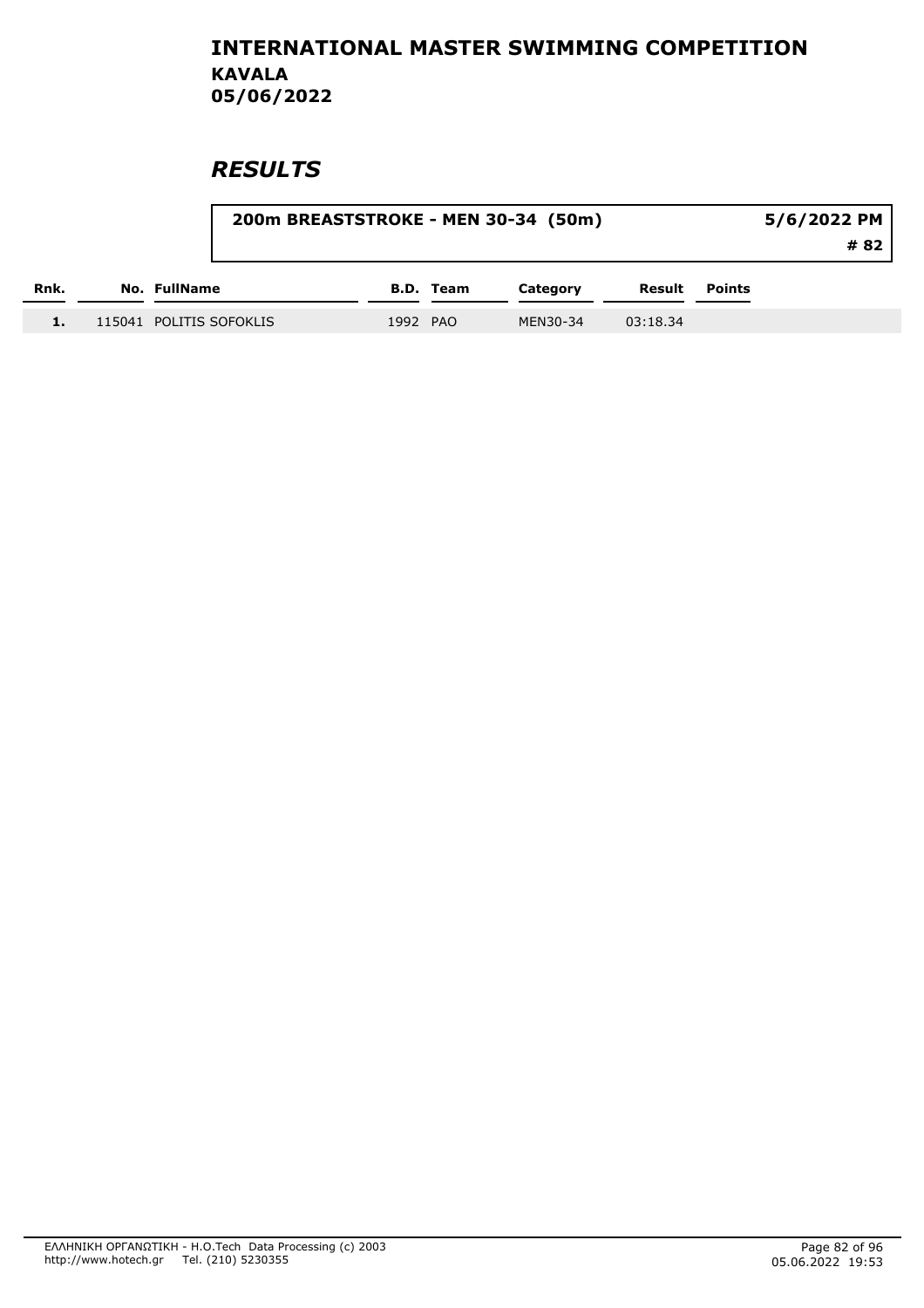|      | 200m BREASTSTROKE - MEN 35-39 (50m) |          |                  |          |          |        | 5/6/2022 PM<br># 83 |
|------|-------------------------------------|----------|------------------|----------|----------|--------|---------------------|
| Rnk. | No. FullName                        |          | B.D. Team        | Category | Result   | Points |                     |
|      | 66094 KOURLIOUROS NIKOLAOS          | 1983 PAO |                  | MEN35-39 | 02:44.02 |        |                     |
|      | 95615 PAPADOPOULOS PETROS           |          | 1984 E.A.T. "AL. | MEN35-39 | 03:41.80 |        |                     |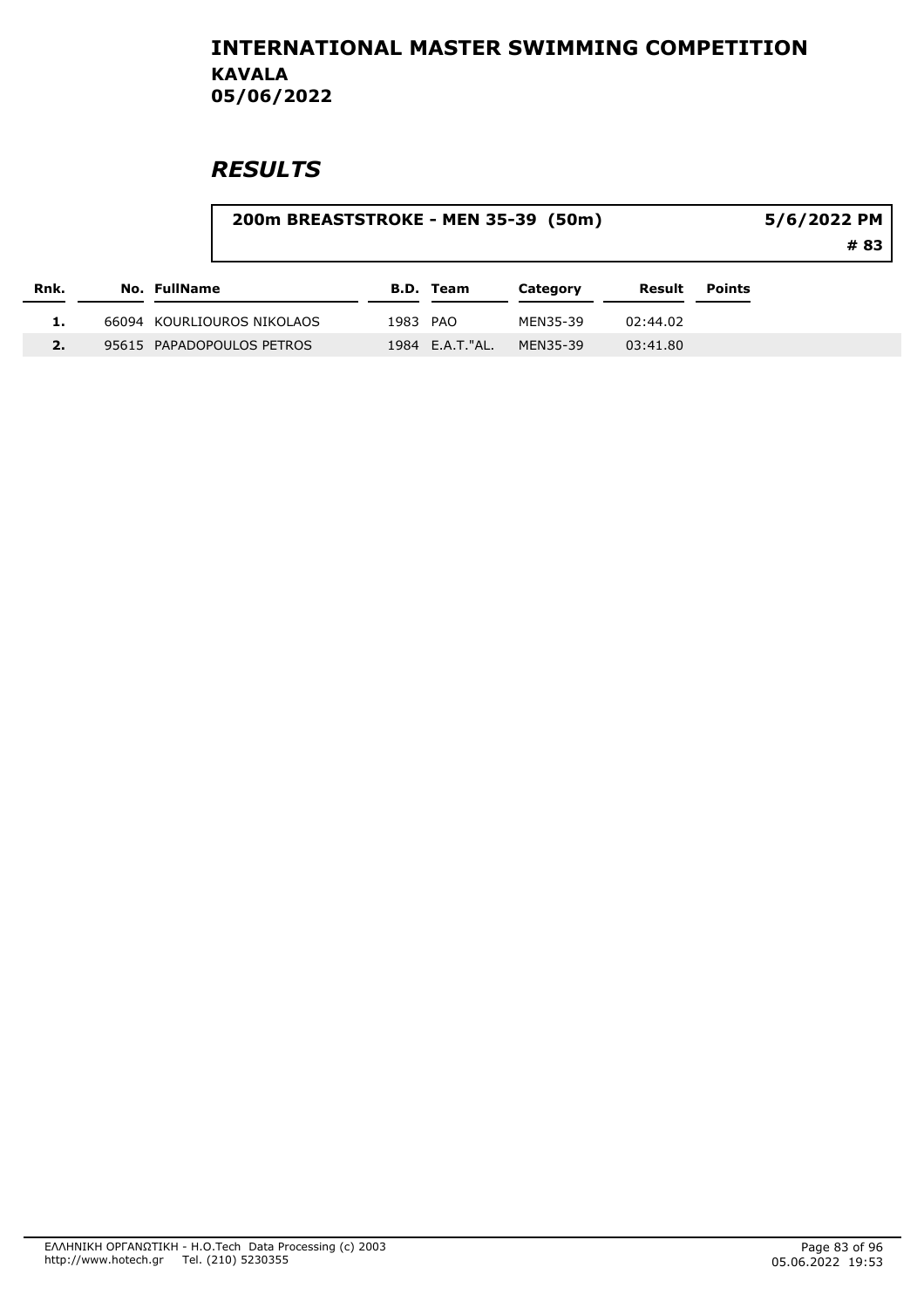|      | 200m BREASTSTROKE - MEN 40-44 (50m) |                 |          |          |        | 5/6/2022 PM<br>#84 |
|------|-------------------------------------|-----------------|----------|----------|--------|--------------------|
| Rnk. | <b>No. FullName</b>                 | B.D. Team       | Category | Result   | Points |                    |
|      | 52817 STRADZIAS STEFANOS            | 1978 E.A.T."AL. | MEN40-44 | 03:10.99 |        |                    |
|      | 177042 KAZAKIDIS POLYHRONIS         | 1978 O.F.K.     | MEN40-44 | 03:45.98 |        |                    |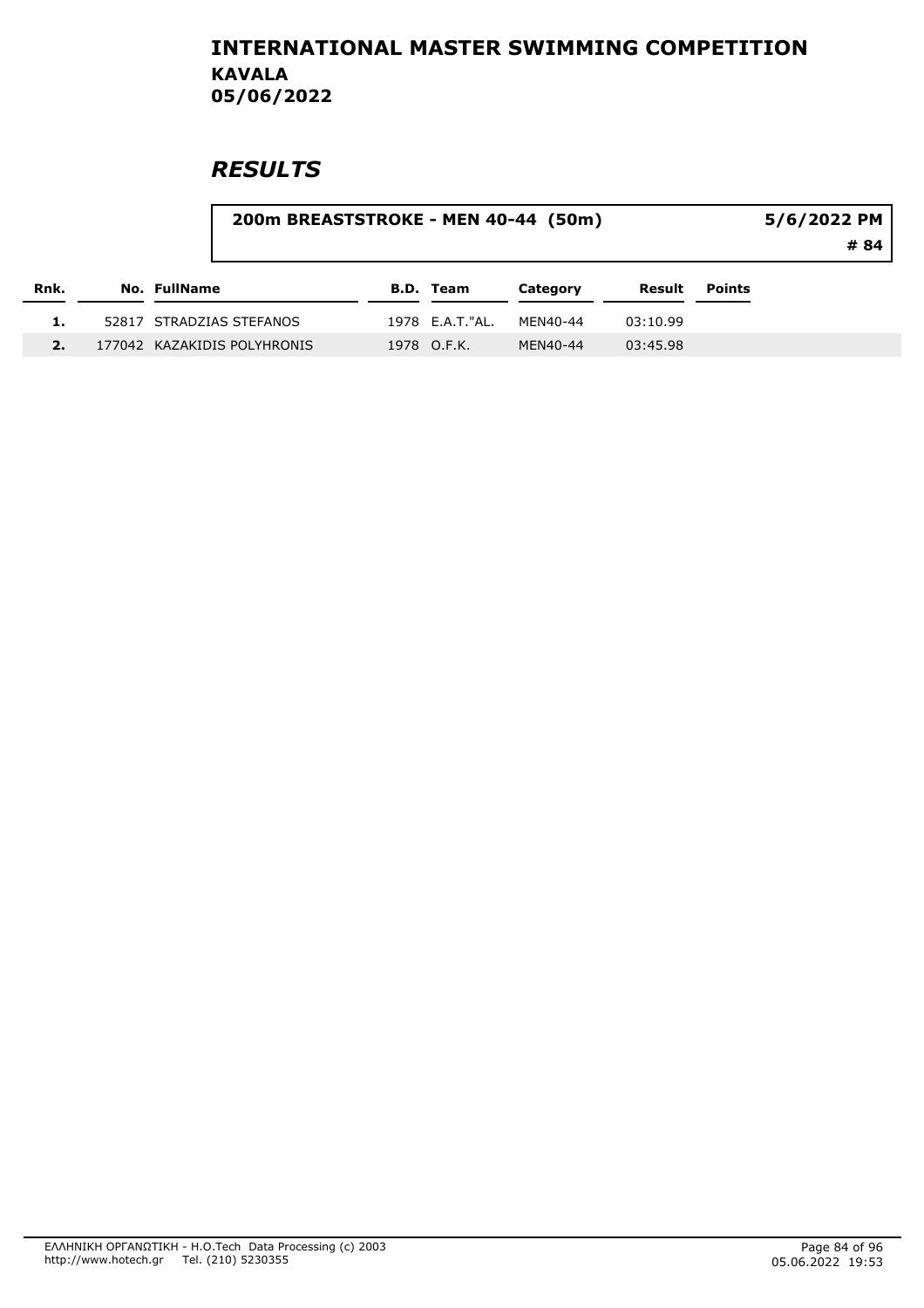## **RESULTS**

#### 200m BREASTSTROKE - MEN 45-49 (50m)

5/6/2022 PM

# 85

| Rnk. | No. FullName               | B.D. Team                | Category | Result   | Points |
|------|----------------------------|--------------------------|----------|----------|--------|
| ı.   | 54088 VARONAS HRISTOS      | 1976 NOTHAK              | MEN45-49 | 03:04.00 |        |
| 2.   | BITCHEV GEORGIEV ALEXANDER | 1973 SC DAM MAS MEN45-49 |          | 03:26.45 |        |
| з.   | <b>IVANOV BORISLAV</b>     | 1973 VIHVETSAND MEN45-49 |          | 03:40.46 |        |

VATAHOV TOMISLAV 1975 VIHVETSAND MEN45-49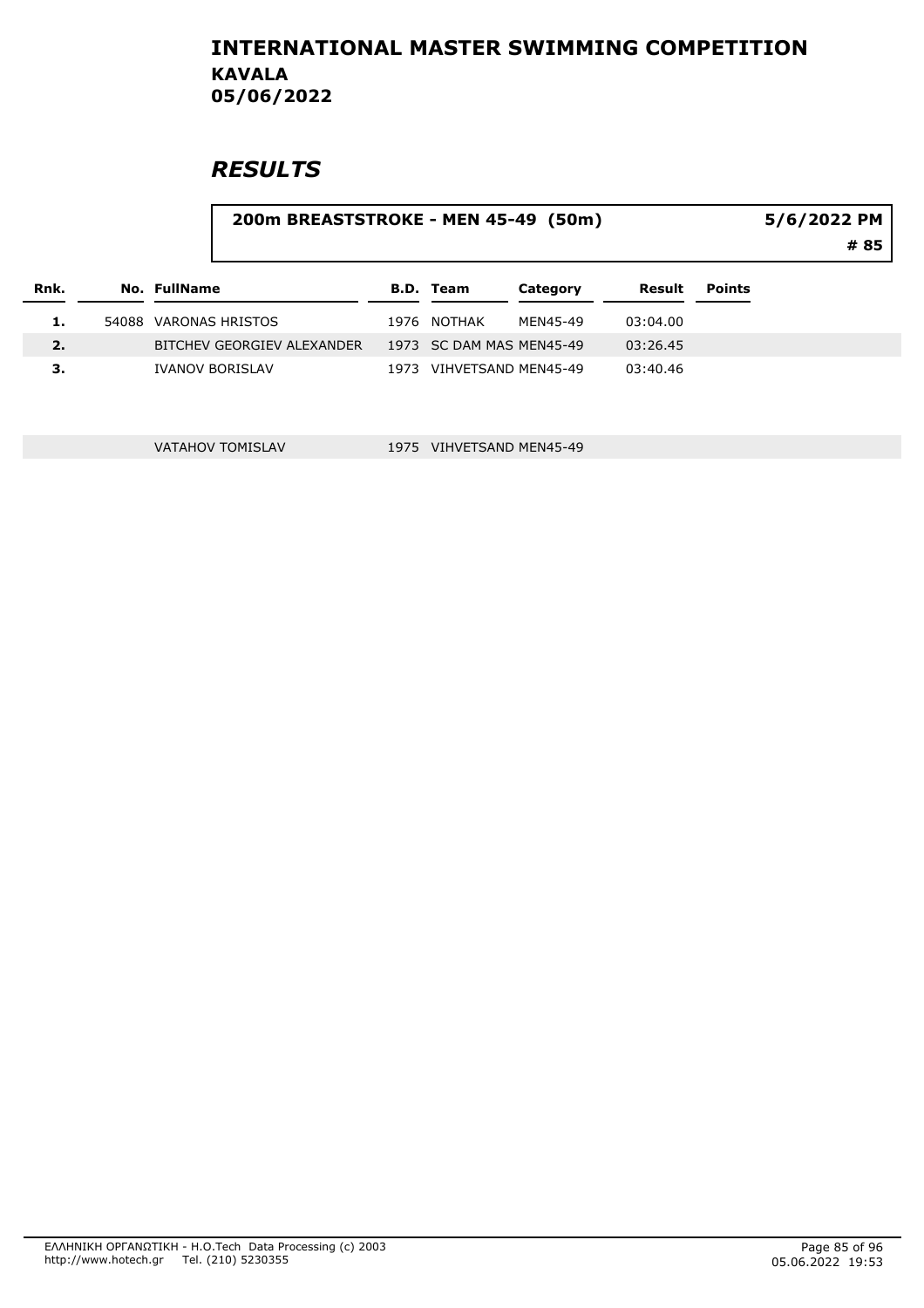|      | 200m BREASTSTROKE - MEN 50-54 (50m) |                          |          |          |        | 5/6/2022 PM<br># 86 |
|------|-------------------------------------|--------------------------|----------|----------|--------|---------------------|
| Rnk. | No. FullName                        | <b>B.D. Team</b>         | Category | Result   | Points |                     |
|      | KALINOV RANGELOV ATANAS             | 1972 SC DAM MAS MEN50-54 |          | 03:42.65 |        |                     |
|      | 32263 ZLATKOS ATHANASIOS            | 1968 O.F.K.              | MEN50-54 | 03:44.48 |        |                     |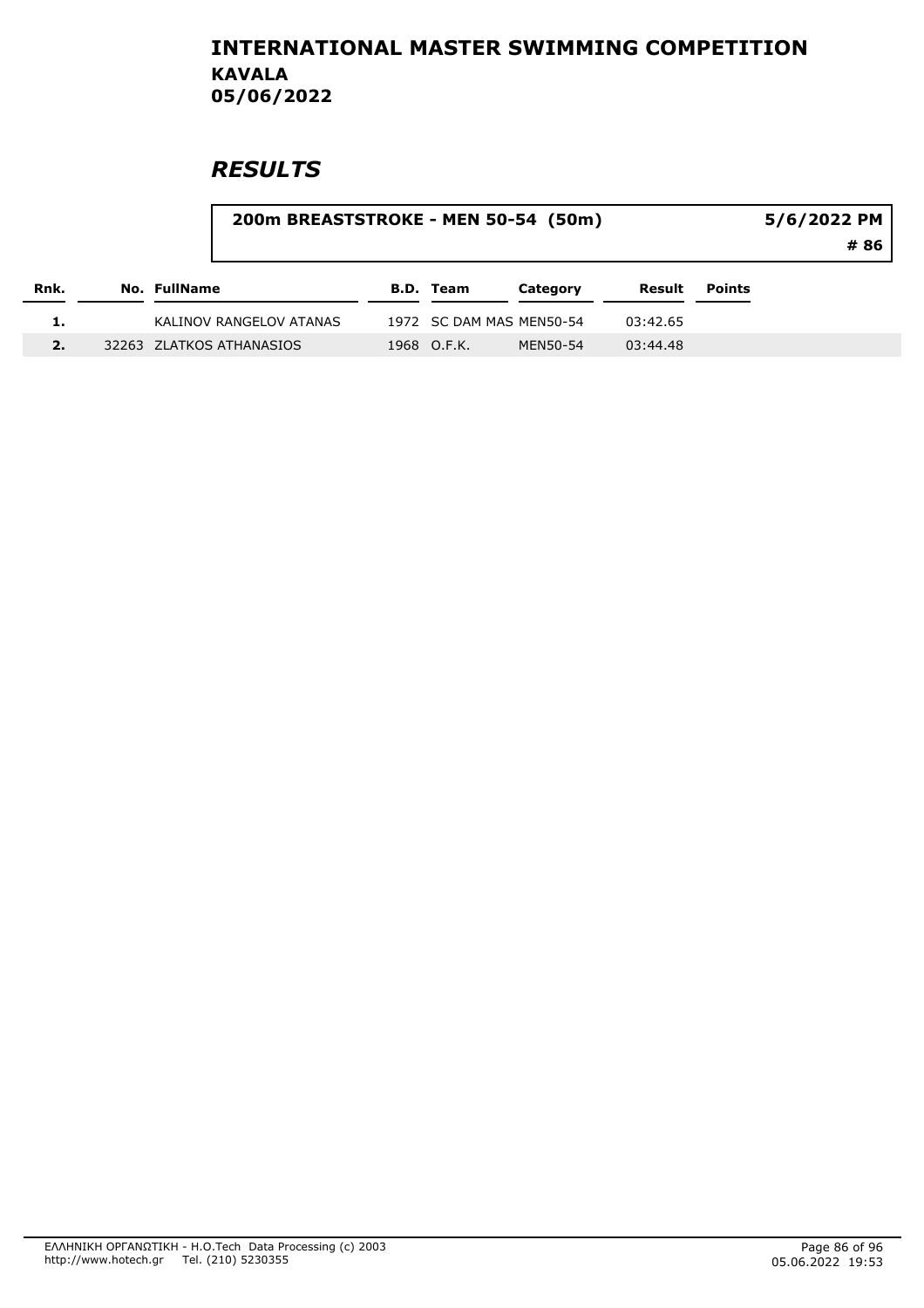|      | 200m BREASTSTROKE - MEN 55-59 (50m) |      |                  |          |          |               | 5/6/2022 PM |
|------|-------------------------------------|------|------------------|----------|----------|---------------|-------------|
|      |                                     |      |                  |          |          |               | # 87        |
| Rnk. | No. FullName                        |      | <b>B.D.</b> Team | Category | Result   | <b>Points</b> |             |
|      | 30148 KOTZIAS ANASTASIOS            | 1963 | NOVA             | MEN55-59 | 03:29.86 |               |             |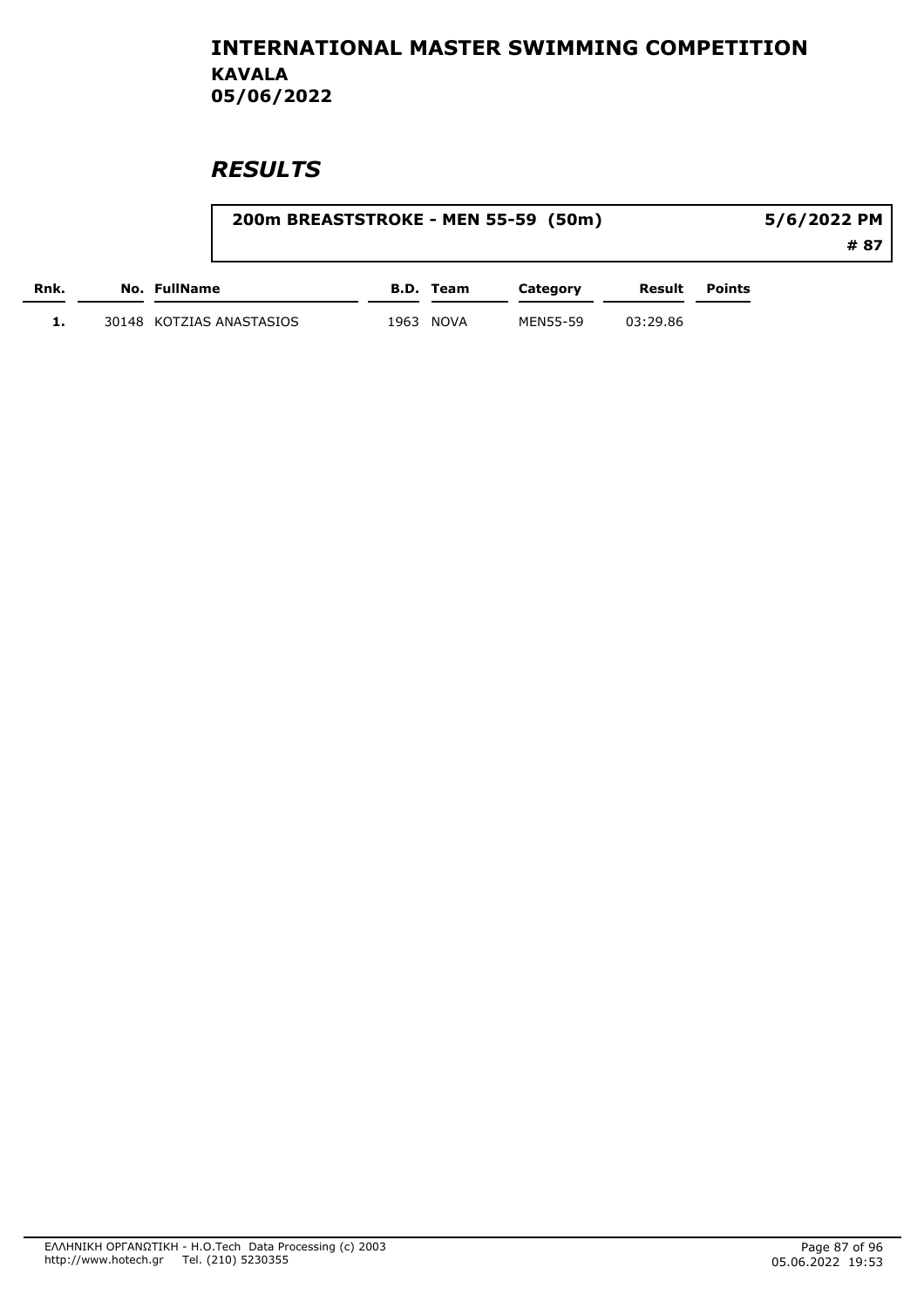|      | 200m BREASTSTROKE - MEN 65-69 (50m) |                  |                          |          |        | 5/6/2022 PM<br>#88 |
|------|-------------------------------------|------------------|--------------------------|----------|--------|--------------------|
| Rnk. | No. FullName                        | <b>B.D. Team</b> | Category                 | Result   | Points |                    |
|      | CHARKCHIEV NIKOLAY                  |                  | 1954 VIHVETSAND MEN65-69 | 04:45.36 |        |                    |
|      | DINOV KRASIMIR                      |                  | 1956 IRIRUSMAST MEN65-69 | 04:59.23 |        |                    |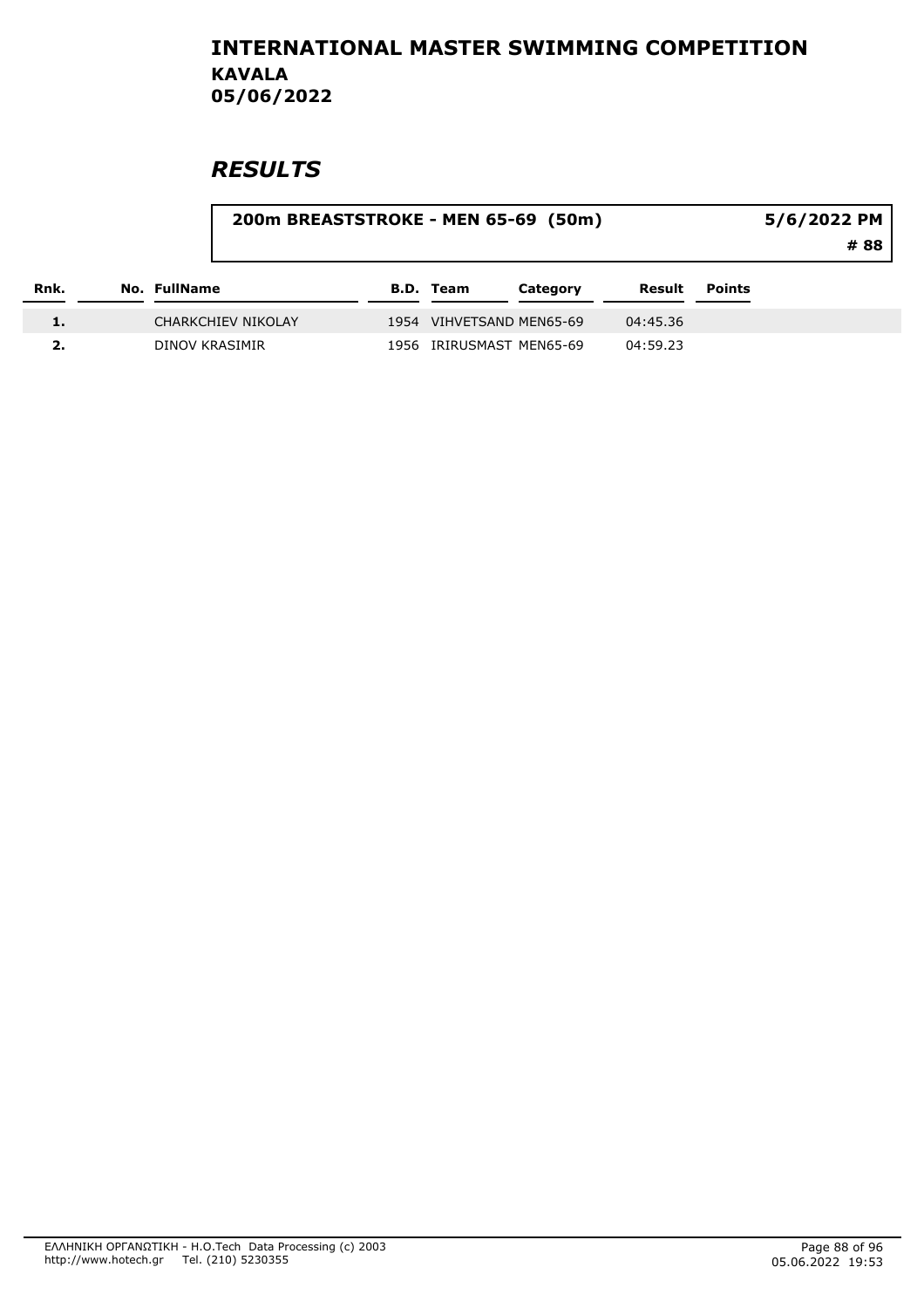|      | 200m BREASTSTROKE - WOMEN 25-29 (50m) |           |          |          |               | 5/6/2022 PM<br># 89 |
|------|---------------------------------------|-----------|----------|----------|---------------|---------------------|
| Rnk. | No. FullName                          | B.D. Team | Category | Result   | <b>Points</b> |                     |
|      | 121225 ZIFKA EIRINI-HRYSOVALADOU      | 1994 ARIS | WOM25-29 | 03:47.99 |               |                     |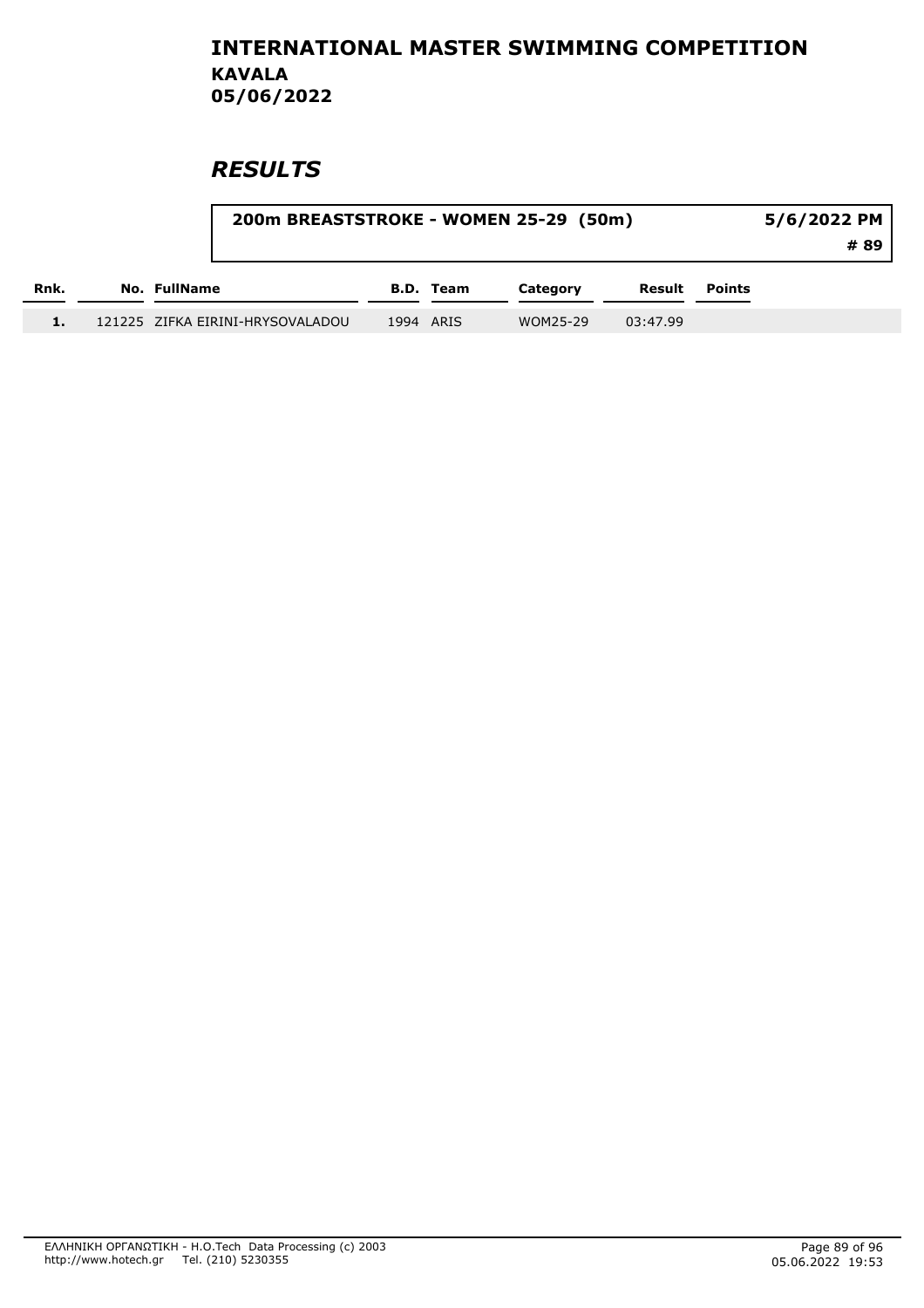|      | 200m BREASTSTROKE - WOMEN 30-34 (50m) |                          |          |          |        | 5/6/2022 PM |
|------|---------------------------------------|--------------------------|----------|----------|--------|-------------|
|      |                                       |                          |          |          |        | # 90        |
| Rnk. | No. FullName                          | B.D. Team                | Category | Result   | Points |             |
|      | TRIFONOVA BORISOVA MONIKA             | 1988 SC DAM MAS WOM30-34 |          | 03:24.67 |        |             |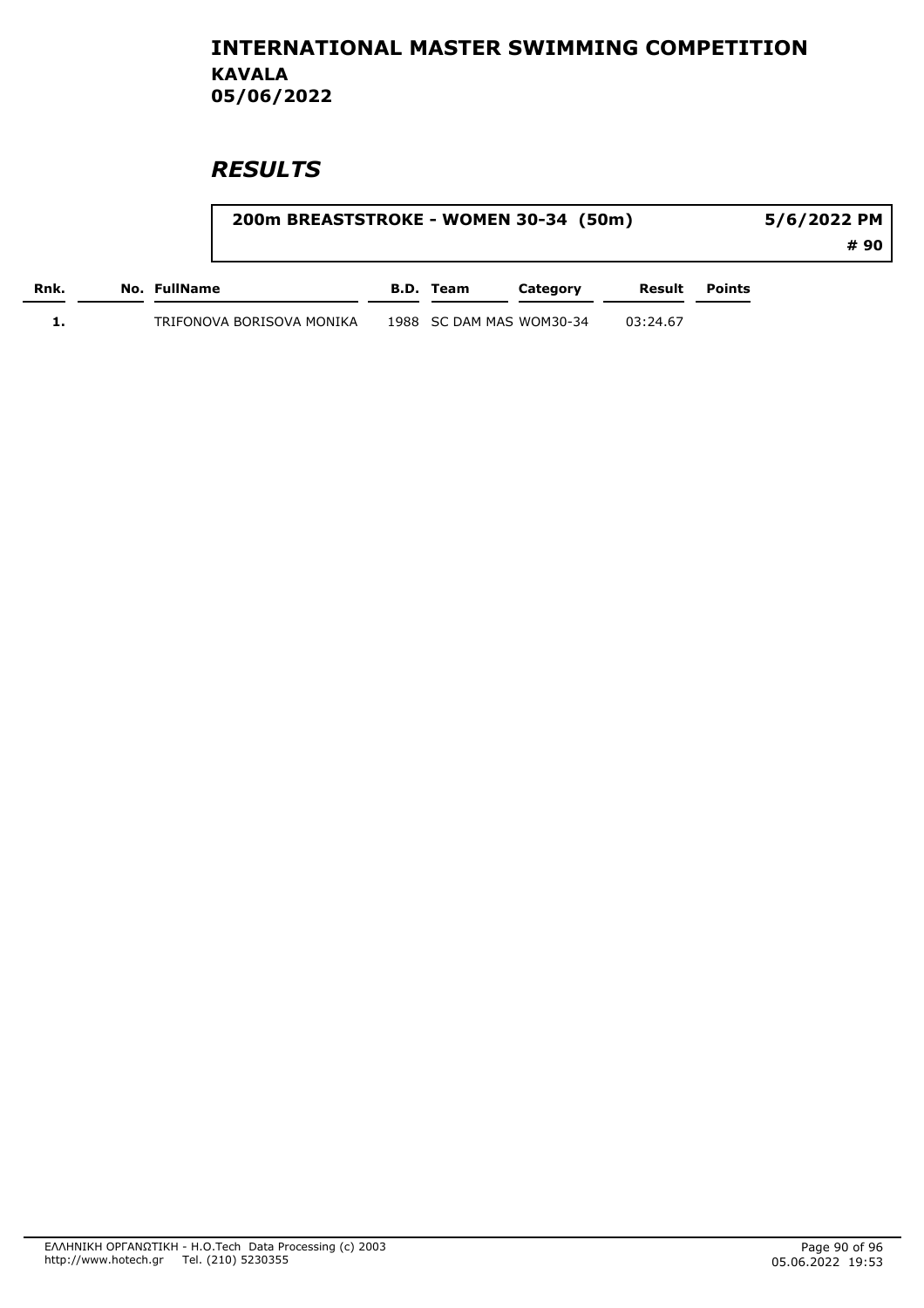|      |              | 200m BREASTSTROKE - WOMEN 45-49 (50m) |           |                          |          |               | 5/6/2022 PM<br>#91 |
|------|--------------|---------------------------------------|-----------|--------------------------|----------|---------------|--------------------|
| Rnk. | No. FullName |                                       | B.D. Team | Category                 | Result   | <b>Points</b> |                    |
|      |              | ALVARADO SANCHEZ DOLORES              |           | 1976 SC DAM MAS WOM45-49 | 03:02.61 |               |                    |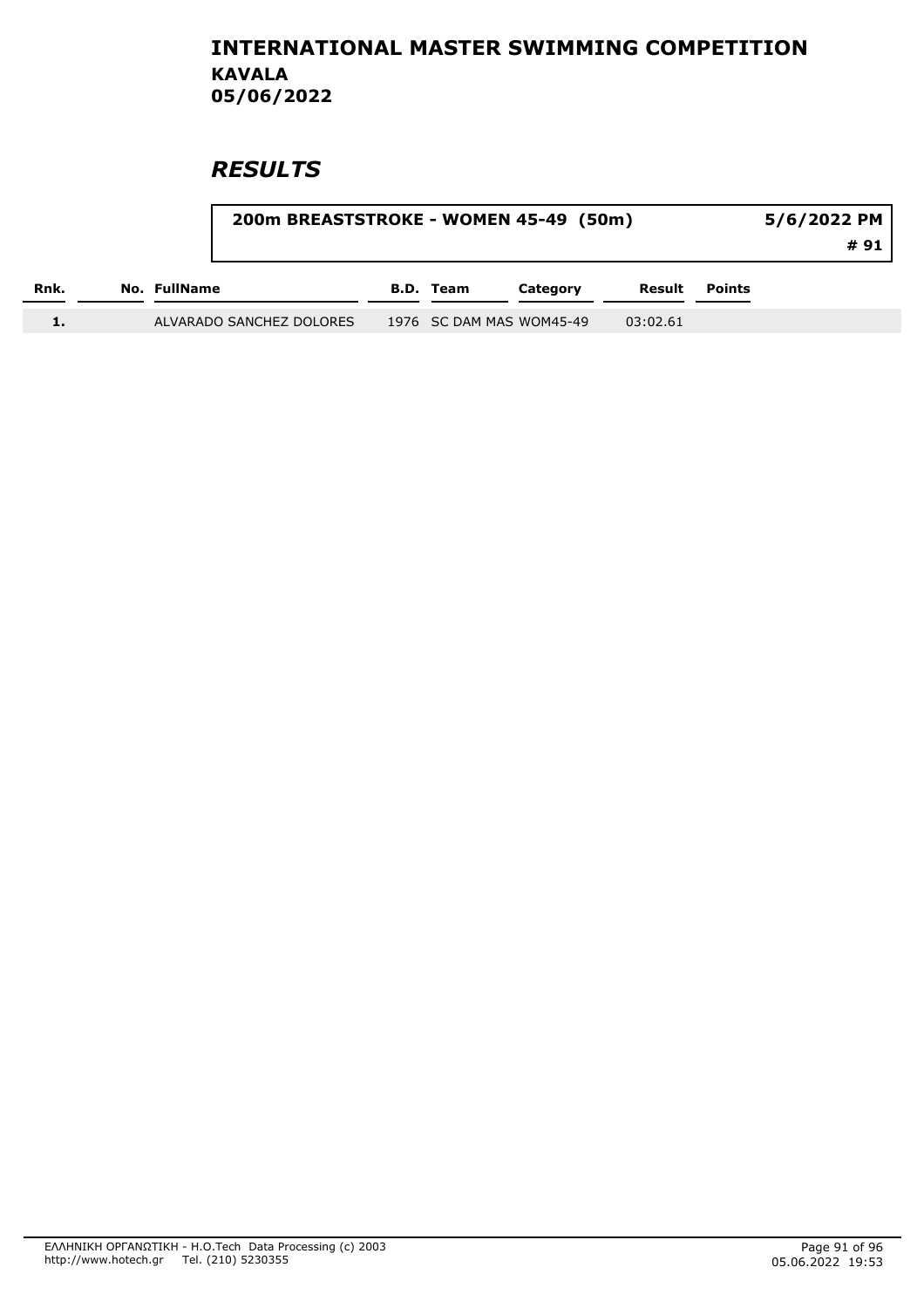# **RESULTS**

#### 200m BREASTSTROKE - WOMEN 50-54 (50m)

5/6/2022 PM

# 92

| Rnk. |  | No. FullName               | B.D. Team | Category                 | Result   | Points |
|------|--|----------------------------|-----------|--------------------------|----------|--------|
|      |  | PEEVA MIHAYLOVA ELENA      |           | 1970 SC DAM MAS WOM50-54 | 04:02.09 |        |
|      |  | 28924 ARGYRIADOU IFIGENEIA | 1969 ARIS | WOM50-54                 | 04:18.75 |        |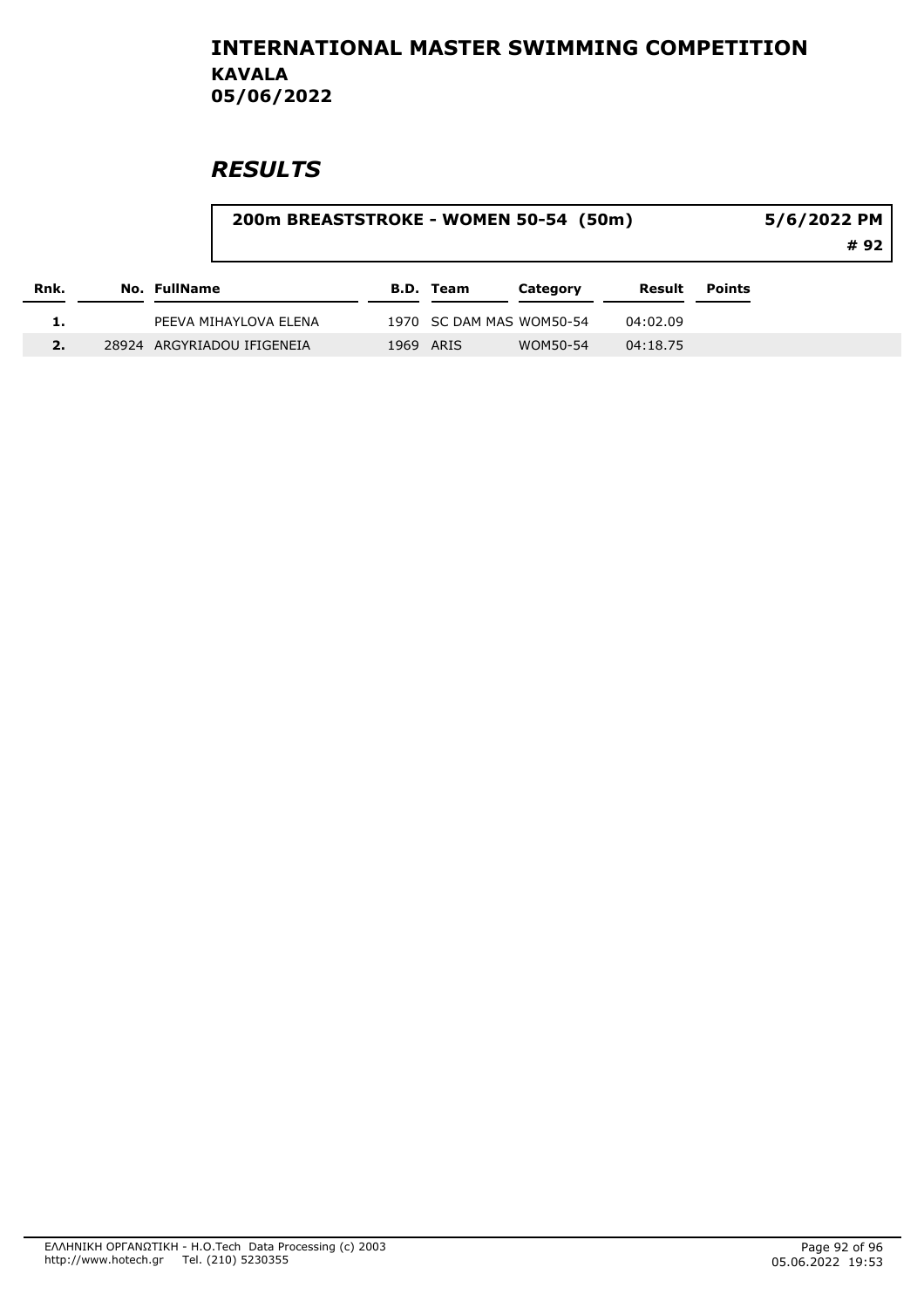# **RESULTS**

#### 200m BREASTSTROKE - WOMEN 55-59 (50m)

5/6/2022 PM

# 93

| Rnk. | <b>No. FullName</b>      | B.D. Team   | Category | Result   | Points |
|------|--------------------------|-------------|----------|----------|--------|
| 1.   | 31575 ARSENI KYRIAKI     | 1967 NOTHAK | WOM55-59 | 03:44.65 |        |
|      | 26317 MERTZANIDOU IOANNA | 1965 O.F.K. | WOM55-59 | 04:06.58 |        |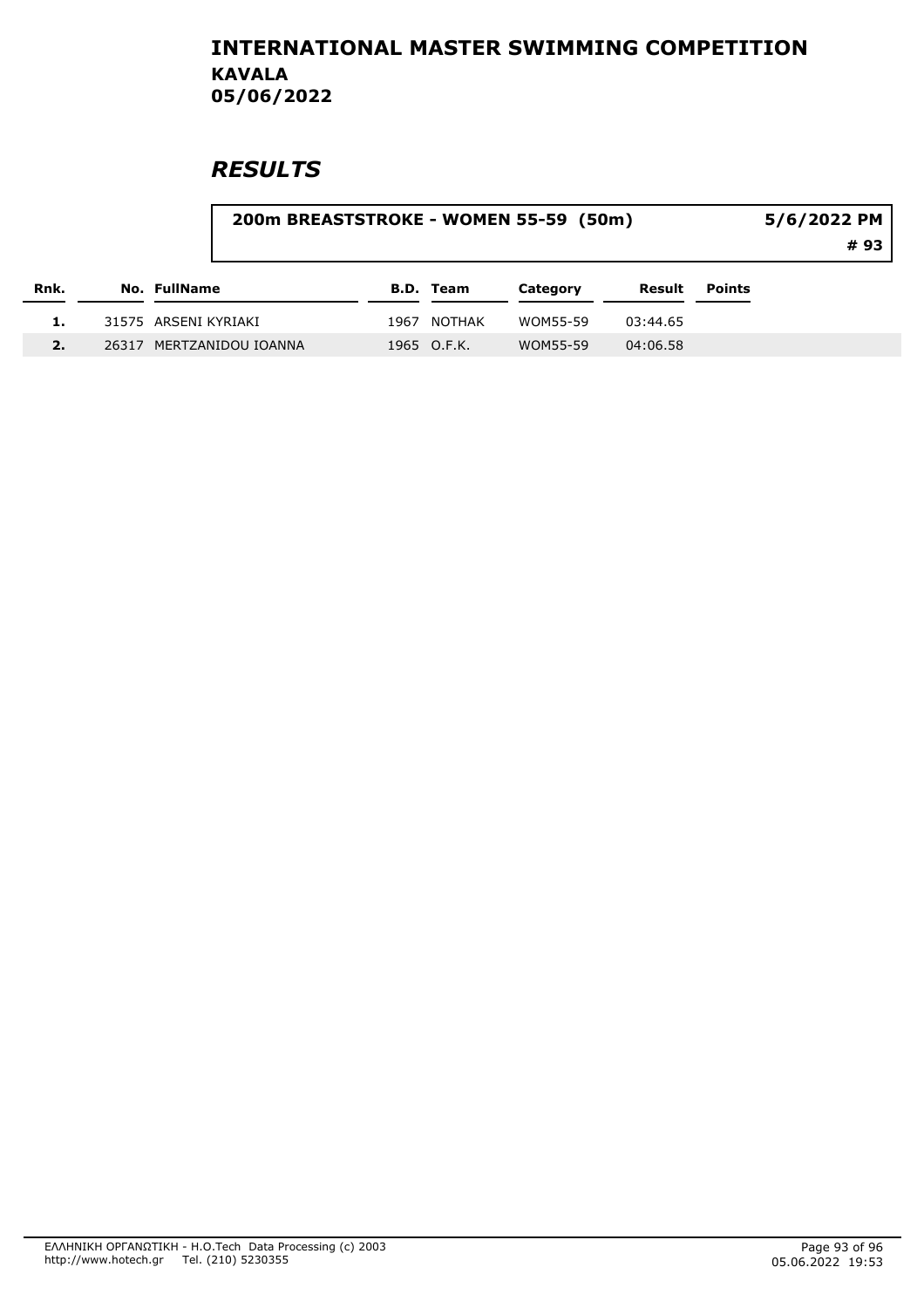|      |                             | 200m BUTTERFLY - MEN 40-44 (50m) |          |          | 5/6/2022 PM |     |
|------|-----------------------------|----------------------------------|----------|----------|-------------|-----|
|      |                             |                                  |          |          |             | #94 |
| Rnk. | No. FullName                | B.D. Team                        | Category | Result   | Points      |     |
| ı.   | 70160 VOULGARIDIS EYAGGELOS | 1980 O.F.K.                      | MEN40-44 | 03:17.22 |             |     |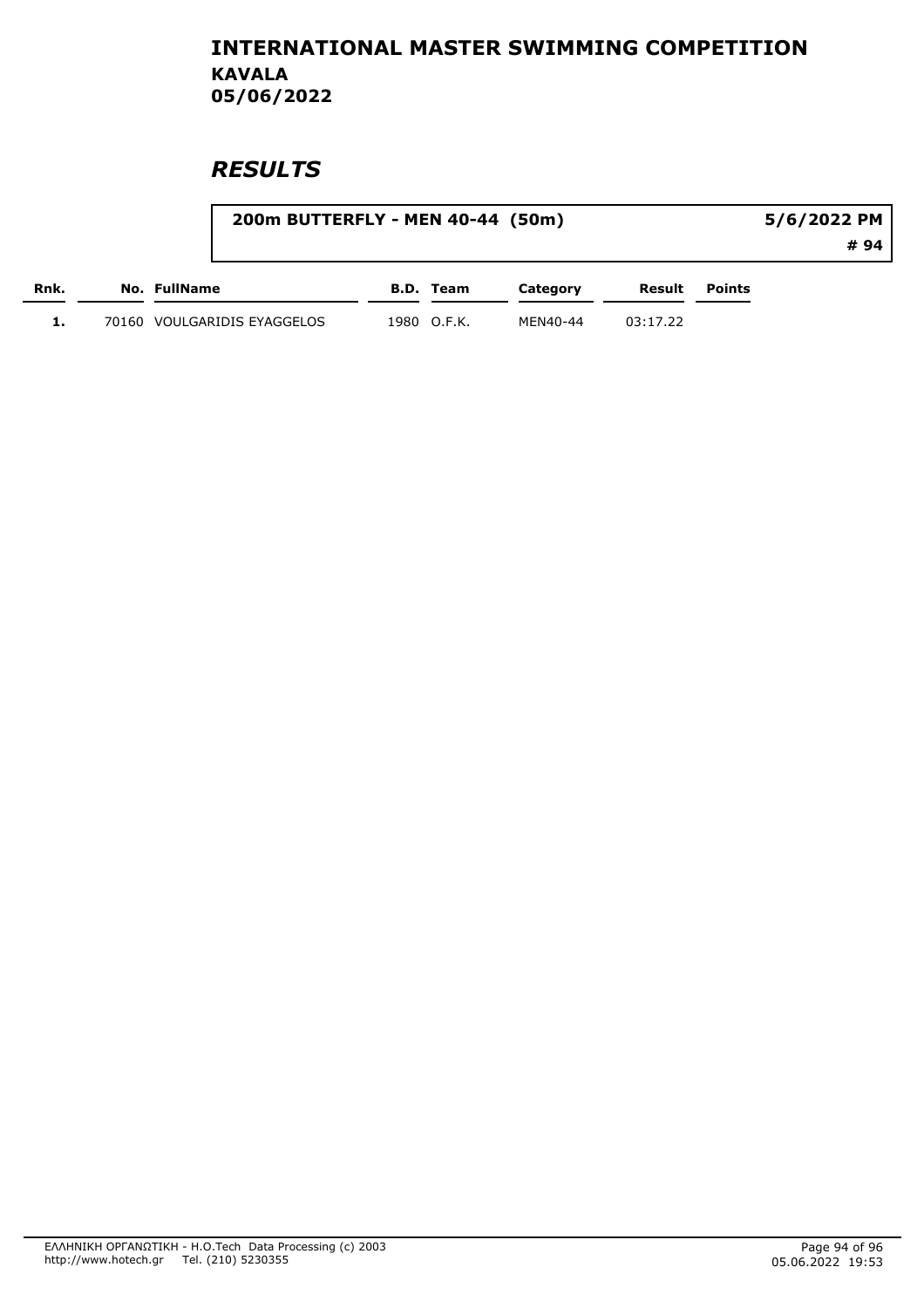|      |               | 200m BUTTERFLY - MEN 50-54 (50m) |  |           |                          |          | 5/6/2022 PM<br># 95 |  |
|------|---------------|----------------------------------|--|-----------|--------------------------|----------|---------------------|--|
| Rnk. | No. FullName  |                                  |  | B.D. Team | Category                 | Result   | <b>Points</b>       |  |
|      | PETKOV STOYAN |                                  |  |           | 1968 VIHVETSAND MEN50-54 | 04:45.02 |                     |  |